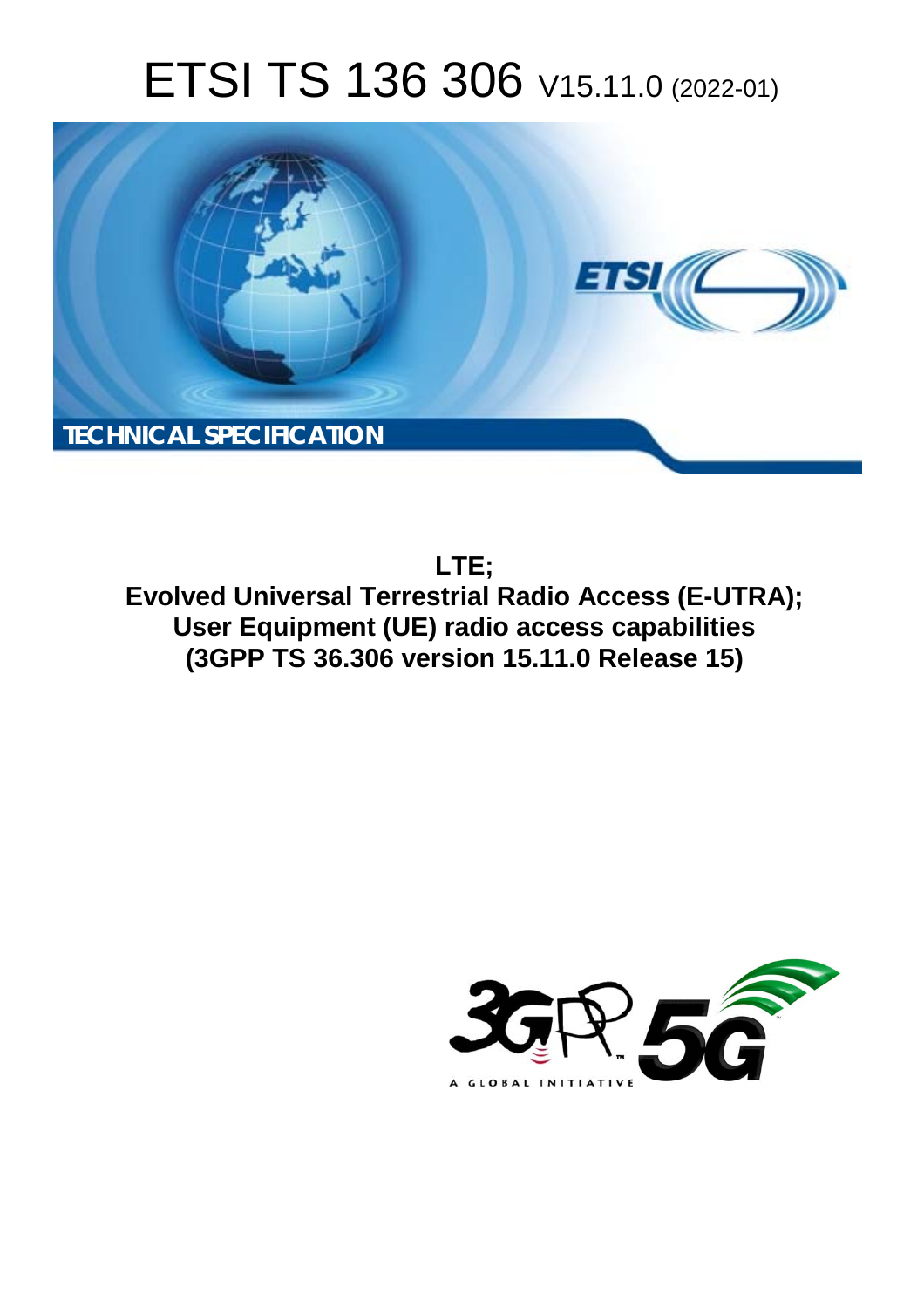Reference RTS/TSGR-0236306vfb0

Keywords

 $\overline{\mathsf{ITF}}$ 

#### *ETSI*

650 Route des Lucioles F-06921 Sophia Antipolis Cedex - FRANCE

Tel.: +33 4 92 94 42 00 Fax: +33 4 93 65 47 16

Siret N° 348 623 562 00017 - APE 7112B Association à but non lucratif enregistrée à la Sous-Préfecture de Grasse (06) N° w061004871

#### *Important notice*

The present document can be downloaded from: <http://www.etsi.org/standards-search>

The present document may be made available in electronic versions and/or in print. The content of any electronic and/or print versions of the present document shall not be modified without the prior written authorization of ETSI. In case of any existing or perceived difference in contents between such versions and/or in print, the prevailing version of an ETSI deliverable is the one made publicly available in PDF format at [www.etsi.org/deliver](http://www.etsi.org/deliver).

Users of the present document should be aware that the document may be subject to revision or change of status. Information on the current status of this and other ETSI documents is available at <https://portal.etsi.org/TB/ETSIDeliverableStatus.aspx>

If you find errors in the present document, please send your comment to one of the following services: <https://portal.etsi.org/People/CommiteeSupportStaff.aspx>

#### *Notice of disclaimer & limitation of liability*

The information provided in the present deliverable is directed solely to professionals who have the appropriate degree of experience to understand and interpret its content in accordance with generally accepted engineering or other professional standard and applicable regulations.

No recommendation as to products and services or vendors is made or should be implied.

No representation or warranty is made that this deliverable is technically accurate or sufficient or conforms to any law and/or governmental rule and/or regulation and further, no representation or warranty is made of merchantability or fitness for any particular purpose or against infringement of intellectual property rights.

In no event shall ETSI be held liable for loss of profits or any other incidental or consequential damages.

Any software contained in this deliverable is provided "AS IS" with no warranties, express or implied, including but not limited to, the warranties of merchantability, fitness for a particular purpose and non-infringement of intellectual property rights and ETSI shall not be held liable in any event for any damages whatsoever (including, without limitation, damages for loss of profits, business interruption, loss of information, or any other pecuniary loss) arising out of or related to the use of or inability to use the software.

#### *Copyright Notification*

No part may be reproduced or utilized in any form or by any means, electronic or mechanical, including photocopying and microfilm except as authorized by written permission of ETSI. The content of the PDF version shall not be modified without the written authorization of ETSI.

The copyright and the foregoing restriction extend to reproduction in all media.

© ETSI 2022. All rights reserved.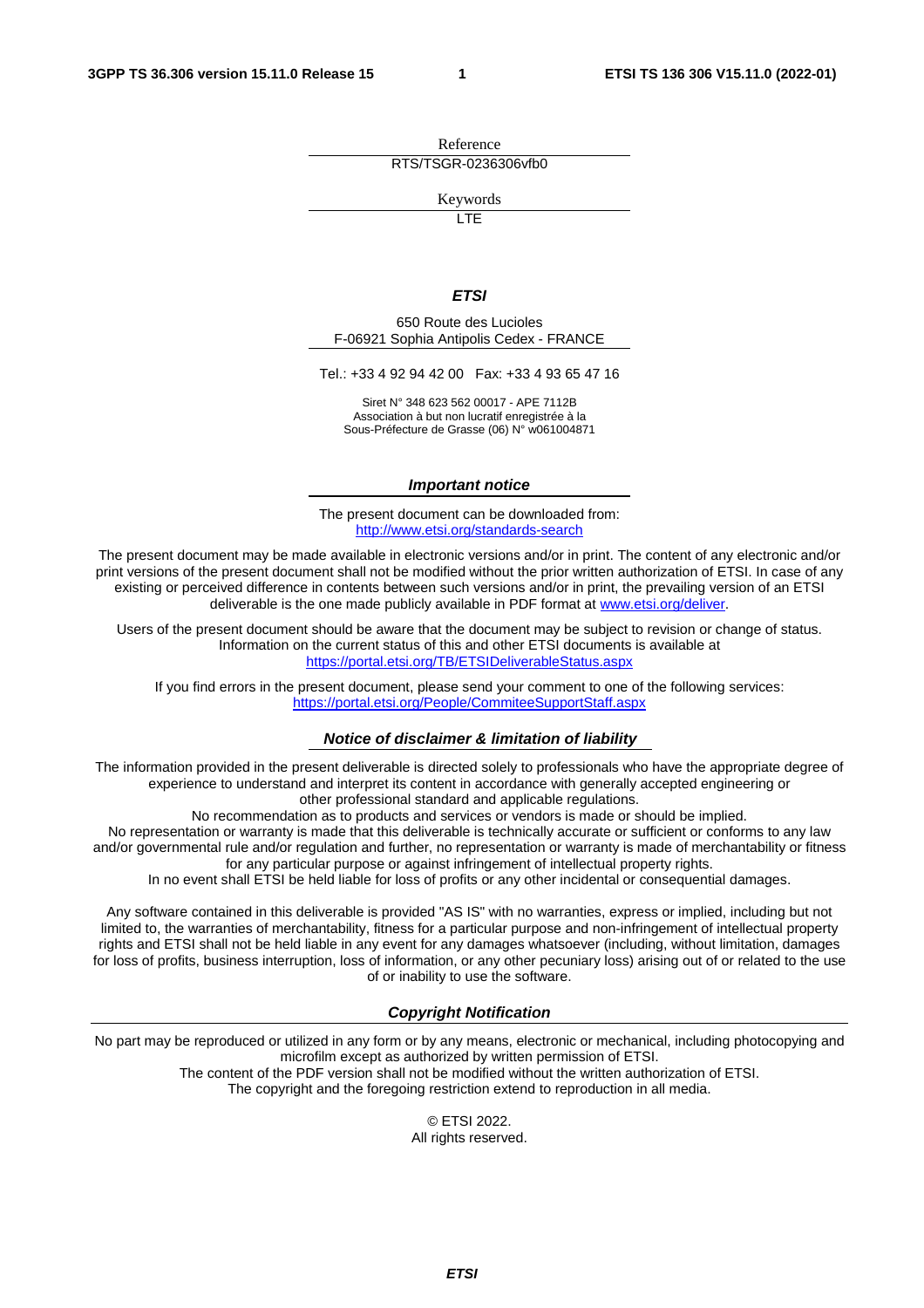# Intellectual Property Rights

#### Essential patents

IPRs essential or potentially essential to normative deliverables may have been declared to ETSI. The declarations pertaining to these essential IPRs, if any, are publicly available for **ETSI members and non-members**, and can be found in ETSI SR 000 314: *"Intellectual Property Rights (IPRs); Essential, or potentially Essential, IPRs notified to ETSI in respect of ETSI standards"*, which is available from the ETSI Secretariat. Latest updates are available on the ETSI Web server ([https://ipr.etsi.org/\)](https://ipr.etsi.org/).

Pursuant to the ETSI Directives including the ETSI IPR Policy, no investigation regarding the essentiality of IPRs, including IPR searches, has been carried out by ETSI. No guarantee can be given as to the existence of other IPRs not referenced in ETSI SR 000 314 (or the updates on the ETSI Web server) which are, or may be, or may become, essential to the present document.

#### **Trademarks**

The present document may include trademarks and/or tradenames which are asserted and/or registered by their owners. ETSI claims no ownership of these except for any which are indicated as being the property of ETSI, and conveys no right to use or reproduce any trademark and/or tradename. Mention of those trademarks in the present document does not constitute an endorsement by ETSI of products, services or organizations associated with those trademarks.

**DECT™**, **PLUGTESTS™**, **UMTS™** and the ETSI logo are trademarks of ETSI registered for the benefit of its Members. **3GPP™** and **LTE™** are trademarks of ETSI registered for the benefit of its Members and of the 3GPP Organizational Partners. **oneM2M™** logo is a trademark of ETSI registered for the benefit of its Members and of the oneM2M Partners. **GSM**® and the GSM logo are trademarks registered and owned by the GSM Association.

### Legal Notice

This Technical Specification (TS) has been produced by ETSI 3rd Generation Partnership Project (3GPP).

The present document may refer to technical specifications or reports using their 3GPP identities. These shall be interpreted as being references to the corresponding ETSI deliverables.

The cross reference between 3GPP and ETSI identities can be found under<http://webapp.etsi.org/key/queryform.asp>.

### Modal verbs terminology

In the present document "**shall**", "**shall not**", "**should**", "**should not**", "**may**", "**need not**", "**will**", "**will not**", "**can**" and "**cannot**" are to be interpreted as described in clause 3.2 of the [ETSI Drafting Rules](https://portal.etsi.org/Services/editHelp!/Howtostart/ETSIDraftingRules.aspx) (Verbal forms for the expression of provisions).

"**must**" and "**must not**" are **NOT** allowed in ETSI deliverables except when used in direct citation.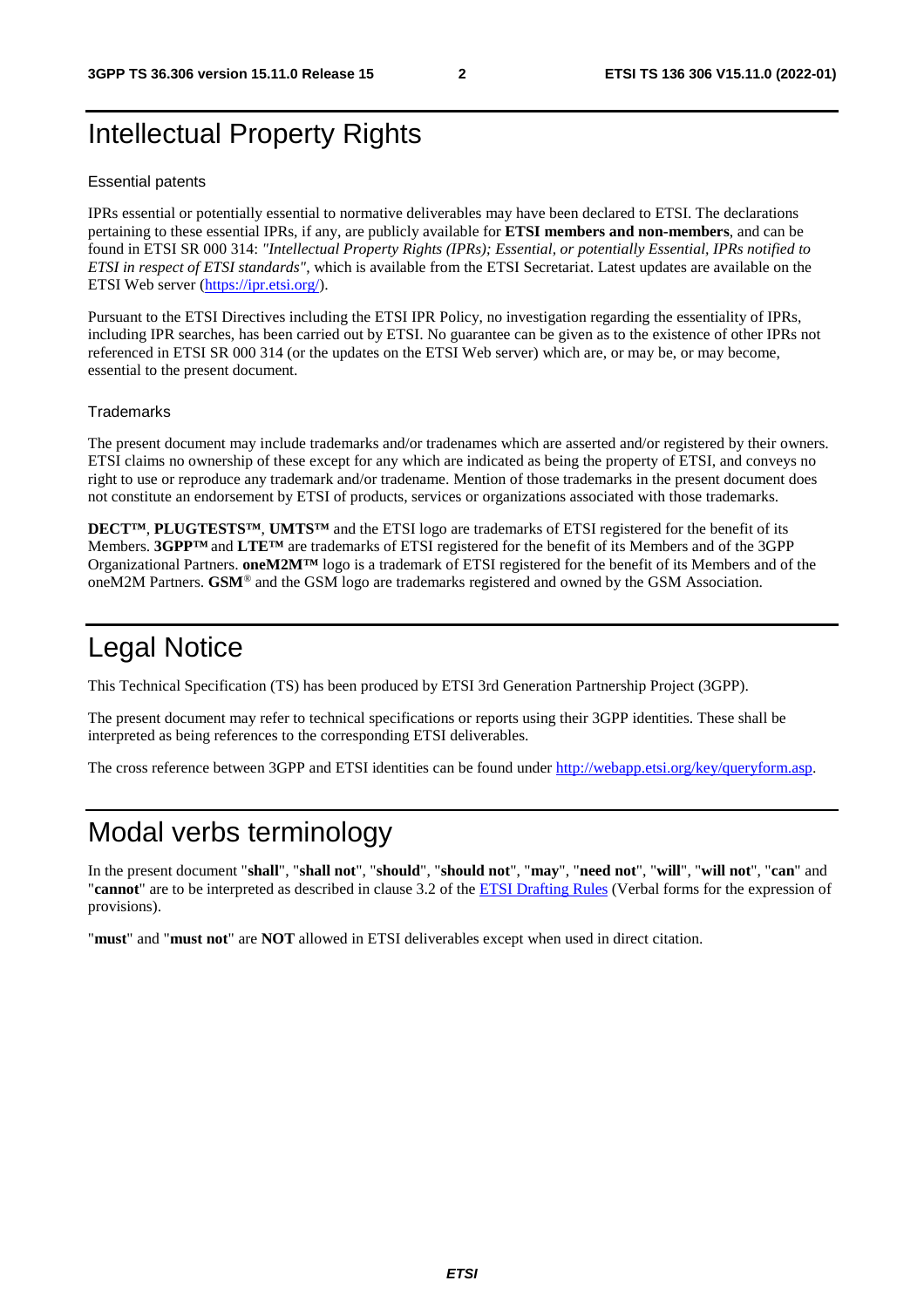# **Contents**

| 1              |                                                                                       |  |  |
|----------------|---------------------------------------------------------------------------------------|--|--|
| $\overline{2}$ |                                                                                       |  |  |
| 3              |                                                                                       |  |  |
| 3.1            |                                                                                       |  |  |
| 3.2<br>3.3     |                                                                                       |  |  |
| $\overline{4}$ |                                                                                       |  |  |
| 4.1            |                                                                                       |  |  |
| 4.1A           |                                                                                       |  |  |
| 4.1B           |                                                                                       |  |  |
| 4.1C           |                                                                                       |  |  |
| 4.2            |                                                                                       |  |  |
| 4.2.1          |                                                                                       |  |  |
| 4.2.1.1        |                                                                                       |  |  |
| 4.2.1.2        |                                                                                       |  |  |
| 4.2.1.3        |                                                                                       |  |  |
| 4.2.1.4        |                                                                                       |  |  |
| 4.2.2          |                                                                                       |  |  |
| 4.2.2.1        |                                                                                       |  |  |
|                |                                                                                       |  |  |
| 4.2.2.2        |                                                                                       |  |  |
| 4.2.3          |                                                                                       |  |  |
| 4.2.3.1        |                                                                                       |  |  |
| 4.2.4          |                                                                                       |  |  |
| 4.2.4.1        |                                                                                       |  |  |
| 4.2.5          |                                                                                       |  |  |
| 4.2.6          |                                                                                       |  |  |
| 4.2.7          |                                                                                       |  |  |
| 4.2.7.1        |                                                                                       |  |  |
| 4.2A           |                                                                                       |  |  |
| 4.2A.1         |                                                                                       |  |  |
| 4.2A.1.1       |                                                                                       |  |  |
| 4.2A.1.2       |                                                                                       |  |  |
| 4.2A.1.3       |                                                                                       |  |  |
| 4.2A.1.4       |                                                                                       |  |  |
| 4.2A.1.5       | Maximum number of bits of a SL-SCH transport block transmitted within a TTI 50        |  |  |
| 4.2A.1.6       |                                                                                       |  |  |
| 4.2A.1.7       | Maximum number of bits of a SL-DCH transport block transmitted within a TTI50         |  |  |
| 4.2A.1.8       |                                                                                       |  |  |
| 4.2A.2         |                                                                                       |  |  |
| 4.2A.2.1       |                                                                                       |  |  |
| 4.2A.2.2       |                                                                                       |  |  |
| 4.3            | Parameters independent of the field ue-Category and ue-Category DL / ue-Category UL51 |  |  |
| 4.3.1          |                                                                                       |  |  |
| 4.3.1.1        |                                                                                       |  |  |
|                |                                                                                       |  |  |
| 4.3.1.1A       |                                                                                       |  |  |
| 4.3.1.2        |                                                                                       |  |  |
| 4.3.1.2A       |                                                                                       |  |  |
| 4.3.1.3        |                                                                                       |  |  |
| 4.3.1.4        |                                                                                       |  |  |
| 4.3.1.5        |                                                                                       |  |  |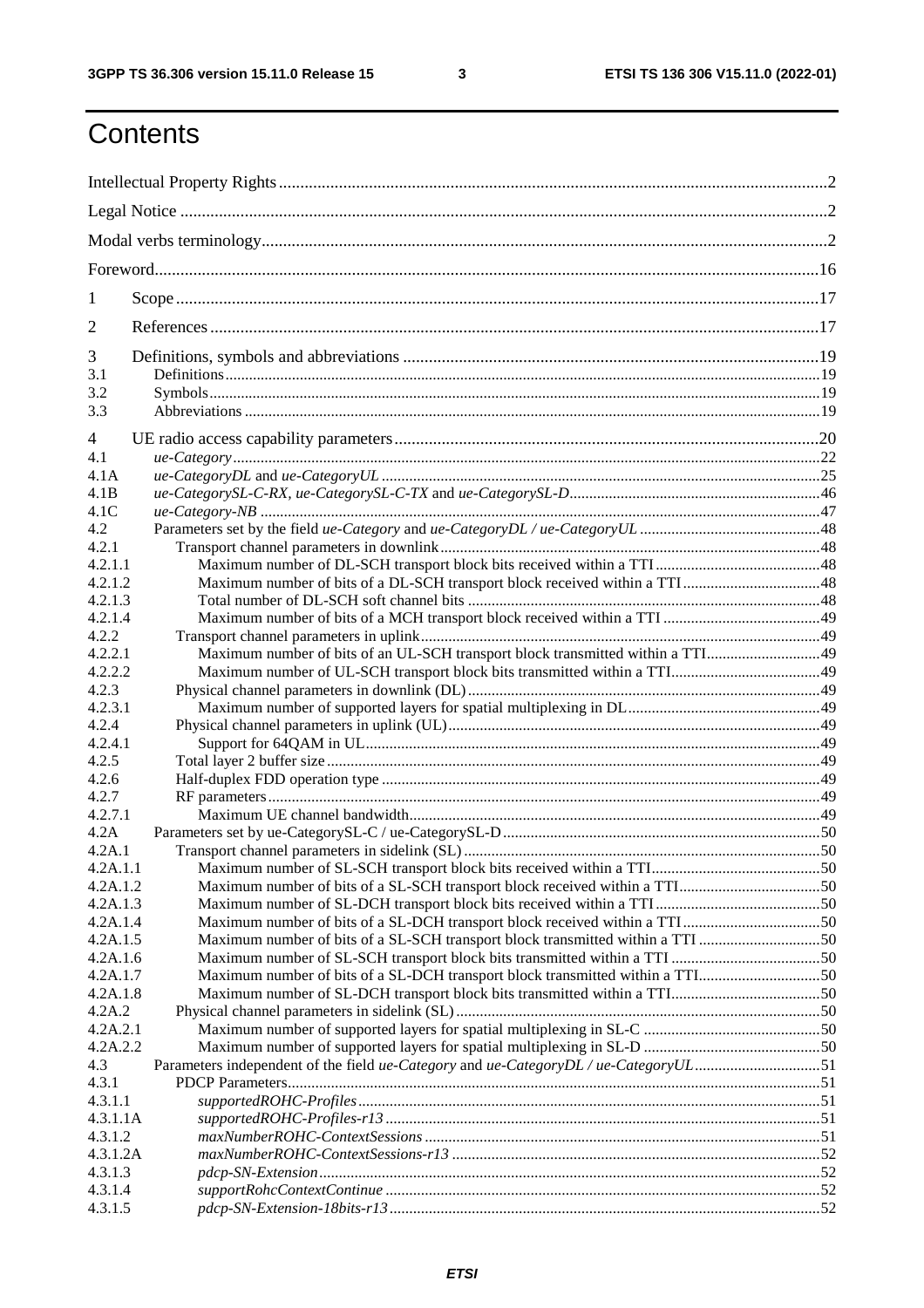$\overline{\mathbf{4}}$ 

| 4.3.1.6   |  |
|-----------|--|
| 4.3.1.7   |  |
| 4.3.1.8   |  |
| 4.3.1.9   |  |
| 4.3.1.10  |  |
| 4.3.1A    |  |
| 4.3.2     |  |
| 4.3.2.1   |  |
| 4.3.2.2   |  |
| 4.3.2.3   |  |
| 4.3.2.4   |  |
| 4.3.2.5   |  |
| 4.3.2.6   |  |
| 4.3.2.7   |  |
| 4.3.2.8   |  |
| 4.3.3     |  |
| 4.3.4     |  |
| 4.3.4.1   |  |
| 4.3.4.2   |  |
| 4.3.4.3   |  |
| 4.3.4.4   |  |
| 4.3.4.5   |  |
| 4.3.4.6   |  |
| 4.3.4.7   |  |
| 4.3.4.8   |  |
| 4.3.4.9   |  |
| 4.3.4.10  |  |
| 4.3.4.11  |  |
| 4.3.4.12  |  |
| 4.3.4.13  |  |
| 4.3.4.14  |  |
| 4.3.4.15  |  |
| 4.3.4.16  |  |
| 4.3.4.17  |  |
| 4.3.4.18  |  |
| 4.3.4.19  |  |
| 4.3.4.20  |  |
| 4.3.4.21  |  |
| 4.3.4.21A |  |
| 4.3.4.21B |  |
| 4.3.4.22  |  |
| 4.3.4.23  |  |
| 4.3.4.24  |  |
| 4.3.4.25  |  |
| 4.3.4.26  |  |
| 4.3.4.27  |  |
| 4.3.4.28  |  |
| 4.3.4.29  |  |
| 4.3.4.30  |  |
| 4.3.4.31  |  |
| 4.3.4.32  |  |
| 4.3.4.33  |  |
| 4.3.4.34  |  |
| 4.3.4.35  |  |
| 4.3.4.36  |  |
| 4.3.4.37  |  |
| 4.3.4.38  |  |
| 4.3.4.39  |  |
| 4.3.4.40  |  |
| 4.3.4.41  |  |
| 4.3.4.42  |  |
| 4.3.4.43  |  |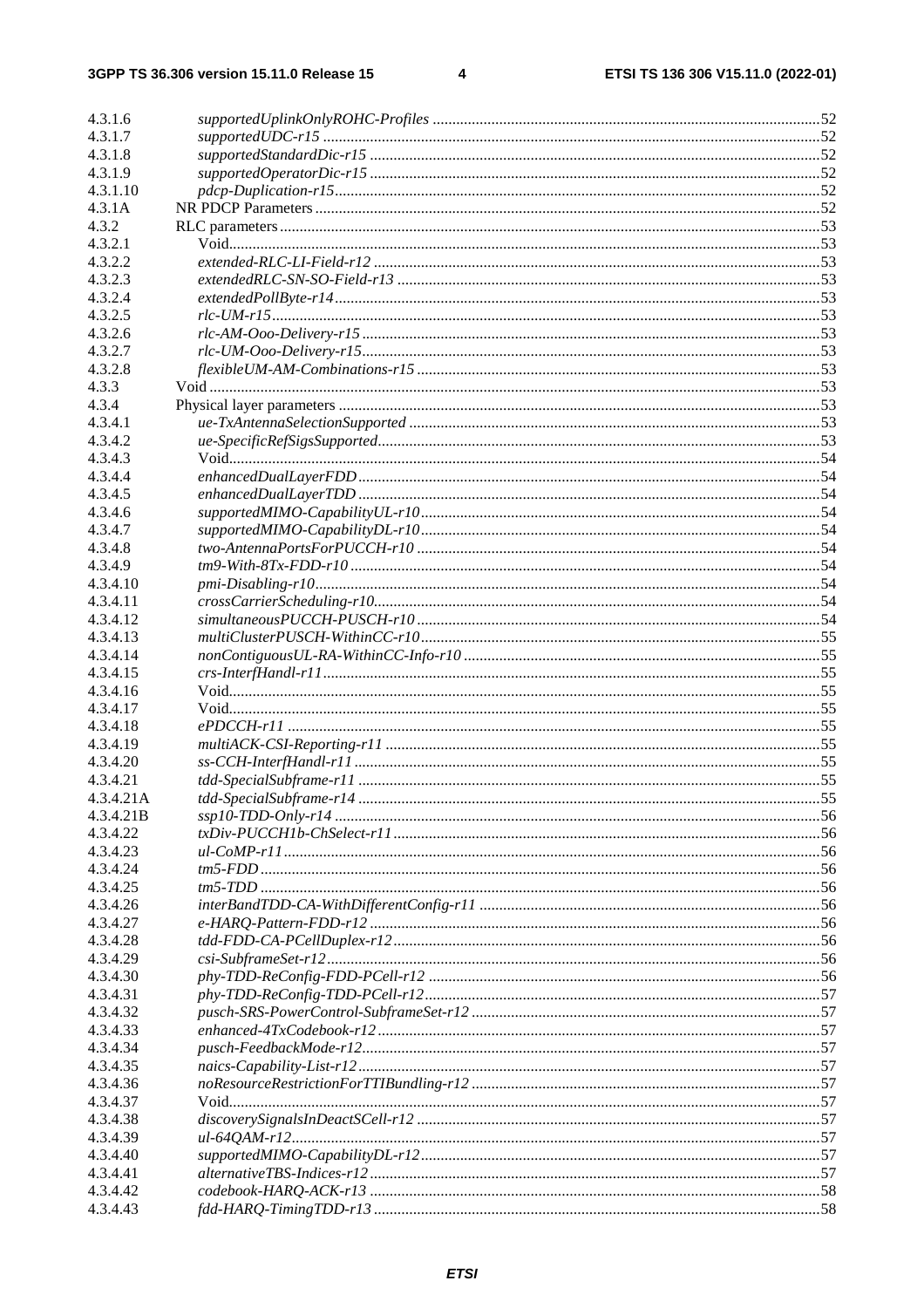$5\phantom{a}$ 

| 4.3.4.44              |                                                           |  |
|-----------------------|-----------------------------------------------------------|--|
| 4.3.4.45              |                                                           |  |
| 4.3.4.46              |                                                           |  |
| 4.3.4.47              |                                                           |  |
| 4.3.4.48              |                                                           |  |
| 4.3.4.48.1            |                                                           |  |
| 4.3.4.48.2            |                                                           |  |
| 4.3.4.48.3            |                                                           |  |
| 4.3.4.49              |                                                           |  |
| 4.3.4.49a             |                                                           |  |
| 4.3.4.50              |                                                           |  |
| 4.3.4.51              |                                                           |  |
| 4.3.4.52              |                                                           |  |
| 4.3.4.53              |                                                           |  |
| 4.3.4.54              |                                                           |  |
| 4.3.4.55              |                                                           |  |
| 4.3.4.56              |                                                           |  |
| 4.3.4.57              |                                                           |  |
| 4.3.4.58              |                                                           |  |
| 4.3.4.59              |                                                           |  |
| 4.3.4.60              |                                                           |  |
| 4.3.4.61              |                                                           |  |
| 4.3.4.62              |                                                           |  |
| 4.3.4.63              |                                                           |  |
| 4.3.4.64              |                                                           |  |
| 4.3.4.65              |                                                           |  |
| 4.3.4.66              |                                                           |  |
| 4.3.4.67              |                                                           |  |
| 4.3.4.68              |                                                           |  |
| 4.3.4.69              |                                                           |  |
| 4.3.4.70              |                                                           |  |
| 4.3.4.70A             |                                                           |  |
| 4.3.4.71              |                                                           |  |
| 4.3.4.72              |                                                           |  |
| 4.3.4.73<br>4.3.4.73A |                                                           |  |
| 4.3.4.74              |                                                           |  |
| 4.3.4.75              |                                                           |  |
| 4.3.4.76              |                                                           |  |
| 4.3.4.77              |                                                           |  |
| 4.3.4.78              |                                                           |  |
| 4.3.4.79              |                                                           |  |
| 4.3.4.80              |                                                           |  |
| 4.3.4.81              |                                                           |  |
| 4.3.4.81.1            | $must \text{-} TM234 \text{-} UpTo2Tx \text{-} r14 \dots$ |  |
| 4.3.4.81.2            |                                                           |  |
| 4.3.4.81.3            |                                                           |  |
| 4.3.4.81.4            |                                                           |  |
| 4.3.4.81.5            |                                                           |  |
| 4.3.4.82              |                                                           |  |
| 4.3.4.83              |                                                           |  |
| 4.3.4.84              |                                                           |  |
| 4.3.4.85              |                                                           |  |
| 4.3.4.86              |                                                           |  |
| 4.3.4.87              |                                                           |  |
| 4.3.4.88              |                                                           |  |
| 4.3.4.89              |                                                           |  |
| 4.3.4.90              |                                                           |  |
| 4.3.4.91              |                                                           |  |
| 4.3.4.92              |                                                           |  |
| 4.3.4.93              |                                                           |  |
| 4.3.4.94              |                                                           |  |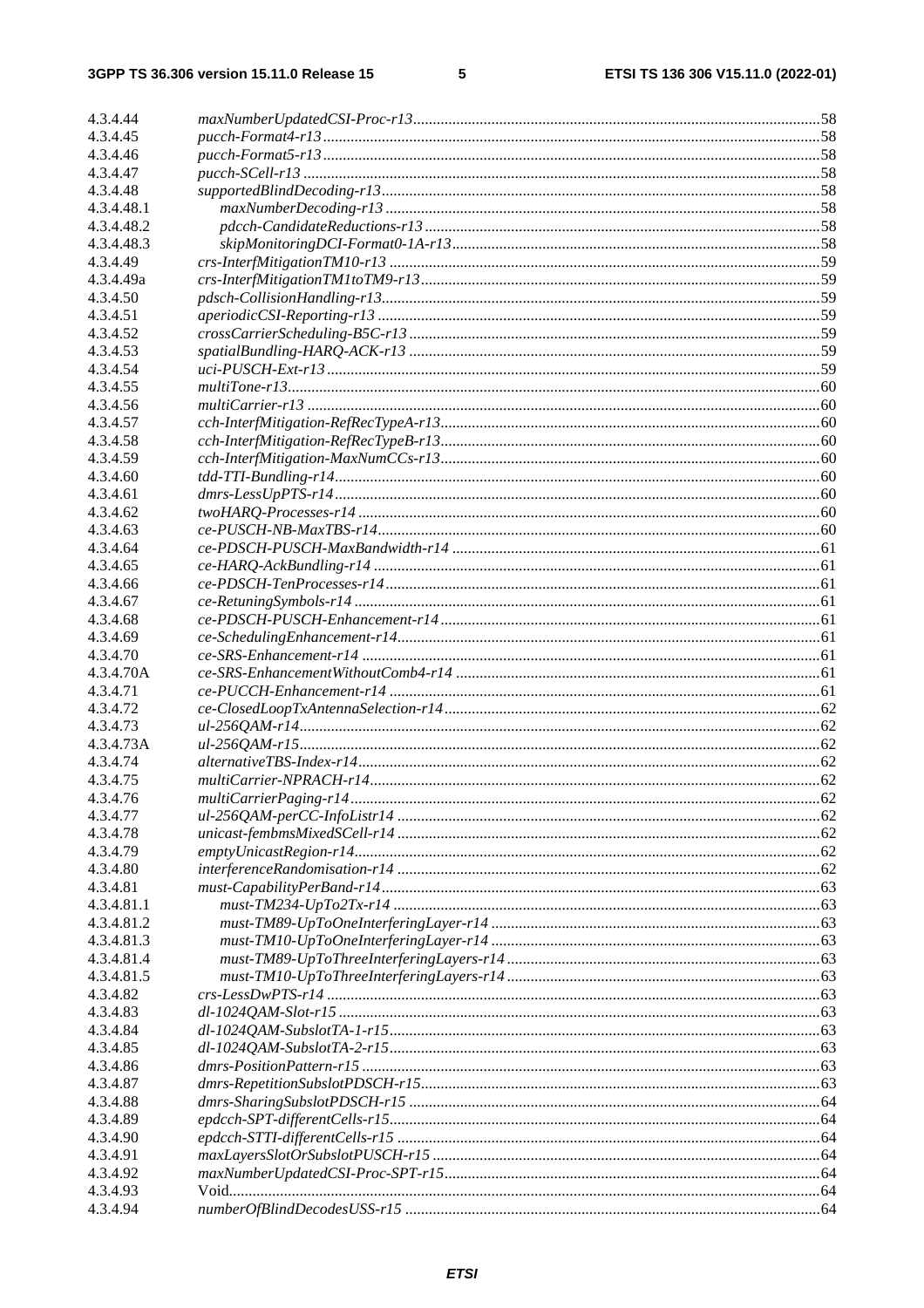$\bf 6$ 

| 4.3.4.95               |  |
|------------------------|--|
| 4.3.4.96               |  |
| 4.3.4.97               |  |
| 4.3.4.98               |  |
| 4.3.4.99               |  |
| 4.3.4.100              |  |
| 4.3.4.101              |  |
| 4.3.4.102              |  |
| 4.3.4.103              |  |
| 4.3.4.104              |  |
| 4.3.4.105              |  |
| 4.3.4.106              |  |
| 4.3.4.107              |  |
| 4.3.4.108              |  |
| 4.3.4.109              |  |
| 4.3.4.110              |  |
| 4.3.4.111              |  |
| 4.3.4.112              |  |
| 4.3.4.113              |  |
| 4.3.4.114              |  |
| 4.3.4.115              |  |
| 4.3.4.116              |  |
| 4.3.4.117              |  |
| 4.3.4.118              |  |
| 4.3.4.119              |  |
| 4.3.4.120<br>4.3.4.121 |  |
| 4.3.4.122              |  |
| 4.3.4.123              |  |
| 4.3.4.124              |  |
| 4.3.4.125              |  |
| 4.3.4.126              |  |
| 4.3.4.127              |  |
| 4.3.4.128              |  |
| 4.3.4.129              |  |
| 4.3.4.130              |  |
| 4.3.4.131              |  |
| 4.3.4.132              |  |
| 4.3.4.133              |  |
| 4.3.4.134              |  |
| 4.3.4.135              |  |
| 4.3.4.136              |  |
| 4.3.4.137              |  |
| 4.3.4.138              |  |
| 4.3.4.139              |  |
| 4.3.4.140              |  |
| 4.3.4.141              |  |
| 4.3.4.142              |  |
| 4.3.4.143              |  |
| 4.3.4.144              |  |
| 4.3.4.145              |  |
| 4.3.4.146              |  |
| 4.3.4.147              |  |
| 4.3.4.148              |  |
| 4.3.4.149              |  |
| 4.3.4.150              |  |
| 4.3.4.151              |  |
| 4.3.4.152<br>4.3.4.153 |  |
| 4.3.4.154              |  |
| 4.3.4.155              |  |
| 4.3.4.156              |  |
|                        |  |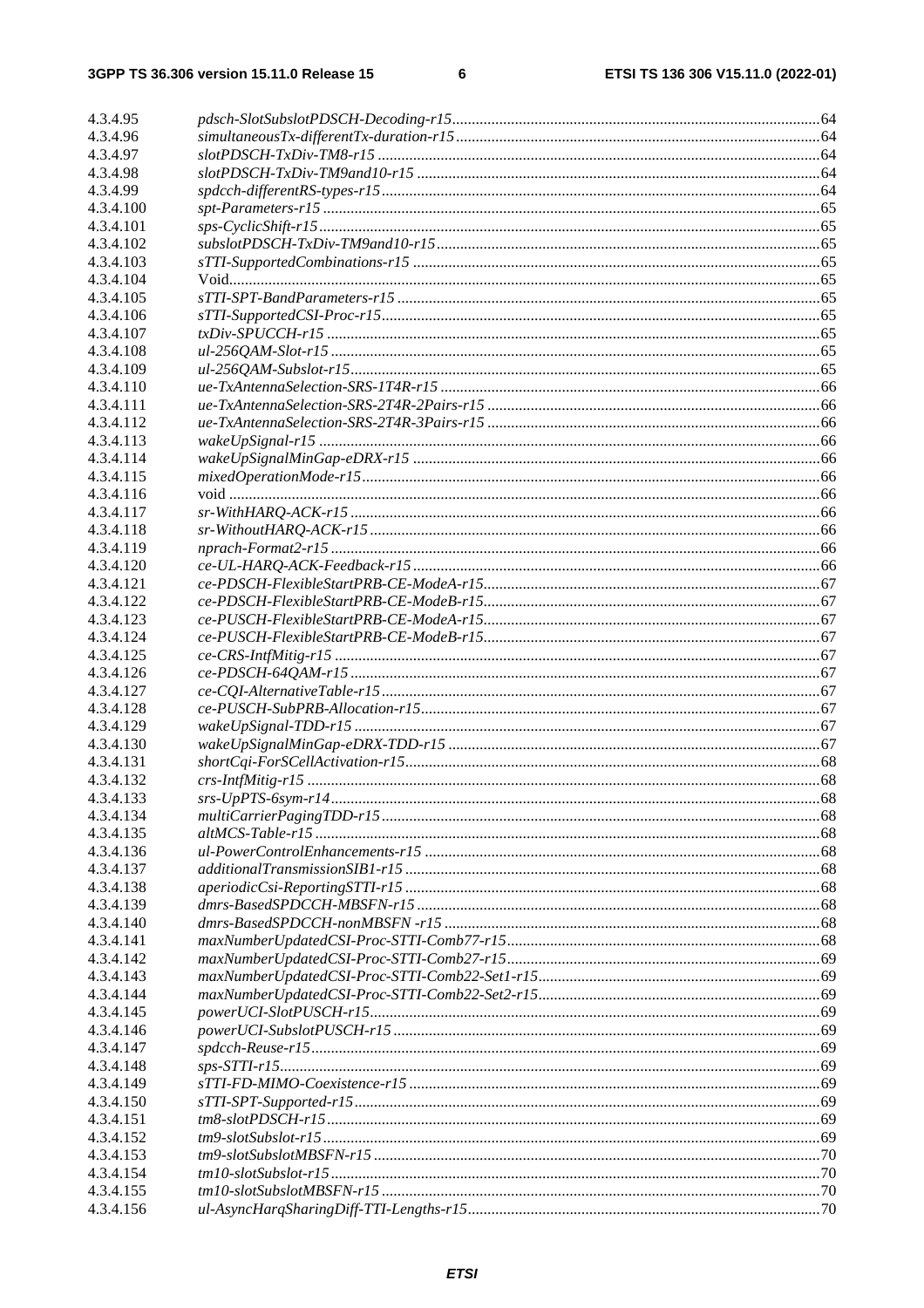### $\overline{7}$

| 4.3.4.157  |  |
|------------|--|
| 4.3.4.158  |  |
| 4.3.4.159  |  |
| 4.3.4.160  |  |
| 4.3.4.161  |  |
| 4.3.4.162  |  |
| 4.3.4.163  |  |
| 4.3.4.164  |  |
| 4.3.4.165  |  |
| 4.3.4.166  |  |
| 4.3.4.167  |  |
| 4.3.4.168  |  |
| 4.3.4.169  |  |
| 4.3.4.170  |  |
| 4.3.4.171  |  |
| 4.3.4.172  |  |
| 4.3.4.173  |  |
| 4.3.4.174  |  |
| 4.3.4.175  |  |
| 4.3.4.176  |  |
| 4.3.4.177  |  |
| 4.3.4.178  |  |
| 4.3.4.179  |  |
| 4.3.4.180  |  |
| 4.3.4.181  |  |
| 4.3.5      |  |
| 4.3.5.1    |  |
| 4.3.5.1.1  |  |
| 4.3.5.1.2  |  |
| 4.3.5.1.3  |  |
| 4.3.5.1A   |  |
| 4.3.5.1A.1 |  |
| 4.3.5.1A.2 |  |
| 4.3.5.2    |  |
| 4.3.5.2.1  |  |
| 4.3.5.3    |  |
| 4.3.5.4    |  |
| 4.3.5.5    |  |
| 4.3.5.6    |  |
| 4.3.5.7    |  |
| 4.3.5.8    |  |
| 4.3.5.9    |  |
| 4.3.5.9.1  |  |
| 4.3.5.9.2  |  |
| 4.3.5.10   |  |
| 4.3.5.11   |  |
| 4.3.5.12   |  |
| 4.3.5.13   |  |
| 4.3.5.14   |  |
| 4.3.5.15   |  |
| 4.3.5.16   |  |
| 4.3.5.16A  |  |
| 4.3.5.17   |  |
| 4.3.5.18   |  |
| 4.3.5.19   |  |
| 4.3.5.20   |  |
| 4.3.5.21   |  |
| 4.3.5.22   |  |
| 4.3.5.23   |  |
| 4.3.5.24   |  |
| 4.3.5.25   |  |
| 4.3.5.26   |  |
|            |  |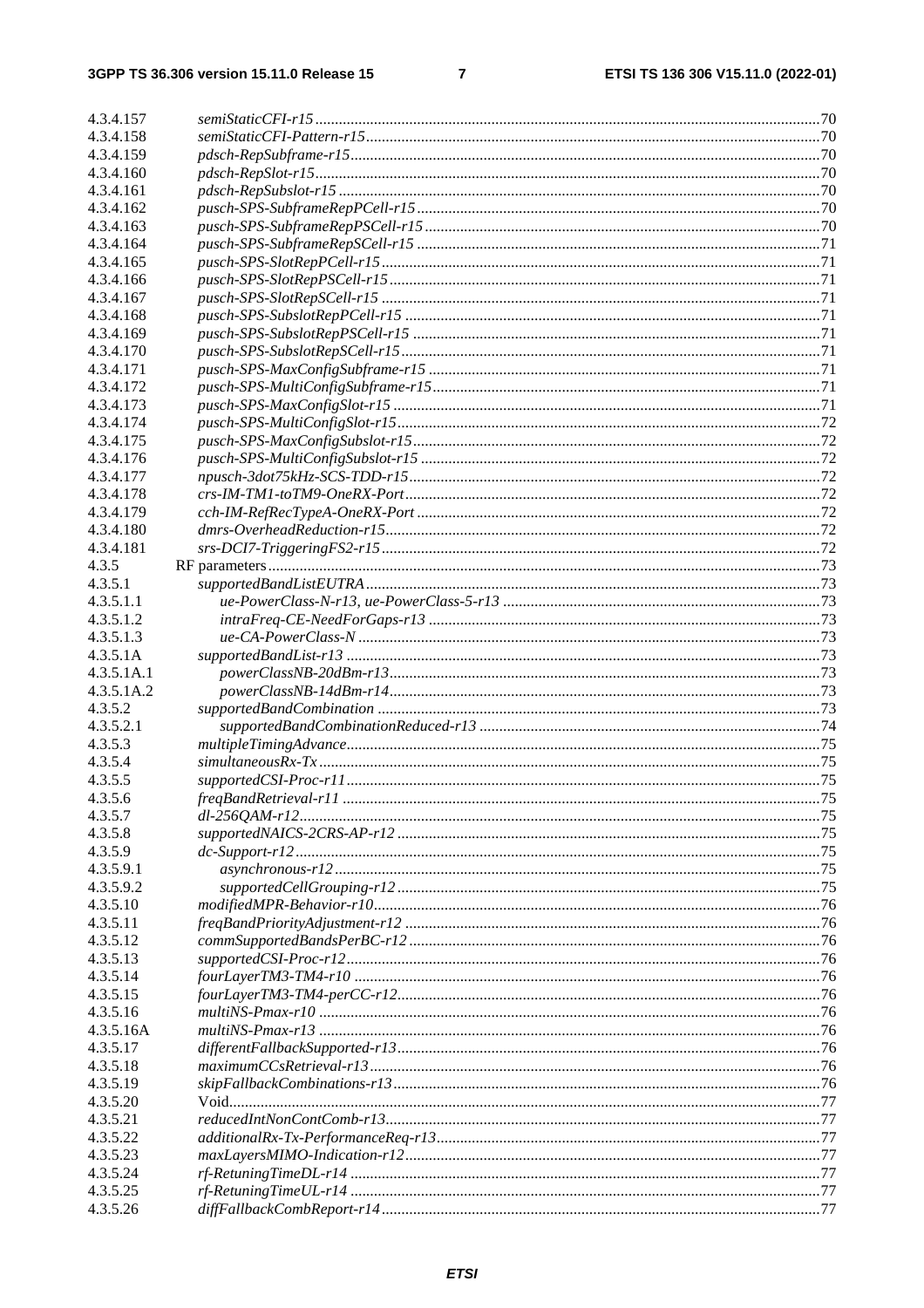| 4.3.5.27 | v2x-SupportedTxBandCombListPerBC-r14, v2x-SupportedRxBandCombListPerBC-r14 77 |  |
|----------|-------------------------------------------------------------------------------|--|
| 4.3.5.28 |                                                                               |  |
| 4.3.5.29 |                                                                               |  |
| 4.3.5.30 |                                                                               |  |
| 4.3.5.31 |                                                                               |  |
| 4.3.5.32 |                                                                               |  |
| 4.3.5.33 |                                                                               |  |
| 4.3.5.34 |                                                                               |  |
| 4.3.5.35 |                                                                               |  |
| 4.3.5.36 |                                                                               |  |
| 4.3.5.37 |                                                                               |  |
| 4.3.5.38 |                                                                               |  |
| 4.3.6    |                                                                               |  |
| 4.3.6.1  |                                                                               |  |
| 4.3.6.2  |                                                                               |  |
| 4.3.6.3  |                                                                               |  |
| 4.3.6.4  |                                                                               |  |
| 4.3.6.5  |                                                                               |  |
| 4.3.6.6  |                                                                               |  |
| 4.3.6.7  |                                                                               |  |
| 4.3.6.8  |                                                                               |  |
| 4.3.6.9  |                                                                               |  |
| 4.3.6.10 |                                                                               |  |
| 4.3.6.11 |                                                                               |  |
| 4.3.6.12 |                                                                               |  |
| 4.3.6.13 |                                                                               |  |
| 4.3.6.14 |                                                                               |  |
| 4.3.6.15 |                                                                               |  |
| 4.3.6.16 |                                                                               |  |
| 4.3.6.17 |                                                                               |  |
| 4.3.6.18 |                                                                               |  |
| 4.3.6.19 |                                                                               |  |
| 4.3.6.20 |                                                                               |  |
| 4.3.6.21 |                                                                               |  |
| 4.3.6.22 |                                                                               |  |
| 4.3.6.23 |                                                                               |  |
| 4.3.6.24 |                                                                               |  |
| 4.3.6.25 |                                                                               |  |
| 4.3.6.26 |                                                                               |  |
| 4.3.6.27 |                                                                               |  |
| 4.3.6.28 |                                                                               |  |
| 4.3.6.29 |                                                                               |  |
| 4.3.6.30 |                                                                               |  |
| 4.3.6.31 |                                                                               |  |
| 4.3.6.32 |                                                                               |  |
| 4.3.6.33 |                                                                               |  |
| 4.3.6.34 |                                                                               |  |
| 4.3.6.35 |                                                                               |  |
| 4.3.6.36 |                                                                               |  |
| 4.3.7    |                                                                               |  |
| 4.3.7.1  |                                                                               |  |
| 4.3.7.2  |                                                                               |  |
| 4.3.7.3  |                                                                               |  |
| 4.3.7.4  |                                                                               |  |
| 4.3.7.5  |                                                                               |  |
| 4.3.7.6  |                                                                               |  |
| 4.3.7.7  |                                                                               |  |
| 4.3.7.8  |                                                                               |  |
| 4.3.7.9  |                                                                               |  |
| 4.3.7.10 |                                                                               |  |
| 4.3.7.11 |                                                                               |  |
| 4.3.7.12 |                                                                               |  |
|          |                                                                               |  |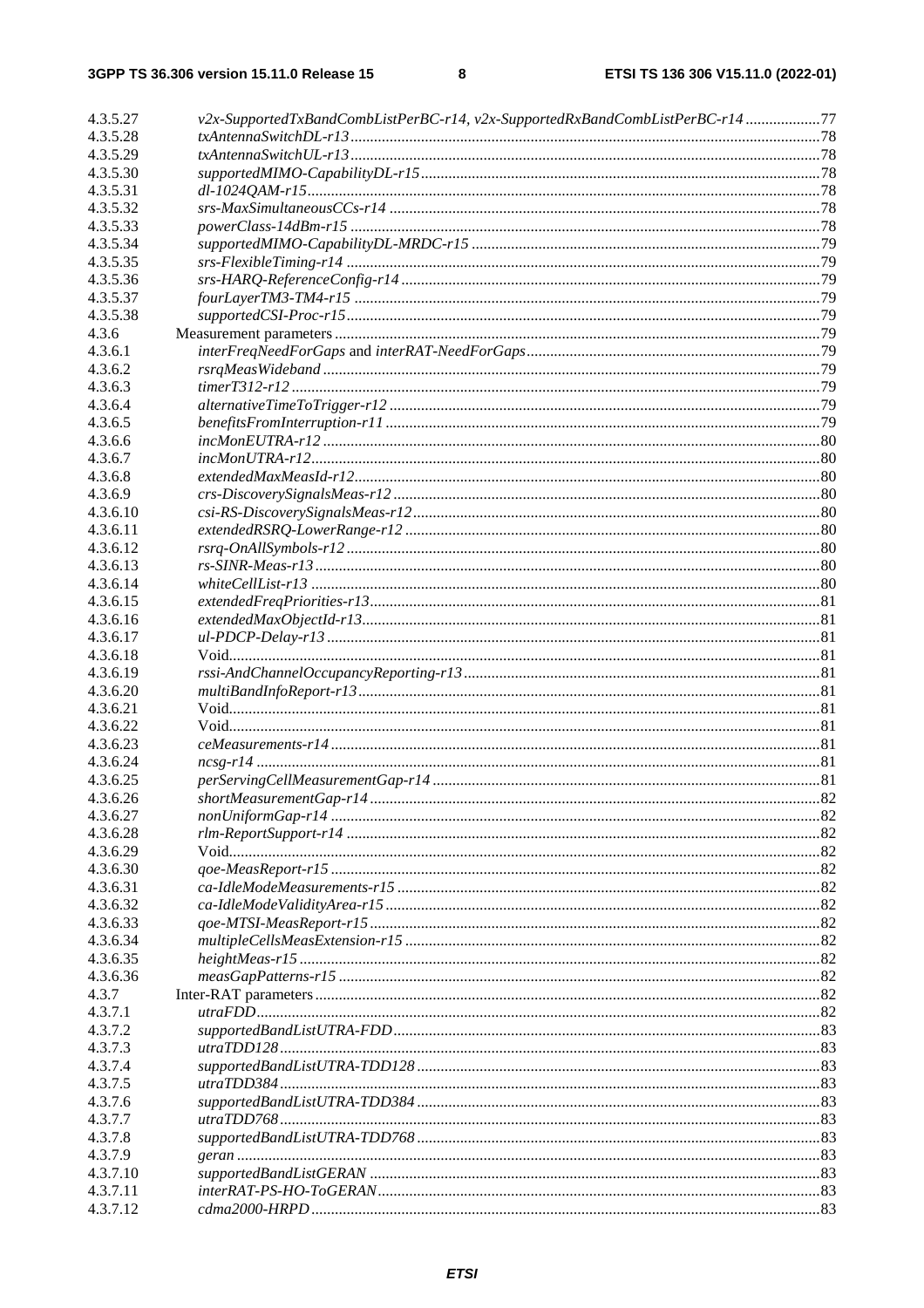$\boldsymbol{9}$ 

| 4.3.7.13             |                                 |  |
|----------------------|---------------------------------|--|
| 4.3.7.14             |                                 |  |
| 4.3.7.15             |                                 |  |
| 4.3.7.16             |                                 |  |
| 4.3.7.17             |                                 |  |
| 4.3.7.18             |                                 |  |
| 4.3.7.19             |                                 |  |
| 4.3.7.20             |                                 |  |
| 4.3.7.21             |                                 |  |
| 4.3.7.22             |                                 |  |
| 4.3.7.23             |                                 |  |
| 4.3.7.24             |                                 |  |
| 4.3.7.25             |                                 |  |
| 4.3.7.26             | $e\text{-}Redirection UTRA-TDD$ |  |
| 4.3.7.27             |                                 |  |
| 4.3.7.28             |                                 |  |
| 4.3.7.29             |                                 |  |
| 4.3.8<br>4.3.8.1     |                                 |  |
| 4.3.8.1A             |                                 |  |
| 4.3.8.2              |                                 |  |
| 4.3.8.3              |                                 |  |
| 4.3.8.4              |                                 |  |
| 4.3.8.5              |                                 |  |
| 4.3.8.6              |                                 |  |
| 4.3.8.7              |                                 |  |
| 4.3.8.8              |                                 |  |
| 4.3.8.9              |                                 |  |
| 4.3.8.10             |                                 |  |
| 4.3.9                |                                 |  |
| 4.3.10               |                                 |  |
| 4.3.10.1             |                                 |  |
| 4.3.10.2             |                                 |  |
| 4.3.10.3             |                                 |  |
| 4.3.11               |                                 |  |
| 4.3.11.1             |                                 |  |
| 4.3.11.2             |                                 |  |
| 4.3.11.3<br>4.3.11.4 |                                 |  |
| 4.3.11.5             |                                 |  |
| 4.3.11.6             |                                 |  |
| 4.3.11.7             |                                 |  |
| 4.3.11.8             |                                 |  |
| 4.3.11.9             |                                 |  |
| 4.3.11.10            |                                 |  |
| 4.3.11.11            |                                 |  |
| 4.3.11.12            |                                 |  |
| 4.3.11.13            |                                 |  |
| 4.3.12               |                                 |  |
| 4.3.12.1             |                                 |  |
| 4.3.13               |                                 |  |
| 4.3.13.1             |                                 |  |
| 4.3.13.2             |                                 |  |
| 4.3.13.3<br>4.3.13.4 |                                 |  |
|                      |                                 |  |
| 4.3.13.5<br>4.3.13.6 |                                 |  |
| 4.3.13.7             |                                 |  |
| 4.3.13.8             |                                 |  |
| 4.3.13.9             |                                 |  |
| 4.3.14               |                                 |  |
| 4.3.14.1             |                                 |  |
|                      |                                 |  |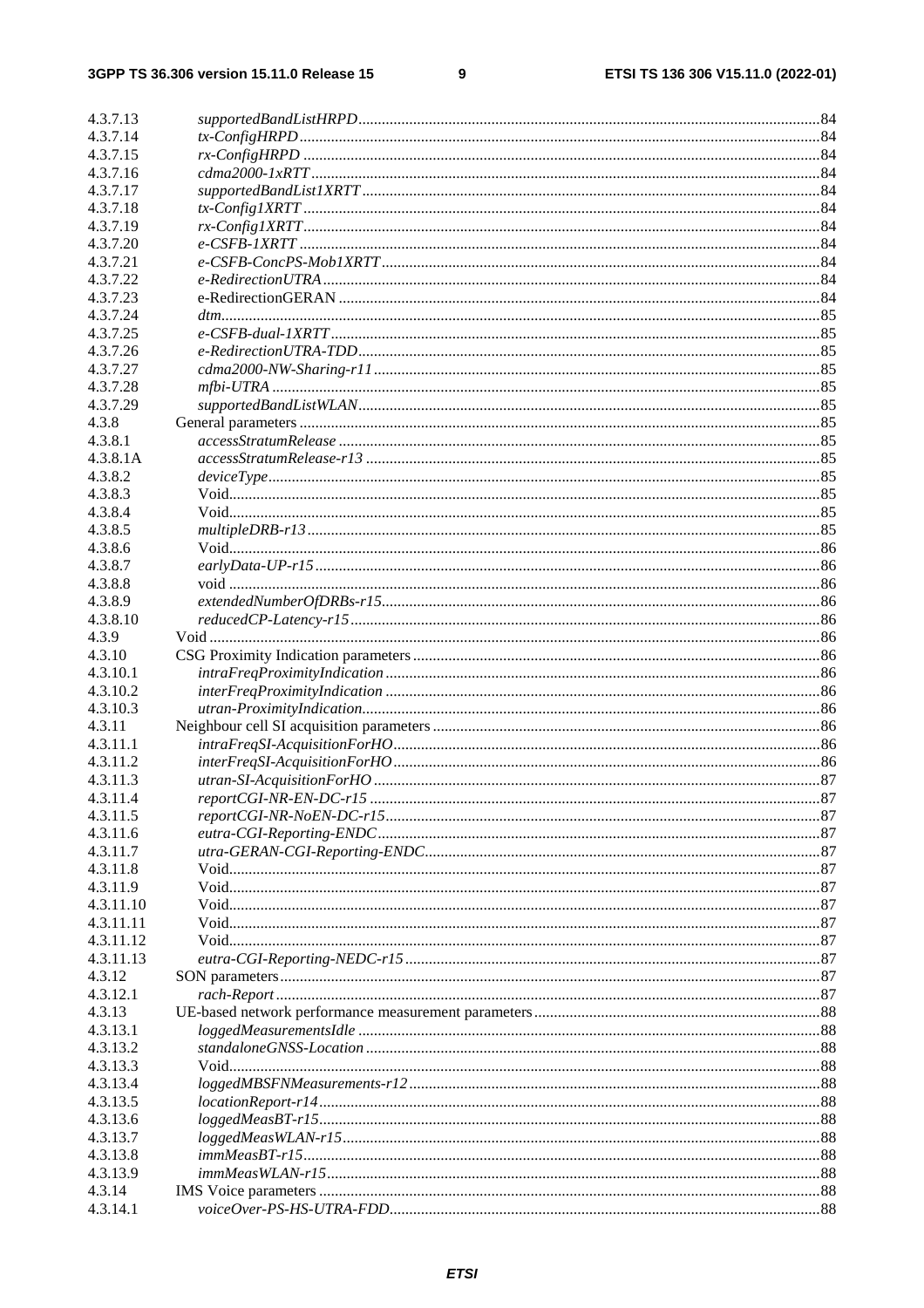| 4.3.14.2           |                                                                             |  |
|--------------------|-----------------------------------------------------------------------------|--|
| 4.3.14.3           |                                                                             |  |
| 4.3.14.4           |                                                                             |  |
| 4.3.14.5           |                                                                             |  |
| 4.3.14.6           |                                                                             |  |
| 4.3.15             |                                                                             |  |
| 4.3.15.1           |                                                                             |  |
| 4.3.15.2           |                                                                             |  |
| 4.3.15.3           |                                                                             |  |
| 4.3.15.4           |                                                                             |  |
| 4.3.15.5           |                                                                             |  |
| 4.3.15.6           |                                                                             |  |
| 4.3.15.7           |                                                                             |  |
| 4.3.15.8           |                                                                             |  |
| 4.3.15.9           |                                                                             |  |
| 4.3.15.10          |                                                                             |  |
| 4.3.15.11          |                                                                             |  |
| 4.3.15.12          |                                                                             |  |
| 4.3.15.13          |                                                                             |  |
| 4.3.15.14          |                                                                             |  |
| 4.3.15.15          |                                                                             |  |
| 4.3.15.16          |                                                                             |  |
| 4.3.16             |                                                                             |  |
| 4.3.16.1           |                                                                             |  |
| 4.3.16.2           |                                                                             |  |
| 4.3.17             |                                                                             |  |
| 4.3.17.1           |                                                                             |  |
| 4.3.17.2           |                                                                             |  |
| 4.3.17.3           |                                                                             |  |
| 4.3.17.4           |                                                                             |  |
| 4.3.17.5           |                                                                             |  |
| 4.3.17.6           | subcarrierSpacingMBMS-khz1dot25-r14, subcarrierSpacingMBMS-khz7dot5-r14  91 |  |
| 4.3.17.7           |                                                                             |  |
| 4.3.17.8           |                                                                             |  |
| 4.3.18             |                                                                             |  |
|                    |                                                                             |  |
| 4.3.18.1           |                                                                             |  |
| 4.3.18.2           |                                                                             |  |
| 4.3.18.3           |                                                                             |  |
| 4.3.19             |                                                                             |  |
| 4.3.19.1           |                                                                             |  |
| 4.3.19.2           |                                                                             |  |
| 4.3.19.3           |                                                                             |  |
| 4.3.19.4           |                                                                             |  |
| 4.3.19.5           |                                                                             |  |
| 4.3.19.6           |                                                                             |  |
| 4.3.19.7           |                                                                             |  |
| 4.3.19.8           |                                                                             |  |
| 4.3.19.9           |                                                                             |  |
| 4.3.19.10          |                                                                             |  |
| 4.3.19.11          |                                                                             |  |
| 4.3.19.12          |                                                                             |  |
| 4.3.19.13          |                                                                             |  |
| 4.3.19.14          |                                                                             |  |
| 4.3.19.15          |                                                                             |  |
| 4.3.19.16          |                                                                             |  |
| 4.3.19.17          |                                                                             |  |
| 4.3.19.18          |                                                                             |  |
| 4.3.19.19          |                                                                             |  |
| 4.3.19.20          |                                                                             |  |
| 4.3.19.21          |                                                                             |  |
| 4.3.20<br>4.3.20.1 |                                                                             |  |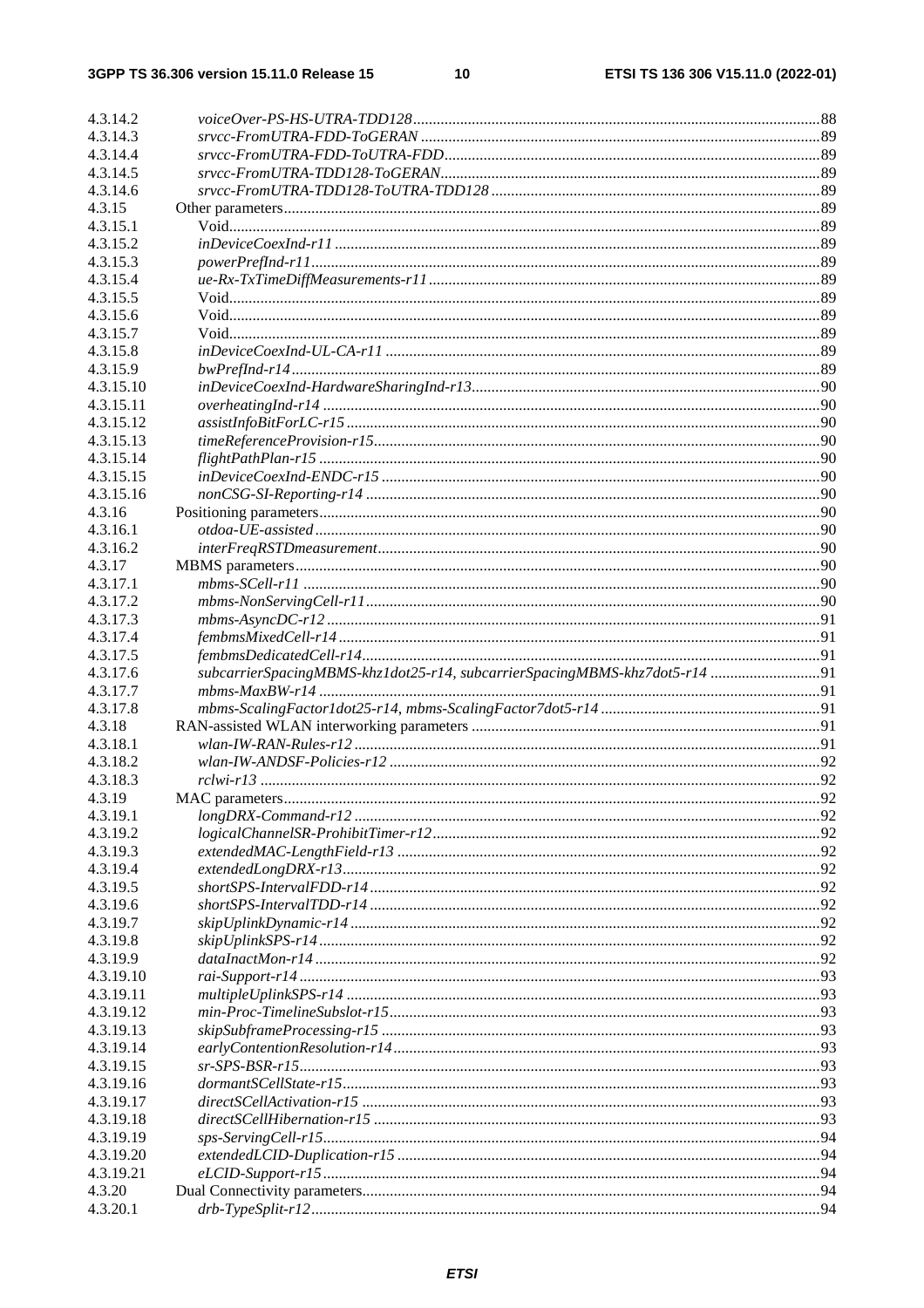### $11$

| 4.3.20.2  |  |
|-----------|--|
| 4.3.20.3  |  |
| 4.3.20.4  |  |
| 4.3.21    |  |
| 4.3.21.1  |  |
| 4.3.21.2  |  |
| 4.3.21.3  |  |
| 4.3.21.4  |  |
| 4.3.21.5  |  |
| 4.3.21.6  |  |
| 4.3.21.7  |  |
| 4.3.21.8  |  |
| 4.3.21.9  |  |
| 4.3.21.10 |  |
| 4.3.21.11 |  |
| 4.3.21.12 |  |
| 4.3.21.13 |  |
| 4.3.21.14 |  |
| 4.3.21.15 |  |
| 4.3.21.16 |  |
| 4.3.21.17 |  |
| 4.3.21.18 |  |
| 4.3.21.19 |  |
| 4.3.21.20 |  |
| 4.3.21.21 |  |
| 4.3.21.22 |  |
| 4.3.21.23 |  |
| 4.3.21.24 |  |
| 4.3.21.25 |  |
| 4.3.21.26 |  |
| 4.3.21.27 |  |
| 4.3.21.28 |  |
| 4.3.21.29 |  |
| 4.3.21.30 |  |
| 4.3.21.31 |  |
| 4.3.22    |  |
| 4.3.22.1  |  |
| 4.3.22.2  |  |
| 4.3.22.3  |  |
| 4.3.22.4  |  |
| 4.3.22.5  |  |
| 4.3.23    |  |
| 4.3.23.1  |  |
| 4.3.23.2  |  |
| 4.3.23.3  |  |
| 4.3.23.4  |  |
| 4.3.23.5  |  |
| 4.3.23.6  |  |
| 4.3.23.7  |  |
| 4.3.23.8  |  |
| 4.3.23.9  |  |
| 4.3.23.10 |  |
| 4.3.23.11 |  |
| 4.3.23.12 |  |
| 4.3.23.13 |  |
| 4.3.23.14 |  |
| 4.3.23.15 |  |
| 4.3.23.16 |  |
| 4.3.23.17 |  |
| 4.3.24    |  |
| 4.3.24.1  |  |
| 4.3.24.2  |  |
|           |  |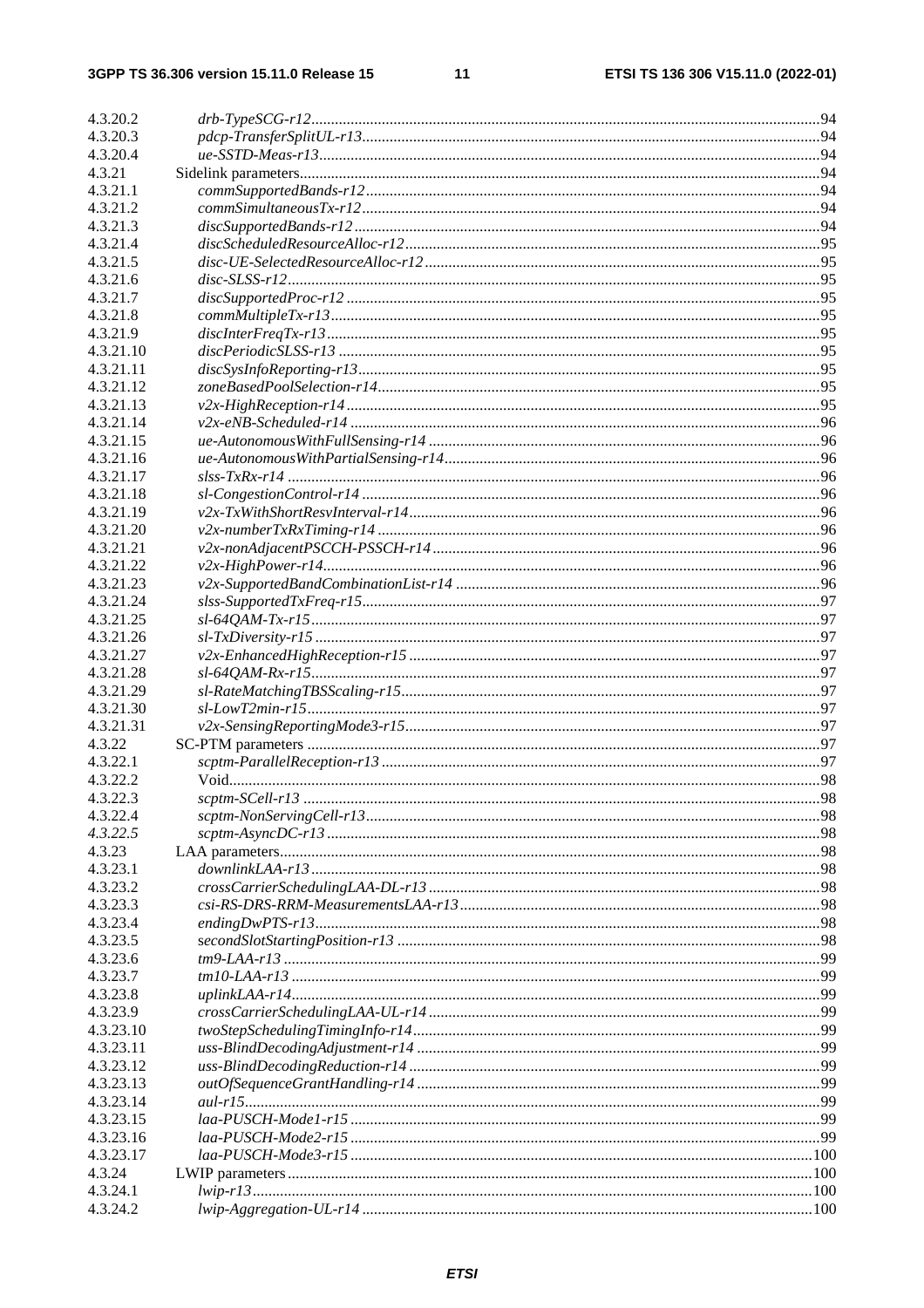### $12$

| 4.3.24.3           |                                                                               |  |
|--------------------|-------------------------------------------------------------------------------|--|
| 4.3.25             |                                                                               |  |
| 4.3.25.1           |                                                                               |  |
| 4.3.25.2           |                                                                               |  |
| 4.3.25.3           |                                                                               |  |
| 4.3.25.4           |                                                                               |  |
| 4.3.25.5           |                                                                               |  |
| 4.3.25.6           |                                                                               |  |
| 4.3.25.7           |                                                                               |  |
| 4.3.25.8           |                                                                               |  |
| 4.3.25.9           |                                                                               |  |
| 4.3.26             |                                                                               |  |
| 4.3.26.1           |                                                                               |  |
| 4.3.27             |                                                                               |  |
| 4.3.27.1           |                                                                               |  |
| 4.3.28             |                                                                               |  |
| 4.3.28.1           |                                                                               |  |
| 4.3.28.2           |                                                                               |  |
| 4.3.28.3           |                                                                               |  |
| 4.3.28.4           |                                                                               |  |
| 4.3.28.5           |                                                                               |  |
| 4.3.28.6           |                                                                               |  |
| 4.3.28.7           |                                                                               |  |
| 4.3.28.8           |                                                                               |  |
| 4.3.28.9           |                                                                               |  |
| 4.3.28.10          |                                                                               |  |
| 4.3.28.11          |                                                                               |  |
| 4.3.28.12          | relWeightTwoLayers-r13, relWeightFourLayers-r13, relWeightEightLayers-r13 102 |  |
| 4.3.28.13          |                                                                               |  |
| 4.3.28.14          |                                                                               |  |
| 4.3.28.15          |                                                                               |  |
| 4.3.28.16          |                                                                               |  |
| 4.3.28.17          |                                                                               |  |
| 4.3.28.18          |                                                                               |  |
| 4.3.28.19          |                                                                               |  |
| 4.3.28.20          |                                                                               |  |
| 4.3.29<br>4.3.29.1 |                                                                               |  |
| 4.3.29.2           |                                                                               |  |
| 4.3.29.3           |                                                                               |  |
| 4.3.29.4           |                                                                               |  |
| 4.3.29.5           |                                                                               |  |
| 4.3.29.6           |                                                                               |  |
| 4.3.29.7           |                                                                               |  |
| 4.3.29.8           |                                                                               |  |
| 4.3.29.9           |                                                                               |  |
| 4.3.29.10          |                                                                               |  |
| 4.3.29.11          |                                                                               |  |
| 4.3.29.12          |                                                                               |  |
| 4.3.30             |                                                                               |  |
| 4.3.30.1           |                                                                               |  |
| 4.3.30.2           |                                                                               |  |
| 4.3.31             |                                                                               |  |
| 4.3.31.1           |                                                                               |  |
| 4.3.31.2           |                                                                               |  |
| 4.3.32             |                                                                               |  |
| 4.3.32.1           |                                                                               |  |
| 4.3.32.2           |                                                                               |  |
| 4.3.32.3           |                                                                               |  |
| 4.3.33             |                                                                               |  |
| 4.3.33.1           |                                                                               |  |
| 4.3.33.2           |                                                                               |  |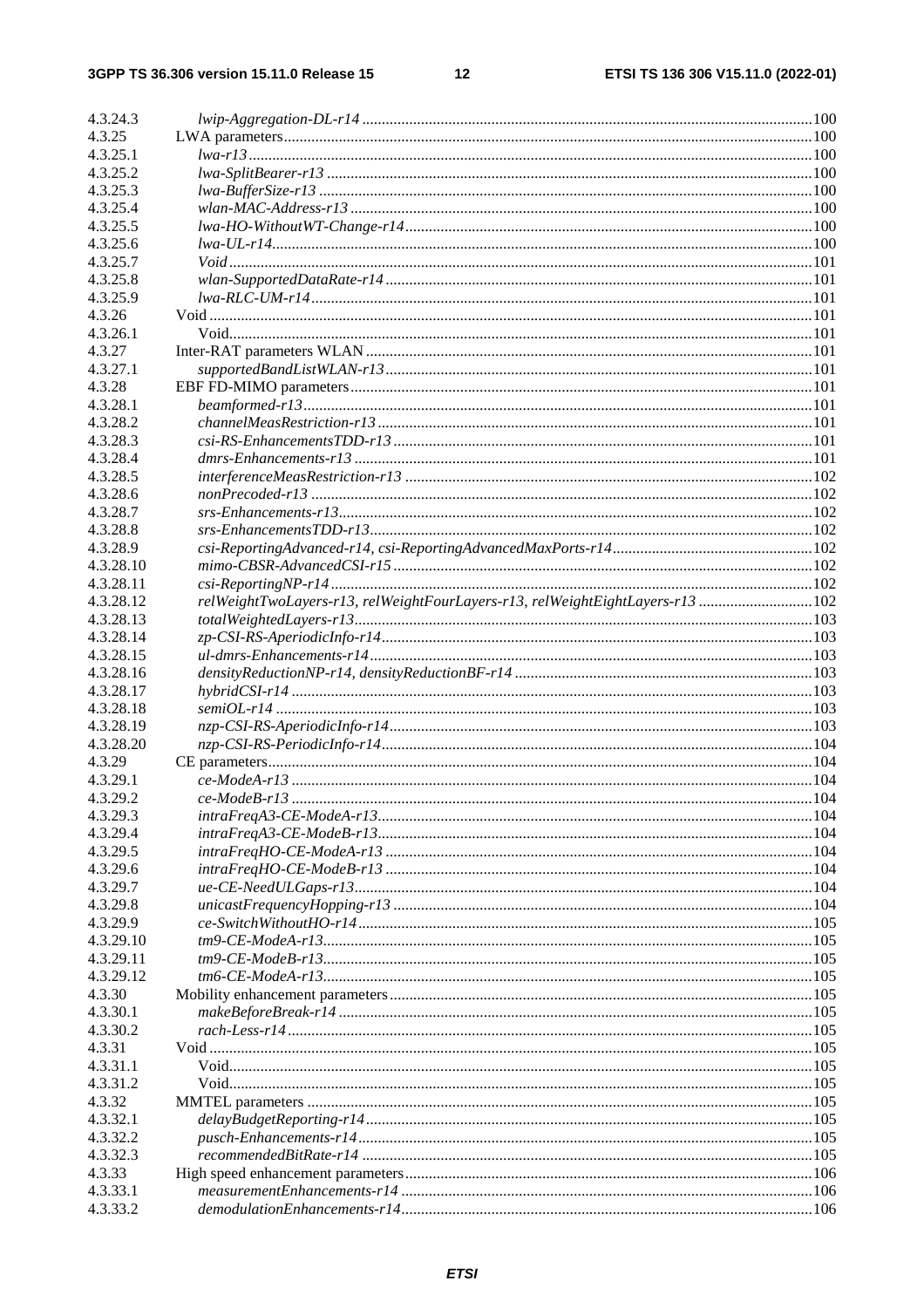| 4.3.34         |                                                                                                       |     |
|----------------|-------------------------------------------------------------------------------------------------------|-----|
| 4.3.34.1       |                                                                                                       |     |
| 4.3.34.2       |                                                                                                       |     |
| 4.3.34.3       |                                                                                                       |     |
| 4.3.34.4       |                                                                                                       |     |
| 4.3.34.5       |                                                                                                       |     |
| 4.3.34.6       |                                                                                                       |     |
| 4.3.34.7       |                                                                                                       |     |
| 4.3.34.8       |                                                                                                       |     |
| 4.3.34.9       |                                                                                                       |     |
| 4.3.34.10      |                                                                                                       |     |
| 4.3.34.11      |                                                                                                       |     |
| 4.3.34.12      |                                                                                                       |     |
| 4.3.34.13      |                                                                                                       |     |
| 4.3.34.14      |                                                                                                       |     |
| 4.3.34.15      |                                                                                                       |     |
| 4.3.34.16      |                                                                                                       |     |
| 4.3.34.17      |                                                                                                       |     |
| 4.3.35         |                                                                                                       |     |
| 4.3.35.1       |                                                                                                       |     |
| 4.3.35.2       |                                                                                                       |     |
| 4.3.36         |                                                                                                       |     |
| 4.3.36.1       |                                                                                                       |     |
| 4.3.36.2       |                                                                                                       |     |
| 4.3.36.3       |                                                                                                       |     |
| 4.3.36.4       |                                                                                                       |     |
| 4.3.36.5       |                                                                                                       |     |
| 4.3.36.6       |                                                                                                       |     |
| 4.3.36.7       |                                                                                                       |     |
| 4.3.36.8       |                                                                                                       |     |
| 5              |                                                                                                       |     |
|                |                                                                                                       |     |
| 6              |                                                                                                       |     |
| 6.1            |                                                                                                       |     |
| 6.2            |                                                                                                       |     |
| 6.2.1          |                                                                                                       |     |
|                |                                                                                                       |     |
| 6.2.2          |                                                                                                       |     |
| 6.2.3          | <b>KPAS</b>                                                                                           | 109 |
| 6.2.4          |                                                                                                       |     |
| 6.3            |                                                                                                       |     |
| 6.3.1          |                                                                                                       |     |
| 6.3.2          |                                                                                                       |     |
| 6.3.3          |                                                                                                       |     |
| 6.3.4          |                                                                                                       |     |
| 6.3.5          |                                                                                                       |     |
| 6.3.6          |                                                                                                       |     |
| 6.4            |                                                                                                       |     |
| 6.5            |                                                                                                       |     |
| 6.5.0          |                                                                                                       |     |
| 6.5.1          |                                                                                                       |     |
| 6.6            |                                                                                                       |     |
| 6.6.1          |                                                                                                       |     |
| 6.6.2          |                                                                                                       |     |
| 6.6.3          | Single-user MIMO interference mitigation advanced receiver for UEs with 2 receiver antenna ports  110 |     |
| 6.6.4          | Single-user MIMO interference mitigation advanced receiver for UEs with 4 receiver antenna ports  110 |     |
| 6.6.5          | MMSE-IRC DL Control Channel interference mitigation receiver for UEs with 4 receiver antenna          |     |
|                |                                                                                                       |     |
| 6.7            |                                                                                                       |     |
| 6.7.1<br>6.7.2 |                                                                                                       |     |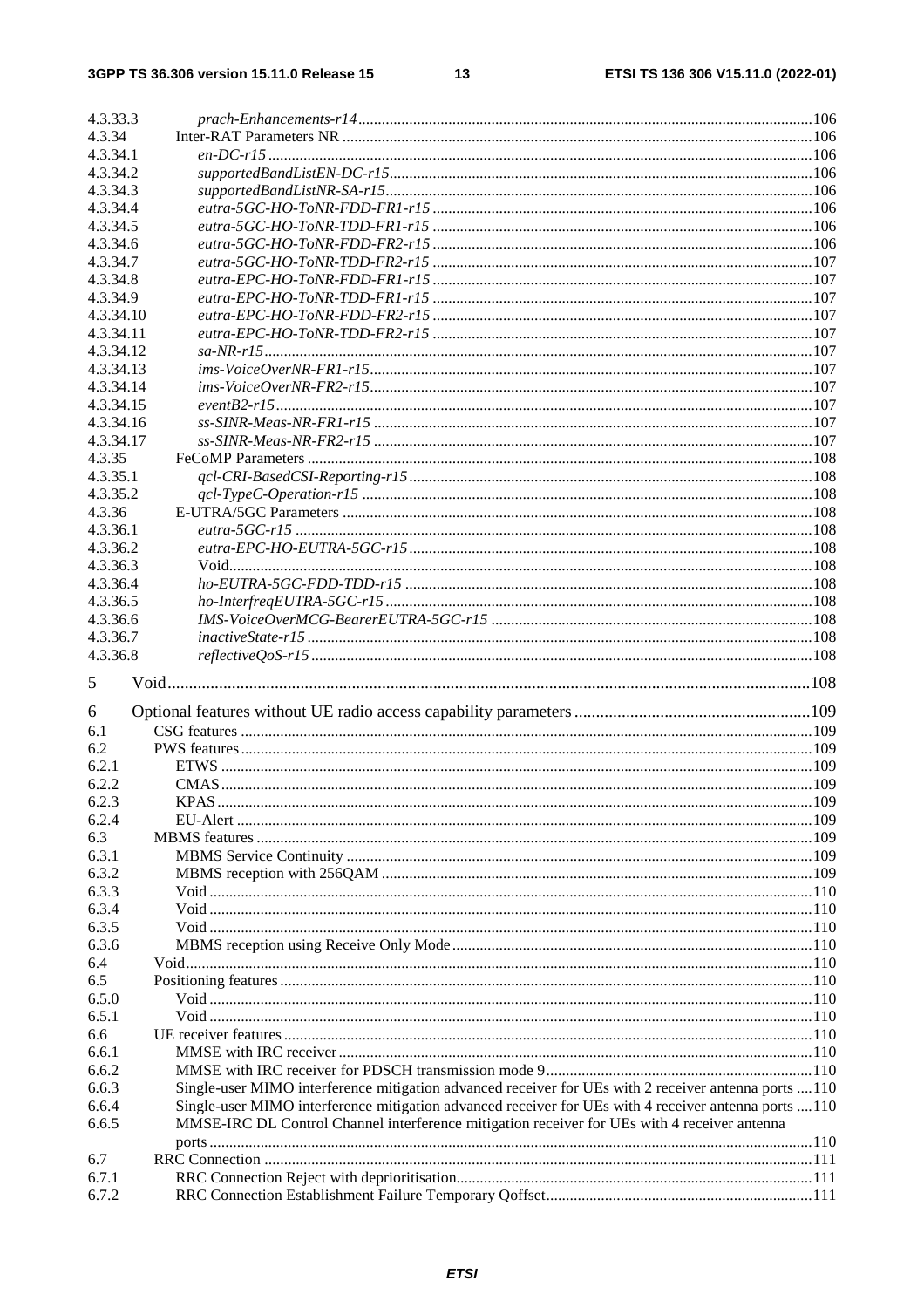| 6.7.3  |                                                                                |  |
|--------|--------------------------------------------------------------------------------|--|
| 6.7.4  |                                                                                |  |
| 6.7.5  | RRC Connection Re-establishment for the Control Plane CIoT EPS Optimization111 |  |
| 6.8    |                                                                                |  |
| 6.8.1  |                                                                                |  |
| 6.8.2  |                                                                                |  |
| 6.8.3  |                                                                                |  |
| 6.8.4  |                                                                                |  |
| 6.8.5  |                                                                                |  |
| 6.8.6  |                                                                                |  |
| 6.8.7  |                                                                                |  |
| 6.8.8  |                                                                                |  |
| 6.8.9  |                                                                                |  |
| 6.8.10 |                                                                                |  |
| 6.8.11 |                                                                                |  |
| 6.8.12 |                                                                                |  |
| 6.8.13 |                                                                                |  |
| 6.8.14 |                                                                                |  |
| 6.9    |                                                                                |  |
| 6.10   |                                                                                |  |
| 6.10.1 |                                                                                |  |
| 6.11   |                                                                                |  |
| 6.11.1 |                                                                                |  |
| 6.12   |                                                                                |  |
| 6.13   |                                                                                |  |
| 6.13.1 |                                                                                |  |
| 6.13.2 |                                                                                |  |
| 6.13.3 |                                                                                |  |
|        |                                                                                |  |
| 6.13.4 |                                                                                |  |
| 6.14   |                                                                                |  |
| 6.14.1 |                                                                                |  |
| 6.15   |                                                                                |  |
| 6.15.1 |                                                                                |  |
| 6.16   |                                                                                |  |
| 6.16.1 |                                                                                |  |
| 6.17   |                                                                                |  |
| 6.17.1 |                                                                                |  |
| 6.17.2 |                                                                                |  |
| 6.17.3 |                                                                                |  |
| 6.17.4 |                                                                                |  |
| 6.17.5 |                                                                                |  |
| 7      |                                                                                |  |
| 7.1    |                                                                                |  |
| 7.1.1  |                                                                                |  |
|        |                                                                                |  |
| 7.1.2  |                                                                                |  |
| 7.1.3  |                                                                                |  |
| 7.1.4  |                                                                                |  |
| 7.1.5  |                                                                                |  |
| 7.2    |                                                                                |  |
| 7.2.1  |                                                                                |  |
| 7.3    |                                                                                |  |
| 7.3.1  |                                                                                |  |
| 7.3.2  |                                                                                |  |
| 7.4    |                                                                                |  |
| 7.4.1  |                                                                                |  |
| 7.4.2  |                                                                                |  |
| 7.4.3  |                                                                                |  |
| 7.5    |                                                                                |  |
| 7.5.1  |                                                                                |  |
| 7.6    |                                                                                |  |
| 7.6.1  |                                                                                |  |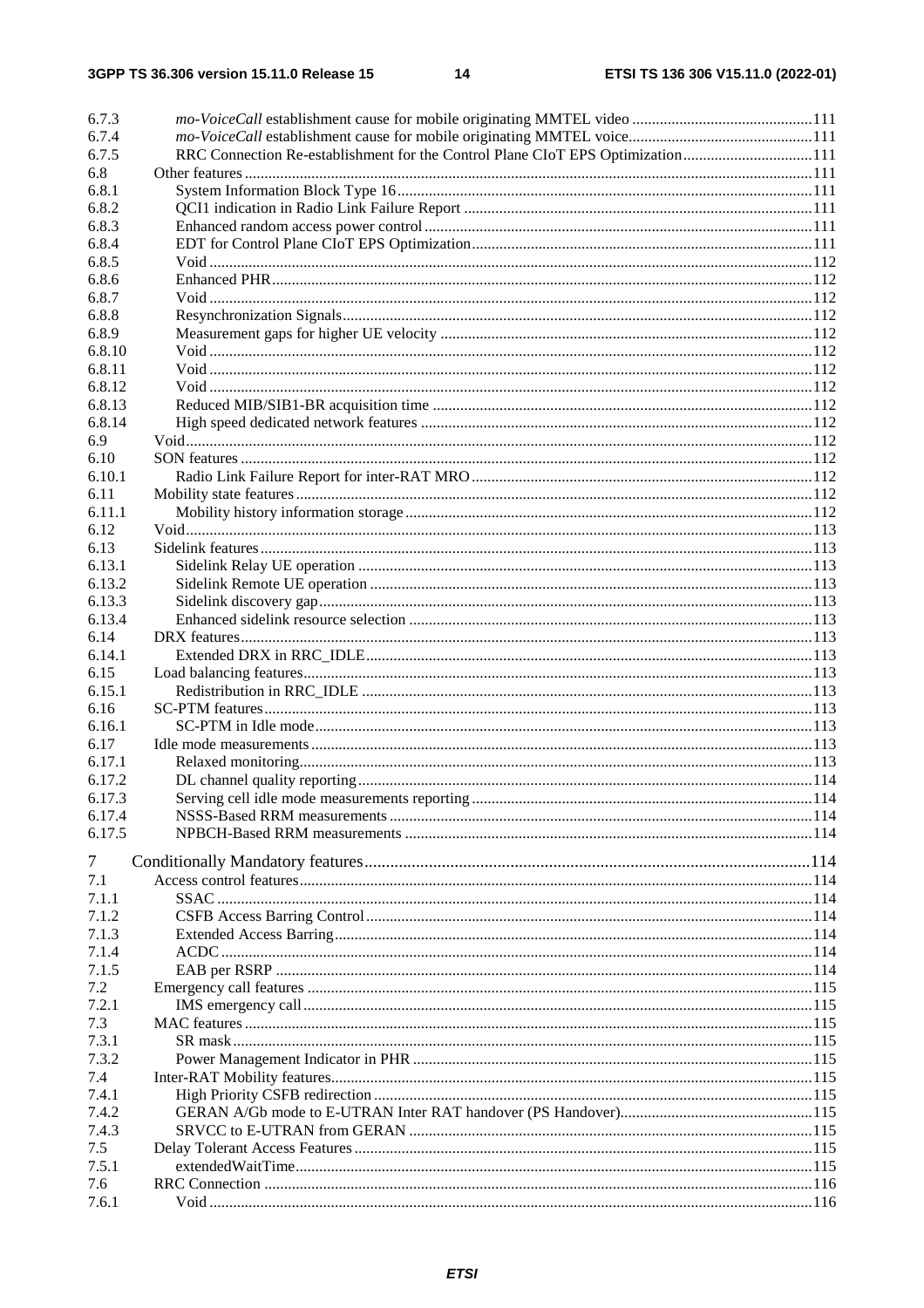15

| 7.7    |                               |                                                                                      |  |  |
|--------|-------------------------------|--------------------------------------------------------------------------------------|--|--|
| 7.7.1  |                               |                                                                                      |  |  |
| 7.7.2  |                               |                                                                                      |  |  |
| 7.7.3  |                               |                                                                                      |  |  |
| 7.7.4  |                               | Simultaneous transmission of PUCCH in licensed spectrum and PUSCH in LAA SCells  116 |  |  |
| 7.8    |                               |                                                                                      |  |  |
| 7.8.1  |                               |                                                                                      |  |  |
| 7.9    |                               |                                                                                      |  |  |
| 7.10   |                               |                                                                                      |  |  |
| 7.10.1 |                               |                                                                                      |  |  |
| 7.10.2 |                               |                                                                                      |  |  |
| 7.10.3 |                               |                                                                                      |  |  |
| 7.10.4 |                               |                                                                                      |  |  |
| 7.11   |                               |                                                                                      |  |  |
| 7.11.1 |                               |                                                                                      |  |  |
|        | <b>Annex A (informative):</b> | Guideline on maximum number of DL PDCP SDUs per TTI118                               |  |  |
|        | <b>Annex B</b> (informative): |                                                                                      |  |  |
|        |                               |                                                                                      |  |  |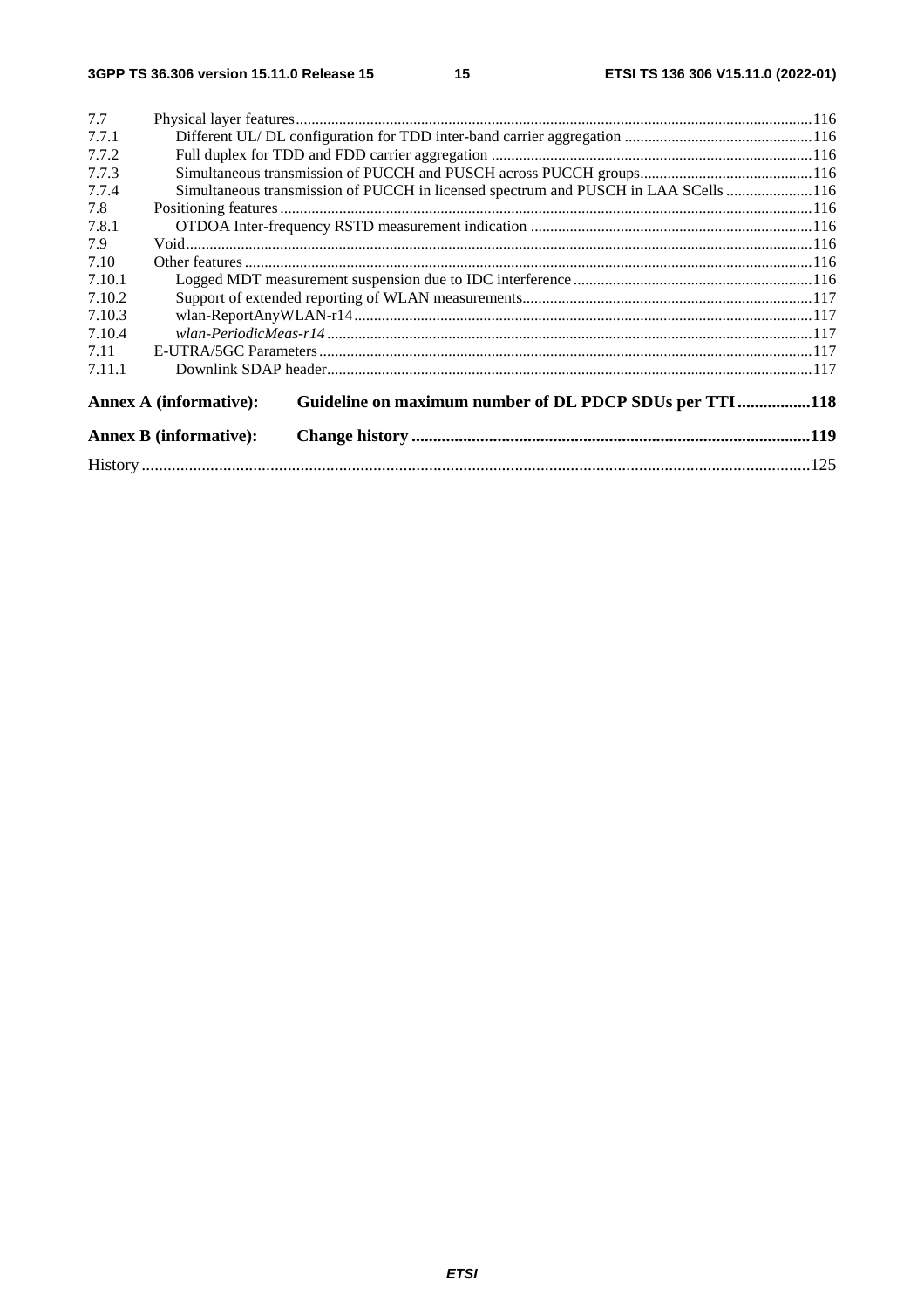## Foreword

This Technical Specification has been produced by the 3<sup>rd</sup> Generation Partnership Project (3GPP).

The contents of the present document are subject to continuing work within the TSG and may change following formal TSG approval. Should the TSG modify the contents of the present document, it will be re-released by the TSG with an identifying change of release date and an increase in version number as follows:

Version x.y.z

where:

- x the first digit:
	- 1 presented to TSG for information;
	- 2 presented to TSG for approval;
	- 3 or greater indicates TSG approved document under change control.
- y the second digit is incremented for all changes of substance, i.e. technical enhancements, corrections, updates, etc.
- z the third digit is incremented when editorial only changes have been incorporated in the document.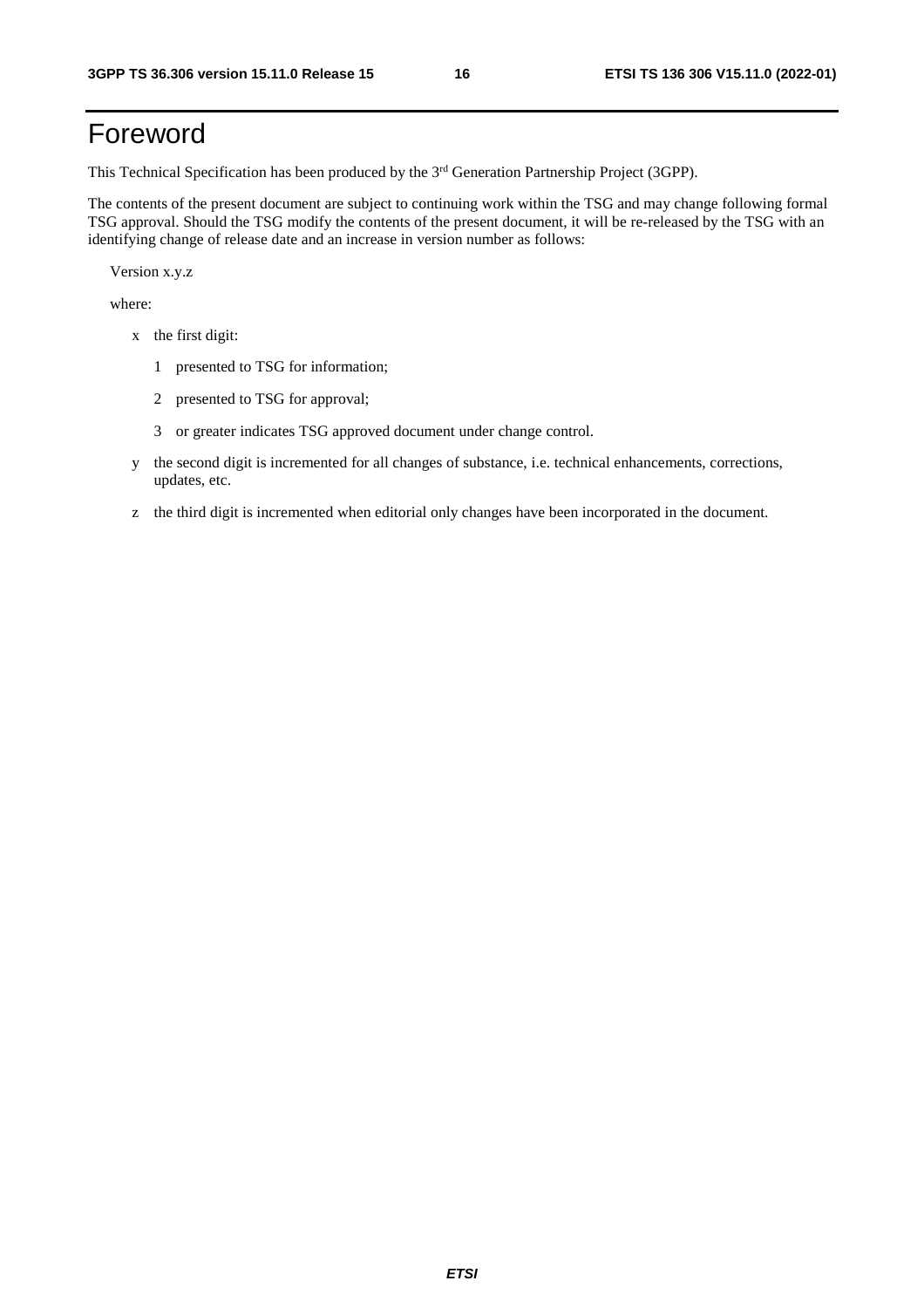### 1 Scope

The present document defines the E-UTRA UE Radio Access Capability Parameters.

# 2 References

The following documents contain provisions which, through reference in this text, constitute provisions of the present document.

- References are either specific (identified by date of publication, edition number, version number, etc.) or non specific.
- For a specific reference, subsequent revisions do not apply.
- For a non-specific reference, the latest version applies. In the case of a reference to a 3GPP document (including a GSM document), a non-specific reference implicitly refers to the latest version of that document *in the same Release as the present document*.
- [1] 3GPP TR 21.905: "Vocabulary for 3GPP Specifications".
- [2] 3GPP TS 36.323: "Evolved Universal Terrestrial Radio Access (E-UTRA) Packet Data Convergence Protocol (PDCP) specification".
- [3] 3GPP TS 36.322: "Evolved Universal Terrestrial Radio Access (E-UTRA) Radio Link Control (RLC) specification".
- [4] 3GPP TS 36.321: "Evolved Universal Terrestrial Radio Access (E-UTRA) Medium Access Control (MAC) specification".
- [5] 3GPP TS 36.331: "Evolved Universal Terrestrial Radio Access (E-UTRA) Radio Resource Control (RRC) specification".
- [6] 3GPP TS 36.101: "Evolved Universal Terrestrial Radio Access (E-UTRA) radio transmission and reception".
- [7] IETF RFC 5795: "The RObust Header Compression (ROHC) Framework".
- [8] IETF RFC 6846: "RObust Header Compression (ROHC): A Profile for TCP/IP (ROHC-TCP)".
- [9] IETF RFC 3095: "RObust Header Compression (RoHC): Framework and four profiles: RTP, UDP, ESP and uncompressed".
- [10] IETF RFC 3843: "RObust Header Compression (RoHC): A Compression Profile for IP".
- [11] IETF RFC 4815: "RObust Header Compression (ROHC): Corrections and Clarifications to RFC 3095".
- [12] IETF RFC 5225: "RObust Header Compression (ROHC) Version 2: Profiles for RTP, UDP, IP, ESP and UDP Lite".
- [13] 3GPP TS 36.355: "Evolved Universal Terrestrial Radio Access (E-UTRA) LTE Positioning Protocol (LPP)".
- [14] 3GPP TS 36.304: "Evolved Universal Terrestrial Radio Access (E-UTRA); UE Procedures in Idle Mode".
- [15] 3GPP TS 37.320: "Universal Terrestrial Radio Access (UTRA) and Evolved Universal Terrestrial Radio Access (E-UTRA); Radio measurement collection for Minimization of Drive Tests (MDT); Overall description; Stage 2".
- [16] 3GPP TS 36.133: "Evolved Universal Terrestrial Radio Access (E-UTRA); Requirements for support of radio resource management".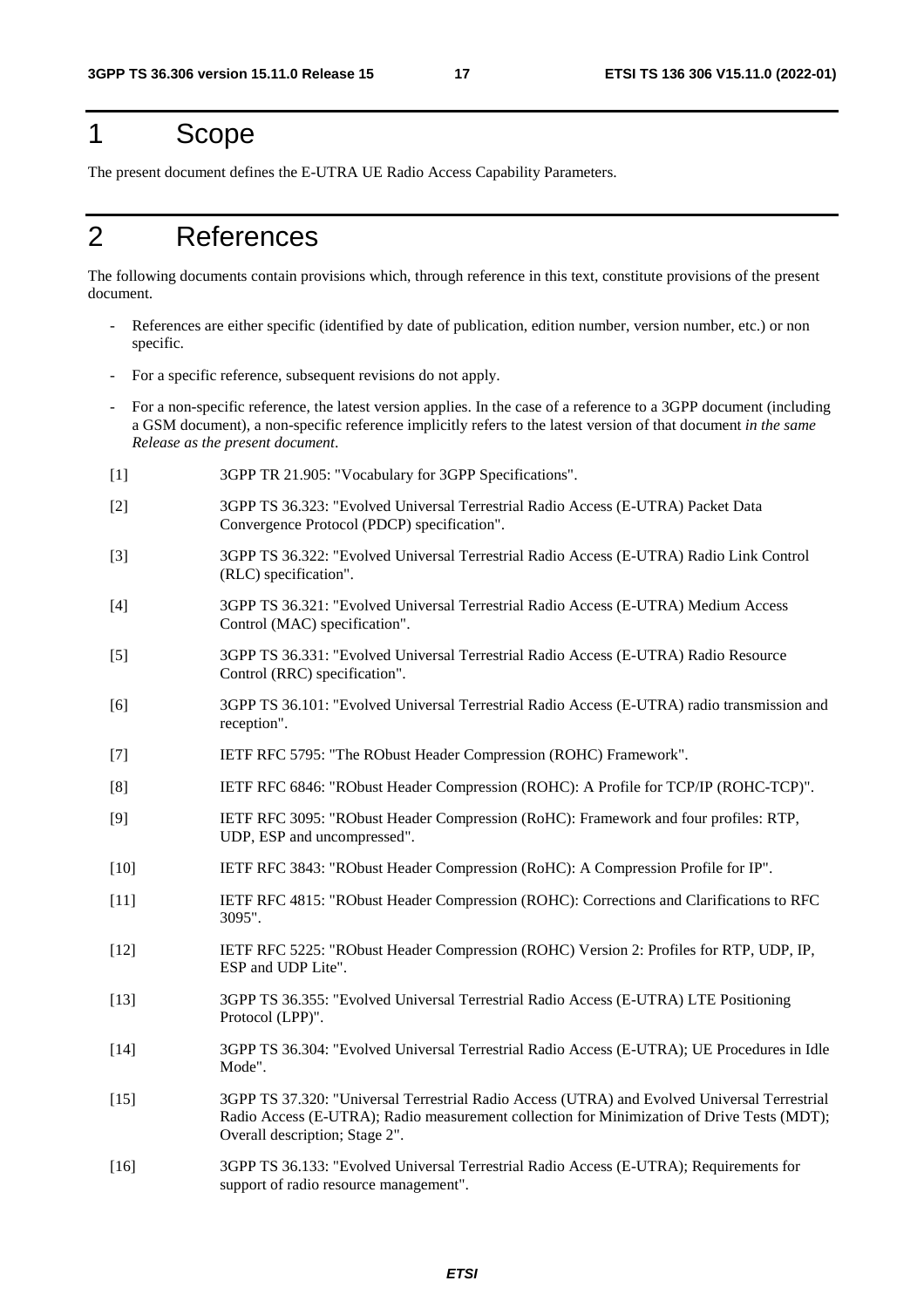- [17] 3GPP TS 36.211: "Evolved Universal Terrestrial Radio Access (E-UTRA); Physical Channels and Modulation".
- [18] 3GPP TS 23.401: "General Packet Radio Service (GPRS) enhancements for Evolved Universal Terrestrial Radio Access Network (E-UTRAN) access".
- [19] 3GPP TS 23.216: "Single Radio Voice Call Continuity (SRVCC)".
- [20] 3GPP TS 25.307: "Requirement on User Equipments (UEs) supporting a release-independent frequency band".
- [21] 3GPP TS 24.312: "Access Network Discovery and Selection Function (ANDSF) Management Object (MO)".
- [22] 3GPP TS 36.213: "Evolved Universal Terrestrial Radio Access (E-UTRA); Physical layer procedures".
- [23] 3GPP TS 36.214: "Evolved Universal Terrestrial Radio Access (E-UTRA); Physical layer Measurements".
- [24] 3GPP TS 23.303: "Proximity-based services (ProSe); Stage 2".
- [25] 3GPP TS 36.314: "Evolved Universal Terrestrial Radio Access (E-UTRA); Layer 2- Measurements".
- [26] 3GPP TS 36.212: "Evolved Universal Terrestrial Radio Access (E-UTRA); Multiplexing and channel coding".
- [27] 3GPP TS 36.307: "Evolved Universal Terrestrial Radio Access (E-UTRA); Requirements on User Equipments (UEs) supporting a release-independent frequency band".
- [28] 3GPP TS 24.301: "Non-Access-Stratum (NAS) protocol for Evolved Packet System (EPS); Stage 3".
- [29] 3GPP TS 23.285: "Technical Specification Group Services and System Aspects; Architecture enhancements for V2X services".
- [30] 3GPP TS 36.300: "Evolved Universal Terrestrial Radio Access (E-UTRA) and Evolved Universal Terrestrial Radio Access (E-UTRAN); Overall description; Stage 2".
- [31] 3GPP TS 23.246: "Multimedia Broadcast/Multicast Service (MBMS); Architecture and functional description".
- [32] 3GPP TS 38.306 "NR; UE Radio Access Capabilities".
- [33] 3GPP TS 38.101-1: "NR User Equipment (UE) radio transmission and reception Part 1: Range 1 Standalone".
- [34] 3GPP TS 38.101-2: "NR User Equipment (UE) radio transmission and reception Part 2: Range 2 Standalone".
- [35] 3GPP TS 38.331: "NR; Radio Resource Control (RRC) protocol specification".
- [36] 3GPP TS 38.215: "NR; Physical layer measurements".
- [37] 3GPP TS 38.133: "NR; Requirements for support of radio resource management".
- [38] 3GPP TS 37.340: "Evolved Universal Terrestrial Radio Access (E-UTRA) and NR; Multiconnectivity".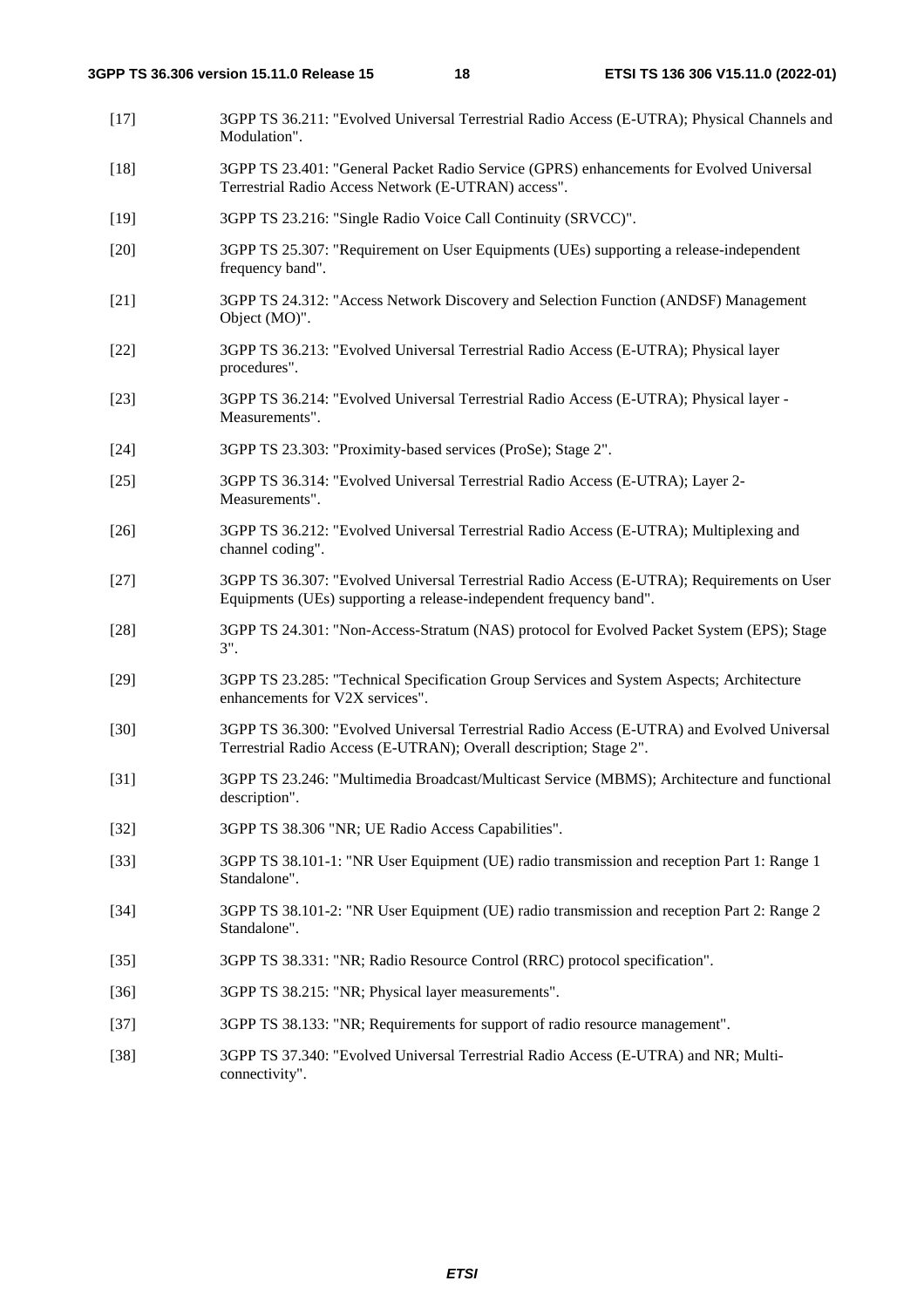# 3 Definitions, symbols and abbreviations

### 3.1 Definitions

For the purposes of the present document, the terms and definitions given in TR 21.905 [1] and the following apply. A term defined in the present document takes precedence over the definition of the same term, if any, in TR 21.905 [1].

**Fallback band combination:** A band combination that would result from another band combination (parent band combination) by releasing at least one SCell or uplink configuration of SCell. A fallback band combination and the parent band combination support the same bandwidths for each band of the fallback band combination. An intra-band non-contiguous band combination is not considered to be a fallback band combination of an intra-band contiguous band combination.

**NB-IoT:** NB-IoT allows access to network services via E-UTRA with a channel bandwidth limited to 200 kHz (corresponding to one PRB).

**Primary Cell:** The cell, operating on the primary frequency, in which the UE either performs the initial connection establishment procedure or initiates the connection re-establishment procedure, or the cell indicated as the primary cell in the handover procedure. In this specification, Primary Cell also refers to PSCell defined in TS 36.331 [5] unless explicitly stated otherwise.

**Sidelink**: UE to UE interface for sidelink communication, V2X sidelink communication and sidelink discovery. The Sidelink corresponds to the PC5 interface as defined in TS 23.303 [24].

**Sidelink communication**: AS functionality enabling ProSe Direct Communication as defined in TS 23.303 [24], between two or more nearby UEs, using E-UTRA technology but not traversing any network node. In this version, the terminology "sidelink communication" without "V2X" prefix only concerns PS unless specifically stated otherwise.

**Sidelink discovery**: AS functionality enabling ProSe Direct Discovery as defined in TS 23.303 [24], using E-UTRA technology but not traversing any network node.

**V2X sidelink communication**: AS functionality enabling V2X Communication as defined in TS 23.285 [29], between nearby UEs, using E-UTRA technology but not traversing any network node.

### 3.2 Symbols

For the purposes of the present document, the following symbols apply:

<symbol> <Explanation>

### 3.3 Abbreviations

For the purposes of the present document, the abbreviations given in TR 21.905 [1] and the following apply. An abbreviation defined in the present document takes precedence over the definition of the same abbreviation, if any, in TR 21.905 [1].

| CDMA2000 1x Radio Transmission Technology                      |
|----------------------------------------------------------------|
| Acknowledgement                                                |
| Application specific Congestion control for Data Communication |
| <b>Access Network Discovery and Selection Function</b>         |
| <b>Broadcast Control Channel</b>                               |
| Cell Group                                                     |
| Cell-specific Reference Signal                                 |
| Closed Subscriber Group                                        |
| <b>Channel State Information</b>                               |
| Dual Connectivity                                              |
| Downlink Control Information                                   |
| Downlink Shared Channel                                        |
| <b>Evolved Universal Terrestrial Radio Access</b>              |
|                                                                |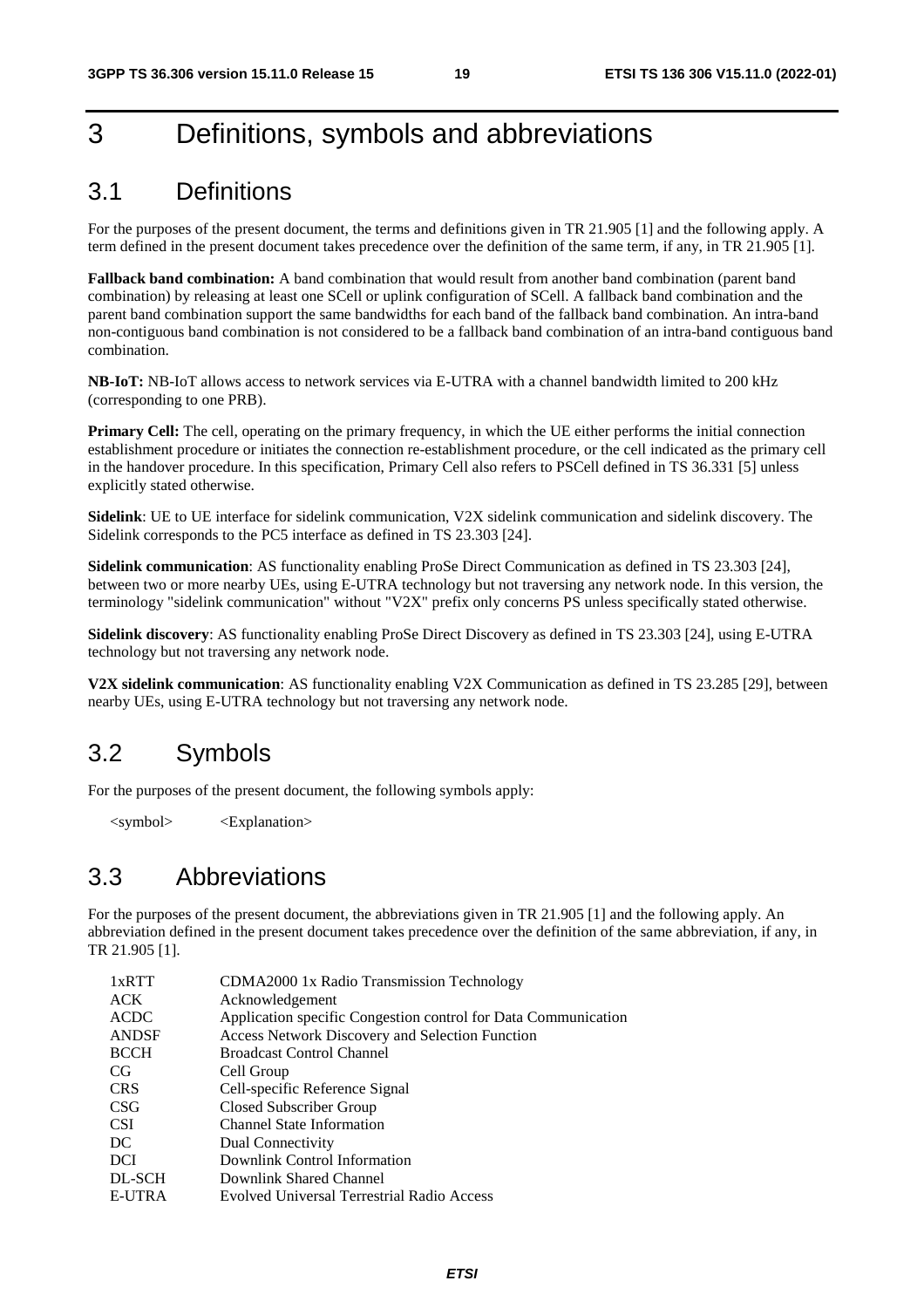| <b>E-UTRAN</b> | Evolved Universal Terrestrial Radio Access Network     |
|----------------|--------------------------------------------------------|
| <b>FDD</b>     | <b>Frequency Division Duplex</b>                       |
| <b>GERAN</b>   | <b>GSM/EDGE Radio Access Network</b>                   |
| HARQ           | <b>Hybrid Automatic Repeat Request</b>                 |
| <b>HRPD</b>    | High Rate Packet Data                                  |
| <b>HSDN</b>    | <b>High Speed Dedicated Network</b>                    |
| <b>IRC</b>     | Interference Rejection Combining                       |
| <b>MAC</b>     | <b>Medium Access Control</b>                           |
| <b>MMSE</b>    | Minimum Mean Squared Error                             |
| <b>MRO</b>     | <b>Mobility Robustness Optimisation</b>                |
| MTSI           | Multimedia Telephony Service for IMS                   |
| <b>MUST</b>    | MultiUser Superposition Transmission                   |
| <b>NAICS</b>   | Network Assisted Interference Cancellation/Suppression |
| NB-IoT         | Narrow Band Internet of Things                         |
| <b>OS</b>      | OFDM Symbol                                            |
| PCell          | Primary Cell                                           |
|                |                                                        |
| <b>PDCCH</b>   | Physical Downlink Control Channel                      |
| <b>PDCP</b>    | Packet Data Convergence Protocol                       |
| <b>PDSCH</b>   | <b>Physical Downlink Shared Channel</b>                |
| <b>PHR</b>     | Power Headroom Reporting                               |
| ProSe          | Proximity-based Services                               |
| <b>PUCCH</b>   | Physical Uplink Control Channel                        |
| <b>PUSCH</b>   | Physical Uplink Shared Channel                         |
| QoE            | Quality of Experience                                  |
| RACH           | <b>Random Access CHannel</b>                           |
| RAI            | Release Assistance Indication                          |
| RAT            | Radio Access Technology                                |
| <b>RLC</b>     | Radio Link Control                                     |
| <b>ROHC</b>    | <b>RObust Header Compression</b>                       |
| <b>RRC</b>     | Radio Resource Control                                 |
| <b>SC-PTM</b>  | Single Cell Point to Multipoint                        |
| <b>SCC</b>     | <b>Secondary Component Carrier</b>                     |
| SCell          | Secondary Cell                                         |
| <b>SI</b>      | <b>System Information</b>                              |
| SL.            | Sidelink                                               |
| <b>SL-DCH</b>  | Sidelink Discovery CHannel                             |
| SL-SCH         | <b>Sidelink Shared CHannel</b>                         |
| SON            | <b>Self Organizing Networks</b>                        |
| SPT            | <b>Short Processing Time</b>                           |
| SR             | <b>Scheduling Request</b>                              |
| <b>SSAC</b>    | Service Specific Access Control                        |
| SSTD           | SFN and Subframe Timing Difference                     |
| <b>STTI</b>    | <b>Short TTI</b>                                       |
| TDD            | <b>Time Division Duplex</b>                            |
| TTI            | <b>Transmission Time Interval</b>                      |
| <b>UCI</b>     | <b>Uplink Control Information</b>                      |
| <b>UDC</b>     | <b>Uplink Data Compression</b>                         |
| UE             | User Equipment                                         |
| UL-SCH         | <b>Uplink Shared Channel</b>                           |
| <b>UMTS</b>    | Universal Mobile Telecommunications System             |
| <b>UTRA</b>    | <b>UMTS Terrestrial Radio Access</b>                   |
| V2X            | Vehicle-to-Everything                                  |
| <b>WLAN</b>    | Wireless Local Area Network                            |
|                |                                                        |

# 4 UE radio access capability parameters

The following clauses define the UE radio access capability parameters and minimum capabilities for MBMS capable UE. Only parameters for which there is the possibility for UEs to signal different values are considered as UE radio access capability parameters. Therefore, mandatory features without capability parameters that are the same for all UEs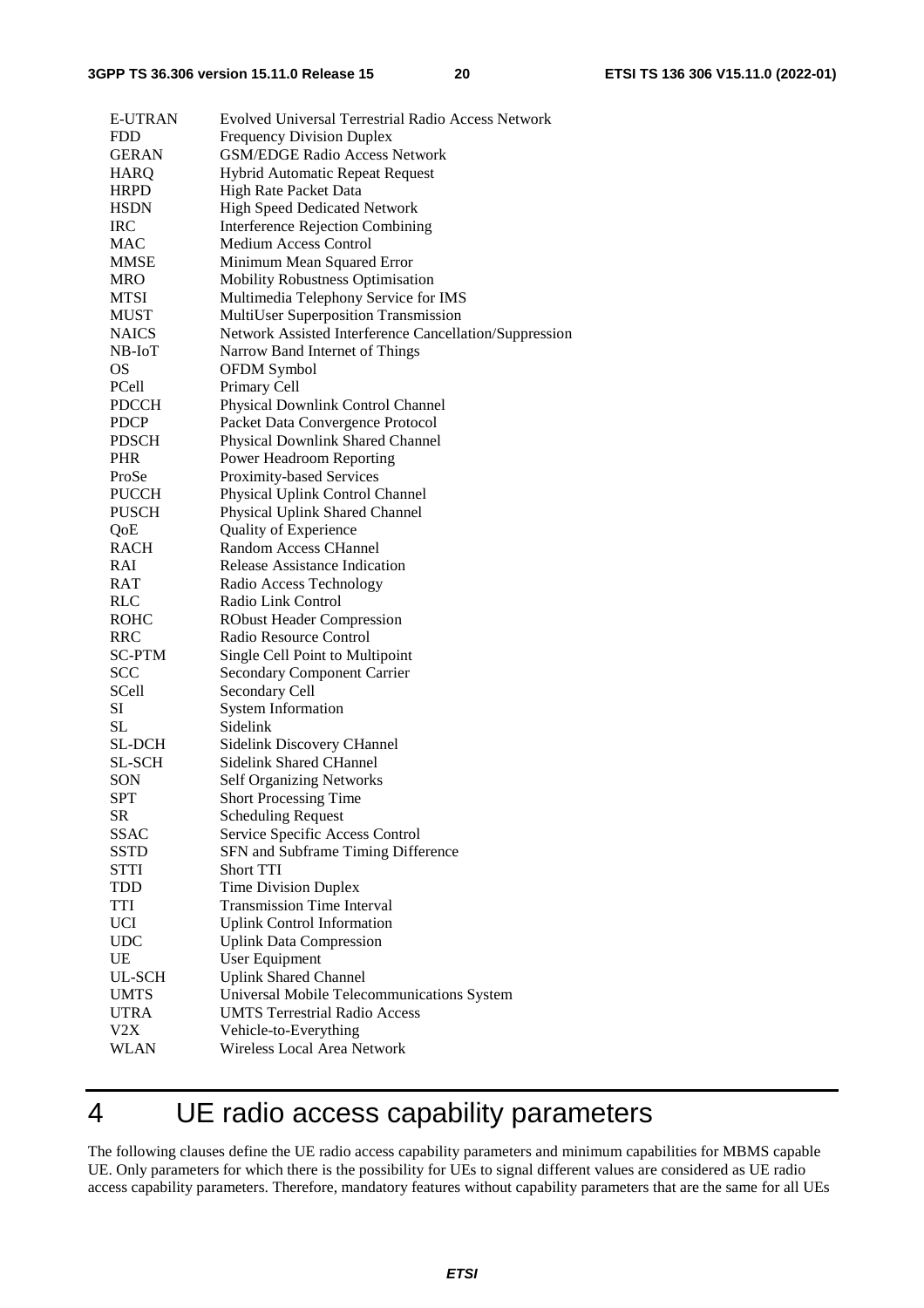are not listed here. Also capabilities which are optional or conditionally mandatory for UEs to implement but do not have UE radio access capability parameter are listed in this specification.

E-UTRAN needs to respect the signalled UE radio access capability parameters when configuring the UE and when scheduling the UE.

All parameters shown in italics are signalled and correspond to a field defined in TS 36.331 [5].

For optional features, the UE radio access capability parameter indicates whether the feature has been implemented and successfully tested. For mandatory features with the UE radio access capability parameter, the parameter indicates whether the feature has been successfully tested.

The mandatory features required to be supported by a UE are the same for all UE categories unless explicitly specified elsewhere in the specifications.

Unless otherwise stated, the requirements on the maximum number of transport block bits are applicable for a TTI length of 1 ms. For other TTI lengths, the requirements shall be scaled according to clause 7.1.7 in TS 36.213 [22] in order to get the corresponding requirement.

The following UE radio access capability parameters specified in clause 4 are applicable in NB-IoT:

- *ue-Category-NB* in NB-IoT (clause 4.1C)
- *supportedROHC-Profiles-r13* (clause 4.3.1.1A)
- *maxNumberROHC-ContextSessions-r13* (clause 4.3.1.2A)
- *rlc-UM-r15 (*clause *4.3.2.5)*
- *multiTone-r13* (clause 4.3.4.55)
- *multiCarrier-r13* (clause 4.3.4.56)
- *twoHARQ-Processes-r14* (clause 4.3.4.62)
- *multiCarrier-NPRACH-r14* (clause 4.3.4.75)
- *multiCarrierPaging-r14* (clause 4.3.4.76)
- *interferenceRandomisation-r14* (clause 4.3.4.80)
- *wakeUpSignal-r15* (clause 4.3.4.113)
- *wakeUpSignalMinGap-eDRX-r15* (clause 4.3.4.114)
- *mixedOperationMode-r15* (clause 4.3.4.115)
- *sr-WithHARQ-ACK-r15* (clause 4.3.4.117)
- *sr-WithoutHARQ-ACK-r15* (clause 4.3.4.118)
- *nprach-Format2-r15* (clause 4.3.4.119)
- *multiCarrierPagingTDD-r15* (clause 4.3.4.134)
- *additionalTransmissionSIB1-r15* (clause 4.3.4.137)
- *npusch-3dot75kHz-SCS-TDD-r15* (clause 4.3.4.177)
- supportedBandList-r13 (clause 4.3.5.1A)
- *multiNS-Pmax-r13* (clause 4.3.5.16A)
- *powerClassNB-20dBm-r13* (clause 4.3.5.1A.1)
- *powerClassNB-14dBm-r14* (clause 4.3.5.1A.2)
- *accessStratumRelease-r13* (clause 4.3.8.1A)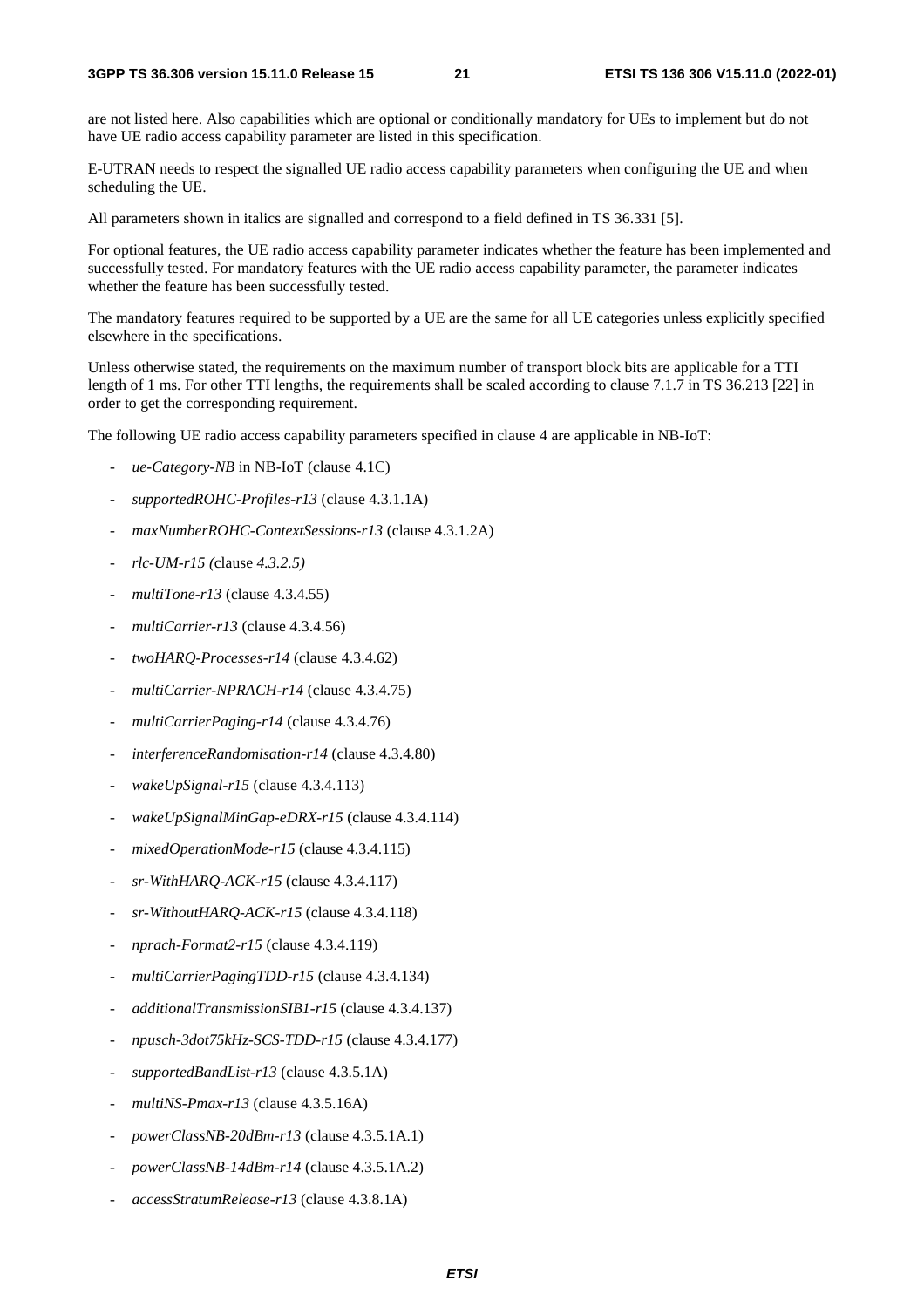- *multipleDRB-r13* (clause 4.3.8.5)
- *earlyData-UP-r15* (clause 4.3.8.7)
- *logicalChannelSR-ProhibitTimer* (clause 4.3.19.2)
- *dataInactMon-r14* (clause 4.3.19.9)
- *rai-Support-r14* (clause 4.3.19.10)
- *earlyContentionResolution-r14* (clause 4.3.19.14)
- *sr-SPS-BSR-r15* (clause 4.3.19.15)

The UE radio access capabilities specified in clause 4 are not applicable in NB-IoT, unless they are listed above.

The following optional features without UE radio access capability parameters specified in clause 6 are applicable in NB-IoT:

- RRC Connection Re-establishment for the Control Plane CIoT EPS Optimization (clause 6.7.5)
- System Information Block Type 16 (clause 6.8.1)
- Enhanced random access power control (clause 6.8.3)
- EDT for Control Plane CIoT EPS Optimization (clause 6.8.4)
- Enhanced PHR (clause 6.8.6)
- SC-PTM in Idle mode (clause 6.16.1)
- Relaxed monitoring (clause 6.17.1)
- DL channel quality reporting (clause 6.17.2)
- Serving cell idle mode measurements reporting (clause 6.17.3)
- NSSS-Based RRM measurements (clause 6.17.4)
- NPBCH-Based RRM measurements (clause 6.17.5)

The optional features without UE radio access capability parameters specified in clause 6 are not applicable in NB-IoT, unless they are listed above.

### 4.1 *ue-Category*

The field *ue-Category* defines a combined uplink and downlink capability. The parameters set by the UE Category are defined in clause 4.2. Tables 4.1-1 and 4.1-2 define the downlink and, respectively, uplink physical layer parameter values for each UE Category. A UE indicating category 6 or 7 shall also indicate category 4. A UE indicating category 8 shall also indicate category 5. A UE indicating category 9 shall also indicate category 6 and 4. A UE indicating category 10 shall also indicate category 7 and 4. A UE indicating category 11 shall also indicate category 9, 6 and 4. A UE indicating category 12 shall also indicate category 10, 7 and 4. Table 4.1-4 defines the minimum capability for the maximum number of bits of a MCH transport block received within a TTI for an MBMS capable UE capable of reception via MBSFN.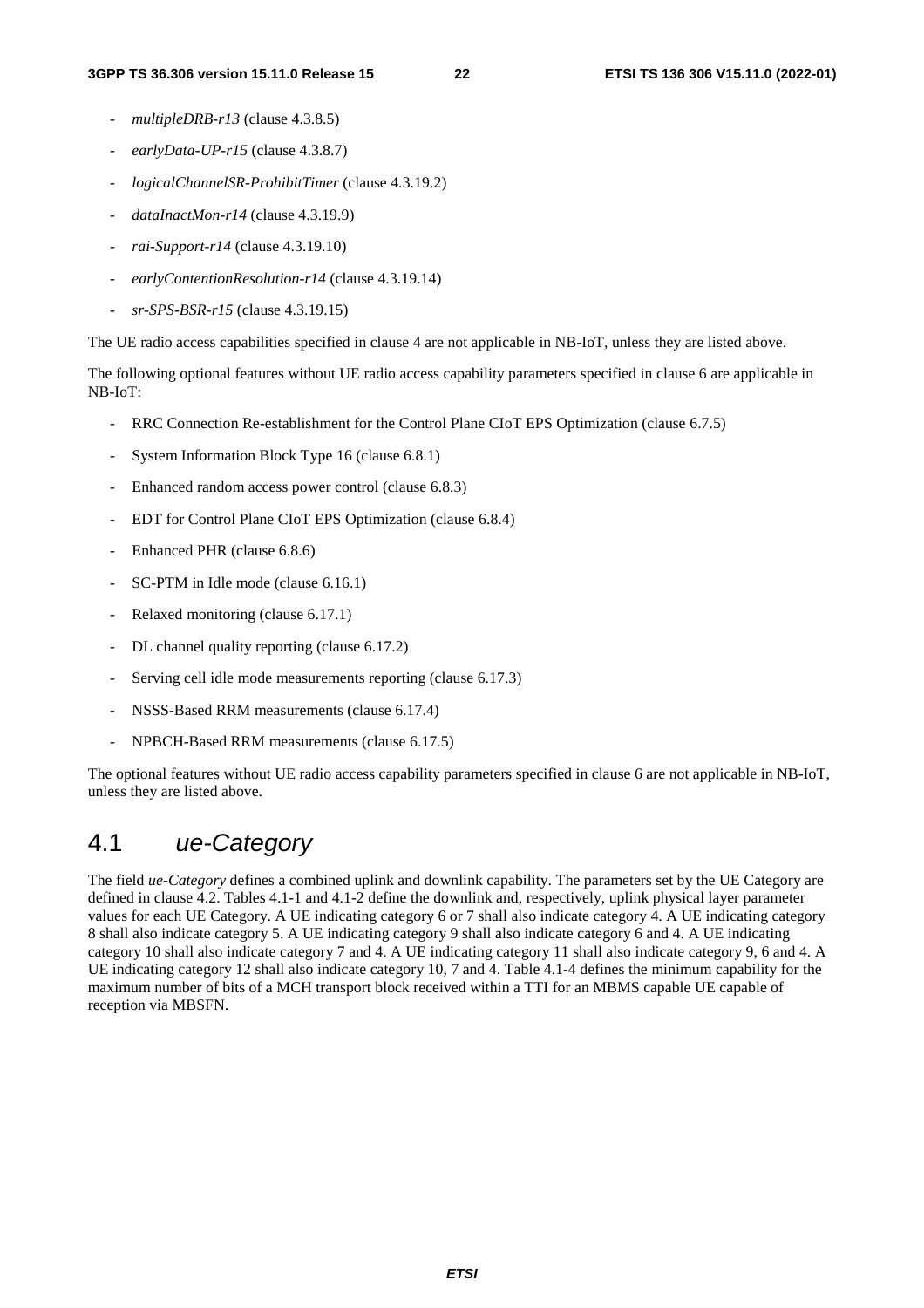| <b>UE Category</b>                                                                                                                                                                                                                                                                                                                                                           | Maximum number of<br><b>DL-SCH transport</b><br>block bits received<br>within a TTI (Note 1) | <b>Maximum number</b><br>of bits of a DL-<br><b>SCH transport</b><br>block received<br>within a TTI                      | Total number of<br>soft channel bits | Maximum number<br>of supported<br>layers for spatial<br>multiplexing in DL |  |
|------------------------------------------------------------------------------------------------------------------------------------------------------------------------------------------------------------------------------------------------------------------------------------------------------------------------------------------------------------------------------|----------------------------------------------------------------------------------------------|--------------------------------------------------------------------------------------------------------------------------|--------------------------------------|----------------------------------------------------------------------------|--|
| Category 1                                                                                                                                                                                                                                                                                                                                                                   | 10296                                                                                        | 10296                                                                                                                    | 250368                               | 1                                                                          |  |
| Category 2                                                                                                                                                                                                                                                                                                                                                                   | 51024                                                                                        | 51024                                                                                                                    | 1237248                              | $\overline{2}$                                                             |  |
| Category 3                                                                                                                                                                                                                                                                                                                                                                   | 102048                                                                                       | 75376                                                                                                                    | 1237248                              | $\overline{2}$                                                             |  |
| Category 4                                                                                                                                                                                                                                                                                                                                                                   | 150752                                                                                       | 75376                                                                                                                    | 1827072                              | $\overline{2}$                                                             |  |
| Category 5                                                                                                                                                                                                                                                                                                                                                                   | 299552                                                                                       | 149776                                                                                                                   | 3667200                              | 4                                                                          |  |
| Category 6                                                                                                                                                                                                                                                                                                                                                                   | 301504                                                                                       | 149776 (4 layers,                                                                                                        | 3654144                              | $\overline{2}$ or 4                                                        |  |
|                                                                                                                                                                                                                                                                                                                                                                              |                                                                                              | 64QAM)<br>75376 (2 layers,<br>64QAM)                                                                                     |                                      |                                                                            |  |
| Category 7                                                                                                                                                                                                                                                                                                                                                                   | 301504                                                                                       | 149776 (4 layers,<br>64QAM)<br>75376 (2 layers,<br>64QAM)                                                                | 3654144                              | 2 or 4                                                                     |  |
| Category 8                                                                                                                                                                                                                                                                                                                                                                   | 2998560                                                                                      | 299856                                                                                                                   | 35982720                             | 8                                                                          |  |
| Category 9                                                                                                                                                                                                                                                                                                                                                                   | 452256                                                                                       | 149776 (4 layers,<br>64QAM)<br>75376 (2 layers,<br>64QAM)                                                                | 5481216                              | $2$ or 4                                                                   |  |
| Category 10                                                                                                                                                                                                                                                                                                                                                                  | 452256                                                                                       | 149776 (4 layers,<br>64QAM)<br>75376 (2 layers,<br>64QAM)                                                                | 5481216                              | $2$ or 4                                                                   |  |
| Category 11                                                                                                                                                                                                                                                                                                                                                                  | 603008                                                                                       | 149776 (4 layers,<br>64QAM)<br>195816 (4 layers,<br>256QAM)<br>75376 (2 layers,<br>64QAM)<br>97896 (2 layers,<br>256QAM) | 7308288                              | 2 or 4                                                                     |  |
| Category 12                                                                                                                                                                                                                                                                                                                                                                  | 603008                                                                                       | 149776 (4 layers,<br>64QAM)<br>195816 (4 layers,<br>256QAM)<br>75376 (2 layers,<br>64QAM)<br>97896 (2 layers,<br>256QAM) | 7308288                              | 2 or 4                                                                     |  |
| NOTE 1: In carrier aggregation operation, the DL-SCH processing capability can be shared by the UE with that<br>of MCH received from a serving cell. If the total eNB scheduling for DL-SCH and an MCH in one<br>serving cell at a given TTI is larger than the defined processing capability, the prioritization between<br>DL-SCH and MCH is left up to UE implementation. |                                                                                              |                                                                                                                          |                                      |                                                                            |  |

| Table 4.1-1: Downlink physical layer parameter values set by the field <i>ue-Category</i> |  |  |  |  |  |  |  |  |
|-------------------------------------------------------------------------------------------|--|--|--|--|--|--|--|--|
|-------------------------------------------------------------------------------------------|--|--|--|--|--|--|--|--|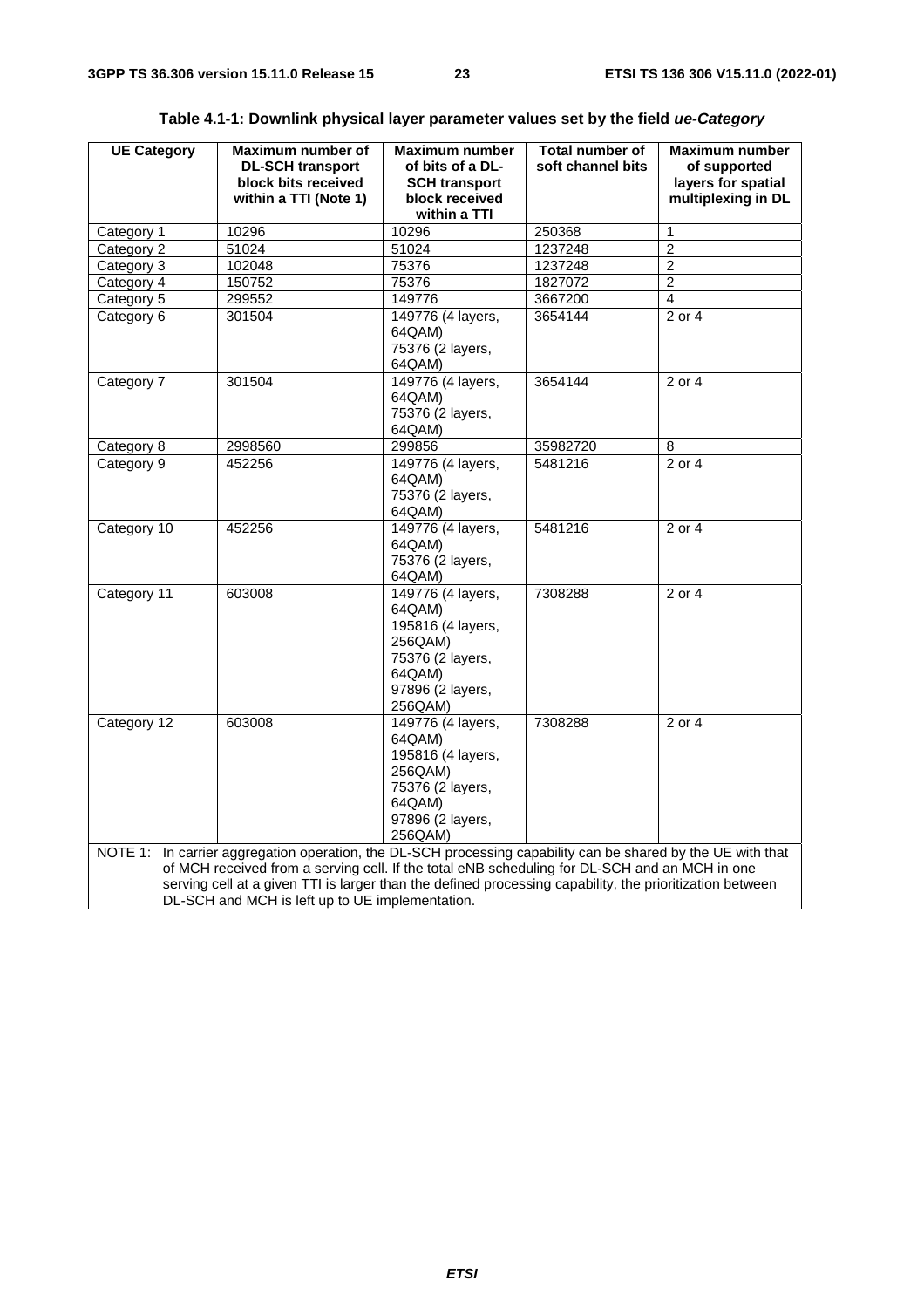| <b>UE Category</b> | Maximum number of<br><b>UL-SCH transport</b><br>block bits transmitted<br>within a TTI | Maximum number<br>of bits of an UL-<br><b>SCH transport</b><br>block transmitted<br>within a TTI | <b>Support for</b><br>64QAM in UL |
|--------------------|----------------------------------------------------------------------------------------|--------------------------------------------------------------------------------------------------|-----------------------------------|
| Category 1         | 5160                                                                                   | 5160                                                                                             | <b>No</b>                         |
| Category 2         | 25456                                                                                  | 25456                                                                                            | <b>No</b>                         |
| Category 3         | 51024                                                                                  | 51024                                                                                            | No                                |
| Category 4         | 51024                                                                                  | 51024                                                                                            | No                                |
| Category 5         | 75376                                                                                  | 75376                                                                                            | Yes                               |
| Category 6         | 51024                                                                                  | 51024                                                                                            | No                                |
| Category 7         | 102048                                                                                 | 51024                                                                                            | <b>No</b>                         |
| Category 8         | 1497760                                                                                | 149776                                                                                           | Yes                               |
| Category 9         | 51024                                                                                  | 51024                                                                                            | No                                |
| Category 10        | 102048                                                                                 | 51024                                                                                            | No                                |
| Category 11        | 51024                                                                                  | 51024                                                                                            | No                                |
| Category 12        | 102048                                                                                 | 51024                                                                                            | <b>No</b>                         |

### **Table 4.1-2: Uplink physical layer parameter values set by the field** *ue-Category*

|  | Table 4.1-3: Total layer 2 buffer sizes set by the field ue-Category |  |
|--|----------------------------------------------------------------------|--|
|--|----------------------------------------------------------------------|--|

| <b>UE Category</b> | <b>Total layer 2 buffer</b><br>size [bytes] | With support for split<br>bearers |
|--------------------|---------------------------------------------|-----------------------------------|
| Category 1         | 150 000                                     | 230 000                           |
| Category 2         | 700 000                                     | 1 100 000                         |
| Category 3         | 1 400 000                                   | 2 300 000                         |
| Category 4         | 1 900 000                                   | 3 100 000                         |
| Category 5         | 3 500 000                                   | 5 900 000                         |
| Category 6         | 3 300 000                                   | 5 800 000                         |
| Category 7         | 3 800 000                                   | 6 200 000                         |
| Category 8         | 42 200 000                                  | 61 600 000                        |
| Category 9         | 4 800 000                                   | 7 200 000                         |
| Category 10        | 5 200 000                                   | 7 600 000                         |
| Category 11        | 6 200 000                                   | 11 000 000                        |
| Category 12        | 6700000                                     | 11 500 000                        |

#### **Table 4.1-4: Maximum number of bits of a MCH transport block received within a TTI set by the field**  *ue-Category* **for an MBMS capable UE capable of reception via MBSFN**

| <b>UE Category</b> | <b>Maximum number</b><br>of bits of a MCH<br>transport block<br>received within a<br>тті |
|--------------------|------------------------------------------------------------------------------------------|
| Category 1         | 10296                                                                                    |
| Category 2         | 51024                                                                                    |
| Category 3         | 75376                                                                                    |
| Category 4         | 75376                                                                                    |
| Category 5         | 75376                                                                                    |
| Category 6         | 75376                                                                                    |
| Category 7         | 75376                                                                                    |
| Category 8         | 75376                                                                                    |
| Category 9         | 75376                                                                                    |
| Category 10        | 75376                                                                                    |
| Category 11        | 75376 (64QAM)                                                                            |
|                    | 97896 (256QAM)                                                                           |
| Category 12        | 75376 (64QAM)                                                                            |
|                    | 97896 (256QAM)                                                                           |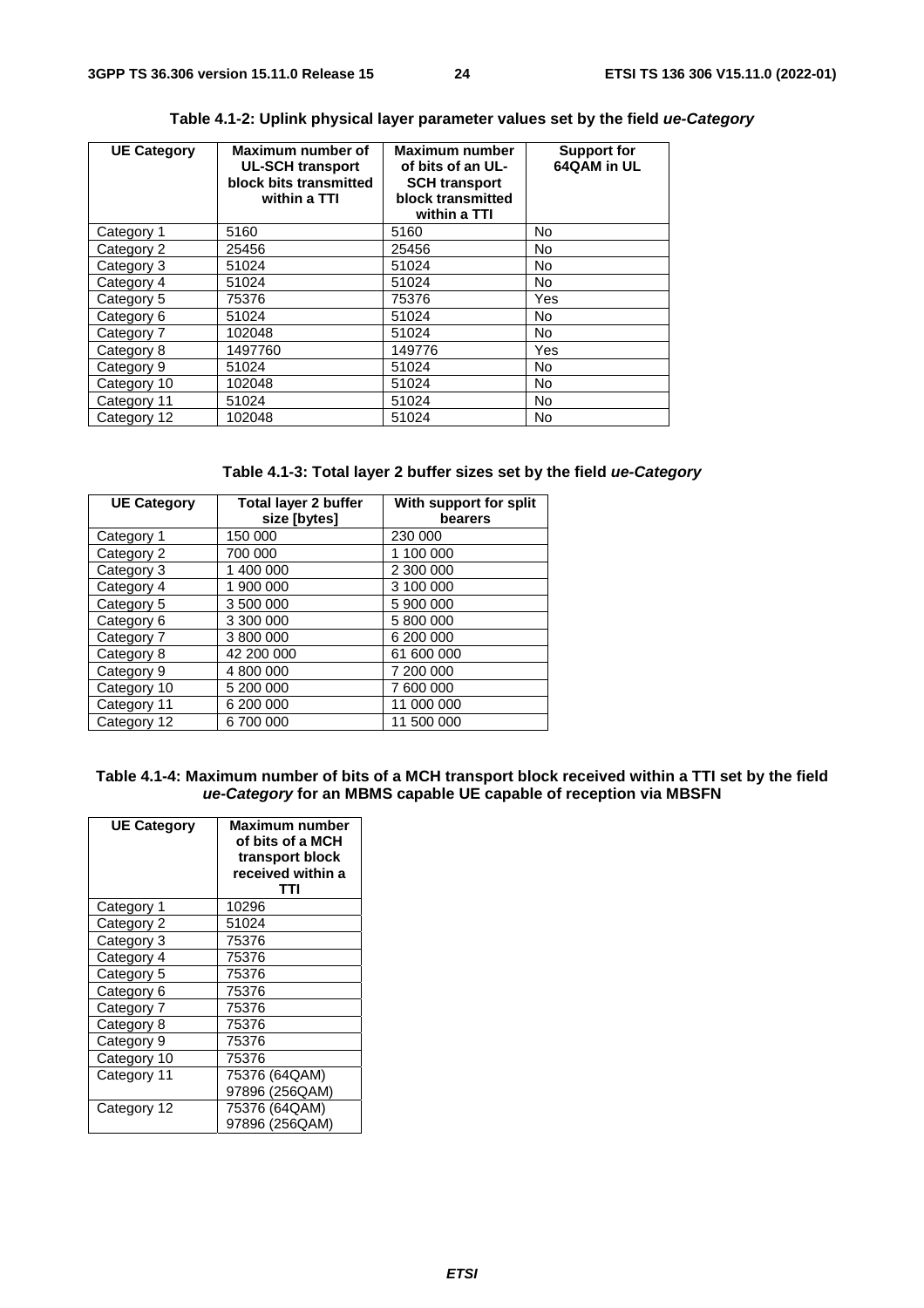| <b>UE Category</b> | Half-duplex FDD<br>operation type |
|--------------------|-----------------------------------|
| Category 1         | Type A                            |
| Category 2         | Type A                            |
| Category 3         | Type A                            |
| Category 4         | Type A                            |
| Category 5         | Type A                            |
| Category 6         | Type A                            |
| Category 7         | Type A                            |
| Category 8         | Type A                            |
| Category 9         | Type A                            |
| Category 10        | Type A                            |
| Category 11        | Type A                            |
| Category 12        | Type A                            |

#### **Table 4.1-5: Half-duplex FDD operation type set by the field** *ue-Category* **for a half-duplex FDD capable UE**

### 4.1A *ue-CategoryDL* and *ue-CategoryUL*

The fields *ue-CategoryDL* and *ue-CategoryUL* define downlink/uplink capability respectively. The parameters set by the UE DL/UL Categories are defined in clause 4.2. Tables 4.1A-1 and 4.1A-2 define the downlink and, respectively, uplink physical layer parameter values for each UE DL/UL Category. Table 4.1A-4 defines the minimum capability for the maximum number of bits of a MCH transport block received within a TTI for an MBMS capable UE capable of reception via MBSFN. Table 4.1A-6 defines the only combinations for UE UL and DL Categories that are allowed to be signalled with *ue-CategoryDL* and *ue-CategoryUL*. Table 4.1A-6 also defines which UE Categories a UE shall indicate in addition to the combinations for UE UL and DL Categories. A UE indicating DL category 13 may indicate category 9 or 10 in *ue-Category-v1170*. A UE indicating Category M2 shall also indicate Category M1.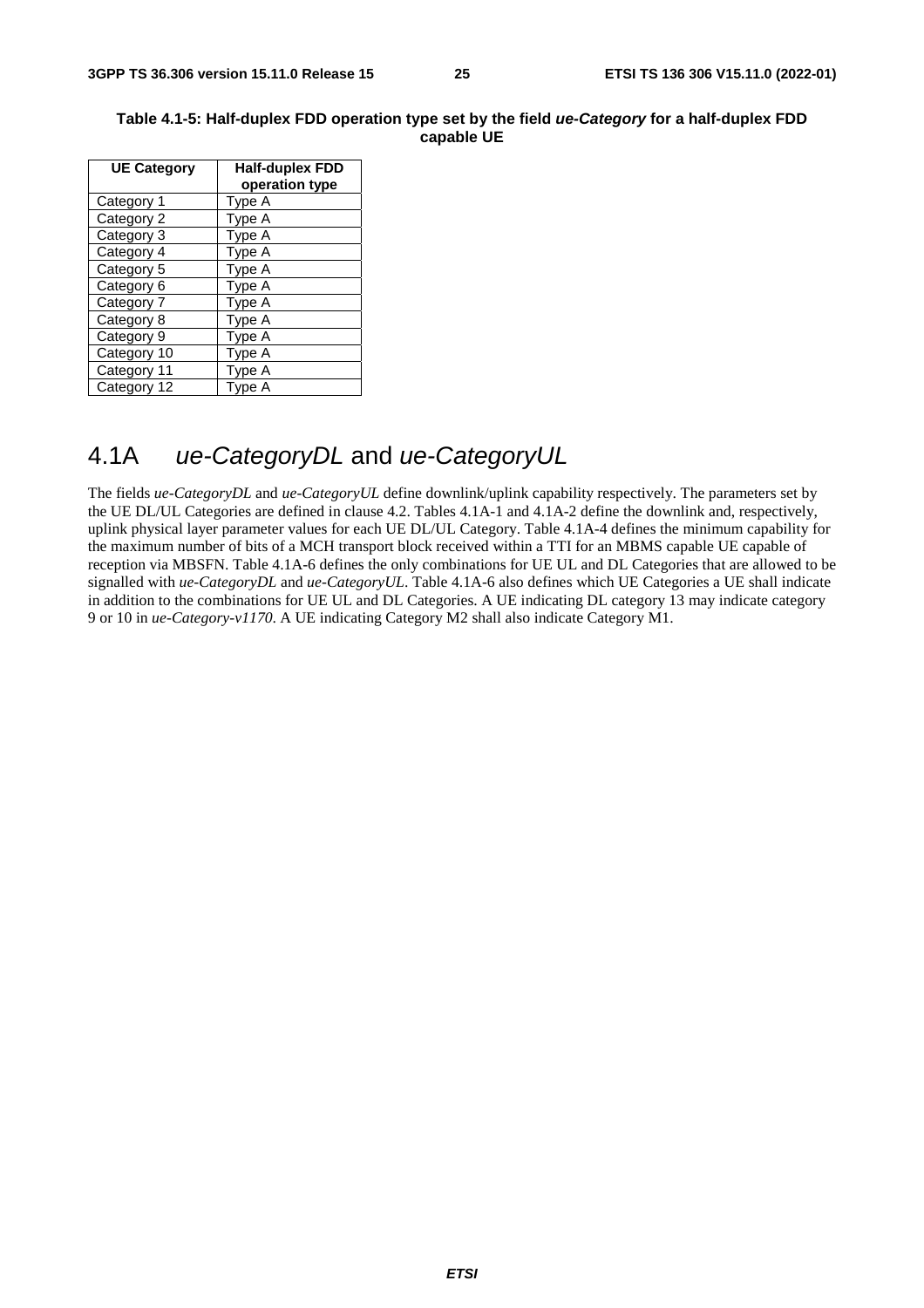**Table 4.1A-1: Downlink physical layer parameter values set by the field** *ue-CategoryDL*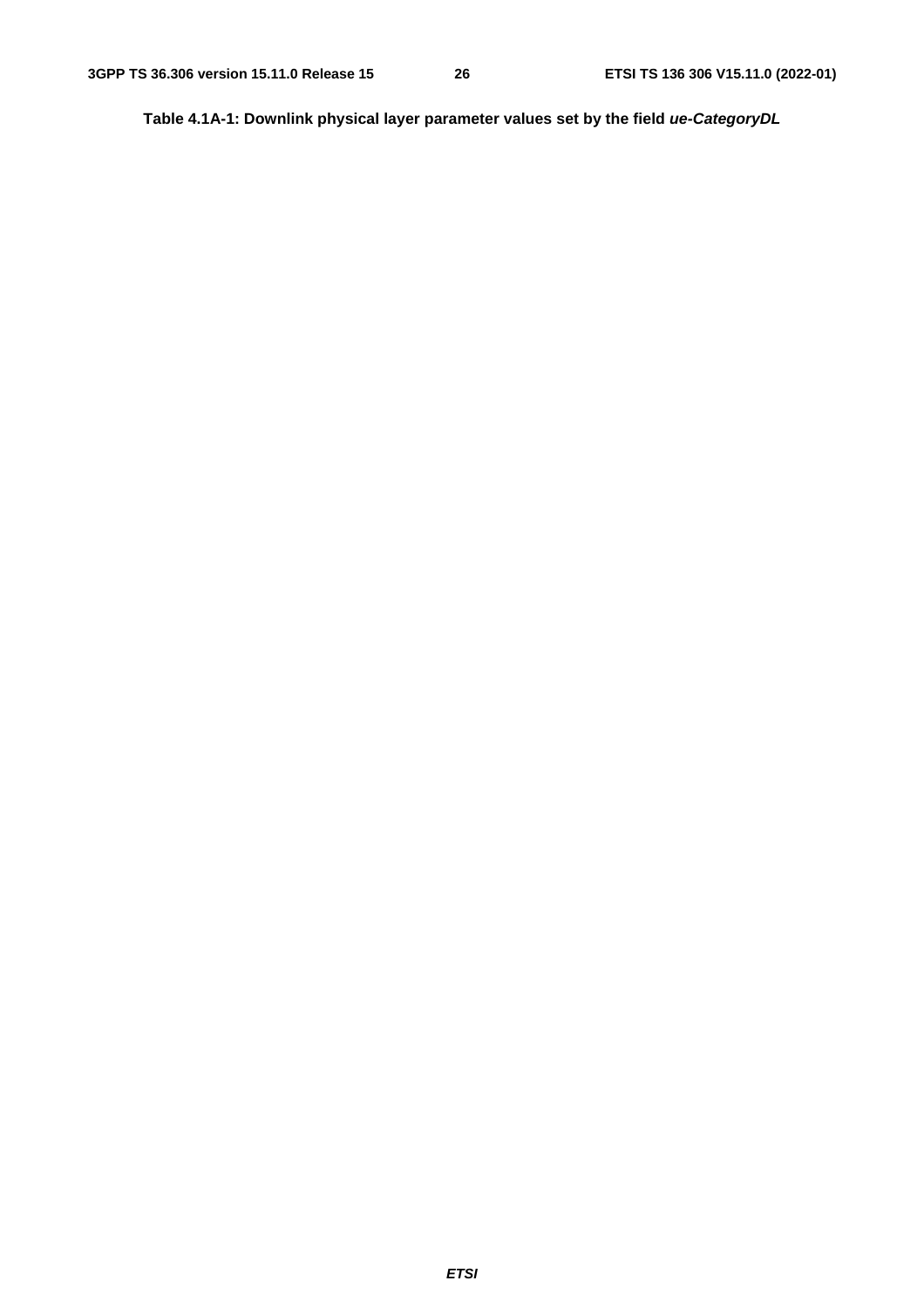| <b>UE DL Category</b> | Maximum number of       | <b>Maximum number</b>       | <b>Total number of</b> | Maximum number     |
|-----------------------|-------------------------|-----------------------------|------------------------|--------------------|
|                       | <b>DL-SCH transport</b> | of bits of a DL-            | soft channel bits      | of supported       |
|                       | block bits received     | <b>SCH transport</b>        |                        | layers for spatial |
|                       | within a TTI (Note 1)   | block received              |                        | multiplexing in DL |
|                       |                         | within a TTI                |                        |                    |
| DL Category M1        | 1000                    | 1000                        | 25344                  | $\mathbf{1}$       |
| DL Category M2        | 4008                    | 4008                        | 73152                  | 1                  |
| DL Category 0         | 1000                    | 1000                        | 25344                  | 1                  |
| (Note 2)              |                         |                             |                        |                    |
| DL Category 1bis      | 10296                   | 10296                       | 250368                 | 1                  |
| DL Category 4         | 150752                  | 75376                       | 1827072                | $\overline{2}$     |
| DL Category 6         | 301504                  | 149776 (4 layers,           | 3654144                | 2 or 4             |
|                       |                         | 64QAM)                      |                        |                    |
|                       |                         | 75376 (2 layers,            |                        |                    |
|                       |                         | 64QAM)                      |                        |                    |
| DL Category 7         | 301504                  | 149776 (4 layers,           | 3654144                | 2 or 4             |
|                       |                         | 64QAM)                      |                        |                    |
|                       |                         | 75376 (2 layers,            |                        |                    |
|                       |                         | 64QAM)                      |                        |                    |
| DL Category 9         | 452256                  | 149776 (4 layers,           | 5481216                | 2 or 4             |
|                       |                         | 64QAM)                      |                        |                    |
|                       |                         | 75376 (2 layers,            |                        |                    |
|                       |                         | 64QAM)                      |                        |                    |
| DL Category 10        | 452256                  | 149776 (4 layers,           | 5481216                | 2 or 4             |
|                       |                         | 64QAM)                      |                        |                    |
|                       |                         | 75376 (2 layers,            |                        |                    |
|                       |                         | 64QAM)                      |                        |                    |
| DL Category 11        | 603008                  | 149776 (4 layers,           | 7308288                | 2 or 4             |
|                       |                         | 64QAM)                      |                        |                    |
|                       |                         | 195816 (4 layers,           |                        |                    |
|                       |                         | 256QAM)<br>75376 (2 layers, |                        |                    |
|                       |                         | 64QAM)                      |                        |                    |
|                       |                         | 97896 (2 layers,            |                        |                    |
|                       |                         | 256QAM)                     |                        |                    |
| DL Category 12        | 603008                  | 149776 (4 layers,           | 7308288                | 2 or 4             |
|                       |                         | 64QAM)                      |                        |                    |
|                       |                         | 195816 (4 layers,           |                        |                    |
|                       |                         | 256QAM)                     |                        |                    |
|                       |                         | 75376 (2 layers,            |                        |                    |
|                       |                         | 64QAM)                      |                        |                    |
|                       |                         | 97896 (2 layers,            |                        |                    |
|                       |                         | 256QAM)                     |                        |                    |
| DL Category 13        | 391632                  | 195816 (4 layers,           | 3654144                | 2 or 4             |
|                       |                         | 256QAM)                     |                        |                    |
|                       |                         | 97896 (2 layers,            |                        |                    |
|                       |                         | 256QAM)                     |                        |                    |
| DL Category 14        | 3916560                 | 391656 (8 layers,           | 47431680               | 8                  |
|                       |                         | 256QAM)                     |                        |                    |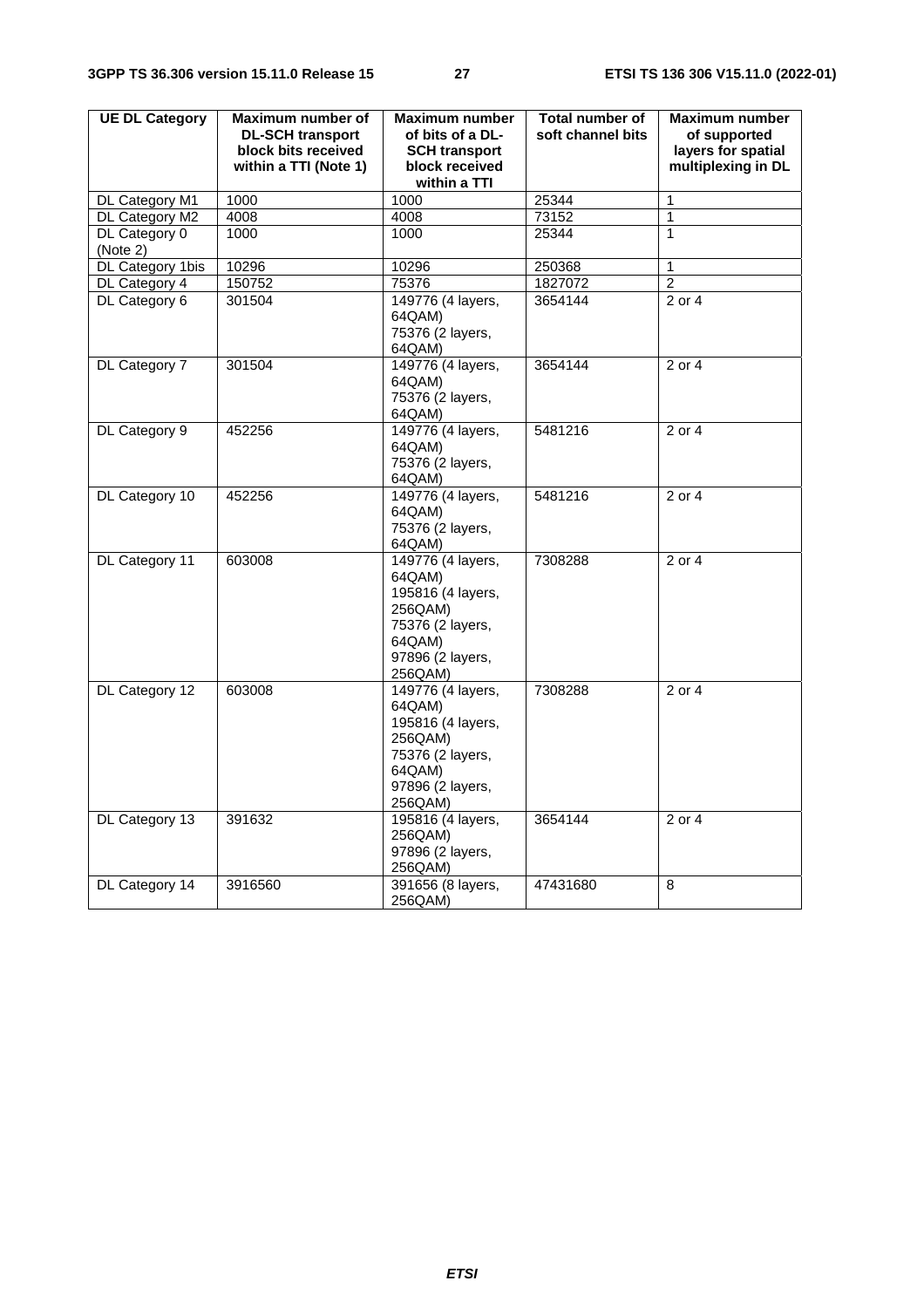| DL Category 15 | 749856-807744 (Note   | 149776 (4 layers, | 9744384   | 2 or 4              |
|----------------|-----------------------|-------------------|-----------|---------------------|
|                | 3)                    | 64QAM)            |           |                     |
|                |                       | 195816 (4 layers, |           |                     |
|                |                       | 256QAM, if        |           |                     |
|                |                       | alternativeTBS-   |           |                     |
|                |                       | Index-r14 is not  |           |                     |
|                |                       | supported)        |           |                     |
|                |                       | 201936 (4 layers, |           |                     |
|                |                       | 256QAM, if        |           |                     |
|                |                       | alternativeTBS-   |           |                     |
|                |                       | $Index-14$ is     |           |                     |
|                |                       |                   |           |                     |
|                |                       | supported)        |           |                     |
|                |                       | 75376 (2 layers,  |           |                     |
|                |                       | 64QAM)            |           |                     |
|                |                       | 97896 (2 layers,  |           |                     |
|                |                       | 256QAM, if        |           |                     |
|                |                       | alternativeTBS-   |           |                     |
|                |                       | Index-r14 is not  |           |                     |
|                |                       | supported)        |           |                     |
|                |                       | 100752 (2 layers, |           |                     |
|                |                       | 256QAM, if        |           |                     |
|                |                       | alternativeTBS-   |           |                     |
|                |                       | $Index-14$ is     |           |                     |
|                |                       | supported)        |           |                     |
| DL Category 16 | 978960 -1051360 (Note | 149776 (4 layers, | 12789504  | 2 or $\overline{4}$ |
|                | 3)                    | 64QAM)            |           |                     |
|                |                       | 195816 (4 layers, |           |                     |
|                |                       | 256QAM, if        |           |                     |
|                |                       | alternativeTBS-   |           |                     |
|                |                       | Index-r14 is not  |           |                     |
|                |                       | supported)        |           |                     |
|                |                       | 201936 (4 layers, |           |                     |
|                |                       | 256QAM, if        |           |                     |
|                |                       | alternativeTBS-   |           |                     |
|                |                       | Index-r14 is      |           |                     |
|                |                       | supported)        |           |                     |
|                |                       | 75376 (2 layers,  |           |                     |
|                |                       | 64QAM)            |           |                     |
|                |                       | 97896 (2 layers,  |           |                     |
|                |                       | 256QAM, if        |           |                     |
|                |                       | alternativeTBS-   |           |                     |
|                |                       | Index-r14 is not  |           |                     |
|                |                       |                   |           |                     |
|                |                       | supported)        |           |                     |
|                |                       | 100752 (2 layers, |           |                     |
|                |                       | 256QAM, if        |           |                     |
|                |                       | alternativeTBS-   |           |                     |
|                |                       | $Index-14$ is     |           |                     |
|                |                       | supported)        |           |                     |
| DL Category 17 | 25065984              | 391656 (8 layers, | 303562752 | 8                   |
|                |                       | 256QAM)           |           |                     |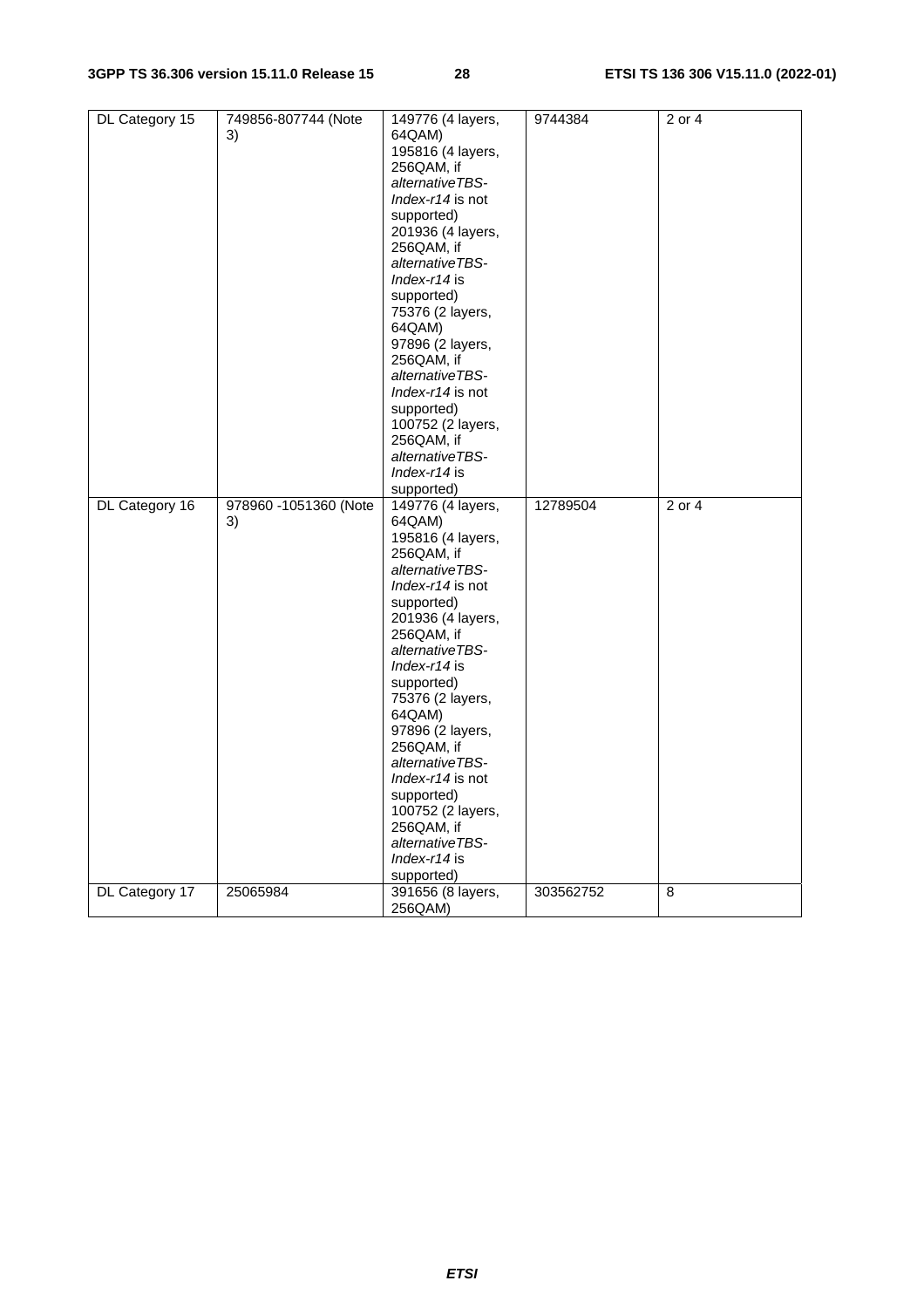| DL Category 18 | 1174752-1211616   | 299856 (8 layers,             | 14616576 | 2 or 4 or 8 |
|----------------|-------------------|-------------------------------|----------|-------------|
|                | (Note 3)          | 64QAM)                        |          |             |
|                |                   | 391656 (8 layers,             |          |             |
|                |                   |                               |          |             |
|                |                   | 256QAM)                       |          |             |
|                |                   | 149776 (4 layers,             |          |             |
|                |                   | 64QAM)                        |          |             |
|                |                   | 195816 (4 layers,             |          |             |
|                |                   | 256QAM, if                    |          |             |
|                |                   | alternativeTBS-               |          |             |
|                |                   | Index-r14 is not              |          |             |
|                |                   | supported)                    |          |             |
|                |                   | 201936 (4 layers,             |          |             |
|                |                   | 256QAM, if                    |          |             |
|                |                   | alternativeTBS-               |          |             |
|                |                   | Index-r14 is                  |          |             |
|                |                   | supported)                    |          |             |
|                |                   | 75376 (2 layers,              |          |             |
|                |                   | 64QAM)                        |          |             |
|                |                   | 97896 (2 layers,              |          |             |
|                |                   | 256QAM, if                    |          |             |
|                |                   | alternativeTBS-               |          |             |
|                |                   | Index-r14 is not              |          |             |
|                |                   |                               |          |             |
|                |                   | supported)                    |          |             |
|                |                   | 100752 (2 layers,             |          |             |
|                |                   | 256QAM, if                    |          |             |
|                |                   | alternativeTBS-               |          |             |
|                |                   | Index- $r14$ is               |          |             |
|                |                   | supported)                    |          |             |
| DL Category 19 | 1566336 - 1658272 | 299856 (8 layers,             | 19488768 | 2 or 4 or 8 |
|                |                   |                               |          |             |
|                | (Note 3)          | 64QAM)                        |          |             |
|                |                   | 391656 (8 layers,             |          |             |
|                |                   | 256QAM)                       |          |             |
|                |                   | 149776 (4 layers,             |          |             |
|                |                   | 64QAM)                        |          |             |
|                |                   |                               |          |             |
|                |                   | 195816 (4 layers,             |          |             |
|                |                   | 256QAM, if<br>alternativeTBS- |          |             |
|                |                   |                               |          |             |
|                |                   | Index-r14 is not              |          |             |
|                |                   | supported)                    |          |             |
|                |                   | 201936 (4 layers,             |          |             |
|                |                   | 256QAM, if                    |          |             |
|                |                   | alternativeTBS-               |          |             |
|                |                   | Index-r14 is                  |          |             |
|                |                   | supported)                    |          |             |
|                |                   | 75376 (2 layers,              |          |             |
|                |                   | 64QAM)                        |          |             |
|                |                   | 97896 (2 layers,              |          |             |
|                |                   | 256QAM, if                    |          |             |
|                |                   | alternativeTBS-               |          |             |
|                |                   | Index-r14 is not              |          |             |
|                |                   | supported)                    |          |             |
|                |                   | 100752 (2 layers,             |          |             |
|                |                   | 256QAM, if                    |          |             |
|                |                   | alternativeTBS-               |          |             |
|                |                   | Index-r14 is<br>supported)    |          |             |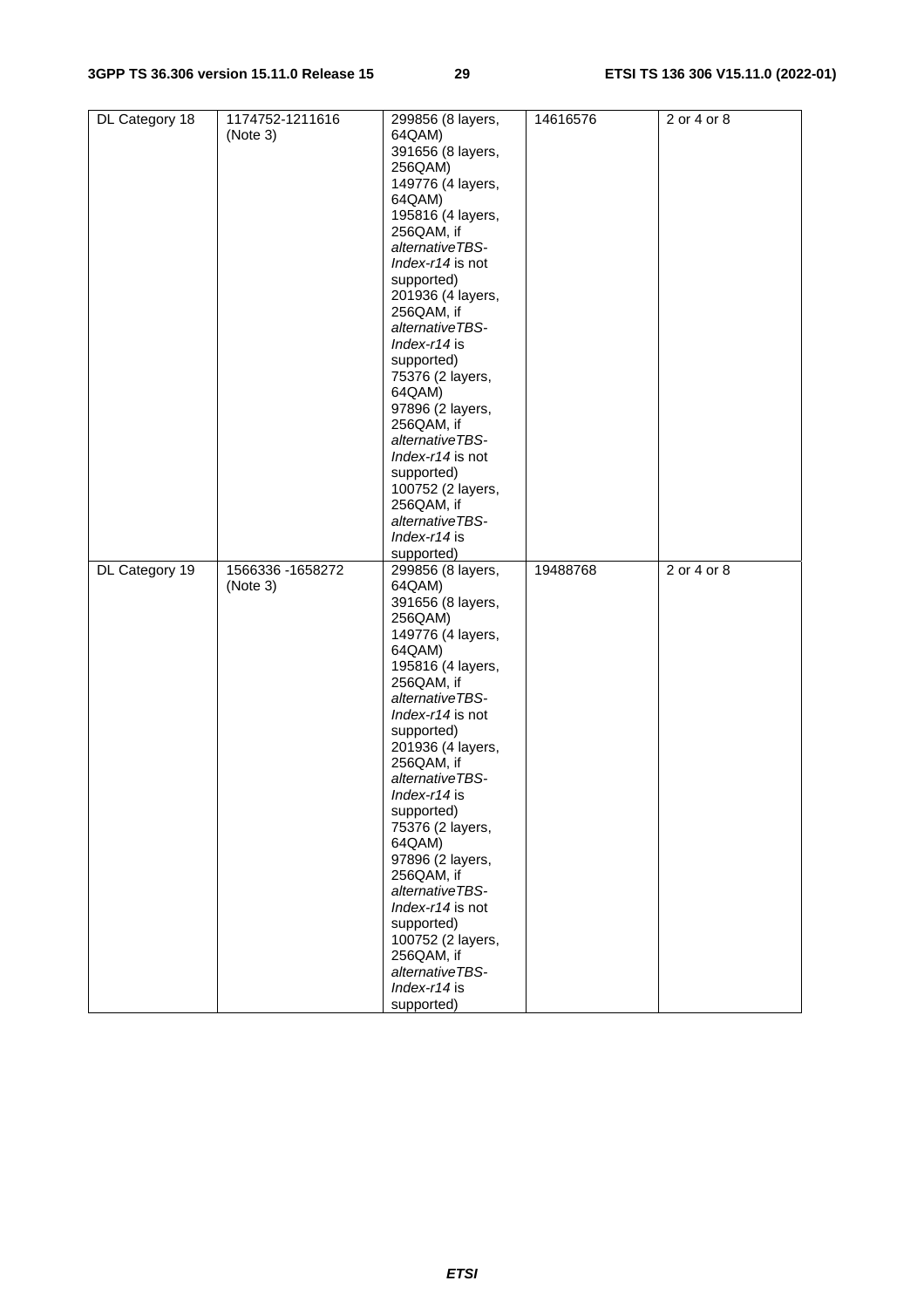| DL Category 20 | 1948064 - 2019360 | 299856 (8 layers, | 24360960 | 2 or 4 or 8         |
|----------------|-------------------|-------------------|----------|---------------------|
|                | (Note 3)          | 64QAM)            |          |                     |
|                |                   | 391656 (8 layers, |          |                     |
|                |                   | 256QAM),          |          |                     |
|                |                   | 502624 (8 layers, |          |                     |
|                |                   |                   |          |                     |
|                |                   | 1024QAM)          |          |                     |
|                |                   | 149776 (4 layers, |          |                     |
|                |                   | 64QAM)            |          |                     |
|                |                   | 195816 (4 layers, |          |                     |
|                |                   | 256QAM, if        |          |                     |
|                |                   | alternativeTBS-   |          |                     |
|                |                   | Index-r14 is not  |          |                     |
|                |                   |                   |          |                     |
|                |                   | supported)        |          |                     |
|                |                   | 201936 (4 layers, |          |                     |
|                |                   | 256QAM, if        |          |                     |
|                |                   | alternativeTBS-   |          |                     |
|                |                   | $Index-114$ is    |          |                     |
|                |                   | supported)        |          |                     |
|                |                   | 251640 (4 layers, |          |                     |
|                |                   | 1024QAM)          |          |                     |
|                |                   |                   |          |                     |
|                |                   | 75376 (2 layers,  |          |                     |
|                |                   | 64QAM)            |          |                     |
|                |                   | 97896 (2 layers,  |          |                     |
|                |                   | 256QAM, if        |          |                     |
|                |                   | alternativeTBS-   |          |                     |
|                |                   | Index-r14 is not  |          |                     |
|                |                   | supported)        |          |                     |
|                |                   |                   |          |                     |
|                |                   | 100752 (2 layers, |          |                     |
|                |                   | 256QAM, if        |          |                     |
|                |                   | alternativeTBS-   |          |                     |
|                |                   | $Index-114$ is    |          |                     |
|                |                   | supported)        |          |                     |
|                |                   | 125808 (2 layers, |          |                     |
|                |                   | 1024QAM)          |          |                     |
| DL Category 21 | 1348960 - 1413120 | 149776 (4 layers, | 17052672 | $\overline{2}$ or 4 |
|                |                   | 64QAM)            |          |                     |
|                | (Note 3)          |                   |          |                     |
|                |                   | 195816 (4 layers, |          |                     |
|                |                   | 256QAM, if        |          |                     |
|                |                   | alternativeTBS-   |          |                     |
|                |                   | Index-r14 is not  |          |                     |
|                |                   | supported)        |          |                     |
|                |                   | 201936 (4 layers, |          |                     |
|                |                   | 256QAM, if        |          |                     |
|                |                   | alternativeTBS-   |          |                     |
|                |                   | $Index-114$ is    |          |                     |
|                |                   |                   |          |                     |
|                |                   | supported)        |          |                     |
|                |                   | 75376 (2 layers,  |          |                     |
|                |                   | 64QAM)            |          |                     |
|                |                   | 97896 (2 layers,  |          |                     |
|                |                   | 256QAM, if        |          |                     |
|                |                   | alternativeTBS-   |          |                     |
|                |                   | Index-r14 is not  |          |                     |
|                |                   |                   |          |                     |
|                |                   | supported)        |          |                     |
|                |                   | 100752 (2 layers, |          |                     |
|                |                   | 256QAM, if        |          |                     |
|                |                   | alternativeTBS-   |          |                     |
|                |                   | Index-r14 is      |          |                     |
|                |                   | supported)        |          |                     |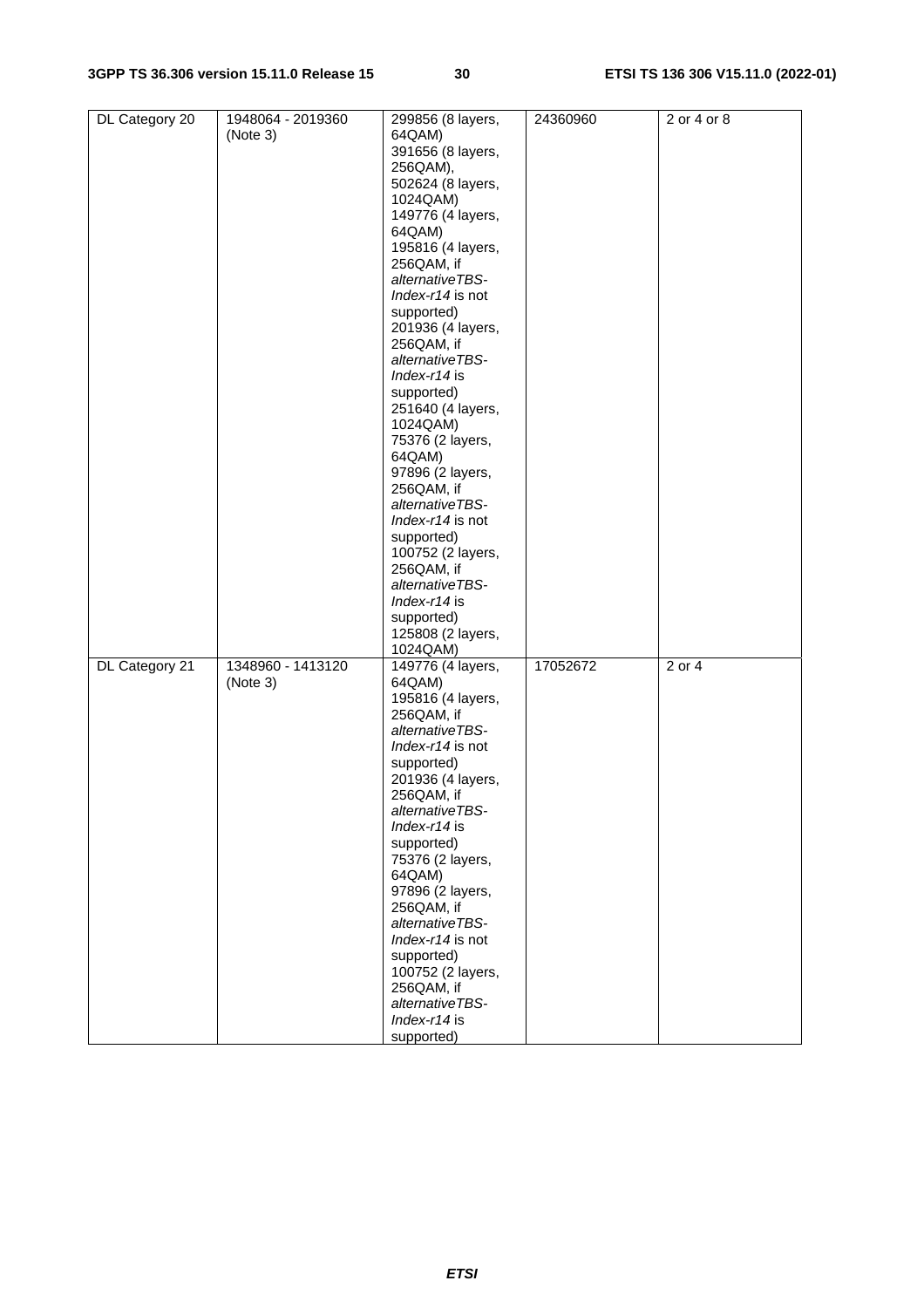| DL Category 22 | 2349504 - 2562784 | 299856 (8 layers,             | 29233152 | 2 or 4 or 8 |
|----------------|-------------------|-------------------------------|----------|-------------|
|                |                   | 64QAM)                        |          |             |
|                |                   | 391656 (8 layers,             |          |             |
|                |                   | 256QAM)                       |          |             |
|                |                   |                               |          |             |
|                |                   | 502624 (8 layers,             |          |             |
|                |                   | 1024QAM)                      |          |             |
|                |                   | 149776 (4 layers,             |          |             |
|                |                   | 64QAM)                        |          |             |
|                |                   |                               |          |             |
|                |                   | 195816 (4 layers,             |          |             |
|                |                   | 256QAM, if                    |          |             |
|                |                   | alternativeTBS-               |          |             |
|                |                   | Index-r14 is not              |          |             |
|                |                   | supported)                    |          |             |
|                |                   |                               |          |             |
|                |                   | 201936 (4 layers,             |          |             |
|                |                   | 256QAM, if                    |          |             |
|                |                   | alternativeTBS-               |          |             |
|                |                   | $Index-14$ is                 |          |             |
|                |                   | supported)                    |          |             |
|                |                   |                               |          |             |
|                |                   | 251640 (4 layers,             |          |             |
|                |                   | 1024QAM)                      |          |             |
|                |                   | 75376 (2 layers,              |          |             |
|                |                   | 64QAM)                        |          |             |
|                |                   | 97896 (2 layers,              |          |             |
|                |                   |                               |          |             |
|                |                   | 256QAM, if                    |          |             |
|                |                   | alternativeTBS-               |          |             |
|                |                   | Index-r14 is not              |          |             |
|                |                   | supported)                    |          |             |
|                |                   | 100752 (2 layers,             |          |             |
|                |                   |                               |          |             |
|                |                   | 256QAM, if                    |          |             |
|                |                   | alternativeTBS-               |          |             |
|                |                   | Index-r14 is                  |          |             |
|                |                   | supported)                    |          |             |
|                |                   | 125808 (2 layers,             |          |             |
|                |                   |                               |          |             |
|                |                   | 1024QAM)                      |          |             |
|                |                   |                               |          |             |
| DL Category 23 | 2695968 - 2869920 | 299856 (8 layers,             | 34105344 | 2 or 4 or 8 |
|                |                   |                               |          |             |
|                |                   | 64QAM)                        |          |             |
|                |                   | 391656 (8 layers,             |          |             |
|                |                   | 256QAM)                       |          |             |
|                |                   | 502624 (8 layers,             |          |             |
|                |                   | 1024QAM)                      |          |             |
|                |                   |                               |          |             |
|                |                   | 149776 (4 layers,             |          |             |
|                |                   | 64QAM)                        |          |             |
|                |                   | 195816 (4 layers,             |          |             |
|                |                   | 256QAM, if                    |          |             |
|                |                   | alternativeTBS-               |          |             |
|                |                   | Index-r14 is not              |          |             |
|                |                   |                               |          |             |
|                |                   | supported)                    |          |             |
|                |                   | 201936 (4 layers,             |          |             |
|                |                   | 256QAM, if                    |          |             |
|                |                   | alternativeTBS-               |          |             |
|                |                   | $Index-14$ is                 |          |             |
|                |                   |                               |          |             |
|                |                   | supported)                    |          |             |
|                |                   | 251640 (4 layers,             |          |             |
|                |                   | 1024QAM)                      |          |             |
|                |                   | 75376 (2 layers,              |          |             |
|                |                   | 64QAM)                        |          |             |
|                |                   | 97896 (2 layers,              |          |             |
|                |                   |                               |          |             |
|                |                   | 256QAM, if                    |          |             |
|                |                   | alternativeTBS-               |          |             |
|                |                   | Index-r14 is not              |          |             |
|                |                   | supported)                    |          |             |
|                |                   | 100752 (2 layers,             |          |             |
|                |                   | 256QAM, if                    |          |             |
|                |                   |                               |          |             |
|                |                   | alternativeTBS-               |          |             |
|                |                   | Index-r14 is                  |          |             |
|                |                   | supported)                    |          |             |
|                |                   | 125808 (2 layers,<br>1024QAM) |          |             |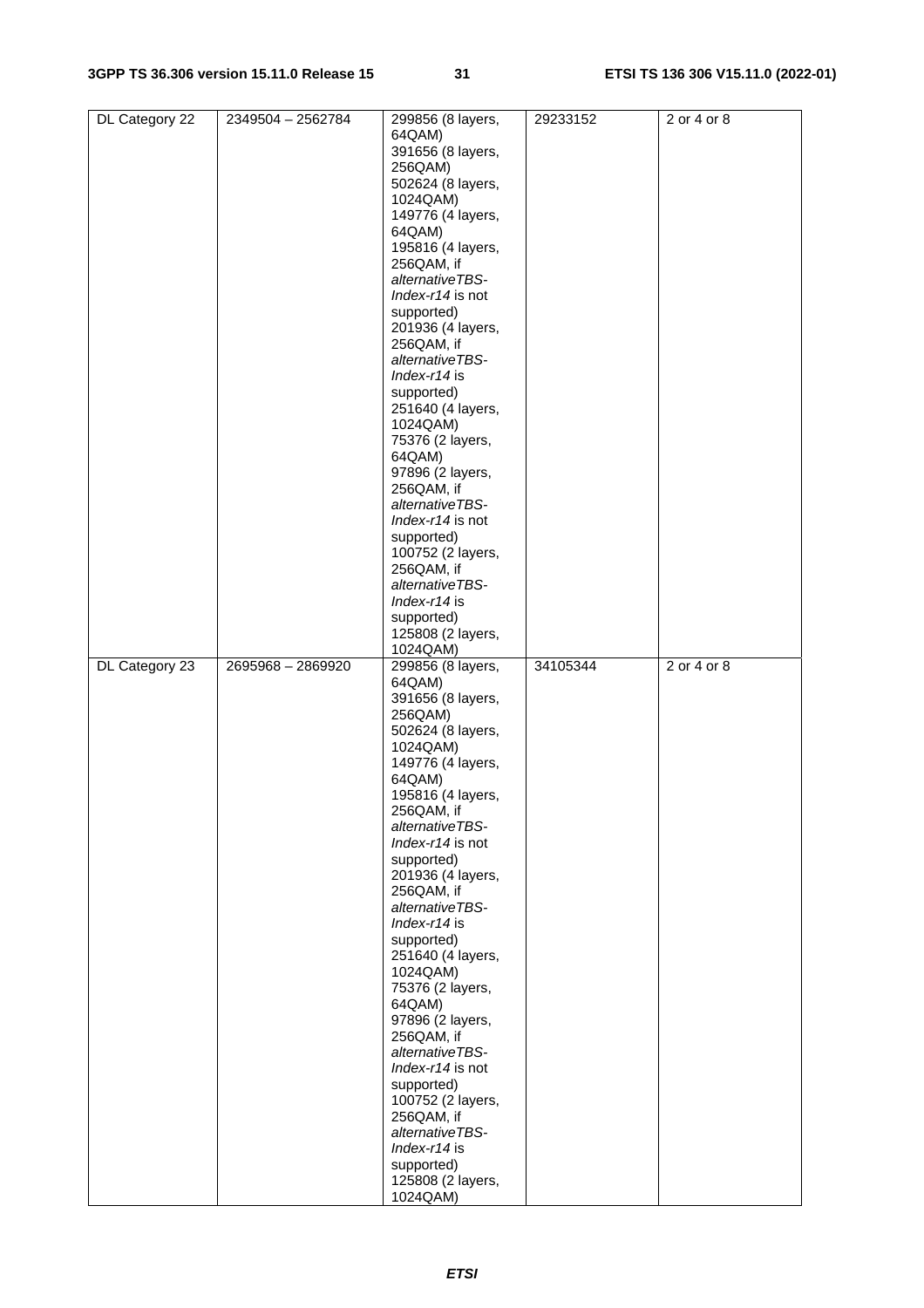| DL Category 24 | 2936880 - 3028608 | 299856 (8 layers,             | 36541440 | 2 or 4 or 8 |
|----------------|-------------------|-------------------------------|----------|-------------|
|                |                   | 64QAM)                        |          |             |
|                |                   |                               |          |             |
|                |                   | 391656 (8 layers,             |          |             |
|                |                   | 256QAM)                       |          |             |
|                |                   | 502624 (8 layers,             |          |             |
|                |                   |                               |          |             |
|                |                   | 1024QAM)                      |          |             |
|                |                   | 149776 (4 layers,             |          |             |
|                |                   |                               |          |             |
|                |                   | 64QAM)                        |          |             |
|                |                   | 195816 (4 layers,             |          |             |
|                |                   |                               |          |             |
|                |                   | 256QAM, if                    |          |             |
|                |                   | alternativeTBS-               |          |             |
|                |                   | Index-r14 is not              |          |             |
|                |                   |                               |          |             |
|                |                   | supported)                    |          |             |
|                |                   | 201936 (4 layers,             |          |             |
|                |                   |                               |          |             |
|                |                   | 256QAM, if                    |          |             |
|                |                   | alternativeTBS-               |          |             |
|                |                   | $Index-14$ is                 |          |             |
|                |                   |                               |          |             |
|                |                   | supported)                    |          |             |
|                |                   | 251640 (4 layers,             |          |             |
|                |                   |                               |          |             |
|                |                   | 1024QAM)                      |          |             |
|                |                   | 75376 (2 layers,              |          |             |
|                |                   |                               |          |             |
|                |                   | 64QAM)                        |          |             |
|                |                   | 97896 (2 layers,              |          |             |
|                |                   |                               |          |             |
|                |                   | 256QAM, if                    |          |             |
|                |                   | alternativeTBS-               |          |             |
|                |                   | Index-r14 is not              |          |             |
|                |                   |                               |          |             |
|                |                   | supported)                    |          |             |
|                |                   | 100752 (2 layers,             |          |             |
|                |                   |                               |          |             |
|                |                   | 256QAM, if                    |          |             |
|                |                   | alternativeTBS-               |          |             |
|                |                   |                               |          |             |
|                |                   | Index-r14 is                  |          |             |
|                |                   | supported)                    |          |             |
|                |                   |                               |          |             |
|                |                   | 125808 (2 layers,             |          |             |
|                |                   | 1024QAM)                      |          |             |
|                |                   |                               |          |             |
|                |                   |                               |          |             |
| DL Category 25 | 3132672 - 3316544 | 299856 (8 layers,             | 38977536 | 2 or 4 or 8 |
|                |                   | 64QAM)                        |          |             |
|                |                   |                               |          |             |
|                |                   | 391656 (8 layers,             |          |             |
|                |                   | 256QAM)                       |          |             |
|                |                   |                               |          |             |
|                |                   | 502624 (8 layers,             |          |             |
|                |                   | 1024QAM)                      |          |             |
|                |                   |                               |          |             |
|                |                   | 149776 (4 layers,             |          |             |
|                |                   | 64QAM)                        |          |             |
|                |                   | 195816 (4 layers,             |          |             |
|                |                   |                               |          |             |
|                |                   | 256QAM, if                    |          |             |
|                |                   | alternativeTBS-               |          |             |
|                |                   | Index-r14 is not              |          |             |
|                |                   |                               |          |             |
|                |                   | supported)                    |          |             |
|                |                   | 201936 (4 layers,             |          |             |
|                |                   |                               |          |             |
|                |                   | 256QAM, if                    |          |             |
|                |                   | alternativeTBS-               |          |             |
|                |                   |                               |          |             |
|                |                   | Index-r14 is                  |          |             |
|                |                   | supported)                    |          |             |
|                |                   | 251640 (4 layers,             |          |             |
|                |                   |                               |          |             |
|                |                   | 1024QAM)                      |          |             |
|                |                   | 75376 (2 layers,              |          |             |
|                |                   |                               |          |             |
|                |                   | 64QAM)                        |          |             |
|                |                   | 97896 (2 layers,              |          |             |
|                |                   | 256QAM, if                    |          |             |
|                |                   |                               |          |             |
|                |                   | alternativeTBS-               |          |             |
|                |                   | Index-r14 is not              |          |             |
|                |                   |                               |          |             |
|                |                   | supported)                    |          |             |
|                |                   | 100752 (2 layers,             |          |             |
|                |                   | 256QAM, if                    |          |             |
|                |                   |                               |          |             |
|                |                   | alternativeTBS-               |          |             |
|                |                   | Index-r14 is                  |          |             |
|                |                   |                               |          |             |
|                |                   | supported)                    |          |             |
|                |                   | 125808 (2 layers,<br>1024QAM) |          |             |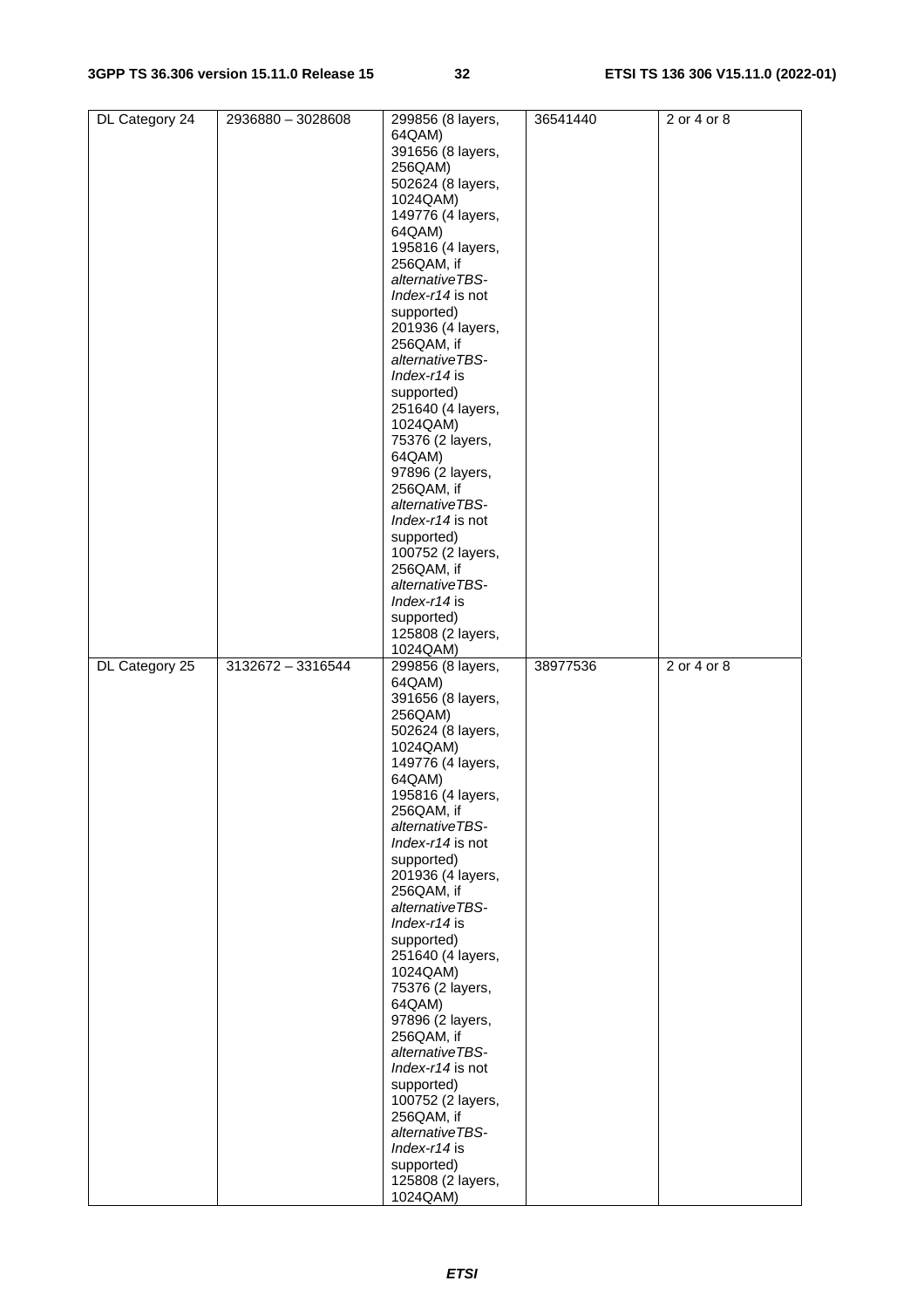| DL Category 26 | 3422400-3531888 |                                                 | 299856 (8 layers,                                                                                            | 42631680 | 2 or 4 or 8 |
|----------------|-----------------|-------------------------------------------------|--------------------------------------------------------------------------------------------------------------|----------|-------------|
|                |                 |                                                 | 64QAM)                                                                                                       |          |             |
|                |                 |                                                 | 391656 (8 layers,                                                                                            |          |             |
|                |                 |                                                 | 256QAM)                                                                                                      |          |             |
|                |                 |                                                 | 502624 (8 layers,                                                                                            |          |             |
|                |                 |                                                 | 1024QAM)                                                                                                     |          |             |
|                |                 |                                                 | 149776 (4 layers,                                                                                            |          |             |
|                |                 |                                                 | 64QAM)                                                                                                       |          |             |
|                |                 |                                                 | 195816 (4 layers,                                                                                            |          |             |
|                |                 |                                                 | 256QAM, if                                                                                                   |          |             |
|                |                 |                                                 | alternativeTBS-                                                                                              |          |             |
|                |                 |                                                 | Index-r14 is not                                                                                             |          |             |
|                |                 |                                                 | supported)                                                                                                   |          |             |
|                |                 |                                                 | 201936 (4 layers,                                                                                            |          |             |
|                |                 |                                                 | 256QAM, if                                                                                                   |          |             |
|                |                 |                                                 | alternativeTBS-                                                                                              |          |             |
|                |                 |                                                 | Index-r14 is                                                                                                 |          |             |
|                |                 |                                                 | supported)                                                                                                   |          |             |
|                |                 |                                                 | 251640 (4 layers,                                                                                            |          |             |
|                |                 |                                                 | 1024QAM)                                                                                                     |          |             |
|                |                 |                                                 | 75376 (2 layers,                                                                                             |          |             |
|                |                 |                                                 | 64QAM)                                                                                                       |          |             |
|                |                 |                                                 | 97896 (2 layers,                                                                                             |          |             |
|                |                 |                                                 | 256QAM, if                                                                                                   |          |             |
|                |                 |                                                 | alternativeTBS-                                                                                              |          |             |
|                |                 |                                                 | Index-r14 is not                                                                                             |          |             |
|                |                 |                                                 | supported)                                                                                                   |          |             |
|                |                 |                                                 | 100752 (2 layers,                                                                                            |          |             |
|                |                 |                                                 | 256QAM, if                                                                                                   |          |             |
|                |                 |                                                 | alternativeTBS-                                                                                              |          |             |
|                |                 |                                                 | Index-r14 is                                                                                                 |          |             |
|                |                 |                                                 | supported)                                                                                                   |          |             |
|                |                 |                                                 | 125808 (2 layers,                                                                                            |          |             |
|                |                 |                                                 | 1024QAM)                                                                                                     |          |             |
|                |                 |                                                 | NOTE 1: In carrier aggregation operation, the DL-SCH processing capability can be shared by the UE with that |          |             |
|                |                 |                                                 | of MCH received from a serving cell. If the total eNB scheduling for DL-SCH and an MCH in one                |          |             |
|                |                 |                                                 | serving cell at a given TTI is larger than the defined processing capability, the prioritization between     |          |             |
|                |                 | DL-SCH and MCH is left up to UE implementation. |                                                                                                              |          |             |
|                |                 |                                                 | NOTE 2: Within one TTI, a UE indicating category 0 shall be able to receive up to 1000 bits for a transport  |          |             |
|                |                 |                                                 | block associated with C-RNTI/Semi-Persistent Scheduling C-RNTI/P-RNTI/SI-RNTI/RA-RNTI and up                 |          |             |
|                |                 |                                                 | to 2216 bits for another transport block associated with P-RNTI/SI-RNTI/RA-RNTI.                             |          |             |
| NOTE 3:        |                 |                                                 | The UE indicating category x shall reach the value within the defined range indicated by "Maximum"           |          |             |
|                |                 |                                                 | number of DL-SCH transport block bits received within a TTI" of category x. The UE shall determine           |          |             |
|                |                 |                                                 | the required value within the defined range indicated by "Maximum number of DL-SCH transport                 |          |             |
|                |                 |                                                 | block bits received within a TTI" of the corresponding category, based on its capabilities (i.e. CA band     |          |             |
|                |                 |                                                 | combination, MIMO, Modulation scheme). If the UE capability of CA band combination, MIMO and                 |          |             |
|                |                 |                                                 | modulation scheme supported can exceed the upper limit of the defined range, the UE shall support            |          |             |
|                |                 |                                                 | the maximum value of the defined range indicated by "Maximum number of DL-SCH transport block                |          |             |
|                |                 |                                                 | bits received within a TTI" of the corresponding category.                                                   |          |             |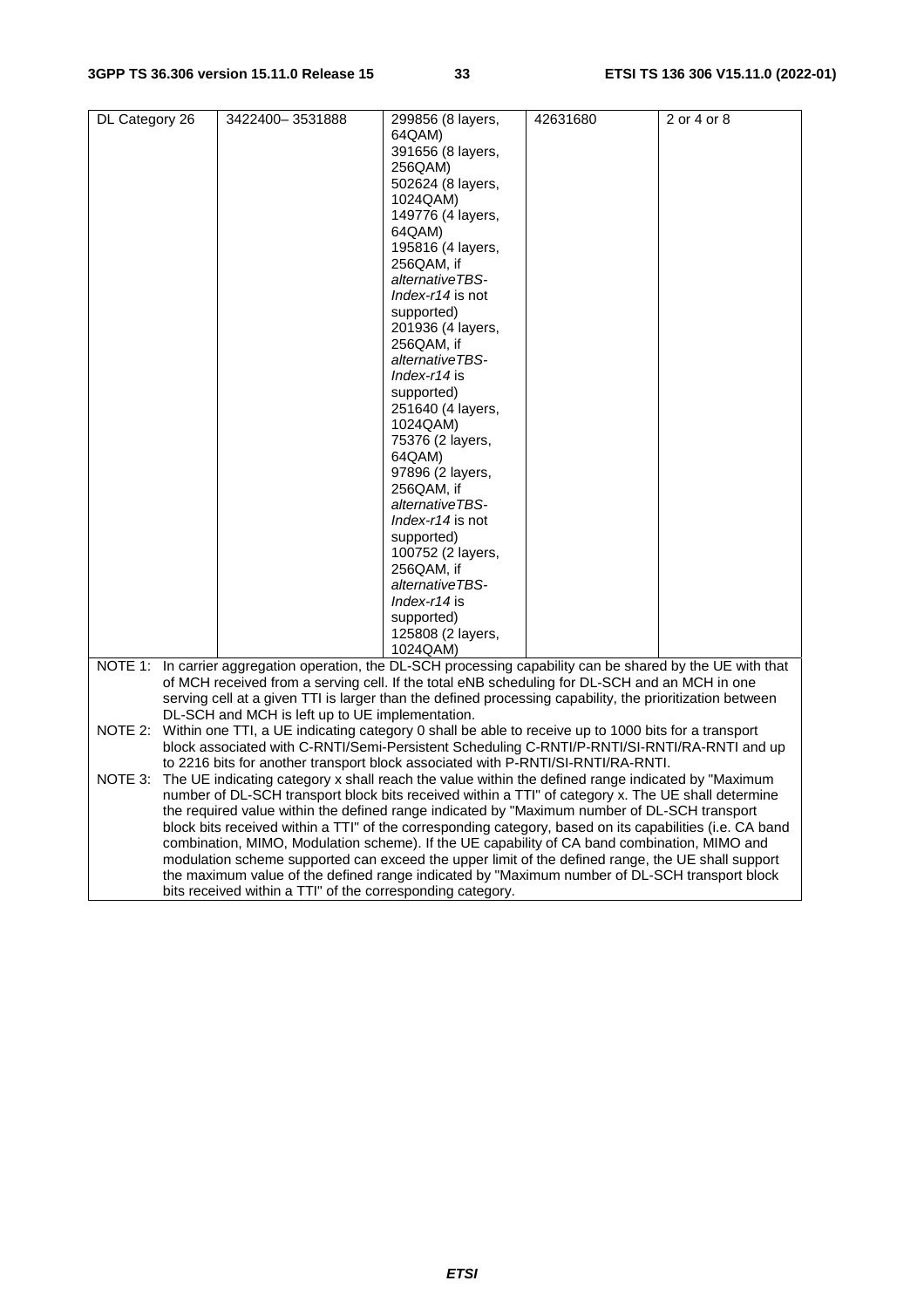| <b>UE UL Category</b>                                                                                                                                                                                                                                                                                  | Maximum number of<br><b>UL-SCH transport</b><br>block bits transmitted<br>within a TTI | Maximum number<br>of bits of an UL-<br><b>SCH transport</b><br>block transmitted<br>within a TTI | <b>Support for</b><br>64QAM in UL | <b>Support for</b><br>256QAM in UL |
|--------------------------------------------------------------------------------------------------------------------------------------------------------------------------------------------------------------------------------------------------------------------------------------------------------|----------------------------------------------------------------------------------------|--------------------------------------------------------------------------------------------------|-----------------------------------|------------------------------------|
| UL Category M1<br>(Note 1)                                                                                                                                                                                                                                                                             | 1000 or 2984                                                                           | 1000 or 2984                                                                                     | <b>No</b>                         | <b>No</b>                          |
| UL Category M2                                                                                                                                                                                                                                                                                         | 6968                                                                                   | 6968                                                                                             | <b>No</b>                         | <b>No</b>                          |
| UL Category 0                                                                                                                                                                                                                                                                                          | 1000                                                                                   | 1000                                                                                             | <b>No</b>                         | <b>No</b>                          |
| UL Category 1bis                                                                                                                                                                                                                                                                                       | 5160                                                                                   | 5160                                                                                             | <b>No</b>                         | <b>No</b>                          |
| UL Category 3                                                                                                                                                                                                                                                                                          | 51024                                                                                  | 51024                                                                                            | <b>No</b>                         | <b>No</b>                          |
| UL Category 5                                                                                                                                                                                                                                                                                          | 75376                                                                                  | 75376                                                                                            | Yes                               | <b>No</b>                          |
| UL Category 7                                                                                                                                                                                                                                                                                          | 102048                                                                                 | 51024                                                                                            | <b>No</b>                         | <b>No</b>                          |
| UL Category 8                                                                                                                                                                                                                                                                                          | 1497760                                                                                | 149776                                                                                           | Yes                               | <b>No</b>                          |
| UL Category 13                                                                                                                                                                                                                                                                                         | 150752                                                                                 | 75376                                                                                            | Yes                               | <b>No</b>                          |
| UL Category 14                                                                                                                                                                                                                                                                                         | 9585664                                                                                | 149776                                                                                           | Yes                               | No                                 |
| UL Category 15                                                                                                                                                                                                                                                                                         | 226128                                                                                 | 75376                                                                                            | Yes                               | <b>No</b>                          |
| UL Category 16                                                                                                                                                                                                                                                                                         | 105528                                                                                 | 105528                                                                                           | Yes                               | Yes                                |
| UL Category 17                                                                                                                                                                                                                                                                                         | 2119360                                                                                | 211936                                                                                           | Yes                               | Yes                                |
| UL Category 18                                                                                                                                                                                                                                                                                         | 211056                                                                                 | 105528                                                                                           | Yes                               | Yes                                |
| UL Category 19                                                                                                                                                                                                                                                                                         | 13563904                                                                               | 211936                                                                                           | Yes                               | Yes                                |
| UL Category 20                                                                                                                                                                                                                                                                                         | 316584                                                                                 | 105528                                                                                           | Yes                               | Yes                                |
| UL Category 21                                                                                                                                                                                                                                                                                         | 301504                                                                                 | 75376                                                                                            | Yes                               | <b>No</b>                          |
| UL Category 22                                                                                                                                                                                                                                                                                         | 422112                                                                                 | 105528                                                                                           | Yes                               | Yes                                |
| UL Category 23                                                                                                                                                                                                                                                                                         | 527640                                                                                 | 105528                                                                                           | Yes                               | Yes                                |
| UL Category 24                                                                                                                                                                                                                                                                                         | 633168                                                                                 | 105528                                                                                           | Yes                               | Yes                                |
| UL Category 25                                                                                                                                                                                                                                                                                         | 738696                                                                                 | 105528                                                                                           | Yes                               | <b>Yes</b>                         |
| UL Category 26                                                                                                                                                                                                                                                                                         | 844224                                                                                 | 105528                                                                                           | Yes                               | Yes                                |
| NOTE 1: The UE supports "Maximum number of UL-SCH transport block bits transmitted<br>within a TTI" and "Maximum number of bits of an UL-SCH transport block<br>transmitted within a TTI" of 2984 bits if the UE indicates support of ce-PUSCH-<br>NB-MaxTBS-r14. Otherwise the UE supports 1000 bits. |                                                                                        |                                                                                                  |                                   |                                    |

### **Table 4.1A-2: Uplink physical layer parameter values set by the field** *ue-CategoryUL*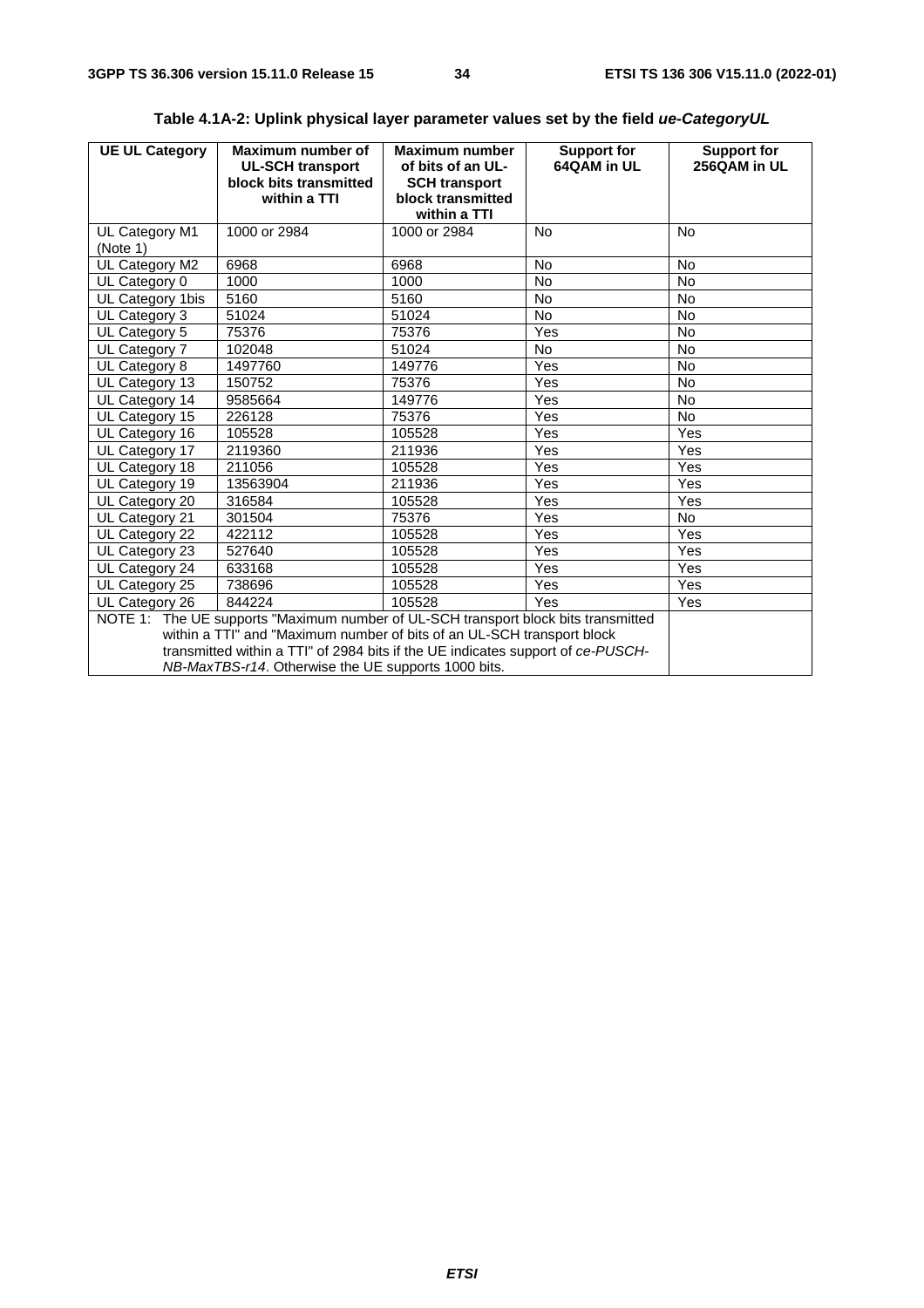**Table 4.1A-3: Total layer 2 buffer sizes set by the fields** *ue-CategoryDL and ue-CategoryUL*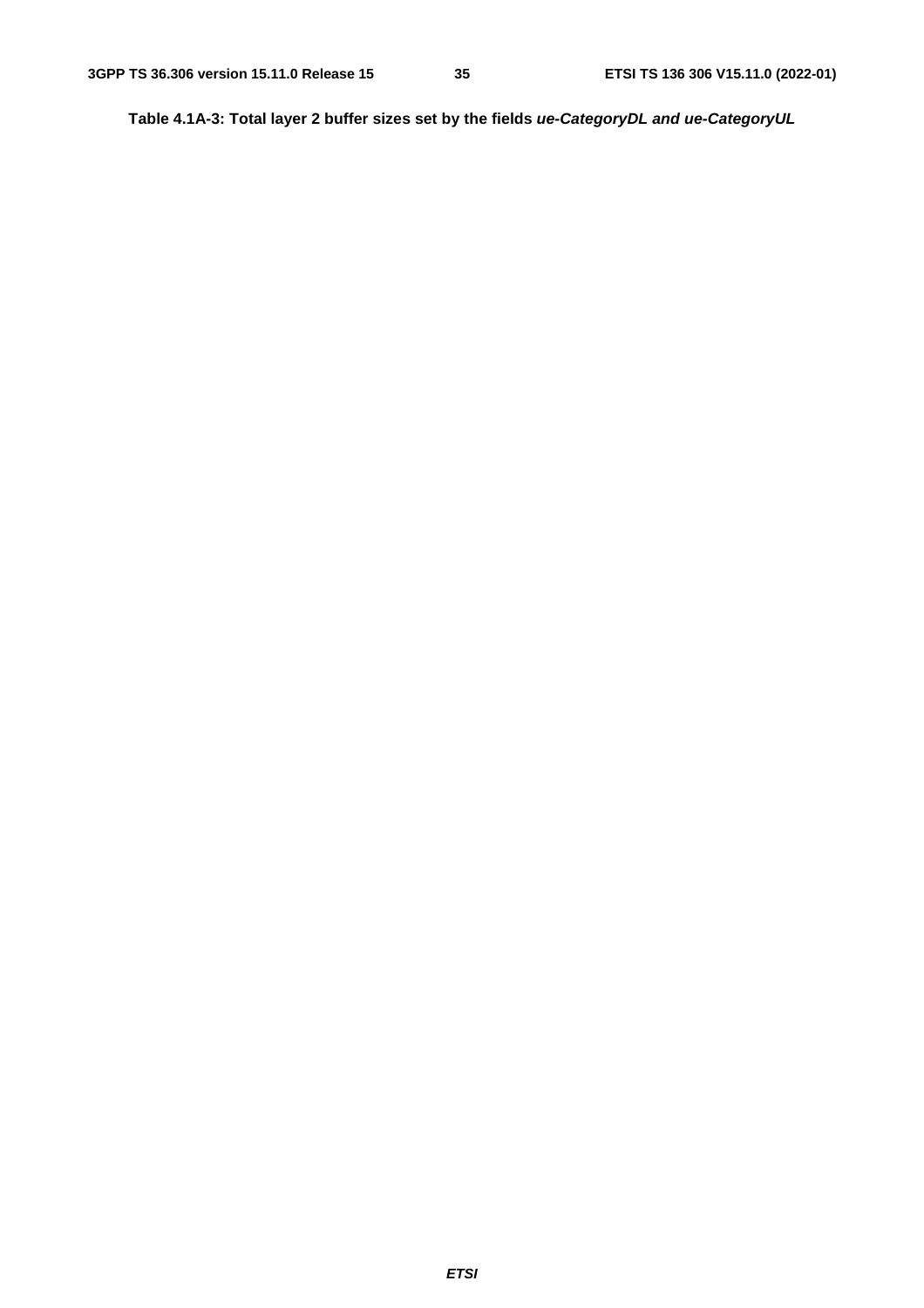| <b>UE DL Category</b>            | <b>UE UL Category</b>           | <b>Total layer 2 buffer size</b><br>[bytes] | With support for<br>split bearers |
|----------------------------------|---------------------------------|---------------------------------------------|-----------------------------------|
|                                  |                                 |                                             | [bytes]                           |
| DL Category M1<br>(Note 1)       | UL Category M1                  | 20 000 or 40 000                            | N/A                               |
| DL Category M2                   | UL Category M2                  | 100 000                                     | N/A                               |
| DL Category 0                    | UL Category 0                   | 20 000                                      | N/A                               |
| DL Category 1bis                 | UL Category 1bis                | 150 000                                     | 230 000                           |
| DL Category 4                    | UL Category 5                   | 2 200 000                                   | 3 300 000                         |
| DL Category 6                    | UL Category 5                   | 3 500 000                                   | 6 000 000                         |
| DL Category 6                    | UL Category 16                  | 3 800 000                                   | 6 300 000                         |
| DL Category 7                    | UL Category 13                  | 4 200 000                                   | 6700000                           |
| DL Category 7                    | UL Category 18                  | 4 800 000                                   | 7 300 000                         |
| DL Category 9                    | UL Category 5                   | 5 000 000                                   | 7 400 000                         |
| DL Category 9                    | UL Category 16                  | 5 200 000                                   | 7 700 000                         |
| DL Category 10                   | UL Category 13                  | 5700000                                     | 8 100 000                         |
| DL Category 10                   | UL Category 18                  | 6 200 000                                   | 8700000                           |
| DL Category 11                   | UL Category 5                   | 6 400 000                                   | 11 300 000                        |
| DL Category 11                   | UL Category 16                  | 6 600 000                                   | 11 500 000                        |
| DL Category 12                   | UL Category 13                  | 7 100 000                                   | 12 000 000                        |
| DL Category 12                   | UL Category 15                  | 7700000                                     | 12 600 000                        |
| DL Category 12                   | UL Category 18                  | 7 600 000                                   | 12 500 000                        |
| DL Category 12                   | UL Category 20                  | 8 600 000<br>4 200 000                      | 13 500 000                        |
| DL Category 13<br>DL Category 13 | UL Category 3<br>UL Category 5  |                                             | 7 300 000<br>7 600 000            |
| DL Category 13                   | UL Category 7                   | 4 400 000<br>4700000                        | 7800000                           |
| DL Category 13                   | UL Category 13                  | 5 100 000                                   | 8 300 000                         |
| DL Category 13                   | UL Category 16                  | 4700000                                     | 7 800 000                         |
| DL Category 13                   | UL Category 18                  | 5700000                                     | 8 800 000                         |
| DL Category 14                   | UL Category 8                   | 50 800 000                                  | 76 200 000                        |
| DL Category 14                   | UL Category 17                  | 56 600 000                                  | 82 000 000                        |
| DL Category 15                   | UL Category 3                   | 8 000 000                                   | 13 000 000                        |
| DL Category 15                   | UL Category 5                   | 8 200 000                                   | 13 400 000                        |
| DL Category 15                   | UL Category 7                   | 8 500 000                                   | 13 600 000                        |
| DL Category 15                   | UL Category 13                  | 8 900 000                                   | 14 100 000                        |
| DL Category 15                   | UL Category 16                  | 8 500 000                                   | 13 700 000                        |
| DL Category 15                   | UL Category 18                  | 9 500 000                                   | 14 700 000                        |
| DL Category 16                   | UL Category 3                   | 10 000 000                                  | 17 000 000                        |
| DL Category 16                   | UL Category 5                   | 10 600 000                                  | 17 400 000                        |
| DL Category 16                   | UL Category 7                   | 10 800 000                                  | 17 600 000                        |
| DL Category 16                   | UL Category 13                  | 11 000 000                                  | 18 100 000                        |
| DL Category 16                   | UL Category 15                  | 12 000 000                                  | 18 800 000                        |
| DL Category 16                   | UL Category 16                  | 8 500 000                                   | 13 700 000                        |
| DL Category 16                   | UL Category 18                  | 11 800 000                                  | 18 700 000                        |
| DL Category 16                   | UL Category 20                  | 12 800 000                                  | 19 700 000                        |
| DL Category 17                   | UL Category 14                  | 330 000 000                                 | 530 000 000                       |
| DL Category 17                   | UL Category 19                  | 360 000 000                                 | 530 000 000                       |
| DL Category 18                   | UL Category 3                   | 11 800 000                                  | 21 600 000                        |
| DL Category 18                   | UL Category 5                   | 12 000 000                                  | 21 800 000                        |
| DL Category 18                   | UL Category 7                   | 12 300 000                                  | 22 100 000                        |
| DL Category 18                   | UL Category 13                  | 12 700 000                                  | 22 500 000                        |
| DL Category 18                   | UL Category 15                  | 13 400 000                                  | 23 200 000                        |
| DL Category 18                   | UL Category 16                  | 12 300 000                                  | 22 100 000                        |
| DL Category 18                   | UL Category 18                  | 13 300 000                                  | 23 100 000                        |
| DL Category 18                   | UL Category 20                  | 14 300 000                                  | 24 100 000                        |
| DL Category 19                   | UL Category 3                   | 16 000 000                                  | 28 300 000                        |
| DL Category 19                   | UL Category 5                   | 16 300 000                                  | 28 500 000                        |
| DL Category 19                   | UL Category 7                   | 16 500 000                                  | 28 800 000                        |
| DL Category 19                   | UL Category 13                  | 17 000 000                                  | 29 200 000                        |
| DL Category 19                   | UL Category 15                  | 17 700 000                                  | 29 900 000                        |
| DL Category 19                   | UL Category 16                  | 16 500 000                                  | 28 800 000                        |
| DL Category 19                   | UL Category 18                  | 17 500 000                                  | 29 800 000                        |
| DL Category 19                   | UL Category 20                  | 18 500 000                                  | 30 800 000                        |
| DL Category 19<br>DL Category 20 | UL Category 21<br>UL Category 3 | 18 400 000<br>19 400 000                    | 30 600 000<br>35 800 000          |
|                                  |                                 |                                             |                                   |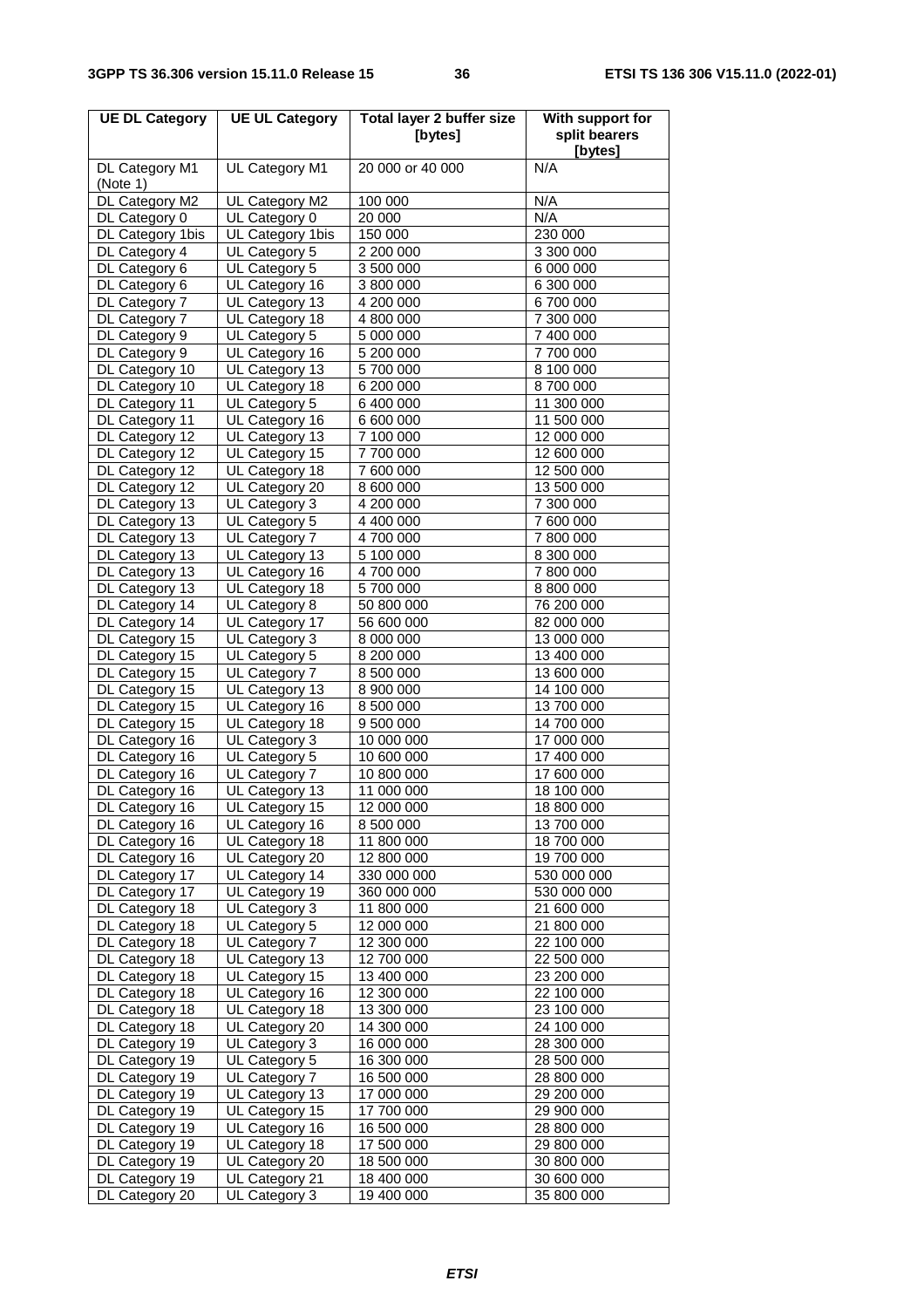| DL Category 20                                                                             | UL Category 5  | 19 600 000 | 36 000 000 |  |
|--------------------------------------------------------------------------------------------|----------------|------------|------------|--|
| DL Category 20                                                                             | UL Category 7  | 19 900 000 | 36 300 000 |  |
| DL Category 20                                                                             | UL Category 13 | 20 300 000 | 36 800 000 |  |
| DL Category 20                                                                             | UL Category 15 | 21 100 000 | 37 500 000 |  |
| DL Category 20                                                                             | UL Category 16 | 19 900 000 | 36 300 000 |  |
| DL Category 20                                                                             | UL Category 18 | 20 900 000 | 37 300 000 |  |
| DL Category 20                                                                             | UL Category 20 | 21 900 000 | 38 300 000 |  |
| DL Category 20                                                                             | UL Category 21 | 21 800 000 | 38 200 000 |  |
| DL Category 21                                                                             | UL Category 3  | 13 700 000 | 23 500 000 |  |
| DL Category 21                                                                             | UL Category 5  | 13 900 000 | 23 700 000 |  |
| DL Category 21                                                                             | UL Category 7  | 14 200 000 | 24 000 000 |  |
| DL Category 21                                                                             | UL Category 13 | 14 600 000 | 24 400 000 |  |
| DL Category 21                                                                             | UL Category 15 | 15 300 000 | 25 200 000 |  |
| DL Category 21                                                                             | UL Category 16 | 14 200 000 | 24 000 000 |  |
| DL Category 21                                                                             | UL Category 18 | 15 200 000 | 25 000 000 |  |
| DL Category 21                                                                             | UL Category 20 | 16 200 000 | 26 000 000 |  |
| DL Category 22                                                                             | UL Category 20 | 26 600 000 | 47 000 000 |  |
| DL Category 22                                                                             | UL Category 22 | 27 500 000 | 48 000 000 |  |
| DL Category 22                                                                             | UL Category 23 | 30 500 000 | 51 300 000 |  |
| DL Category 22                                                                             | UL Category 24 | 32 400 000 | 57 000 000 |  |
| DL Category 22                                                                             | UL Category 25 | 35 000 000 | 59 900 000 |  |
| DL Category 22                                                                             | UL Category 26 | 38 000 000 | 67 600 000 |  |
| DL Category 23                                                                             | UL Category 20 | 29 500 000 | 50 400 000 |  |
| DL Category 23                                                                             | UL Category 22 | 28 500 000 | 49 000 000 |  |
| DL Category 23                                                                             | UL Category 23 | 31 500 000 | 52 300 000 |  |
| DL Category 23                                                                             | UL Category 24 | 33 300 000 | 57 900 000 |  |
| DL Category 23                                                                             | UL Category 25 | 36 000 000 | 60 900 000 |  |
| DL Category 23                                                                             | UL Category 26 | 39 000 000 | 68 600 000 |  |
| DL Category 24                                                                             | UL Category 20 | 31 400 000 | 56 000 000 |  |
| DL Category 24                                                                             | UL Category 22 | 29 500 000 | 50 000 000 |  |
| DL Category 24                                                                             | UL Category 23 | 32 400 000 | 53 300 000 |  |
| DL Category 24                                                                             | UL Category 24 | 34 300 000 | 58 900 000 |  |
| DL Category 24                                                                             | UL Category 25 | 37 000 000 | 61 900 000 |  |
| DL Category 24                                                                             | UL Category 26 | 40 000 000 | 69 500 000 |  |
| DL Category 25                                                                             | UL Category 20 | 34 100 000 | 58 900 000 |  |
| DL Category 25                                                                             | UL Category 22 | 30 500 000 | 51 000 000 |  |
| DL Category 25                                                                             | UL Category 23 | 33 400 000 | 54 300 000 |  |
| DL Category 25                                                                             | UL Category 24 | 35 300 000 | 59 900 000 |  |
| DL Category 25                                                                             | UL Category 25 | 38 000 000 | 62 900 000 |  |
| DL Category 25                                                                             | UL Category 26 | 41 000 000 | 70 500 000 |  |
| DL Category 26                                                                             | UL Category 20 | 37 000 000 | 66 600 000 |  |
| DL Category 26                                                                             | UL Category 22 | 31 500 000 | 52 000 000 |  |
| DL Category 26                                                                             | UL Category 23 | 34 400 000 | 55 300 000 |  |
| DL Category 26                                                                             | UL Category 24 | 36 300 000 | 60 900 000 |  |
| DL Category 26                                                                             | UL Category 25 | 39 000 000 | 63 900 000 |  |
| DL Category 26                                                                             | UL Category 26 | 42 000 000 | 71 500 000 |  |
| The UE supports "Total layer 2 buffer size" of 40 000 bytes if the UE indicates<br>NOTE 1: |                |            |            |  |
| support of ce-PUSCH-NB-MaxTBS-r14. Otherwise the UE supports 20 000                        |                |            |            |  |
| bytes.                                                                                     |                |            |            |  |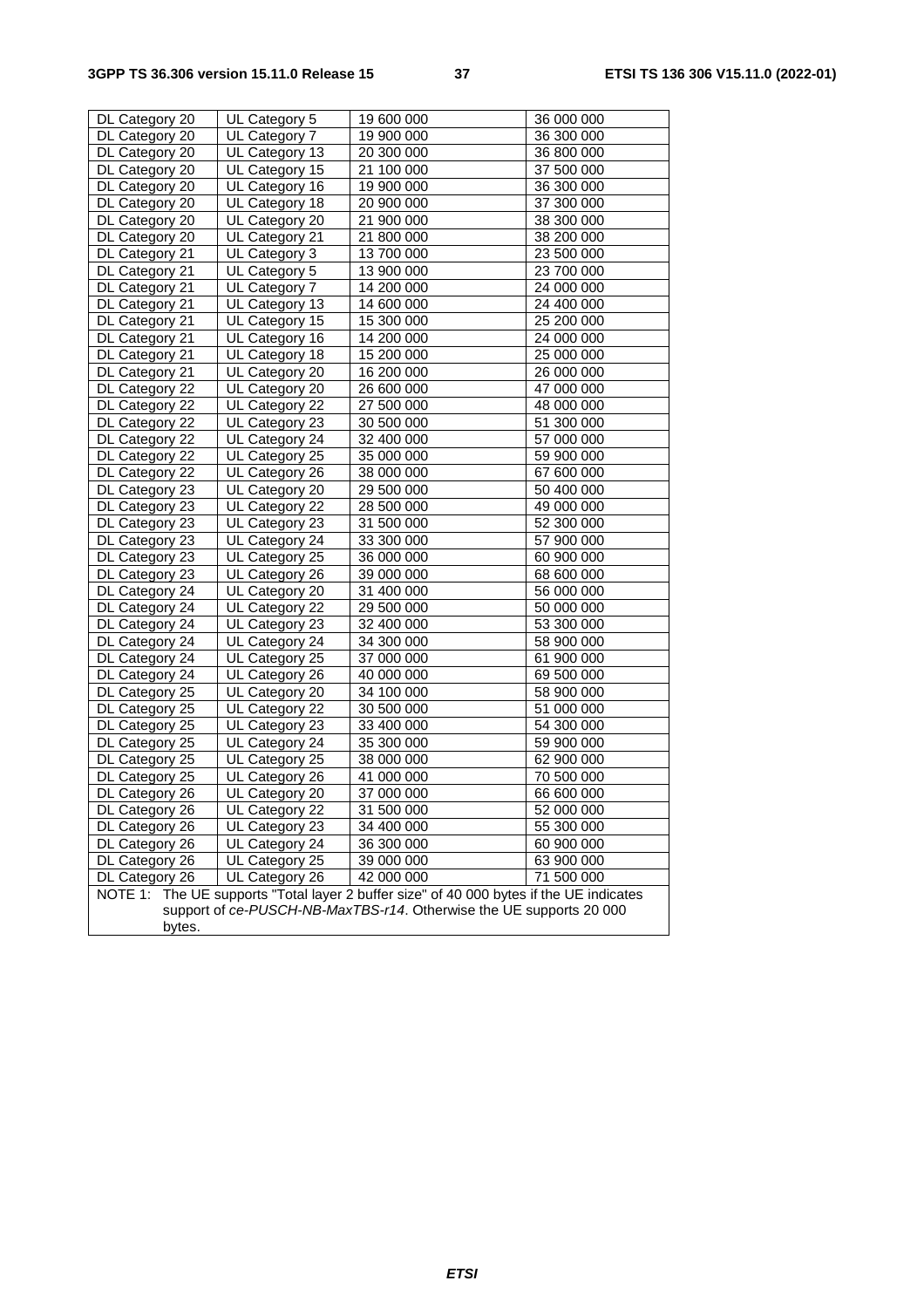| Table 4.1A-4: Maximum number of bits of a MCH transport block received within a TTI set by the field |
|------------------------------------------------------------------------------------------------------|
| ue-CategoryDL for an MBMS capable UE capable of reception via MBSFN                                  |

| <b>UE DL Category</b> | <b>Maximum number</b><br>of bits of a MCH<br>transport block<br>received within a |  |
|-----------------------|-----------------------------------------------------------------------------------|--|
|                       | TTI                                                                               |  |
| DL Category M1        | NA<br><b>NA</b>                                                                   |  |
| DL Category M2        | 4584                                                                              |  |
| DL Category 0         |                                                                                   |  |
| DL Category 1bis      | 10296                                                                             |  |
| DL Category 4         | 75376                                                                             |  |
| DL Category 6         | 75376                                                                             |  |
| DL Category 7         | 75376                                                                             |  |
| DL Category 9         | 75376                                                                             |  |
| DL Category 10        | 75376                                                                             |  |
| DL Category 11        | 75376 (64QAM)                                                                     |  |
|                       | 97896 (256QAM)                                                                    |  |
| DL Category 12        | 75376 (64QAM)                                                                     |  |
|                       | 97896 (256QAM)                                                                    |  |
| DL Category 13        | 75376 (64QAM)                                                                     |  |
|                       | 97896 (256QAM)                                                                    |  |
| DL Category 14        | 75376 (64QAM)                                                                     |  |
|                       | 97896 (256QAM)                                                                    |  |
| DL Category 15        | 75376 (64QAM)                                                                     |  |
|                       | 97896 (256QAM)                                                                    |  |
| DL Category 16        | 75376 (64QAM)                                                                     |  |
|                       | 97896 (256QAM)                                                                    |  |
| DL Category 17        | 75376 (64QAM)                                                                     |  |
|                       | 97896 (256QAM)                                                                    |  |
| DL Category 18        | 75376 (64QAM)                                                                     |  |
|                       | 97896 (256QAM)                                                                    |  |
| DL Category 19        | 75376 (64QAM)                                                                     |  |
|                       | 97896 (256QAM)                                                                    |  |
| DL Category 20        | 75376 (64QAM)                                                                     |  |
|                       | 97896 (256QAM)                                                                    |  |
| DL Category 21        | 75376 (64QAM)                                                                     |  |
|                       | 97896 (256QAM)                                                                    |  |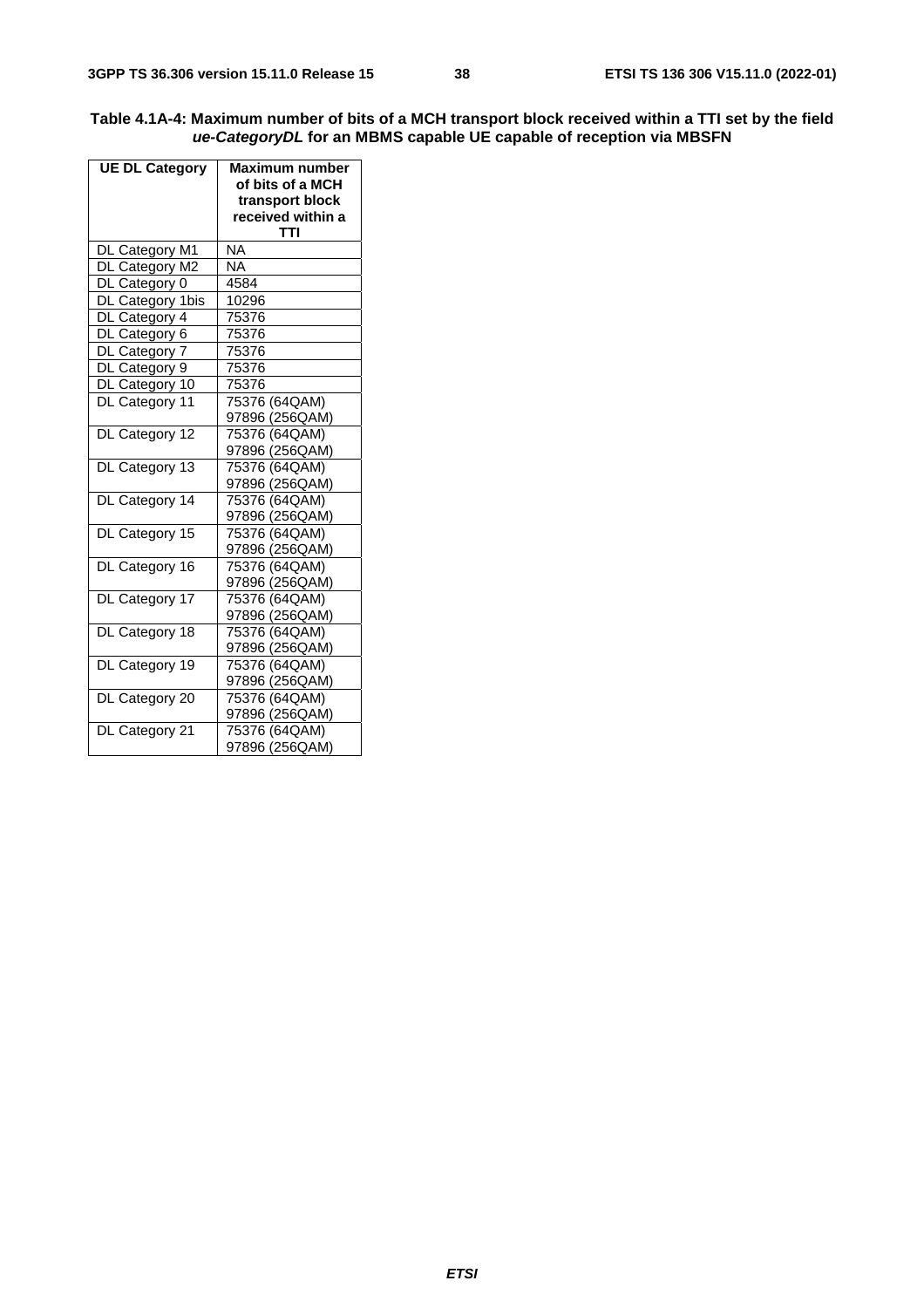| <b>UE DL Category</b> | <b>Half-duplex FDD</b> |
|-----------------------|------------------------|
|                       | operation type         |
| DL Category M1        | Type B                 |
| DL Category M2        | Type B                 |
| DL Category 0         | Type B                 |
| DL Category 1bis      | Type A                 |
| DL Category 4         | Type A                 |
| DL Category 6         | Type A                 |
| DL Category 7         | Type A                 |
| DL Category 9         | Type A                 |
| DL Category 10        | Type A                 |
| DL Category 11        | Type A                 |
| DL Category 12        | Type A                 |
| DL Category 13        | Type A                 |
| DL Category 14        | Type A                 |
| DL Category 15        | Type A                 |
| DL Category 16        | Type A                 |
| DL Category 17        | Type A                 |
| DL Category 18        | Type A                 |
| DL Category 19        | Type A                 |
| DL Category 20        | Type A                 |
| DL Category 21        | Type A                 |

#### **Table 4.1A-5: Half-duplex FDD operation type set by the field** *ue-CategoryDL* **for a half-duplex FDD capable UE**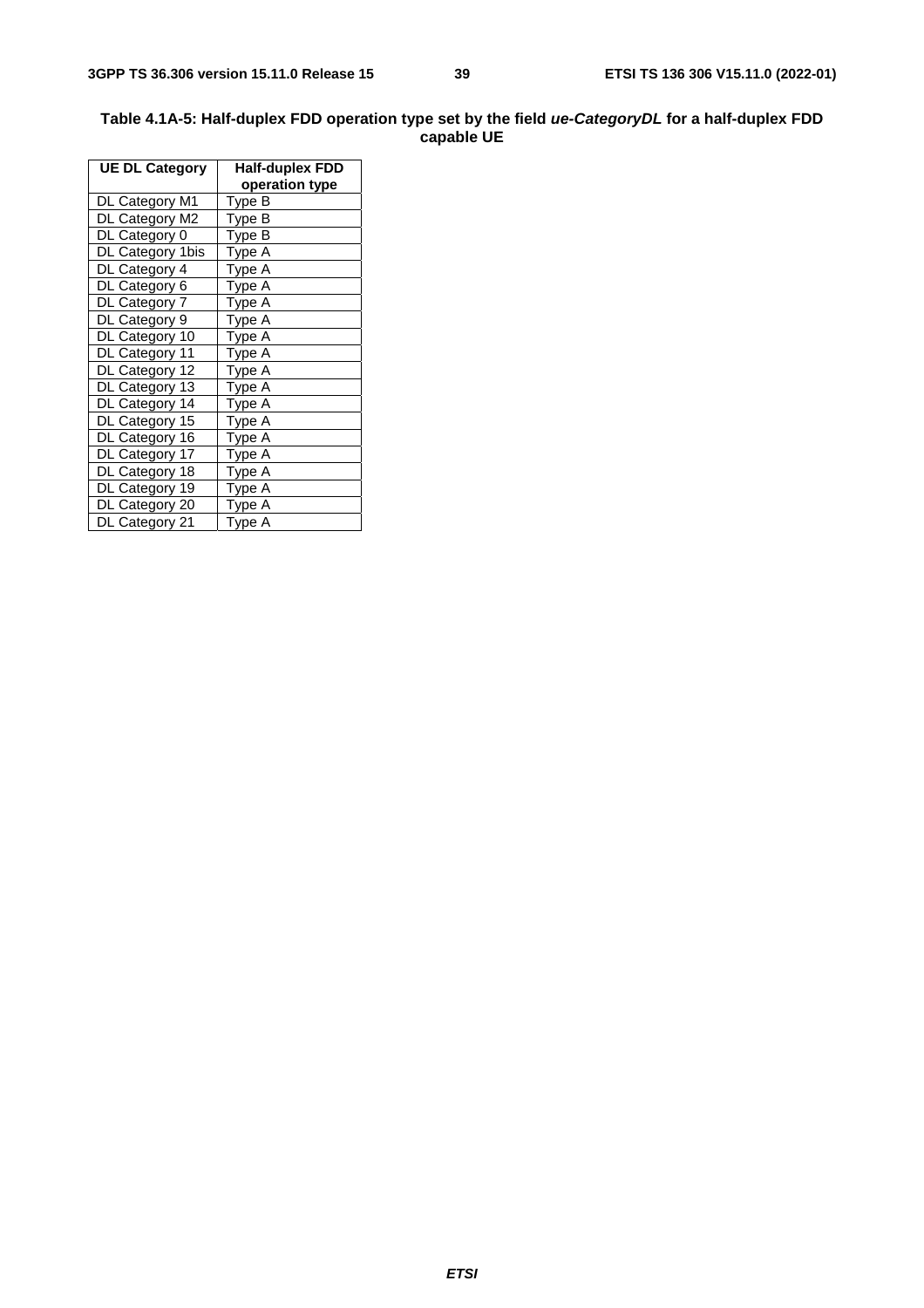**Table 4.1A-6: supported DL/UL Categories combinations and maximum UE channel bandwidth set by the fields** *ue-CategoryDL* **and** *ue-CategoryUL* **and UE categories to be indicated**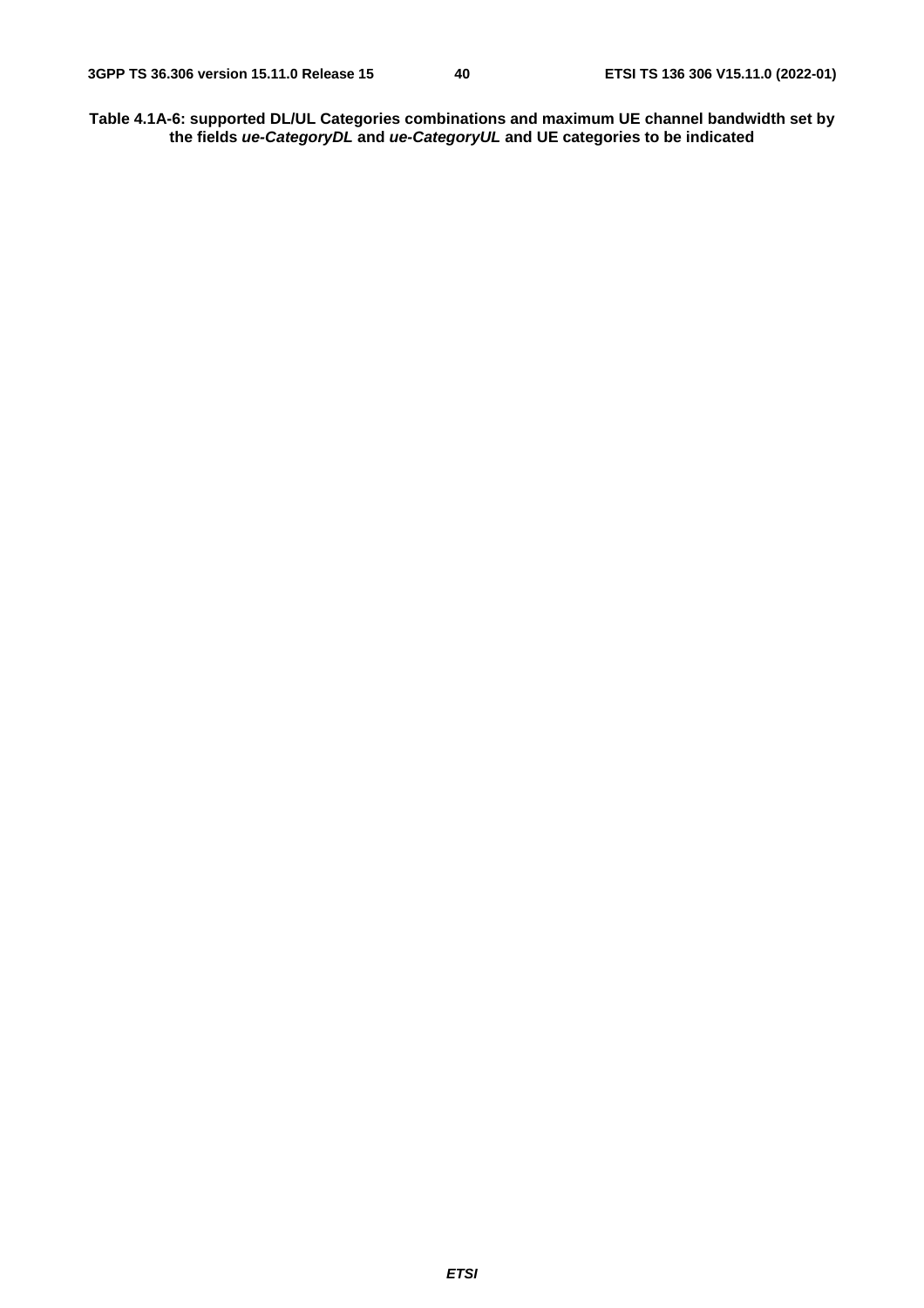| <b>UE DL Category</b>            | <b>UE UL Category</b>           | <b>UE</b> categories                 | <b>Maximum UE channel</b><br>bandwidth [MHz] |
|----------------------------------|---------------------------------|--------------------------------------|----------------------------------------------|
| DL Category M1                   | UL Category M1                  | N/A                                  | 1.4                                          |
| DL Category M2                   | UL Category M2                  | N/A                                  | 5<br>(NOTE 2)                                |
| DL Category 0                    | UL Category 0                   | N/A                                  |                                              |
| DL Category 1bis                 | UL Category 1bis                | Category 1 (NOTE 1)                  |                                              |
| DL Category 4                    | UL Category 5                   | Category 4                           |                                              |
| DL Category 6                    | UL Category 5                   | Category 6, 4                        |                                              |
| DL Category 6                    | UL Category 16                  | Category 6, 4                        |                                              |
|                                  |                                 | DL Category 6 and UL                 |                                              |
|                                  |                                 | Category 5                           |                                              |
| DL Category 7                    | UL Category 13                  | Category 7, 4                        |                                              |
| DL Category 7                    | UL Category 18                  | Category 7, 4                        |                                              |
|                                  |                                 | DL Category 7 and UL                 |                                              |
|                                  |                                 | Category 13<br>Category 9, 6, 4      |                                              |
| DL Category 9<br>DL Category 9   | UL Category 5<br>UL Category 16 | Category 9, 6, 4                     |                                              |
|                                  |                                 | DL Category 9 and UL                 |                                              |
|                                  |                                 | Category 5                           |                                              |
| DL Category 10                   | UL Category 13                  | Category 10, 7, 4                    |                                              |
| DL Category 10                   | UL Category 18                  | Category 10, 7, 4                    |                                              |
|                                  |                                 | DL Category 10 and UL                |                                              |
|                                  |                                 | Category 13                          |                                              |
| DL Category 11                   | UL Category 5                   | Category 11, 9, 6, 4                 |                                              |
| DL Category 11                   | UL Category 16                  | Category 11, 9, 6, 4                 |                                              |
|                                  |                                 | DL Category 11 and UL                |                                              |
|                                  |                                 | Category 5                           |                                              |
| DL Category 12                   | UL Category 13                  | Category 12, 10, 7, 4                |                                              |
| DL Category 12                   | UL Category 15                  | Category 12, 10, 7, 4                |                                              |
|                                  |                                 | DL Category 12 and UL                |                                              |
| DL Category 12                   | UL Category 18                  | Category 13<br>Category 12, 10, 7, 4 |                                              |
|                                  |                                 | DL Category 12 and UL                |                                              |
|                                  |                                 | Category 13                          | According to maximum                         |
| DL Category 12                   | UL Category 20                  | Category 12, 10, 7, 4                | channel bandwidth                            |
|                                  |                                 | DL Category 12 and UL                | specified per band in<br>TS 36.101 [6].      |
|                                  |                                 | Category 13                          |                                              |
|                                  |                                 | DL Category 12 and UL                |                                              |
|                                  |                                 | Category 15                          |                                              |
| DL Category 13                   | UL Category 3                   | Category 6, 4, 9 (if                 |                                              |
|                                  |                                 | supported)                           |                                              |
| DL Category 13                   | UL Category 5                   | Category 6, 4, 9 (if<br>supported)   |                                              |
| DL Category 13                   | UL Category 7                   | Category 7, 4, 10 (if                |                                              |
|                                  |                                 | supported)                           |                                              |
| DL Category 13                   | UL Category 13                  | Category 7, 4, 10 (if                |                                              |
|                                  |                                 | supported)                           |                                              |
| DL Category 13                   | UL Category 16                  | Category 6, 4                        |                                              |
|                                  |                                 | DL Category 13 and UL                |                                              |
|                                  |                                 | Category 5                           |                                              |
| DL Category 13                   | UL Category 18                  | Category 7, 4                        |                                              |
|                                  |                                 | DL Category 13 and UL                |                                              |
|                                  |                                 | Category 13                          |                                              |
| DL Category 14<br>DL Category 14 | UL Category 8<br>UL Category 17 | Category 8, 5<br>Category 8, 5       |                                              |
|                                  |                                 | DL Category 14 and UL                |                                              |
|                                  |                                 | Category 8                           |                                              |
| DL Category 15                   | UL Category 3                   | Category 11, 9, 6, 4                 |                                              |
| DL Category 15                   | UL Category 5                   | Category 11, 9, 6, 4                 |                                              |
|                                  |                                 | DL Category 11 and UL                |                                              |
|                                  |                                 | Category 5                           |                                              |
| DL Category 15                   | UL Category 7                   | Category 12, 10, 7, 4                |                                              |
| DL Category 15                   | UL Category 13                  | Category 12, 10, 7, 4                |                                              |
|                                  |                                 | DL Category 12 and UL                |                                              |
|                                  |                                 | Category 13                          |                                              |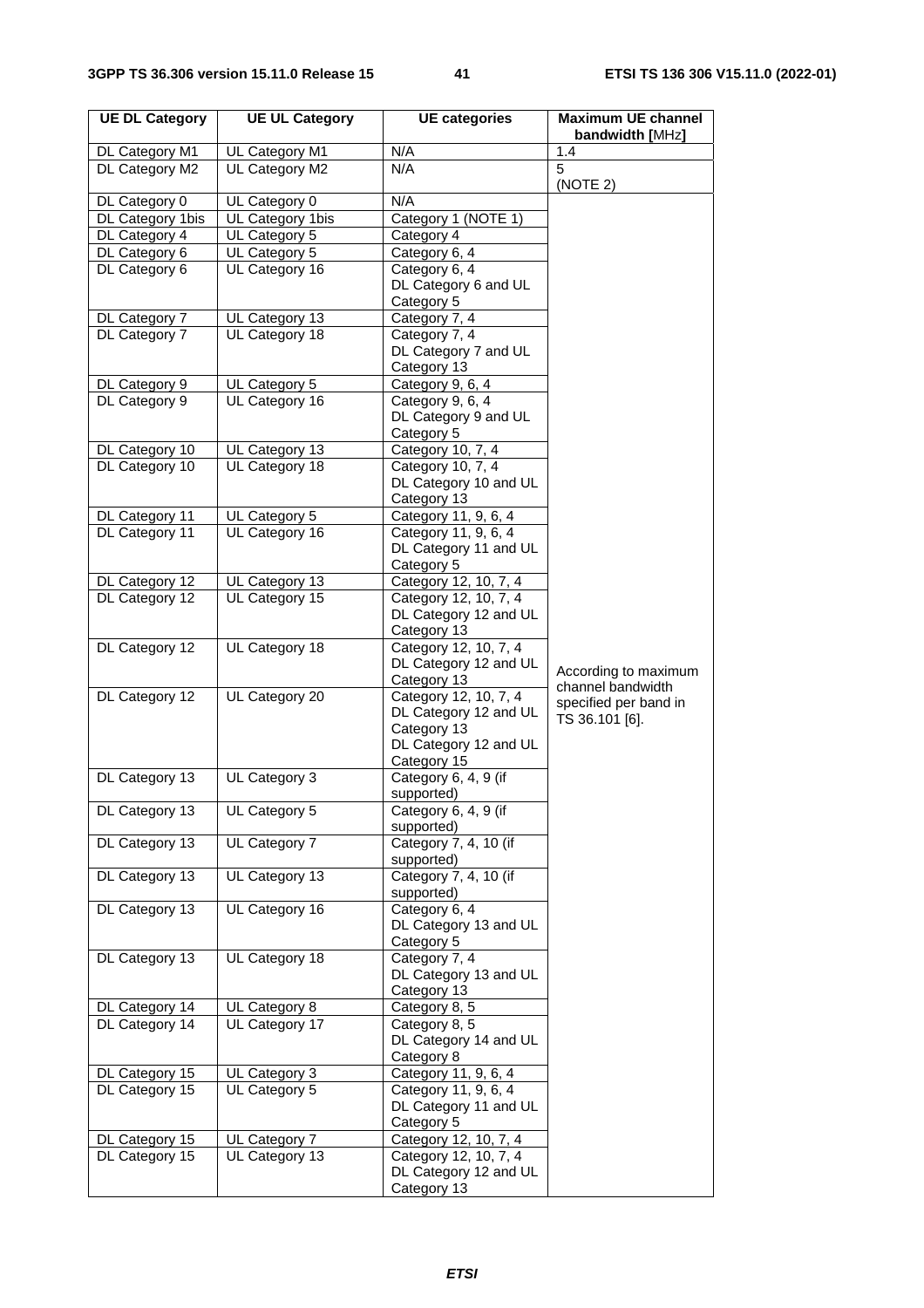| DL Category 15 | UL Category 16 | Category 11, 9, 6, 4                            |
|----------------|----------------|-------------------------------------------------|
|                |                | DL Category 11 and UL                           |
|                |                | Category 5                                      |
|                |                | DL Category 15 and UL                           |
|                |                | Category 5                                      |
| DL Category 15 | UL Category 18 | Category 12, 10, 7, 4                           |
|                |                | DL Category 12 and UL                           |
|                |                | Category 13                                     |
|                |                | DL Category 15 and UL                           |
|                |                | Category 13                                     |
| DL Category 16 | UL Category 3  | Category 11, 9, 6, 4                            |
| DL Category 16 | UL Category 5  | Category 11, 9, 6, 4<br>DL Category 11 and UL   |
|                |                | Category 5                                      |
| DL Category 16 | UL Category 7  | Category 12, 10, 7, 4                           |
| DL Category 16 | UL Category 13 | Category 12, 10, 7, 4                           |
|                |                | DL Category 12 and UL                           |
|                |                | Category 13                                     |
| DL Category 16 | UL Category 15 | Category 12, 10, 7, 4                           |
|                |                | DL Category 16,12 and                           |
|                |                | UL Category 13                                  |
| DL Category 16 | UL Category 16 | Category 11, 9, 6, 4                            |
|                |                | DL Category 11 and UL                           |
|                |                | Category 5                                      |
|                |                | DL Category 16 and UL                           |
|                |                | Category 5                                      |
| DL Category 16 | UL Category 18 | Category 12, 10, 7, 4                           |
|                |                | DL Category 12 and UL                           |
|                |                | Category 13                                     |
|                |                | DL Category 16 and UL                           |
| DL Category 16 | UL Category 20 | Category <sub>13</sub><br>Category 12, 10, 7, 4 |
|                |                | DL Category 12 and UL                           |
|                |                | Category 13                                     |
|                |                | DL Category 16 and UL                           |
|                |                | Category 13                                     |
|                |                | DL Category 16 and UL                           |
|                |                | Category 15                                     |
| DL Category 17 | UL Category 14 | Category 8, 5                                   |
|                |                | DL Category 14 and UL                           |
|                |                | Category 8                                      |
| DL Category 17 | UL Category 19 | Category 8, 5                                   |
|                |                | DL Category 14 and UL                           |
|                |                | Category 8                                      |
|                |                | DL Category 17 and UL                           |
|                |                | Category 14                                     |
| DL Category 18 | UL Category 3  | Category 11, 9, 6, 4                            |
|                |                | DL Category 16 and UL                           |
|                |                | Category 3                                      |
| DL Category 18 | UL Category 5  | Category 11, 9, 6, 4                            |
|                |                | DL Category 16, 11                              |
|                | UL Category 7  | and UL Category 5<br>Category 12, 10, 7, 4      |
| DL Category 18 |                | DL Category 16 and UL                           |
|                |                | Category 7                                      |
| DL Category 18 | UL Category 13 | Category 12, 10, 7, 4                           |
|                |                | DL Category 16, 12                              |
|                |                | and UL Category 13                              |
| DL Category 18 | UL Category 15 | Category 12, 10, 7, 4                           |
|                |                | DL Category 16,12 and                           |
|                |                | UL Category 13                                  |
| DL Category 18 | UL Category 16 | Category 11, 9, 6, 4                            |
|                |                | DL Category 11 and UL                           |
|                |                | Category 5                                      |
|                |                | DL Category 16 and UL                           |
|                |                | Category 5                                      |
|                |                | DL Category 18 and UL                           |
|                |                | Category 5                                      |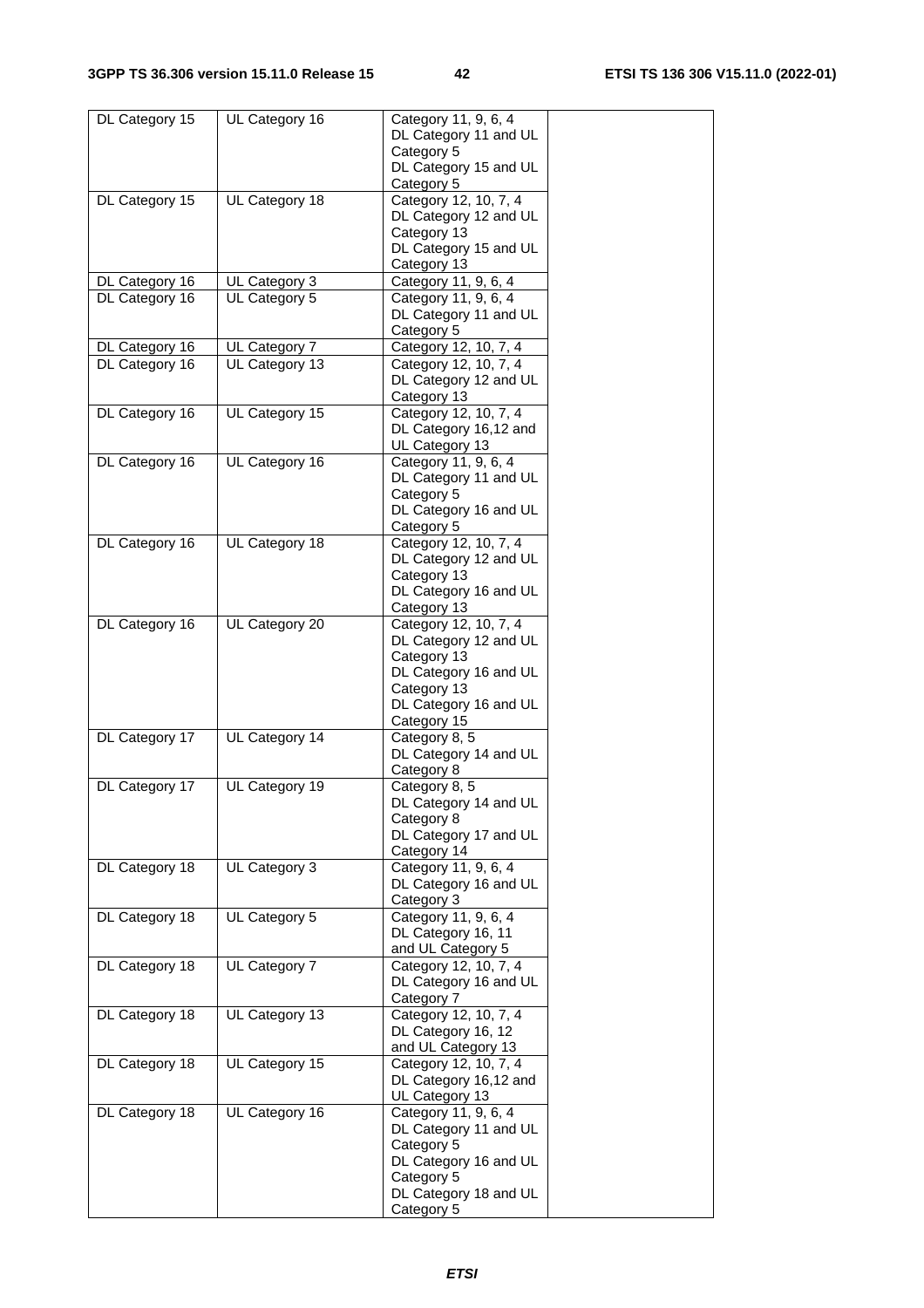| DL Category 18 | UL Category 18 | Category 12, 10, 7, 4                |  |
|----------------|----------------|--------------------------------------|--|
|                |                | DL Category 12 and UL                |  |
|                |                | Category 13                          |  |
|                |                | DL Category 16 and UL                |  |
|                |                | Category 13                          |  |
| DL Category 18 | UL Category 20 | Category 12, 10, 7, 4                |  |
|                |                | DL Category 12 and UL                |  |
|                |                | Category 13                          |  |
|                |                | DL Category 16 and UL                |  |
|                |                | Category 13                          |  |
|                |                | DL Category 18 and UL                |  |
|                |                | Category 15                          |  |
| DL Category 19 | UL Category 3  | Category 11, 9, 6, 4                 |  |
|                |                | DL Category 16 and UL                |  |
|                |                | Category 3                           |  |
| DL Category 19 | UL Category 5  | Category 11, 9, 6, 4                 |  |
|                |                | DL Category 16, 11                   |  |
|                |                | and UL Category 5                    |  |
| DL Category 19 | UL Category 7  | Category 12, 10, 7, 4                |  |
|                |                | DL Category 16 and UL                |  |
|                |                | Category 7                           |  |
| DL Category 19 | UL Category 13 | Category 12, 10, 7, 4                |  |
|                |                | DL Category 16, 12                   |  |
|                |                | and UL Category 13                   |  |
| DL Category 19 | UL Category 15 | Category 12, 10, 7, 4                |  |
|                |                | DL Category 16,12 and                |  |
|                |                | UL Category 13                       |  |
| DL Category 19 | UL Category 16 | Category 11, 9, 6, 4                 |  |
|                |                | DL Category 11 and UL                |  |
|                |                | Category 5                           |  |
|                |                | DL Category 16 and UL                |  |
|                |                | Category 5                           |  |
|                |                | DL Category 19 and UL                |  |
|                |                | Category 5                           |  |
| DL Category 19 | UL Category 18 | Category 12, 10, 7, 4                |  |
|                |                | DL Category 12 and UL                |  |
|                |                | Category 13<br>DL Category 16 and UL |  |
|                |                | Category 13                          |  |
|                |                | DL Category 19 and UL                |  |
|                |                | Category 13                          |  |
| DL Category 19 | UL Category 20 | Category 12, 10, 7, 4                |  |
|                |                | DL Category 12 and UL                |  |
|                |                | Category 13                          |  |
|                |                | DL Category 16 and UL                |  |
|                |                | Category 13                          |  |
|                |                | DL Category 19 and UL                |  |
|                |                | Category 15                          |  |
| DL Category 19 | UL Category 21 | Category 12, 10, 7, 4                |  |
|                |                | DL Category 12 and UL                |  |
|                |                | Category 13                          |  |
|                |                | DL Category 16 and UL                |  |
|                |                | Category 13                          |  |
|                |                | DL Category 19 and UL                |  |
|                |                | Category 15                          |  |
| DL Category 20 | UL Category 3  | Category 11, 9, 6, 4                 |  |
|                |                | DL Category 16 and UL                |  |
|                |                | Category 3                           |  |
|                |                | DL Category 19 and UL                |  |
|                |                | Category 3                           |  |
| DL Category 20 | UL Category 5  | Category 11, 9, 6, 4                 |  |
|                |                | DL Category 16, 11                   |  |
|                |                | and UL Category 5                    |  |
|                |                | DL Category 19 and UL                |  |
|                |                | Category 5                           |  |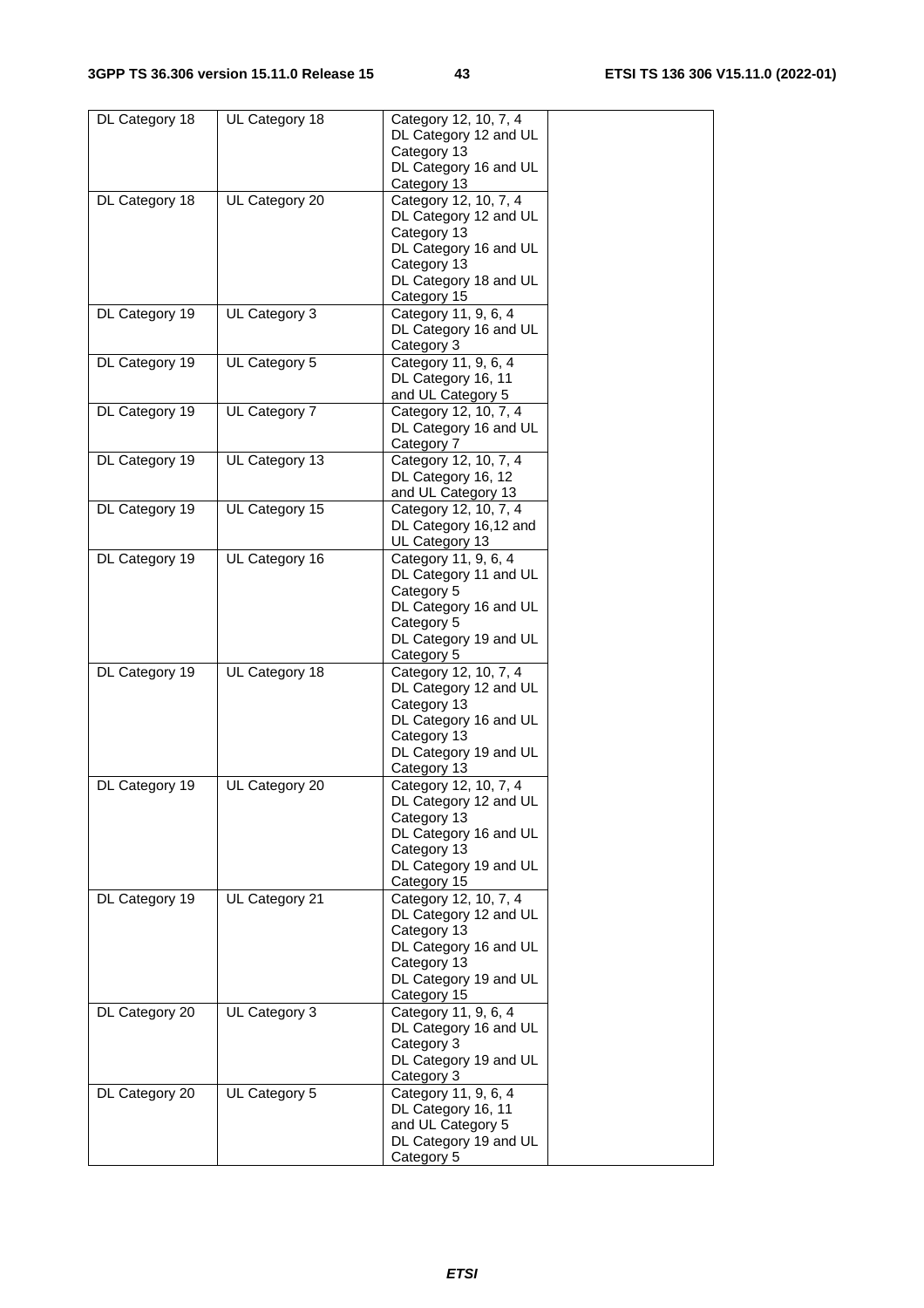| DL Category 20 | UL Category 7  | Category 12, 10, 7, 4<br>DL Category 16 and UL              |  |
|----------------|----------------|-------------------------------------------------------------|--|
|                |                | Category 7<br>DL Category 19 and UL<br>Category 7           |  |
| DL Category 20 | UL Category 13 | Category 12, 10, 7, 4<br>DL Category 16, 12                 |  |
|                |                | and UL Category 13<br>DL Category 19 and UL                 |  |
|                |                | Category 13                                                 |  |
| DL Category 20 | UL Category 15 | Category 12, 10, 7, 4<br>DL Category 16,12 and              |  |
|                |                | UL Category 13<br>DL Category 19 and UL                     |  |
|                |                | Category 13<br>DL Category 19 and UL<br>Category 15         |  |
| DL Category 20 | UL Category 16 | Category 11, 9, 6, 4                                        |  |
|                |                | DL Category 11 and UL<br>Category 5                         |  |
|                |                | DL Category 16 and UL<br>Category 5                         |  |
|                |                | DL Category 19 and UL<br>Category 5                         |  |
|                |                | DL Category 19 and UL<br>Category 16                        |  |
| DL Category 20 | UL Category 18 | Category 12, 10, 7, 4                                       |  |
|                |                | DL Category 12 and UL<br>Category 13                        |  |
|                |                | DL Category 16 and UL<br>Category 13                        |  |
|                |                | DL Category 19 and UL<br>Category 13                        |  |
|                |                | DL Category 19 and UL<br>Category 18                        |  |
| DL Category 20 | UL Category 20 | Category 12, 10, 7, 4<br>DL Category 12 and UL              |  |
|                |                | Category 13<br>DL Category 16 and UL<br>Category 13         |  |
|                |                | DL Category 19 and UL<br>Category 15                        |  |
|                |                | DL Category 19 and UL<br>Category 20                        |  |
| DL Category 20 | UL Category 21 | Category 12, 10, 7, 4<br>DL Category 12 and UL              |  |
|                |                | Category 13<br>DL Category 16 and UL                        |  |
|                |                | Category 13<br>DL Category 19 and UL                        |  |
|                |                | Category 15<br>DL Category 19 and UL                        |  |
|                |                | Category 21                                                 |  |
| DL Category 21 | UL Category 3  | Category 11, 9, 6, 4<br>DL Category 16 and UL<br>Category 3 |  |
|                |                | DL Category 18 and UL<br>Category 3                         |  |
| DL Category 21 | UL Category 5  | Category 11, 9, 6, 4<br>DL Category 16, 11                  |  |
|                |                | and UL Category 5<br>DL Category 18 and UL                  |  |
|                |                | Category 5                                                  |  |
| DL Category 21 | UL Category 7  | Category 12, 10, 7, 4<br>DL Category 16 and UL              |  |
|                |                | Category 7<br>DL Category 18 and UL                         |  |
|                |                | Category 7                                                  |  |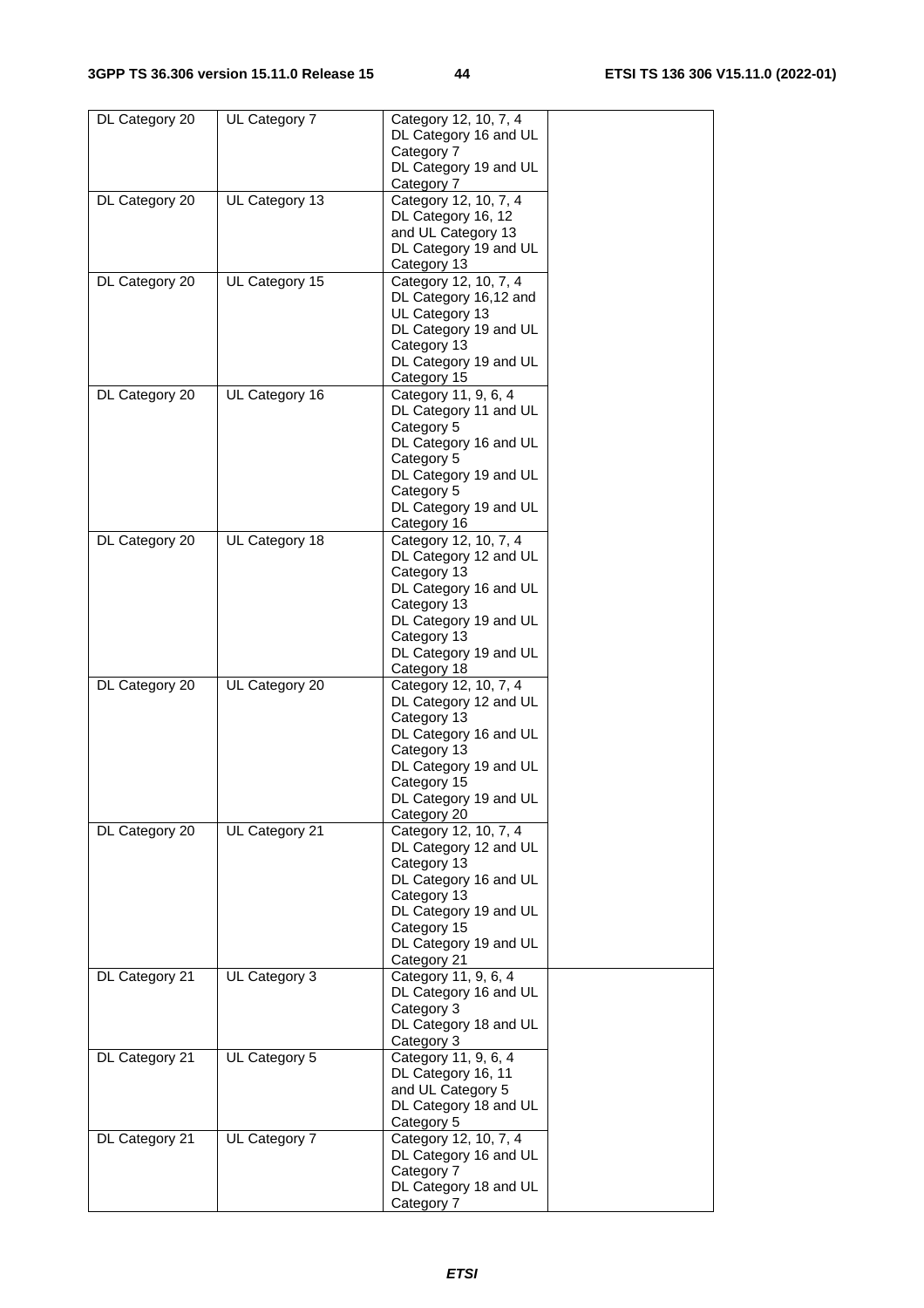| DL Category 21 | UL Category 13 | Category 12, 10, 7, 4 |  |
|----------------|----------------|-----------------------|--|
|                |                | DL Category 16, 12    |  |
|                |                | and UL Category 13    |  |
|                |                | DL Category 18 and UL |  |
|                |                | Category 13           |  |
| DL Category 21 | UL Category 15 | Category 12, 10, 7, 4 |  |
|                |                | DL Category 16,12 and |  |
|                |                | UL Category 13        |  |
|                |                | DL Category 18 and UL |  |
|                |                | Category 13           |  |
|                |                | DL Category 18 and UL |  |
|                |                | Category 15           |  |
| DL Category 21 | UL Category 16 | Category 11, 9, 6, 4  |  |
|                |                | DL Category 11 and UL |  |
|                |                | Category 5            |  |
|                |                | DL Category 16 and UL |  |
|                |                | Category 5            |  |
|                |                | DL Category 18 and UL |  |
|                |                | Category 5            |  |
|                |                | DL Category 18 and UL |  |
|                |                | Category 16           |  |
| DL Category 21 | UL Category 18 | Category 12, 10, 7, 4 |  |
|                |                | DL Category 12 and UL |  |
|                |                | Category 13           |  |
|                |                | DL Category 16 and UL |  |
|                |                | Category 13           |  |
|                |                | DL Category 18 and UL |  |
|                |                | Category 13           |  |
|                |                | DL Category 18 and UL |  |
|                |                | Category 18           |  |
| DL Category 21 | UL Category 20 | Category 12, 10, 7, 4 |  |
|                |                | DL Category 12 and UL |  |
|                |                | Category 13           |  |
|                |                | DL Category 16 and UL |  |
|                |                | Category 13           |  |
|                |                | DL Category 18 and UL |  |
|                |                | Category 15           |  |
|                |                | DL Category 18 and UL |  |
|                |                | Category 20           |  |
| DL Category 22 | UL Category 20 | DL Category 20 and UL |  |
|                |                | Category 20 (NOTE3)   |  |
| DL Category 22 | UL Category 22 | DL Category 20 and UL |  |
|                |                | Category 20 (NOTE3)   |  |
| DL Category 22 | UL Category 22 | DL Category 20 and UL |  |
|                |                | Category 20 (NOTE3)   |  |
| DL Category 22 | UL Category 23 | DL Category 20 and UL |  |
|                |                | Category 20 (NOTE3)   |  |
| DL Category 22 | UL Category 24 | DL Category 20 and UL |  |
|                |                | Category 20 (NOTE3)   |  |
| DL Category 22 | UL Category 25 | DL Category 20 and UL |  |
|                |                | Category 20 (NOTE3)   |  |
| DL Category 22 | UL Category 26 | DL Category 20 and UL |  |
|                |                | Category 20 (NOTE3)   |  |
| DL Category 23 | UL Category 20 | DL Category 20 and UL |  |
|                |                | Category 20 (NOTE3)   |  |
| DL Category 23 | UL Category 22 | DL Category 20 and UL |  |
|                |                | Category 20 (NOTE3)   |  |
| DL Category 23 | UL Category 23 | DL Category 20 and UL |  |
|                |                | Category 20 (NOTE3)   |  |
| DL Category 23 | UL Category 24 | DL Category 20 and UL |  |
|                |                | Category 20 (NOTE3)   |  |
| DL Category 23 | UL Category 25 | DL Category 20 and UL |  |
|                |                | Category 20 (NOTE3)   |  |
| DL Category 23 | UL Category 26 | DL Category 20 and UL |  |
|                |                | Category 20 (NOTE3)   |  |
| DL Category 24 | UL Category 20 | DL Category 20 and UL |  |
|                |                | Category 20 (NOTE3)   |  |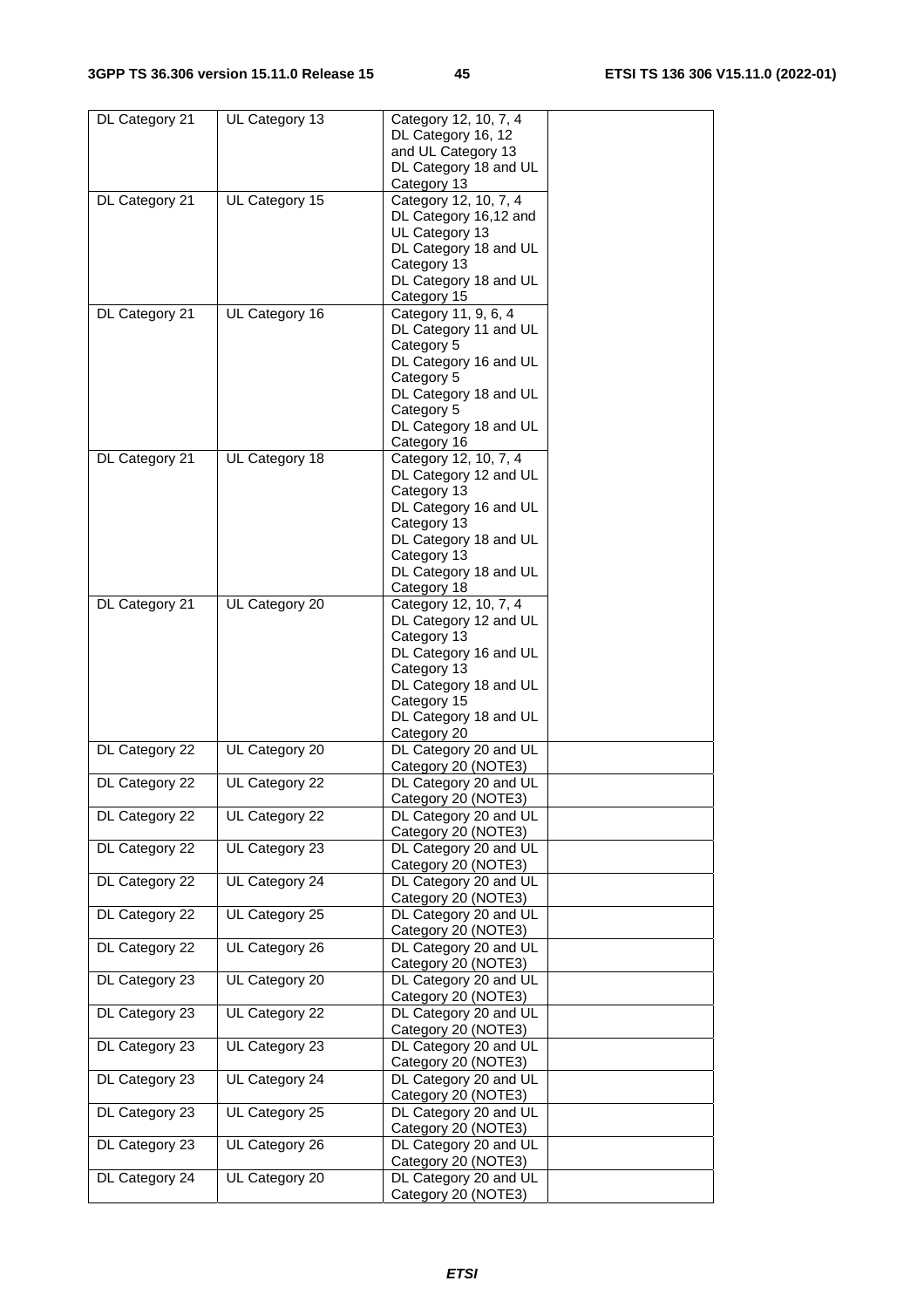| DL Category 24                                                                                 | UL Category 22 | DL Category 20 and UL<br>Category 20 (NOTE3) |  |  |
|------------------------------------------------------------------------------------------------|----------------|----------------------------------------------|--|--|
| DL Category 24                                                                                 | UL Category 23 | DL Category 20 and UL                        |  |  |
|                                                                                                |                | Category 20 (NOTE3)                          |  |  |
| DL Category 24                                                                                 | UL Category 24 | DL Category 20 and UL                        |  |  |
|                                                                                                |                | Category 20 (NOTE3)                          |  |  |
| DL Category 24                                                                                 | UL Category 25 | DL Category 20 and UL                        |  |  |
|                                                                                                |                | Category 20 (NOTE3)                          |  |  |
| DL Category 24                                                                                 | UL Category 26 | DL Category 20 and UL                        |  |  |
|                                                                                                |                | Category 20 (NOTE3)                          |  |  |
| DL Category 25                                                                                 | UL Category 20 | DL Category 20 and UL                        |  |  |
|                                                                                                |                | Category 20 (NOTE3)                          |  |  |
| DL Category 25                                                                                 | UL Category 22 | DL Category 20 and UL                        |  |  |
|                                                                                                |                | Category 20 (NOTE3)                          |  |  |
| DL Category 25                                                                                 | UL Category 23 | DL Category 20 and UL                        |  |  |
|                                                                                                |                | Category 20 (NOTE3)                          |  |  |
| DL Category 25                                                                                 | UL Category 24 | DL Category 20 and UL                        |  |  |
|                                                                                                |                | Category 20 (NOTE3)                          |  |  |
| DL Category 25                                                                                 | UL Category 25 | DL Category 20 and UL                        |  |  |
|                                                                                                |                | Category 20 (NOTE3)                          |  |  |
| DL Category 25                                                                                 | UL Category 26 | DL Category 20 and UL                        |  |  |
| DL Category 26                                                                                 | UL Category 20 | Category 20 (NOTE3)<br>DL Category 20 and UL |  |  |
|                                                                                                |                | Category 20 (NOTE3)                          |  |  |
| DL Category 26                                                                                 | UL Category 22 | DL Category 20 and UL                        |  |  |
|                                                                                                |                | Category 20 (NOTE3)                          |  |  |
| DL Category 26                                                                                 | UL Category 23 | DL Category 20 and UL                        |  |  |
|                                                                                                |                | Category 20 (NOTE3)                          |  |  |
| DL Category 26                                                                                 | UL Category 24 | DL Category 20 and UL                        |  |  |
|                                                                                                |                | Category 20 (NOTE3)                          |  |  |
| DL Category 26                                                                                 | UL Category 25 | DL Category 20 and UL                        |  |  |
|                                                                                                |                | Category 20 (NOTE3)                          |  |  |
| DL Category 26                                                                                 | UL Category 26 | DL Category 20 and UL                        |  |  |
|                                                                                                |                | Category 20 (NOTE3)                          |  |  |
| NOTE 1: The UE indicating DL category 1bis is only required to support 1Rx antenna even        |                |                                              |  |  |
| though the UE indicates UE category 1 for legacy compatibility.                                |                |                                              |  |  |
| NOTE 2:<br>The minimum of 5 MHz and the maximum channel bandwidth specified per band in TS     |                |                                              |  |  |
| 36.101 [6].                                                                                    |                |                                              |  |  |
| The UE indicating DL Category 20 and UL Category 20 also indicates Category 12, 10,<br>NOTE 3: |                |                                              |  |  |
| 7, 4, DL Category 12 and UL Category 13, DL Category 16 and UL Category 13, DL                 |                |                                              |  |  |
| Category 19 and UL Category 15, DL Category 19 and UL Category 20.                             |                |                                              |  |  |

# 4.1B *ue-CategorySL-C-RX, ue-CategorySL-C-TX* and *ue-CategorySL-D*

The ue-CategorySL-C-RX, ue-CategorySL-C-TX and ue-CategorySL-D define reception and transmission capabilities for sidelink communication, V2X sidelink communication and sidelink discovery respectively. The parameters set by the UE SL-C-RX, UE SL-C-TX (sidelink communication and V2X sidelink communication) category and UE SL-D (sidelink discovery) category are defined in clause 4.2A. Table 4.1B-1 and Table 4.1B-2 defines the reception and transmission physical layer parameter values for each SL-C-RX and each SL-C-TX Category, respectively. Table 4.1B-3 defines physical layer parameter values for each SL-D Category. If a UE of this release supports sidelink communication, the UE shall support SL-C-RX Category 1 and SL-C-TX Category 1. If a UE of this release supports V2X sidelink communication, the UE shall support SL-C-RX Category 2 to 4 for reception, and SL-C-TX category 2 to 5 for transmission. If a UE of this release supports sidelink discovery, the UE shall support SL-D Category 1.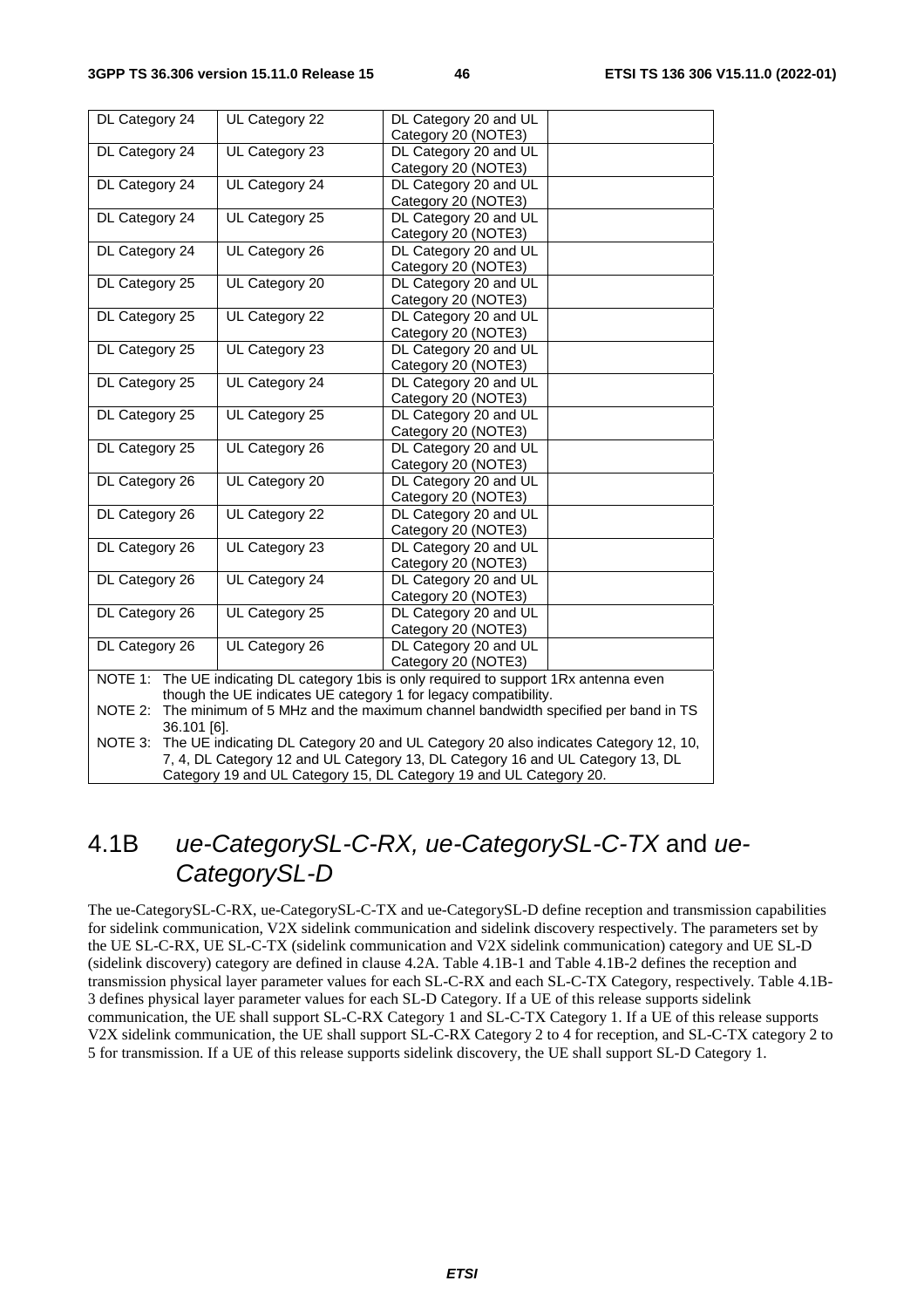| <b>UE SL-C-RX</b><br>Category | <b>Maximum</b><br>number of SL-<br><b>SCH transport</b><br>block bits<br>received within a<br>TTI | <b>Maximum</b><br>number of bits of<br>a SL-SCH<br>transport block<br>received within a<br>TTI | Total number of<br>soft channel bits |
|-------------------------------|---------------------------------------------------------------------------------------------------|------------------------------------------------------------------------------------------------|--------------------------------------|
| SL-C-RX                       | 25456                                                                                             | 25456                                                                                          |                                      |
| Category 1                    |                                                                                                   |                                                                                                |                                      |
| SL-C-RX                       | 31704                                                                                             | 31704                                                                                          | 737280                               |
| Category 2                    |                                                                                                   |                                                                                                |                                      |
| SL-C-RX                       | 48936                                                                                             | 48936                                                                                          | 995328                               |
| Category 3                    |                                                                                                   |                                                                                                |                                      |
| SL-C-RX                       | 73488                                                                                             | 48936                                                                                          | 1492992                              |
| Category 4                    |                                                                                                   |                                                                                                |                                      |

**Table 4.1B-1: Reception physical parameter values set by ue-CategorySL-C-RX** 

#### **Table 4.1B-2: Transmission physical parameter values set by ue-CategorySL-C-TX**

| <b>UE SL-C-TX</b><br>Category | <b>Maximum</b><br>number of SL-<br><b>SCH transport</b><br>block bits<br>transmitted<br>within a TTI | <b>Maximum</b><br>number of bits of<br>a SL-SCH<br>transport block<br>transmitted<br>within a TTI | <b>Maximum</b><br>number of<br>supported layers<br>for spatial<br>multiplexing in<br><b>SL-C-TX</b> |
|-------------------------------|------------------------------------------------------------------------------------------------------|---------------------------------------------------------------------------------------------------|-----------------------------------------------------------------------------------------------------|
| SL-C-TX                       | 25456                                                                                                | 25456                                                                                             | 1                                                                                                   |
| Category 1                    |                                                                                                      |                                                                                                   |                                                                                                     |
| SL-C-TX                       | 31704                                                                                                | 31704                                                                                             | 1                                                                                                   |
| Category 2                    |                                                                                                      |                                                                                                   |                                                                                                     |
| SL-C-TX                       | 49272                                                                                                | 32856                                                                                             | 1                                                                                                   |
| Category 3                    |                                                                                                      |                                                                                                   |                                                                                                     |
| SL-C-TX                       | 48936                                                                                                | 48936                                                                                             |                                                                                                     |
| Category 4                    |                                                                                                      |                                                                                                   |                                                                                                     |
| SL-C-TX                       | 73488                                                                                                | 48936                                                                                             | 1                                                                                                   |
| Category 5                    |                                                                                                      |                                                                                                   |                                                                                                     |

**Table 4.1B-3: Reception and transmission physical parameter values set by ue-CategorySL-D** 

| <b>UE SL-D</b> | <b>Maximum</b>       | <b>Maximum</b>  | <b>Maximum</b>       | <b>Maximum</b>  | <b>Maximum</b>   |
|----------------|----------------------|-----------------|----------------------|-----------------|------------------|
| Category       | number of SL-        | number of bits  | number of SL-        | number of bits  | number of        |
|                | <b>DCH</b> transport | of a SL-DCH     | <b>DCH</b> transport | of a SL-DCH     | supported layers |
|                | block bits           | transport block | block bits           | transport block | for spatial      |
|                | received within      | received within | transmitted          | transmitted     | multiplexing in  |
|                | a TTI                | a TTI           | within a TTI         | within a TTI    | <b>SL-D</b>      |
| SL-D           | 11600                | 232             | 232                  | 232             |                  |
| Category 1     |                      |                 |                      |                 |                  |

# 4.1C *ue-Category-NB*

The field *ue-Category-NB* defines a combined uplink and downlink capability in NB-IoT. The parameters set by the UE Category are defined in clause 4.2. Tables 4.1C-1 and 4.1C-2 define the downlink and, respectively, uplink physical layer parameter values for each UE Category. A UE indicating Category NB2 shall also indicate Category NB1.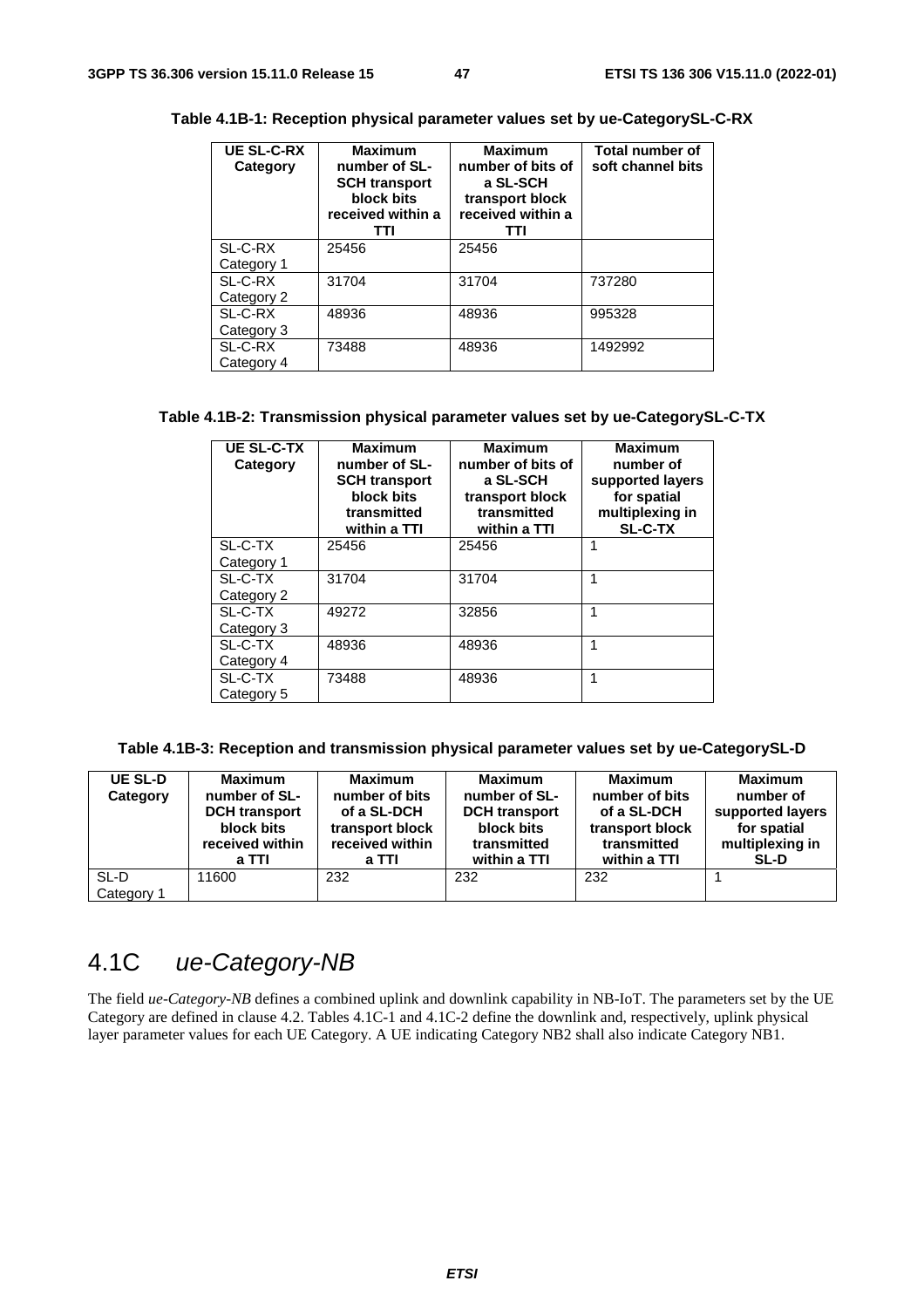| <b>UE Category</b> | Maximum number of<br><b>DL-SCH transport</b><br>block bits received<br>within a TTI | <b>Maximum number</b><br>of bits of a DL-<br><b>SCH transport</b><br>block received<br>within a TTI | <b>Total number of</b><br>soft channel bits |
|--------------------|-------------------------------------------------------------------------------------|-----------------------------------------------------------------------------------------------------|---------------------------------------------|
| Category NB1       | 680                                                                                 | 680                                                                                                 | 2112                                        |
| Category NB2       | 2536                                                                                | 2536                                                                                                | 6400                                        |

**Table 4.1C-2: Uplink physical layer parameter values set by the field** *ue-Category-NB* 

| <b>UE Category</b> | Maximum number of<br><b>UL-SCH transport</b><br>block bits transmitted<br>within a TTI | <b>Maximum number</b><br>of bits of an UL-<br><b>SCH transport</b><br>block transmitted<br>within a TTI |
|--------------------|----------------------------------------------------------------------------------------|---------------------------------------------------------------------------------------------------------|
| Category NB1       | 1000                                                                                   | 1000                                                                                                    |
| Category NB2       | 2536                                                                                   | 2536                                                                                                    |

#### **Table 4.1C-3: Total layer 2 buffer sizes set by the field** *ue-Category-NB*

| <b>UE Category</b> | Total layer 2 buffer<br>size [bytes] |
|--------------------|--------------------------------------|
| Category NB1       | 4000                                 |
| Category NB2       | 8000                                 |

#### **Table 4.1C-5: Half-duplex FDD operation type set by the field** *ue-Category-NB* **for a half-duplex FDD capable UE**

| <b>UE Category</b> | <b>Half-duplex FDD</b><br>operation type |
|--------------------|------------------------------------------|
| Category NB1       | Type B                                   |
| Category NB2       | Type B                                   |

# 4.2 Parameters set by the field *ue-Category* and *ue-CategoryDL / ue-CategoryUL*

### 4.2.1 Transport channel parameters in downlink

#### 4.2.1.1 Maximum number of DL-SCH transport block bits received within a TTI

Defines the maximum number of DL-SCH transport blocks bits that the UE is capable of receiving within a DL-SCH TTI.

This number does not include the bits of a DL-SCH transport block carrying BCCH in the same subframe.

#### 4.2.1.2 Maximum number of bits of a DL-SCH transport block received within a TTI

Defines the maximum number of DL-SCH transport block bits that the UE is capable of receiving in a single transport block within a DL-SCH TTI per cell.

#### 4.2.1.3 Total number of DL-SCH soft channel bits

Defines the total number of soft channel bits available for HARQ processing.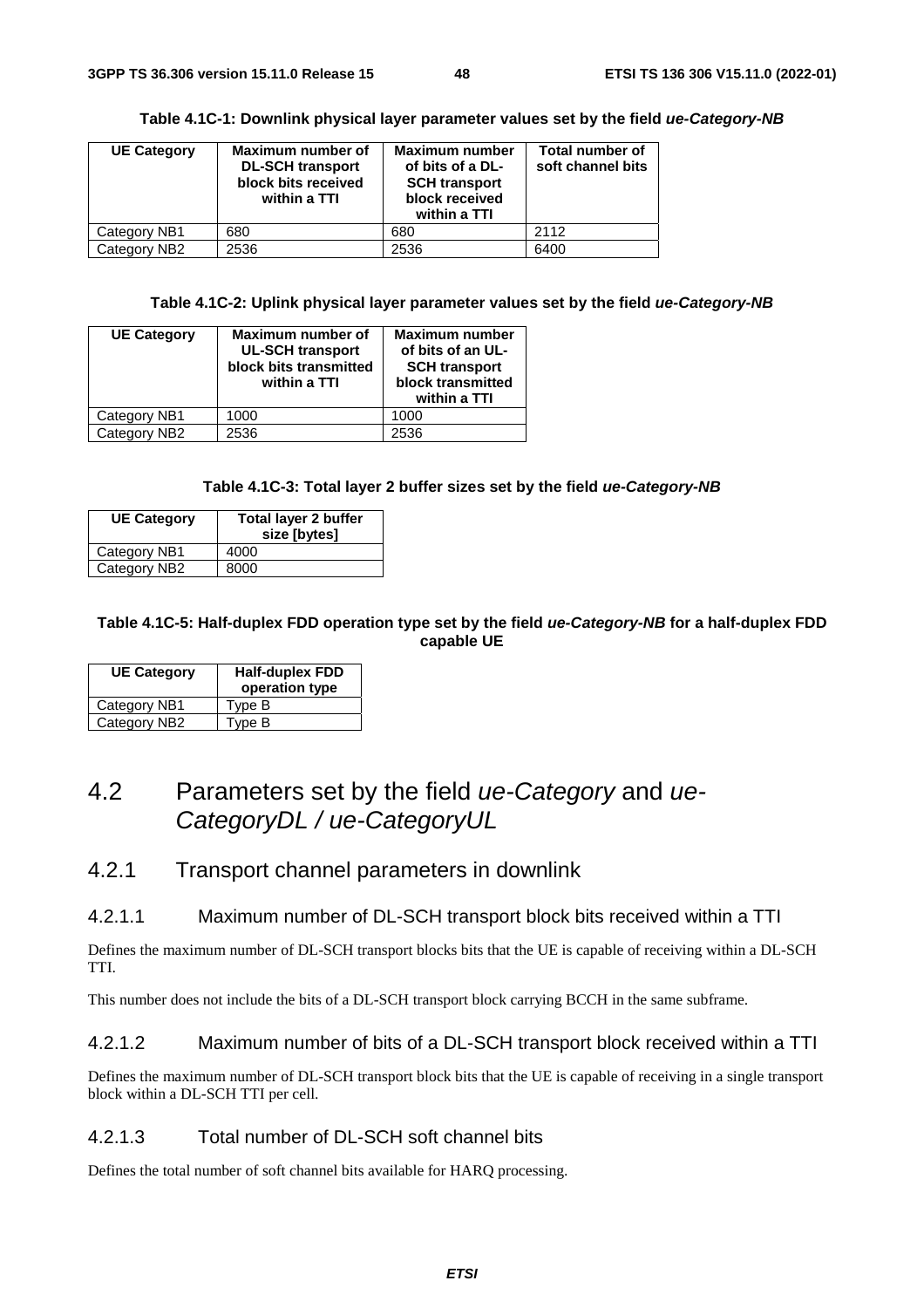This number does not include the soft channel bits required by the dedicated broadcast HARQ process for the decoding of system information.

### 4.2.1.4 Maximum number of bits of a MCH transport block received within a TTI

Defines the maximum number of MCH transport block bits that the UE is capable of receiving within a MCH TTI.

# 4.2.2 Transport channel parameters in uplink

### 4.2.2.1 Maximum number of bits of an UL-SCH transport block transmitted within a TTI

Defines the maximum number of UL-SCH transport block bits that the UE is capable of transmitting in a single transport block within an UL-SCH TTI.

### 4.2.2.2 Maximum number of UL-SCH transport block bits transmitted within a TTI

Defines the maximum number of UL-SCH transport blocks bits that the UE is capable of transmitting within an UL-SCH TTI.

# 4.2.3 Physical channel parameters in downlink (DL)

### 4.2.3.1 Maximum number of supported layers for spatial multiplexing in DL

This field defines the maximum number of supported layers for spatial multiplexing per UE. The UE shall support the number of layers according to its Rel-8/9 category (Cat. 1-5) in all non-CA band combinations. Further requirements on the number of supported layers for spatial multiplexing are provided in clause 4.3.5.2.

For each bandwidth class per band per band combination specified in *supportedBandCombination*, the UE provides the corresponding MIMO capability.

# 4.2.4 Physical channel parameters in uplink (UL)

### 4.2.4.1 Support for 64QAM in UL

Defines if 64QAM is supported in UL.

# 4.2.5 Total layer 2 buffer size

This parameter defines the total layer 2 buffer size. The total layer 2 buffer size is defined as the sum of the number of bytes that the UE is capable of storing in the RLC transmission windows and RLC reception and reordering windows for all radio bearers, and for UEs capable of split bearers, also in PDCP reordering windows for all split radio bearers.

# 4.2.6 Half-duplex FDD operation type

This parameter defines the type of half-duplex FDD operation for a half-duplex FDD capable UE. The half-duplex FDD operation type applies whenever the UE is in half-duplex FDD operation. The different types of half-duplex FDD operation are specified in TS 36.211 [17].

# 4.2.7 RF parameters

### 4.2.7.1 Maximum UE channel bandwidth

Defines the maximum channel bandwidth supported by the UE.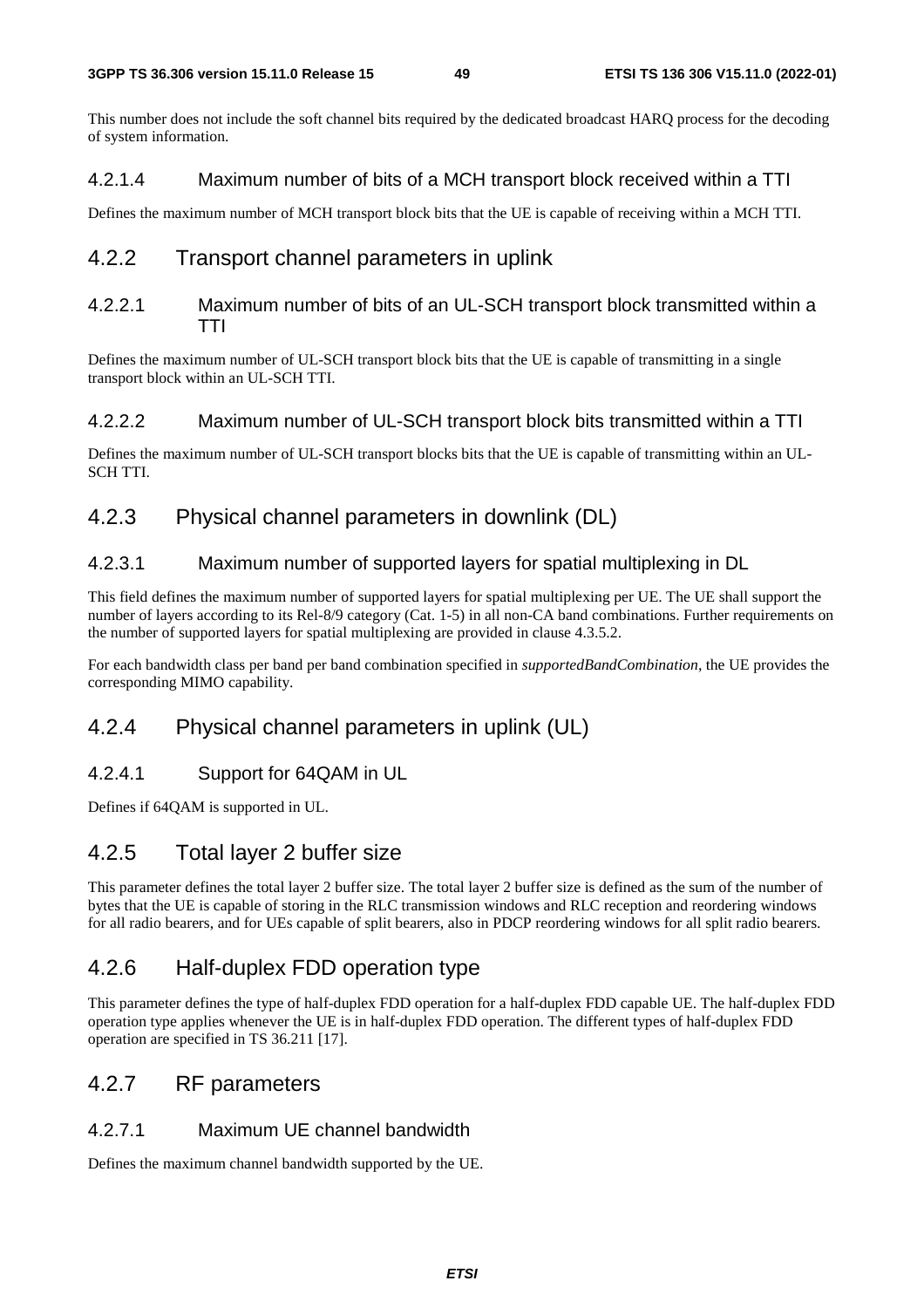# 4.2A Parameters set by ue-CategorySL-C / ue-CategorySL-D

# 4.2A.1 Transport channel parameters in sidelink (SL)

# 4.2A.1.1 Maximum number of SL-SCH transport block bits received within a TTI

Defines the maximum number of SL-SCH transport block bits that the UE is capable of receiving within a SL-SCH TTI.

### 4.2A.1.2 Maximum number of bits of a SL-SCH transport block received within a TTI

Defines the maximum number of SL-SCH transport block bits that the UE is capable of receiving in a single transport block within a SL-SCH TTI.

### 4.2A.1.3 Maximum number of SL-DCH transport block bits received within a TTI

Defines the maximum number of SL-DCH transport block bits that the UE is capable of receiving within a SL-DCH TTI.

# 4.2A.1.4 Maximum number of bits of a SL-DCH transport block received within a TTI

Defines the maximum number of SL-DCH transport block bits that the UE is capable of receiving in a single transport block within a SL-DCH TTI.

### 4.2A.1.5 Maximum number of bits of a SL-SCH transport block transmitted within a TTI

Defines the maximum number of SL-SCH transport block bits that the UE is capable of transmitting in a single transport block within a SL-SCH TTI.

### 4.2A.1.6 Maximum number of SL-SCH transport block bits transmitted within a TTI

Defines the maximum number of SL-SCH transport block bits that the UE is capable of transmitting within a SL-SCH TTI.

# 4.2A.1.7 Maximum number of bits of a SL-DCH transport block transmitted within a TTI

Defines the maximum number of SL-DCH transport block bits that the UE is capable of transmitting in a single transport block within a SL-DCH TTI.

### 4.2A.1.8 Maximum number of SL-DCH transport block bits transmitted within a TTI

Defines the maximum number of SL-DCH transport block bits that the UE is capable of transmitting within a SL-DCH TTI.

# 4.2A.2 Physical channel parameters in sidelink (SL)

### 4.2A.2.1 Maximum number of supported layers for spatial multiplexing in SL-C

This field defines the maximum number of supported layers for spatial multiplexing per UE in sidelink communication or V2X sidelink communication.

### 4.2A.2.2 Maximum number of supported layers for spatial multiplexing in SL-D

This field defines the maximum number of supported layers for spatial multiplexing per UE in sidelink discovery.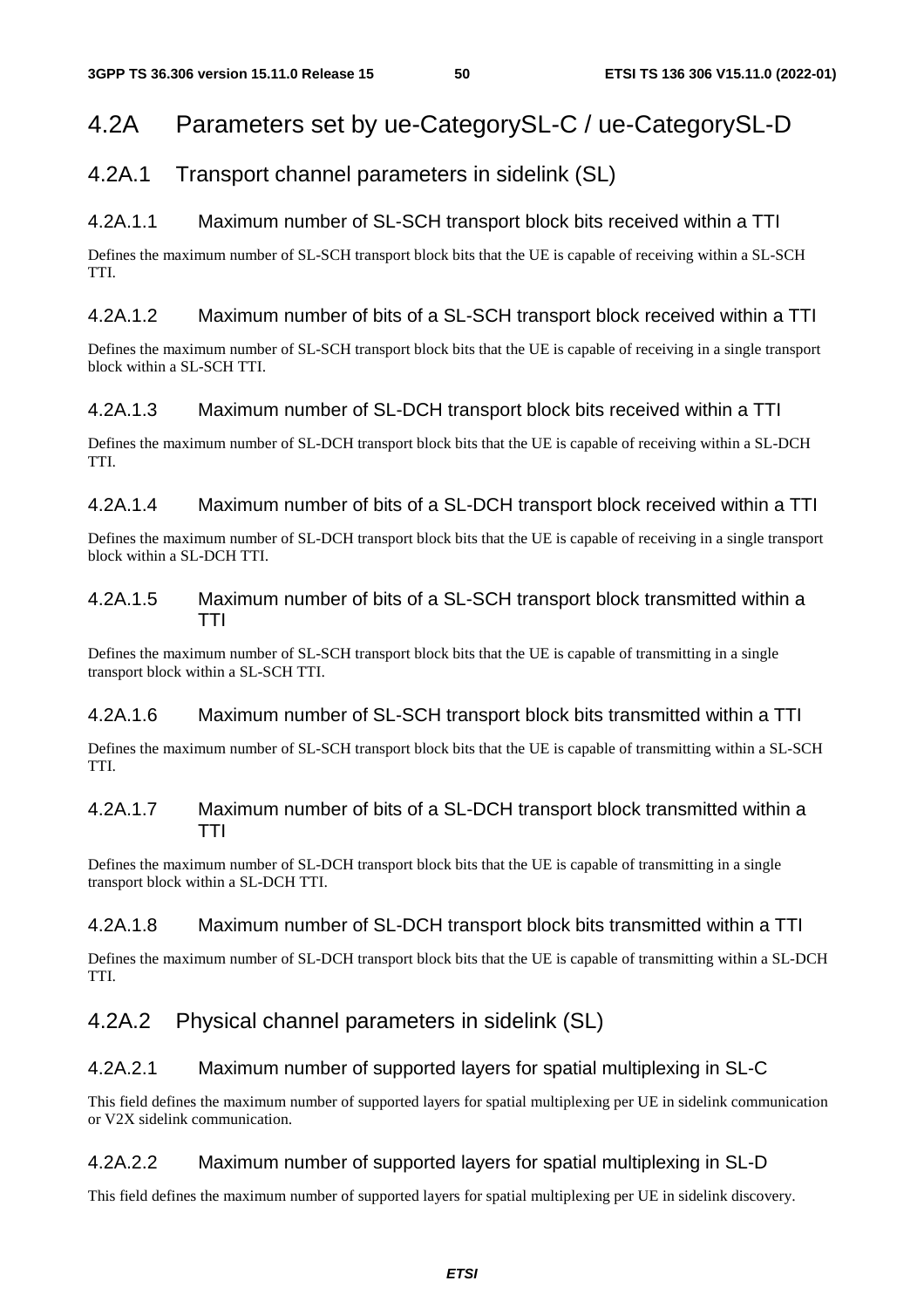# 4.3 Parameters independent of the field *ue-Category* and *ue-CategoryDL / ue-CategoryUL*

# 4.3.1 PDCP Parameters

### 4.3.1.1 *supportedROHC-Profiles*

This field defines which ROHC profiles from the list below are supported by the UE.

- 0x0000 ROHC uncompressed (RFC 5795)
- 0x0001 ROHC RTP (RFC 3095, RFC 4815)
- 0x0002 ROHC UDP (RFC 3095, RFC 4815)
- 0x0003 ROHC ESP (RFC 3095, RFC 4815)
- 0x0004 ROHC IP (RFC 3843, RFC 4815)
- 0x0006 ROHC TCP (RFC 6846)
- 0x0101 ROHCv2 RTP (RFC 5225)
- 0x0102 ROHCv2 UDP (RFC 5225)
- 0x0103 ROHCv2 ESP (RFC 5225)
- 0x0104 ROHCv2 IP (RFC 5225)

A UE that supports one or more of the listed ROHC profiles shall support ROHC profile 0x0000 ROHC uncompressed (RFC 5795).

'IMS capable UEs supporting voice' shall support ROHC profiles 0x0000, 0x0001, 0x0002 and be able to compress and decompress headers of PDCP SDUs at a PDCP SDU rate corresponding to supported IMS voice codecs.

### 4.3.1.1A *supportedROHC-Profiles-r13*

This field defines which ROHC profiles from the list below are supported by the UE:

- 0x0000 ROHC uncompressed (RFC 5795)
- 0x0002 ROHC UDP (RFC 3095, RFC 4815)
- 0x0003 ROHC ESP (RFC 3095, RFC 4815)
- 0x0004 ROHC IP (RFC 3843, RFC 4815)
- 0x0006 ROHC TCP (RFC 6846)
- 0x0102 ROHCv2 UDP (RFC 5225)
- 0x0103 ROHCv2 ESP (RFC 5225)
- 0x0104 ROHCv2 IP (RFC 5225)

A UE that supports one or more of the listed ROHC profiles shall support ROHC profile 0x0000 ROHC uncompressed (RFC 5795). This field is only applicable if the UE supports S1-U data transfer or User plane CIoT EPS Optimisation, see TS 36.331 [5], and any *ue-Category-NB*.

#### 4.3.1.2 *maxNumberROHC-ContextSessions*

This field defines the maximum number of header compression context sessions supported by the UE, excluding context sessions that leave all headers uncompressed.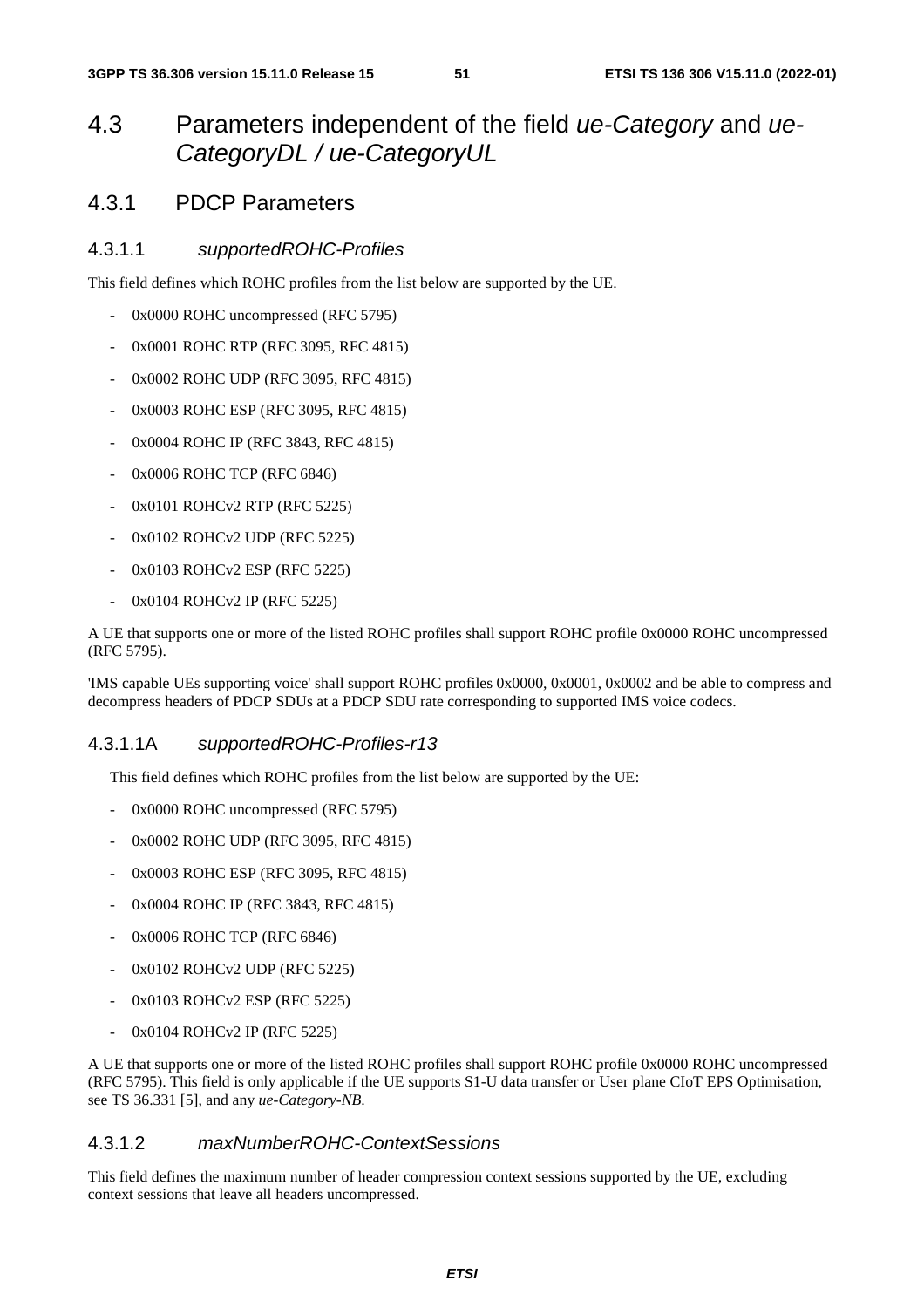# 4.3.1.2A *maxNumberROHC-ContextSessions-r13*

This field defines the maximum number of header compression context sessions supported by the UE, excluding context sessions that leave all headers uncompressed. This field is only applicable if the UE supports S1-U data transfer or User plane CIoT EPS Optimisation, see TS 36.331 [5], and any *ue-Category-NB*.

### 4.3.1.3 *pdcp-SN-Extension*

This field defines whether the UE supports 15 bit length of PDCP sequence number as specified in TS 36.323 [2]. It is mandatory for UEs supporting split bearers and UEs supporting 18 bit length of PDCP sequence number.

### 4.3.1.4 *supportRohcContextContinue*

This field defines whether the UE supports ROHC context continuation operation where the UE does not reset the current ROHC context upon handover.

### 4.3.1.5 *pdcp-SN-Extension-18bits-r13*

This field defines whether the UE supports 18 bit length of PDCP sequence number as specified in TS 36.323 [2].

### 4.3.1.6 *supportedUplinkOnlyROHC-Profiles*

This field defines which ROHC profile(s) from the list below are supported in uplink-only ROHC operation by the UE.

#### 0x0006 ROHC TCP (RFC 6846)

A UE that supports uplink-only ROHC profile(s) shall support ROHC profile 0x0000 ROHC uncompressed (RFC 5795).

#### 4.3.1.7 *supportedUDC-r15*

This field defines whether the UE supports the uplink data compression operation as specified in TS 36.323 [2].

A UE that supports the uplink data compression operation shall support 8192 bytes for compression buffer per UDC DRB and support up to 2 UDC DRBs.

### 4.3.1.8 *supportedStandardDic-r15*

This field defines whether the UE supports UL data compression with SIP static dictionary as defined in TS 36.323 [2].

### 4.3.1.9 *supportedOperatorDic-r15*

This field defines whether the UE supports UL data compression with operator defined dictionary. If UE supports operator defined dictionary, the UE shall report *versionOfDictionary*, the version number of the dictionary, and *associatedPLMN-ID*, the associated PLMN ID of this operator defined dictionary as defined in TS 36.331 [5]. Note this parameter is not required to be present if the UE is in VPLMN. In this release of specification, UE can only support one operator defined dictionary.

### 4.3.1.10 *pdcp-Duplication-r15*

This field defines whether the UE supports PDCP duplication.

# 4.3.1A NR PDCP Parameters

NR PDCP capabilities: the definition of *rohc-Profiles-r15*, *rohc-ContextMaxSessions-r15*, *rohc-ProfilesUL-Only-r15*, *rohc-ContextContinue-r15*, *outOfOrderDelivery-r15* and *sn-SizeLo-r15* are the same as *supportedROHC-Profiles*, *maxNumberROHC-ContextSessions*, *uplinkOnlyROHC-Profiles*, *continueROHC-Context*, *outOfOrderDelivery* and *shortSN* defined in TS 38.306 [32].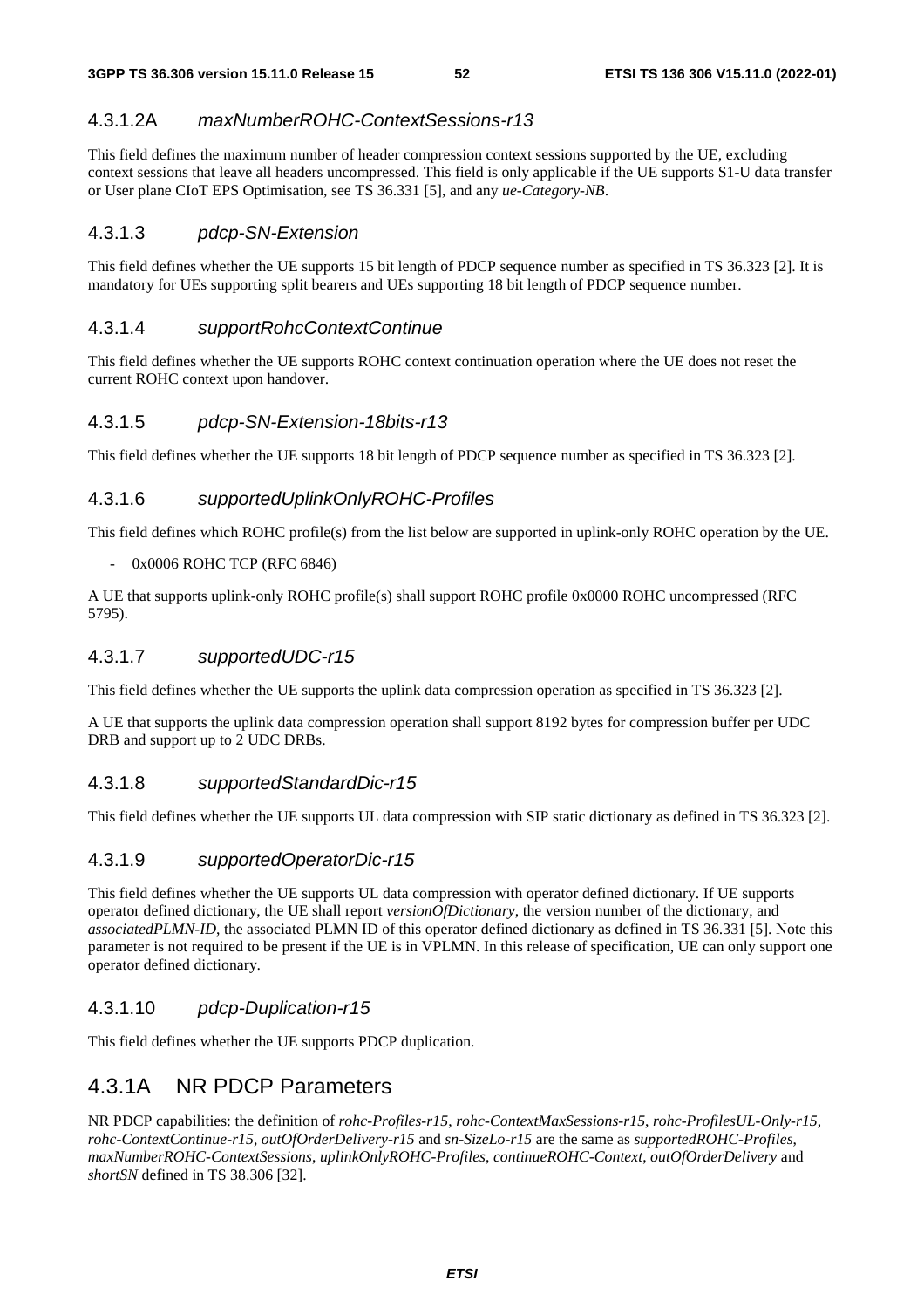*ims-VoiceOverNR-PDCP-MCG-Bearer-r15* indicates whether the UE supports IMS voice over NR PDCP with only MCG RLC bearer.

*ims-VoiceOverNR-PDCP-SCG-Bearer-r15* indicates whether the UE supports IMS voice over NR PDCP with only SCG RLC bearer when configured with EN-DC.

*ims-VoNR-PDCP-SCG-NGENDC-r15* indicates whether the UE supports IMS voice over NR PDCP with only SCG RLC bearer when configured with NGEN-DC.

NOTE: In this release of specification, IMS voice over split bearer is not supported for (NG)EN-DC.

# 4.3.2 RLC parameters

4.3.2.1 Void

#### 4.3.2.2 *extended-RLC-LI-Field-r12*

This field defines whether the UE supports 15 bit RLC Length Indicator (LI) as specified in TS 36.322 [3].

#### 4.3.2.3 *extendedRLC-SN-SO-Field-r13*

This field defines whether the UE supports 16 bit length of RLC sequence number and 16 bit length of RLC Segment Offset (SO) as specified in TS 36.322 [3]. It is mandatory for UEs supporting 16 bit length of MAC L field.

#### 4.3.2.4 *extendedPollByte-r14*

This field defines whether the UE supports extended pollByte values as defined by *pollByte-r14* in TS 36.331 [5].

#### 4.3.2.5 *rlc-UM-r15*

This field defines whether the UE supports RLC UM as specified in TS 36.322 [3]. This field is only applicable for UEs of *any ue-Category-NB*.

#### 4.3.2.6 *rlc-AM-Ooo-Delivery-r15*

This field defines whether the UE supports out-of-order delivery from RLC to PDCP for RLC AM.

#### 4.3.2.7 *rlc-UM-Ooo-Delivery-r15*

This field defines whether the UE supports out-of-order delivery from RLC to PDCP for RLC UM.

#### 4.3.2.8 *flexibleUM-AM-Combinations-r15*

This field defines whether the UE supports any combination of RLC UM and RLC AM DRBs as long as the total number of DRBs is at most 8, regardless of what FGI20 indicates.

# 4.3.3 Void

# 4.3.4 Physical layer parameters

#### 4.3.4.1 *ue-TxAntennaSelectionSupported*

This field defines whether the UE supports transmit antenna selection.

### 4.3.4.2 *ue-SpecificRefSigsSupported*

This field defines whether the UE supports PDSCH transmission mode 7 for FDD.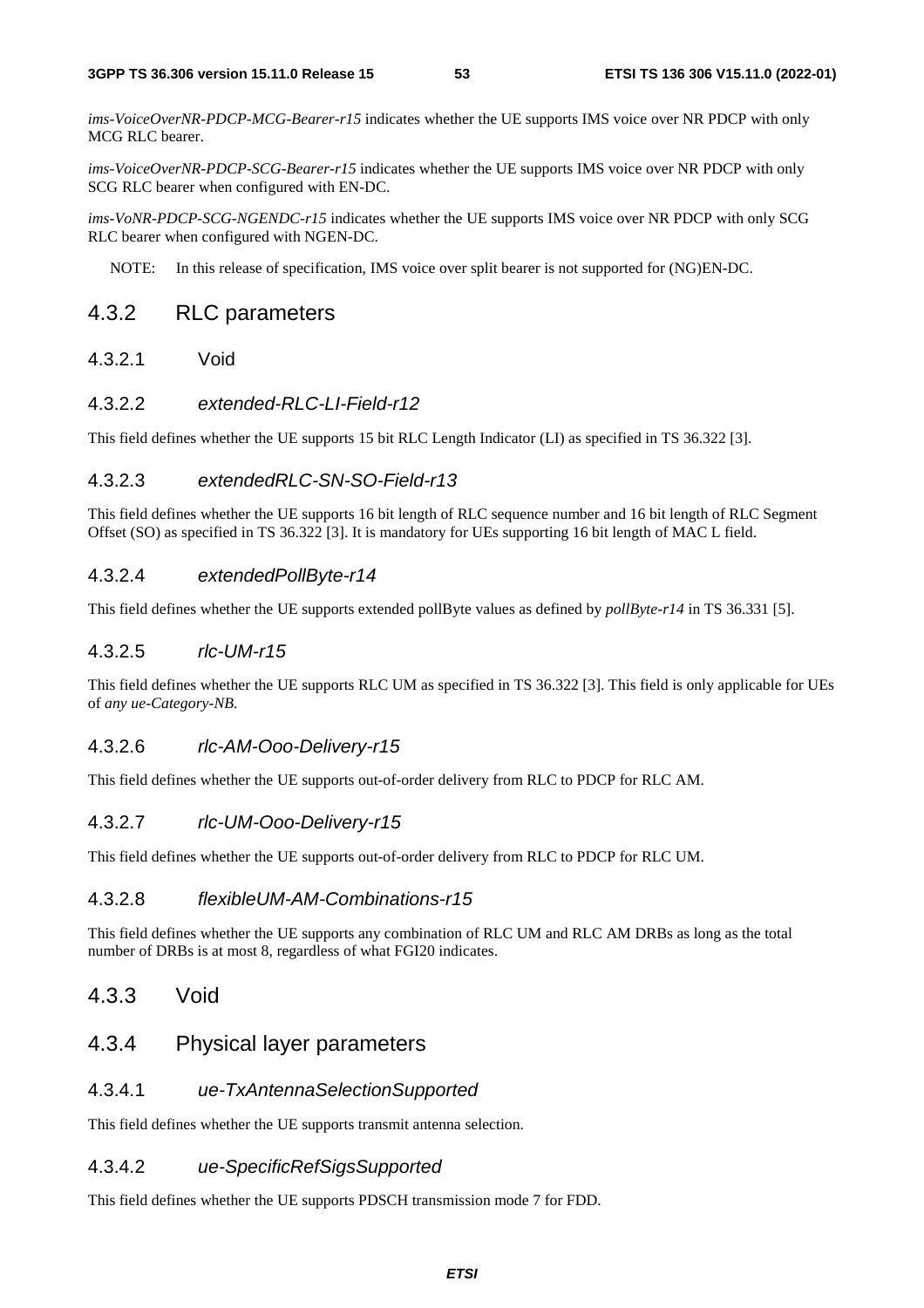# 4.3.4.3 Void

### 4.3.4.4 *enhancedDualLayerFDD*

This field defines whether the UE supports enhanced dual layer (PDSCH transmission mode 8) for FDD.

# 4.3.4.5 *enhancedDualLayerTDD*

This field defines whether the UE supports enhanced dual layer (PDSCH transmission mode 8) for TDD. Enhanced dual layer shall be supported by UEs of this version of the specification supporting TDD.

### 4.3.4.6 *supportedMIMO-CapabilityUL-r10*

This field defines the maximum number of spatial multiplexing layers in the uplink direction for a certain band and bandwidth class in a supportedBandCombination supported by the UE.

### 4.3.4.7 *supportedMIMO-CapabilityDL-r10*

This field defines the maximum number of spatial multiplexing layers in the downlink direction for a certain band and bandwidth class in a supportedBandCombination supported by the UE. For bandwidth classes that include multiple component carriers (i.e. bandwidth classes B, C, D and so on), the field defines the maximum number of spatial multiplexing layers supported by the UE on all component carriers in the corresponding bandwidth class.

The support for more layers in *supportedMIMO-CapabilityDL* than given by the "maximum number of supported layers for spatial multiplexing in DL" derived from the *ue-Category* (without suffix) in the *UE-EUTRA-Capability* IE is only applicable to transmission mode 9 and transmission mode 10.

# 4.3.4.8 *two-AntennaPortsForPUCCH-r10*

This field defines whether the UE supports transmit diversity for PUCCH formats 1/1a/1b/2/2a/2b, and if the UE supports PUCCH format 3, transmit diversity for PUCCH format 3.

#### 4.3.4.9 *tm9-With-8Tx-FDD-r10*

This field defines whether the UE supports PDSCH transmission mode 9 with 8 CSI reference signal ports for FDD when not operating in CE mode.

#### 4.3.4.10 *pmi-Disabling-r10*

This field defines whether the UE supports PMI disabling.

#### 4.3.4.11 *crossCarrierScheduling-r10*

This field defines whether the UE supports cross carrier scheduling operation for carrier aggregation, including (if the UE supports carrier aggregation in UL) the use of PCell as the pathloss reference for an SCell when *pathlossReferencer10* within *UplinkPowerControlDedicatedSCell-r10* is configured as "pCell". The UE supports PDCCH DCI formats with CIF if the UE indicates support for cross carrier scheduling.

NOTE: Regardless of whether the UE supports cross carrier scheduling operation or not, it is mandatory for a UE supporting carrier aggregation in UL to support the configuration where *pathlossReference-r10* within *UplinkPowerControlDedicatedSCell-r10* is set to "sCell".

### 4.3.4.12 *simultaneousPUCCH-PUSCH-r10*

This field defines whether the UE baseband supports simultaneous transmission of PUCCH and PUSCH, and is band agnostic. If the UE indicates support of baseband capability for simultaneous transmission of PUCCH and PUSCH using this field, and if the UE indicates support of RF capability for non-contiguous UL resource allocation within a component carrier for a particular E-UTRA radio frequency band, then the UE supports simultaneous transmission of PUCCH and PUSCH within each component carrier of the band. If the UE indicates support of baseband capability for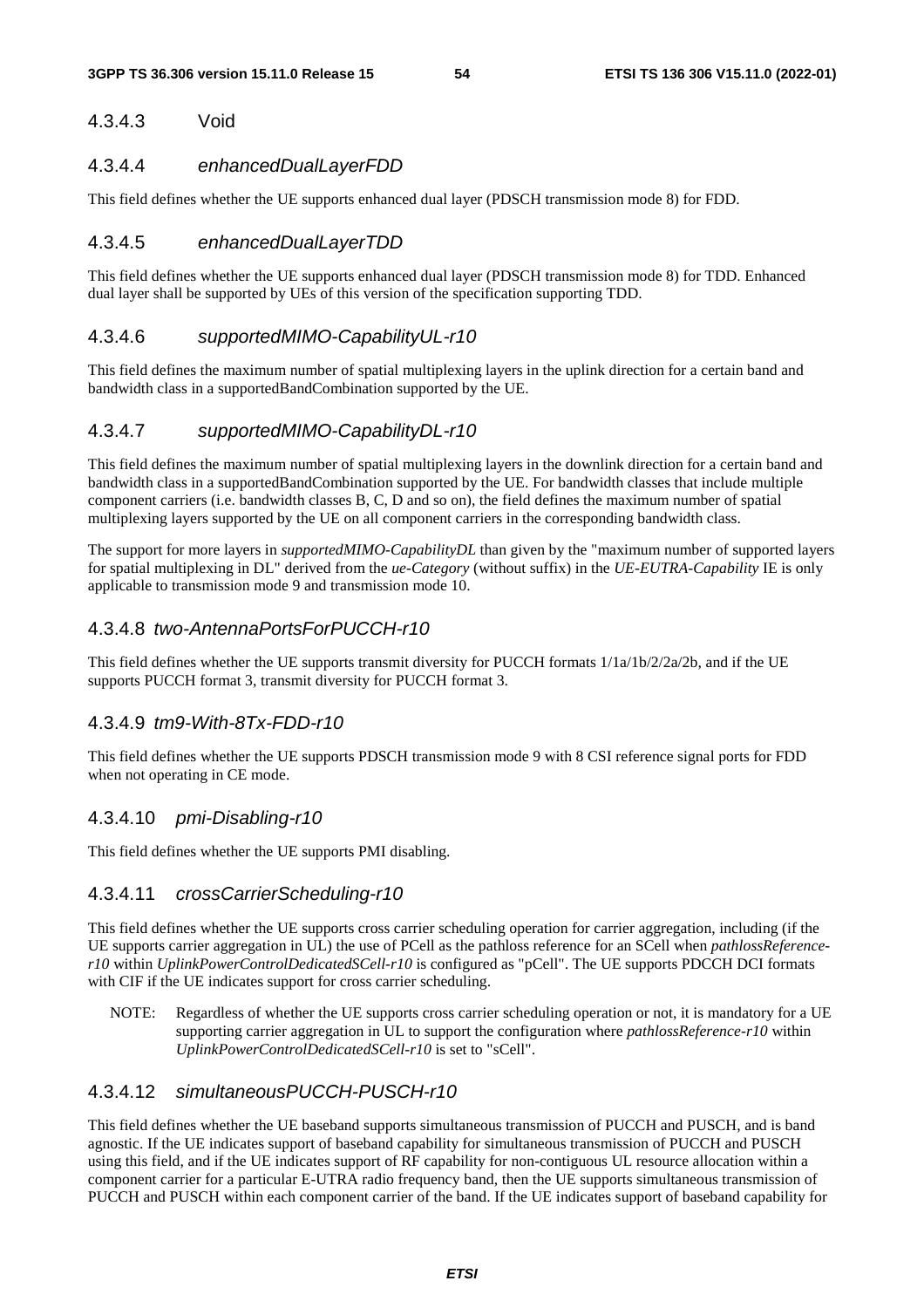simultaneous transmission of PUCCH and PUSCH using this field, and if the UE indicates support of carrier aggregation in UL, then the UE supports simultaneous transmission of PUCCH and PUSCH across any UL component carriers which the UE can aggregate. If the UE supports uplink LAA, this field is only applicable for non-LAA cells. For LAA SCells, see clause 7.7.4. If the UE supports DC, this field is applicable within a CG. If the UE supports PUCCH on SCell, this field is applicable within a PUCCH group as defined in TS 36.213 [22].

### 4.3.4.13 *multiClusterPUSCH-WithinCC-r10*

This field defines whether the UE baseband supports multi-cluster PUSCH transmission within a component carrier (i.e. PUSCH resource allocation type 1), and is band agnostic. If the UE indicates support of baseband capability for multicluster PUSCH transmission within a component carrier using this field, and if the UE indicates support of RF capability for non-contiguous UL resource allocation within a component carrier for a particular E-UTRA radio frequency band, then the UE supports multi-cluster PUSCH transmission within each component carrier of the band.

NOTE: If the UE indicates support of carrier aggregation in UL, then the UE supports PUSCH transmissions over non-contiguous resource blocks across any UL component carriers which the UE can aggregate, regardless of whether or not the UE indicates support of baseband capability for multi-cluster PUSCH transmission within a component carrier using this field.

### 4.3.4.14 *nonContiguousUL-RA-WithinCC-Info-r10*

This field defines whether the UE RF supports non-contiguous UL resource allocations within a component carrier, and is signalled per E-UTRA radio frequency band which the UE supports.

#### 4.3.4.15 *crs-InterfHandl-r11*

This field defines whether the UE supports CRS interference handling. It is mandatory for UEs of this release of the specification, except for Category 0, M1, 1bis and M2 UEs.

- 4.3.4.16 Void
- 4.3.4.17 Void
- 4.3.4.18 *ePDCCH-r11*

This field defines whether the UE can receive DCI on UE specific search space on Enhanced PDCCH.

#### 4.3.4.19 *multiACK-CSI-Reporting-r11*

This field defines whether the UE supports multi-cell HARQ ACK and periodic CSI reporting and SR on PUCCH format 3 if the UE supports FDD carrier aggregation with more than two DL component carriers or TDD carrier aggregation.

#### 4.3.4.20 *ss-CCH-InterfHandl-r11*

This field defines whether the UE supports synchronisation signal and common channel interference handling if the UE supports *crs-InterfHandl-r11*. It is mandatory for UEs of this release of the specification to support this feature for TDD bands, except for Category 0, M1, 1bis and M2 UEs.

#### 4.3.4.21 *tdd-SpecialSubframe-r11*

This field defines whether the UE supports TDD special subframe as specified in TS 36.211 [17]. It is mandatory for UEs of this release of the specification.

#### 4.3.4.21A *tdd-SpecialSubframe-r14*

This field defines whether the UE supports TDD special subframe configuration 10 as specified in TS 36.211 [17]. A UE indicating support of *tdd-SpecialSubframe-r14* shall not indicate support of *ssp10-TDD-Only-r14*.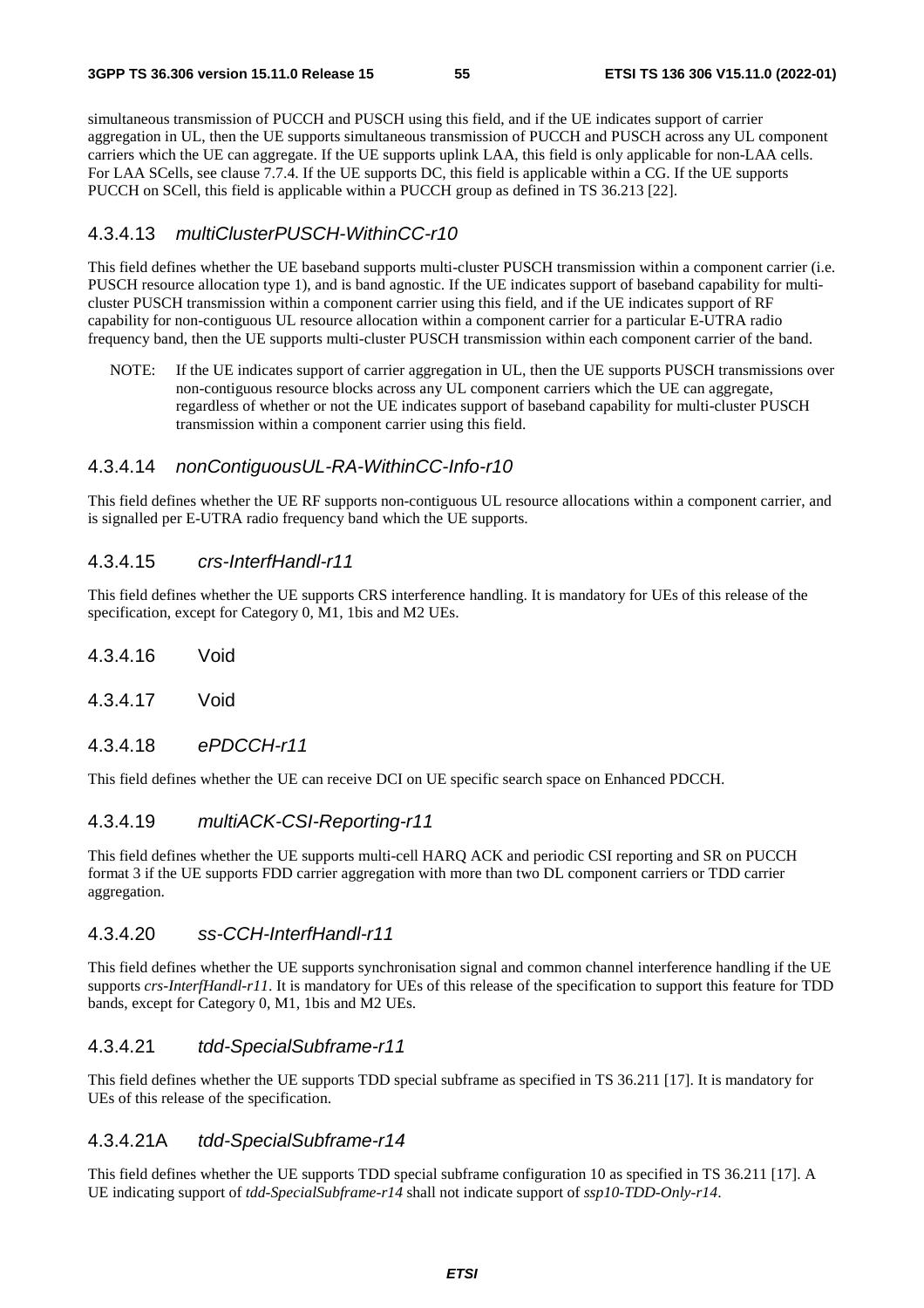# 4.3.4.21B *ssp10-TDD-Only-r14*

This field defines whether the UE supports TDD special subframe configuration 10 when operating only in TDD carriers (i.e., not in TDD/FDD CA or TDD/FS3 CA) as specified in TS 36.211 [17]. A UE indicating support of *ssp10- TDD-Only-r14* shall not indicate support of *tdd-SpecialSubframe-r14*.

# 4.3.4.22 *txDiv-PUCCH1b-ChSelect-r11*

This field defines whether the UE supports transmit diversity for PUCCH format 1b with channel selection if the UE supports carrier aggregation and *two-AntennaPortsForPUCCH-r10*. UE supporting *txDiv-PUCCH1b-ChSelect* shall support configuration of *PUCCH-ConfigDedicated-v13c0*.

# 4.3.4.23 *ul-CoMP-r11*

This field defines whether the UE supports UL Coordinated Multi-Point operation. It is mandatory for UEs of this release of the specification.

### 4.3.4.24 *tm5-FDD*

This field defines whether the UE supports PDSCH transmission mode 5 for FDD.

### 4.3.4.25 *tm5-TDD*

This field defines whether the UE supports PDSCH transmission mode 5 for TDD.

### 4.3.4.26 *interBandTDD-CA-WithDifferentConfig-r11*

This field defines whether the UE supports inter-band TDD carrier aggregation with different UL/DL configuration combinations. It is mandatory for UEs of this release of the specification if inter-band TDD carrier aggregation is supported.

### 4.3.4.27 *e-HARQ-Pattern-FDD-r12*

This field defines whether the UE supports enhanced HARQ pattern for TTI bundling operation for FDD.

### 4.3.4.28 *tdd-FDD-CA-PCellDuplex-r12*

The presence of this field indicates that the UE supports TDD/FDD CA in any supported band combination including at least one FDD band with *bandParametersUL* and at least one TDD band with *bandParametersUL*. The first bit is set to "1" if UE supports the TDD PCell. The second bit is set to "1" if UE supports FDD PCell. This field is included only if the UE supports band combination including at least one FDD band with *bandParametersUL* and at least one TDD band with *bandParametersUL*. If this field is included, the UE shall set at least one of the bits as "1". If this field is included with DC, then it is applicable within a CG, and the presence of this field indicates the capability of the UE to support TDD/FDD CA with at least one FDD band and at least one TDD band in the same CG, with the value indicating the support for TDD/FDD PCell (PSCell).

### 4.3.4.29 *csi-SubframeSet-r12*

This field defines whether the UE supports Rel-12 DL CSI subframe set configuration, Rel-12 DL CSI subframe set dependent CSI measurement/feedback, configuration of up to 2 CSI-IM resources for a CSI process with no more than 4 CSI-IM resources for all CSI processes of one frequency if the UE supports tm10, configuration of two ZP-CSI-RS for tm1-tm9, PDSCH RE mapping with two ZP-CSI-RS configurations, and EPDCCH RE mapping with two ZP-CSI-RS configurations if the UE supports EPDCCH. This field is only applicable for UEs supporting TDD.

### 4.3.4.30 *phy-TDD-ReConfig-FDD-PCell-r12*

This field defines whether the UE supports TDD UL/DL reconfiguration for TDD serving cell(s) via monitoring PDCCH with eIMTA-RNTI on a FDD PCell, and HARQ feedback according to UL and DL HARQ reference configurations.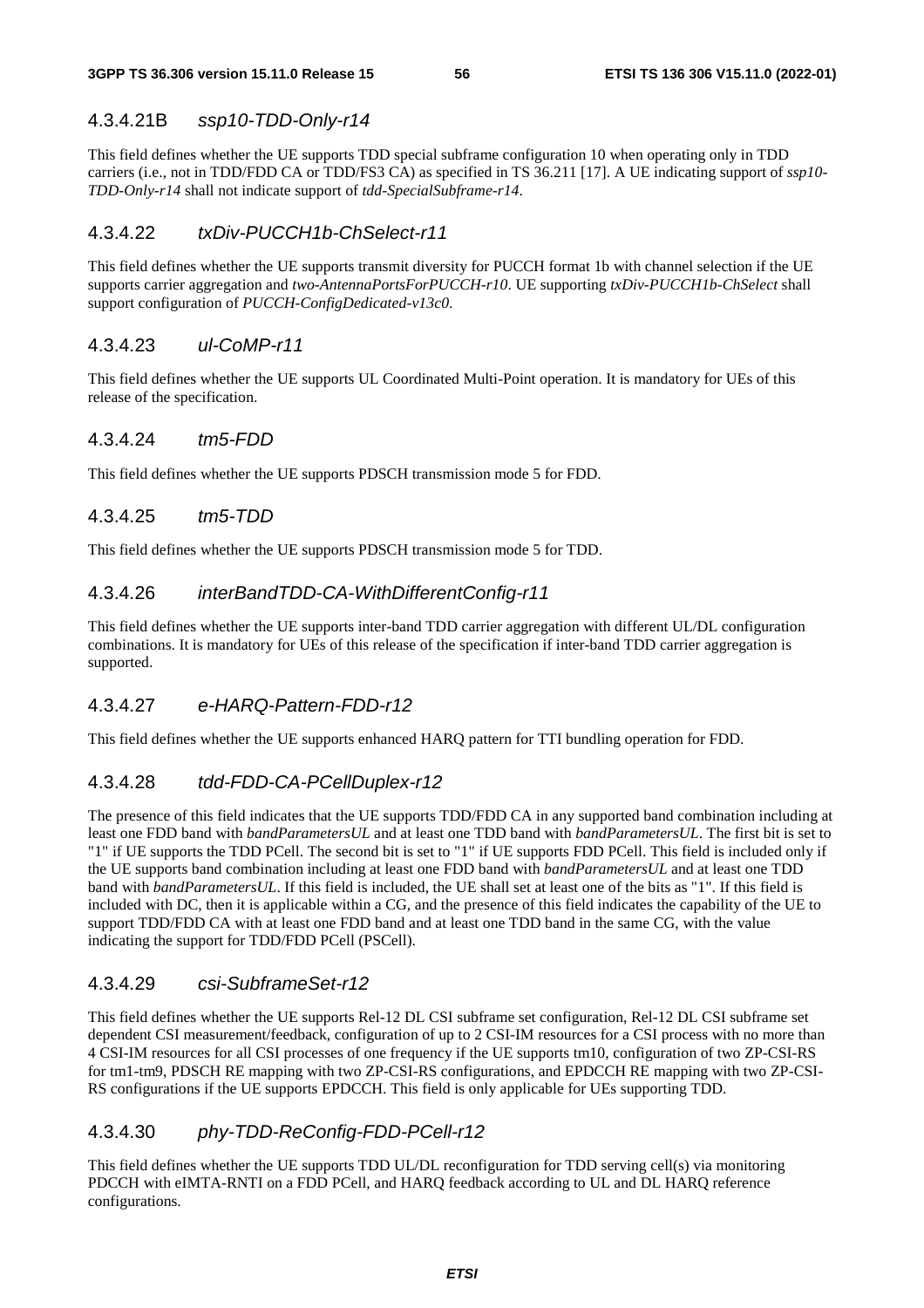# 4.3.4.31 *phy-TDD-ReConfig-TDD-PCell-r12*

This field defines whether the UE supports TDD UL/DL reconfiguration for TDD serving cell(s) via monitoring PDCCH with eIMTA-RNTI on a TDD PCell, and HARQ feedback according to UL and DL HARQ reference configurations.

### 4.3.4.32 *pusch-SRS-PowerControl-SubframeSet-r12*

This field defines whether the UE supports subframe set dependent UL power control for PUSCH and SRS. This field is only applicable for UEs supporting TDD.

### 4.3.4.33 *enhanced-4TxCodebook-r12*

This field defines whether the UE supports enhanced 4Tx codebook as specified in TS 36.211 [17].

# 4.3.4.34 *pusch-FeedbackMode-r12*

This field defines whether the UE supports PUSCH feedback mode 3-2 as specified in TS 36.213 [22].

# 4.3.4.35 *naics-Capability-List-r12*

This field indicates that the UE supports NAICS, i.e. receiving assistance information from serving cell and using it to cancel or suppress interference of a neighbouring cell for at least one band combination. For each entry of the list, the NAICS capability for a band combination is indicated as a combination of *numberOfNAICSCapableCC* and *numberOfAggregatedPRB*.

# 4.3.4.36 *noResourceRestrictionForTTIBundling-r12*

This field defines whether the UE supports TTI bundling operation without resource allocation restriction. It is mandatory for UEs of this release of the specification except for Category M1 and Category M2 UEs.

### 4.3.4.37 Void

### 4.3.4.38 *discoverySignalsInDeactSCell-r12*

This field defines whether the UE supports the behaviour on DL signals and physical channels when SCell is deactivated and discovery signals measurement is configured as specified in TS 36.211 [17]. A UE that supports this feature shall also support carrier aggregation and *crs-DiscoverySignalsMeas-r12*.

### 4.3.4.39 *ul-64QAM-r12*

This field defines whether the UE supports UL 64QAM. A UE that supports 64QAM in UL shall support 64QAM in UL in all supported frequency bands.

### 4.3.4.40 *supportedMIMO-CapabilityDL-r12*

This field defines the maximum number of spatial multiplexing layers in the downlink direction supported by the UE on a single component carrier for bandwidth classes that include multiple component carriers (i.e. bandwidth classes B, C, D and so on).

The support for more layers in *supportedMIMO-CapabilityDL-12* than given by the "maximum number of supported layers for spatial multiplexing in DL" derived from the *ue-Category* or *ue-CategoryDL* in the *UE-EUTRA-Capability* IE is only applicable to transmission mode 9 and transmission mode 10.

# 4.3.4.41 *alternativeTBS-Indices-r12*

This field defines whether alternative TBS indices *I*<sub>TBS</sub> 26A and 33A as specified in TS 36.213 [22] are supported by the UE which is capable of transmission mode 9 or 10. Support of the alternative TBS index  $I_{\text{TBS}}$  33A is applied for the UE supporting 256QAM in DL.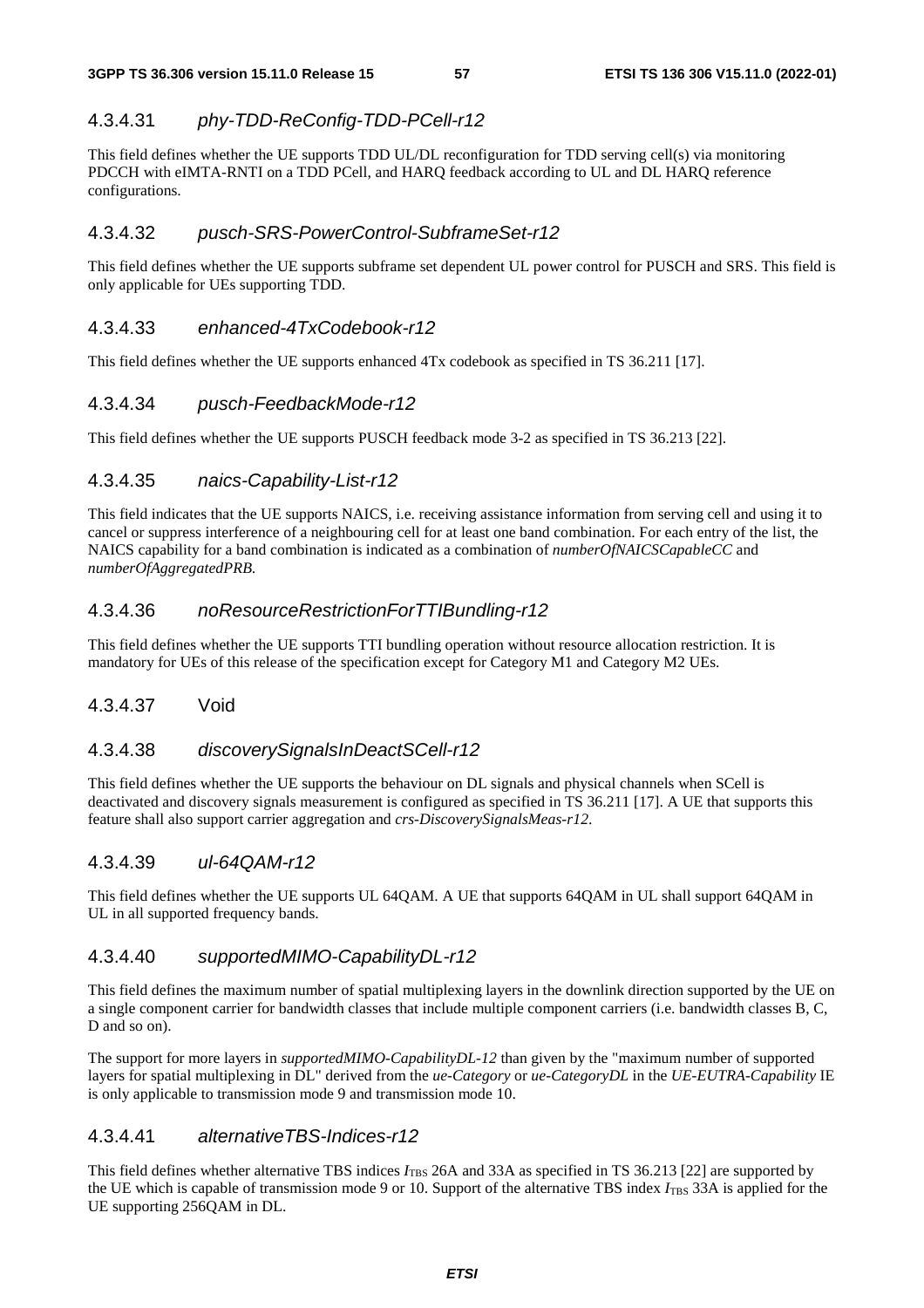# 4.3.4.42 *codebook-HARQ-ACK-r13*

The first bit of this bitmap defines whether HARQ ACK codebook size determination based on the DAI-based solution as specified in TS 36.213 [22] is supported by the UE. If the UE supports carrier aggregation with more than 5 DL component carriers, it is mandatory to support HARQ ACK codebook size determination based on the DAI-based solution.

The second bit of this bitmap defines whether HARQ ACK codebook size determination based on the number of configured CCs as specified in TS 36.213 [22] is supported by the UE. If the UE supports carrier aggregation with more than 5 DL component carriers, it is mandatory to support HARQ ACK codebook size determination based on the number of configured CCs.

# 4.3.4.43 *fdd-HARQ-TimingTDD-r13*

This field defines whether FDD HARQ timing for TDD SCell when configured with TDD PCell as specified in TS 36.213 [22] is supported by the UE.

### 4.3.4.44 *maxNumberUpdatedCSI-Proc-r13*

This field defines the maximum number of CSI processes to be updated per UE for which aperiodic CSI is requested for CA with more than 5CCs as specified in TS 36.213 [22] which is supported by the UE.

# 4.3.4.45 *pucch-Format4-r13*

This field defines whether PUCCH format 4 as specified in TS 36.213 [22] is supported by the UE. It is mandatory for UEs of this release of the specification if TDD carrier aggregation with more than 5 DL component carriers is supported. It is mandatory for UEs of this release of the specification if FDD carrier aggregation with more than [FFS] DL component carriers is supported.

### 4.3.4.46 *pucch-Format5-r13*

This field defines whether PUCCH format 5 as specified in TS 36.213 [22] is supported by the UE.

# 4.3.4.47 *pucch-SCell-r13*

This field defines whether PUCCH transmission on SCell in CA is supported by the UE.

### 4.3.4.48 *supportedBlindDecoding-r13*

This field defines blind decoding capabilities supported by the UE as specified in TS 36.213 [22].

#### 4.3.4.48.1 *maxNumberDecoding-r13*

This field defines the maximum number of blind decodes in the UE specific search space per UE in one subframe for CA with more than 5CCs as specified in TS 36.213 [22] which is supported by the UE. The number of blind decodes supported by the UE is the field value \* 32. The UE indicating the maximum number of blind decodes in this field shall also support *pdcch-CandidateReduction-r13* and/or *skipMonitoringDCI-Format0-1A-r13*.

#### 4.3.4.48.2 *pdcch-CandidateReductions-r13*

This field defines whether the UE supports PDCCH candidate reduction on UE specific search space as specified in TS 36.213 [22], clause 9.1.1.

#### 4.3.4.48.3 *skipMonitoringDCI-Format0-1A-r13*

This field defines whether the UE supports blind decoding reduction on UE specific search space by not monitoring DCI Format 0 and 1A as specified in TS 36.213 [22], clause 9.1.1.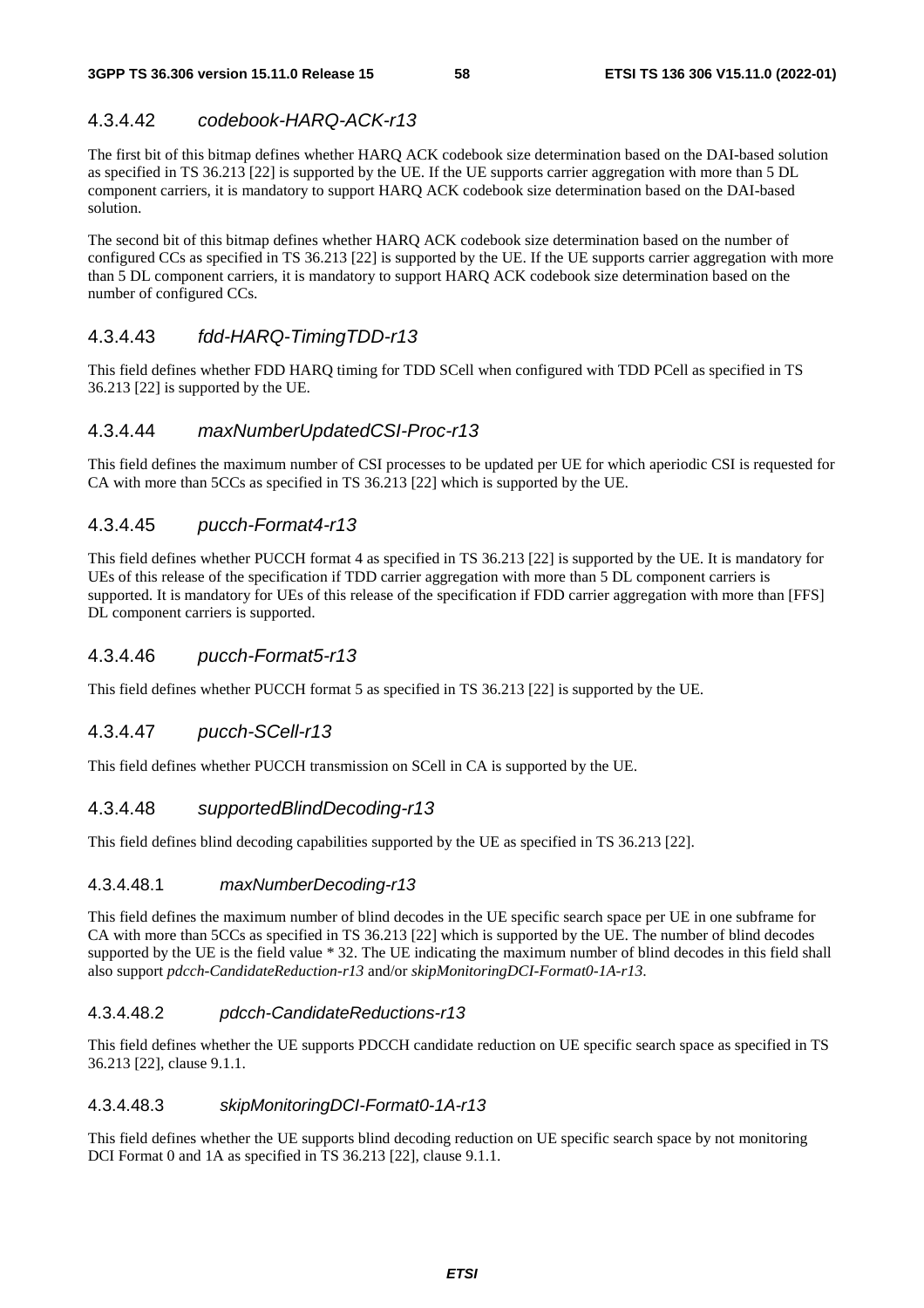### 4.3.4.49 *crs-InterfMitigationTM10-r13*

The field defines whether the UE supports CRS interference mitigation in transmission mode 10. The UE supporting the *crs-InterfMitigationTM10-r13* capability shall also support the *crs-InterfHandl-r11* capability.

#### 4.3.4.49a *crs-InterfMitigationTM1toTM9-r13*

The field defines whether the UE supports CRS interference mitigation (CRS-IM) while operating in the following transmission modes (TM): TM 1, TM 2, …, TM 8 and TM 9. The UE shall not include the field if it does not support CRS IM in TMs 1-9. If the field is present, the UE supports CRS-IM on at least one arbitrary downlink CC for up to *crs-InterfMitigationTM1toTM9-r13* downlink CC CA configuration. The UE signals *crs-InterfMitigationTM1toTM9 r13* value to indicate the maximum *crs-InterfMitigationTM1toTM9-r13* downlink CC CA configuration where UE may apply CRS IM. For example, the UE sets "*crs-InterfMitigationTM1toTM9-r13* = 3" to indicate that the UE supports CRS-IM on at least one DL CC for supported non-CA, 2DL CA and 3DL CA configurations. The UE supporting the *crs-InterfMitigationTM1toTM9-r13* capability shall also support the *crs-InterfHandl-r11* capability.

If this field is present, UE supports any of the following features:

- 1) CRS-IM with 2 CRS antenna ports for PDSCH for UEs with 2 receiver antenna ports (as specified in the TS 36.101 [6])
- 2) CRS-IM with 4 CRS antenna ports for PDSCH for UEs with 2 receiver antenna ports (as specified in the TS 36.101 [6])
- 3) CRS-IM with 2 CRS antenna ports for PDSCH for UEs with 4 receiver antenna ports (as specified in the TS 36.101 [6])
- 4) CRS-IM with 4 CRS antenna ports for PDSCH for UEs with 4 receiver antenna ports (as specified in the TS 36.101 [6])

#### 4.3.4.50 *pdsch-CollisionHandling-r13*

This field defines whether PDSCH collision handling as specified in TS 36.213 [22] is supported by the UE.

### 4.3.4.51 *aperiodicCSI-Reporting-r13*

This field defines whether the UE supports aperiodic CSI reporting with 3 bits of the CSI request field size as specified in TS 36.213 [22], clause 7.2.1 and/or aperiodic CSI reporting mode 1-0 and mode 1-1 as specified in TS 36.213 [22], clause 7.2.1.

#### 4.3.4.52 *crossCarrierScheduling-B5C-r13*

This field defines whether the UE supports cross carrier scheduling beyond 5 DL component carriers. If supported, the UE shall also support *crossCarrierScheduling-r10*, i.e., cross carrier scheduling up to 5 DL component carriers.

#### 4.3.4.53 *spatialBundling-HARQ-ACK-r13*

This field defines whether the UE supports HARQ-ACK spatial bundling on PUCCH or PUSCH as specified in TS 36.213 [22], clauses 7.3.1 and 7.3.2.

### 4.3.4.54 *uci-PUSCH-Ext-r13*

This field defines whether the UE supports an extension of UCI delivering more than 22 HARQ-ACK bits on PUSCH as specified in TS 36.212 [26], clause 5.2.2.6 and TS 36.213 [22], clause 8.6.3. It is mandatory for UEs of this release of the specification if TDD carrier aggregation with more than 5 DL component carriers is supported. It is mandatory for UEs of this release of the specification if FDD carrier aggregation with more than [FFS] DL component carriers is supported.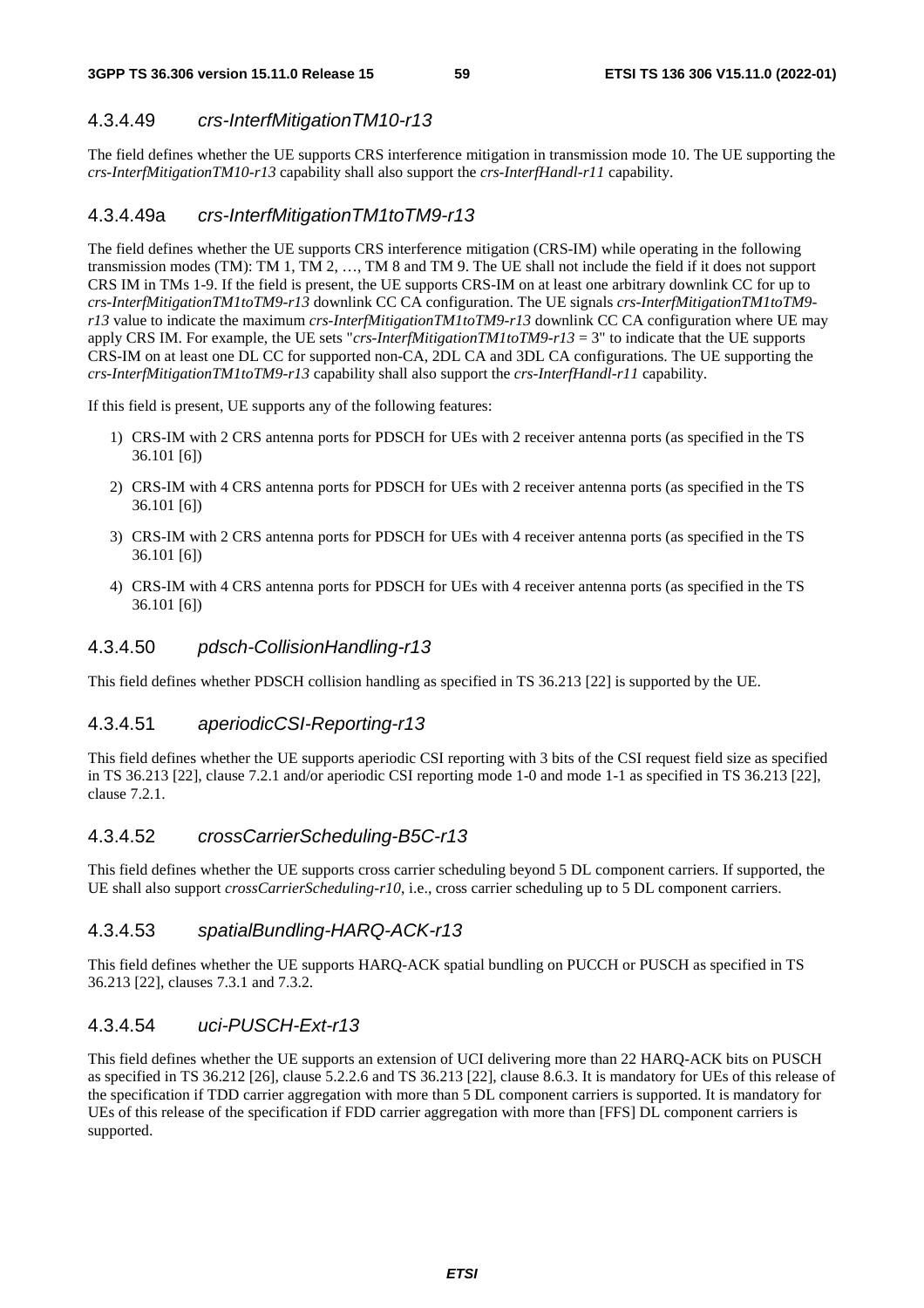### 4.3.4.55 *multiTone-r13*

This field defines whether the UE supports UL multi-tone transmissions on NPUSCH. This field is only applicable for UEs of any *ue-Category-NB*. It is mandatory for UEs of this release of the specification.

#### 4.3.4.56 *multiCarrier-r13*

This field defines whether the UE supports multi-carrier operation. This field is only applicable for UEs of any *ue-Category-NB*. It is mandatory for UEs of this release of the specification.

### 4.3.4.57 *cch-InterfMitigation-RefRecTypeA-r13*

This field defines whether the UE supports Type A downlink control channel interference mitigation receiver "LMMSE-IRC + CRS-IC" for PDCCH/PCFICH/PHICH/EPDCCH receive processing (Enhanced downlink control channel performance requirements Type A in the TS 36.101 [6]).

If this field is present, the UE supports at least one the following features:

- 1) Enhanced downlink control channel interference mitigation Type A receiver for 2 CRS antenna ports for UEs with 2 receiver antenna ports (Enhanced downlink control channel performance requirements Type A in the TS 36.101 [6]).
- 2) Enhanced downlink control channel interference mitigation Type A receiver for 4 CRS antenna ports for UEs with 2 receiver antenna ports (Enhanced downlink control channel performance requirements Type A in the TS 36.101 [6]).

### 4.3.4.58 *cch-InterfMitigation-RefRecTypeB-r13*

This field defines whether the UE supports Type B downlink control channel interference mitigation receiver "E-LMMSE-IRC + CRS-IC" for PDCCH/PCFICH/PHICH receive processing in synchronous networks (Enhanced downlink control channel performance requirements Type B in the TS 36.101 [6]). The UE supporting the capability defined by *cch-InterfMitigation-RefRecTypeB-r13* shall also support the capability defined by *cch-InterfMitigation-RefRecTypeA-r13*.

#### 4.3.4.59 *cch-InterfMitigation-MaxNumCCs-r13*

This field indicates that the UE supports downlink control channel interference mitigation on at least one arbitrary downlink CC for up to *cch-InterfMitigation-MaxNumCCs* downlink CC CA configuration.

# 4.3.4.60 *tdd-TTI-Bundling-r14*

This field defines whether the UE supporting TDD special subframe configuration 10 also supports TTI bundling for TDD configuration 2 and 3 when *ssp10* is configured as specified in TS 36.331 [5].

#### 4.3.4.61 *dmrs-LessUpPTS-r14*

This field defines whether the UE supports not to transmit DMRS for PUSCH in UpPTS as specified in TS 36.211 [17].

#### 4.3.4.62 *twoHARQ-Processes-r14*

This field defines whether the UE supports 2 HARQ processes in DL and UL. This field is only applicable for UEs that support category NB2.

# 4.3.4.63 *ce-PUSCH-NB-MaxTBS-r14*

This field indicates whether the UE supports the maximum UL TBS size of 2984 bits in 1.4 MHz when operating in coverage enhancement mode A, as specified in TS 36.212 [26] and TS 36.213 [22]. A UE indicating support of *ce-PUSCH-NB-MaxTBS-r14* shall also indicate support of *ce-ModeA-r13*.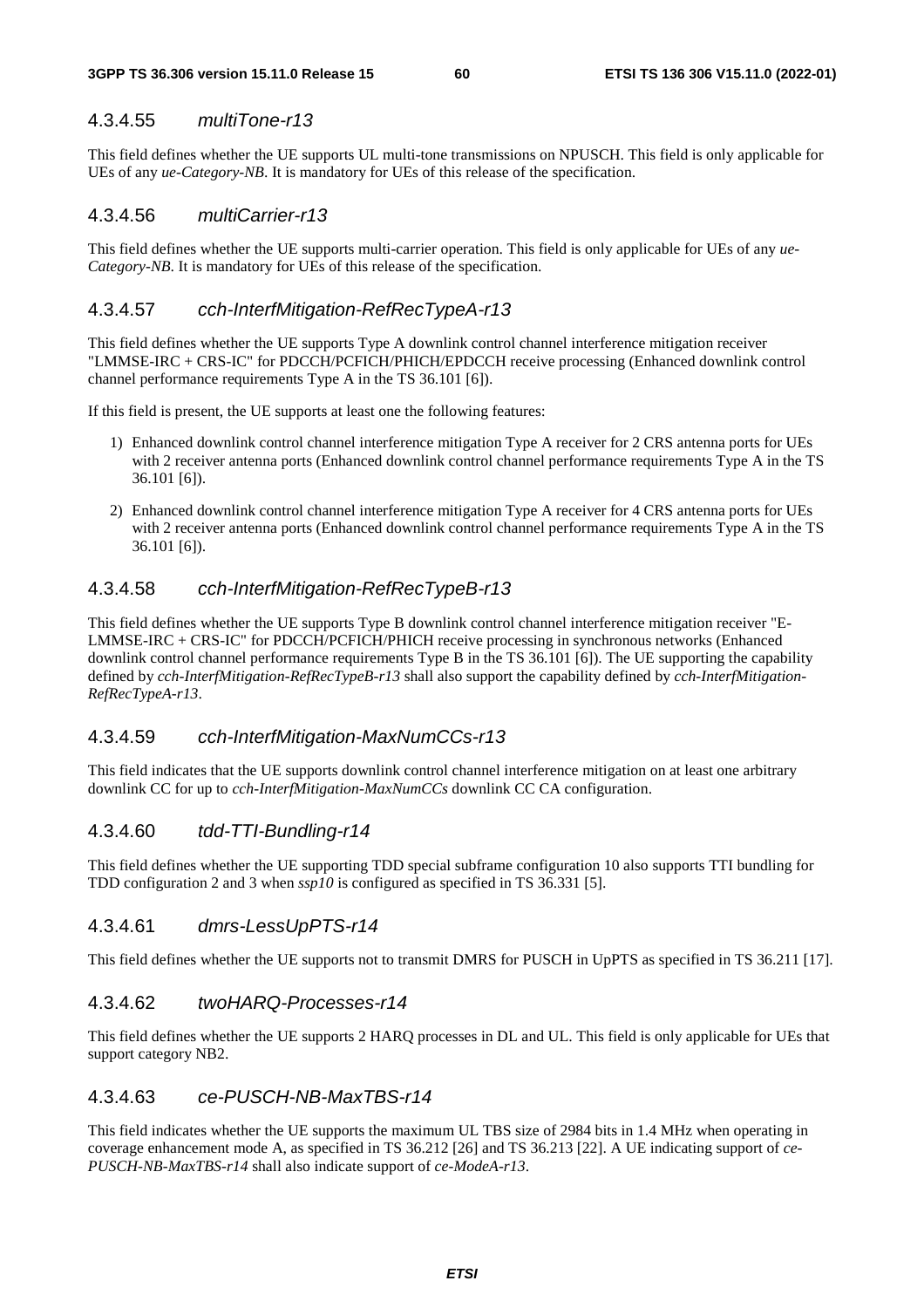### 4.3.4.64 *ce-PDSCH-PUSCH-MaxBandwidth-r14*

This field indicates support of a maximum PDSCH/PUSCH channel bandwidth larger than 1.4 MHz when the UE is operating in coverage enhancement mode A and B, as specified in TS 36.212 [26] and TS 36.213 [22]. The maximum supported PDSCH channel bandwidth in coverage enhancement mode A and B is indicated by *ce-PDSCH-PUSCH-MaxBandwidth-r14*. The maximum supported PUSCH channel bandwidth is 5 MHz in coverage enhancement mode A and 1.4 MHz in coverage enhancement mode B. This field is not applicable for UEs of Category M1. This field is mandatory for UEs of Category M2. A UE indicating support of *ce-PDSCH-PUSCH-MaxBandwidth-r14* shall also indicate support of *ce-ModeA-r13*.

#### 4.3.4.65 *ce-HARQ-AckBundling-r14*

This field indicates whether the UE supports HARQ-ACK bundling in FDD when operating in coverage enhancement mode A, as specified in TS 36.212 [26] and TS 36.213 [22]. A UE indicating support of *ce-HARQ-AckBundling-r14*  shall also indicate support of *ce-ModeA-r13*.

### 4.3.4.66 *ce-PDSCH-TenProcesses-r14*

This field indicates whether the UE supports 10 DL HARQ processes in FDD when operating in coverage enhancement mode A, as specified in TS 36.212 [26] and TS 36.213 [22]. A UE indicating support of *ce-PDSCH-TenProcesses-r14*  shall also indicate support of *ce-ModeA-r13*.

### 4.3.4.67 *ce-RetuningSymbols-r14*

This field indicates the number of retuning symbols used by the UE when operating in coverage enhancement mode A and B, as specified in TS 36.211 [17]. A UE indicating support of *ce-RetuningSymbols-r14* shall also indicate support of *ce-ModeA-r13*.

### 4.3.4.68 *ce-PDSCH-PUSCH-Enhancement-r14*

This field indicates whether the UE supports new numbers of repetitions for PUSCH and modulation restriction for PDSCH and PUSCH in coverage enhancement mode A, as specified in TS 36.212 [26] and TS 36.213 [22]. A UE indicating support of *ce-PDSCH-PUSCH-Enhancement-r14* shall also indicate support of *ce-ModeA-r13*.

#### 4.3.4.69 *ce-SchedulingEnhancement-r14*

This field indicates whether the UE supports dynamic HARQ-ACK delay for HD-FDD in coverage enhancement mode A, as specified in TS 36.212 [26] and TS 36.213 [22]. A UE indicating support of *ce-SchedulingEnhancement-r14* shall also indicate support of *ce-ModeA-r13*.

#### 4.3.4.70 *ce-SRS-Enhancement-r14*

This field indicates whether the UE supports SRS coverage enhancement with support of SRS combs 2 and 4, as specified in TS 36.213 [22]. A UE indicating support of *ce-SRS-Enhancement-r14* shall also indicate support of *ce-ModeA-r13* and shall not indicate support of *ce-SRS-EnhancementWithoutComb4-r14*.

### 4.3.4.70A *ce-SRS-EnhancementWithoutComb4-r14*

This field indicates whether the UE supports SRS coverage enhancement with support of SRS comb 2 but without support of SRS comb 4, as specified in TS 36.213 [22]. A UE indicating support of *ce-SRS-EnhancementWithoutComb4-r14* shall also indicate support of *ce-ModeA-r13* and shall not indicate support of *ce-SRS-Enhancement-r14*.

#### 4.3.4.71 *ce-PUCCH-Enhancement-r14*

This field indicates whether the UE supports repetition levels 64 and 128 for PUCCH in CE Mode B, as specified in TS 36.211 [17] and in TS 36.213 [22]. A UE indicating support of *ce-PUCCH-Enhancement-r14* shall also indicate support of *ce-ModeB-r13*.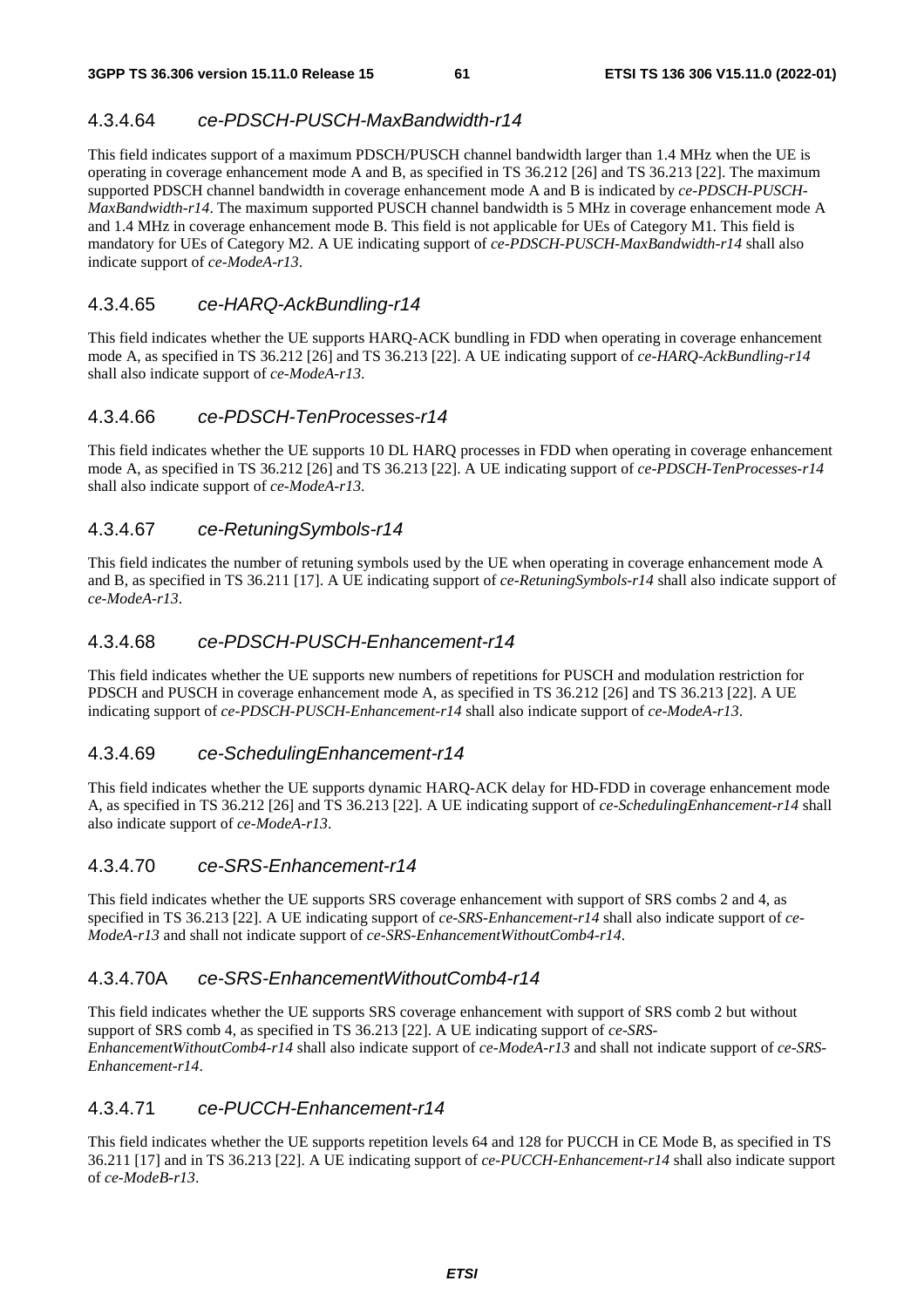# 4.3.4.72 *ce-ClosedLoopTxAntennaSelection-r14*

This field indicates whether the UE supports UL closed-loop Tx antenna selection in coverage enhancement mode A, as specified in TS 36.212 [26]. A UE indicating support of *ce-ClosedLoopTxAntennaSelection-r14* shall also indicate support of *ce-ModeA-r13* and *ue-TxAntennaSelectionSupported*.

### 4.3.4.73 *ul-256QAM-r14*

This field indicates UL 256QAM support by the UE on a single component carrier within a band combination (i.e. bandwith class A).

### 4.3.4.73A *ul-256QAM-r15*

This field indicates whether the UE supports UL 256QAM for MR-DC within the indicated feature set. This field is reported per component carrier in a bandwidth class (A,B, C, D and so on) for a band in a given band combination.

### 4.3.4.74 *alternativeTBS-Index-r14*

This field defines whether alternative TBS index *I*<sub>TBS</sub> 33B as specified in TS 36.213 [22] is supported by the UE. Support of the alternative TBS index *I*<sub>TBS</sub> 33B is applied for the UE supporting 256QAM in DL.

### 4.3.4.75 *multiCarrier-NPRACH-r14*

This field defines whether the UE supports NPRACH on non-anchor carrier, as specified in TS 36.321 [4] and TS 36.331 [5]. This field is only applicable for UEs of any *ue-Category-NB*. It is mandatory for UEs of this release of the specification.

### 4.3.4.76 *multiCarrierPaging-r14*

This field defines whether the UE supports paging on non-anchor carriers for FDD, as specified in TS 36.331 [5] and TS 36.304 [14]. This field is only applicable for UEs of any *ue-Category-NB*. It is mandatory for UEs of this release of the specification.

### 4.3.4.77 *ul-256QAM-perCC-InfoListr14*

This field indicates UL 256QAM support by the UE on a single component carrier within a band combination, which the corresponding bandwidth class includes multiple serving carriers (i.e. bandwidth class B, C, D and so on).

### 4.3.4.78 *unicast-fembmsMixedSCell-r14*

This field defines whether unicast reception from FeMBMS/Unicast mixed cell is supported by the UE. This field is included only if UE supports carrier aggregation.

#### 4.3.4.79 *emptyUnicastRegion-r14*

This field defines whether the UE supports unicast reception in subframes with empty unicast control region as described in TS 36.213 [22], clause 12. This field is included only if UE supports unicast reception from FeMBMS/Unicast mixed cell.

#### 4.3.4.80 *interferenceRandomisation-r14*

This field indicates whether the UE supports interference randomisation in connected mode for FDD as specified in TS 36.211 [17]. This field is only applicable for UEs of any *ue-Category-NB*. It is mandatory for UEs of this release of the specification.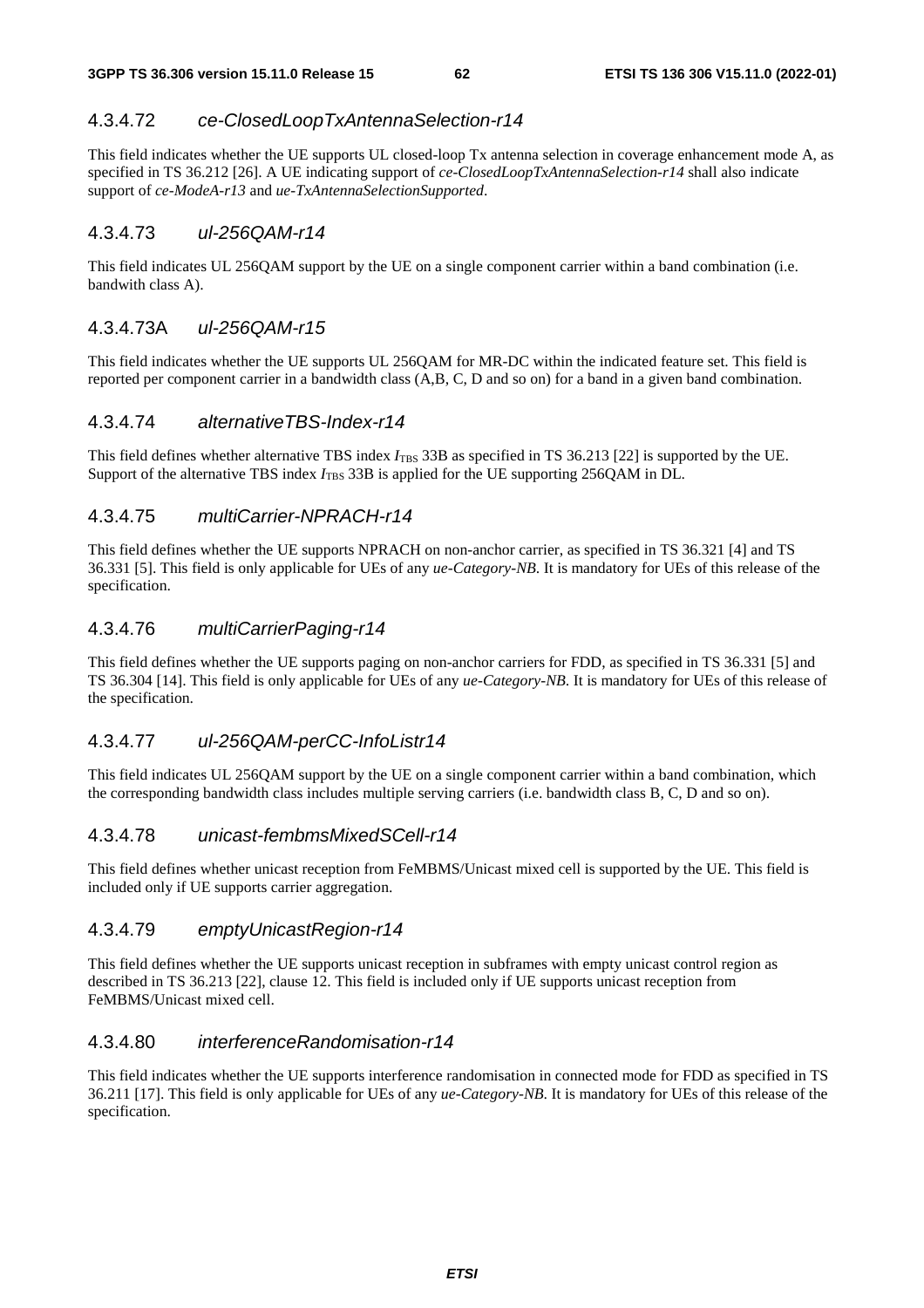### 4.3.4.81 *must-CapabilityPerBand-r14*

This field indicates that the UE supports multi-user superposition transmission operation for the corresponding frequency band as specified in 36.212 [26], clause 5.3.3.1. UE indicates the support of the different MUST features per band.

### 4.3.4.81.1 *must-TM234-UpTo2Tx-r14*

This field indicates that the UE supports MUST operation for TM2/3/4 using up to 2Tx.

### 4.3.4.81.2 *must-TM89-UpToOneInterferingLayer-r14*

This field indicates that the UE supports MUST operation for TM8/9 with assistance information for up to 1 interfering layer.

### 4.3.4.81.3 *must-TM10-UpToOneInterferingLayer-r14*

This field indicates that the UE supports MUST operation for TM10 with assistance information for up to 1 interfering layer.

### 4.3.4.81.4 *must-TM89-UpToThreeInterferingLayers-r14*

This field indicates that the UE supports MUST operation for TM8/9 with assistance information for up to 3 interfering layers.

### 4.3.4.81.5 *must-TM10-UpToThreeInterferingLayers-r14*

This field indicates that the UE supports MUST operation for TM10 with assistance information for up to 3 interfering layers.

### 4.3.4.82 *crs-LessDwPTS-r14*

This field defines whether the UE supports TDD special subframe configuration 10 without CRS transmission on the 5th symbol of DwPTS (i.e. *ssp10-CRS-LessDwPTS*) as specified in TS 36.211 [17] and TS 36.331 [5].

### 4.3.4.83 *dl-1024QAM-Slot-r15*

This field indicates whether the UE supports 1024QAM in DL on the band for slot TTI operation.

# 4.3.4.84 *dl-1024QAM-SubslotTA-1-r15*

This field indicates whether the UE supports 1024QAM in DL on the band for subslot TTI operation with TA set 1.

### 4.3.4.85 *dl-1024QAM-SubslotTA-2-r15*

This field indicates whether the UE supports 1024QAM in DL on the band for subslot TTI operation with TA set 2.

#### 4.3.4.86 *dmrs-PositionPattern-r15*

This field indicates whether the UE supports uplink DMRS position pattern 'D D D' in subslot #5 with application of the 1/6 as the TBS scaling factor.

#### 4.3.4.87 *dmrs-RepetitionSubslotPDSCH-r15*

This field indicates whether the UE supports back-to-back 3/4-layer DMRS reception in two consecutive subslots across subframe boundary for subslot-PDSCH.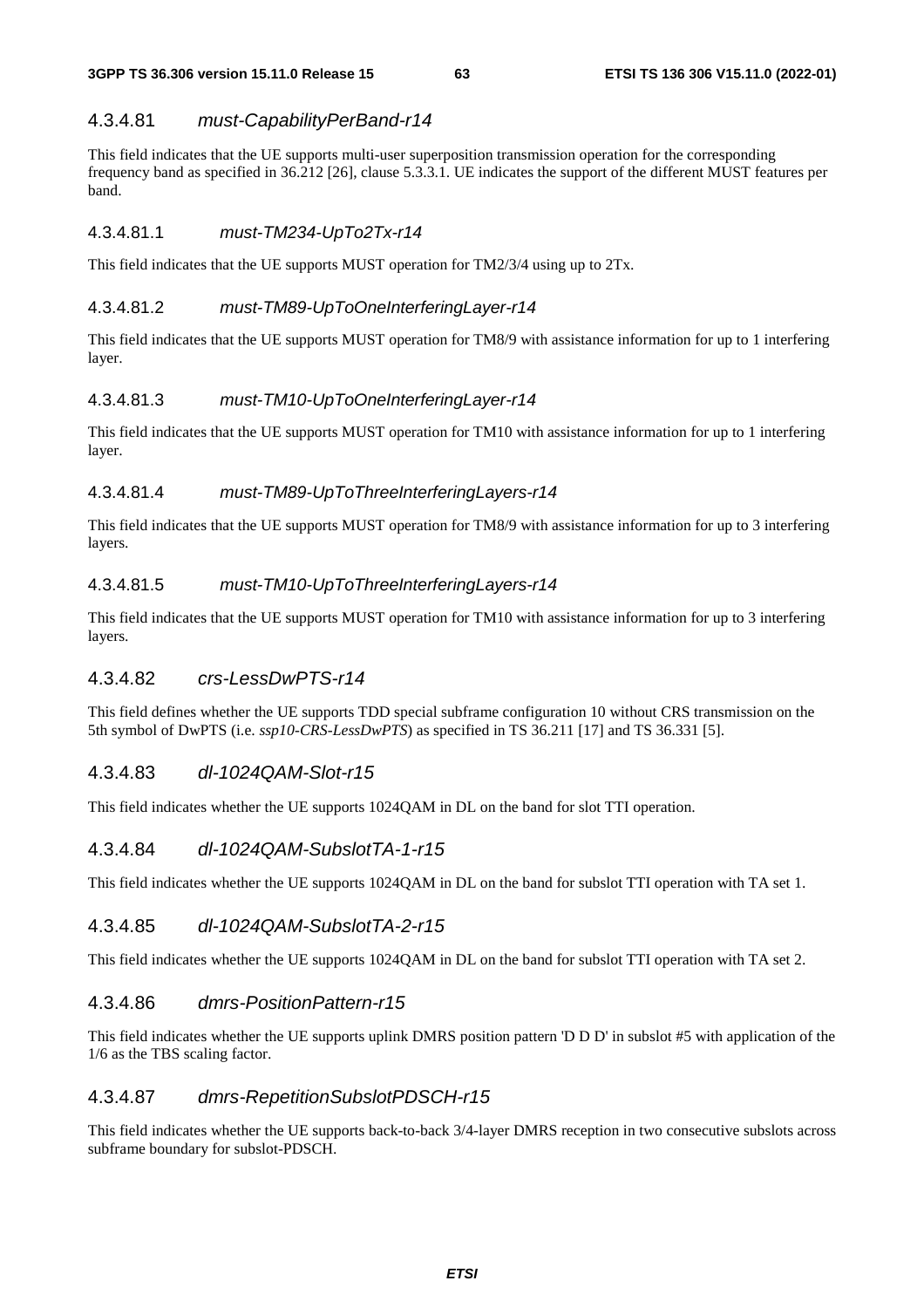# 4.3.4.88 *dmrs-SharingSubslotPDSCH-r15*

This field indicates whether the UE supports DMRS sharing in two consecutive subslots across subframe boundary for subslot-PDSCH.

### 4.3.4.89 *epdcch-SPT-differentCells-r15*

This field indicates whether the UE supports EPDCCH and short processing time on different serving cells.

### 4.3.4.90 *epdcch-STTI-differentCells-r15*

This field indicates whether the UE supports EPDCCH and sTTI on different serving cells.

### 4.3.4.91 *maxLayersSlotOrSubslotPUSCH-r15*

This field indicates the maxiumum number of layers for slot-PUSCH or subslot-PUSCH transmission. If the UE reports maximum number of layers for UL in sTTI for a band combination using the IE *CA-MIMO-ParametersUL-r15*, the reported maximum number of layers shall not exceed the value indicated by this field.

# 4.3.4.92 *maxNumberUpdatedCSI-Proc-SPT-r15*

This field defines, if short processing time is supported, the maximum number of CSI processes to be updated per UE which aperiodic CSI is requested for CA with more than 5CCs as specified in TS 36.213 [22] which is supported by the UE.

### 4.3.4.93 Void

### 4.3.4.94 *numberOfBlindDecodesUSS-r15*

This field defines the maximum number of blind decodes in UE specific search space in one subframe for CCs configured with sTTI operation, supported by the UE. The number of blind decodes supported by the UE is the field value  $X*68$ .

# 4.3.4.95 *pdsch-SlotSubslotPDSCH-Decoding-r15*

This field defines whether the UE supports decoding of PDSCH and slot-PDSCH/subslot-PDSCH assigned with C-RNTI/SPS C-RNTI in the same subframe for a given carrier.

### 4.3.4.96 *simultaneousTx-differentTx-duration-r15*

This field defines whether the UE supports simultaneous transmission of different transmission durations over different carriers. The different transmission duration can be of subframe, slot or subslot duration. A common capability is used regardless of combination of different UL transmission duration over different carriers. The capability is reported per band/band combination.

### 4.3.4.97 *slotPDSCH-TxDiv-TM8-r15*

This field indicates whether the UE supports TX diversity transmission using ports 7 and 8 for TM8 for slot PDSCH.

### 4.3.4.98 *slotPDSCH-TxDiv-TM9and10-r15*

This field indicates whether the UE supports TX diversity transmission using ports 7 and 8 for TM9/10 for slot PDSCH.

### 4.3.4.99 *spdcch-differentRS-types-r15*

This field indicates whether the UE supports monitoring of sPDCCH on RB sets with different RS types within a TTI.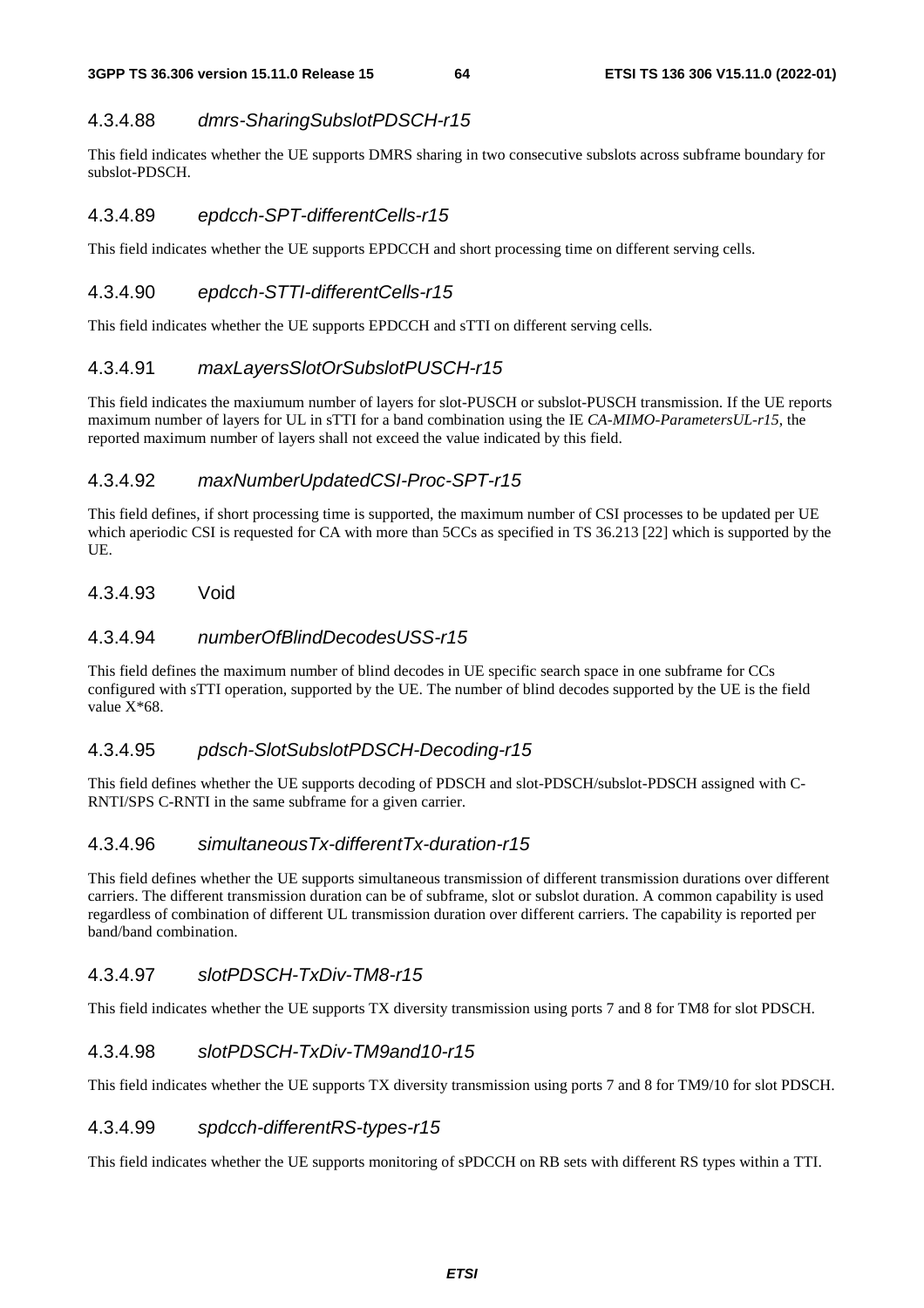#### 4.3.4.100 *spt-Parameters-r15*

This field indicates the maximum number of supported CCs and the corresponding supported frame structure for short processing time. The UE capability is reported per band combination. The reported number of carriers *maxNumberCCs-SPT-r15* applies to all the FS-type(s) *frameStructureType-SPT-r15* supported in a given band combination.

#### 4.3.4.101 *sps-CyclicShift-r15*

This field indicates whether the UE supports different cyclic shift for DMRS for UL SPS using 1ms TTI.

#### 4.3.4.102 *subslotPDSCH-TxDiv-TM9and10-r15*

This field indicates whether the UE supports TX diversity transmission using ports 7 and 8 for TM9/10 for subslot PDSCH.

### 4.3.4.103 *sTTI-SupportedCombinations-r15*

This field indicates the different combinations of sTTI lengths (slot or subslot) that the UE supports in a single PUCCH group or in two PUCCH groups. A TTI length combination is reported for DL first followed by UL. In case of two PUCCH groups the support for the primary PUCCH group is indicated first. The capability is reported per band per band combination. This field is also used to report the sTTI capabilities for non-CA bands.

#### 4.3.4.104 Void

#### 4.3.4.105 *sTTI-SPT-BandParameters-r15*

This field indicates the different sTTI/sPT capabilities for each band of the reported band combinations using *supportedBandCombination*. The UE reports these capabilities in the same order in which the band combinations are reported. The UE is allowed to report the same band combination more than once, if the corresponding sTTI/sPT capabilities are different. If any of the fields *sTTI-CA-MIMO-ParametersDL-r15, sTTI-CA-MIMO-ParametersUL-r15, sTTI-SupportedCSI-Proc-r15* are not provided by the UE, the corresponding parameters of these fields reported from the band of the band combination for which the sTTI parameters are applied, are assumed to be supported for sTTI/sPT features as well. If any of the fields *sTTI-MIMO-CA-ParametersPerBoBCs-r15, sTTI-MIMO-CA-ParametersPerBoBCs-v1530* are not provided by the UE, the corresponding parameters from *mimo-UE-ParametersSTTI-r15, mimo-UE-ParametersSTTI-v1530* are applied, and if any of the fields *mimo-UE-ParametersSTTIr15, mimo-UE-ParametersSTTI-v1530* are not provided by the UE, then the corresponding parameters of these fields reported from the band of the band combination for which the sTTI parameters are applied, are assumed to be supported for sTTI/sPT features.

#### 4.3.4.106 *sTTI-SupportedCSI-Proc-r15*

This field indicates, for short TTI, the maximum number of CSI processes supported on a component carrier within a band. Value n1 corresponds to 1 CSI process, value n3 corresponds to 3 CSI processes, and value n4 corresponds to 4 CSI processes. If this field is included, the UE shall include the same number of entries listed in the same order as in *bandParameterList-r11, bandParameterList-r13* if they are reported. If the UE supports at least 1 CSI process on any component carrier, then the UE shall include this field in all bands in all band combinations.

#### 4.3.4.107 *txDiv-SPUCCH-r15*

This field defines whether the UE supports Tx diversity on SPUCCH format 1, 1a, 1b and 3.

#### 4.3.4.108 *ul-256QAM-Slot-r15*

This field defines whether the UE supports 256QAM in UL for slot TTI operation on the band.

#### 4.3.4.109 *ul-256QAM-Subslot-r15*

This field defines whether the UE supports 256QAM in UL for subslot TTI operation on the band.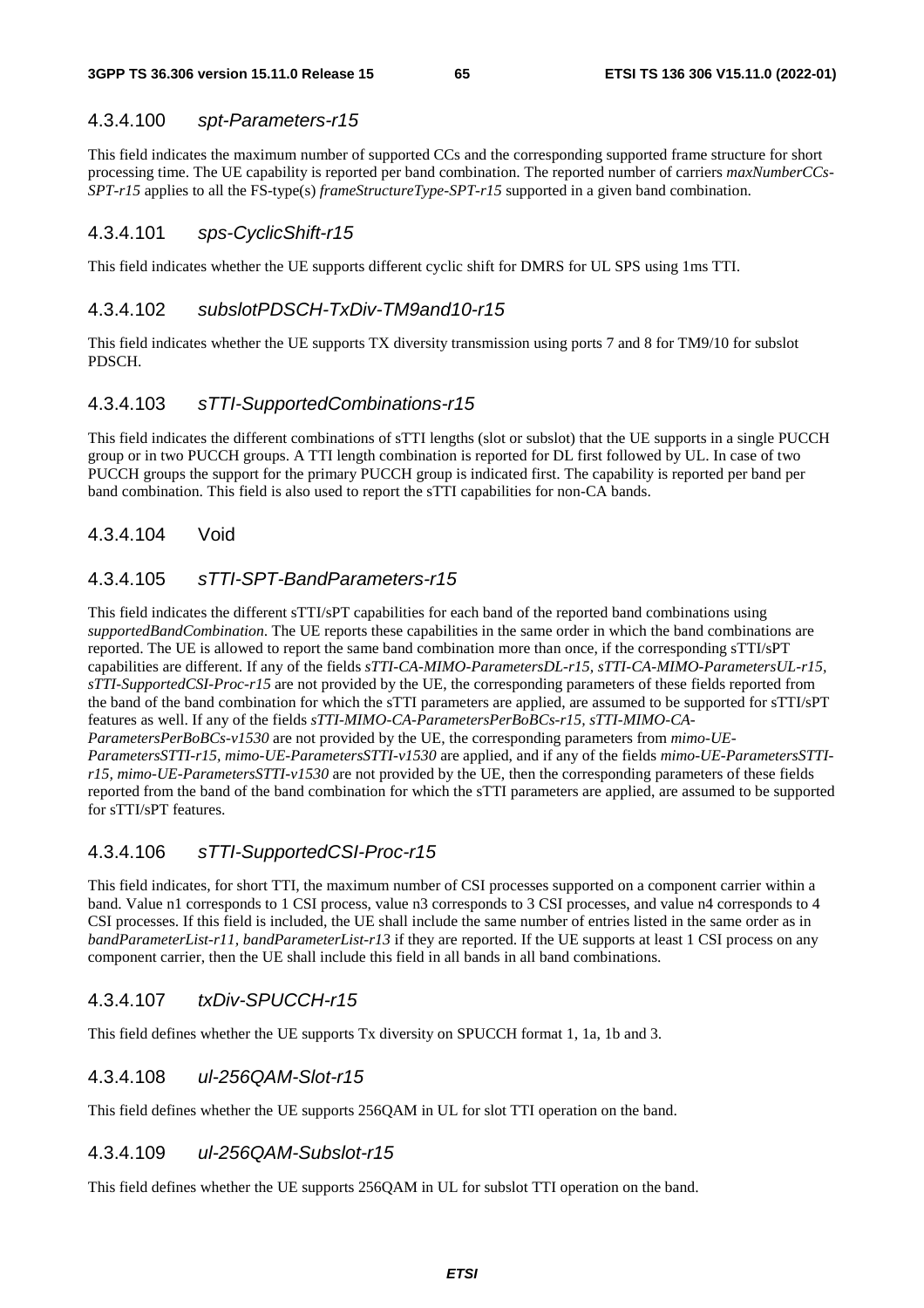### 4.3.4.110 *ue-TxAntennaSelection-SRS-1T4R-r15*

This field indicates whether the UE supports to select one antenna among four antennas to transmit SRS for the corresponding band of the band combination as described in TS 36.213 [22].

### 4.3.4.111 *ue-TxAntennaSelection-SRS-2T4R-2Pairs-r15*

This field indicates whether the UE supports to select one antenna pair between two antenna pairs to transmit SRS simultaneously for the corresponding band of the band combination as described in TS 36.213 [22].

### 4.3.4.112 *ue-TxAntennaSelection-SRS-2T4R-3Pairs-r15*

This field indicates whether the UE supports to select one antenna pair among three antenna pairs to transmit SRS simultaneously for the corresponding band of the band combination as described in TS 36.213 [22].

### 4.3.4.113 *wakeUpSignal-r15*

This field indicates whether the UE supports WUS for FDD as specified in TS 36.211 [17], TS 36.213 [22] and TS 36.304 [14]. This feature is only applicable if the UE supports *ce-ModeA-r13* or if the UE supports any *ue-Category-NB*.

### 4.3.4.114 *wakeUpSignalMinGap-eDRX-r15*

This field indicates the minimum gap required between end of WUS and start of PO by a UE indicating support of extended idle mode DRX for FDD, as specified in TS 24.301 [28]. A UE indicating support of *wakeUpSignalMinGapeDRX-r15* shall also indicate support of w*akeUpSignal-r15*. This feature is only applicable if the UE supports *ce-ModeA-r13* or if the UE supports any *ue-Category-NB*.

### 4.3.4.115 *mixedOperationMode-r15*

This field defines whether the UE supports multi-carrier operation where the anchor carrier is in standalone mode while the non-anchor carrier is in inband or guardand mode, and vice versa, for unicast, paging, and random access for FDD as specified in TS 36.300 [30]. This field is only applicable for UEs of any *ue-Category-NB*.

#### 4.3.4.116 void

#### 4.3.4.117 *sr-WithHARQ-ACK-r15*

This field defines whether the UE supports physical layer SR with HARQ ACK for FDD as specified in TS 36.213 [22]. This field is only applicable for UEs of any *ue-Category-NB*.

#### 4.3.4.118 *sr-WithoutHARQ-ACK-r15*

This field defines whether the UE supports physical layer SR without HARQ ACK for FDD as specified in TS 36.211 [17] and TS 36.213 [22]. This field is only applicable for UEs of any *ue-Category-NB*.

#### 4.3.4.119 *nprach-Format2-r15*

This field defines whether the UE supports NPRACH resources using preamble format 2 for FDD. This field is only applicable for UEs of any *ue-Category-NB*.

### 4.3.4.120 *ce-UL-HARQ-ACK-Feedback-r15*

This field indicates whether the UE supports uplink HARQ ACK Feedback in RRC\_CONNECTED when operating in coverage enhancement, as specified in TS 36.213 [22]. A UE indicating support of *ce-UL-HARQ-ACK-Feedback-r15*  shall also indicate support of *ce-ModeA-r13*.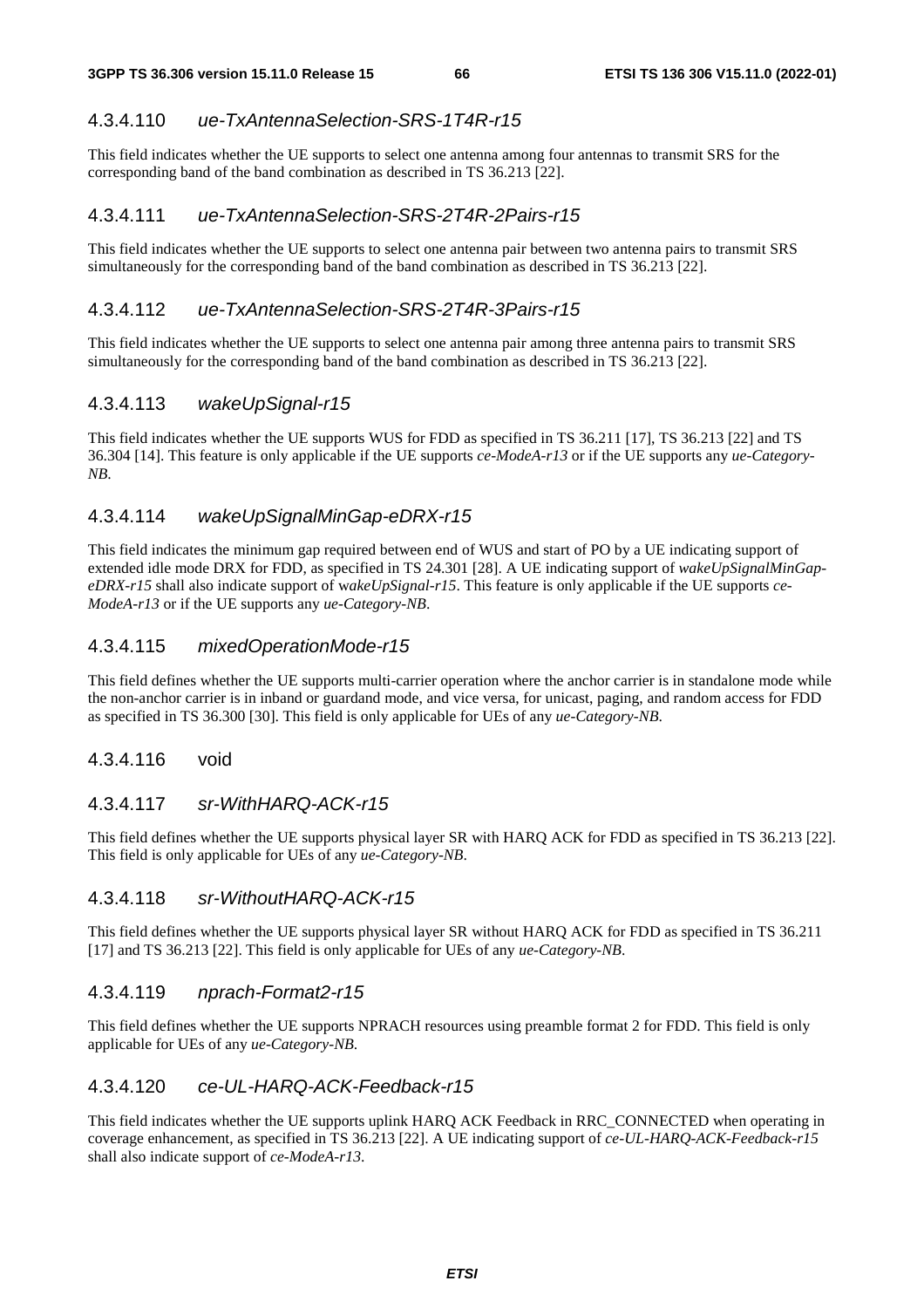# 4.3.4.121 *ce-PDSCH-FlexibleStartPRB-CE-ModeA-r15*

This field indicates whether the UE supports flexible starting PRB for PDSCH in RRC\_CONNECTED when operating in coverage enhancement mode A, as specified in TS 36.211 [17] and TS 36.213 [22]. A UE indicating support of *ce-PDSCH-FlexibleStartPRB-CE-ModeA-r15* shall also indicate support of *ce-ModeA-r13*.

# 4.3.4.122 *ce-PDSCH-FlexibleStartPRB-CE-ModeB-r15*

This field indicates whether the UE supports flexible starting PRB for PDSCH in RRC\_CONNECTED when operating in coverage enhancement mode B, as specified in TS 36.211 [17] and TS 36.213 [22]. A UE indicating support of *ce-PDSCH-FlexibleStartPRB-CE-ModeB-r15* shall also indicate support of *ce-ModeB-r13*.

# 4.3.4.123 *ce-PUSCH-FlexibleStartPRB-CE-ModeA-r15*

This field indicates whether the UE supports flexible starting PRB for PUSCH in RRC\_CONNECTED when operating in coverage enhancement mode A, as specified in TS 36.211 [17] and TS 36.213 [22]. A UE indicating support of *ce-PUSCH-FlexibleStartPRB-CE-ModeA-r15* shall also indicate support of *ce-ModeA-r13*.

# 4.3.4.124 *ce-PUSCH-FlexibleStartPRB-CE-ModeB-r15*

This field indicates whether the UE supports flexible starting PRB for PUSCH in RRC\_CONNECTED when operating in coverage enhancement mode B, as specified in TS 36.211 [17] and TS 36.213 [22]. A UE indicating support of *ce-PUSCH-FlexibleStartPRB-CE-ModeB-r15* shall also indicate support of *ce-ModeB-r13*.

# 4.3.4.125 *ce-CRS-IntfMitig-r15*

This field indicates whether the UE supports CRS interference mitigation, i.e., value *supported* indicates UE does not rely on the CRS outside certain PRBs and subframes as defined in TS 36.133 [16], clauses 3.6.1.2 and 3.6.1.3 and TS 36.213 [23] when operating in coverage enhancement mode. A UE indicating support of *ce-CRS-IntfMitig-r15* shall also indicate support of *ce-ModeA-r13*.

### 4.3.4.126 *ce-PDSCH-64QAM-r15*

This field indicates whether the UE supports 64QAM for non-repeated unicast PDSCH in RRC\_CONNECTED when operating in coverage enhancement mode A. A UE indicating support of *ce-PDSCH-64QAM-r15* shall also indicate support of *ce-ModeA-r13*.

### 4.3.4.127 *ce-CQI-AlternativeTable-r15*

This field indicates whether the UE supports alternative CQI table in RRC\_CONNECTED when operating in coverage enhancement mode A, as specified in TS 36.213 [22]. A UE indicating support of *ce-CQI-AlternativeTable-r15* shall also indicate support of *ce-ModeA-r13*.

### 4.3.4.128 *ce-PUSCH-SubPRB-Allocation-r15*

This field indicates whether the UE supports sub-PRB resource allocation for PUSCH when operating in coverage enhancement mode A or B, as specified in TS 36.211 [17] and TS 36.213 [22]. A UE indicating support of *ce-PUSCH-SubPRB-Allocation-r15* shall also indicate support of *ce-ModeA-r13.* 

### 4.3.4.129 *wakeUpSignal-TDD-r15*

This field indicates whether the UE supports WUS for TDD as specified in TS 36.211 [17], TS 36.213 [22] and TS 36.304 [14]. This feature is only applicable if the UE supports *ce-ModeA-r13*.

### 4.3.4.130 *wakeUpSignalMinGap-eDRX-TDD-r15*

This field indicates the minimum gap required between end of WUS and start of PO by a UE indicating support of extended idle mode DRX for TDD, as specified in TS 24.301 [28]. A UE indicating support of *wakeUpSignalMinGap-*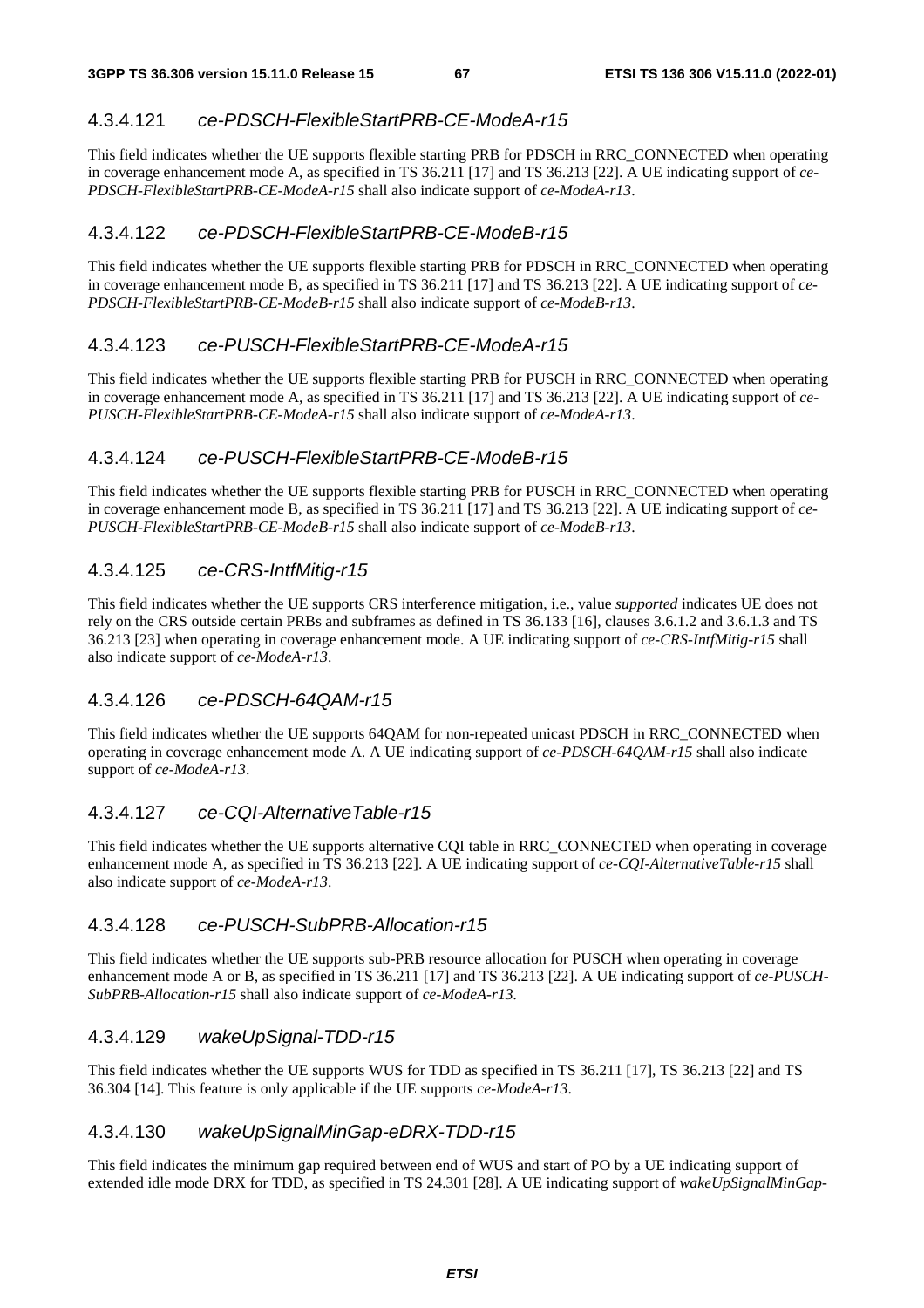*eDRX-TDD-r15* shall also indicate support of *wakeUpSignal-TDD-r15*. This feature is only applicable if the UE supports *ce-ModeA-r13*.

#### 4.3.4.131 *shortCqi-ForSCellActivation-r15*

This field defines whether the UE supports temporary CQI reporting periodicity after SCell activation as defined in TS 36.321 [4] and TS 36.331 [5].

### 4.3.4.132 *crs-IntfMitig-r15*

This field defines whether the UE supports CRS interference mitigation as specified in TS 36.133 [16], clause 3.6.1.1.

### 4.3.4.133 *srs-UpPTS-6sym-r14*

This field indicates whether the UE supports up to 6-symbol SRS in UpPTS.

### 4.3.4.134 *multiCarrierPagingTDD-r15*

This field defines whether the UE supports paging on non-anchor carriers for TDD, as specified in TS 36.331 [5] and TS 36.304 [14]. This field is only applicable for UEs of any *ue-Category-NB*. It is mandatory for UEs of this release of the specification.

### 4.3.4.135 *altMCS-Table-r15*

This field defines whether the UE supports 6-bit MCS table, see TS 36.212 [26] and TS 36.213 [22].

### 4.3.4.136 *ul-PowerControlEnhancements-r15*

This field defines whether the UE supports UE specific UL power control.

#### 4.3.4.137 *additionalTransmissionSIB1-r15*

This field defines whether the UE supports additional SIB1 transmission in subframe #3 for FDD, as defined in TS 36.213 [22]. This field is only applicable for UEs of any *ue-Category-NB*.

#### 4.3.4.138 *aperiodicCsi-ReportingSTTI-r15*

This field defines whether the UE supports aperiodic CSI reporting for STTI.If the UE indicates the support of aperiodic CSI reporting for short TTI using this field, the UE also supports the legacy aperiodic CSI capabilities for short TTI.

### 4.3.4.139 *dmrs-BasedSPDCCH-MBSFN-r15*

This field defines whether the UE supports sDCI monitoring in DMRS based SPDCCH for MBSFN subframe. If UE supports this, it also provides the corresponding DMRS based SPDCCH capability in *min-Proc-TimelineSubslot.*

### 4.3.4.140 *dmrs-BasedSPDCCH-nonMBSFN -r15*

This field defines whether the UE supports sDCI monitoring in DMRS based SPDCCH for non-MBSFN subframe. If UE supports this, it also provides the corresponding DMRS based SPDCCH capability in *min-Proc-TimelineSubslot* 

### 4.3.4.141 *maxNumberUpdatedCSI-Proc-STTI-Comb77-r15*

This field defines, for {slot, slot}, if short TTI specific A-CSI reporting is supported, the maximum number of CSI processes to be updated per UE which aperiodic CSI is requested for CA with more than 2CCs as specified in TS 36.213 [22] which is supported by the UE.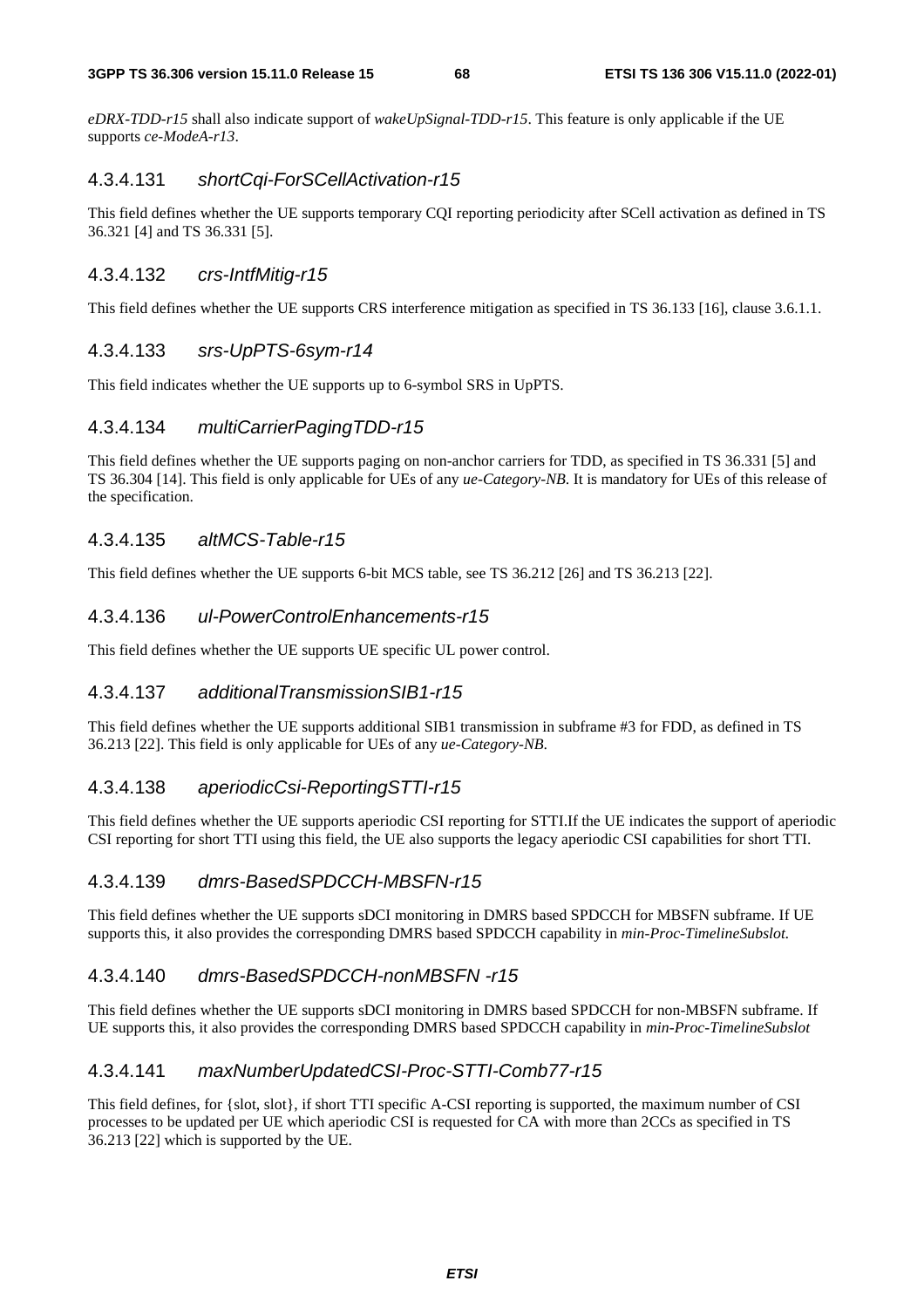# 4.3.4.142 *maxNumberUpdatedCSI-Proc-STTI-Comb27-r15*

This field defines, for {subslot, slot}, if short TTI specific A-CSI reporting is supported, the maximum number of CSI processes to be updated per UE which aperiodic CSI is requested for CA with more than 2CCs as specified in TS 36.213 [22] which is supported by the UE.

### 4.3.4.143 *maxNumberUpdatedCSI-Proc-STTI-Comb22-Set1-r15*

This field defines, for {subslot, subslot} set 1, if short TTI specific A-CSI reporting is supported, the maximum number of CSI processes to be updated per UE which aperiodic CSI is requested for CA with more than 2CCs as specified in TS 36.213 [22] which is supported by the UE.

### 4.3.4.144 *maxNumberUpdatedCSI-Proc-STTI-Comb22-Set2-r15*

This field defines, for {subslot, subslot} set 2, if short TTI specific A-CSI reporting is supported, the maximum number of CSI processes to be updated per UE which aperiodic CSI is requested for CA with more than 2CCs as specified in TS 36.213 [22] which is supported by the UE.

# 4.3.4.145 *powerUCI-SlotPUSCH-r15*

This field Indicates whether the UE supports BPRE derivation based on the actual derived O\_CQI. The parameter uplinkPower-CSIPayload configures the UE to derive BPRE based on either the actual value of O\_CQI or the largest value of O\_CQI across all RI values. If the UE does not support the capability, the UE will derive BPRE based on the largest value of O\_COI across all RI values.

# 4.3.4.146 *powerUCI-SubslotPUSCH-r15*

This field indicates whether the UE supports BPRE derivation based on the actual derived O\_CQI. The parameter uplinkPower-CSIPayload configures the UE to derive BPRE based on either the actual value of O\_CQI or the largest value of O\_CQI across all RI values. If the UE does not support the capability, the UE will derive BPRE based on the largest value of O\_CQI across all RI values.

### 4.3.4.147 *spdcch-Reuse-r15*

This field indicates whether the UE supports L1 based SPDCCH reuse.

### 4.3.4.148 *sps-STTI-r15*

This field indicates whether the UE supports SPS in DL and/or UL for slot or subslot based PDSCH and PUSCH, respectively.

### 4.3.4.149 *sTTI-FD-MIMO-Coexistence-r15*

This field indicates whether the UE supports CSI feedback for more than 8 NZP CSI-RS ports on subframe based PUSCH in any serving cell and supporting sTTI in any serving cell.

# 4.3.4.150 *sTTI-SPT-Supported-r15*

This field indicates whether the UE supports short TTI and/or short processing time features.

### 4.3.4.151 *tm8-slotPDSCH-r15*

This field indicates whether the UE supports configuration and decoding of TM8 for slot PDSCH in TDD.

### 4.3.4.152 *tm9-slotSubslot-r15*

This field indicates whether the UE supports configuration and decoding of TM9 for slot and/or subslot PDSCH for non-MBSFN.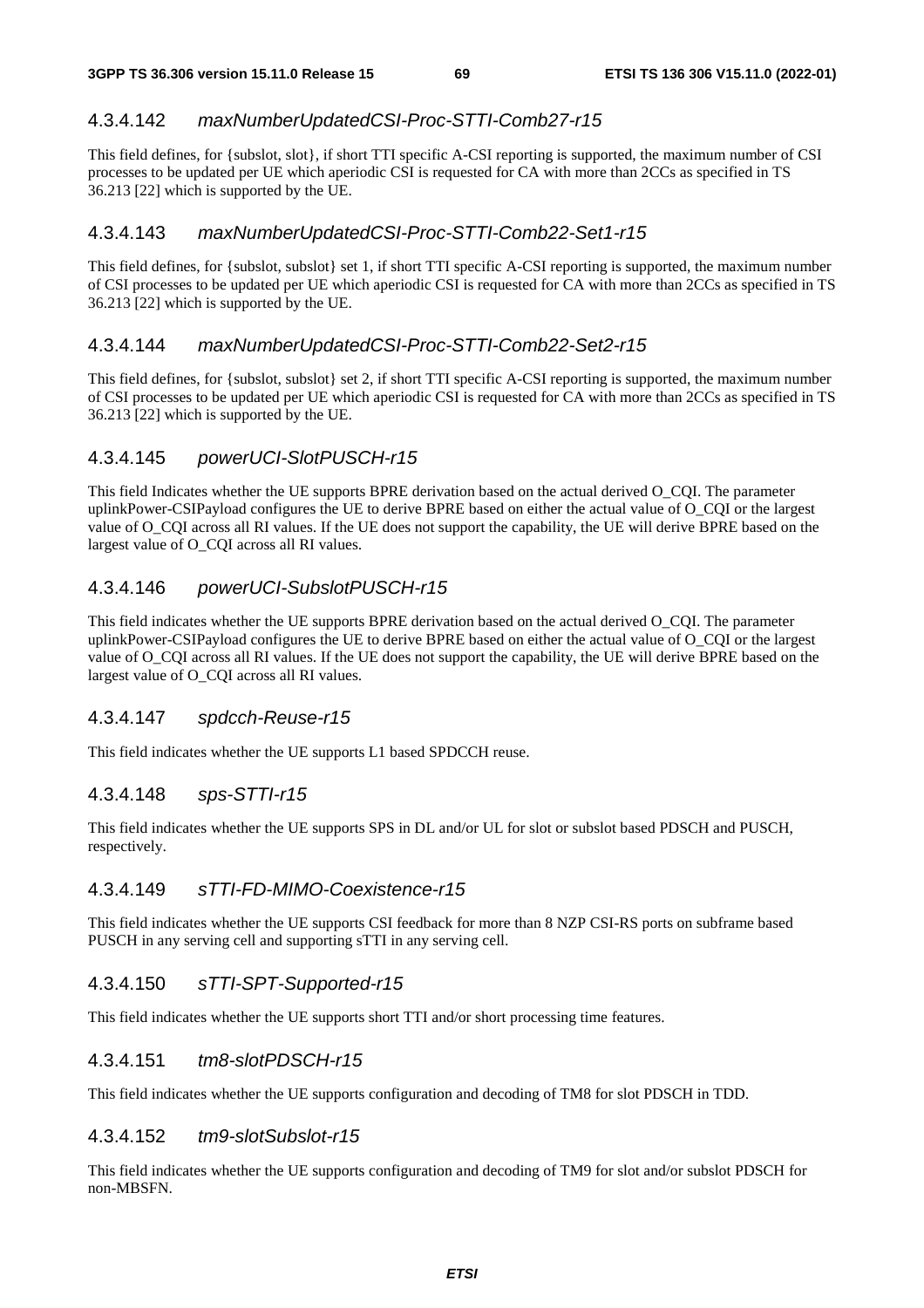# 4.3.4.153 *tm9-slotSubslotMBSFN-r15*

This field indicates whether the UE supports configuration and decoding of TM9 for slot and/or subslot PDSCH for **MBSFN.** 

#### 4.3.4.154 *tm10-slotSubslot-r15*

This field indicates whether the UE supports configuration and decoding of TM10 for slot and/or subslot PDSCH for non-MBSFN.

#### 4.3.4.155 *tm10-slotSubslotMBSFN-r15*

This field indicates whether the UE supports configuration and decoding of TM10 for slot and/or subslot PDSCH for MBSFN.

#### 4.3.4.156 *ul-AsyncHarqSharingDiff-TTI-Lengths-r15*

This field indicates whether the UE supports UL asynchronous HARQ sharing between different TTI lengths for an UL serving cell.

#### 4.3.4.157 *semiStaticCFI-r15*

This field indicates whether the UE supports the semi-static configuration of CFI for subframe/slot/sub-slot operation.

#### 4.3.4.158 *semiStaticCFI-Pattern-r15*

This field indicates whether the UE supports the semi-static configuration of CFI pattern for subframe/slot/sub-slot operation. This field is only applicable for UEs supporting TDD.

#### 4.3.4.159 *pdsch-RepSubframe-r15*

This field indicates whether the UE supports subframe PDSCH repetition. A UE indicating support of *pdsch-RepSubframe-r15* shall also indicate support of *semiStaticCFI-r15* or *semiStaticCFI-Pattern*-*r15*.

#### 4.3.4.160 *pdsch-RepSlot-r15*

This field indicates whether the UE supports slot PDSCH repetition. A UE indicating support of *pdsch-RepSlot-r15* shall also indicate support of *semiStaticCFI-r15* or *semiStaticCFI-Pattern-r15.* A UE indicating support of *pdsch-RepSlot-r15* shall also indicate support of rel-15 slot PDSCH.

#### 4.3.4.161 *pdsch-RepSubslot-r15*

This field indicates whether the UE supports subslot PDSCH repetition. This field is only applicable for UEs supporting FDD. A UE indicating support of *pdsch-RepSubslot-r15* shall also indicate support of *semiStaticCFI-r15*. A UE indicating support of *pdsch-RepSlot-r15* shall also indicate support of rel-15 subslot PDSCH.

#### 4.3.4.162 *pusch-SPS-SubframeRepPCell-r15*

This field indicates whether the UE supports SPS repetition for subframe PUSCH for PCell. A UE indicating support of *pusch-SPS-SubFrameRepPCell-r15* shall also indicate support of *semiStaticCFI-r15* or *semiStaticCFI-Pattern*-*r15*.

#### 4.3.4.163 *pusch-SPS-SubframeRepPSCell-r15*

This field indicates whether the UE supports SPS repetition for subframe PUSCH for PSCell. A UE indicating support of *pusch-SPS-SubframeRepPSCell-r15* shall also indicate support of *semiStaticCFI-r15* or *semiStaticCFI-Pattern*-*r15*.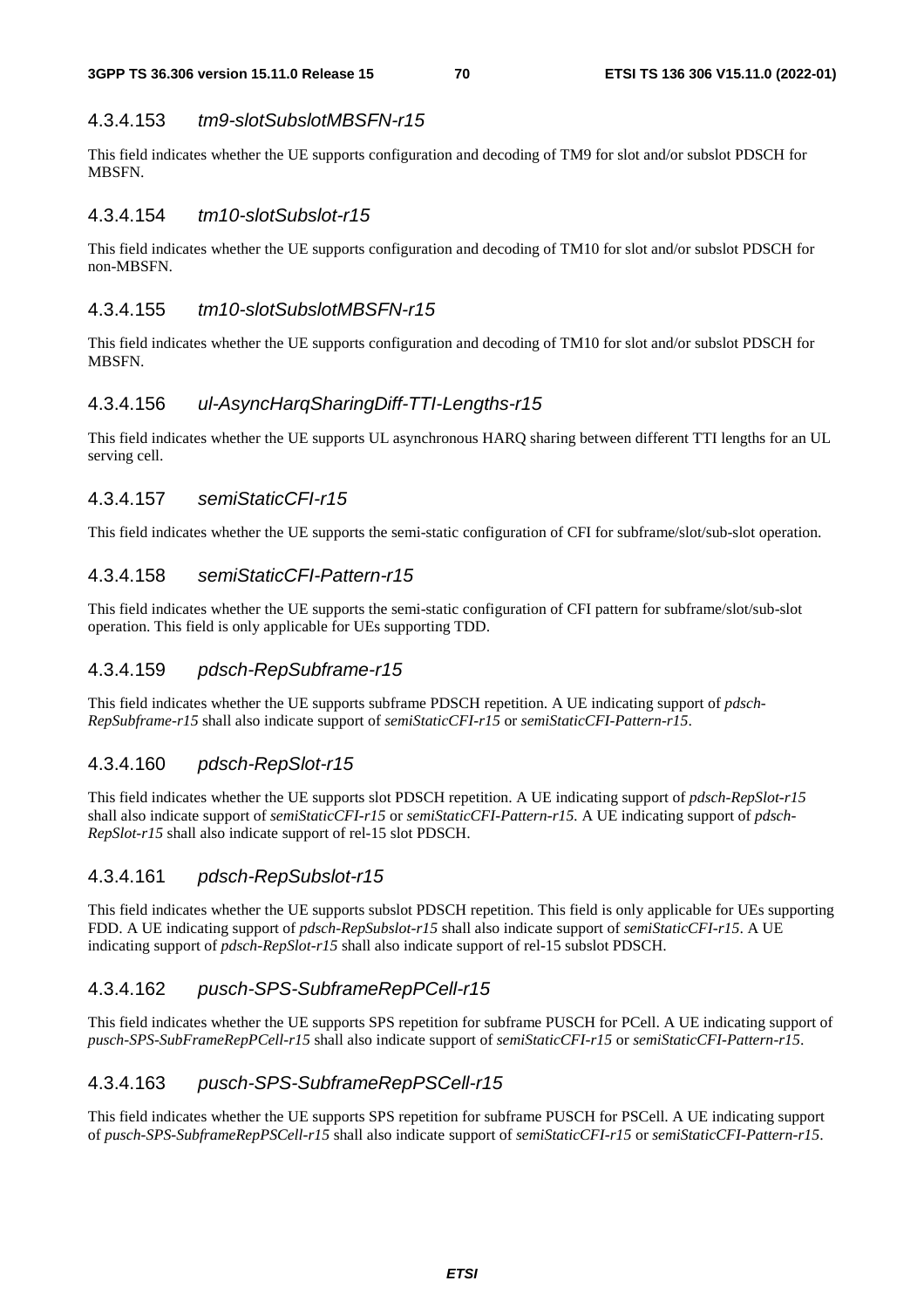# 4.3.4.164 *pusch-SPS-SubframeRepSCell-r15*

This field indicates whether the UE supports SPS repetition for subframe PUSCH for serving cells other than SpCell. A UE indicating support of *pusch-SPS-SubframeRepSCell-r15* shall also indicate support of *semiStaticCFI-r15* or *semiStaticCFI-Pattern*-*r15*.

# 4.3.4.165 *pusch-SPS-SlotRepPCell-r15*

This field indicates whether the UE supports SPS repetition for slot PUSCH for PCell. A UE indicating support of *pusch-SPS-SlotRepPCell-r15* shall also indicate support of *semiStaticCFI-r15* or *semiStaticCFI-Pattern*-*r15*. A UE indicating support of *pusch-SPS-SlotRepPCell-r15* shall also indicate support of slot PUSCH and SPS for slot PUSCH.

# 4.3.4.166 *pusch-SPS-SlotRepPSCell-r15*

This field indicates whether the UE supports SPS repetition for slot PUSCH for PSCell. A UE indicating support of *pusch-SPS-SlotRepPSCell-r15* shall also indicate support of *semiStaticCFI-r15* or *semiStaticCFI-Pattern*-*r15*. A UE indicating support of *pusch-SPS-SlotRepPSCell-r15* shall also indicate support of slot PUSCH and SPS for slot PUSCH.

# 4.3.4.167 *pusch-SPS-SlotRepSCell-r15*

This field indicates whether the UE supports SPS repetition for slot PUSCH for serving cells other than SpCell. A UE indicating support of *pusch-SPS-SlotRepSCell-r15* shall also indicate support of *semiStaticCFI-r15* or *semiStaticCFI-Pattern*-*r15*. A UE indicating support of *pusch-SPS-SlotRepSCell-r15* shall also indicate support of slot PUSCH and SPS for slot PUSCH.

# 4.3.4.168 *pusch-SPS-SubslotRepPCell-r15*

This field indicates whether the UE supports SPS repetition for subslot PUSCH for PCell. This field is only applicable for UEs supporting FDD. A UE indicating support of *pusch-SPS-SubslotRepPCell-r15* shall also indicate support of *semiStaticCFI-r15*. A UE indicating support of *pusch-SPS-SubslotRepPCell-r15* shall also indicate support of subslot PUSCH and SPS for subslot PUSCH.

### 4.3.4.169 *pusch-SPS-SubslotRepPSCell-r15*

This field indicates whether the UE supports SPS repetition for subslot PUSCH for PSCell. This field is only applicable for UEs supporting FDD. A UE indicating support of *pusch-SPS-SubslotRepPSCell-r15* shall also indicate support of *semiStaticCFI-r15*. A UE indicating support of *pusch-SPS-SubslotRepPSCell-r15* shall also indicate support of subslot PUSCH and SPS for subslot PUSCH.

### 4.3.4.170 *pusch-SPS-SubslotRepSCell-r15*

This field indicates whether the UE supports SPS repetition for subslot PUSCH for serving cells other than SpCell. This field is only applicable for UEs supporting FDD. A UE indicating support of *pusch-SPS-SubSlotRepSCell-r15* shall also indicate support of *semiStaticCFI-r15*. A UE indicating support of *pusch-SPS-SubslotRepSCell-r15* shall also indicate support of subslot PUSCH and SPS for subslot PUSCH.

### 4.3.4.171 *pusch-SPS-MaxConfigSubframe-r15*

This field indicates the maximum number of multiple SPS configurations of subframe PUSCH across all cells.

# 4.3.4.172 *pusch-SPS-MultiConfigSubframe-r15*

This field indicates the number of multiple SPS configurations of slot PUSCH for each serving cell. A UE indicating support of *pusch-SPS-MultiConfigSubframe-r15* shall also indicate support of *pusch-SPS-SubframeRepPCell-r15, pusch-SPS-SubframeRepPSCell-r15* or *pusch-SPS-SubframeRepSCell-r15*.

# 4.3.4.173 *pusch-SPS-MaxConfigSlot-r15*

This field indicates the maximum number of multiple SPS configurations of slot PUSCH across all cells.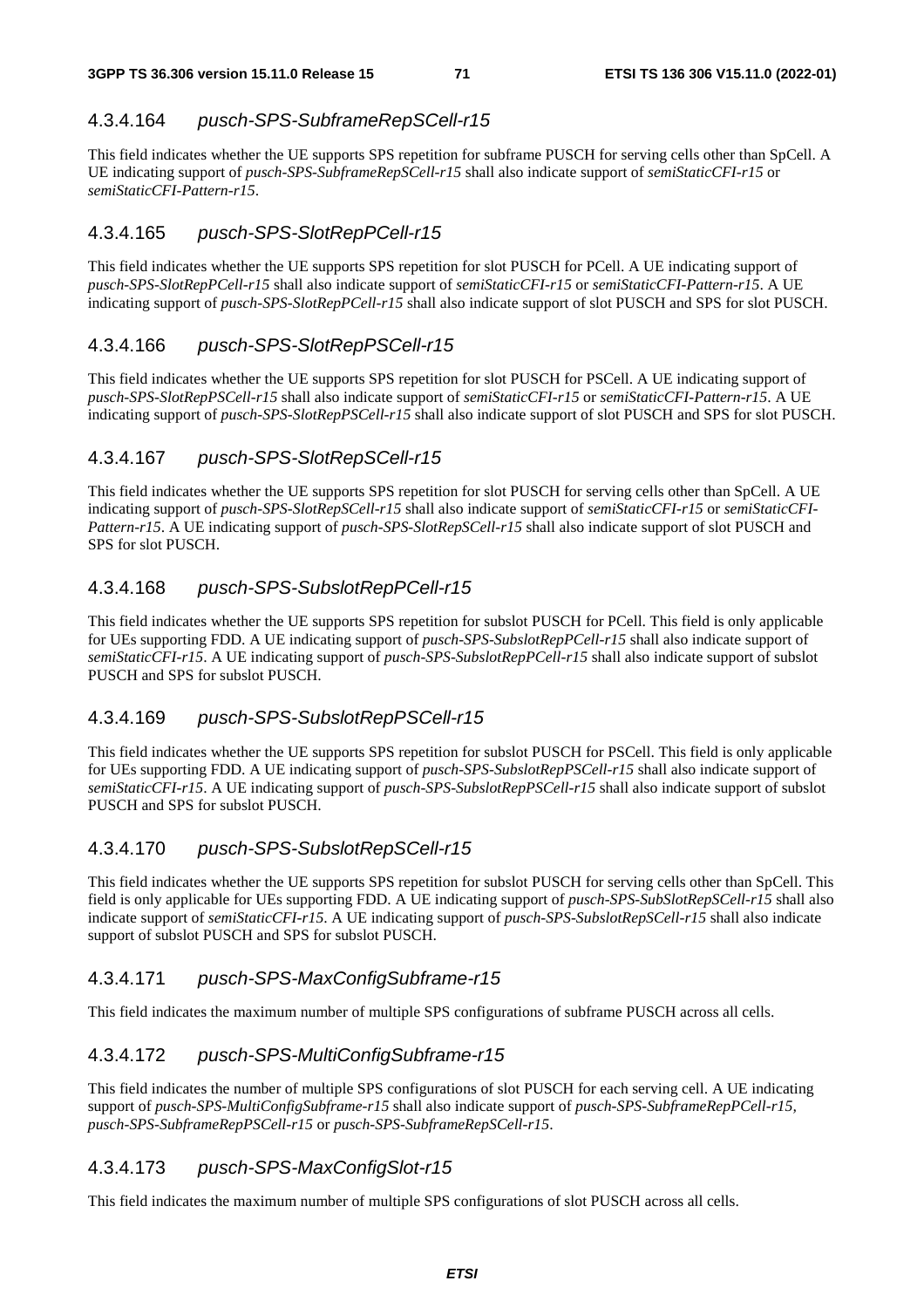## 4.3.4.174 *pusch-SPS-MultiConfigSlot-r15*

This field indicates the number of multiple SPS configurations of subframe PUSCH for each serving cell. A UE indicating support of *pusch-SPS-MultiConfigSlot-r15* shall also indicate support of *pusch-SPS-SlotRepPCell-r15, pusch-SPS-SlotRepPSCell-r15* or *pusch-SPS-SlotRepSCell-r15*.

## 4.3.4.175 *pusch-SPS-MaxConfigSubslot-r15*

This field indicates the maximum number of multiple SPS configurations of subslot PUSCH across all cells.

## 4.3.4.176 *pusch-SPS-MultiConfigSubslot-r15*

This field indicates the number of multiple SPS configurations of subslot PUSCH for each serving cell. This field is only applicable for UEs supporting FDD. A UE indicating support of *pusch-SPS-MultiConfigSubslot-r15* shall also indicate support of *pusch-SPS-SubslotRepPCell-r15, pusch-SPS-SubslotRepPSCell-r15* or *pusch-SPS-SubslotRepSCellr15*.

## 4.3.4.177 *npusch-3dot75kHz-SCS-TDD-r15*

This field defines whether the UE supports NPUSCH with 3.75kHz SCS for TDD as specified in TS 36.211 [17]. This field is only applicable for UEs of any *ue-Category-NB*. It is mandatory for UEs of this release of the specification.

## 4.3.4.178 *crs-IM-TM1-toTM9-OneRX-Port*

- 1) The field defines whether the DL Category 1bis UE or the DL Category M2 UE supports any of the below CRS interference mitigation (CRS-IM) features while operating in the following transmission modes (TM): TM 1, TM 2, …, TM 8 and TM 9. CRS-IM with 2 CRS antenna ports for PDSCH with 1 receiver antenna port (as specified in TS 36.101 [6]).
- 2) CRS-IM with 4 CRS antenna ports for PDSCH with 1 receiver antenna port (as specified in TS 36.101 [6]).

The UE shall not include the field if it does not support CRS IM in TMs 1-9.

# 4.3.4.179 *cch-IM-RefRecTypeA-OneRX-Port*

The field defines whether the DL Category 1bis UE or DL Category M2 UE supports Type A downlink control channel interference mitigation receiver "LMMSE-IRC + CRS-IC" for PDCCH/PCFICH/PHICH/EPDCCH receive processing (Enhanced downlink control channel performance requirements Type A in TS 36.101 [6]).

For DL Category 1bis UE, if this field is present, the UE supports any of the following features:

- 1) Enhanced downlink control channel interference mitigation Type A receiver for 2 CRS antenna ports with 1 receiver antenna port (as specified in TS 36.101 [6]).
- 2) Enhanced downlink control channel interference mitigation Type A receiver for 4 CRS antenna ports with 1 receiver antenna port (as specified in TS 36.101 [6]).

For DL Category M2 UE, if this field is present, the UE supports the following feature:

1) Enhanced downlink control channel interference mitigation Type A receiver for 2 CRS antenna ports with 1 receiver antenna port (as specified in TS 36.101 [6]).

# 4.3.4.180 *dmrs-OverheadReduction-r15*

This field defines whether the UE supports OCC4 for rank 3 and 4 transmission as specified in clause 5.3.3.1.5C of TS 36.212 [26].

## 4.3.4.181 *srs-DCI7-TriggeringFS2-r15*

This field indicates whether the UE supports SRS triggerring via DCI format 7 for FS2.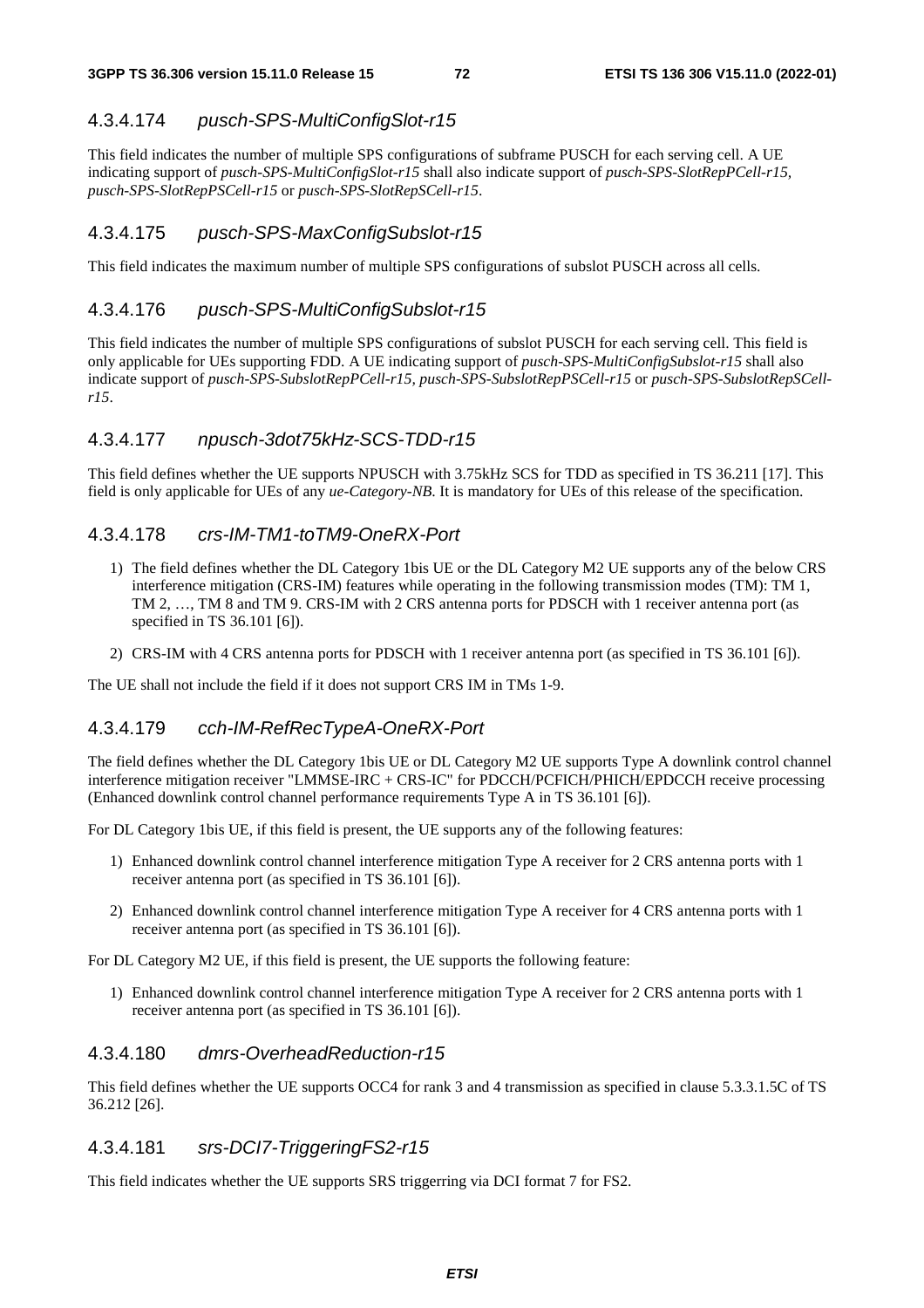# 4.3.5 RF parameters

# 4.3.5.1 *supportedBandListEUTRA*

This field defines which E-UTRA radio frequency bands, see TS 36.101 [6], are supported by the UE. For each band, support for either only half duplex operation, or full duplex operation is indicated. For TDD, the half duplex indication is not applicable.

## 4.3.5.1.1 *ue-PowerClass-N-r13*, *ue-PowerClass-5-r13*

These fields define for each supported E-UTRA band whether the UE supports power UE Power Class 1, 2, 4 or 5 for the band, as specified in TS 36.101 [6] and TS 36.307 [27]. Absence of these fields means that the UE supports the default UE Power Class for the band, as specified in TS 36.101 [6].

## 4.3.5.1.2 *intraFreq-CE-NeedForGaps-r13*

This field defines for each supported E-UTRA band whether measurement gaps are required to perform intra-frequency measurements on the E-UTRA band for UE in CE Mode A or CE Mode B.

## 4.3.5.1.3 *ue-CA-PowerClass-N*

This field defines the power class the UE supports for a E-UTRA band combination, as specified in TS 36.101 [6] and TS 36.307 [27]. Absence of these fields means that the UE supports the default UE Power Class for the band combination, as specified in TS 36.101 [6].

# 4.3.5.1A *supportedBandList-r13*

This field defines which NB-IoT radio frequency bands, as specified in TS 36.101 [6], are supported by the UE. This field is only applicable for UEs of any *ue-Category-NB*.

## 4.3.5.1A.1 *powerClassNB-20dBm-r13*

This field defines whether the UE supports power class 20dBm in NB-IoT for the band, as specified in TS 36.101 [6].

# 4.3.5.1A.2 *powerClassNB-14dBm-r14*

This field defines whether the UE supports power class 14 dBm in NB-IoT for all the bands that are supported by the UE, as specified in TS 36.101 [6]. The UE shall not include the field if it includes *powerClassNB-20dBm-r13*.

# 4.3.5.2 *supportedBandCombination*

This field defines the carrier aggregation, MIMO and MBMS reception capabilities (via MBSFN or SC-PTM) supported by the UE for configurations with inter-band, intra-band non-contiguous, intra-band contiguous carrier aggregation and without carrier aggregation. For each band in a band combination the UE provides the supported CA bandwidth classes and the corresponding MIMO capabilities for downlink. The UE also has to provide the supported uplink CA bandwidth class and the corresponding MIMO capability for at least one band in the band combination. Applicability of provisioning uplink CA bandwidth class for each band in the band combinations is defined in TS 36.101 [6]. A MIMO capability applies to all carriers of a bandwidth class of a band in a band combination. For bandwidth classes that include multiple component carriers (i.e. bandwidth classes B, C, D and so on), the UE may also indicate a separate MIMO capability that applies to each individual carrier of a bandwidth class of a band in a band combination.

In all non-CA band combinations the UE shall indicate a bandwidth class supporting the maximum channel bandwidth defined for the band.

In all non-CA band combinations the UE shall indicate at least the number of layers for spatial multiplexing according to the UE's Rel-8/9 category (Cat. 1-5). If the UE provides a Rel-10 category (Cat. 6-8) it shall indicate at least the number of layers according to that category for at least one band combination. In all other band combinations a UE indicating a category 2 and higher shall indicate support for at least 2 layers for downlink spatial multiplexing for all bands. The indicated number of layers for spatial multiplexing may exceed the number of layers required according to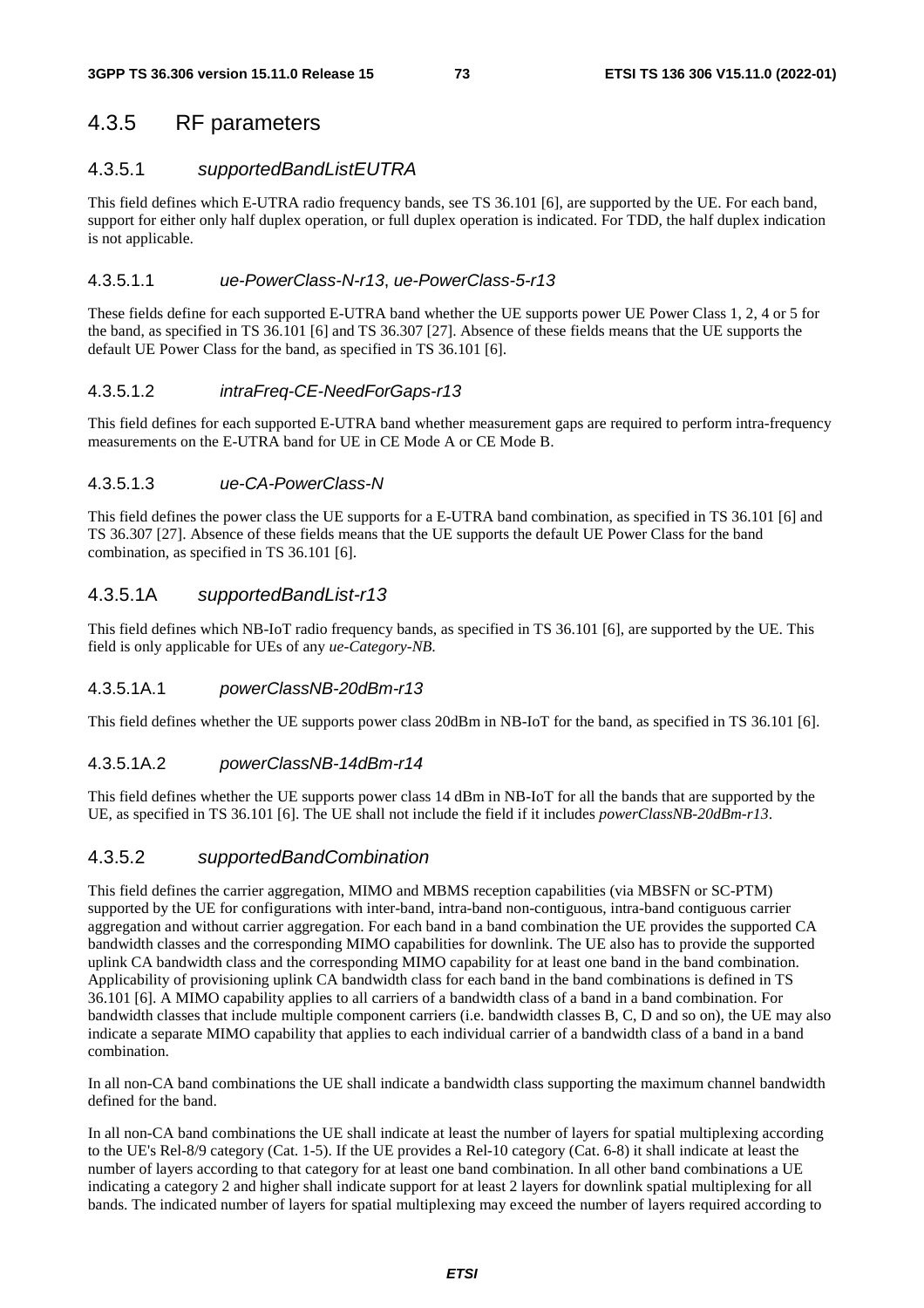the category indicated by the UE. The carrier aggregation and MIMO capabilities indicated for at least one band combination together with modulation scheme shall meet the processing requirements defined by the physical layer parameter values in the UE category (i.e., maximum number of DL-SCH/UL-SCH transport block bits received/transmitted within a TTI, maximum number of bits of a DL-SCH/UL-SCH transport block received/transmitted within a TTI, and total number of soft channel bits for downlink).

NOTE: If the UE reports a subset of supported band combinations based on *requestedFrequencyBands* and/or *skipFallbackCombinations* and/or *maximumCCsRetrieval,* reported band combination(s) may or may not meet the processing requirements defined by the physical layer parameter values in the UE category.

The UE that supports MBMS reception via MBSFN shall support MBMS reception via MBSFN on the PCell of MCG, and it may indicate support for MBMS reception via MBSFN on configured SCells (*mbms-SCell*) and for any cell that may be additionally configured as an SCell (*mbms-NonServingCell*) according to this field. The UE may indicate support for MBMS reception from FeMBMS/Unicast mixed cells (*fembmsMixedCell*) or MBMS-dedicated cells (*fembmsDedicatedCell*). The UE that supports MBMS reception via SC-PTM shall support MBMS reception via SC-PTM on the PCell of MCG, and it may indicate support for MBMS reception via SC-PTM on configured SCells (*scptm-SCell*) and for any cell that may be additionally configured as an SCell (*scptm-NonServingCell*) according to this field. The UE shall apply the system information acquisition and change monitoring procedure relevant for MBMS operation for these cells.

The UE indicating more than one frequency in the *MBMSInterestIndication* message as specified in TS 36.331 [5] shall support simultaneous reception of MBMS (via MBSFN or SC-PTM) on the indicated frequencies when the frequencies of the configured serving cells and the indicated frequencies belong to at least one band combination.

NOTE: For the purposes of determining whether the carrier aggregation and MIMO capabilities indicated for a band combination meets the processing requirements defined by the physical layer parameter values in the UE category as described above, the carrier aggregation and MIMO capabilities indicated for a band combination is considered to meet the processing requirements if the UE supports the maximum processing requirements defined by the UE category assuming 20MHz channel bandwidth is supported on all bands.

While PCell is not changed, the UE shall support release of any SCell(s) or any uplink configuration of SCell(s) without requiring reconfiguration of parameters related to UE radio access capabilities for the remaining serving cell(s) in the fallback band combination, except for release of an SCell from a contiguous CA band configuration that results in a non-contiguous CA band configuration.

While reporting the sTTI/sPT capabilities, the UE is allowed to report the same band combination more than once with this IE, if the UE supports different combinations of the corresponding sTTI/sPT capabilities.

#### 4.3.5.2.1 *supportedBandCombinationReduced-r13*

This field is used to indicate the carrier aggregation, MIMO and MBMS reception capabilities supported by the UE as defined in 4.3.5.2 if requested by E-UTRAN as specified in TS 36.331 [5]. All descriptions in 4.3.5.2 are applied for this field unless explicitly stated otherwise. It is mandatory for UEs supporting carrier aggregation beyond 5 component carriers.

If a CA band combination beyond 5 component carriers is included in this field, the UE supports Activation/Deactivation MAC Control Element of four octets as specified in TS 36.321 [4]. If a CA band combination beyond 5 component carriers with uplink is included in this field, the UE supports Extended PHR MAC Control Element supporting 32 serving cells with configured uplink as specified in TS 36.321 [4].

If the fallback band combinations for a given band combination are omitted in this field (see TS 36.331 [5]), the UE shall for all the omitted fallback band combinations support the same UE radio access capabilities as for the parent band combination.

NOTE: A fallback band combination may have multiple different parent band combinations.

While reporting the sTTI/sPT capabilities, the UE is allowed to report the same band combination more than once with this IE, if the UE supports different combinations of the corresponding sTTI/sPT capabilities.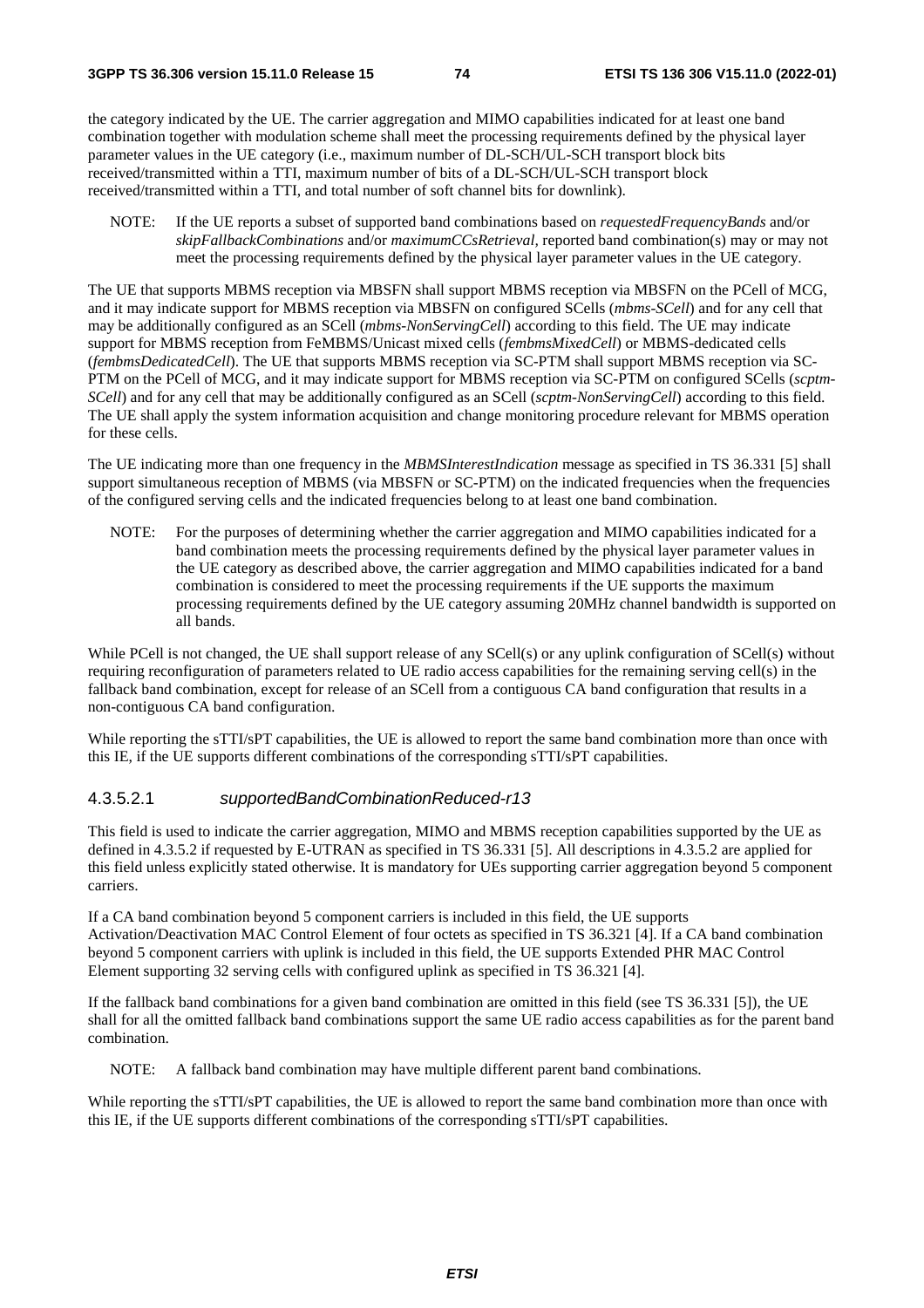# 4.3.5.3 *multipleTimingAdvance*

This field defines whether multiple timing advances are supported for each band combination supported by the UE. It is mandatory for UEs of this release of the specification to support this capability for band combinations having an UL on multiple FDD bands as specified in TS 36.101 [6]. If the band combination comprised of more than one band entry (i.e., inter-band or intra-band non-contiguous band combination), the field indicates that different timing advances on different band entries are supported. If the band combination comprised of one band entry (i.e., intra-band contiguous band combination), the field indicates that different timing advances across component carriers of the band entry are supported.

# 4.3.5.4 *simultaneousRx-Tx*

This field defines whether the UE supports simultaneous reception and transmission for inter-band TDD band combination.

# 4.3.5.5 *supportedCSI-Proc-r11*

This field defines the maximum number of CSI processes supported on a component carrier within a band with PDSCH transmission mode 10. For bandwidth classes that include multiple component carriers (i.e. bandwidth classes B, C, D and so on), the field defines the maximum number of CSI processes supported by the UE on all component carriers in the corresponding band.

# 4.3.5.6 *freqBandRetrieval-r11*

This parameter defines whether the UE supports reception of *requestedFrequencyBands* as specified in TS 36.331 [5].

# 4.3.5.7 *dl-256QAM-r12*

This field defines whether the UE supports 256QAM in DL. This field is only applicable for UEs of category 11-12 and UEs of DL category 11 and onwards. It is mandatory for UEs of DL category 13-14 and 17 to support this feature. A UE that supports 256QAM in DL shall support 256QAM in DL in all supported frequency bands.

# 4.3.5.8 *supportedNAICS-2CRS-AP-r12*

This field defines a bitmap points to the entries of *naics-Capability-List-r12* to indicate NAICS 2 CRS AP capability for the band combination.

# 4.3.5.9 *dc-Support-r12*

This field defines whether synchronous DC and power control mode 1 is supported by the UE which is capable of *extendedMaxMeasId*, *multipleTimingAdvance* for a given band combination. If the band combination entry is comprised of a single band, DC is supported for the intra-band contiguous band combination. If the band combination entry is comprised of multiple bands, DC is supported for the inter-band or intra-band non-contiguous band combination.

## 4.3.5.9.1 *asynchronous-r12*

In addition to the UE capability indicated by *dc-Support*, this field defines whether asynchronous DC and power control mode 2 is supported by the UE which is capable of *simultaneousRx-Tx*. If the band combination is comprised of a single band entry for more than two carriers, the UE shall support any permutations of carriers to CGs. If the concerning band combination is comprised of more than two band entries, the carriers corresponding to a band entry shall belong to one cell group. For this band combination, the UE may indicate the supported carrier permutations to CGs.

## 4.3.5.9.2 *supportedCellGrouping-r12*

In addition to the UE capability indicated by *asynchronous*, this field defines for which mapping of serving cells to cell groups (i.e. MCG or SCG) the UE supports asynchronous DC.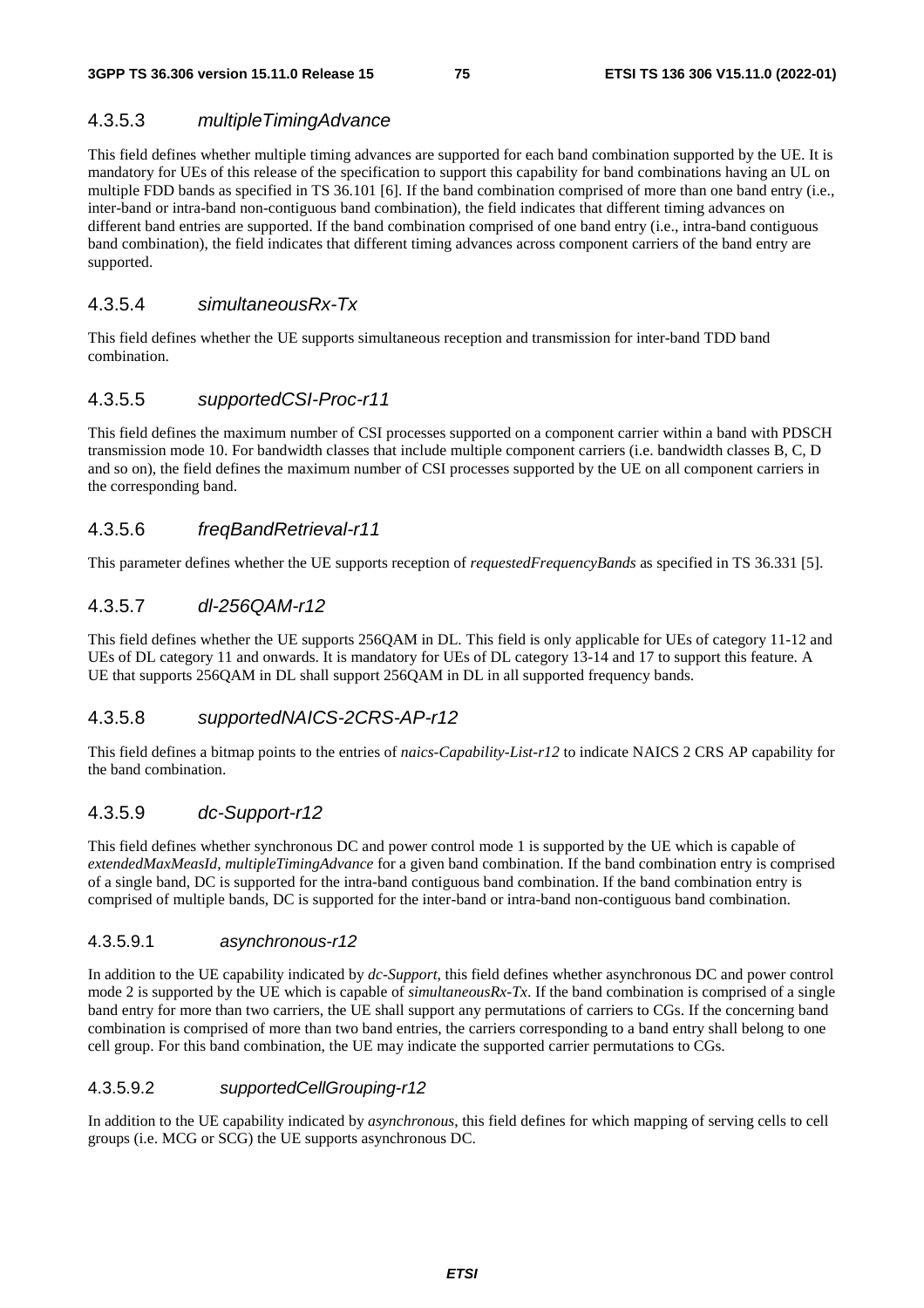# 4.3.5.10 *modifiedMPR-Behavior-r10*

This field defines whether the UE supports modified MPR/A-MPR behaviours as specified in TS 36.101 [6].

# 4.3.5.11 *freqBandPriorityAdjustment-r12*

This field defines whether the UE supports the prioritization of the frequency bands in multiBandInfoList over the band in freqBandIndicator as defined by freqBandIndicatorPriority-r12 in TS 36.331 [5].

## 4.3.5.12 *commSupportedBandsPerBC-r12*

This field indicates, for a particular band combination, the bands on which the UE supports simultaneous reception of EUTRA and sidelink communication. If the UE indicates support simultaneous transmission (using *commSimultaneousTx-r12*), this field also indicates, for a particular band combination, the bands on which the UE supports simultaneous transmission of EUTRA and sidelink communication. The first bit refers to the first band indicated by *commSupportedBands-r12*, with value 1 indicating sidelink is supported simultaneously.

## 4.3.5.13 *supportedCSI-Proc-r12*

This field defines the maximum number of CSI processes with PDSCH transmission mode 10 supported by the UE on a single component carrier for bandwidth classes that include multiple component carriers (i.e. bandwidth classes B, C, D and so on).

# 4.3.5.14 *fourLayerTM3-TM4-r10*

This field defines whether the UE supports 4-layer spatial multiplexing with transmission mode 3 and transmission mode 4.

# 4.3.5.15 *fourLayerTM3-TM4-perCC-r12*

This field defines whether the UE supports 4-layer spatial multiplexing with transmission mode 3 and transmission mode 4 on a single component carrier for bandwidth classes that include multiple component carriers (i.e. bandwidth classes B, C, D and so on).

## 4.3.5.16 *multiNS-Pmax-r10*

This field defines whether the UE supports the mechanisms defined for cells broadcasting *NS-PmaxList* as specified in TS 36.331 [5].

# 4.3.5.16A *multiNS-Pmax-r13*

This field defines whether the UE supports the mechanisms defined for NB-IoT cells broadcasting *NS-PmaxList* as specified in TS 36.331 [5].

## 4.3.5.17 *differentFallbackSupported-r13*

This field defines whether the UE supports the different capabilities for at least one fallback case of the concerning band combination. The sTTI/sPT capabilities are also considered by the UE when using this field.

## 4.3.5.18 *maximumCCsRetrieval-r13*

This field defines whether the UE supports reception of *requestedMaxCCsDL* and *requestedMaxCCsUL*.

# 4.3.5.19 *skipFallbackCombinations-r13*

This field defines whether the UE supports receiving reception of *skipFallbackCombinations* that requests UE to exclude fallback band combinations from capability signalling. UE that indicates support for this shall also indicate support for *requestReducedFormat-r13*. In this release of the specification, UEs capable of *supportedBandCombinationReduced* shall indicate support for *skipFallbackCombinations-r13*.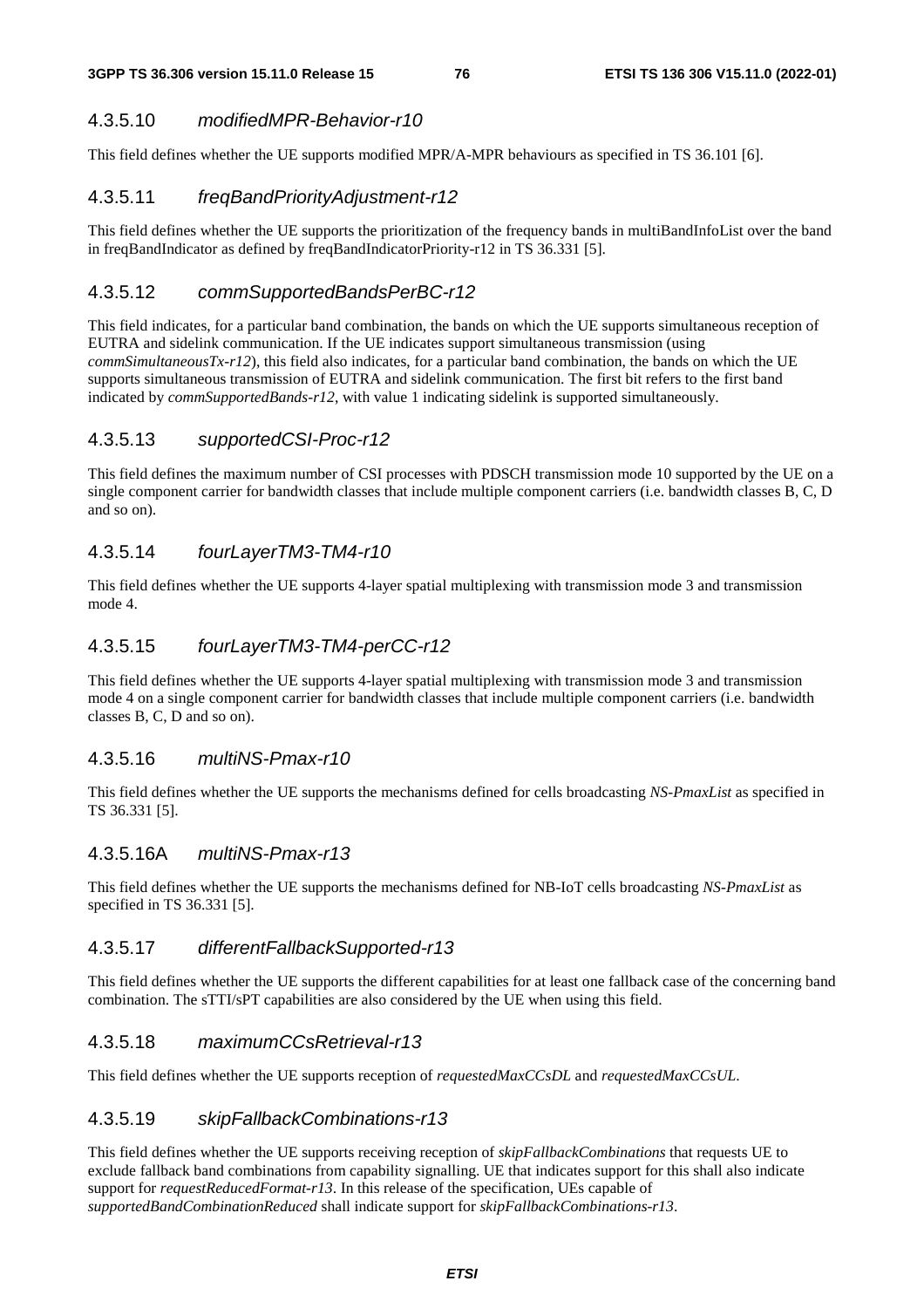# 4.3.5.20 Void

# 4.3.5.21 *reducedIntNonContComb-r13*

This field defines whether the UE supports receiving *requestReducedIntNonContComb*. If the UE supports *reducedIntNonContComb-r13,* the UE only includes one intra-band non-contiguous CA band combination, and exclude the other intra-band non-contiguous CA band combinations for which the presence of uplink CA bandwidth class in the band combination entry is different. One band combination entry can also indicate support of any other possible permutations in the presence of uplink CA bandwidth class where a paired downlink CA bandwidth class is the same or where the number of UL CCs is smaller than the one of paired DL CCs expressed by the CA bandwidth class.

For example, if the UE supports *reducedIntNonContComb-r13,* the UE only needs to report "DL: CA\_42C-42A, UL: 42A paired with DL 42C", in order to indicate also support of "DL: CA\_42C-42A, UL: 42A paired with DL 42A", "DL: CA\_42A-42C, UL: 42A paired with DL 42A" and "DL: CA\_42A-42C, UL: 42A paired with DL 42C".

For these band combinations not included in the capability, RF parameters specified within *BandCombinationParameters* (e.g., *supportedMIMO-CapabilityUL*, *multipleTimingAdvance* if supported) and measurement parameters specified within *BandCombinationListEUTRA* are the same as the ones for the band combination included in the UE capability.

# 4.3.5.22 *additionalRx-Tx-PerformanceReq-r13*

This field indicates whether the UE supports the additional Rx and Tx performance requirement for a given band combination as specified in TS 36.101 [6].

# 4.3.5.23 *maxLayersMIMO-Indication-r12*

This field defines whether the UE supports the network configuration of *maxLayersMIMO* as specified in TS 36.331 [5].

If the UE supports *fourLayerTM3-TM4* or *intraBandContiguousCC-InfoList* or *FeatureSetDL-PerCC* for MR-DC, UE supports the configuration of *maxLayersMIMO* for these cases regardless of indicating *maxLayersMIMO-Indication*.

# 4.3.5.24 *rf-RetuningTimeDL-r14*

This field indicates the interruption time on DL reception within a band pair during the RF retuning for switching between the band pair to transmit SRS on a PUSCH-less SCell as specified in TS 36.331 [5]. This field is mandatory present if switching between the band pair is supported.

# 4.3.5.25 *rf-RetuningTimeUL-r14*

This field indicates the interruption time on UL transmission within a band pair during the RF retuning for switching between the band pair to transmit SRS on a PUSCH-less SCell as specified in TS 36.331 [5]. This field is mandatory present if switching between the band pair is supported.

# 4.3.5.26 *diffFallbackCombReport-r14*

This field indicates whether the UE supports reporting of UE radio access capabilities for the CA band combinations asked by the eNB as well as, if any, reporting of different UE radio access capabilities for their fallback band combination as specified in TS 36.331 [5]. The UE does not report fallback combinations if their UE radio access capabilities are the same as the ones for the CA band combination asked by the eNB. UEs capable of *supportedBandCombinationReduced* shall indicate support for *diffFallbackCombReport-r14*. UE that indicates support for this shall also indicate support for *requestReducedFormat-r13*.

# 4.3.5.27 *v2x-SupportedTxBandCombListPerBC-r14, v2x-SupportedRxBandCombListPerBC-r14*

This field indicates, for a particular band combination of EUTRA, the supported band combination list among *v2x-SupportedTxBandCombinationList* or *v2x-SupportedRxBandCombinationList* on which the UE supports simultaneous transmission and reception of EUTRA and V2X sidelink communication respectively.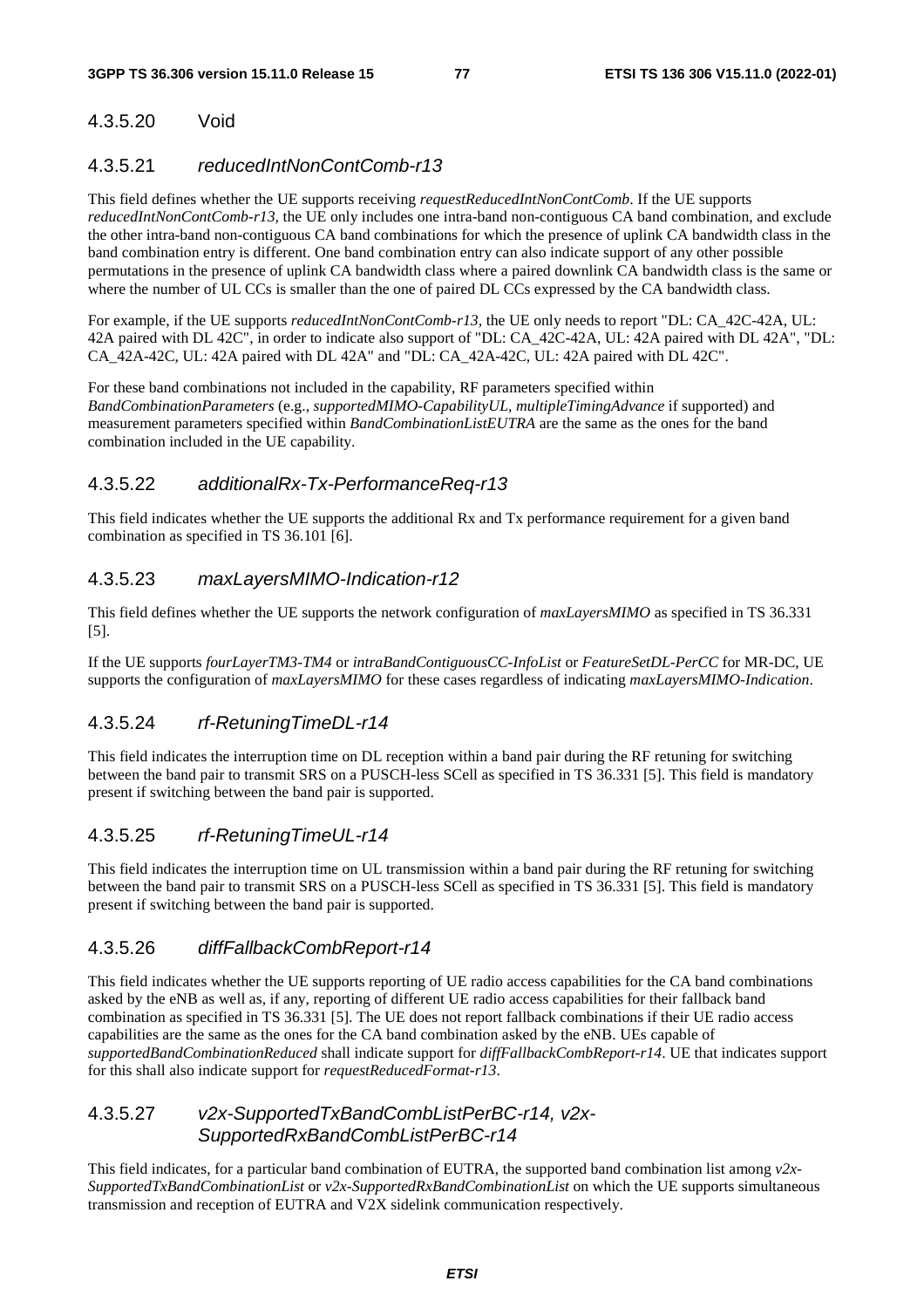## 4.3.5.28 *txAntennaSwitchDL-r13*

The field indicates the entry number of the first-listed band with UL in the band combination that causes this DL to be affected when transmit antenna switching occurs. If this field is not included, this DL is not affected by transmit antenna switching. All DL and UL that switch together indicate the same entry number.

## 4.3.5.29 *txAntennaSwitchUL-r13*

The presence of this field indicates the UE supports transmit antenna selection for this UL band in the band combination as described in TS 36.213 [22], clauses 8.2 and 8.7.

The field indicates the entry number of the first-listed band with UL in the band combination that switches together with this UL when transmit antenna switching occurs. All DL and UL that switch together indicate the same entry number.

## 4.3.5.30 *supportedMIMO-CapabilityDL-r15*

This field defines the number of downlink MIMO layers the UE supports when the UE is configured with sTTI. Only two layers or four layers for MIMO support using this field are applicable with sTTI.

## 4.3.5.31 *dl-1024QAM-r15*

This field defines whether the UE supports 1024QAM in DL on this band or on this band within the band combination as described in TS 36.331 [5]. This field is only applicable for UEs of DL category 20, 22 and onwards.

When *dl-1024QAM-ScalingFactor-r15* and *dl-1024QAM-TotalWeightedLayers-r15* are included, the UE supports 1024QAM in a set of CCs in a band combination if the CCs belong to bands indicated to support 1024QAM in that band combination, and the 1024QAM processing capability condition described by equation 4.3.5.31-1 is satisfied.

$$
w. l_{1024QAM} + l_{non1024QAM} \le y
$$

where:

- w is the scaling factor for processing a CC configured with 1024QAM with respect to a CC not configured with 1024QAM as indicated by *dl-1024QAM-ScalingFactor-r15*,
- $l_{1024QAM}$  is the total number of DL layers across all CCs configured with 1024QAM,
- $\frac{1}{10001024QAM}$  is the total number of DL layers acoss all CCs not configured with 1024QAM, and
- *y* is total number of weighted layers the UE can process for 1024QAM. Value of *y* is indicated by *dl-1024QAM-TotalWeightedLayers-r15* for all band combinations except for those (NG)EN-DC/NE-DC band combinations for which *dl-1024QAM-TotalWeightedLayers* is included in *ca-ParametersEUTRA* (see TS 38.306 [32] and TS 38.331 [35]).

#### **Equation 4.3.5.31-1: 1024QAM processing capability condition.**

NOTE: The 1024QAM processing capability condition described by equation 4.3.5.31-1 applies only when at least one of the CCs in a band combination is configured with 1024QAM.

## 4.3.5.32 *srs-MaxSimultaneousCCs-r14*

This field indicates, for a particular band combination, the maximum number of simultaneously configurable target CCs supported by the UE for SRS switching.

### 4.3.5.33 *powerClass-14dBm-r15*

This field defines whether the UE supports power class 14 dBm when operating in coverage enhancement mode A or B for all the bands that are supported by the UE, as specified in TS 36.101 [6]. A UE indicating support of *powerClass-14dBm-r15* shall also indicate support of *ce-ModeA-r13*.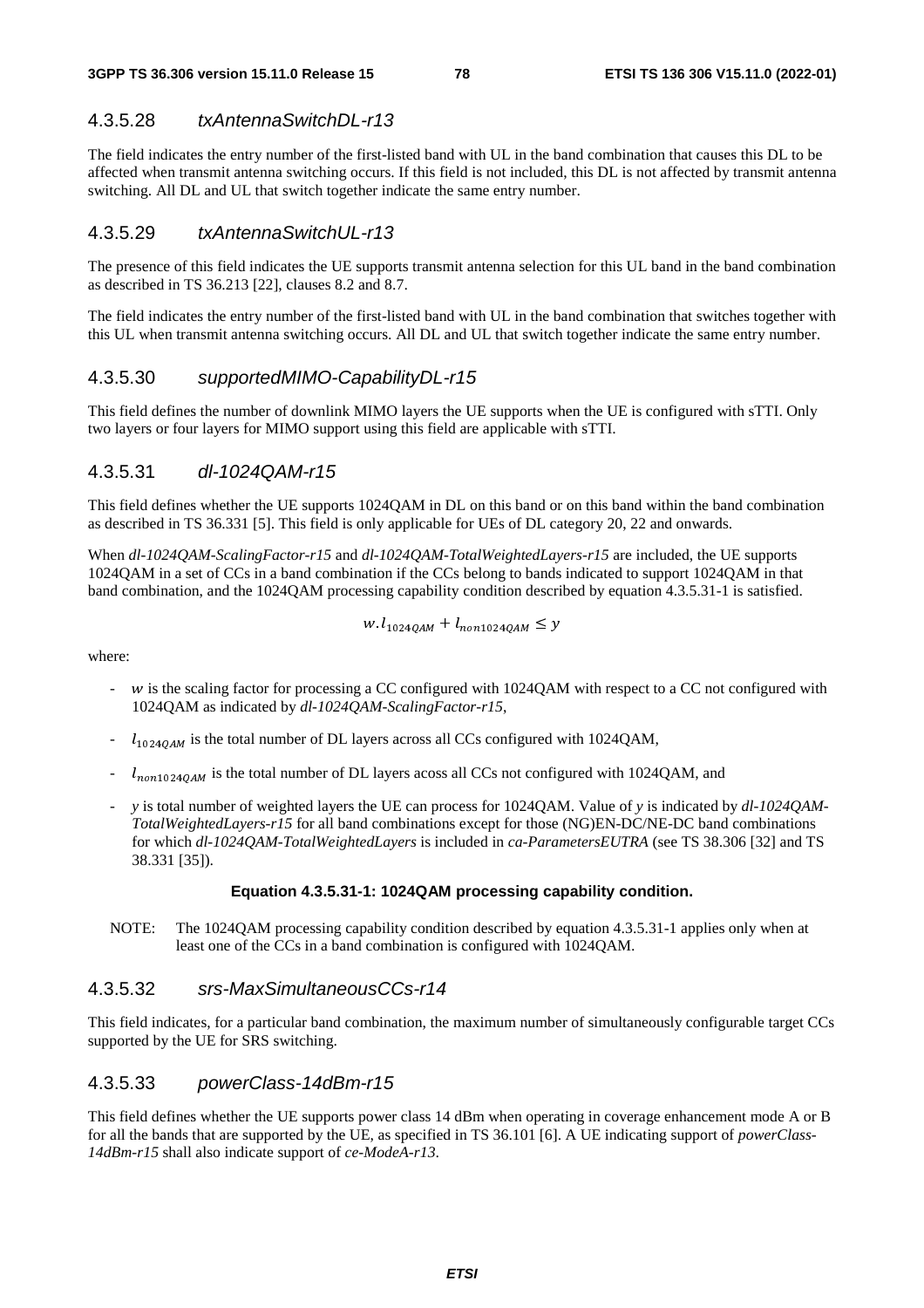# 4.3.5.34 *supportedMIMO-CapabilityDL-MRDC-r15*

This field indicates in MR-DC the maximum number of supported layers in TM9/10 for the component carrier in the corresponding bandwidth class.

# 4.3.5.35 *srs-FlexibleTiming-r14*

This field indicates, for a particular band pair, whether the UE supports configuration of *soundingRS-FlexibleTimingr14*. For a TDD-TDD band pair, UE shall include at least one of *srs-FlexibleTiming-r14* and/or *srs-HARQ-ReferenceConfig-r14* when *rf-RetuningTimeDL-r14* or *rf-RetuningTimeUL-r14* corresponding to the band pair is larger than 1 OFDM symbol.

# 4.3.5.36 *srs-HARQ-ReferenceConfig-r14*

This field indicates, for a particular band pair, whether the UE supports configuration of *harq-ReferenceConfig-r14*. For a TDD-TDD band pair, UE shall include at least one of *srs-FlexibleTiming-r14* and/or *srs-HARQ-ReferenceConfig-r14* when *rf-RetuningTimeDL-r14* or *rf-RetuningTimeUL-r14* corresponding to the band pair is larger than 1 OFDM symbol.

# 4.3.5.37 *fourLayerTM3-TM4-r15*

This field indicates whether the UE supports 4-layer spatial multiplexing for TM3 and TM4 for MR-DC within the indicated feature set.

# 4.3.5.38 *supportedCSI-Proc-r15*

This field indicates in MR-DC the number of CSI processes for the component carrier in the corresponding bandwidth class.

# 4.3.6 Measurement parameters

# 4.3.6.1 *interFreqNeedForGaps* and *interRAT-NeedForGaps*

These fields define for each supported E-UTRA band whether measurement gaps are required to perform interfrequency measurements on each supported E-UTRA radio frequency band and inter-RAT measurements on each supported RAT/band combination. A UE also indicates for each band combination as in the supportedBandCombination whether measurement gaps are required to perform inter-frequency measurements on each supported E-UTRA radio frequency band and inter-RAT measurements on each supported RAT/band combination.

# 4.3.6.2 *rsrqMeasWideband*

This field defines whether the UE can perform RSRQ measurements in RRC\_IDLE and RRC\_CONNECTED with wider bandwidth as specified in TS 36.133 [16].

# 4.3.6.3 *timerT312-r12*

This field defines whether the UE supports T312 as specified in TS 36.331 [5].

# 4.3.6.4 *alternativeTimeToTrigger-r12*

This field defines whether the UE supports alternativeTimeToTrigger as specified in TS 36.331 [5].

# 4.3.6.5 *benefitsFromInterruption-r11*

This field indicates whether the UE power consumption could benefit from being allowed to cause interruptions to serving cells when performing measurements of deactivated SCell carriers for *measCycleSCell* of less than 640ms, as specified in TS 36.133 [16].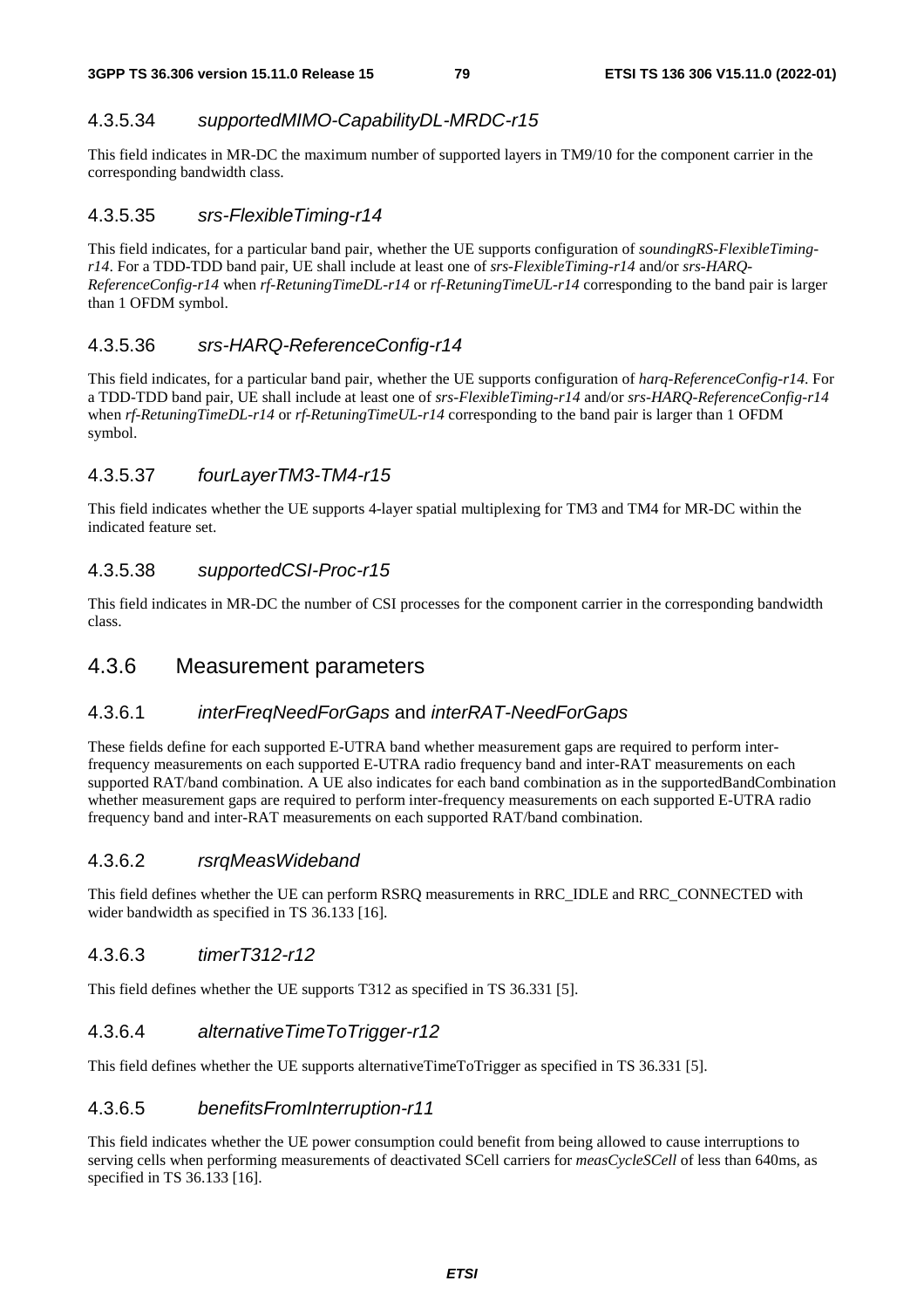## 4.3.6.6 *incMonEUTRA-r12*

This field defines whether the UE supports increased number of E-UTRA carrier monitoring in RRC\_IDLE and RRC\_CONNECTED as specified in TS 36.133 [16], and whether the UE supports extended number of cell re-selection priorities for EUTRA frequencies in *RRCConnectionRelease*, as specified in TS 36.331 [5]. It is mandatory for UEs of this release of the specification, except for Category 0 and 1bis UEs.

A UE that supports increased number of E-UTRA carrier monitoring shall also support extended number of measurement identities.

## 4.3.6.7 *incMonUTRA-r12*

This field defines whether the UE supports increased number of UTRA carrier monitoring in RRC\_IDLE and RRC\_CONNECTED as specified in TS 36.133 [16].

A UE that supports increased number of UTRA carrier monitoring shall also support extended number of measurement identities.

#### 4.3.6.8 *extendedMaxMeasId-r12*

This field defines whether the UE supports extended number of measurement identities as defined by *maxMeasId-r12* in TS 36.331 [5].

It is mandatory for UEs of this release of the specification if *incMonEUTRA-r12* or *incMonUTRA-r12* or *dc-Supportr12* or *extendedMaxObjectId-r13* is supported.

## 4.3.6.9 *crs-DiscoverySignalsMeas-r12*

This field defines whether the UE supports CRS based discovery signals measurement as specified in TS 36.331 [5], and PDSCH/EPDCCH RE mapping with zero power CSI-RS configured for discovery signals.

## 4.3.6.10 *csi-RS-DiscoverySignalsMeas-r12*

This field defines whether the UE supports CSI-RS based discovery signals measurement as specified in TS 36.331 [5]. A UE that supports this feature shall also support *crs-DiscoverySignalsMeas-r12*.

## 4.3.6.11 *extendedRSRQ-LowerRange-r12*

This field defines whether the UE supports the extended RSRQ lower value range from -34dB to -19.5dB in measurement configuration and reporting as specified in TS 36.133 [16].

#### 4.3.6.12 *rsrq-OnAllSymbols-r12*

This field defines whether the UE supports the RSRQ measurement on all OFDM symbols as specified in TS 36.214 [23] and also the extended RSRQ upper value range from -3dB to 2.5dB in measurement configuration and reporting as specified in TS 36.133 [16]. If the UE supports *rsrq-OnAllSymbols-r12* and *rsrqMeasWideband* it shall also support the RSRQ measurement on all OFDM symbols with wider bandwidth.

#### 4.3.6.13 *rs-SINR-Meas-r13*

This field defines whether the UE can perform RS-SINR measurements in RRC\_CONNECTED as specified in TS 36.214 [23].

### 4.3.6.14 *whiteCellList-r13*

This field defines whether the UE supports configuration and use of white-listed cells as specified in TS 36.331 [5].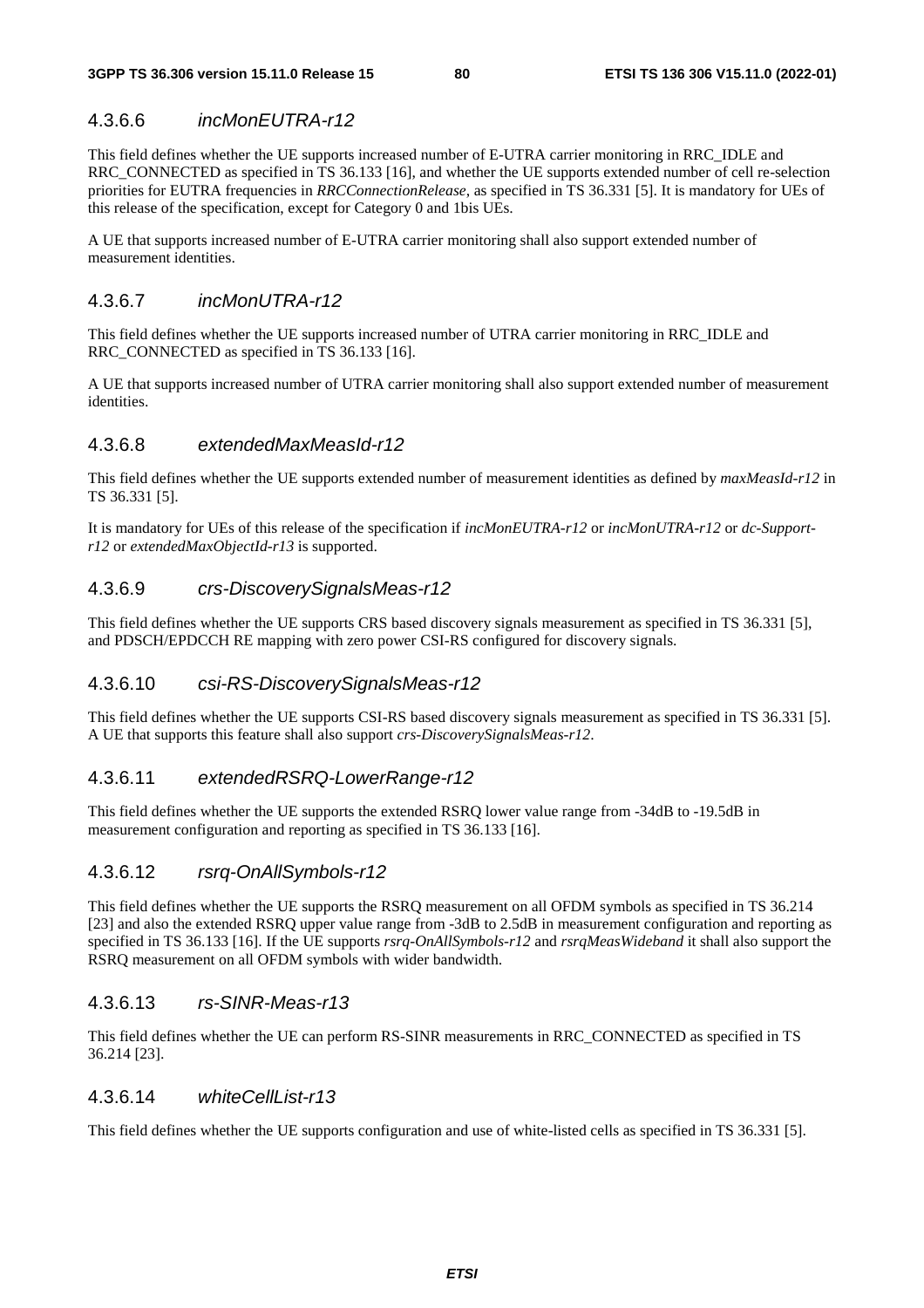# 4.3.6.15 *extendedFreqPriorities-r13*

This field defines whether the UE supports extended E-UTRA frequency priorities as specified in TS 36.331 [5] and indicated by *cellReselectionSubPriority* field.

A UE supporting NR SA operation shall support extended E-UTRA frequency priorities and NR frequency priorities as specified in TS 36.331 [9] and indicated by *CellReselectionSubPriority* field.

## 4.3.6.16 *extendedMaxObjectId-r13*

This field defines whether the UE supports extended number of measurement object identities as defined by *maxObjectId-r13* in TS 36.331 [5]. The field is mandatory present for the UE supporting the configuration of *sCellToAddModListExt*. A UE indicating support of *extendedMaxObjectId-r13* shall also indicate the support of *extendedMaxMeasId-r12*.

# 4.3.6.17 *ul-PDCP-Delay-r13*

This field defines whether the UE supports UL PDCP Packet Delay per QCI measurement as specified in TS 36.314 [25]. A UE that supports the UL PDCP Delay measurement shall also support the measurement configuration and reporting as specified in TS 36.331 [5].

## 4.3.6.18 Void

## 4.3.6.19 *rssi-AndChannelOccupancyReporting-r13*

This field defines whether the UE supports measurement and reporting for RSSI and channel occupancy. This field is only applicable if the UE supports downlink LAA operation.

## 4.3.6.20 *multiBandInfoReport-r13*

This field defines whether the UE supports the acquisition and reporting of multi band information for *reportCGI* as specified in TS 36.331 [5].

- 4.3.6.21 Void
- 4.3.6.22 Void

## 4.3.6.23 *ceMeasurements-r14*

This field defines whether the UE supports intra-frequency RSRQ measurements and inter-frequency RSRP and RSRQ measurements in RRC\_CONNECTED, as specified in TS 36.133 [16], TS 36.304 [14] and TS 36.331 [5]. In this release of specification, it is mandatory for UEs of Category M1 and M2 and UEs that support coverage enhancements to support *ceMeasurements-r14*. A UE indicating support of *ceMeasurements-r14* shall also indicate support of *ce-ModeA-r13*.

# 4.3.6.24 *ncsg-r14*

This field defines whether the UE supports NCSG gap as specified in TS 36.133 [16]. If the UE supports *ncsg-r14* and asynchronous DC, the UE shall support NCSG Pattern Id 0, 1, 2 and 3. If the UE supports ncsg-r14 but the UE does not support asynchronous DC, only NCSG Pattern Id 0 and 1 shall be supported.

#### 4.3.6.25 *perServingCellMeasurementGap-r14*

This field defines whether the UE supports per CC measurement gap as specified in TS 36.331 [5].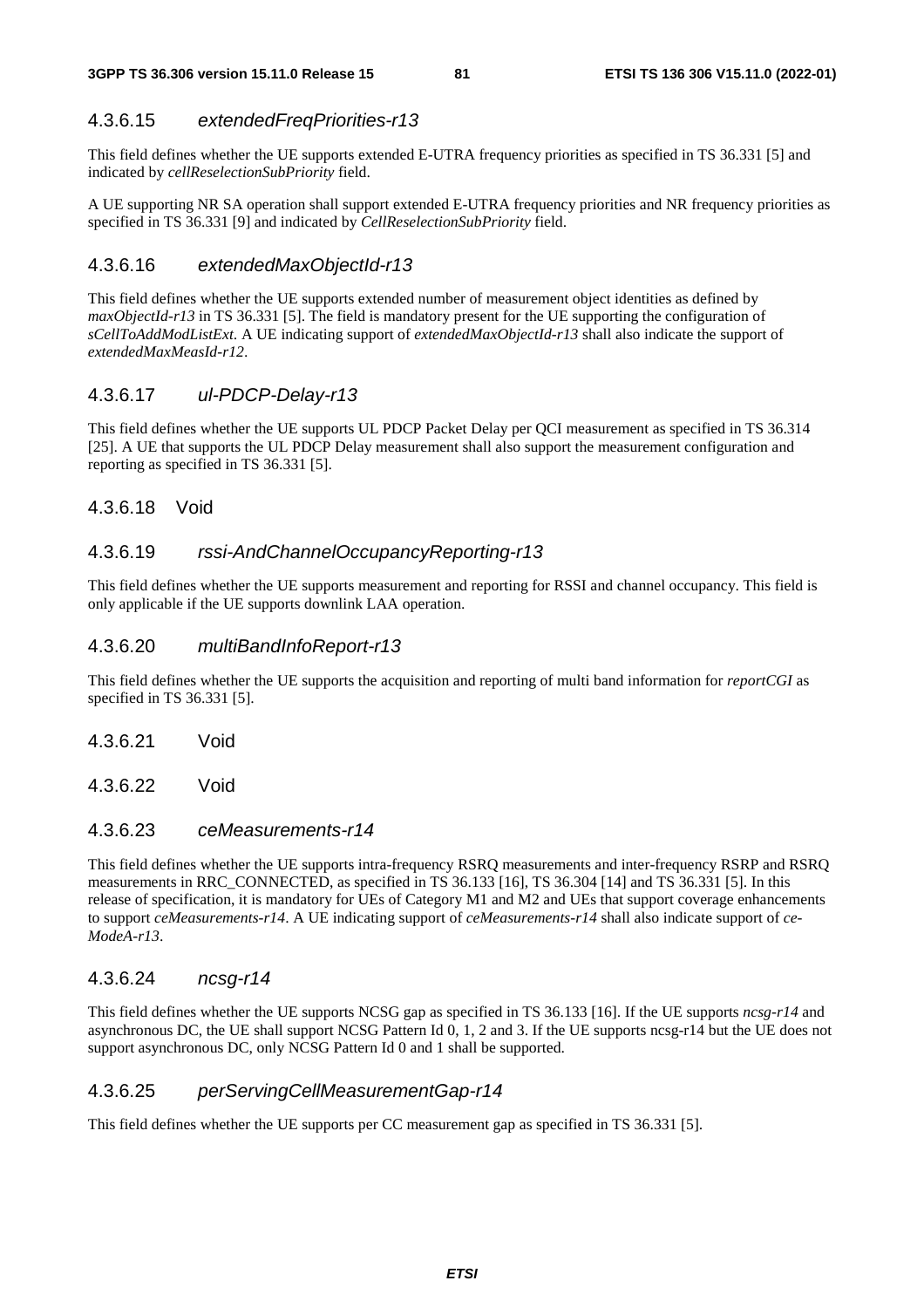# 4.3.6.26 *shortMeasurementGap-r14*

This field defines whether the UE supports shorter measurement gap length (i.e. *gp2* and *gp3*) in LTE standalone as specified in TS 36.133 [16], and for independent measurement gap configuration on FR1 and per-UE gap in (NG)EN-DC as specified in TS38.133 [37].

# 4.3.6.27 *nonUniformGap-r14*

This field defines whether the UE supports measurement non uniform Pattern Id 1, 2, 3 and 4 in LTE standalone as specified in TS 36.133 [16].

## 4.3.6.28 *rlm-ReportSupport-r14*

This field defines whether the UE supports RLM event and information reporting as specified in TS 36.133 [16].

# 4.3.6.29 Void

## 4.3.6.30 *qoe-MeasReport-r15*

This field defines whether the UE supports QoE Measurement Collection for streaming services.

## 4.3.6.31 *ca-IdleModeMeasurements-r15*

This field defines whether the UE supports performing eNB-configured CRS-based RRM measurements for configured carrier(s) in RRC\_IDLE mode, including reporting them when requested by eNB while in RRC\_CONNECTED, as specified in TS 36.331 [5].

# 4.3.6.32 *ca-IdleModeValidityArea-r15*

This field defines whether the UE supports configuration of validity area for performing eNB-configured CRS-based RRM measurements for configured carrier(s) in RRC\_IDLE mode, as specified in TS 36.331 [5]. A UE that supports this feature shall also support *ca-IdleModeMeasurements-r15*.

# 4.3.6.33 *qoe-MTSI-MeasReport-r15*

This field defines whether the UE supports QoE Measurement Collection for MTSI services.

## 4.3.6.34 *multipleCellsMeasExtension-r15*

This field defines whether the UE supports measurement reporting triggered based on a number of cells.It is mandatory to support this feature for UEs which have Aerial UE subscription as defined in TS 23.401 [18].

## 4.3.6.35 *heightMeas-r15*

This field defines whether the UE supports height-based measurement reporting as specified in TS 36.331 [5]. It is mandatory to support this feature for UEs which have Aerial UE subscription as defined in TS 23.401 [18].

# 4.3.6.36 *measGapPatterns-r15*

This field defines whether the UE that supports NR supports gap patterns 4 to 11 in LTE standalone as specified in TS 36.133 [16], and for independent measurement gap configuration on FR1 and per-UE gap in (NG)EN-DC as specified in TS38.133 [37].

# 4.3.7 Inter-RAT parameters

# 4.3.7.1 *utraFDD*

This parameter defines whether the UE supports UTRA FDD.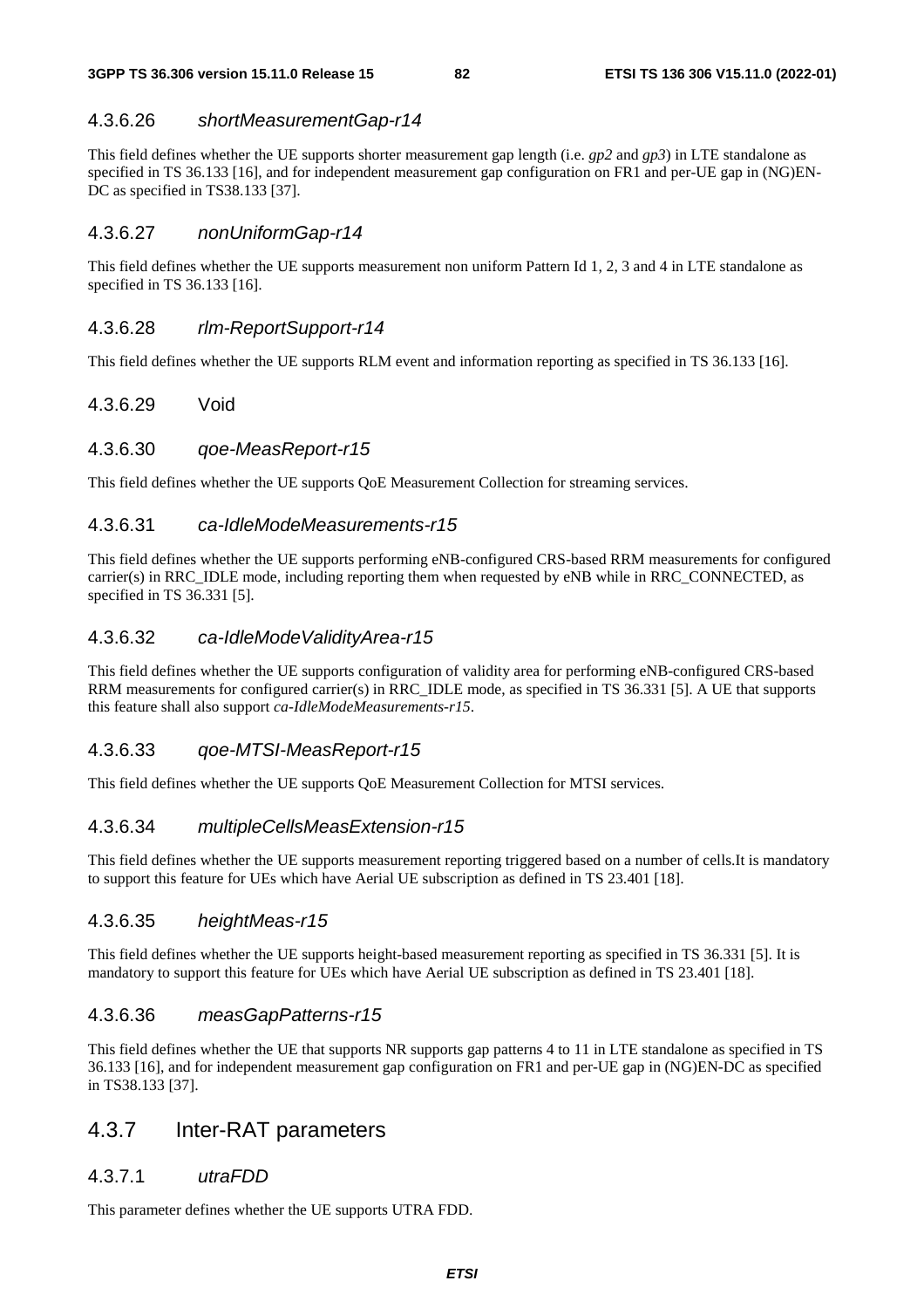A UE that supports UTRAN FDD shall support inter-RAT PS handover to UTRAN.

#### 4.3.7.2 *supportedBandListUTRA-FDD*

Only applicable if the UE supports UTRA FDD. This field defines which UTRA FDD radio frequency bands are supported by the UE.

## 4.3.7.3 *utraTDD128*

This parameter defines whether the UE supports UTRA TDD 1.28 Mcps.

A UE that supports UTRAN TDD 1.28 Mcps shall support inter-RAT PS handover to UTRAN.

## 4.3.7.4 *supportedBandListUTRA-TDD128*

Only applicable if the UE supports UTRA TDD 1.28 Mcps. This field defines which UTRA TDD 1.28 Mcps radio frequency bands are supported by the UE.

## 4.3.7.5 *utraTDD384*

This parameter defines whether the UE supports UTRA TDD 3.84 Mcps.

A UE that supports UTRAN TDD 3.84 Mcps shall support inter-RAT PS handover to UTRAN.

#### 4.3.7.6 *supportedBandListUTRA-TDD384*

Only applicable if the UE supports UTRA TDD 3.84 Mcps. This field defines which UTRA TDD 3.84 Mcps radio frequency bands are supported by the UE.

#### 4.3.7.7 *utraTDD768*

This parameter defines whether the UE supports UTRA TDD 7.68 Mcps.

A UE that supports UTRAN TDD 7.68 Mcps shall support inter-RAT PS handover to UTRAN.

#### 4.3.7.8 *supportedBandListUTRA-TDD768*

Only applicable if the UE supports UTRA TDD 7.68 Mcps. This field defines which UTRA TDD 7.68 Mcps radio frequency bands are supported by the UE.

#### 4.3.7.9 *geran*

This parameter defines whether the UE supports GERAN.

#### 4.3.7.10 *supportedBandListGERAN*

Only applicable if the UE supports GERAN. This field defines which GERAN radio frequency bands are supported by the UE.

### 4.3.7.11 *interRAT-PS-HO-ToGERAN*

Only applicable if the UE supports GERAN. This field defines whether the UE supports inter-RAT PS handover to GERAN.

## 4.3.7.12 *cdma2000-HRPD*

This parameter defines whether the UE supports HRPD.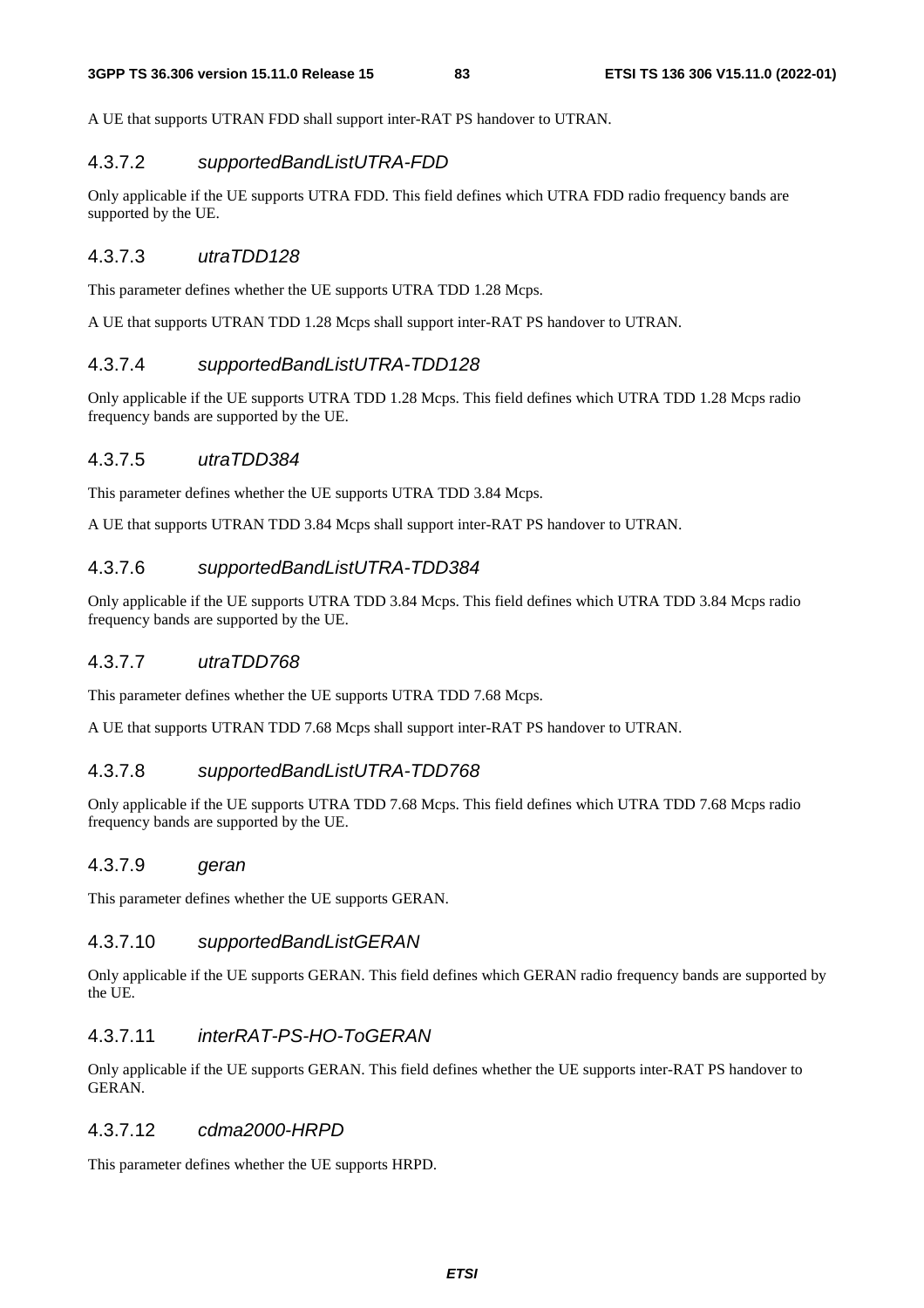## 4.3.7.13 *supportedBandListHRPD*

Only applicable if the UE supports HRPD. This field defines which HRPD radio frequency bands are supported by the UE.

## 4.3.7.14 *tx-ConfigHRPD*

Only applicable if the UE supports HRPD. This field defines whether the UE supports single or dual transmitter. With dual transmitter, UE can transmit simultaneously on both E-UTRAN and HRPD.

# 4.3.7.15 *rx-ConfigHRPD*

Only applicable if the UE supports HRPD. This field defines whether the UE supports single or dual receiver. With dual receiver, UE can receive simultaneously on both E-UTRAN and HRPD.

## 4.3.7.16 *cdma2000-1xRTT*

This parameter defines whether the UE supports 1xRTT.

## 4.3.7.17 *supportedBandList1XRTT*

Only applicable if the UE supports 1xRTT. This field defines which 1xRTT radio frequency bands are supported by the UE.

# 4.3.7.18 *tx-Config1XRTT*

Only applicable if the UE supports 1xRTT. This field defines whether the UE supports single or dual transmitter. With dual transmitter, UE can transmit simultaneously on both E-UTRAN and 1xRTT.

# 4.3.7.19 *rx-Config1XRTT*

Only applicable if the UE supports 1xRTT. This field defines whether the UE supports single or dual receiver. With dual receiver, UE can receive simultaneously on both E-UTRAN and 1xRTT.

# 4.3.7.20 *e-CSFB-1XRTT*

Only applicable if the UE supports CDMA2000 1xRTT. This field defines whether the UE supports enhanced 1xRTT CS fallback.

## 4.3.7.21 *e-CSFB-ConcPS-Mob1XRTT*

Only applicable if the UE supports CDMA2000 1xRTT and CDMA2000 HRPD simultaneously. This field defines whether the UE supports concurrent enhanced CS fallback to CDMA2000 1xRTT and handover/redirection to CDMA2000 HRPD.

# 4.3.7.22 *e-RedirectionUTRA*

This parameter defines whether the UE supports use of UTRA system information provided by *RRCConnectionRelease* upon redirection.

## 4.3.7.23 e-RedirectionGERAN

This parameter defines whether the UE supports use of GERAN system information provided by *RRCConnectionRelease* upon redirection.

A UE that supports CS fallback to GERAN shall support e-Redirection to GERAN.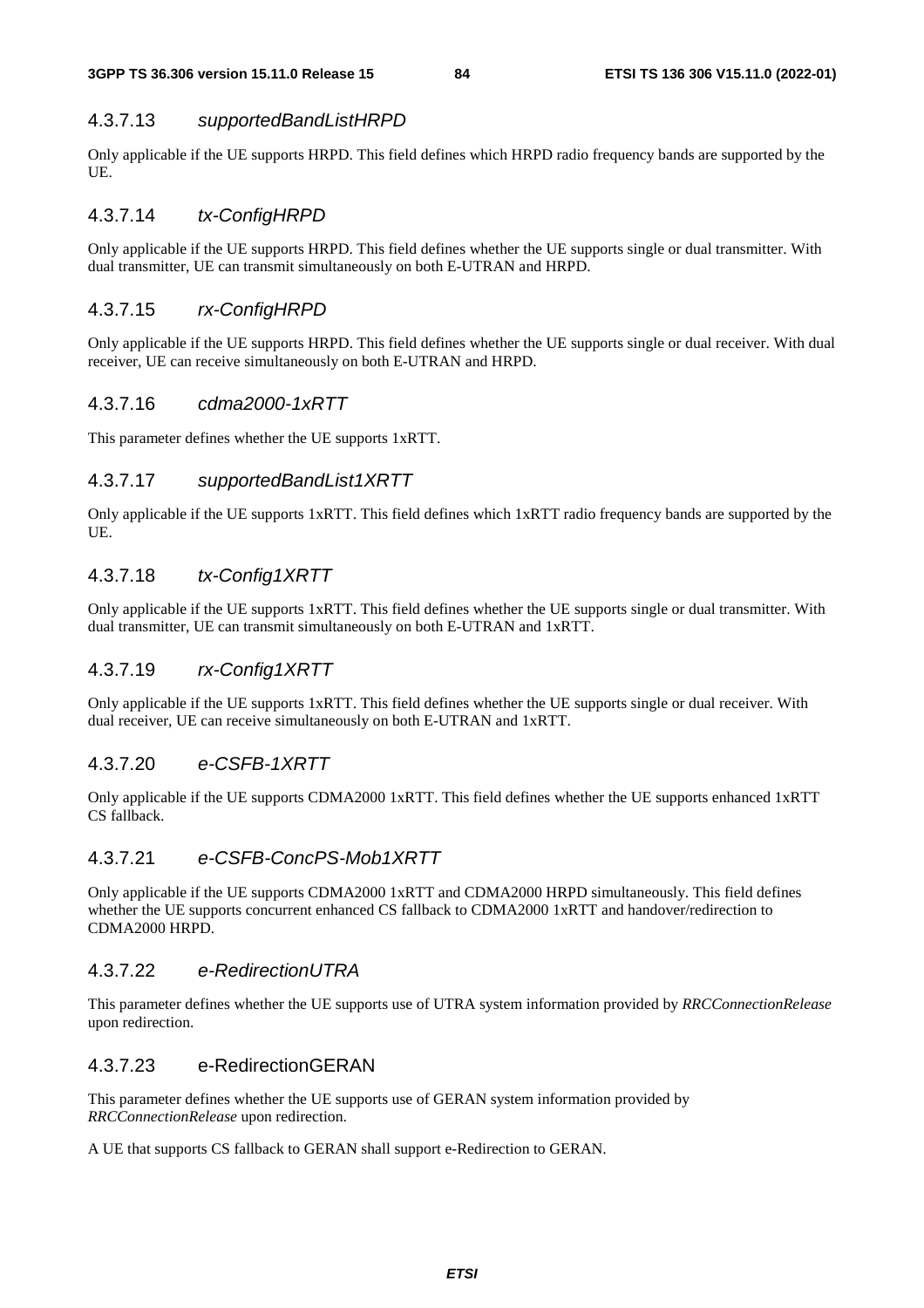## 4.3.7.24 *dtm*

This parameter defines whether the UE supports Dual Transfer Mode (DTM) in GERAN.

# 4.3.7.25 *e-CSFB-dual-1XRTT*

Only applicable if the UE supports CDMA2000 1xRTT, dual transmitter (i.e. UE can transmit simultaneously on both E-UTRAN and 1xRTT) and dual receiver (i.e. UE can receive simultaneously on both E-UTRAN and 1xRTT). This field defines whether the UE supports dual receiver/transmitter enhanced 1xRTT CS fallback (dual Rx/Tx e1xCSFB).

# 4.3.7.26 *e-RedirectionUTRA-TDD*

This parameter defines whether the UE supports redirection to multiple carrier frequencies both with and without using UTRA TDD system information for cells on multiple carrier frequencies provided by *RRCConnectionRelease*.

# 4.3.7.27 *cdma2000-NW-Sharing-r11*

Only applicable if the UE supports CDMA2000 1xRTT or CDMA2000 HRPD. This parameter defines whether the UE supports per PLMN CDMA2000 interworking in E-UTRAN shared networks as specified in TS 36.331 [5].

# 4.3.7.28 *mfbi-UTRA*

This field is only applicable for a UE supporting UTRA FDD. It indicates if the UE supports the signalling requirements of multiple radio frequency bands in a UTRA FDD cell, as defined in TS 25.307 [20].

# 4.3.7.29 *supportedBandListWLAN*

This field defines which WLAN radio frequency bands are supported by the UE.

# 4.3.8 General parameters

## 4.3.8.1 *accessStratumRelease*

This field defines the release of the E-UTRA layer 1, 2, and 3 specifications supported by the UE e.g. Rel-8, Rel-9, etc.

## 4.3.8.1A *accessStratumRelease-r13*

This field defines the release of the E-UTRA layer 1, 2, and 3 specifications supported by the UE e.g. Rel-13, Rel-14, etc. This field is only applicable for UEs of any *ue-Category-NB*.

# 4.3.8.2 *deviceType*

This field defines whether the device does not benefit from NW-based battery consumption optimisation.

- 4.3.8.3 Void
- 4.3.8.4 Void

# 4.3.8.5 *multipleDRB-r13*

This field defines whether the UE supports multiple DRBs. This field is only applicable if the UE supports S1-U data transfer or User plane CIoT EPS Optimisation, as defined in TS 24.301 [28] and any *ue-Category-NB*. If a UE of this release supports multiple DRBs, the UE shall support two simultaneous DRBs.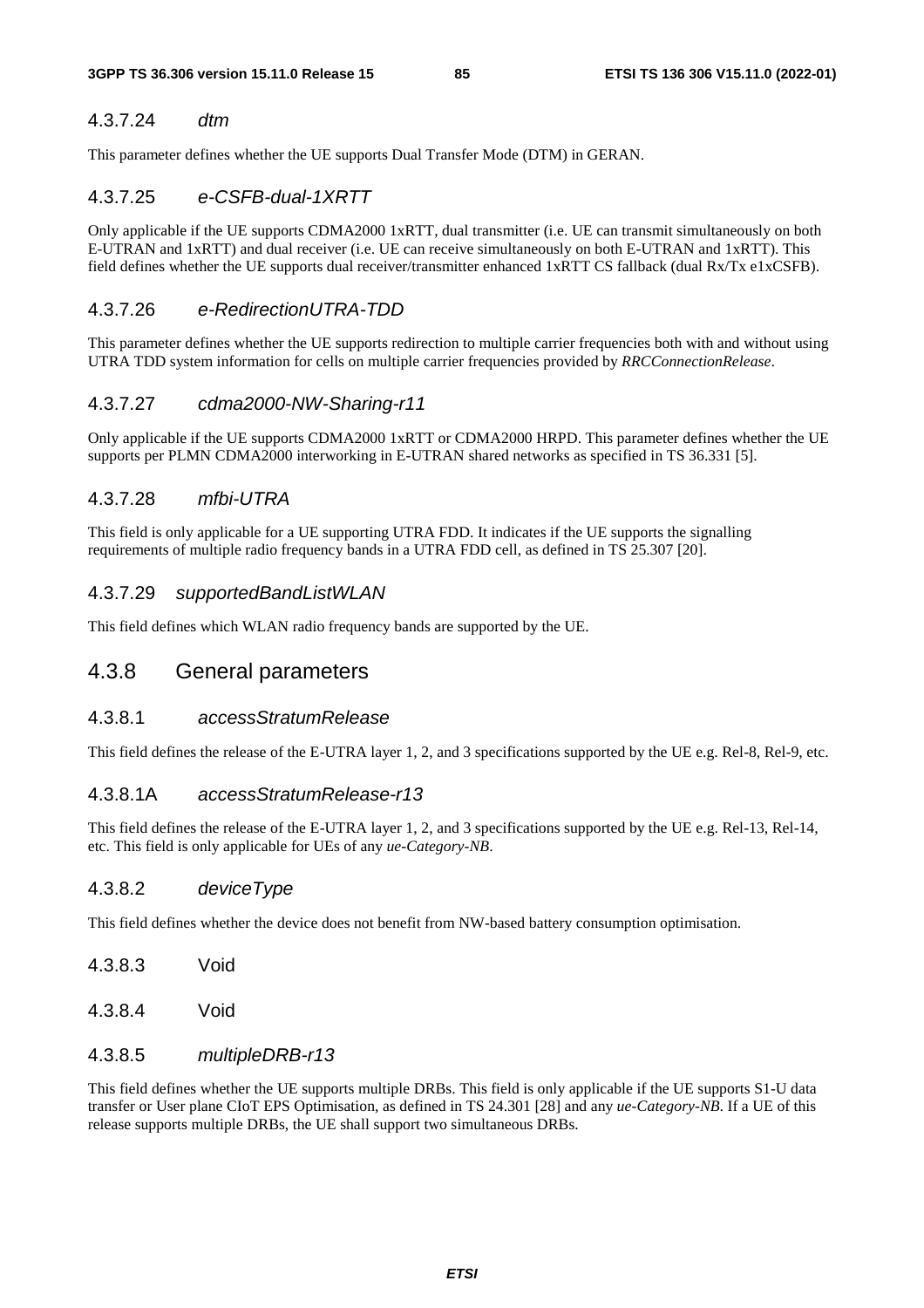# 4.3.8.6 Void

### 4.3.8.7 *earlyData-UP-r15*

This field defines whether the UE supports EDT for User Plane CIoT EPS optimizations, as defined in TS 24.301 [28]. This feature is only applicable if the UE supports *ce-ModeA-r13*, or for FDD if the UE supports any *ue-Category-NB*.

#### 4.3.8.8 void

### 4.3.8.9 *extendedNumberOfDRBs-r15*

This field defines whether the UE supports up to 15 DRBs. The UE shall support any combination of RLC AM and RLC UM entities for the configured DRBs. A UE that supports *extendedNumberOfDRBs-r15* shall also support the extended LCID as specified in TS 36.321 [4].

#### 4.3.8.10 *reducedCP-Latency-r15*

This field defines whether the UE supports reduced control plane latency as defined in TS 36.213 [22] and TS 36.331 [5].

# 4.3.9 Void

# 4.3.10 CSG Proximity Indication parameters

## 4.3.10.1 *intraFreqProximityIndication*

This parameter defines whether the UE supports proximity indication for intra-frequency E-UTRAN cells whose CSG Identities are in the UE's CSG Whitelist.

#### 4.3.10.2 *interFreqProximityIndication*

This parameter defines whether the UE supports proximity indication for inter-frequency E-UTRAN cells whose CSG Identities are in the UE's CSG Whitelist.

#### 4.3.10.3 *utran-ProximityIndication*

This parameter defines whether the UE supports proximity indication for UTRAN cells whose CSG IDs are in the UE's CSG Whitelist.

# 4.3.11 Neighbour cell SI acquisition parameters

#### 4.3.11.1 *intraFreqSI-AcquisitionForHO*

This parameter defines whether the UE supports, upon configuration of *si-RequestForHO* by the network, acquisition of relevant information from a neighbouring intra-frequency cell by reading the SI of the neighbouring cell using autonomous gaps and reporting the acquired information to the network as specified in TS 36.331 [5].

# 4.3.11.2 *interFreqSI-AcquisitionForHO*

This parameter defines whether the UE supports, upon configuration of *si-RequestForHO* by the network, acquisition of relevant information from a neighbouring inter-frequency cell by reading the SI of the neighbouring cell using autonomous gaps and reporting the acquired information to the network as specified in TS 36.331 [5].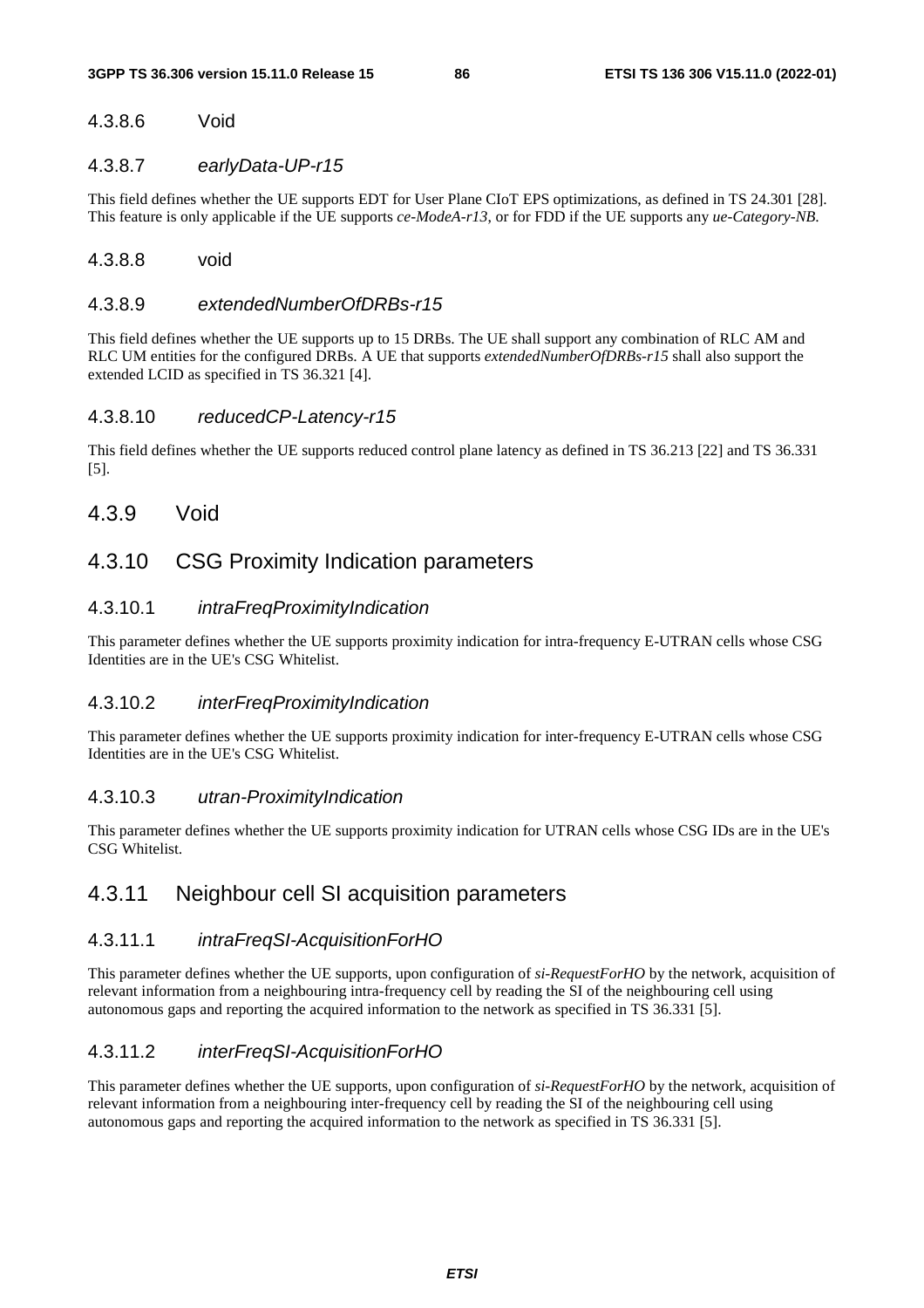## 4.3.11.3 *utran-SI-AcquisitionForHO*

This parameter defines whether the UE supports, upon configuration of *si-RequestForHO* by the network, acquisition of relevant information from a neighbouring UMTS cell by reading the SI of the neighbouring cell using autonomous gaps and reporting the acquired information to the network as specified in TS 36.331 [5].

## 4.3.11.4 *reportCGI-NR-EN-DC-r15*

This parameter defines whether the UE supports acquisition of relevant information from a neighbouring NR cell by reading the SI of the neighbouring cell and reporting the acquired information to the network as specified in TS 36.331 [5] when the (NG)EN-DC is configured.

## 4.3.11.5 *reportCGI-NR-NoEN-DC-r15*

This parameter defines whether the UE supports acquisition of relevant information from a neighbouring NR cell by reading the SI of the neighbouring cell and reporting the acquired information to the network as specified in TS 36.331 [5] when the (NG)EN-DC is not configured.

# 4.3.11.6 *eutra-CGI-Reporting-ENDC*

This parameter defines whether the UE supports acquisition of relevant information from a neighbouring E-UTRA cell by reading the SI of the neighbouring cell and reporting the acquired information to the network as specified in TS 36.331 [5] when the (NG)EN-DC is configured wherein either MN and SN have different DRX cycles, or on-duration configured by MN does not contain on-duration configured by SN if their DRX cycles are same.

# 4.3.11.7 *utra-GERAN-CGI-Reporting-ENDC*

This parameter defines whether the UE supports acquisition of relevant information from a neighbouring GERAN/UTRA cell by reading the SI of the neighbouring cell and reporting the acquired information to the network as specified in TS 36.331 [5] when the (NG)EN-DC is configured wherein either MN and SN have different DRX cycles, or on-duration configured by MN does not contain on-duration configured by SN if their DRX cycles are same.

4.3.11.8 Void 4.3.11.9 Void 4.3.11.10 Void 4.3.11.11 Void 4.3.11.12 Void

## 4.3.11.13 *eutra-CGI-Reporting-NEDC-r15*

This parameter defines whether the UE supports acquisition of relevant information from a neighbouring E-UTRA cell by reading the SI of the neighbouring cell and reporting the acquired information to the network as specified in TS 36.331 [5] when the NE-DC is configured.

# 4.3.12 SON parameters

## 4.3.12.1 *rach-Report*

This parameter defines whether the UE supports delivery of *rachReport* upon request from the network.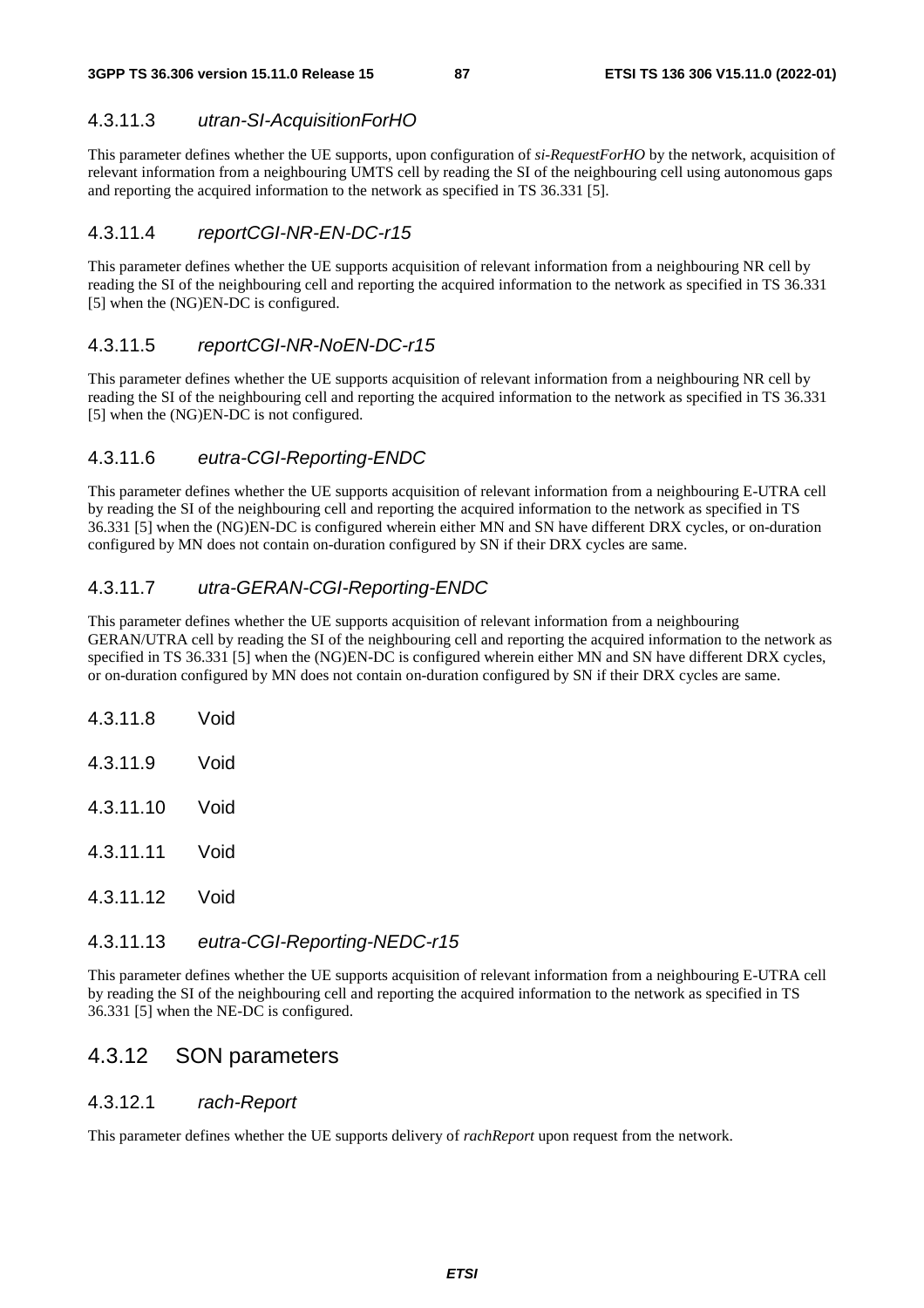# 4.3.13 UE-based network performance measurement parameters

## 4.3.13.1 *loggedMeasurementsIdle*

This parameter defines whether the UE supports logged measurements including logging in *any cell selection* state in RRC\_IDLE upon request from the network as specified in TS 36.331 [5] and TS 36.304 [14]. A UE that supports logged measurements in RRC\_IDLE shall also support a minimum of 64kB memory for log storage.

## 4.3.13.2 *standaloneGNSS-Location*

This parameter defines whether the UE is equipped with a standalone GNSS receiver that may be used to provide detailed location information in RRC measurement report and logged measurements in RRC\_IDLE.

## 4.3.13.3 Void

## 4.3.13.4 *loggedMBSFNMeasurements-r12*

This parameter defines whether the UE supports logged MBSFN measurement in RRC\_IDLE and RRC\_CONNECTED upon request from the network. A UE that supports logged MBSFN measurements shall also support a minimum of 64kB memory for log storage. A UE that supports logged MBSFN measurements shall also support logged measurements in RRC\_IDLE upon request from the network.

## 4.3.13.5 *locationReport-r14*

This parameter defines whether the UE supports reporting of its geographical location information to eNB.

## 4.3.13.6 *loggedMeasBT-r15*

This parameter indicates whether the UE supports Bluetooth measurements in RRC\_IDLE mode.

# 4.3.13.7 *loggedMeasWLAN-r15*

This parameter indicates whether the UE supports WLAN measurements in RRC\_IDLE mode.

## 4.3.13.8 *immMeasBT-r15*

This parameter indicates whether the UE supports Bluetooth measurements in RRC\_CONNECTED mode.

# 4.3.13.9 *immMeasWLAN-r15*

This parameter indicates whether the UE supports WLAN measurements in RRC\_CONNECTED mode.

# 4.3.14 IMS Voice parameters

## 4.3.14.1 *voiceOver-PS-HS-UTRA-FDD*

Only applicable if the UE supports UTRA FDD. This parameter defines whether the UE supports IMS Voice in UTRA FDD according to GSMA IR.58 profile.

# 4.3.14.2 *voiceOver-PS-HS-UTRA-TDD128*

Only applicable if the UE supports UTRA TDD 1.28Mcps. This parameter defines whether the UE supports IMS Voice in UTRA TDD 1.28Mcps.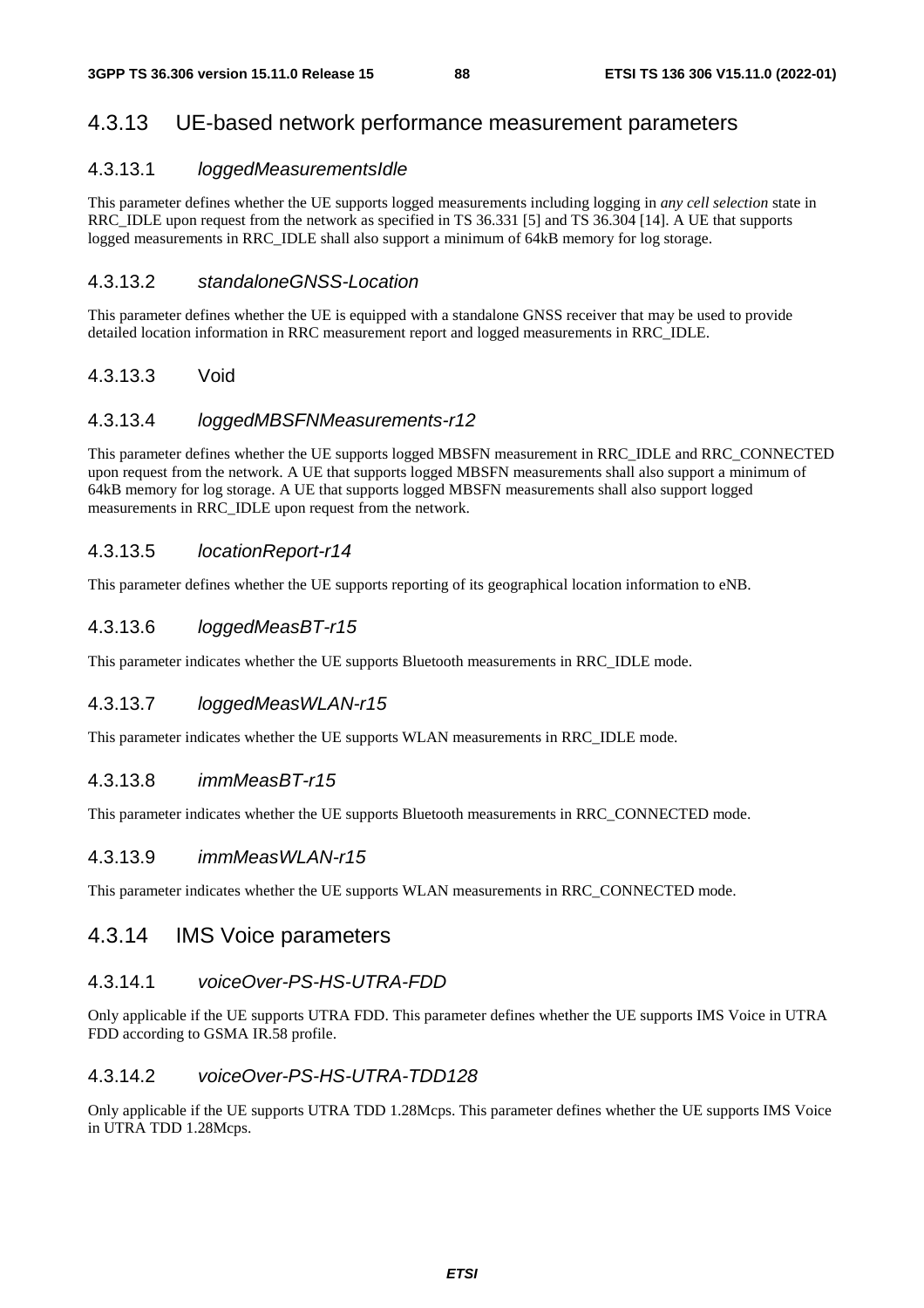# 4.3.14.3 *srvcc-FromUTRA-FDD-ToGERAN*

Only applicable if the UE supports UTRA FDD and GERAN. This parameter defines whether the UE supports SRVCC handover from UTRA FDD PS HS to GERAN CS.

# 4.3.14.4 *srvcc-FromUTRA-FDD-ToUTRA-FDD*

Only applicable if the UE supports UTRA FDD. This parameter defines whether the UE supports SRVCC handover from UTRA FDD PS HS to UTRA FDD CS.

# 4.3.14.5 *srvcc-FromUTRA-TDD128-ToGERAN*

Only applicable if the UE supports UTRA TDD 1.28Mcps and GERAN. This parameter defines whether the UE supports SRVCC handover from UTRA TDD 1.28Mcps PS HS to GERAN CS.

# 4.3.14.6 *srvcc-FromUTRA-TDD128-ToUTRA-TDD128*

Only applicable if the UE supports UTRA TDD 1.28Mcps. This parameter defines whether the UE supports SRVCC handover from UTRA TDD 1.28Mcps PS HS to UTRA TDD 1.28Mcps CS.

# 4.3.15 Other parameters

## 4.3.15.1 Void

# 4.3.15.2 *inDeviceCoexInd-r11*

This parameter defines whether the UE supports in-device coexistence indication as well as autonomous denial functionality as specified in TS 36.331 [5].

## 4.3.15.3 *powerPrefInd-r11*

This parameter defines whether the UE supports power preference indication as specified in TS 36.331 [5].

## 4.3.15.4 *ue-Rx-TxTimeDiffMeasurements-r11*

This parameter defines whether the UE supports Rx - Tx time difference measurements as specified in TS 36.331 [5] and TS 36.355 [13]. A TDD UE of this release of the specification that supports UE Rx-Tx time difference measurements, shall support to report UE Rx-Tx time difference measurement result including  $N_{T\text{Aoffset}}$  according to EUTRAN TDD Rx-Tx time difference measurement report mapping as specified in TS 36.133 [16].

- 4.3.15.5 Void 4.3.15.6 Void
- 4.3.15.7 Void

# 4.3.15.8 *inDeviceCoexInd-UL-CA-r11*

This parameter defines whether the UE supports UL CA related in-device coexistence indication as specified in TS 36.331 [5]. A UE that supports UL CA related in-device coexistence indication shall also support in-device coexistence indication.

## 4.3.15.9 *bwPrefInd-r14*

This parameter defines whether the UE supports maximum PDSCH/PUSCH bandwidth preference indication as specified in TS 36.331 [5]. A UE indicating support of *bwPrefInd-r14* shall also indicate support of *ce-ModeA-r13*.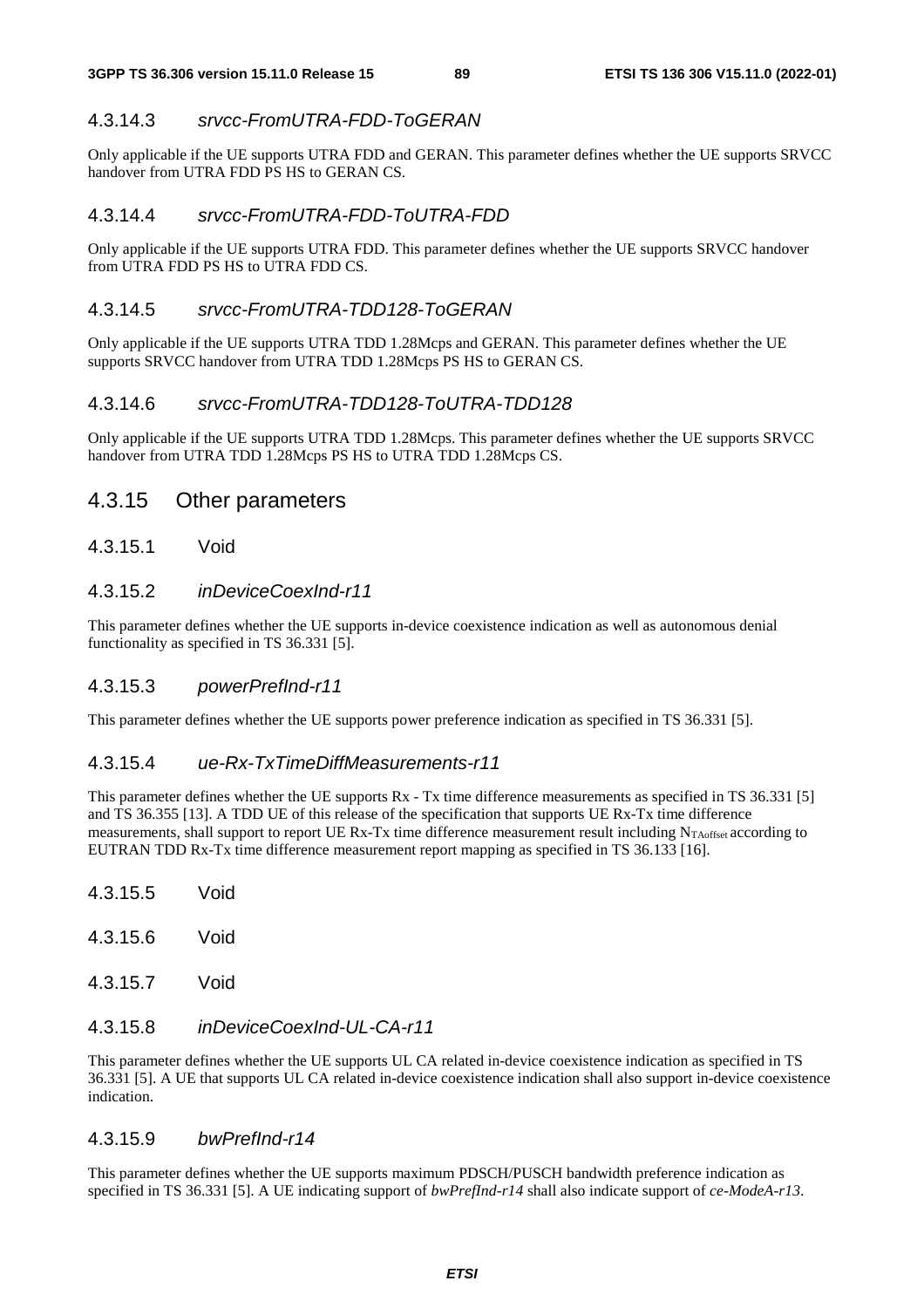## 4.3.15.10 *inDeviceCoexInd-HardwareSharingInd-r13*

This parameter defines whether the UE supports hardware sharing indication as specified in TS 36.331 [5]. A UE that supports hardware sharing indication shall also indicate support of LAA operation.

#### 4.3.15.11 *overheatingInd-r14*

This parameter defines whether the UE supports overheating assistance information as specified in TS 36.331 [5].

## 4.3.15.12 *assistInfoBitForLC-r15*

This parameter defines whether the UE supports assistance information bit for local cache as specified in TS 36.323 [2].

#### 4.3.15.13 *timeReferenceProvision-r15*

This parameter defines whether the UE supports provision of time reference message *TimeReferenceInformation* as specified in TS 36.331 [5].

#### 4.3.15.14 *flightPathPlan-r15*

This field defines whether the UE supports reporting of the flight path plan through the procedure defined in TS 36.331 [5].

#### 4.3.15.15 *inDeviceCoexInd-ENDC-r15*

This parameter defines whether the UE supports in-device coexistence indication for (NG)EN-DC operation as specified in TS 36.331 [5]. A UE that supports in-device coexistence indication for (NG)EN-DC operation shall also support in-device coexistence indication.

#### 4.3.15.16 *nonCSG-SI-Reporting-r14*

This parameter defines whether the UE supports reporting of PLMN list from cells not broadcasting the field *csg-Identity*.

## 4.3.16 Positioning parameters

## 4.3.16.1 *otdoa-UE-assisted*

This parameter defines whether the UE supports UE-assisted OTDOA positioning as specified in TS 36.355 [13].

### 4.3.16.2 *interFreqRSTDmeasurement*

This parameter defines whether the UE supports inter-frequency RSTD measurements for OTDOA positioning as specified in TS 36.355 [13].

## 4.3.17 MBMS parameters

## 4.3.17.1 *mbms-SCell-r11*

This parameter defines whether the UE in RRC\_CONNECTED supports MBMS reception via MBSFN on a frequency indicated in an *MBMSInterestIndication* message, when an SCell is configured on that frequency (regardless of whether the SCell is activated or deactivated), as specified in TS 36.331 [5].

#### 4.3.17.2 *mbms-NonServingCell-r11*

This parameter defines whether the UE in RRC\_CONNECTED supports MBMS reception via MBSFN on a frequency indicated in an *MBMSInterestIndication* message, where (according to *supportedBandCombination* and to network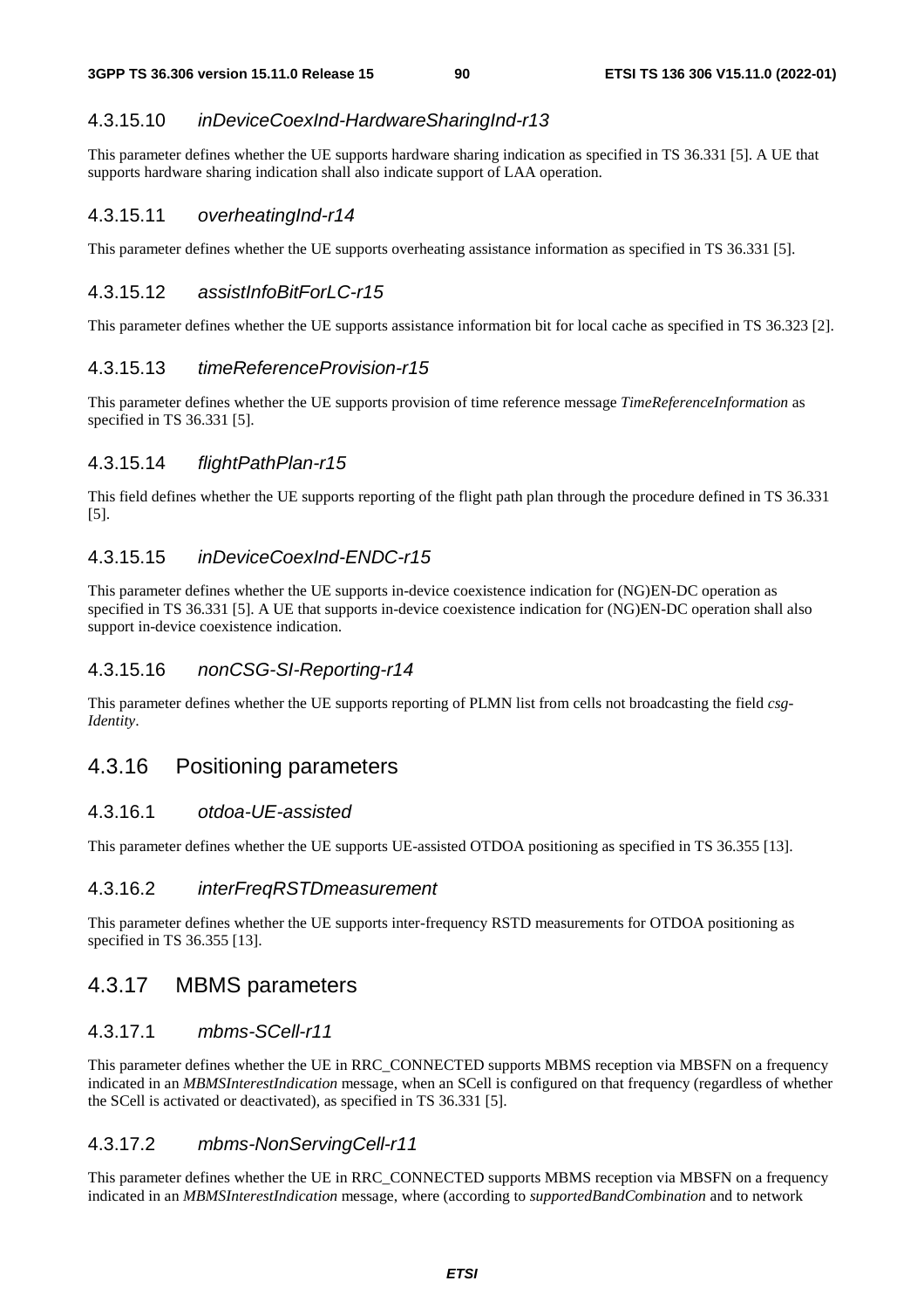synchronization properties) a serving cell may be additionally configured, as specified in TS 36.331 [5]. If this is supported, the UE shall also support MBMS reception via MBSFN on a frequency when an SCell is configured on that frequency (regardless of whether the SCell is activated or deactivated), as specified in TS 36.331 [5].

## 4.3.17.3 *mbms-AsyncDC-r12*

This parameter defines whether the UE in RRC\_CONNECTED supports MBMS reception via MBSFN on a frequency indicated in an *MBMSInterestIndication* message, where according to *supportedBandCombination*, the carriers are configured or can be configured as serving cells in the MCG and the SCG which are not synchronized, specified in TS 36.331 [5]. In this release of specification, it is mandatory to support this according to *MBMSInterestIndication* and indicated *supportedBandCombination*.

## 4.3.17.4 *fembmsMixedCell-r14*

This parameter defines whether the UE in RRC\_CONNECTED supports MBMS reception with 15kHz subcarrier spacings via MBSFN from FeMBMS/Unicast mixed cells on a frequency indicated in an *MBMSInterestIndication* message.

## 4.3.17.5 *fembmsDedicatedCell-r14*

This parameter defines whether the UE in RRC\_CONNECTED supports MBMS reception with 15kHz subcarrier spacings via MBSFN from MBMS-dedicated cells on a frequency indicated in an *MBMSInterestIndication* message.

## 4.3.17.6 *subcarrierSpacingMBMS-khz1dot25-r14, subcarrierSpacingMBMS-khz7dot5 r14*

This parameter defines the supported subcarrier spacing for MBSFN subframes on FeMBMS/Unicast mixed cells or MBMS-Dedicated cells in addition to 15kHz subcarrier spacing. The *subcarrierSpacingMBMS-khz7dot5-r14* refers to 7.5kHz subcarrier spacing and *subcarrierSpacingMBMS-khz1dot25-r14* refers to 1.25 kHz subcarrier spacing as defined in TS 36.211 [21], clause 6.12. This field is included only if UE supports MBMS reception from FeMBMS/Unicast mixed cell or MBMS-dedicated cell.

## 4.3.17.7 *mbms-MaxBW-r14*

This parameter defines the maximum supported bandwidth (T) for MBMS reception, see TS 36.213 [22], clause 11.1. If the value is set to *implicitValue*, the corresponding value of T is calculated as specified in TS 36.213 [22], clause 11.1. If the value is set to *explicitValue*, the actual value of  $T = explicitValue * 40 MHz$ .

# 4.3.17.8 *mbms-ScalingFactor1dot25-r14*, *mbms-ScalingFactor7dot5-r14*

These parameters correspond to  $A^{(1.25)}$  and  $A^{(7.5)}$ , respectively, i.e., scaling factor for processing one unit of bandwidth corresponding to subcarrier spacing of 1.25 kHz and 7.5 kHz, with respect to one unit of bandwidth corresponding to subcarrier spacing of 15 kHz. See TS 36.213 [22], clause 11.1. The field is included only if UE supports corresponding subcarrier spacing for MBSFN subframes on FeMBMS/Unicast mixed cells or MBMS-Dedicated cells in addition to 15kHz subcarrier spacing. The field shall be included if the UE supports corresponding subcarrier spacing for MBSFN subframes on FeMBMS/Unicast mixed cells or MBMS-Dedicated cells in addition to 15kHz subcarrier spacing and *mbms-MaxBW-r14* is included.

# 4.3.18 RAN-assisted WLAN interworking parameters

# 4.3.18.1 *wlan-IW-RAN-Rules-r12*

This parameter defines whether the UE supports RAN-assisted WLAN interworking based on access network selection and traffic steering rules specified in TS 36.304 [14]. A UE that supports RAN-assisted WLAN interworking based on access network selection and traffic steering rules specified in TS 36.304 [14] shall support to receive, via system information and dedicated signalling, the RAN assistance parameters relevant for those rules.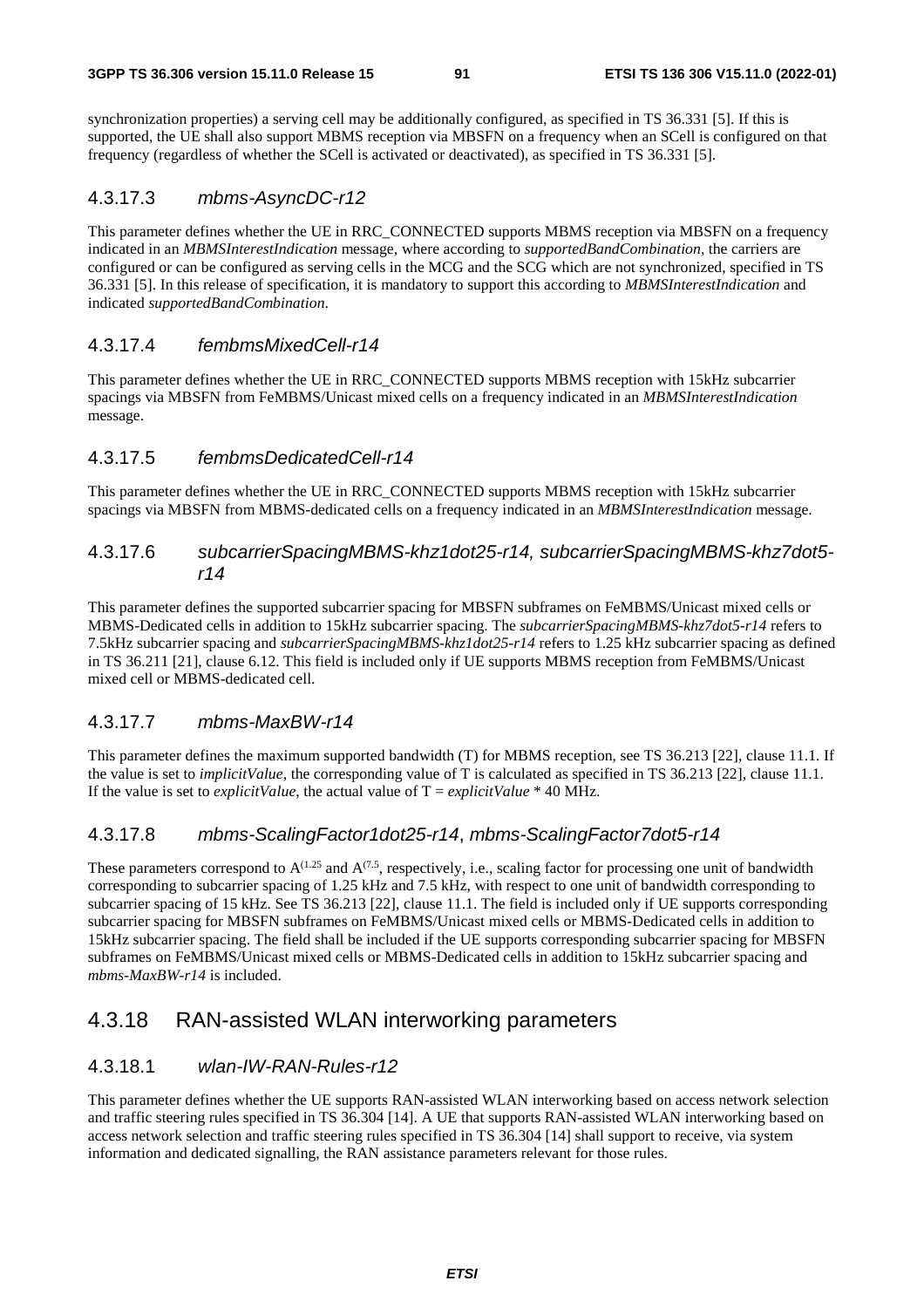## 4.3.18.2 *wlan-IW-ANDSF-Policies-r12*

This parameter defines whether the UE supports RAN-assisted WLAN interworking based on ANDSF policies specified in TS 24.312 [21]. A UE that supports RAN-assisted WLAN interworking based on ANDSF policies specified in TS 24.312 [21] shall support to receive, via system information and dedicated signalling, the RAN assistance parameters relevant for those policies.

### 4.3.18.3 *rclwi-r13*

This parameter defines whether the UE supports RCLWI as specified in TS 36.331 [5]. A UE that supports RCLWI shall also support WLAN measurements.

# 4.3.19 MAC parameters

## 4.3.19.1 *longDRX-Command-r12*

This field defines whether the UE supports Long DRX Command MAC Control Element as specified in TS 36.321 [4]. It is mandatory for UEs of this release of the specification.

#### 4.3.19.2 *logicalChannelSR-ProhibitTimer-r12*

This field defines whether the UE supports the *logicalChannelSR-ProhibitTimer* as specified in TS 36.321 [4]. It is mandatory for UEs of any *ue-Category-NB* to support this feature.

#### 4.3.19.3 *extendedMAC-LengthField-r13*

This field defines whether the UE supports 16 bit length of MAC L field as specified in TS 36.321 [4].

#### 4.3.19.4 *extendedLongDRX-r13*

This field defines whether the UE supports the *longDRX-Cycle* values of 5120 and 10240 subframes as specified in TS 36.321 [4].

### 4.3.19.5 *shortSPS-IntervalFDD-r14*

This field indicates whether the UE supports uplink SPS intervals shorter than 10 subframes in FDD mode. A UE that supports *shortSPS-IntervalFDD-r14* shall also support *skipUplinkSPS-r14*.

## 4.3.19.6 *shortSPS-IntervalTDD-r14*

This field indicates whether the UE supports uplink SPS intervals shorter than 10 subframes in TDD mode. A UE that supports *shortSPS-IntervalTDD-r14* shall also support *skipUplinkSPS-r14*.

## 4.3.19.7 *skipUplinkDynamic-r14*

This field indicates whether the UE supports skipping of UL transmission for an uplink grant indicated on PDCCH if no data is available for transmission as specified in TS 36.321 [4].

#### 4.3.19.8 *skipUplinkSPS-r14*

This field indicates whether the UE supports skipping of UL transmission for a configured uplink grant if no data is available for transmission as specified in TS 36.321 [4].

## 4.3.19.9 *dataInactMon-r14*

This field defines whether the UE supports data inactivity monitoring as specified in TS 36.321 [4].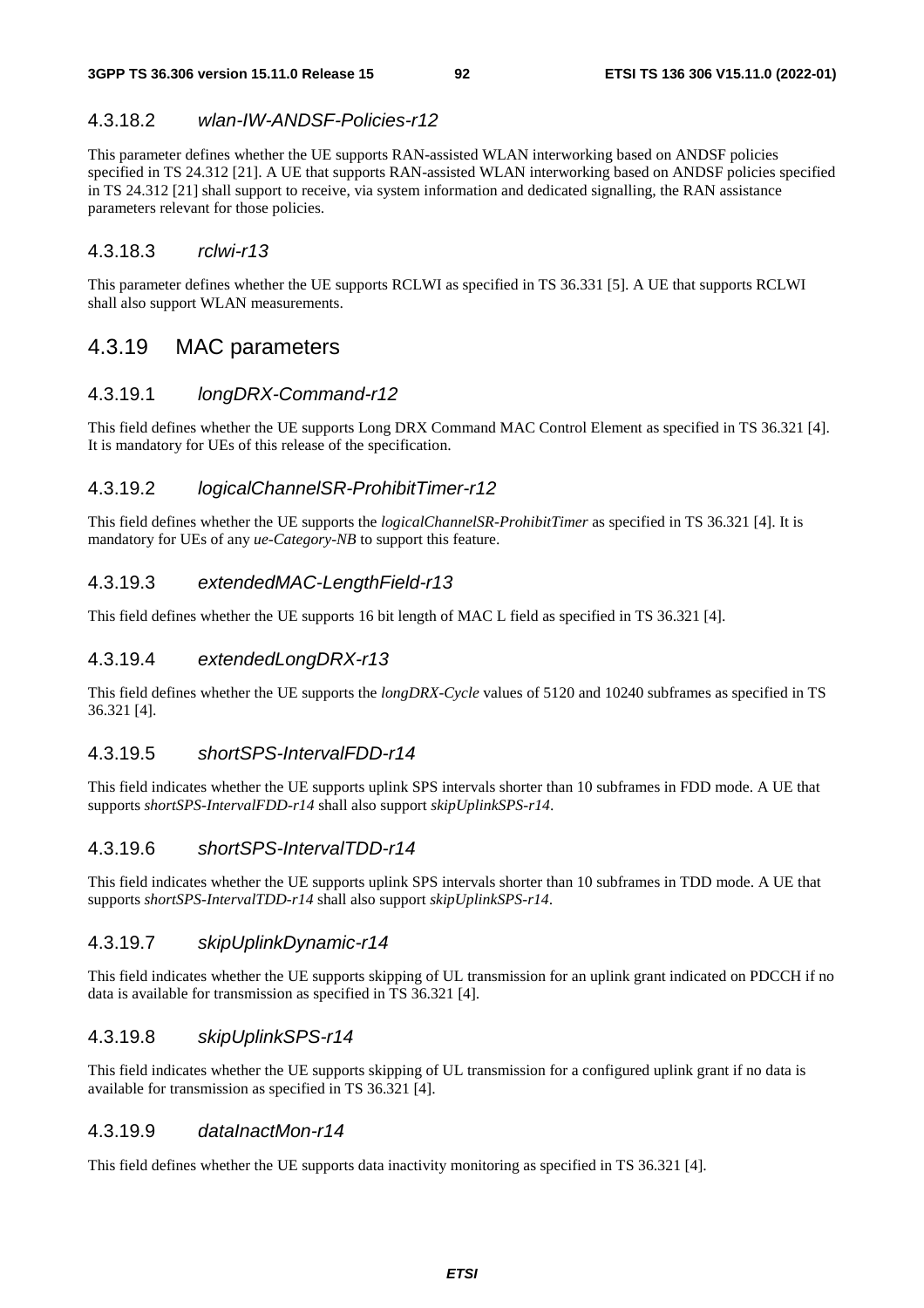#### **3GPP TS 36.306 version 15.11.0 Release 15 93 ETSI TS 136 306 V15.11.0 (2022-01)**

# 4.3.19.10 *rai-Support-r14*

This field defines whether the UE supports Release Assistance Indication (RAI) as specified in TS 36.321 [4]. This field is only applicable if the UE supports UE category M1 or UE category M2 or any *ue-Category-NB*.

## 4.3.19.11 *multipleUplinkSPS-r14*

This field defines whether the UE supports multiple uplink SPS and reporting SPS assistance information. A UE indicating *multipleUplinkSPS* shall also support V2X communication via Uu, as defined in TS 36.300 [30].

## 4.3.19.12 *min-Proc-TimelineSubslot-r15*

This field defines the UE minimum processing timeline supported for subslot operation for the different SPDCCH configurations. The minimum processing timeline is indicated by one of two sets in *ProcessingTimelineSet-r15*. Each set consists of two different processing timeline options and associated maximum TA. The minimum processing timeline to use out of the two options for a given set is configured by *min-proc-TimeTA-SubslotSet1-r15* and *minprocTimeTA-SubslotSet2-r15,* see TS 36.331 [5]. Support of Set 1 implicitly means support of Set 2.

The sets supported can be different for 1os CRS-based SPDCCH, 2os CRS-based SPDCCH and DMRS-based SPDCCH. The field consists of a sequence of *ProcessingTimelineSet-r15*. The sequence applies to (in order):

- 1. 1os CRS based SPDCCH
- 2. 2os CRS based SPDCCH
- 3. DMRS based SPDCCH

## 4.3.19.13 *skipSubframeProcessing-r15*

This fields defines whether the UE supports, within a serving cell, aborting reception of PDSCH if the UE receives slot-PDSCH/subslot-PDSCH during an ongoing PDSCH reception and instead starts receiving the slot-PDSCH/subslot-PDSCH, as well as whether the UE supports aborting a PUSCH transmission if the UE gets a grant for a slot-PUSCH/ subslot-PUSCH transmission that overlaps with a grant received for a PUSCH transmission. The capability indicates the number of subframes that the UE may drop prior to the subframe in which it prioritizes the processing of slot/subslot PDSCH/PUSCH. Separate capability for UL and DL and per sTTI length in each direction.

## 4.3.19.14 *earlyContentionResolution-r14*

This field defines whether the UE supports MAC PDU that contains only the UE Contention Resolution Identity MAC control element but no RRC response message, as specified in TS 36.331 [5]. It is mandatory for UEs that support any *ue-Category-NB* of this release of the specification.

## 4.3.19.15 *sr-SPS-BSR-r15*

This field defines whether the UE supports SR with SPS BSR, as defined in TS 36.321 [4]. This feature is only applicable if the UE supports any *ue-Category-NB*.

## 4.3.19.16 *dormantSCellState-r15*

This field defines whether the UE supports the dormant SCell state, as specified in TS 36.321 [4] and TS 36.331 [5].

## 4.3.19.17 *directSCellActivation-r15*

This field defines whether the UE supports having an SCell configured in activated SCell state, as defined in TS 36.321 [4] and TS 36.331 [5].

## 4.3.19.18 *directSCellHibernation-r15*

This field defines whether the UE supports having an SCell configured in dormant SCell state, as defined in TS 36.321 [4] and TS 36.331 [5]. A UE that indicates support for this shall also indicate support for *dormantSCellState-r15*.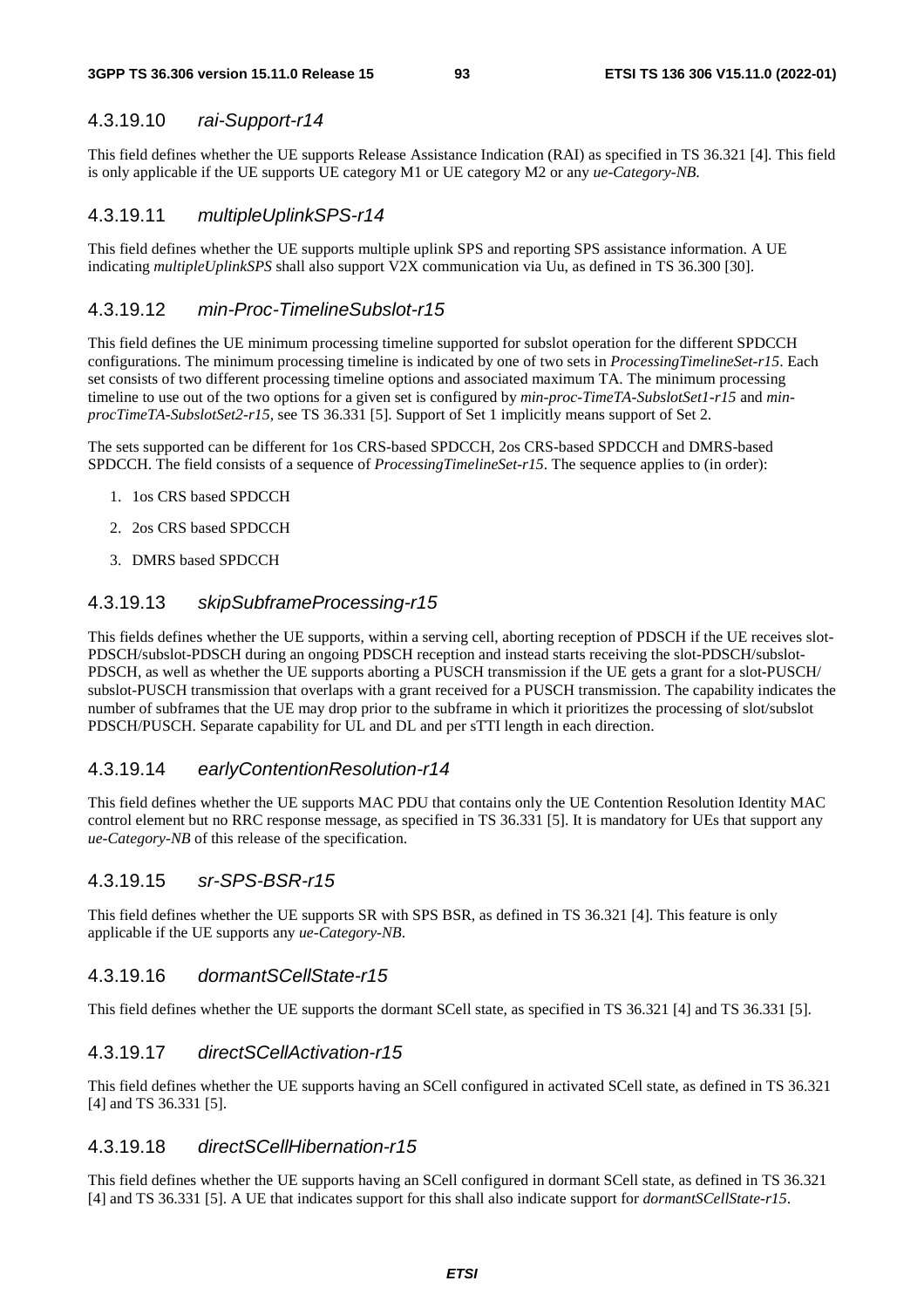# 4.3.19.19 *sps-ServingCell-r15*

This field indicates whether the UE supports multiple UL/DL SPS configurations simultaneously active on different serving cells as specified in TS 36.321 [4].

# 4.3.19.20 *extendedLCID-Duplication-r15*

This field indicates whether the UE supports use of extended LCIDs 32-38 for PDCP duplication. A UE that supports *extendedLCID-Duplication-r15* shall also support the extended LCID as specified in TS 36.321 [4].

# 4.3.19.21 *eLCID-Support-r15*

This field indicates whether the UE supports LCID "10000" and MAC PDU subheader containing the eLCID field as specified in TS 36.321 [4].

# 4.3.20 Dual Connectivity parameters

## 4.3.20.1 *drb-TypeSplit-r12*

This field defines whether the DRB type of Split bearer is supported by the UE which is capable of DC.

# 4.3.20.2 *drb-TypeSCG-r12*

This field defines whether the DRB type of SCG bearer is supported by the UE which is capable of DC.

# 4.3.20.3 *pdcp-TransferSplitUL-r13*

This field defines whether the PDCP data transfer toward both CGs for split bearer in UL as specified in TS 36.323 [2] is supported by the UE which is capable of DC. This field is only applicable for UEs supporting the DRB type of Split bearer.

## 4.3.20.4 *ue-SSTD-Meas-r13*

This field defines whether the SSTD measurement between the PCell and the PSCell is supported by the UE which is capable of DC.

# 4.3.21 Sidelink parameters

# 4.3.21.1 *commSupportedBands-r12*

This field indicates the bands on which the UE supports sidelink communication, as defined in TS 23.303 [24] and specified in TS 36.331 [5]. If a UE supports sidelink communication on at least one band, the UE shall support sidelink communication transmission based on UE autonomous resource selection, eNB scheduled resource allocation, ProSe Per Packet Priority (PPPP) handling and out of coverage sidelink discovery. If a UE supports sidelink communication, the UE shall support 16 sidelink processes for reception of SL-SCH.

# 4.3.21.2 *commSimultaneousTx-r12*

This parameter indicates whether the UE supports simultaneous transmission of EUTRA and sidelink communication (on different carriers) in all bands for which the UE indicated simultaneous sidelink and EUTRA support in a band combination (using *commSupportedBandsPerBC*).

# 4.3.21.3 *discSupportedBands-r12*

This field indicates the bands on which the UE supports sidelink discovery, as defined in TS 23.303 [24] and specified in TS 36.331 [5].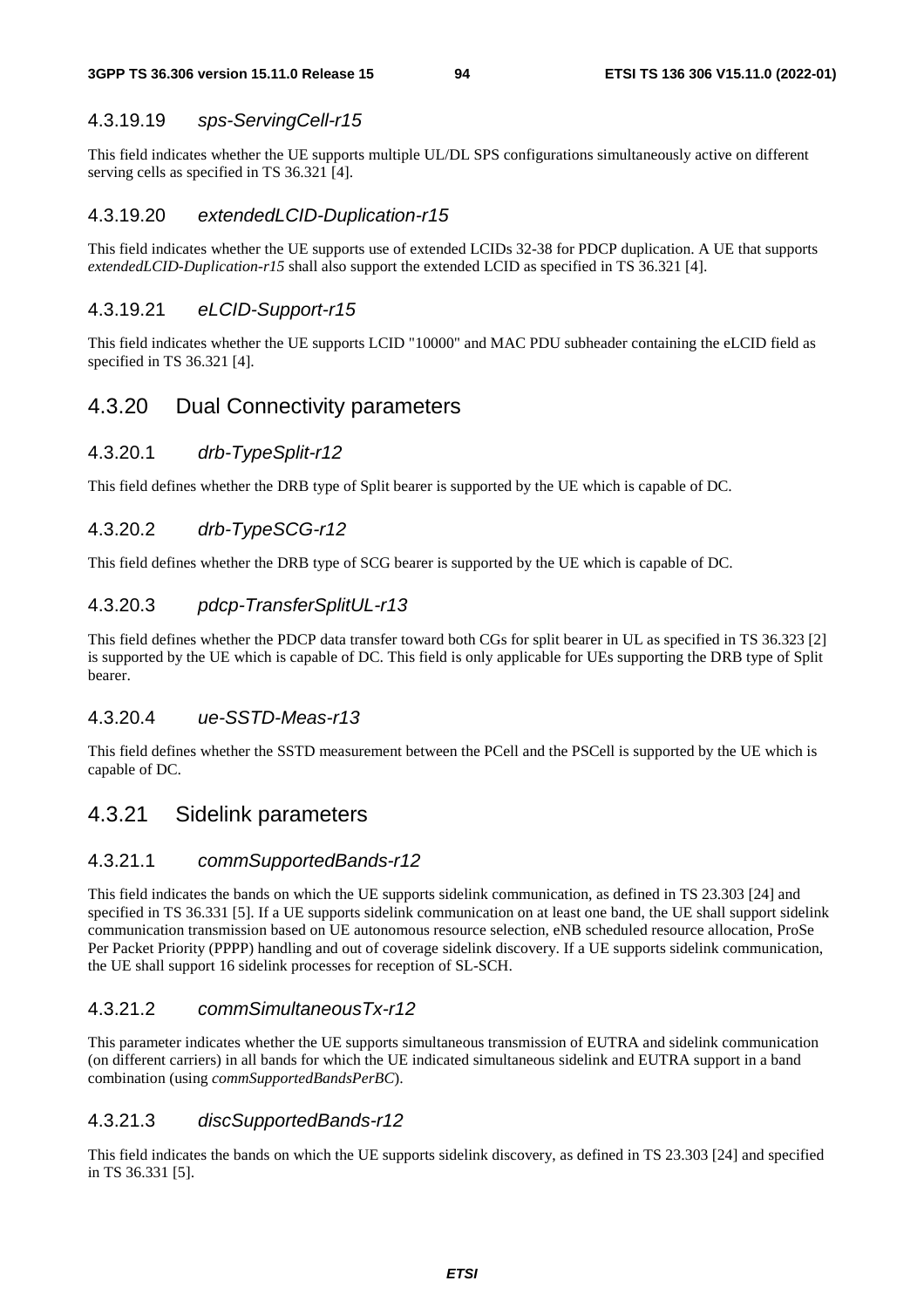# 4.3.21.4 *discScheduledResourceAlloc-r12*

This parameter indicates whether the UE supports transmission of discovery announcements based on network scheduled resource allocation. It is mandatory for UEs of this release of the specification to support this feature if sidelink discovery is supported on at least one band (indicated by *discSupportedBands-r12*).

# 4.3.21.5 *disc-UE-SelectedResourceAlloc-r12*

This parameter indicates whether the UE supports transmission of discovery announcements based on UE autonomous resource selection. It is mandatory for UEs of this release of the specification to support this feature if sidelink discovery is supported on at least one band (indicated by *discSupportedBands-r12*).

# 4.3.21.6 *disc-SLSS-r12*

This parameter indicates whether the UE supports SideLink Synchronization Signal (SLSS) transmission and reception for sidelink discovery.

# 4.3.21.7 *discSupportedProc-r12*

This parameter indicates the number of processes supported by the UE for reception of sidelink discovery. This field shall be present if sidelink discovery is supported on at least one band (indicated by *discSupportedBands-r12*).

# 4.3.21.8 *commMultipleTx-r13*

This parameter indicates whether the UE supports multiple transmissions of sidelink communication to different destinations in one SC period. If *commMultipleTx-r13* is set to supported then the UE supports 8 transmitting sidelink processes.

# 4.3.21.9 *discInterFreqTx-r13*

This parameter indicates whether the UE supports sidelink discovery announcements either a) on the primary frequency only or b) on other frequencies also, regardless of the UE configuration (e.g. CA, DC). The UE may set *discInterFreqTx-r13* to supported when having a separate transmitter or if it can request sidelink discovery transmission gaps.

# 4.3.21.10 *discPeriodicSLSS-r13*

This parameter indicates whether the UE supports periodic Sidelink Synchronization Signal (SLSS) transmission and reception for sidelink discovery. It is mandatory for UEs to support this feature if sidelink PS discovery is supported and it is optional otherwise.

# 4.3.21.11 *discSysInfoReporting-r13*

This parameter indicates whether the UE supports reporting of System Information for inter-frequency/PLMN sidelink discovery.

# 4.3.21.12 *zoneBasedPoolSelection-r14*

This parameter indicates whether the UE supports zone based transmission resource pool selection for V2X sidelink communication.

# 4.3.21.13 *v2x-HighReception-r14*

This parameter indicates whether the UE supports reception of 20 PSCCH in a subframe and decoding of 136 RBs per subframe counting both PSCCH and PSSCH in a band for V2X sidelink communication.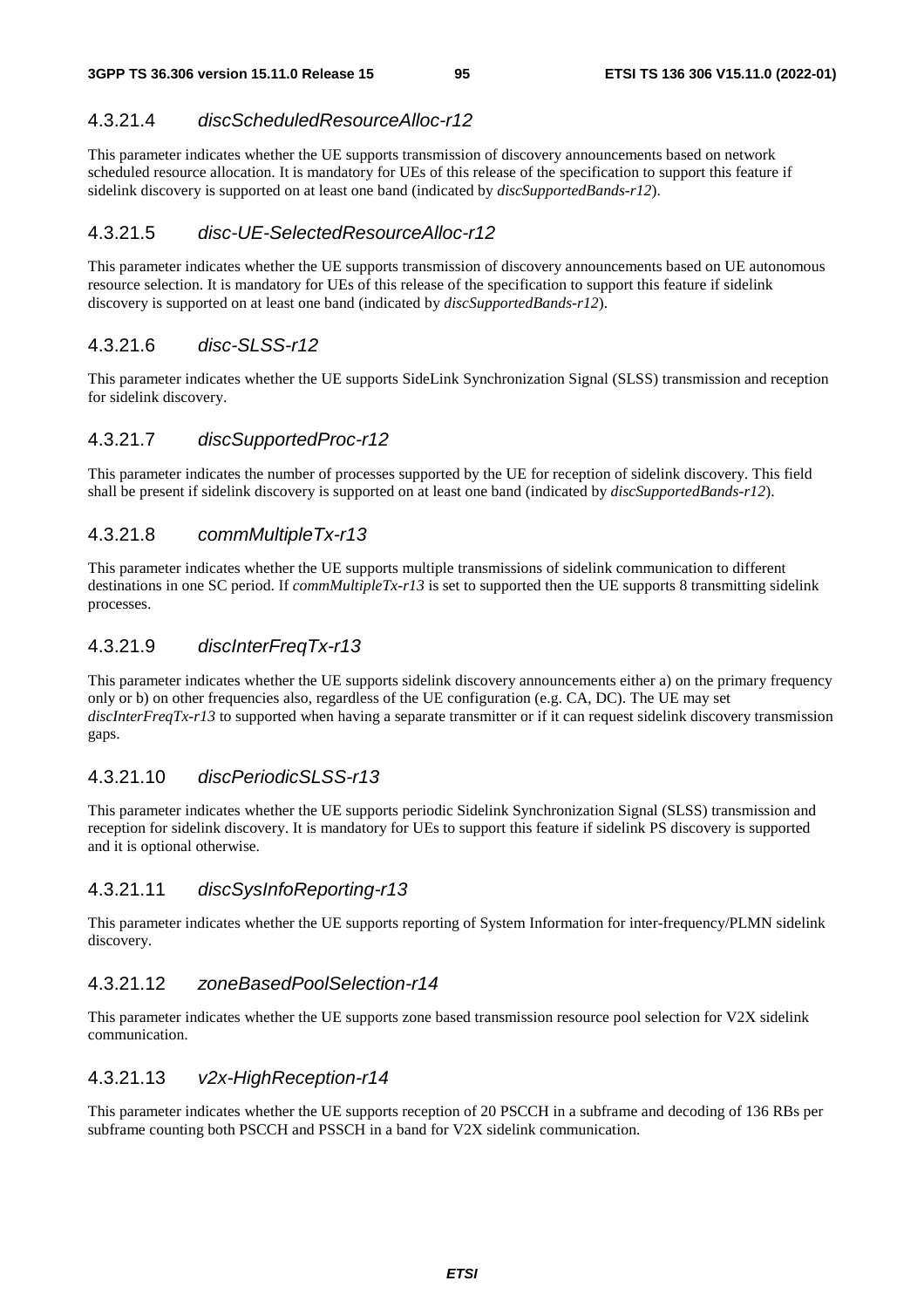# 4.3.21.14 *v2x-eNB-Scheduled-r14*

This parameter indicates whether the UE supports transmitting PSCCH/PSSCH using dynamic scheduling, SPS in eNB scheduled mode for V2X sidelink communication, reporting SPS assistance information and the UE supports maximum transmit power associated with Power class 3 V2X UE, see TS 36.101 [6] in a band.

# 4.3.21.15 *ue-AutonomousWithFullSensing-r14*

This parameter indicates whether the UE supports transmitting PSCCH/PSSCH using UE autonomous resource selection mode with full sensing (i.e., continuous channel monitoring) for V2X sidelink communication and the UE supports maximum transmit power associated with Power class 3 V2X UE, see TS 36.101 [6].

# 4.3.21.16 *ue-AutonomousWithPartialSensing-r14*

This parameters indicates whether the UE supports transmitting PSCCH/PSSCH using UE autonomous resource selection mode with partial sensing (i.e., channel monitoring in a limited set of subframes) for V2X sidelink communication and the UE supports maximum transmit power associated with Power class 3 V2X UE, see TS 36.101 [6].

# 4.3.21.17 *slss-TxRx-r14*

This parameter indicates whether the UE supports SLSS/PSBCH transmission and reception in UE autonomous resource selection mode and eNB scheduled mode for V2X sidelink communication.

# 4.3.21.18 *sl-CongestionControl-r14*

This parameter indicates whether the UE supports Channel Busy Ratio measurement and reporting of Channel Busy Ratio measurement to eNB for V2X sidelink communication.

# 4.3.21.19 *v2x-TxWithShortResvInterval-r14*

This parameter indicates whether the UE supports 20 ms and 50 ms resource reservation periods for UE autonomous resource selection and eNB scheduled resource allocation for V2X sidelink communication.

# 4.3.21.20 *v2x-numberTxRxTiming-r14*

This parameter indicates the number of multiple reference TX/RX timings counted over all the configured sidelink carriers for V2X sidelink communication.

# 4.3.21.21 *v2x-nonAdjacentPSCCH-PSSCH-r14*

This parameter indicates whether the UE supports transmission and reception in the configuration of non-adjacent PSCCH and PSSCH for V2X sidelink communication.

# 4.3.21.22 *v2x-HighPower-r14*

This parameter indicates whether the UE supports maximum transmit power associated with Power class 2 V2X UE for V2X sidelink transmission in a band, see TS 36.101 [6].

# 4.3.21.23 *v2x-SupportedBandCombinationList-r14*

This field indicates the bands on which the UE supports V2X sidelink communication, as defined in TS 23.285 [29] and specified in TS 36.331 [5]. If a UE supports V2X sidelink communication, the UE shall support a maximum number of 8 sidelink processes associated with the Sidelink HARQ Entity for the transmission of V2X sidelink communication on SL-SCH.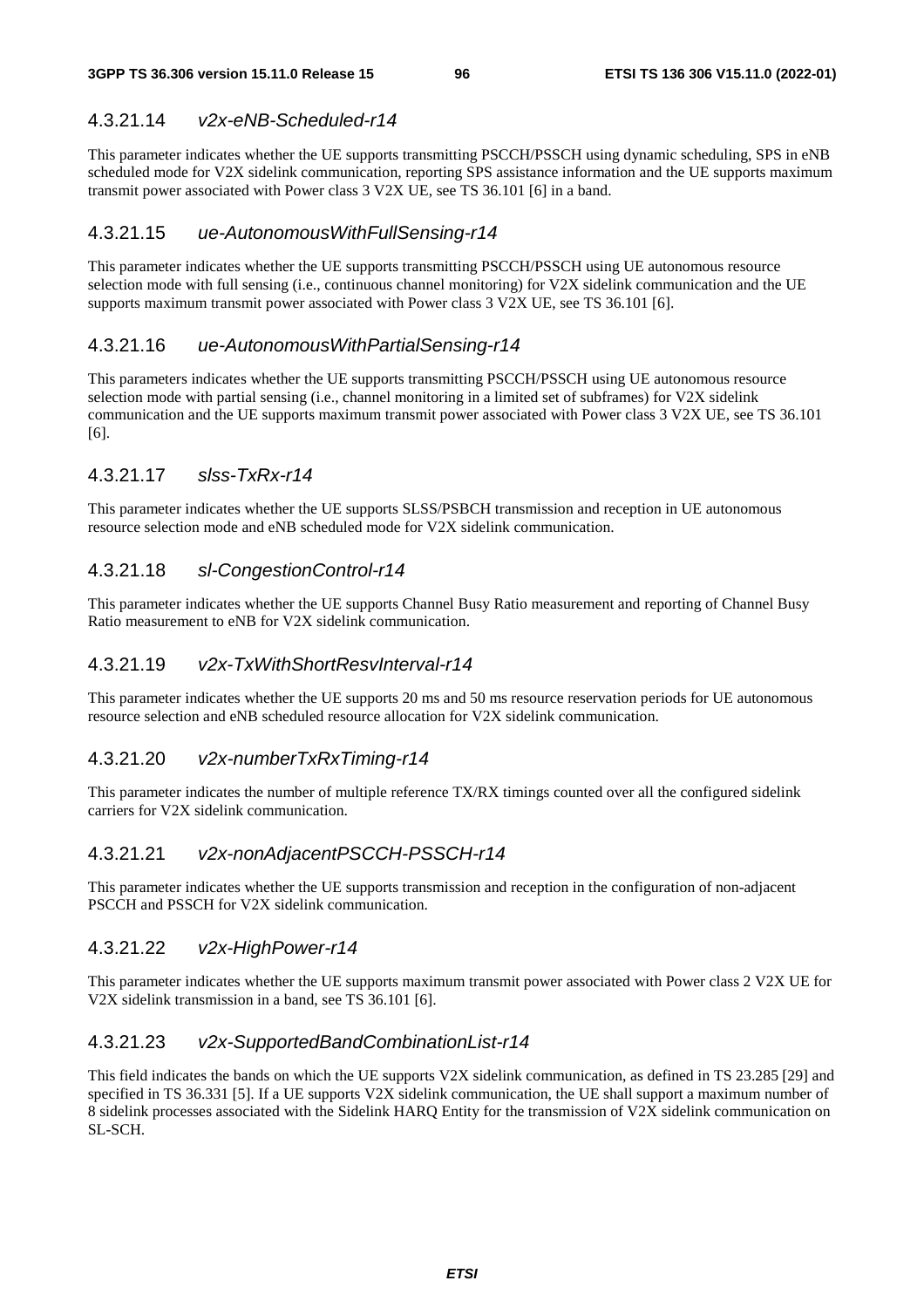### 4.3.21.24 *slss-SupportedTxFreq-r15*

This parameter indicates whether the UE supports the SLSS transmission on single carrier or on multiple carriers in the case of sidelink carrier aggregation.

## 4.3.21.25 *sl-64QAM-Tx-r15*

This parameter indicates whether the UE supports 64QAM for the transmission of V2X sidelink communication.

#### 4.3.21.26 *sl-TxDiversity-r15*

This parameter indicates whether the UE supports transmit diversity for V2X sidelink communication. See TS 36.101 [6].

# 4.3.21.27 *v2x-EnhancedHighReception-r15*

This parameter indicates whether the UE supports reception of 30 PSCCH in a subframe and decoding of 204 RBs per subframe counting both PSCCH and PSSCH in a band for V2X sidelink communication.

### 4.3.21.28 *sl-64QAM-Rx-r15*

This parameter indicates whether the UE supports 64QAM for the reception of V2X sidelink communication. It is mandatory to support 64QAM for the reception of V2X sidelink communication for UEs which are supporting Rel-15 V2X sidelink communication as specified in TS 36.331 [5].

### 4.3.21.29 *sl-RateMatchingTBSScaling-r15*

This parameter indicates whether the UE supports rate matching and TBS scaling of V2X sidelink communication. It is mandatory to support rate matching and TBS scaling of V2X sidelink communication for UEs which are supporting Rel-15 V2X sidelink communication as specified in TS 36.331 [5].

## 4.3.21.30 *sl-LowT2min-r15*

This parameter indicates whether the UE supports 10ms as minimum value of T2 for resource selection of V2X sidelink communication. It is mandatory to support 10ms as minimum value of T2 of V2X sidelink communication for UEs which are supporting Rel-15 V2X sidelink communication as specified in TS 36.331 [5].

#### 4.3.21.31 *v2x-SensingReportingMode3-r15*

This parameter indicates whether the UE supports sensing measurements and reporting of measurement results in eNB scheduled mode for V2X sidelink communication.

# 4.3.22 SC-PTM parameters

# 4.3.22.1 *scptm-ParallelReception-r13*

This parameter defines whether UEs supporting SC-PTM support the parallel reception of DL-SCH transport block(s) associated with G-RNTI/SC-RNTI and DL-SCH transport block(s) associated with C-RNTI/Semi-Persistent Scheduling C-RNTI as well as the parallel reception of multiple DL-SCH transport blocks associated with G-RNTI/SC-RNTI in the same subframe. In SC-PTM operation, the DL-SCH processing capability is shared between the DL-SCH transport block(s) associated with G-RNTI/SC-RNTI and the DL-SCH transport block(s) associated with C-RNTI/Semi-Persistent Scheduling C-RNTI. A UE that supports *scptm-ParallelReception-r13* shall also support SC-PTM reception in RRC\_CONNECTED and in RRC\_IDLE according to SC-PTM procedures as specified in TS 36.331 [5], TS 36.321 [4] and TS 36.304 [14].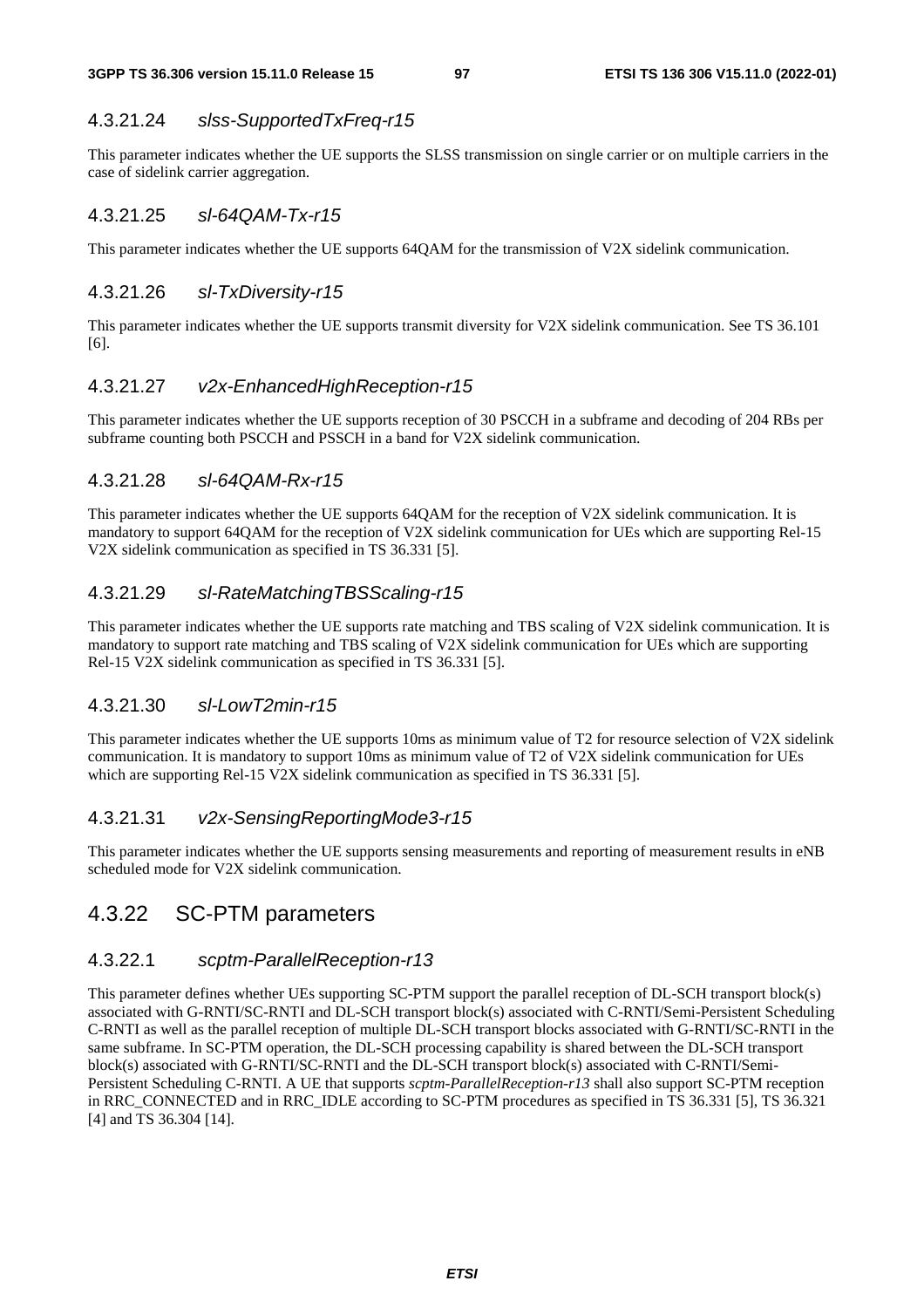# 4.3.22.2 Void

## 4.3.22.3 *scptm-SCell-r13*

This parameter defines whether UEs supporting SC-PTM support in RRC\_CONNECTED, MBMS reception via SC-PTM on a frequency indicated in an *MBMSInterestIndication* message, when an SCell is configured on that frequency (regardless of whether the SCell is activated or deactivated), as specified in TS 36.331 [5].

# 4.3.22.4 *scptm-NonServingCell-r13*

This parameter defines whether UEs supporting SC-PTM support in RRC\_CONNECTED, MBMS reception via SC-PTM on a frequency indicated in an *MBMSInterestIndication* message, where (according to *supportedBandCombination* and to network synchronization properties) a serving cell may be additionally configured, as specified in TS 36.331 [5]. If this is supported, the UE shall also support MBMS reception via SC-PTM on a frequency when an SCell is configured on that frequency (regardless of whether the SCell is activated or deactivated), as specified in TS 36.331 [5].

# *4.3.22.5 scptm-AsyncDC-r13*

This parameter defines whether the UE in RRC\_CONNECTED supports MBMS reception via SC-PTM on a frequency indicated in an *MBMSInterestIndication* message, where according to *supportedBandCombination*, the carriers are configured or can be configured as serving cells in the MCG and the SCG which are not synchronized, specified in TS 36.331 [5]. In this release of specification, it is mandatory to support this according to *MBMSInterestIndication* and indicated *supportedBandCombination*.

# 4.3.23 LAA parameters

# 4.3.23.1 *downlinkLAA-r13*

This field defines whether the UE supports downlink LAA operation including identification of downlink transmissions on LAA cell(s) for full downlink subframes, decoding of common downlink control signalling on LAA cell(s), CSI feedback for LAA cell(s), RRM measurements on LAA cell(s) based on CRS-based DRS.

# 4.3.23.2 *crossCarrierSchedulingLAA-DL-r13*

This field defines whether the UE supports cross-carrier scheduling from a licensed carrier for LAA cell(s). This field is only applicable if the UE supports downlink LAA operation.

# 4.3.23.3 *csi-RS-DRS-RRM-MeasurementsLAA-r13*

This field defines whether the UE supports performing RRM measurements on LAA cell(s) based on CSI-RS-based DRS. This field is only applicable if the UE supports downlink LAA operation.

# 4.3.23.4 *endingDwPTS-r13*

This field defines whether the UE supports reception ending with a subframe occupied for a DwPTS-duration on LAA cell(s) as described in TS 36.211 [17] and TS 36.213 [22]. This field is only applicable if the UE supports downlink LAA operation.

# 4.3.23.5 s*econdSlotStartingPosition-r13*

This field defines whether the UE supports reception of subframes with second slot starting position on LAA cell(s) as described in TS 36.211 [17] and TS 36.213 [22]. This field is only applicable if the UE supports downlink LAA operation.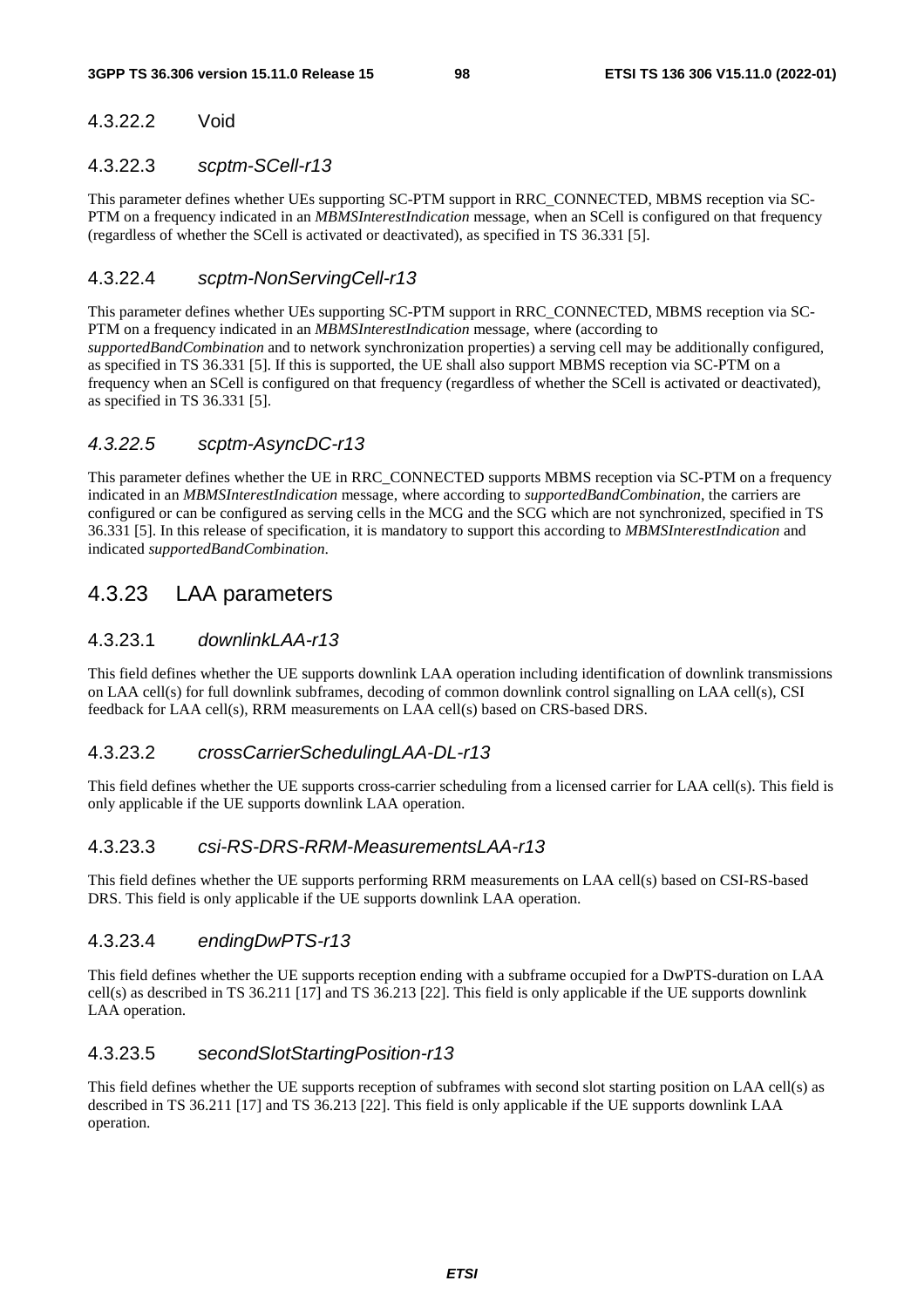## 4.3.23.6 *tm9-LAA-r13*

This field defines whether the UE supports tm9 operation on LAA cell(s). This field is only applicable if the UE supports downlink LAA operation.

## 4.3.23.7 *tm10-LAA-r13*

This field defines whether the UE supports tm10 operation on LAA cell(s). This field is only applicable if the UE supports downlink LAA operation.

#### 4.3.23.8 *uplinkLAA-r14*

This field defines whether the UE supports uplink LAA operation.

## 4.3.23.9 *crossCarrierSchedulingLAA-UL-r14*

This field defines whether the UE supports cross-carrier scheduling from a licensed carrier for LAA cell(s) for uplink. This field is only applicable if the UE supports uplink LAA operation.

### 4.3.23.10 *twoStepSchedulingTimingInfo-r14*

This field defines whether the UE supports two step uplink scheduling using PUSCH trigger A and PUSCH trigger B as defined in TS 36.213 [22]. This field also defines the timing between reception of a PUSCH trigger B and the earliest time the UE supports performing the associated UL transmission. This field is only applicable if the UE supports uplink LAA operation.

#### 4.3.23.11 *uss-BlindDecodingAdjustment-r14*

This field defines whether the UE supports blind decoding adjustment on UE specific search space as defined in TS 36.213 [22]. This field is only applicable if the UE supports uplink LAA operation.

#### 4.3.23.12 *uss-BlindDecodingReduction-r14*

This field defines whether the UE supports blind decoding reduction on UE specific search space by not monitoring DCI format 0A/0B/4A/4B as defined in TS 36.213 [22]. This field is only applicable if the UE supports uplink LAA operation.

#### 4.3.23.13 *outOfSequenceGrantHandling-r14*

This field defines whether the UE supports PUSCH transmissions with out of sequence UL grants as defined in TS 36.213 [22]. This field is only applicable if the UE supports uplink LAA operation.

## 4.3.23.14 *aul-r15*

This field defines whether the UE supports Autonomous Uplink as defined in TS 36.321 [4]. This field is only applicable if the UE supports uplink LAA operation.

#### 4.3.23.15 *laa-PUSCH-Mode1-r15*

This field defines whether the UE supports LAA PUSCH Mode 1 as defined in TS 36.213 [22]. This field is only applicable if the UE supports uplink LAA operation.

## 4.3.23.16 *laa-PUSCH-Mode2-r15*

This field defines whether the UE supports LAA PUSCH Mode 2 as defined in TS 36.213 [22]. This field is only applicable if the UE supports uplink LAA operation.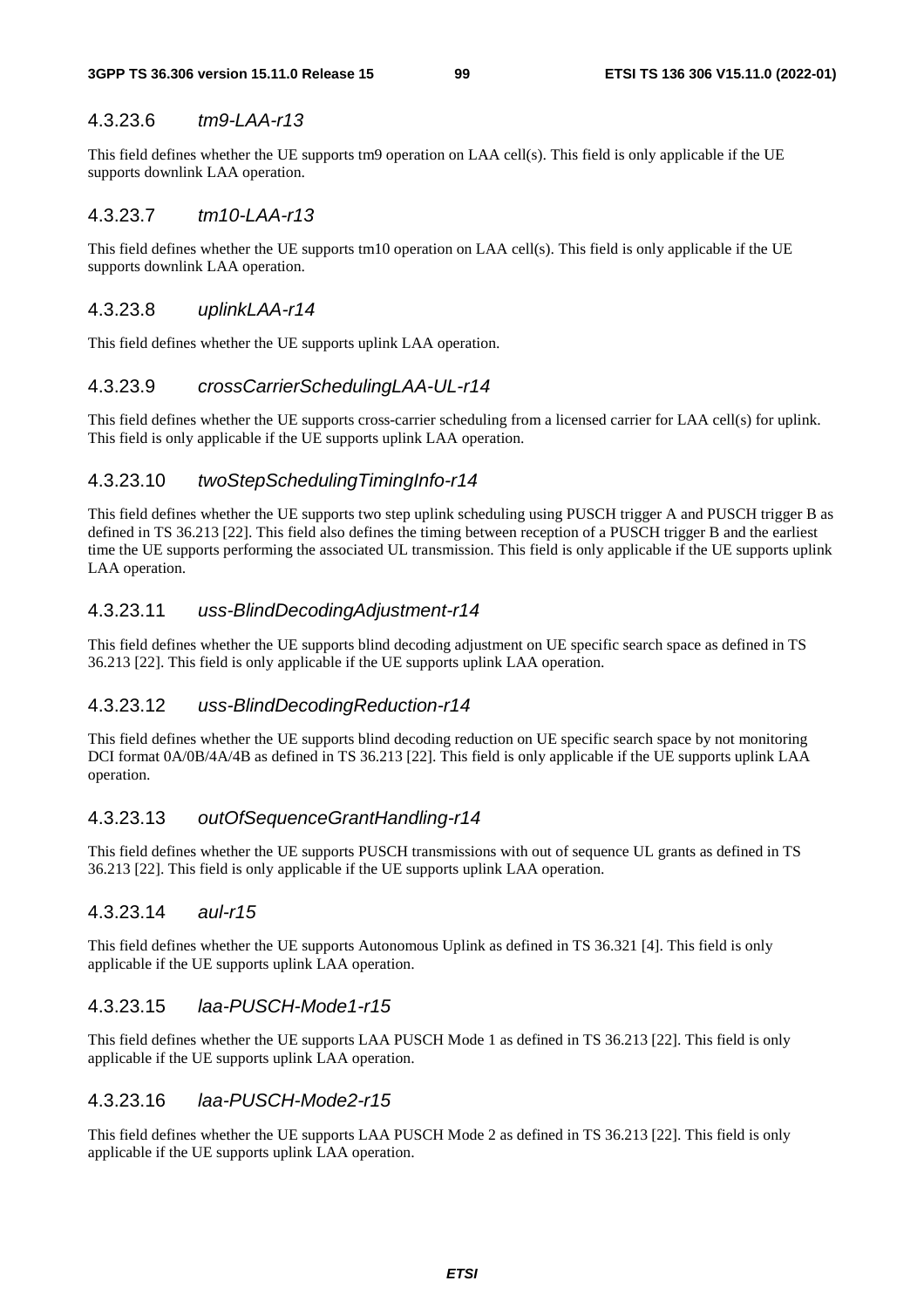## 4.3.23.17 *laa-PUSCH-Mode3-r15*

This field defines whether the UE supports LAA PUSCH Mode 3 as defined in TS 36.213 [22]. This field is only applicable if the UE supports uplink LAA operation.

# 4.3.24 LWIP parameters

## 4.3.24.1 *lwip-r13*

This field defines whether the UE supports LWIP operation. A UE which supports LWIP operation shall also support WLAN measurements.

## 4.3.24.2 *lwip-Aggregation-UL-r14*

This field defines whether the UE supports aggregation over LWIP in uplink. A UE which supports aggregation over LWIP uplink shall also support LWIP operation.

## 4.3.24.3 *lwip-Aggregation-DL-r14*

This field defines whether the UE supports aggregation over LWIP in downlink. A UE which supports aggregation over LWIP downlink shall also support LWIP operation.

# 4.3.25 LWA parameters

## 4.3.25.1 *lwa-r13*

This parameter defines whether the UE supports LWA as specified in TS 36.331 [5]. A UE that supports LWA shall also support WLAN measurements. A UE that supports LWA shall also support switched bearer operation.

## 4.3.25.2 *lwa-SplitBearer-r13*

Only applicable if the UE supports LWA. This parameter defines whether the UE supports split bearer operation in LWA, i.e. the capability to receive data transmission for the same DRB on both LTE and WLAN simultaneously.

## 4.3.25.3 *lwa-BufferSize-r13*

Only applicable if the UE supports LWA. This field indicates whether the UE supports the layer 2 buffer sizes corresponding to "with support for split bearers" columns defined in Tables 4.1-3 and 4.1A-3.

## 4.3.25.4 *wlan-MAC-Address-r13*

Only applicable if the UE supports LWA. This parameter defines the WLAN MAC address of the UE.

# 4.3.25.5 *lwa-HO-WithoutWT-Change-r14*

Only applicable if the UE supports LWA. This parameter indicates whether the UE supports enhancements to HO operation without WT change for LWA operation as specified in TS36.331 [5].

## 4.3.25.6 *lwa-UL-r14*

Only applicable if the UE supports LWA. This parameter indicates whether the UE supports LWA bearer in the UL.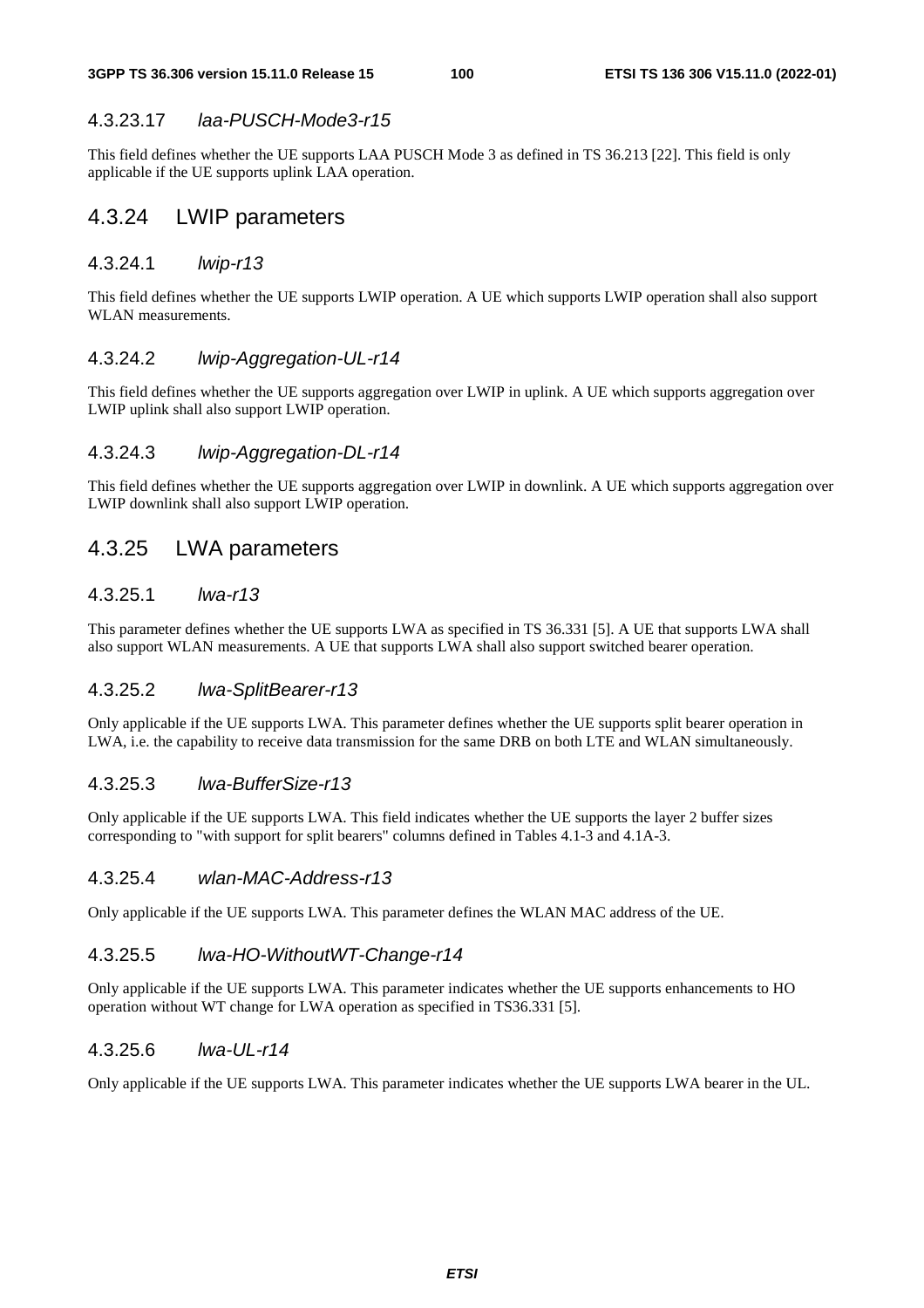# 4.3.25.7 *Void*

## 4.3.25.8 *wlan-SupportedDataRate-r14*

Only applicable if the UE supports LWA. This parameter indicates the maximum WLAN data rate supported by the UE for LWA operation.

## 4.3.25.9 *lwa-RLC-UM-r14*

Only applicable if the UE supports LWA. This parameter indicates whether the UE supports RLC UM for LWA bearer.

- 4.3.26 Void
- 4.3.26.1 Void
- 4.3.27 Inter-RAT parameters WLAN

## 4.3.27.1 *supportedBandListWLAN-r13*

Only applicable if the UE supports WLAN. This field defines which WLAN frequency bands are supported by the UE.

# 4.3.28 EBF FD-MIMO parameters

## 4.3.28.1 *beamformed-r13*

Indicates the UE capabilities concerning beamformed EBF/ FD-MIMO operation (class B), see TS 36.213 [22], clause 7.2.5. The capabilities comprise of a list of pairs of  $\{k-Max, n-MaxList\}$  values with the n<sup>th</sup> entry indicating the values that the UE supports for each CSI process in case n CSI processes would be configured, with:

- k-Max: Indicating the maximum number of NZP CSI RS resource configurations supported
- n-Max: Indicating the maximum number of NZP CSI RS ports supported within a CSI process.

The capability parameters are provided separately per transmission mode (TM9, TM10), which is applicable for all bands of band combinations except when additionally included per band of band combination per TM indicating the concerned capability is different from the per TM capability.

## 4.3.28.2 *channelMeasRestriction-r13*

Indicates whether the UE supports channel measurement restriction, see TS 36.213 [22], clause 7.2.3. The capability parameter is provided separately per transmission mode (TM9, TM10).

#### 4.3.28.3 *csi-RS-EnhancementsTDD-r13*

Indicates whether the UE supports CSI-RS enhancements applicable for TDD, see TS 36.211 [17], clause 6.10.5. The capability parameter is provided separately per transmission mode (TM9, TM10).

## 4.3.28.4 *dmrs-Enhancements-r13*

Indicates whether the UE supports DMRS enhancements for the indicated transmission mode, see TS 36.213 [22], clause 7.1.5B and TS 36.212 [26], clauses 5.3.3.1.5C/ D.

The capability parameter is provided separately per transmission mode (TM9, TM10), which is applicable for all bands of band combinations except when additionally included per band of band combination per TM indicating the concerned capability is different from the per TM capability.

This field is absent when the FD-MIMO capability is provided as part of sTTI/sPT band combinations.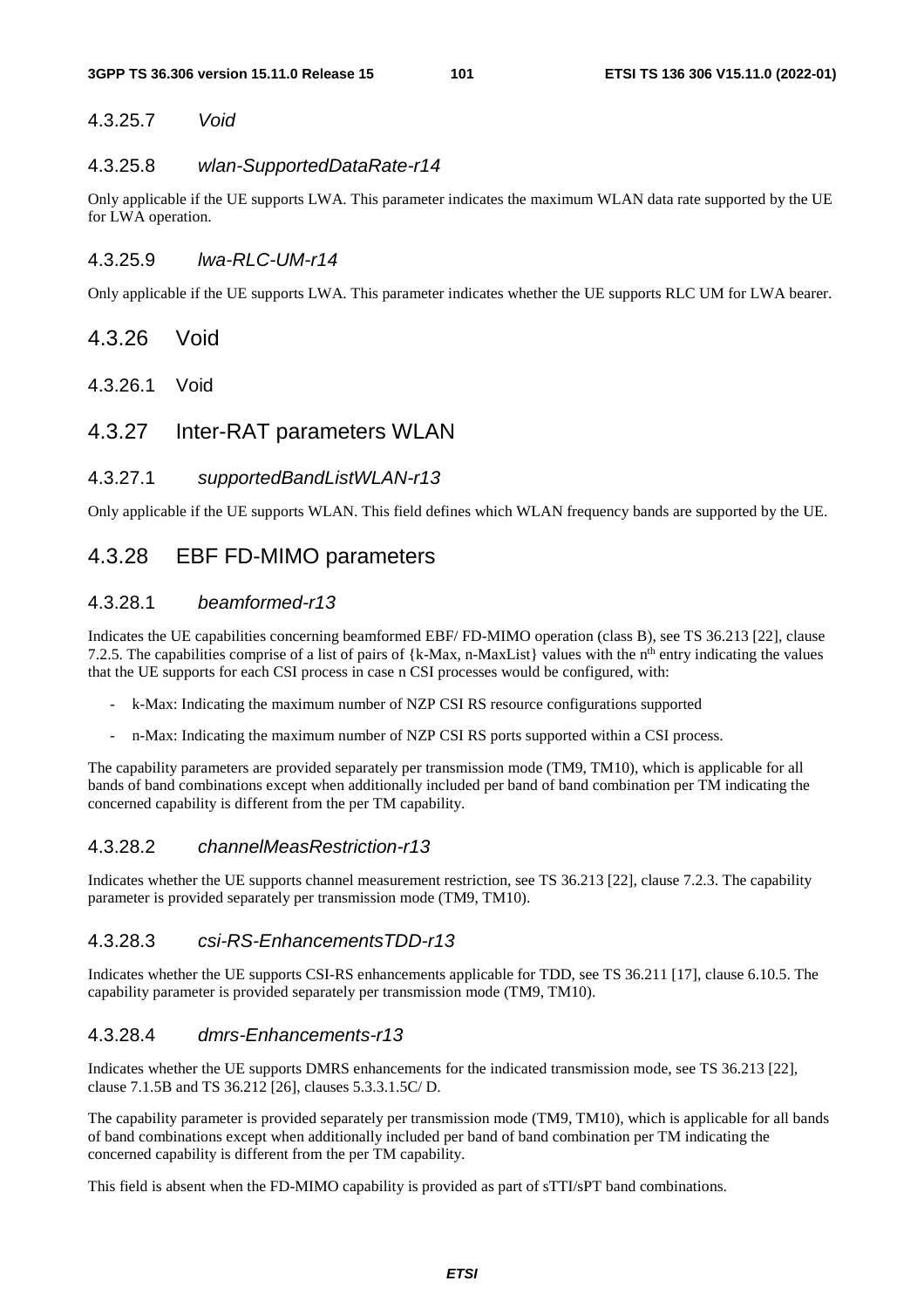## 4.3.28.5 *interferenceMeasRestriction-r13*

Indicates whether the UE supports interference measurement restriction, see TS 36.213 [22], clause 7.2.

## 4.3.28.6 *nonPrecoded-r13*

Indicates the UE capabilities concerning non-precoded EBF/ FD-MIMO operation (class A) for CSI-RS and CSI reporting using 8, 12 and 16 antenna ports, see TS 36.213 [22], clause 7.2.

- config1: Indicates support of codebook configuration 1.
- config2: Indicates support of codebook configuration 2.
- config3: Indicates support of codebook configuration 3.
- config4: Indicates support of codebook configuration 4.

The capability parameters are provided separately per transmission mode (TM9, TM10), which is applicable for all bands of band combinations except when additionally included per band of band combination per TM indicating the concerned capability is different from the per TM capability. See also TS 36.331 [5] clause 6.3.6, NOTE 8 in *UE-EUTRA-Capability* field descriptions.

## 4.3.28.7 *srs-Enhancements-r13*

Indicates for a particular transmission mode whether the UE supports SRS enhancements, see TS 36.211 [17], clause 5.5.3.

## 4.3.28.8 *srs-EnhancementsTDD-r13*

Indicates for a particular transmission mode whether the UE supports TDD specific SRS enhancements, see TS 36.211 [17], clauses 4.2 and 5.5.3.

## 4.3.28.9 *csi-ReportingAdvanced-r14, csi-ReportingAdvancedMaxPorts-r14*

Indicates the maximum number of CSI-RS ports supported by the UE for advanced CSI reporting. The field *csi-ReportingAdvanced-r14* is included to indicate 32 CSI-RS ports whereas *csi-ReportingAdvancedMaxPorts-r14* is included to indicate 8, 12, 16, 20, 24 or 28 CSI-RS ports (i.e., UE shall not include both *csi-ReportingAdvanced-r14* and *csi-ReportingAdvancedMaxPorts-r14*). The capability parameter is provided separately per transmission mode (TM9, TM10), which is applicable for all bands of band combinations except when additionally included per band of band combination per TM indicating the concerned capability is different from the per TM capability.

## 4.3.28.10 *mimo-CBSR-AdvancedCSI-r15*

Indicates whether the UE supports CBSR for advanced CSI reporting with and without amplitude restriction as defined in TS 36.213 [22], clause 7.2.

## 4.3.28.11 *csi-ReportingNP-r14*

Indicates whether the UE supports CSI reporting on non-precoded CSI-RS with 20, 24, 28 or 32 antenna ports, see TS 36.213 [22[, Table 7.2.4-9. The capability parameter is provided separately per transmission mode (TM9, TM10), which is applicable for all bands of band combinations except when additionally included per band of band combination per TM indicating the concerned capability is different from the per TM capability. See also TS 36.331 [5] clause 6.3.6, NOTE 8 in *UE-EUTRA-Capability* field descriptions. A UE indicating support of *csi-ReportingNP-r14* shall also indicate support of *nonPrecoded-r13*.

## 4.3.28.12 *relWeightTwoLayers-r13, relWeightFourLayers-r13, relWeightEightLayersr13*

This field indicates relative weight of processing FD-MIMO with 2/ 4/ 8 layers with respect to non-FD-MIMO with the same number of layers, as described in equation 4.3.28.13-1 and TS 36.331 [5] clause 6.3.6, NOTE 8 in *UE-EUTRA-*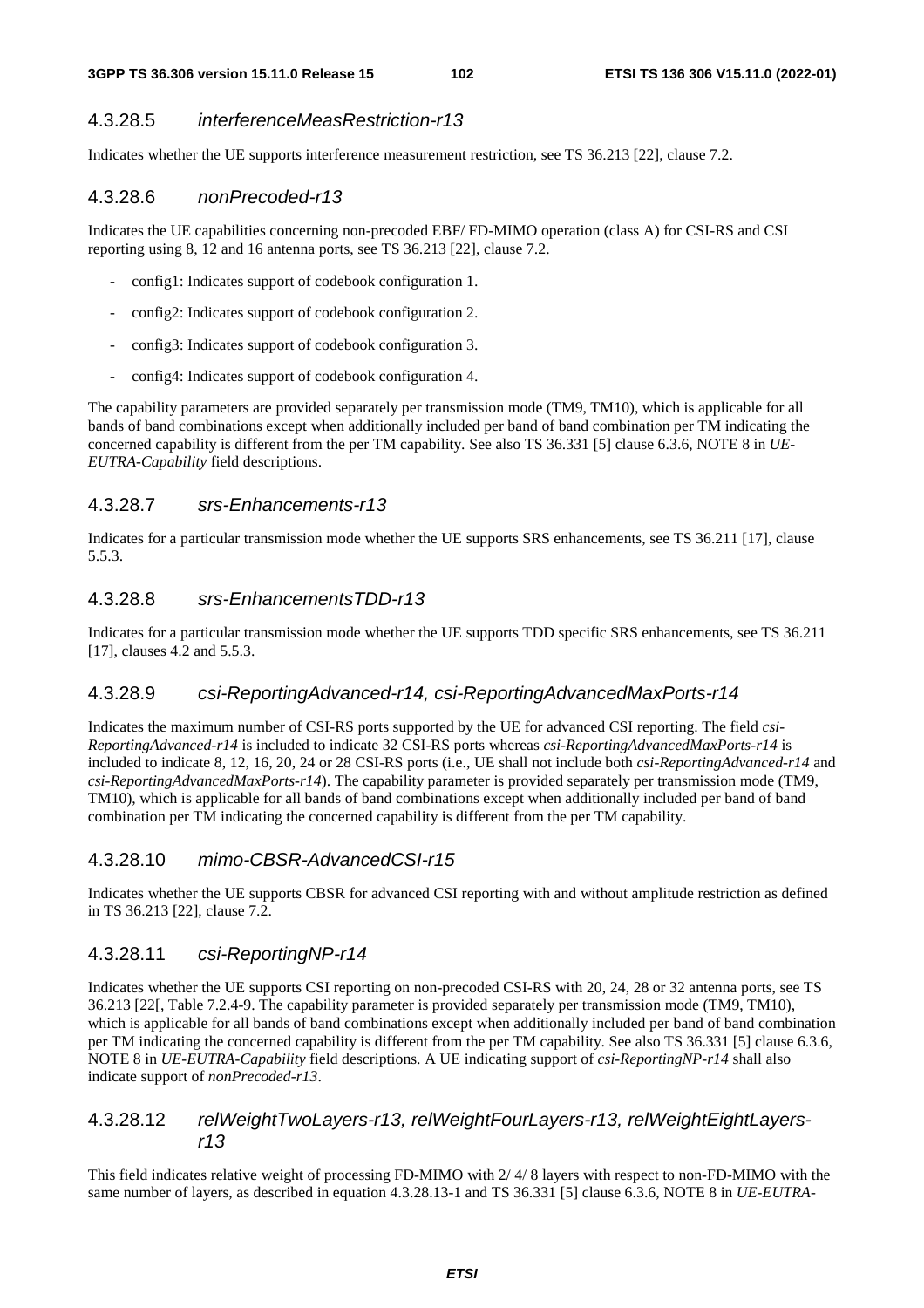*Capability* field descriptions. This field can be included only if the UE supports the corresponding number of layers (i.e. 2/ 4/ 8 layers).

## 4.3.28.13 *totalWeightedLayers-r13*

This field indicates total number of weighted layers the UE can process for FD-MIMO, as described in equation 4.3.28.13-1 below and TS 36.331 [5] clause 6.3.6, NOTE 8 in *UE-EUTRA-Capability* field descriptions.

The FD-MIMO processing capability condition is satisfied if:

$$
\sum_{i \in \text{ configured CCs}} w_i \cdot l_i \leq y
$$

where:

- *y* is total number of weighted layers the UE can process for FD-MIMO. Value of *y* is indicated by *totalWeightedLayers-r13* for all band combinations except for those (NG)EN-DC/NE-DC band combinations for which *fd-MIMO-TotalWeightedLayers* is included in *ca-ParametersEUTRA* (see TS 38.331 [35] and TS 38.306 [32]),
- $l_i$  is the maximum number of DL layers configured for CC *i*, and i

- 
$$
w_i = \begin{cases} \n\text{relWeightTwoLayers, if CC } i \text{ is configured with FD-MIMO and } l_i = 2\\ \n\text{relWeightFourLayers, if CC } i \text{ is configured with FD-MIMO and } l_i = 4\\ \n\text{relWeightEightLayers, if CC } i \text{ is configured with FD-MIMO and } l_i = 8\\ \n1, \text{ if CC } i \text{ is not configured with FD-MIMO.} \n\end{cases}
$$

#### **Equation 4.3.28.13-1: FD-MIMO processing capability condition.**

## 4.3.28.14 *zp-CSI-RS-AperiodicInfo-r14*

Indicates whether the UE supports aperiodic ZP-CSI-RS transmission for the indicated transmission mode, see TS 36.213 [22], clause 7.2.1. The capability parameter is provided separately per transmission mode (TM9, TM10).

#### 4.3.28.15 *ul-dmrs-Enhancements-r14*

Indicates whether the UE supports UL DMRS enhancements, see TS 36.211 [17], clause 6.10.3A. The capability parameter is provided separately per transmission mode (TM9, TM10).

## 4.3.28.16 *densityReductionNP-r14, densityReductionBF-r14*

Indicates whether the UE supports CSI-RS density reduction with values 1, 1/2 and 1/3 for non-precoded CSI-RS and beamformed CSI-RS respectively, see TS 36.213 [22], clause 7.2.5. The capability parameter is provided separately per transmission mode (TM9, TM10).

#### 4.3.28.17 *hybridCSI-r14*

Indicates whether the UE supports hybrid CSI transmission, see TS 36.213 [22], clauses 7.2.1 and 7.2.2. The capability parameter is provided separately per transmission mode (TM9, TM10).

#### 4.3.28.18 *semiOL-r14*

Indicates whether the UE supports semi-open-loop transmission for the indicated transmission mode, see TS 36.213 [22], clause 7.2.4. The capability parameter is provided separately per transmission mode (TM9, TM10).

## 4.3.28.19 *nzp-CSI-RS-AperiodicInfo-r14*

This field indicates the support of aperiodic NZP CSI-RS transmission, separately per transmission mode (TM9, TM10). The field *nMaxProc* indicates the maximum number of updated CSI process for aperiodic NZP CSI-RS. The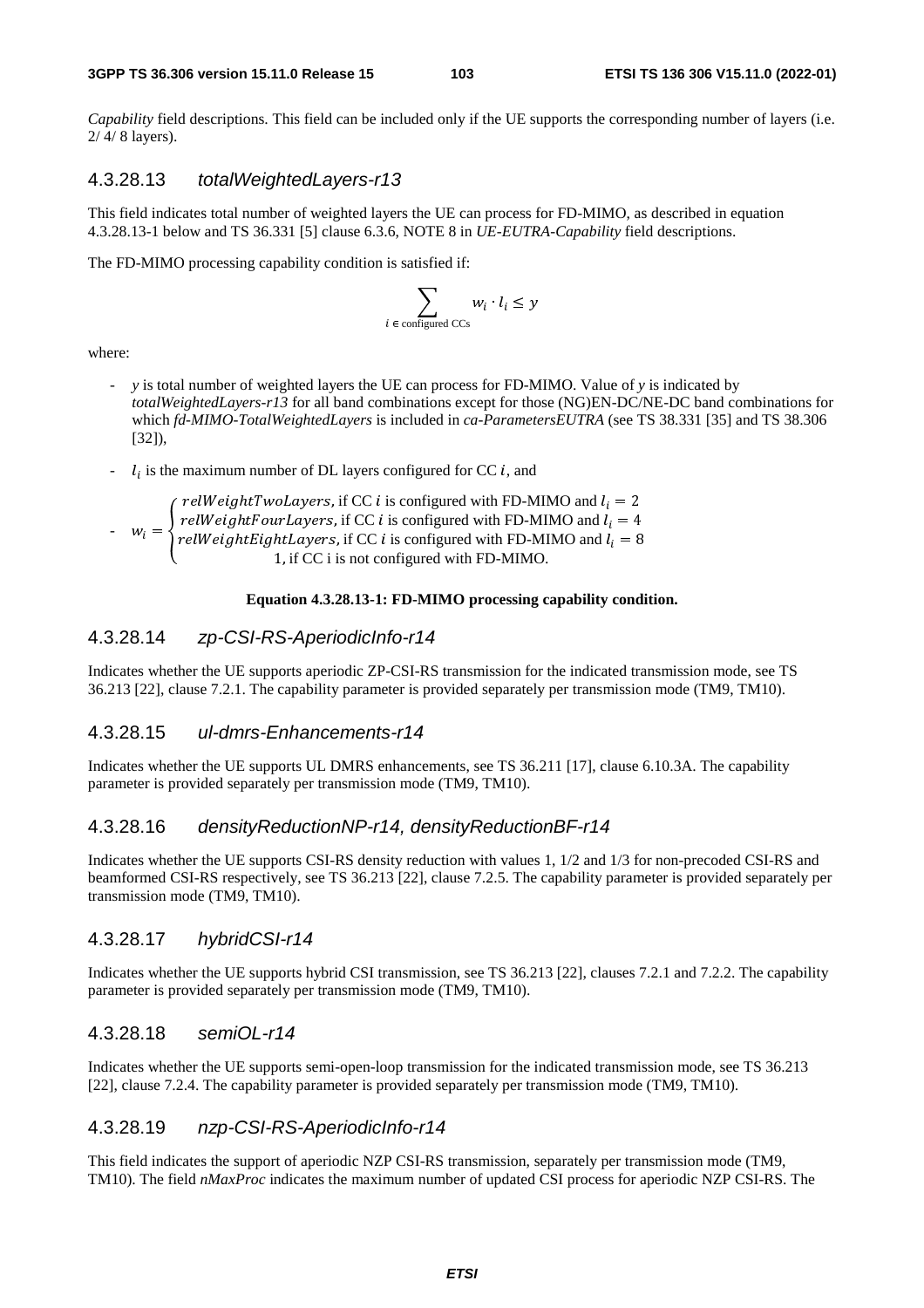field *nMaxResource* indicates the maximum number of CSI-RS resources which can be activated by MAC CE for aperiodic NZP CSI-RS.

## 4.3.28.20 *nzp-CSI-RS-PeriodicInfo-r14*

This field indicates the support of periodic NZP CSI-RS transmission, separately per transmission mode (TM9, TM10). The field *nMaxResource* indicates the maximum number of CSI-RS resources which can be activated by MAC CE for periodic NZP CSI-RS.

# 4.3.29 CE parameters

## 4.3.29.1 *ce-ModeA-r13*

This field defines whether the UE supports operation in coverage enhancement mode A, as specified in TS 36.211 [17], TS 36.213 [22] and TS 36.331 [5], and PRACH CE levels 0 and 1 at Random Access, as specified in TS 36.321 [4]. It is mandatory for UEs of DL category M1, UL category M1, DL category M2 and UL category M2

## 4.3.29.2 *ce-ModeB-r13*

This field defines whether the UE supports operation in coverage enhancement mode B, as specified in TS 36.211 [17], TS 36.213 [22] and TS 36.331 [5], and PRACH CE levels 2 and 3 at Random Access, as specified in TS 36.321 [4]. A UE indicating support of *ce-ModeB-r13* shall also indicate support of *ce-ModeA-r13*.

# 4.3.29.3 *intraFreqA3-CE-ModeA-r13*

This field defines whether the UE when operating in CE Mode A supports *eventA3* for intra-frequency neighbouring cells in normal coverage and CE Mode A, as specified in TS 36.331 [5] and TS 36.133 [16]. It is mandatory for UEs of this release if *ce-ModeA-r13* is supported.

# 4.3.29.4 *intraFreqA3-CE-ModeB-r13*

This field defines whether the UE when operating in CE Mode B supports *eventA3* for intra-frequency neighbouring cells in normal coverage, CE Mode A and CE Mode B, as specified in TS 36.331 [5] and TS 36.133 [16]. It is mandatory for UEs of this release if *ce-ModeB-r13* is supported.

# 4.3.29.5 *intraFreqHO-CE-ModeA-r13*

This field defines whether the UE when operating in CE Mode A supports intra-frequency handover to target cell in normal coverage and CE Mode A, as specified in TS 36.331 [5] and TS 36.133 [16]. It is mandatory for UEs of this release if *ce-ModeA-r13* is supported.

## 4.3.29.6 *intraFreqHO-CE-ModeB-r13*

This field defines whether the UE when operating in CE Mode B supports intra-frequency handover to target cell in normal coverage, CE Mode A or CE Mode B, as specified in TS 36.331 [5] and TS 36.133 [16]. It is mandatory for UEs of this release if *ce-ModeB-r13* is supported.

## 4.3.29.7 *ue-CE-NeedULGaps-r13*

This field defines whether the UE needs UL gaps during continuous uplink transmission in half-duplex FDD as specified in TS 36.331 [5] and TS 36.211 [17].

## 4.3.29.8 *unicastFrequencyHopping-r13*

This field, and a specific MAC header field LCID value specified in TS 36.321 [4], define whether the UE supports frequency hopping for unicast MPDCCH/PDSCH (configured by *mpdcch-pdsch-HoppingConfig*) and unicast PUSCH (configured by *pusch-HoppingConfig*). It is mandatory for UEs of this release of the specification if *ce-ModeA-r13* and/or *ce-ModeB-r13* is supported.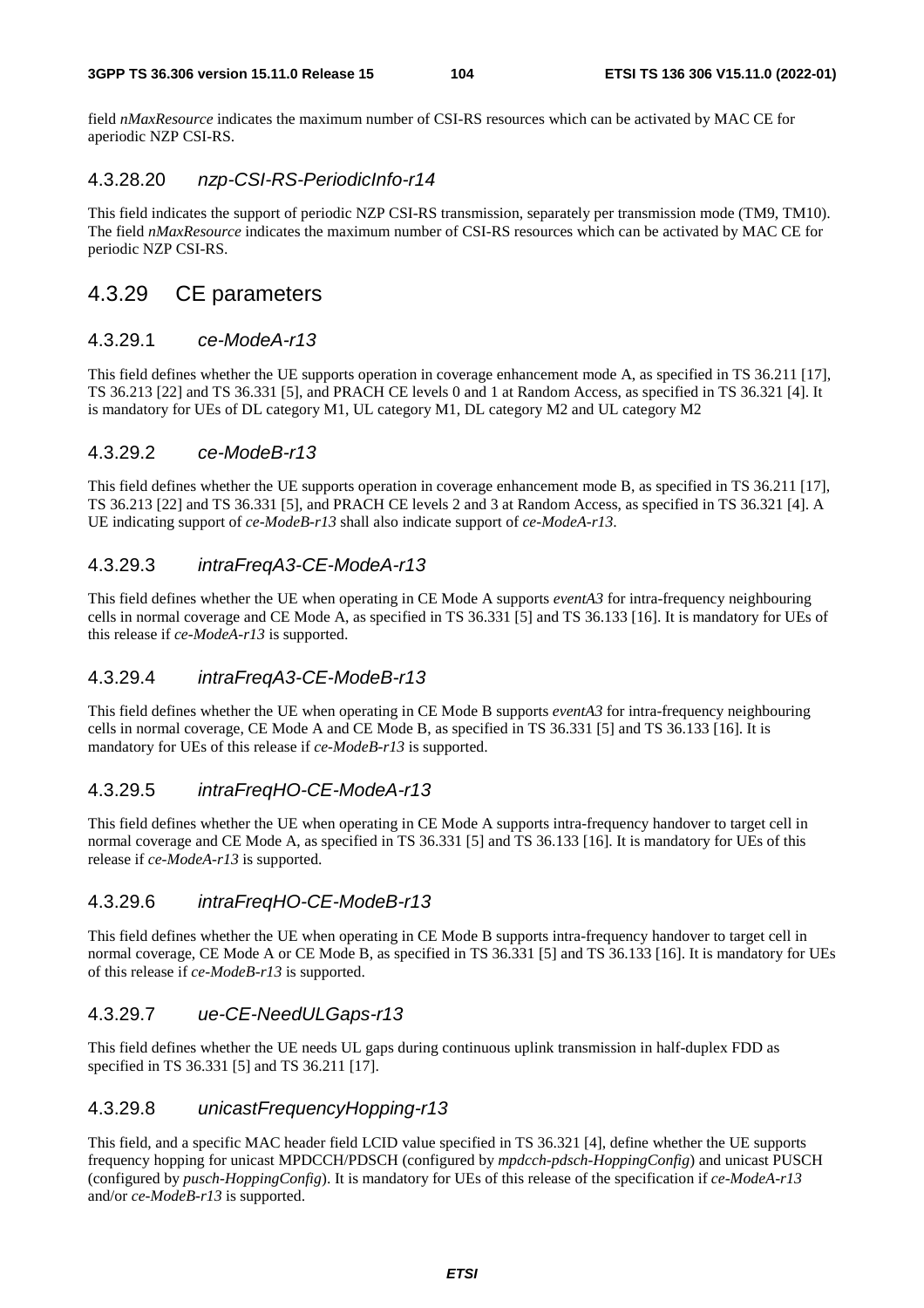## 4.3.29.9 *ce-SwitchWithoutHO-r14*

This field defines whether the UE supports switching between normal and CE mode without a handover as specified in TS 36.331 [5]. A UE indicating support of *ce-SwitchWithoutHO-r14* shall also indicate support of *ce-ModeA-r13* except for UEs of DL category M1, UL category M1, DL category M2 or UL category M2.

## 4.3.29.10 *tm9-CE-ModeA-r13*

This field indicates whether the UE supports tm9 operation in CE mode A as specified in TS 36.213 [22], TS 36.321 [4] and TS 36.331 [5]. A UE indicating support of *tm9-CE-ModeA-r13* shall also indicate support of *ce-ModeA-r13*.

## 4.3.29.11 *tm9-CE-ModeB-r13*

This field indicates whether the UE supports tm9 operation in CE mode B as specified in TS 36.213 [22], TS 36.321 [4] and TS 36.331 [5]. A UE indicating support of *tm9-CE-ModeB-r13* shall also indicate support of *ce-ModeB-r13* and *tm9-CE-ModeA-r13*.

### 4.3.29.12 *tm6-CE-ModeA-r13*

This field indicates whether the UE supports tm6 operation in CE mode A as specified in TS 36.213 [22] and TS 36.331 [5]. A UE indicating support of *tm6-CE-ModeA-r13* shall also indicate support of *ce-ModeA-r13*.

# 4.3.30 Mobility enhancement parameters

## 4.3.30.1 *makeBeforeBreak-r14*

This field defines whether the UE supports Make-Before-Break handover and, if the UE supports DC, Make-Before-Break SeNB change, as specified in TS 36.331 [5].

## 4.3.30.2 *rach-Less-r14*

This field defines whether the UE supports RACH-less handover and, if the UE supports DC, RACH-less SeNB change, as specified in TS 36.213 [22] and TS 36.331 [5].

- 4.3.31 Void
- 4.3.31.1 Void
- 4.3.31.2 Void

# 4.3.32 MMTEL parameters

### 4.3.32.1 *delayBudgetReporting-r14*

This field defines whether the UE supports delay budget reporting as specified in TS 36.331 [5].

#### 4.3.32.2 *pusch-Enhancements-r14*

This field defines whether the UE supports the PUSCH enhancement mode as specified in TS 36.211 [17] and TS 36.213 [22].

## 4.3.32.3 *recommendedBitRate-r14*

This field defines whether the UE supports the bit rate recommendation message from the eNB to the UE as specified in TS 36.321 [4], clause 6.1.3.13.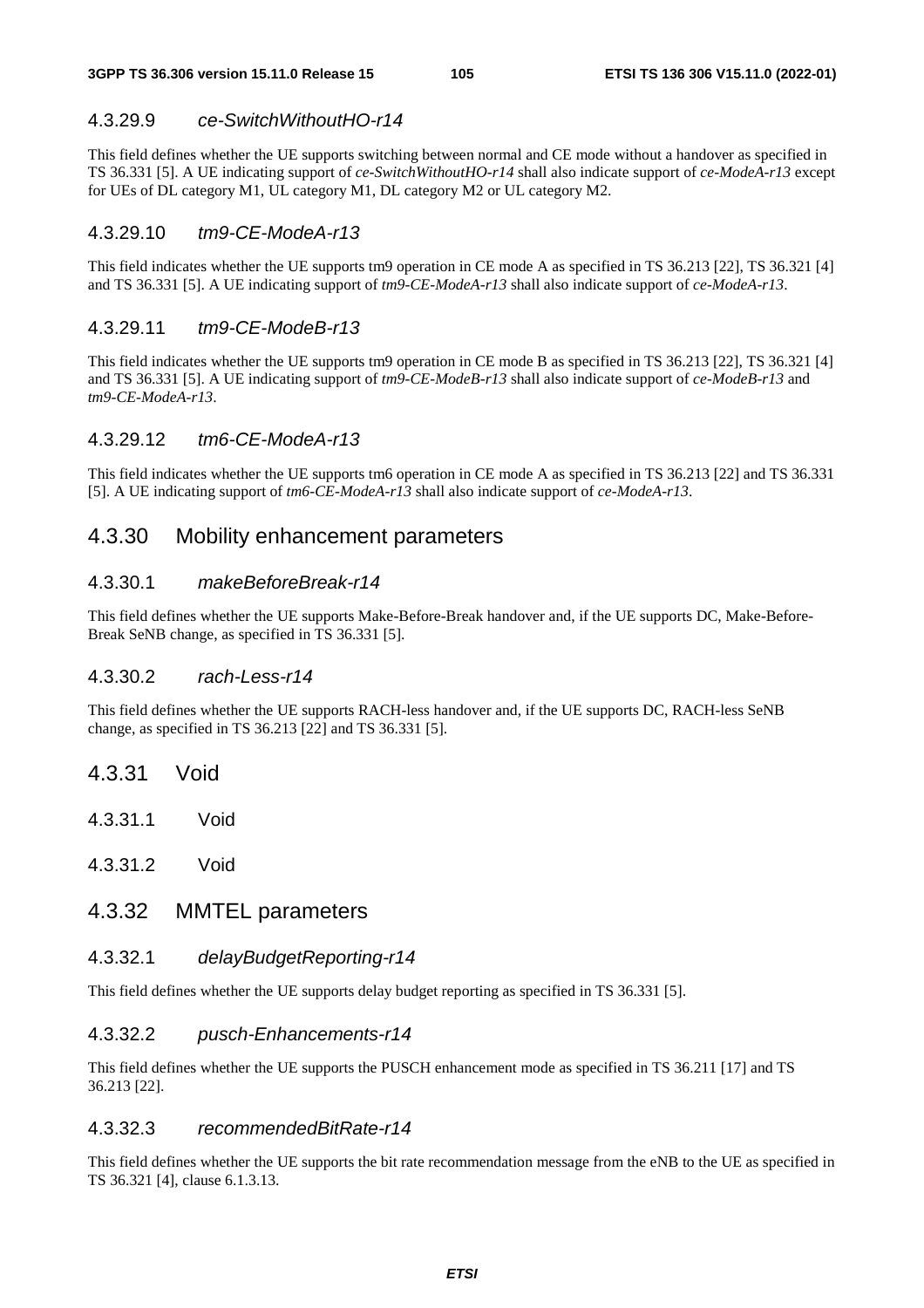# 4.3.32.4 *recommendedBitRateQuery-r14*

This field defines whether the UE supports the bit rate recommendation query message from the UE to the eNB as specified in TS 36.321 [4], clause 6.1.3.13. This field is only applicable if the UE supports *recommendedBitRate-r14*.

# 4.3.33 High speed enhancement parameters

## 4.3.33.1 *measurementEnhancements-r14*

This field defines whether UE supports measurement enhancements in high speed scenario as specified in TS 36.133 [16].

## 4.3.33.2 *demodulationEnhancements-r14*

This field defines whether the UE supports advanced receiver in SFN scenario as specified in TS 36.101 [6].

## 4.3.33.3 *prach-Enhancements-r14*

This field defines whether the UE supports random access preambles generated from restricted set type B in high speed scenario as specified in TS 36.211 [17].

# 4.3.34 Inter-RAT Parameters NR

# 4.3.34.1 *en-DC-r15*

This field indicates whether UE supports E-UTRA NR Dual Connectivity as specified in TS 37.340 [38].

## 4.3.34.2 *supportedBandListEN-DC-r15*

Only applicable if the UE supports E-UTRA NR Dual Connectivity or NG-RAN E-UTRA-NR Dual Connectivity. This field includes the supported NR bands as defined in TS 38.101-1 [33] and TS 38.101-2 [34]. The presence of this field also indicates that the UE can perform both NR SS-RSRP and SS-RSRQ measurement in the included NR band(s) as specified in TS 38.215 [36].

## 4.3.34.3 *supportedBandListNR-SA-r15*

This field indicates whether UE supports standalone NR, as specified in TS 38.331 [35], and includes the supported NR bands as defined in TS 38.101-1 [33] and TS 38.101-2 [34]. The presence of this field also indicates that the UE can perform both NR SS-RSRP and SS-RSRQ measurement in the included NR band(s) as specified in TS 38.215 [36].

# 4.3.34.4 *eutra-5GC-HO-ToNR-FDD-FR1-r15*

This field indicates whether the UE supports handover from E-UTRA/5GC to NR FDD FR1. It is mandatory for UEs of this release of the specification if the UE supports the associated RATs and if the UE supports *eutra-5GC-r15*.

# 4.3.34.5 *eutra-5GC-HO-ToNR-TDD-FR1-r15*

This field indicates whether the UE supports handover from E-UTRA/5GC to NR TDD FR1. It is mandatory for UEs of this release of the specification if the UE supports the associated RATs and if the UE supports *eutra-5GC-r15*.

# 4.3.34.6 *eutra-5GC-HO-ToNR-FDD-FR2-r15*

This field indicates whether the UE supports handover from E-UTRA/5GC to NR FDD FR2. It is mandatory for UEs of this release of the specification if the UE supports the associated RATs and if the UE supports *eutra-5GC-r15*.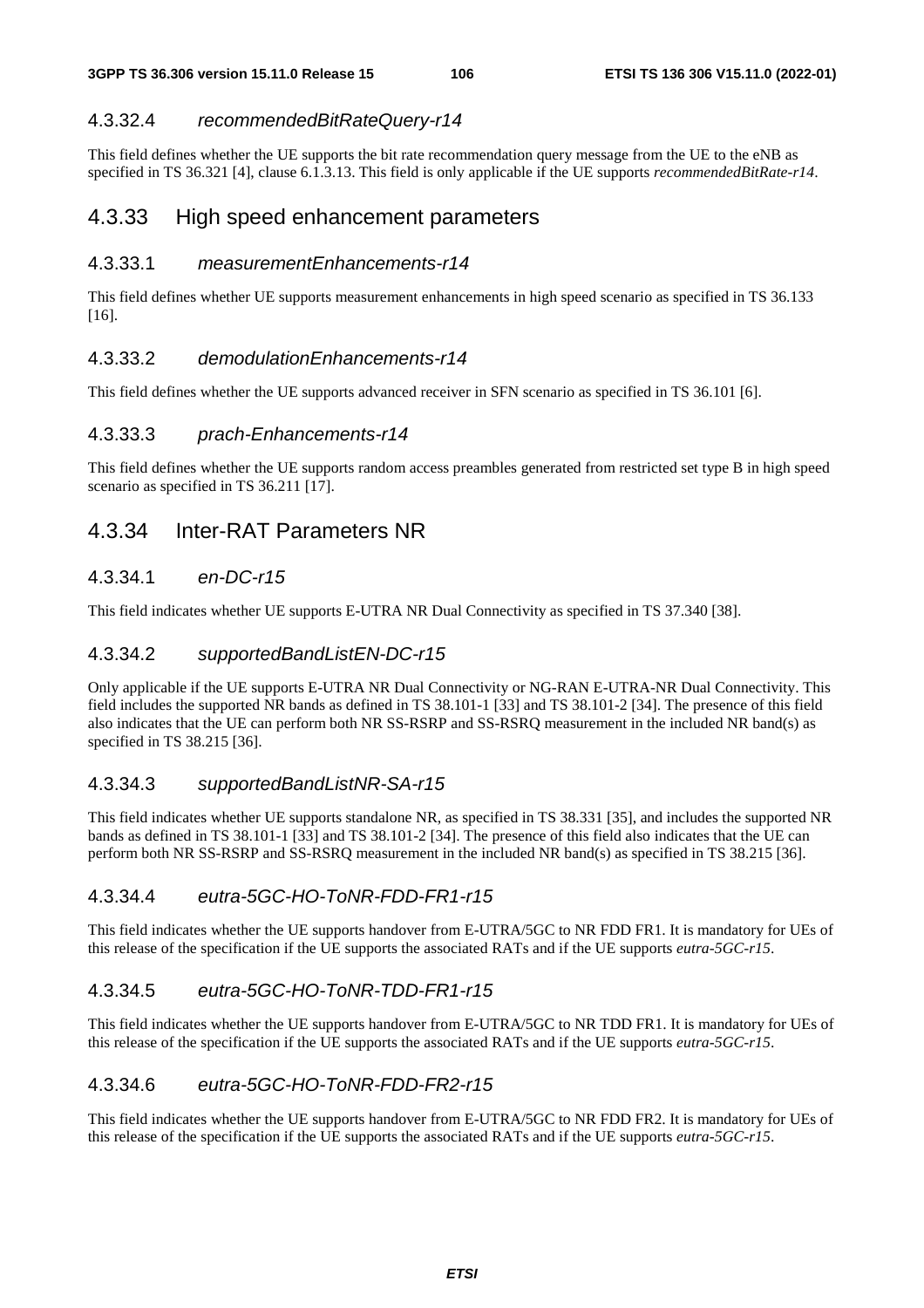## 4.3.34.7 *eutra-5GC-HO-ToNR-TDD-FR2-r15*

This field indicates whether the UE supports handover from E-UTRA/5GC to NR TDD FR2. It is mandatory for UEs of this release of the specification if the UE supports the associated RATs and if the UE supports *eutra-5GC-r15*.

## 4.3.34.8 *eutra-EPC-HO-ToNR-FDD-FR1-r15*

This field indicates whether the UE supports handover from E-UTRA/EPC to NR FDD FR1. It is mandatory for UEs of this release of the specification if the UE supports the associated RATs.

## 4.3.34.9 *eutra-EPC-HO-ToNR-TDD-FR1-r15*

This field indicates whether the UE supports handover from E-UTRA/EPC to NR TDD FR1. It is mandatory for UEs of this release of the specification if the UE supports the associated RATs.

## 4.3.34.10 *eutra-EPC-HO-ToNR-FDD-FR2-r15*

This field indicates whether the UE supports handover from E-UTRA/EPC to NR FDD FR2. It is mandatory for UEs of this release of the specification if the UE supports the associated RATs.

## 4.3.34.11 *eutra-EPC-HO-ToNR-TDD-FR2-r15*

This field indicates whether the UE supports handover from E-UTRA/EPC to NR TDD FR2. It is mandatory for UEs of this release of the specification if the UE supports the associated RATs.

## 4.3.34.12 *sa-NR-r15*

This field indicates whether the UE supports standalone NR as specified in TS 38.331 [35].

## 4.3.34.13 *ims-VoiceOverNR-FR1-r15*

This field indicates whether the UE supports IMS voice over NR FR1.

## 4.3.34.14 *ims-VoiceOverNR-FR2-r15*

This field indicates whether the UE supports IMS voice over NR FR2.

## 4.3.34.15 *eventB2-r15*

This field defines whether the UE supports event B2. In this release of specification, it is mandatory for a UE supporting NR SA operation to support *eventB2-r15*.

## 4.3.34.16 *ss-SINR-Meas-NR-FR1-r15*

This field indicates whether the UE can perform NR FR1 SS-SINR measurement as specified in TS 38.215 [36].

## 4.3.34.17 *ss-SINR-Meas-NR-FR2-r15*

This field indicates whether the UE can perform NR FR2 SS-SINR measurement as specified in TS 38.215 [36].

## 4.3.34.18 *ng-EN-DC-r15*

This field indicates whether UE supports NG-RAN E-UTRA-NR Dual Connectivity as specified in TS 37.340 [38].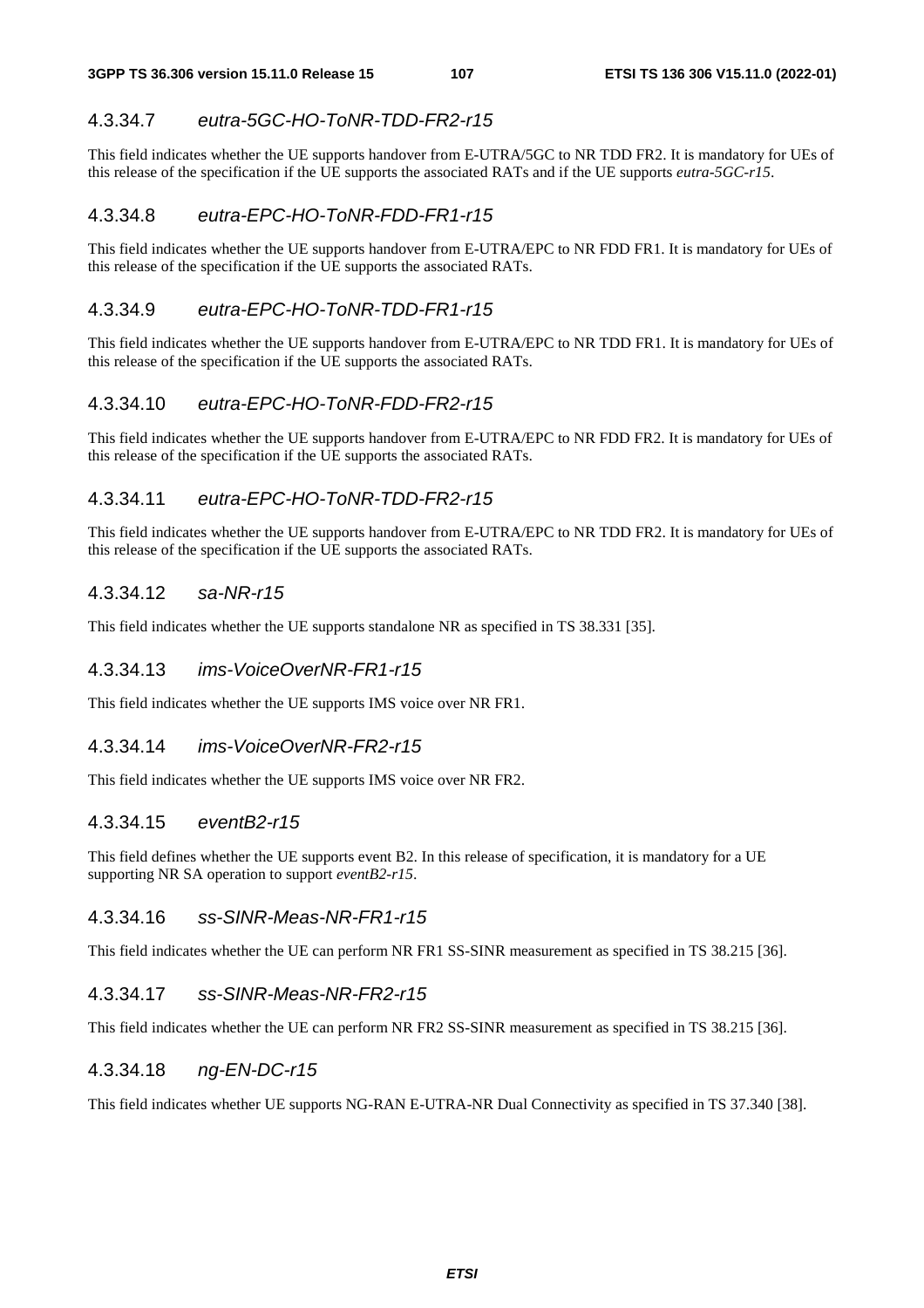## 4.3.35 FeCoMP Parameters

#### 4.3.35.1 *qcl-CRI-BasedCSI-Reporting-r15*

This field indicates whether the UE supports CRI based CSI feedback for the FeCoMP feature as specified in TS 36.213 [22], clause 7.1.10.

#### 4.3.35.2 *qcl-TypeC-Operation-r15*

This field indicates the support of the following three UE features: QCL Type-C operation for FeCoMP, the capability to support separate PDSCH RE mapping for different PDSCH CWs in non-coherent joint transmission and the capability to support handling new DMRS port to MIMO layer mapping for the CWs, as specified in TS 36.213 [22], clause 7.1.10. The UE includes this field only when all three features are supported by the UE.

#### 4.3.36 E-UTRA/5GC Parameters

#### 4.3.36.1 *eutra-5GC-r15*

This field indicates whether the UE supports E-UTRA/5GC.

#### 4.3.36.2 *eutra-EPC-HO-EUTRA-5GC-r15*

This field indicates whether the UE supports handover between E-UTRA/EPC and E-UTRA/5GC. It is mandatory for UEs of this release of the specification if the UE supports the associated core networks.

#### 4.3.36.3 Void

#### 4.3.36.4 *ho-EUTRA-5GC-FDD-TDD-r15*

This field indicates whether the UE supports handover between E-UTRA/5GC FDD and E-UTRA/5GC TDD. It is mandatory for UEs of this release of the specification if the UE supports *eutra-5GC-r15* and the associated RATs.

#### 4.3.36.5 *ho-InterfreqEUTRA-5GC-r15*

This field indicates whether the UE supports inter frequency handover within E-UTRA/5GC. It is mandatory for UEs of this release of the specification.

#### 4.3.36.6 *IMS-VoiceOverMCG-BearerEUTRA-5GC-r15*

This field indicates whether the UE supports IMS voice over NR PDCP for MCG bearer for E-UTRA/5GC. It is mandated to the IMS voice capable UE if the UE supports *eutra-5GC-r15*.

#### 4.3.36.7 *inactiveState-r15*

This field indicates whether the UE supports RRC\_INACTIVE. It is mandatory for UEs of this release of the specification if the UE supports *eutra-5GC-r15*.

#### 4.3.36.8 *reflectiveQoS-r15*

This field indicates whether the UE supports AS reflective QoS.

# 5 Void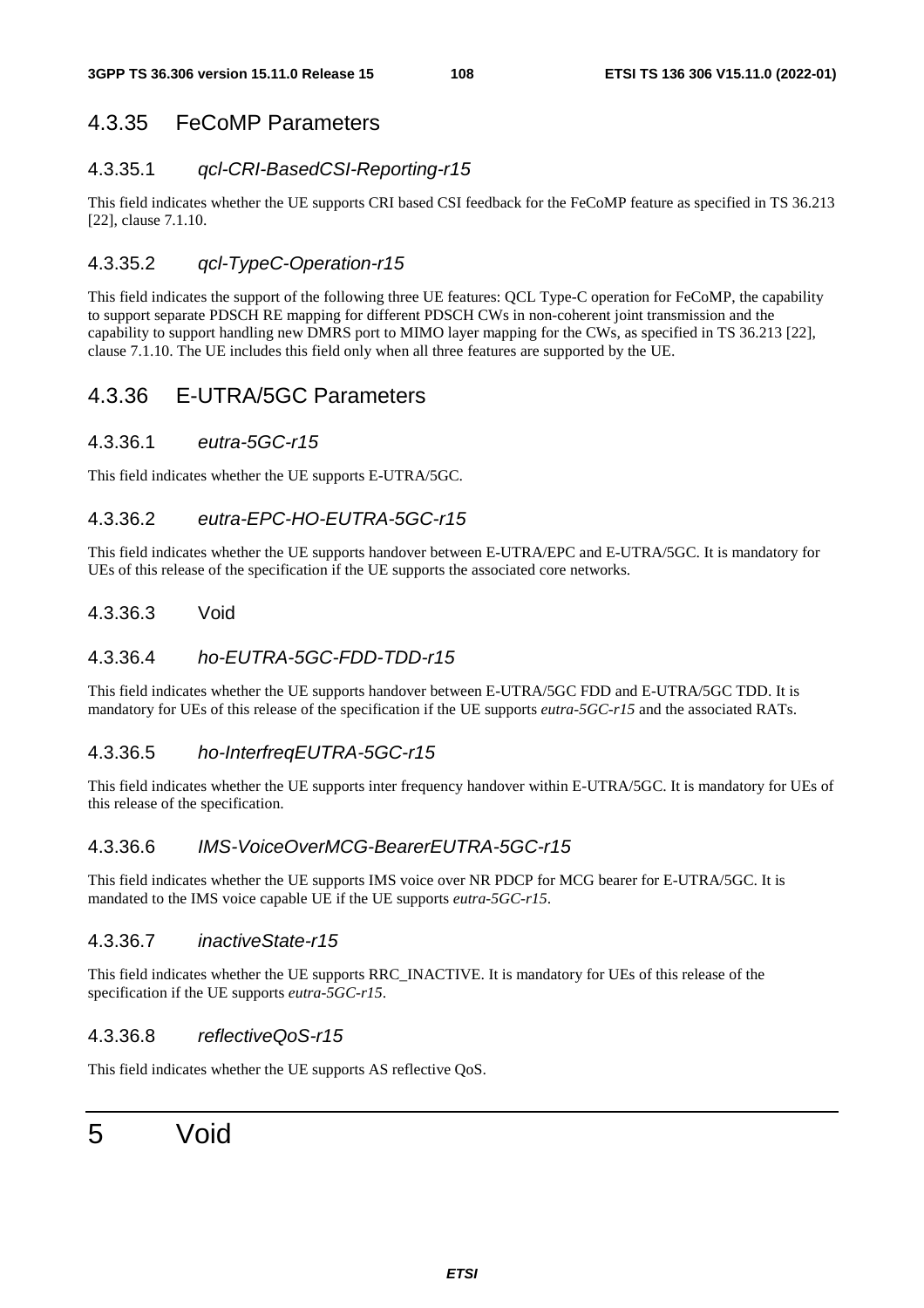# 6 Optional features without UE radio access capability parameters

The following clauses list the optional UE features not having UE radio access capability.

NOTE: This clause does not yet contain complete analysis of all features of this release of specification.

## 6.1 CSG features

It is optional for UE to support some parts of CSG cell and hybrid cell reselection features as specified in TS 36.331 [5], clause B.2.

#### 6.2 PWS features

#### 6.2.1 ETWS

It is optional for UE to support ETWS reception as specified in TS 36.331 [5].

#### 6.2.2 CMAS

It is optional for UE to support CMAS reception as specified in TS 36.331 [5]. It is optional for a CMAS-capable UE to support Geofencing information (*warningAreaCoordinates-r15*) as specified in TS 36.331 [5].

#### 6.2.3 KPAS

It is optional for UE to support KPAS reception as specified in TS 36.331 [5]. The Korean Public Alert System (KPAS) uses the same AS mechanisms as defined for CMAS. Therefore a KPAS-capable UE shall support all behaviour that is included in TS 36.331 [5] and TS 36.304 [14] for a CMAS-capable UE.

#### 6.2.4 EU-Alert

It is optional for UE to support EU-Alert reception as specified in TS 36.331 [5]. The Europearn Union Warning System EU-Alert uses the same AS mechanisms as defined for CMAS. Therefore a EU-Alert-capable UE shall support all behaviour that is included in TS 36.331 [5] and TS 36.304 [14] for a CMAS-capable UE.

## 6.3 MBMS features

It is optional for UE to support MBMS procedures as specified in TS 36.331 [5].

#### 6.3.1 MBMS Service Continuity

It is optional for UE to support MBMS Service Continuity for UEs supporting MBMS as specified in TS 36.331 [5].

#### 6.3.2 MBMS reception with 256QAM

It is optional to support MBMS reception with 256QAM for UEs supporting MBMS. A UE which supports MBMS reception with 256QAM shall also support *dl-256QAM-r12* as specified in TS 36.331 [5], except UEs configured to operate in Receive Only Mode as defined in TS 23.246 [31].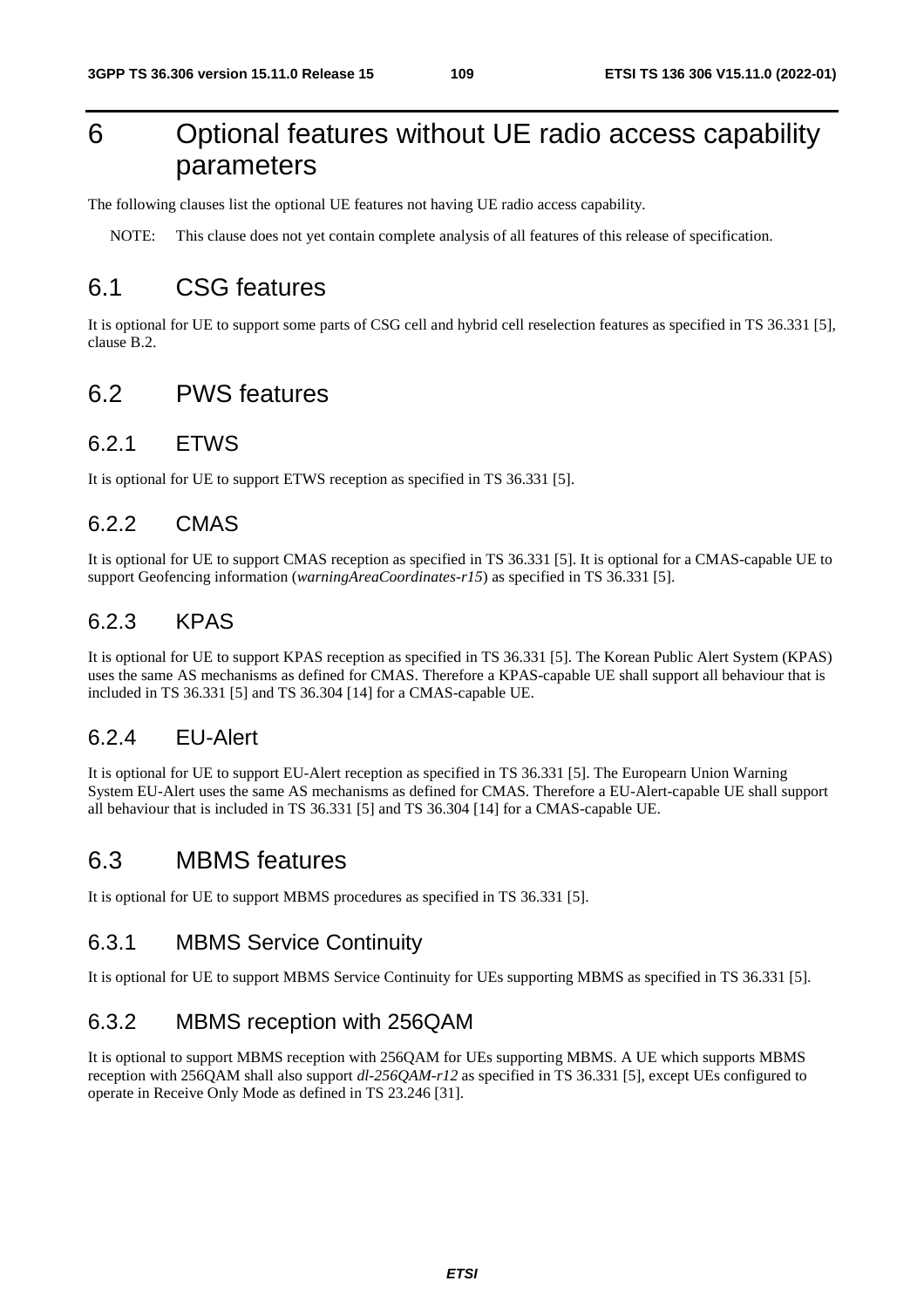- 6.3.3 Void
- 6.3.4 Void
- 6.3.5 Void

#### 6.3.6 MBMS reception using Receive Only Mode

It is optional to support indication of MBMS reception using Receive Only Mode in an *MBMSInterestIndication* message for UEs supporting MBMS as specified in TS 36.331 [5].

- 6.4 Void
- 6.5 Positioning features
- 6.5.0 Void
- 6.5.1 Void
- 6.6 UE receiver features

#### 6.6.1 MMSE with IRC receiver

It is optional for UE to support MMSE with IRC receiver for all PDSCH transmission modes except for transmission mode 9.

#### 6.6.2 MMSE with IRC receiver for PDSCH transmission mode 9

It is optional for UE to support MMSE with IRC receiver for PDSCH transmission mode 9, if the UE supports MMSE with IRC receiver as described in clause 6.6.1.

#### 6.6.3 Single-user MIMO interference mitigation advanced receiver for UEs with 2 receiver antenna ports

It is optional for UE with 2 receiver antenna ports to support receivers with enhanced inter-stream interference suppression for SU-MIMO PDSCH with rank 2 (Enhanced performance requirements Type C for 2 receiver antenna ports capable UEs in the TS 36.101 [6]).

#### 6.6.4 Single-user MIMO interference mitigation advanced receiver for UEs with 4 receiver antenna ports

It is optional for UE with 4 receiver antenna ports to support R-ML receivers with enhanced inter-stream interference suppression for SU-MIMO PDSCH with rank 2, 3, and 4 (Enhanced performance requirements Type C for 4 receiver antenna ports capable UEs in the TS 36.101 [6]).

#### 6.6.5 MMSE-IRC DL Control Channel interference mitigation receiver for UEs with 4 receiver antenna ports

It is optional for UE with 4 receiver antenna ports to support MMSE-IRC DL Control Channel interference mitigation receivers for UEs with 4 receiver ports (Enhanced downlink control channel performance requirements Type A for 4 receiver antenna ports capable UEs in the TS 36.101 [6]).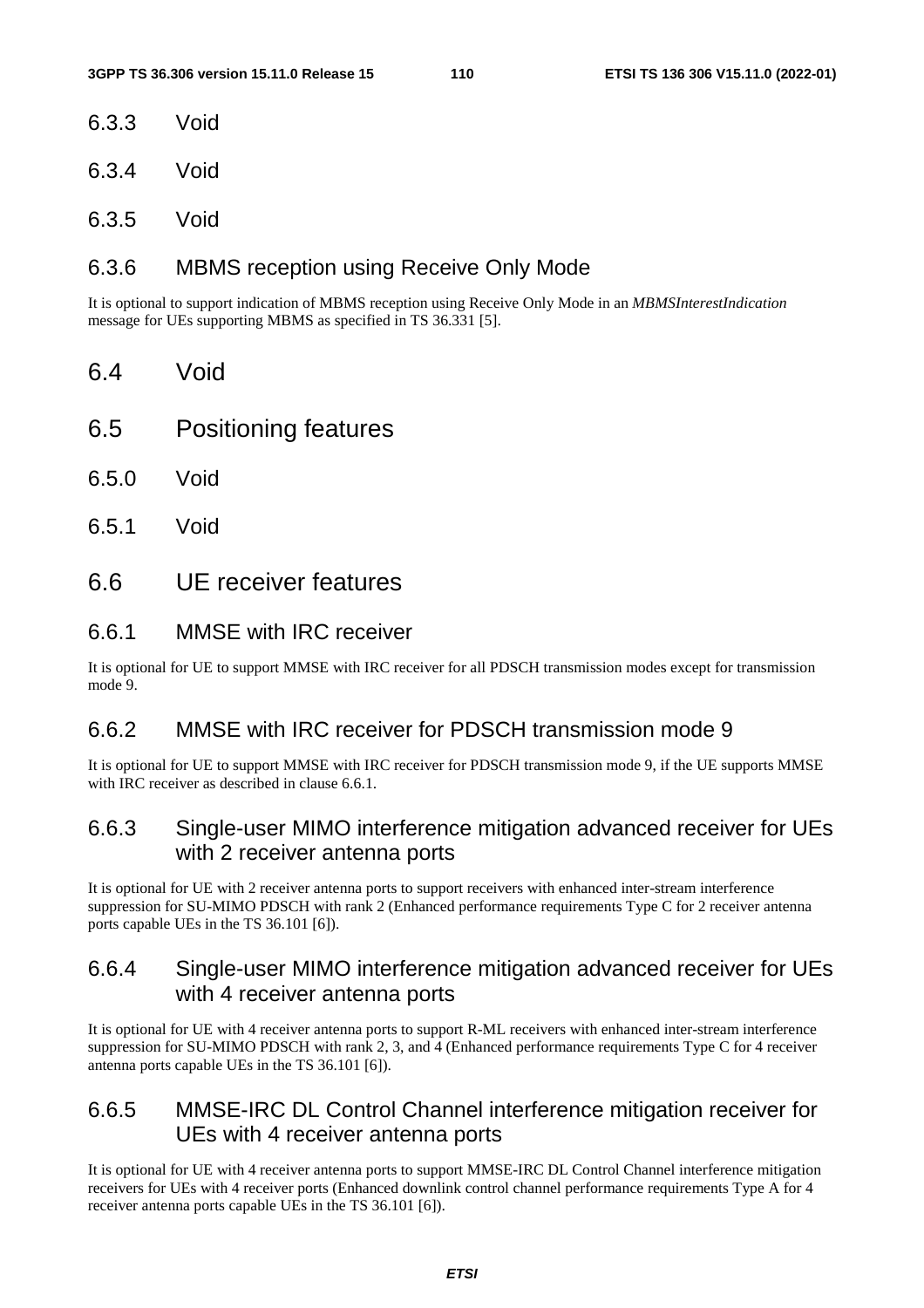# 6.7 RRC Connection

# 6.7.1 RRC Connection Reject with deprioritisation

It is optional for UE to support *RRCConnectionReject with deprioritisationReq* as specified in TS 36.331 [5].

# 6.7.2 RRC Connection Establishment Failure Temporary Qoffset

It is optional for UE to support RRC Connection Establishment failure temporary Qoffset as specified in TS 36.331 [5].

#### 6.7.3 *mo-VoiceCall* establishment cause for mobile originating MMTEL video

It is optional for UE to support *mo-VoiceCall* establishment cause for mobile originating MMTEL video as specified in TS 36.331 [5].

#### 6.7.4 *mo-VoiceCall* establishment cause for mobile originating MMTEL voice

It is optional for UE to support mo-VoiceCall establishment cause for mobile originating MMTEL voice as specified in TS 36.331 [5].

## 6.7.5 RRC Connection Re-establishment for the Control Plane CIoT EPS **Optimization**

It is optional for UE to support *RRCConnectionReestablishment* for the Control Plane CIoT EPS Optimization as specified in TS 36.331 [5]. This feature is only applicable if the UE supports any *ue-Category-NB*.

# 6.8 Other features

# 6.8.1 System Information Block Type 16

It is optional for UE, including UEs of any *ue- Category-NB*, to support the reception of *SystemInformationBlockType16* as specified in TS 36.331 [5].

# 6.8.2 QCI1 indication in Radio Link Failure Report

It is optional for the UE to include *drb-EstablishedWithQCI-1* in *RLF-Report* as specified in TS 36.331 [5].

# 6.8.3 Enhanced random access power control

It is optional for UE to support enhanced random access power control for FDD as specified in TS 36.321 [4] and TS 36.213 [22], clauses 16.2.1.1.1 and 16.3.1. This feature is only applicable if the UE supports any *ue-Category-NB*.

# 6.8.4 EDT for Control Plane CIoT EPS Optimization

It is optional for UE to support EDT for Control Plane CIoT EPS optimizations, as defined in TS 24.301 [28]. This feature is only applicable if the UE supports *ce-ModeA-r13*, or for FDD if the UE supports any *ue-Category-NB*.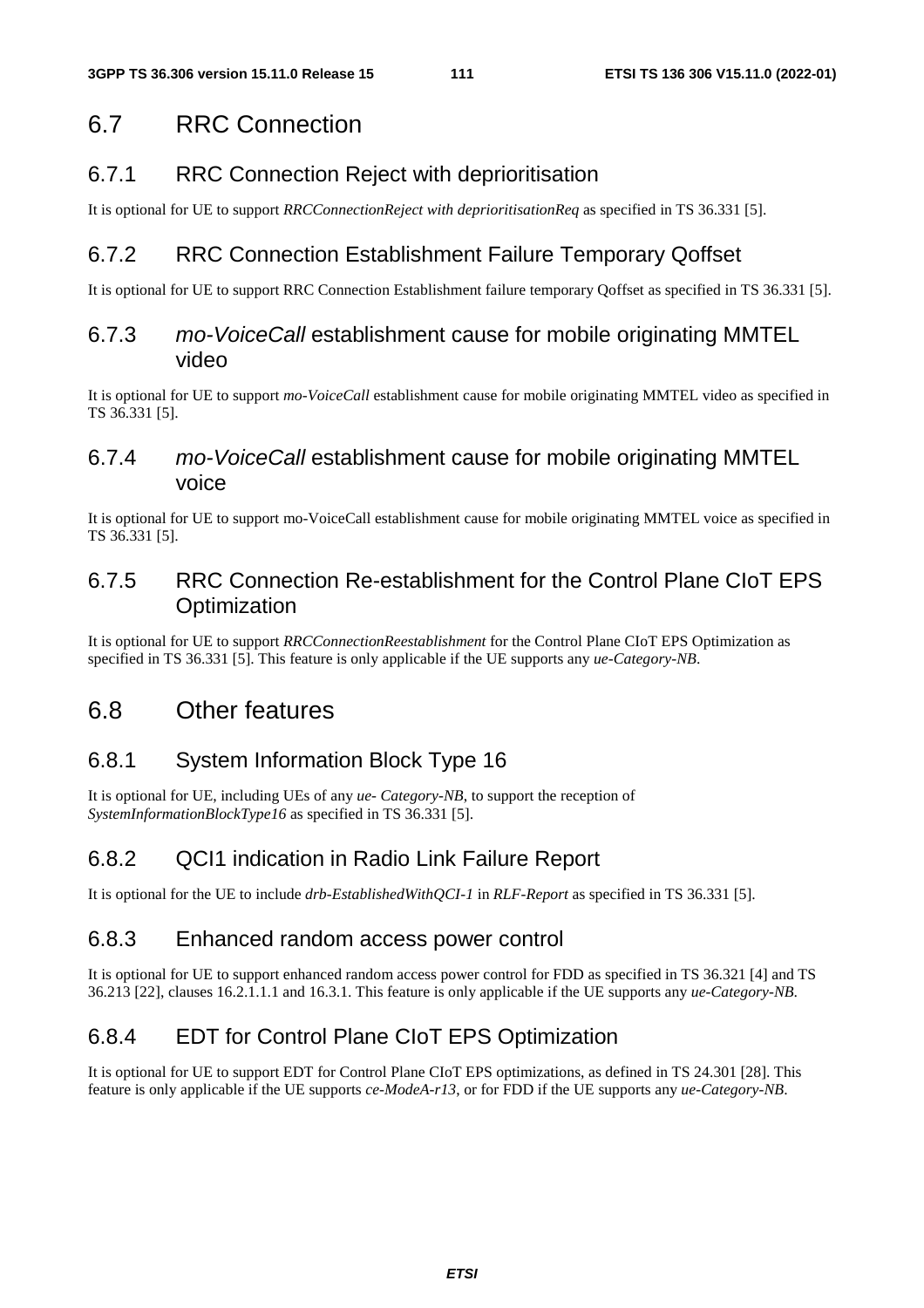#### 6.8.5 Void

#### 6.8.6 Enhanced PHR

It is optional for UE to support enhanced PHR in MSG3 for FDD, as defined in TS 36.321 [4]. This feature is only applicable if the UE supports any *ue-Category-NB*.

#### 6.8.7 Void

#### 6.8.8 Resynchronization Signals

It is optional for UE to support resynchronization signals, as defined in TS 36.211 [17]. This feature is only applicable if the UE supports *ce-ModeA-r13*.

#### 6.8.9 Measurement gaps for higher UE velocity

It is optional for UE to support measurement gaps for higher UE velocity, as defined in TS 36.331 [5] and TS 36.133[16]. This feature is only applicable if the UE supports *ce-ModeA-r13*.

- 6.8.10 Void
- 6.8.11 Void
- 6.8.12 Void

#### 6.8.13 Reduced MIB/SIB1-BR acquisition time

It is optional for UE to support reduced MIB/SIB1-BR acquisition time requirements as specified in TS 36.133 [16]. This feature is only applicable if the UE supports *ce-ModeB-r13.* 

#### 6.8.14 High speed dedicated network features

It is optional for UE to support HSDN cell reselection handling in RRC\_IDLE and RRC\_INACTIVE (if the UE supports *eutra-5GC-r15*) as specified in TS 36.304 [14] and TS 36.331 [5].

## 6.9 Void

#### 6.10 SON features

#### 6.10.1 Radio Link Failure Report for inter-RAT MRO

It is optional for UE to include *previousUTRA-CellId* and *selectedUTRA-CellId* in *RLF-Report* upon request from the network as specified in TS 36.331 [5].

## 6.11 Mobility state features

#### 6.11.1 Mobility history information storage

It is optional for UE to support the storage of mobility history information and the reporting in *UEInformationResponse* message as specified in TS 36.331 [5].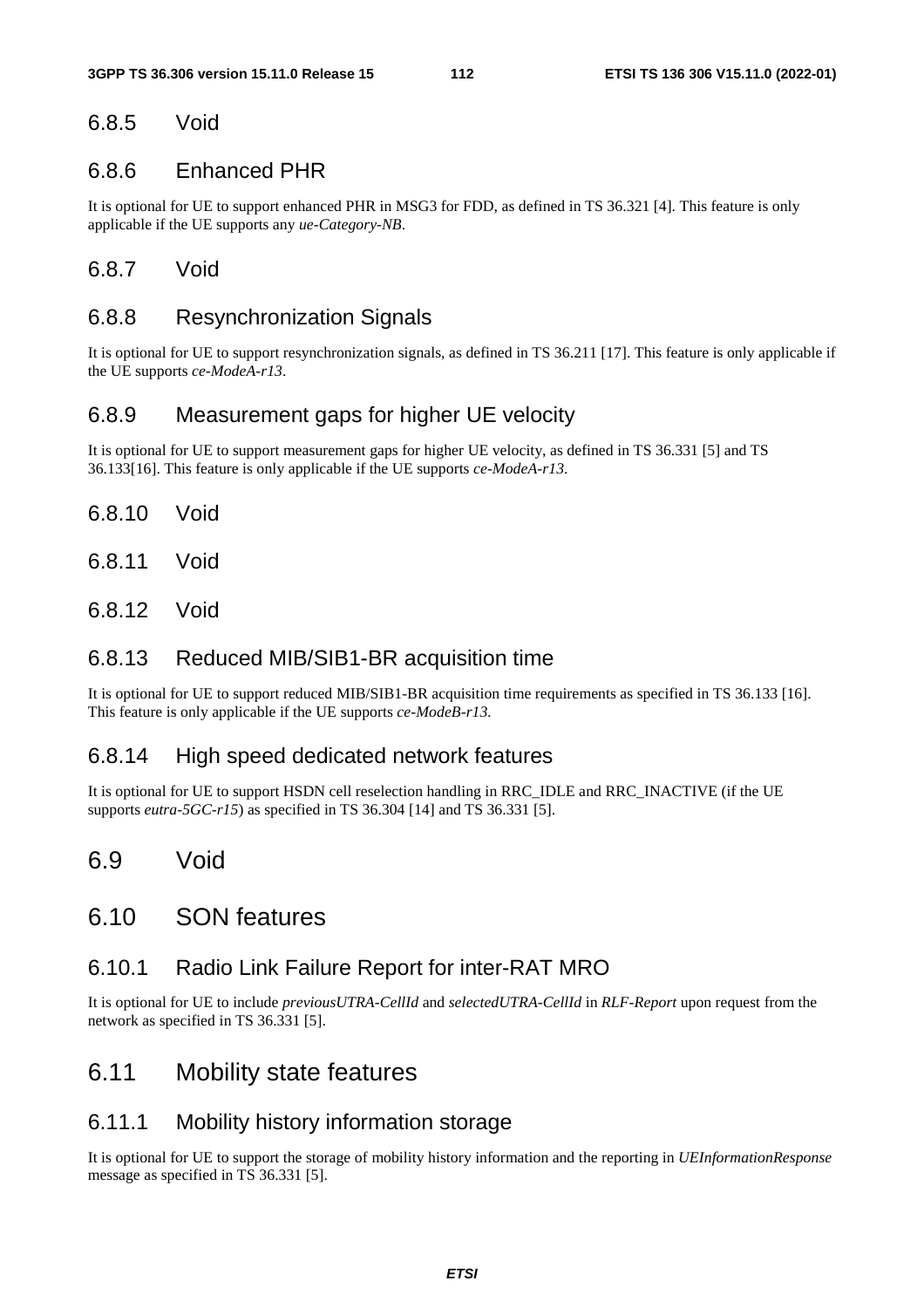## 6.12 Void

#### 6.13 Sidelink features

#### 6.13.1 Sidelink Relay UE operation

It is optional for UE to support sidelink relay UE operation as specified in TS 36.331 [5].

#### 6.13.2 Sidelink Remote UE operation

It is optional for UE to support sidelink remote UE operation as specified in TS 36.331 [5].

#### 6.13.3 Sidelink discovery gap

It is optional for UE to support sidelink discovery gaps as specified in TS 36.331 [5].

#### 6.13.4 Enhanced sidelink resource selection

It is optional for limited TX capability UE to support enhanced sidelink resource selection with carrier aggregation as specified in clause 5.14.1.1 of TS 36.321 [4].

## 6.14 DRX features

#### 6.14.1 Extended DRX in RRC\_IDLE

It is optional for UE to support extended DRX cycle values up to and beyond 10.24 seconds and paging in extended DRX in RRC\_IDLE as specified in TS 36.331 [5] and TS 36.304 [14].

## 6.15 Load balancing features

#### 6.15.1 Redistribution in RRC\_IDLE

It is optional for UE to support redistribution in RRC\_IDLE as specified in TS 36.331 [5] and TS 36.304 [14].

## 6.16 SC-PTM features

#### 6.16.1 SC-PTM in Idle mode

It is optional for UE to support the SC-PTM reception in RRC\_IDLE as specified in TS 36.331 [5]. This feature is only applicable if the UE supports UE category M1 or UE category M2 or if the UE supports coverage enhancements (*ce-ModeB-r13* and/or *ce-ModeA-r13*) or for FDD, if the UE supports any *ue-Category-NB*.

## 6.17 Idle mode measurements

#### 6.17.1 Relaxed monitoring

It is optional for UE to support relaxed monitoring in RRC\_IDLE as specified in TS 36.304 [14]. This feature is only applicable if the UE supports any *ue-Category-NB* or if the UE supports UE category M1 or UE category M2 or if the UE supports coverage enhancements (*ce-ModeB-r13* and/or *ce-ModeA-r13*).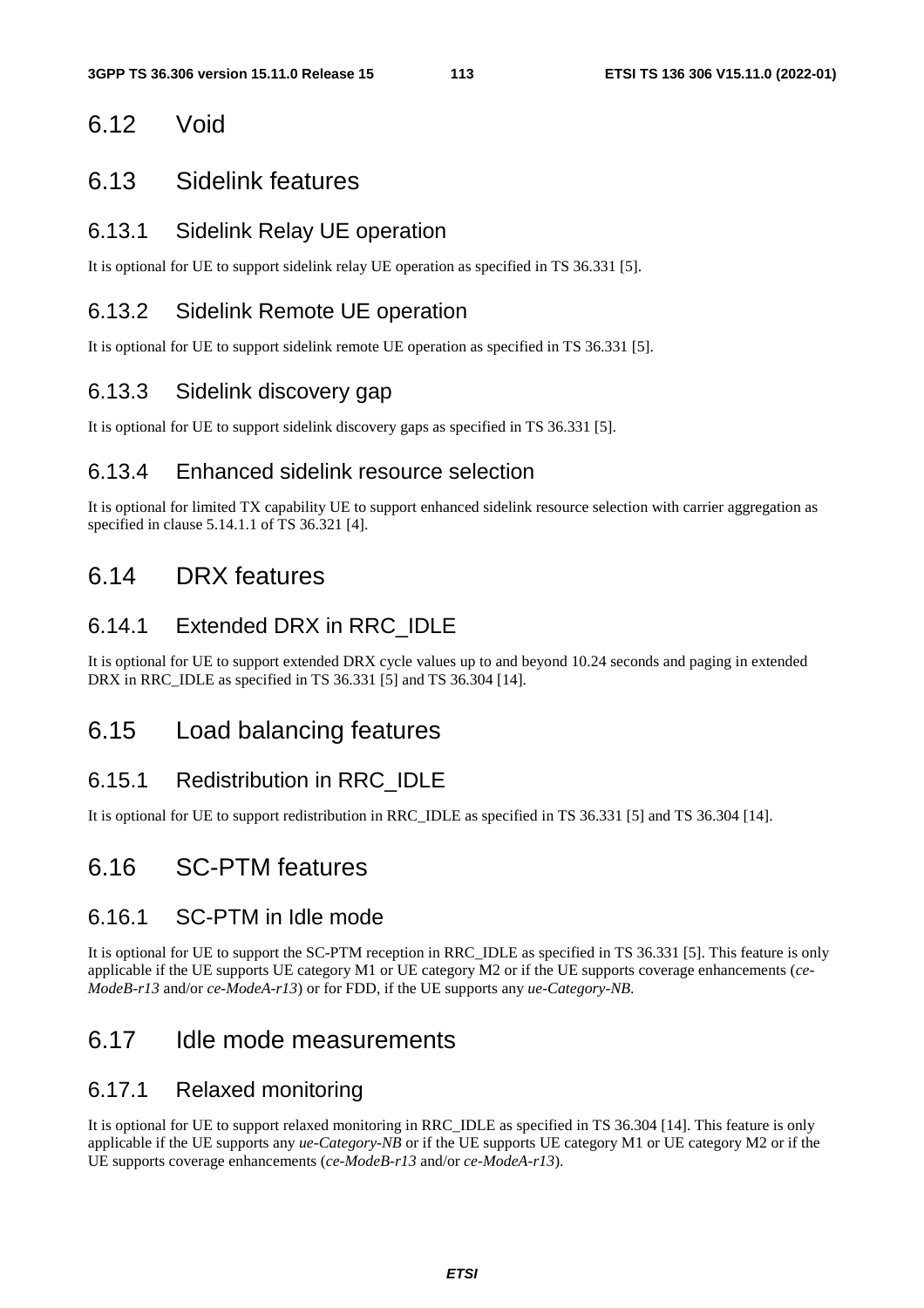# 6.17.2 DL channel quality reporting

It is optional for UE to support DL channel quality reporting of the serving cell for FDD, as specified in TS 36.331 [5]. This feature is only applicable if the UE supports any *ue-Category-NB*.

#### 6.17.3 Serving cell idle mode measurements reporting

It is optional for UE to include *measResultServCell-r14* in *RRCConnectionRestablishmentComplete-NB, RRCConnectionResumeComplete-NB* and *RRCConnectionSetupComplete-NB messages* as specified in TS 36.331 [5]. This feature is only applicable if the UE supports any *ue-Category-NB*.

#### 6.17.4 NSSS-Based RRM measurements

It is optional for UE to support NSSS-Based RRM measurements for FDD, as specified in TS 36.211 [17] and TS 36.214 [23]. This feature is only applicable if the UE supports any *ue-Category-NB*.

#### 6.17.5 NPBCH-Based RRM measurements

It is optional for UE to support NPBCH-Based RRM measurements for the serving cell for FDD, as specified in TS 36.214 [23]. This feature is only applicable if the UE supports any *ue-Category-NB*.

# 7 Conditionally Mandatory features

# 7.1 Access control features

#### 7.1.1 SSAC

It is mandatory to support Service Specific Access Control subject to common and per PLMN access barring parameters as specified in TS 36.331 [5], clause 5.3.3.10 for UEs which are IMS voice capable in LTE.

#### 7.1.2 CSFB Access Barring Control

It is mandatory to support CSFB Access Barring Control subject to common and per PLMN access barring parameters as specified in TS 36.331 [5], clause 5.3.3.2 for UEs which are supporting CSFB to UTRA or GERAN.

## 7.1.3 Extended Access Barring

It is mandatory to support Extended Access Barring check as specified in TS 36.331 [5], clause 5.3.3.12 for UEs which are supporting an access subject to Extended Access Barring.

## 7.1.4 ACDC

It is mandatory to support barring check for ACDC subject to common and per PLMN barring parameters for ACDC as specified in TS 36.331 [5], clause 5.3.3.13 for UEs which are supporting an access subject to ACDC.

## 7.1.5 EAB per RSRP

It is mandatory to support *eab-PerRSRP* as specified in clause 5.3.3.12 of TS 36.331 [5] for BL UEs or UEs in coverage enhancement supporting Extended Access Barring.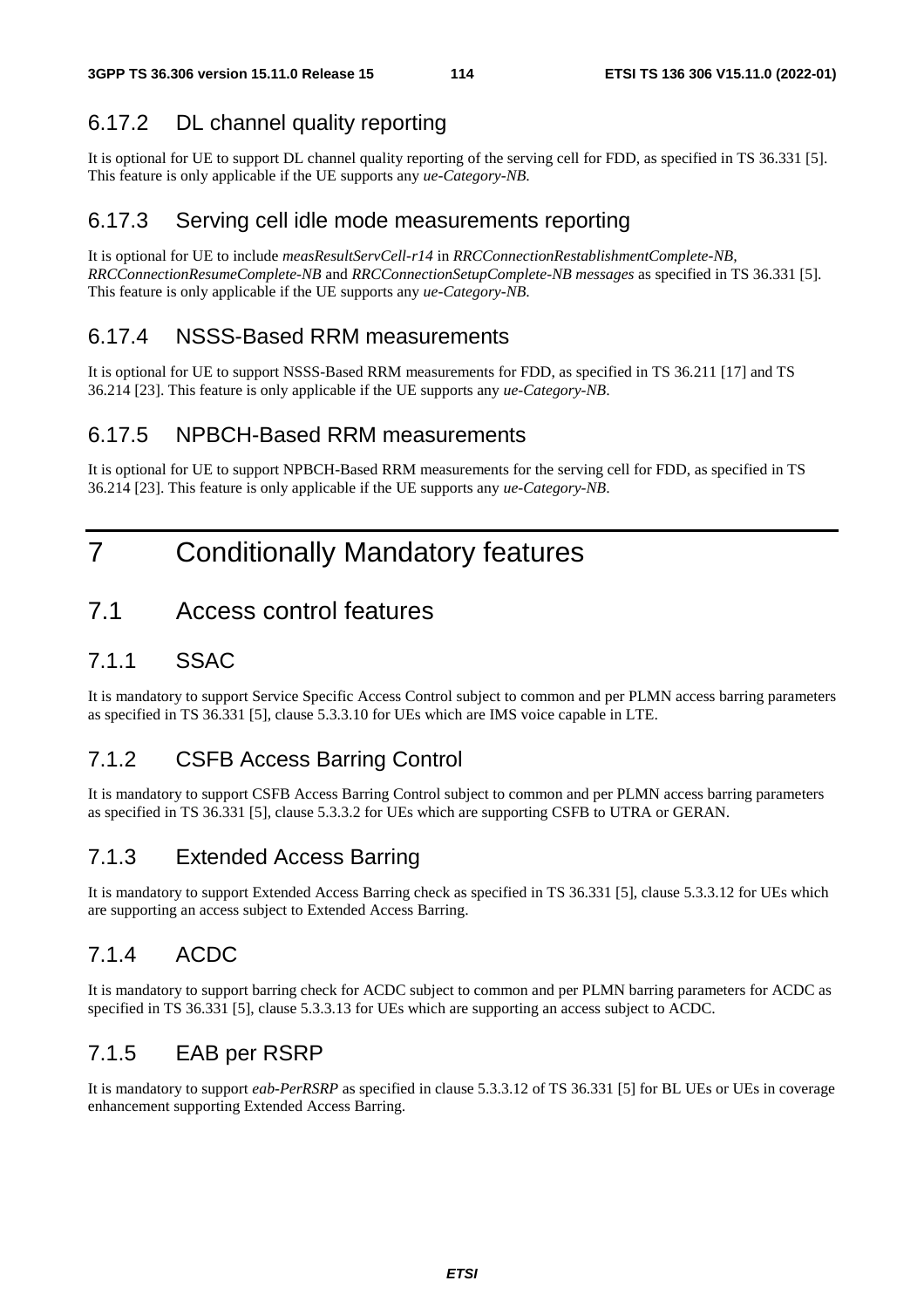# 7.2 Emergency call features

#### 7.2.1 IMS emergency call

It is mandatory to support IMS emergency call for UEs which are IMS voice capable in LTE.

## 7.3 MAC features

#### 7.3.1 SR mask

It is mandatory to support configuration indicated by *logicalChannelSR-Mask* for UE which have set bit number 29 of *featureGroupIndicators* to "1" as specified in TS 36.331 [5].

#### 7.3.2 Power Management Indicator in PHR

Power management indicator in PHR is mandatory to support for UE applying additional power backoff due to power management (as allowed by  $P-MPR<sub>c</sub>$  see TS 36.101 [6]).

# 7.4 Inter-RAT Mobility features

#### 7.4.1 High Priority CSFB redirection

It is mandatory to support the *RRCConnectionRelease* indicating *'cs-FallbackHighPriority'* for UEs which are supporting CSFB to UTRA as specified in TS 36.331 [5].

#### 7.4.2 GERAN A/Gb mode to E-UTRAN Inter RAT handover (PS Handover)

It is mandatory to support at least parameter values corresponding to ue-Category 1 for UEs which are supporting GERAN A/Gb mode to E-UTRAN Inter RAT handover (PS Handover) as specified in TS 23.401 [18].

#### 7.4.3 SRVCC to E-UTRAN from GERAN

It is mandatory to support at least parameter values corresponding to ue-Category 1, and ROHC profiles for an 'IMS capable UE supporting voice' as specified in clause 4.3.1.1, for UEs which are supporting SRVCC to E-UTRAN from GERAN as specified in TS 23.216 [19].

NOTE: Requirements on functionality covered by Feature Group Indicators are specified in TS 36.331 [5], clause B.1.

# 7.5 Delay Tolerant Access Features

#### 7.5.1 extendedWaitTime

It is mandatory to support the *RRCConnectionRelease* with *extendedWaitTime* and *RRCConnectionReject* with *extendedWaitTime* for UEs which support Delay Tolerant Access as specified in TS 36.331 [5].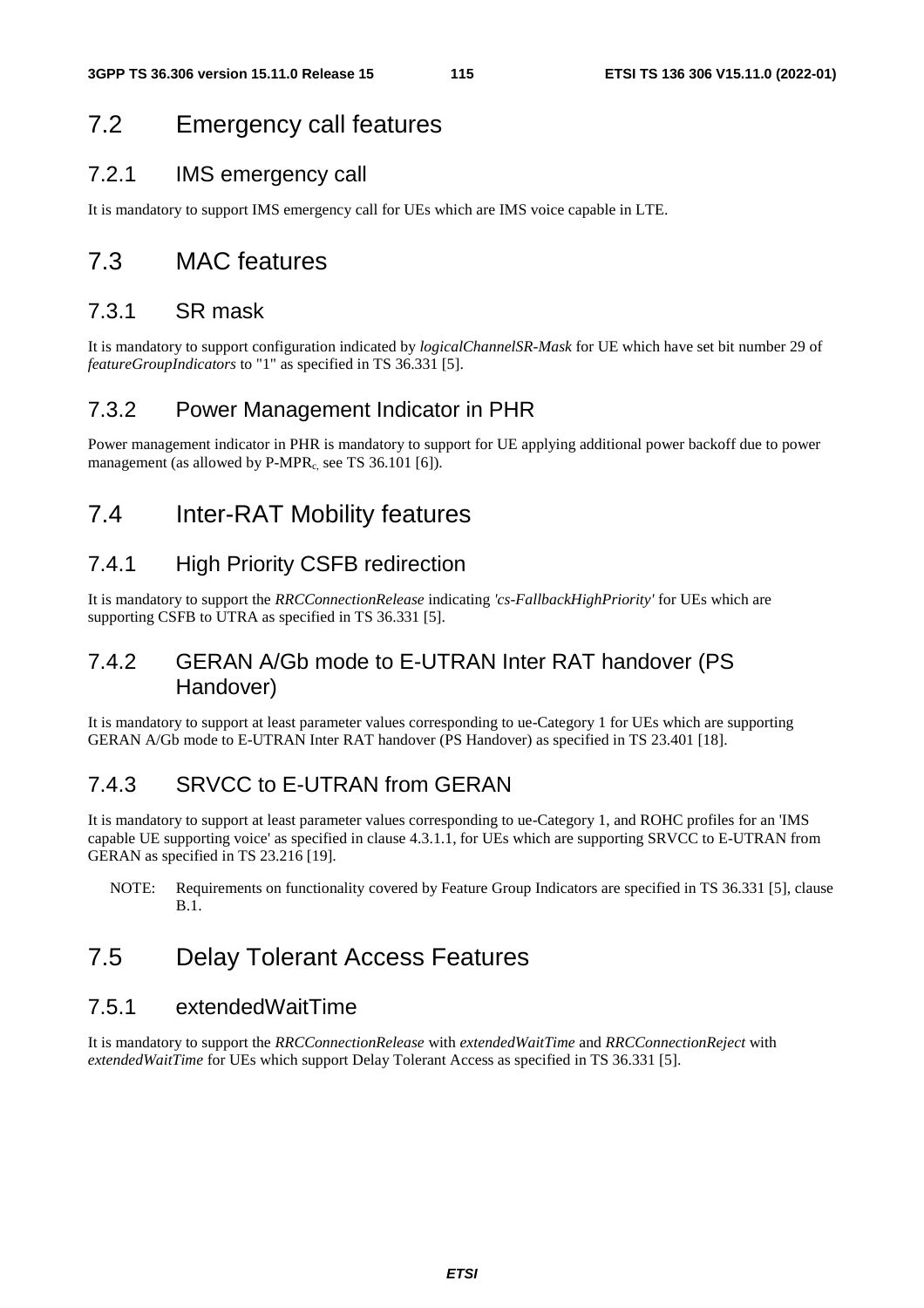## 7.6 RRC Connection

7.6.1 Void

## 7.7 Physical layer features

#### 7.7.1 Different UL/ DL configuration for TDD inter-band carrier aggregation

It is mandatory to support different UL/ DL configuration for UEs supporting inter-band TDD carrier aggregation band combinations and for UEs supporting inter-band TDD dual connectivity band combinations within cell group(s) including at least two TDD bands.

#### 7.7.2 Full duplex for TDD and FDD carrier aggregation

UE of this version of the specification shall be able to support simultaneous reception and transmission on different bands for each band combination including at least one FDD band and at least one TDD band.

#### 7.7.3 Simultaneous transmission of PUCCH and PUSCH across PUCCH groups

It is mandatory to support simultaneous transmission of PUCCH and PUSCH across PUCCH groups if the UE indicates support for *pucch-SCell*.

#### 7.7.4 Simultaneous transmission of PUCCH in licensed spectrum and PUSCH in LAA SCells

It is mandatory to support simultaneous transmission of PUCCH in licensed spectrum and PUSCH in LAA SCells if the UE supports uplink LAA operation. If the UE supports dual connectivity, this is applicable within each cell group.

# 7.8 Positioning features

#### 7.8.1 OTDOA Inter-frequency RSTD measurement indication

It is mandatory to support delivery of *InterFreqRSTDMeasurementIndication* as specified in TS 36.331 [5], clause 5.5.7 for UEs indicating support for inter-frequency RSTD measurements for OTDOA as specified in TS 36.355 [13] and requiring measurement gaps for performing these measurements.

## 7.9 Void

# 7.10 Other features

#### 7.10.1 Logged MDT measurement suspension due to IDC interference

It is mandatory to support Logged MDT measurement suspension due to IDC interference for UEs which are supporting logged measurements in RRC\_IDLE upon request from the network and in-device coexistence indication as well as autonomous denial functionality as specified in TS 36.331 [5].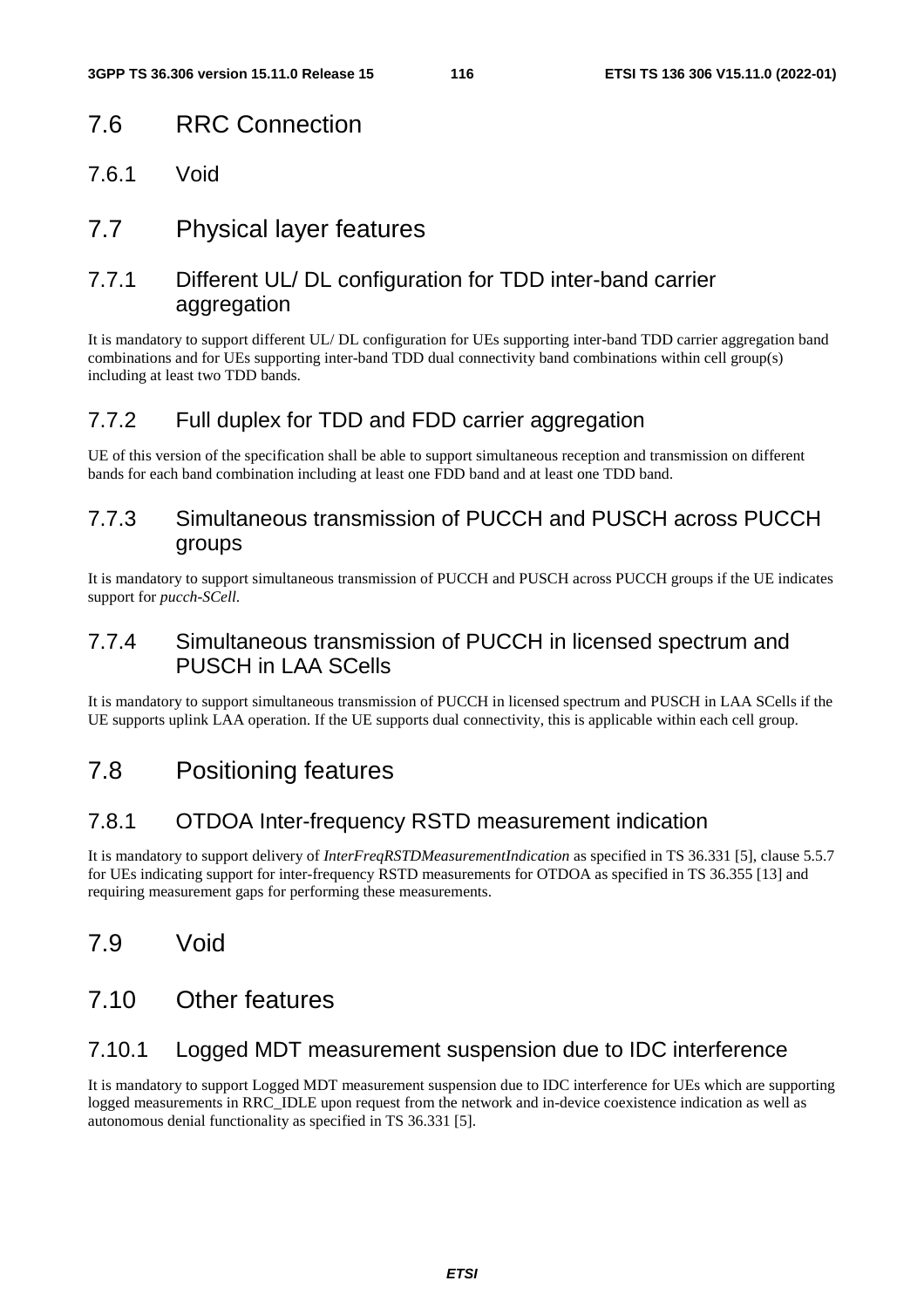## 7.10.2 Support of extended reporting of WLAN measurements

It is mandatory to support reporting of extended number of measurements of WLAN IDs for UEs which are supporting WLAN measurements as specified in TS 36.331 [5].

#### 7.10.3 wlan-ReportAnyWLAN-r14

Indicates whether UE supports reporting of measurements of unknown WLAN as specified in TS 36.331 [5]. It is mandatory to support reporting of measurements of unknown WLAN ID for UEs which are supporting WLAN measurements as specified in TS 36.331 [5].

#### 7.10.4 *wlan-PeriodicMeas-r14*

This parameter indicates whether the UE supports periodic reporting of WLAN measurements. It is mandatory to support periodic reporting of WLAN measurements for UEs which are supporting WLAN measurements as specified in TS 36.331 [5].

# 7.11 E-UTRA/5GC Parameters

#### 7.11.1 Downlink SDAP header

It is mandatory to support downlink SDAP header for UEs which are either NAS reflective QoS or AS reflective QoS (i.e., *reflectiveQoS-r15*) capable in LTE.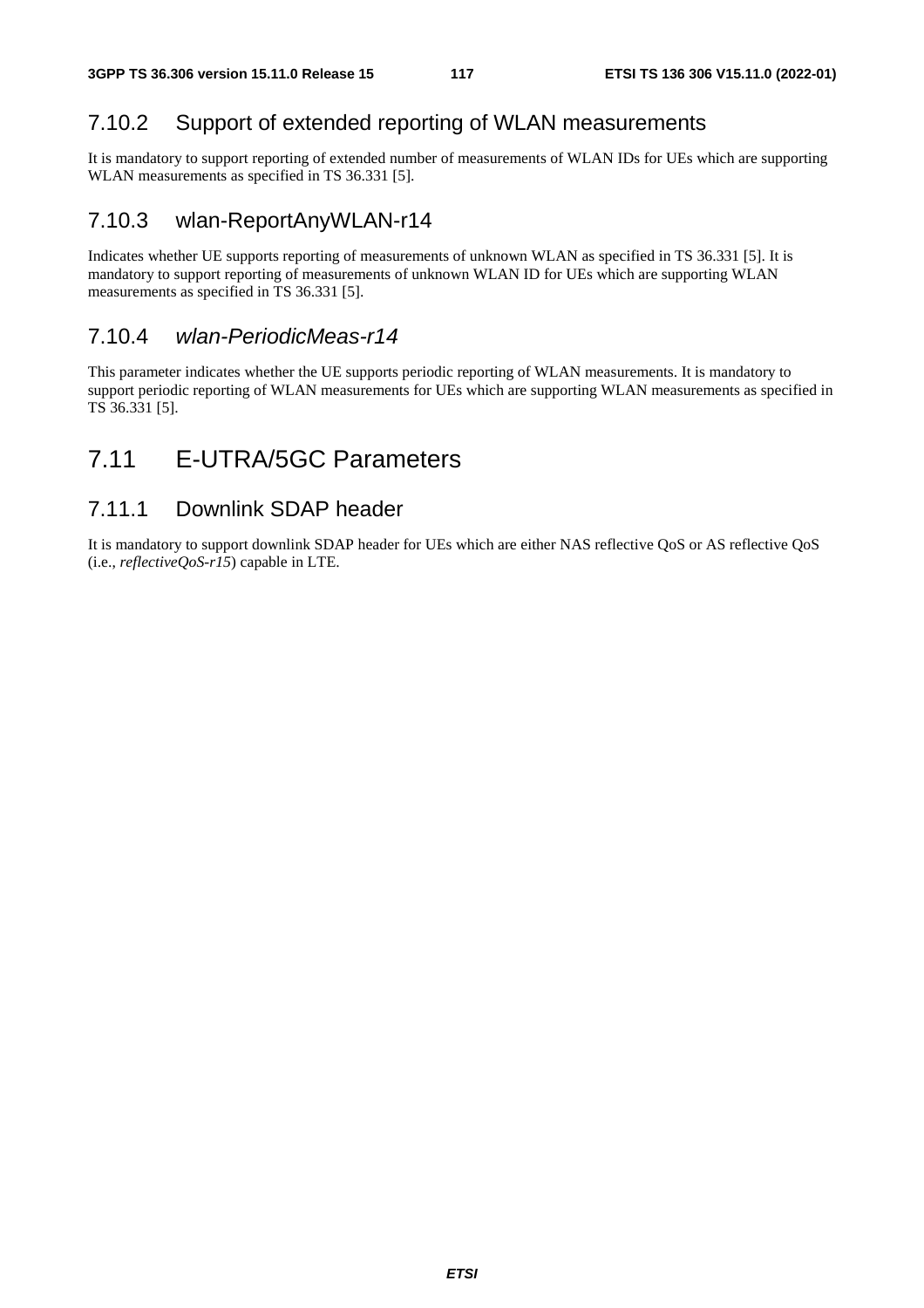# Annex A (informative): Guideline on maximum number of DL PDCP SDUs per TTI

In order to help the dimensioning of the UE design, values for the maximum number of DL PDCP SDUs per TTI from Table A-1 may be used. The values are applicable for a TTI length of 1 ms. For other TTI lengths, the table refers to maximum number of DL PDCP SDUs within a 1ms period.

NOTE: Due to the need for the network buffer data for efficient scheduling, values for Category 1, 1bis and 2 are same. It is not expected that category 1 or category 1bis UE has to sustain the same rate of PDCP SDUs per TTI as category 2 for prolonged period of time.

| UE Category / ue- | Maximum             |
|-------------------|---------------------|
| CategoryDL        | number of PDCP      |
|                   | <b>SDUs per TTI</b> |
| Category 1        | 10                  |
| Category 1bis     | 10                  |
| Category 2        | 10                  |
| Category 3        | 20                  |
| Category 4 /      | 30                  |
| DL Category 4     |                     |
| Category 5        | 50                  |
| Category 6 /      | 50                  |
| DL Category 6     |                     |
| Category 7 /      | 50                  |
| DL Category 7     |                     |
| Category 9/       | 80                  |
| DL Category 9     |                     |
| Category 10 /     | 80                  |
| DL Category 10    |                     |
| Category 11 /     | 100                 |
| DL Category 11    |                     |
| Category 12 /     | 100                 |
| DL Category 12    |                     |
| DL Category 13    | 65                  |
| DL Category 15    | 130                 |
| DL Category 16    | 180                 |
| DL Category 18    | 200                 |
| DL Category 19    | 280                 |
| DL Category 20    | 360                 |
| DL Category 21    | 240                 |
| DL Category 22    | 430                 |
| DL Category 23    | 480                 |
| DL Category 24    | 510                 |
| DL Category 25    | 560                 |
| DL Category 26    | 600                 |

| Table A-1: Maximum values for DL PDCP SDUs per TTI |  |  |  |
|----------------------------------------------------|--|--|--|
|----------------------------------------------------|--|--|--|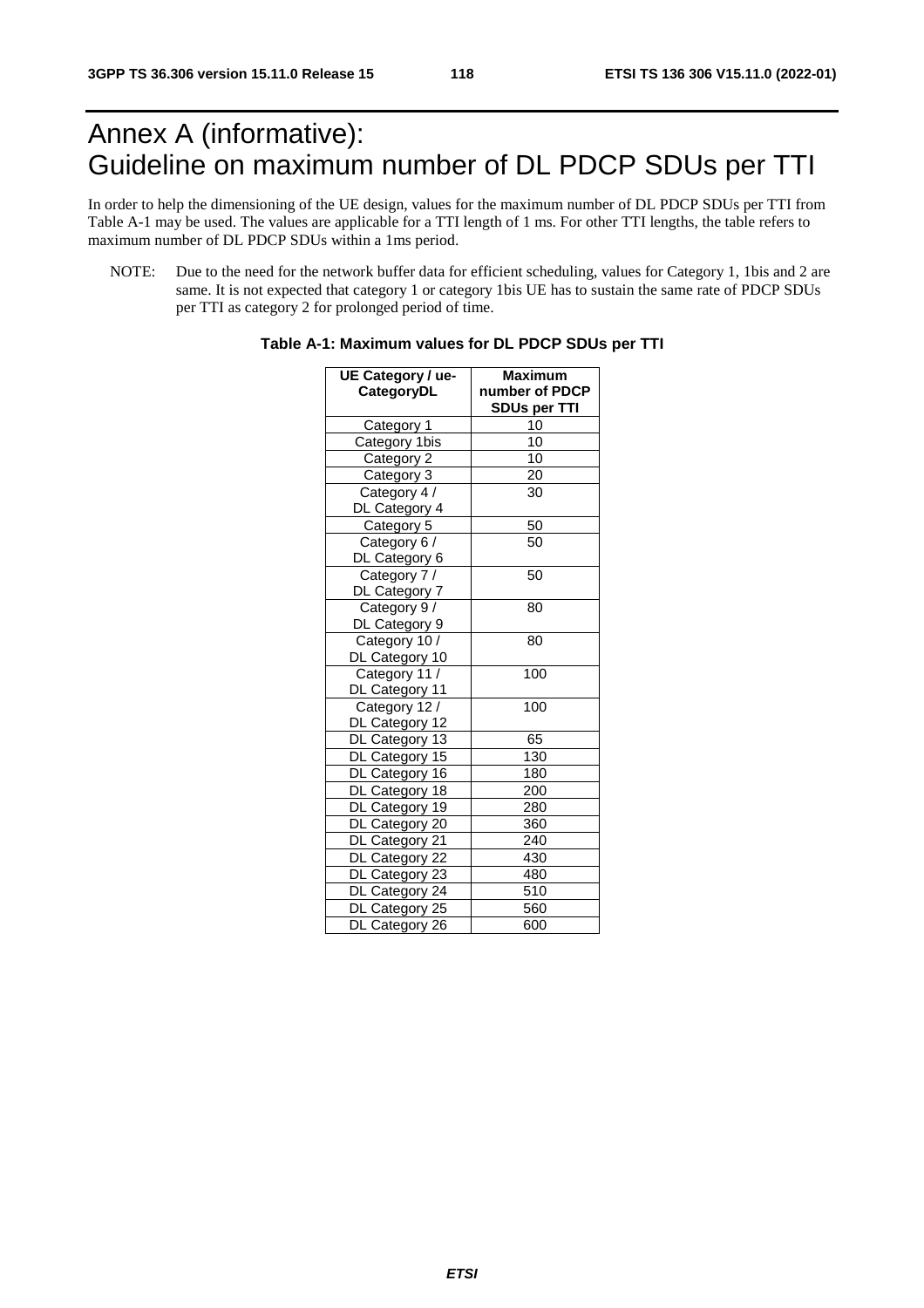# Annex B (informative): Change history

r

|             | <b>Change history</b> |                                    |              |                              |     |                                                                                                                             |                  |
|-------------|-----------------------|------------------------------------|--------------|------------------------------|-----|-----------------------------------------------------------------------------------------------------------------------------|------------------|
| <b>Date</b> |                       | TSG # TSG Doc.                     | <b>CR</b>    | <b>Rev</b>                   | Cat | Subject/Comment                                                                                                             | <b>New</b>       |
|             |                       |                                    |              |                              |     |                                                                                                                             | version          |
| 11/2007     |                       | RP-38 RP-070916                    |              |                              |     | Presented for approval at TSG RAN-38                                                                                        | 1.0.0            |
| 12/2007     |                       | 03/2008 RP-39 RP-080194            |              |                              |     | Approved at TSG RAN-38 and placed under change control                                                                      | 8.0.0            |
| 05/2008     |                       | RP-40 RP-080409                    | 0001<br>0002 | $\mathbf{1}$<br>$\mathbf{1}$ |     | CR to 36.306 with Update to E-UTRA UE capabilities                                                                          | 8.1.0<br>8.2.0   |
|             |                       |                                    |              |                              |     | Update to E-UTRA UE capabilities: CR 0002r1 to 36.306 with status after<br>RAN2 #62                                         |                  |
| 03/2009     |                       | RP-43 RP-090126                    | 0007         |                              |     | CR to remove the clauses on MBMS                                                                                            | 8.3.0            |
|             |                       | RP-43 RP-090126                    | 0008         |                              |     | Final values for L2 buffer sizes                                                                                            | 8.3.0            |
|             |                       | RP-43 RP-090126                    | 0009         |                              |     | Various Corrections                                                                                                         | 8.3.0            |
|             |                       | RP-43 RP-090126                    | 0010         |                              |     | CR to update uplink transmit diversity (UE transmit antenna selection)                                                      | 8.3.0            |
|             |                       | RP-43 RP-090126                    | 0011         |                              |     | Downlink PDCP SDU limitation                                                                                                | 8.3.0            |
|             |                       | RP-43 RP-090126                    | 0014         |                              |     | Thoughts on UE capability for RoHC                                                                                          | 8.3.0            |
|             |                       | RP-43 RP-090126                    | 0015         | $\mathbf{1}$                 |     | Capturing USIMless UE to stage 3                                                                                            | 8.3.0            |
| 06/2009     |                       | RP-44 RP-090511                    | 0016         | $\overline{2}$               |     | Support of inter-RAT PS handover to GERAN Editor Note Removal                                                               | 8.4.0            |
|             |                       | RP-44 RP-090511                    | 0017         | $\mathbf{1}$                 |     | Clarification of Half Duplex in TDD                                                                                         | 8.4.0            |
|             |                       | RP-44 RP-090511                    | 0018         |                              |     | Correcting the maximum number of bits received during one TTI                                                               | 8.4.0            |
|             |                       | RP-44 RP-090511                    | 0019         |                              |     | Clarification of field names used in TS 36.331                                                                              | 8.4.0            |
|             |                       | RP-44 RP-090511                    | 0021         |                              |     | Clarification on disabling E-UTRA capabilities with a USIM                                                                  | 8.4.0            |
| 09/2009     |                       | RP-45 RP-090906                    | 0023         |                              |     | Unit for "Total layer 2 buffer size"                                                                                        | 8.5.0            |
| 12/2009     | <b>RP-46</b>          |                                    |              |                              |     | Upgrade to the Release 9 - no technical change                                                                              | 9.0.0            |
| 03/2010     |                       | RP-47 RP-100308                    | 0024         | 1                            |     | CR to 36.306 on Optionality of Rel-9 UE features                                                                            | 9.1.0            |
|             |                       | RP-47 RP-100308                    | 0025         |                              |     | Introduction of power-limited device indication in UE capability.                                                           | 9.1.0            |
|             |                       | RP-47 RP-100308                    | 0026         |                              |     | UE capability for enhanced 1xRTT CS fallback                                                                                | 9.1.0            |
|             |                       | RP-47 RP-100285                    | 0028         | 1                            |     | Bounds to RoHC requirements for IMS capable UEs supporting voice                                                            | 9.1.0            |
|             |                       | RP-47 RP-100309                    | 0029         | $\mathbf{1}$                 |     | CR to 36.306 on Redirection enhancements to UTRAN                                                                           | 9.1.0            |
|             |                       | RP-47 RP-100188<br>RP-48 RP-100556 | 0030<br>0031 | $\mathbf{1}$<br>1            |     | Redirection enhancements to GERAN                                                                                           | 9.1.0<br>9.2.0   |
| 06/2010     |                       | RP-48 RP-100531                    | 0033         |                              |     | Clarification regarding / alignment of REL-9 UE capabilities<br>Correction on the definition of ue-SpecificRefSigsSupported | 9.2.0            |
| 09/2010     |                       | RP-49 RP-100853                    | 0035         |                              |     | Clarification of MBMS UE capability                                                                                         | 9.3.0            |
| 12/2010     |                       | RP-50 RP-101268                    | 0037         |                              |     | Inclusion of new UE categories in Rel-10                                                                                    | 10.0.0           |
| 03/2011     |                       | RP-51 RP-110290                    | 0038         |                              |     | Description of carrier aggregation and MIMO capabilities                                                                    | 10.1.0           |
|             |                       | RP-51 RP-110290                    | 0039         |                              |     | L2 buffer sizes for Rel-10 categories                                                                                       | 10.1.0           |
|             |                       | RP-51 RP-110280                    | 0041         |                              |     | CR to 36.306 adding UE capability indicator for dual Rx/Tx e1xCSFB                                                          | 10.1.0           |
|             |                       | RP-51 RP-110288                    | 0042         | 1                            |     | <b>UE UL&amp;DL MIMO Capabilities</b>                                                                                       | 10.1.0           |
|             |                       | RP-51 RP-110282                    | 0043         |                              |     | Counter proposal to R2-110795 on UE capabilities for MDT                                                                    | 10.1.0           |
| 06/2011     |                       | RP-52 RP-110828                    | 0048         |                              |     | Clarification of optionality of UE features without capability                                                              | 10.2.0           |
|             |                       | RP-52 RP-110830                    | 0051         |                              |     | Options for CSFB to GSM                                                                                                     | 10.2.0           |
|             |                       | RP-52 RP-110840                    | 0056         | 1                            |     | CR to 36.306 on UE capabilities for Rel-10 LTE features                                                                     | 10.2.0           |
|             |                       | RP-52 RP-110701                    | 0058         | $\overline{\mathbf{c}}$      |     | CA and MIMO Capabilities in LTE Rel-10                                                                                      | 10.2.0           |
|             |                       | RP-52 RP-110839                    | 0062         |                              |     | Introduction of UE capability for enhanced redirection to UTRA TDD                                                          | 10.2.0           |
|             |                       | RP-52 RP-110834                    | 0063         | $\overline{2}$               |     | Clarification of "supportedMIMO-CapabilityDL"                                                                               | 10.2.0           |
|             |                       | RP-52 RP-110627                    | 0064         |                              |     | Correction of "total number of soft channel bits" for category 6 and 7                                                      | 10.2.0           |
| 09/2011     |                       | RP-53 RP-111291                    | 0065         |                              |     | The SON feature in optional features without UE radio access capability                                                     | 10.3.0           |
|             |                       |                                    |              |                              |     | parameters                                                                                                                  |                  |
|             |                       | RP-53 RP-111283                    | 0067         | $\Box$                       |     | AdditionalSpectrumEmissions in CA                                                                                           | 10.3.0           |
|             |                       | RP-53 RP-111278                    | 0069         |                              |     | Correction to UE capability parameters for handover to CSG cell                                                             | 10.3.0           |
| 12/2011     |                       | RP-54 RP-111716                    | 0070         | $\mathbf{1}$                 |     | Corrections to enhancedDualLayerTDD<br>Optionality of SR Masking                                                            | 10.4.0           |
|             |                       | RP-54 RP-111710<br>RP-54 RP-111709 | 0072<br>0074 | 1                            |     | Optionality of UE Rx-Tx time difference report                                                                              | 10.4.0<br>10.4.0 |
|             |                       | RP-54 RP-111714                    | 0077         |                              |     | Correction to the number of soft channel bits                                                                               | 10.4.0           |
| 03/2012     |                       | RP-55 RP-120321                    | 0078         |                              |     | Clarification on physical layer parameter values requirement                                                                | 10.5.0           |
|             |                       | RP-55 RP-120326                    | 0080         | 1                            |     | Clarification on number of PDCP SDUs for categories 6-7 UEs                                                                 | 10.5.0           |
|             |                       | RP-55 RP-120326                    | 0082         |                              |     | UE processing requirement in the presence of MCH transmission                                                               | 10.5.0           |
| 06/2012     |                       | RP-56 RP-120813                    | 0090         |                              |     | Korean Public Alert System (KPAS) in relation to CMAS                                                                       | 10.6.0           |
|             |                       | RP-56 RP-120813                    | 0093         |                              |     | EU-Alert in relation to CMAS                                                                                                | 11.0.0           |
| 09/2012     |                       | RP-57 RP-121359                    | 0100         |                              |     | Voice support Capabilities                                                                                                  | 11.1.0           |
|             |                       | RP-57 RP-121375                    | 0103         |                              |     | Introducing MBMS enhancements                                                                                               | 11.1.0           |
|             |                       | RP-57 RP-121395                    | 0105         |                              |     | Clarification on spatial multiplexing requirement in                                                                        | 11.1.0           |
|             |                       |                                    |              |                              |     | supportedBandCombination                                                                                                    |                  |
| 12/2012     |                       | RP-58 RP-121936                    | 0120         |                              |     | Power Management Indicator in PHR                                                                                           | 11.2.0           |
|             |                       | RP-58 RP-121936                    | 0124         | 1                            |     | Clarification on UL CA in supportedBandCombination                                                                          | 11.2.0           |
|             |                       | RP-58 RP-122002                    | 0125         | $\overline{2}$               |     | Introduction of Rel-11 UE features                                                                                          | 11.2.0           |
|             |                       | RP-58 RP-121960                    | 0132         |                              |     | Broadcast of Time Info by Using a New SIB                                                                                   | 11.2.0           |
| 03/2013     |                       | RP-59 RP-130243                    | 0133         | 2                            |     | DL COMP capability related correction                                                                                       | 11.3.0           |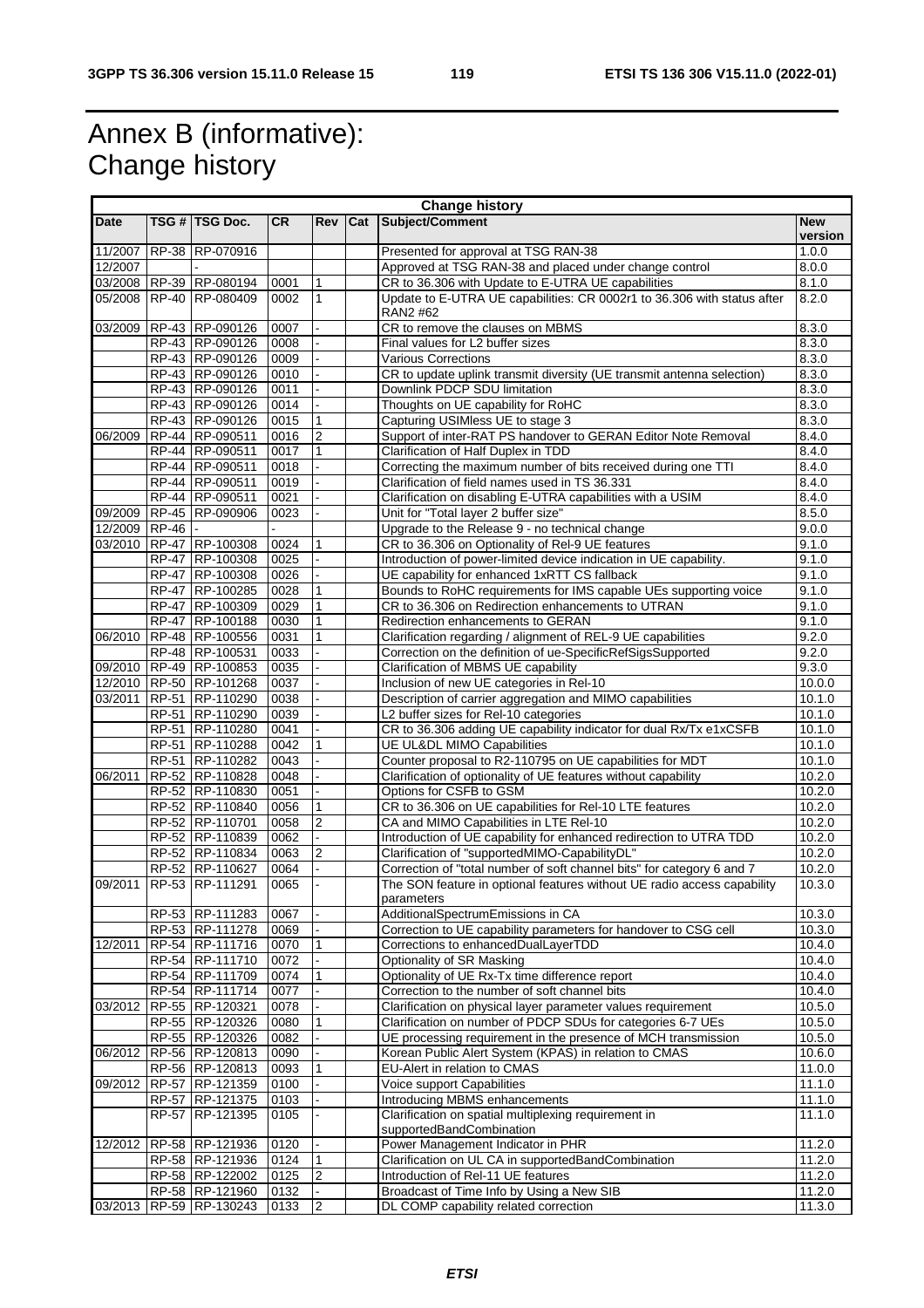|         |       | RP-59 RP-130233                    | 0135         |                | MIMO capability related correction                                                                                    | 11.3.0               |
|---------|-------|------------------------------------|--------------|----------------|-----------------------------------------------------------------------------------------------------------------------|----------------------|
|         |       | RP-59 RP-130241                    | 0137         |                | Correction to supported DL MIMO capability for TM10                                                                   | 11.3.0               |
|         |       | RP-59 RP-130240                    | 0138         |                | Optional support of RLF report for inter-RAT MRO                                                                      | 11.3.0               |
|         |       | RP-59 RP-130248                    | 0140         | 1              | Corrections to UE capabiliy naming and definition                                                                     | 11.3.0               |
|         |       | RP-59 RP-130233                    | 0142         |                | Clarification on cross carrier scheduling capability                                                                  | 11.3.0               |
|         |       | RP-59 RP-130226                    | 0146         |                | Introduction of PDSCH TM5 capabilities for FDD and TDD                                                                | 11.3.0               |
| 09/2013 |       | RP-61 RP-131315                    | 0151         |                | Remove TBD in max MCH TB size table                                                                                   | 11.4.0               |
|         |       | RP-61 RP-131314                    | 0157         |                | Clarification of InterFreqRSTDMeasurementIndication procedure support                                                 | 11.4.0               |
| 12/2013 |       | RP-62 RP-131986                    | 0160         |                | Introduction of capability bit for UTRA MFBI                                                                          | 11.5.0               |
|         |       | RP-62 RP-132003                    | 0161         | 1              | Capturing mandatory/optional agreements on Rel-11 UE features                                                         | 11.5.0               |
|         |       | RP-62 RP-131991                    | 0163         |                | Clarification on eRedirection to UMTS TDD with multiple UMTS TDD                                                      | 11.5.0               |
|         |       |                                    |              |                | frequencies                                                                                                           |                      |
|         |       | RP-62 RP-131984                    | 0165         |                | Addition of inter-frequency RSTD measurement capability indicator for                                                 | 11.5.0               |
|         |       |                                    |              | 1              | <b>OTDOA</b><br>MBMS reception on any configured or configurable SCell                                                |                      |
|         |       | RP-62 RP-131789<br>RP-62 RP-131993 | 0166<br>0167 |                | Enabling SRVCC from GERAN without forwarding UE-EUTRA-Capability                                                      | 11.5.0<br>11.5.0     |
| 03/2014 |       | RP-63 RP-140364                    | 0168         | 1              | New UE categories for DL 450Mbps class                                                                                | 11.6.0               |
|         |       | RP-63 RP-140349                    | 0170         |                | SS and common channel interference handling                                                                           | 11.6.0               |
|         |       | RP-63 RP-140354                    | 0176         | $\mathbf{1}$   | IoT indication for inter-band TDD CA with different UL/DL configuration                                               | 11.6.0               |
|         |       | RP-63 RP-140353                    | 0173         | 1              | Corrections to UE capability and feature descriptions                                                                 | 12.0.0               |
| 06/2014 |       | RP-64 RP-140887                    | 0181         |                | Support of the enhancement for TTI bundling for FDD                                                                   | 12.1.0               |
|         |       | RP-64 RP-140888                    | 0185         | 3              | Alternative 1: Introduction of FDD/TDD CA full duplex support to 36.306                                               | 12.1.0               |
|         |       | RP-64 RP-140892                    | 0190         | $\mathbf{1}$   | Extended RLC LI field                                                                                                 | 12.1.0               |
|         |       | RP-64 RP-140873                    | 0194         | 1              | Network-requested CA Band Combination Capability Signalling                                                           | 12.1.0               |
|         |       | RP-64 RP-140892                    | 0196         | 1              | Introduction of RRC Connection Establishment failure temporary Qoffset                                                | 12.1.0               |
|         |       |                                    |              |                | handling                                                                                                              |                      |
|         |       | RP-64 RP-141028                    | 0198         | $\mathbf{3}$   | eMBMS reception on SCell and Non-Serving Cell                                                                         | $\overline{1}$ 2.1.0 |
| 09/2014 |       | RP-65 RP-141498                    | 0218         | $\mathbf{1}$   | The PDCP SDU number limitation for Category 9-10 UE                                                                   | 12.2.0               |
|         |       | RP-65 RP-141505                    | 0215         |                | UE capabilities for Hetnet mobility in TS 36.306                                                                      | 12.2.0               |
|         |       | RP-65 RP-141499                    | 0212         |                | Introduction of UE eIMTA capabilities                                                                                 | 12.2.0               |
|         |       | RP-65 RP-141493                    | 0205         |                | Corrections to UE capabilities and features                                                                           | 12.2.0               |
|         |       | RP-65 RP-141507<br>RP-65 RP-141506 | 0209<br>0207 | $\overline{2}$ | Introduction of MBSFN MDT capability<br>Introduction of Category 0 for low complexity UEs                             | 12.2.0<br>12.2.0     |
| 12.2014 |       | RP-66 RP-142129                    | 0225         |                | Clarification on DL parallel reception of category 0 UEs                                                              | 12.3.0               |
|         |       | RP-66 RP-142125                    | 0228         |                | Optional features for Hetnet mobility in TS 36.306                                                                    | 12.3.0               |
|         |       | RP-66 RP-142123                    | 0230         |                | Corrections to eIMTA capabilities                                                                                     | 12.3.0               |
|         |       | RP-66 RP-142140                    | 0243         |                | Introduction of extended RSRQ value range and new RSRQ definition                                                     | 12.3.0               |
|         |       | RP-66 RP-142132                    | 0232         |                | Support of Discovery Signals in TS 36.306                                                                             | 12.3.0               |
|         |       | RP-66 RP-142140                    | 0247         |                | Prohibit timer for SR                                                                                                 | 12.3.0               |
|         |       | RP-66 RP-142128                    | 0241         | 1              | UE capability for IncMon                                                                                              | 12.3.0               |
|         |       | RP-66 RP-142115                    | 0227         | $\mathbf{1}$   | Introduction of capability for serving cell interruptions                                                             | 12.3.0               |
|         |       | RP-66 RP-142134                    | 0239         |                | Introduction of missing Rel-12 UE capabilities                                                                        | 12.3.0               |
|         |       | RP-66 RP-142130                    | 0245         | 1              | Optionality support of UE mandatory features for Category 0 UEs                                                       | 12.3.0               |
|         |       | RP-66 RP-142135                    | 0238         | $\mathbf{1}$   | Introduction of Dual Connectivity                                                                                     | 12.3.0               |
|         |       | RP-66 RP-142139                    | 0237         | $\overline{2}$ | <b>NAICS Capability</b>                                                                                               | 12.3.0               |
|         |       | RP-66 RP-142124                    | 0229         | $\vert$ 2      | Mandatory support of TTI bundling without resource allocation restriction<br>for LTE coverage enhancements for Rel-12 | 12.3.0               |
|         |       | RP-66 RP-141981                    | 0248         |                | UE capability signaling for WLAN/3GPP radio interworking                                                              | 12.3.0               |
|         |       | RP-66 RP-142232                    | 0233         | $\sqrt{2}$     | Support of 256QAM in TS 36.306                                                                                        | 12.3.0               |
| 03/2015 |       | RP-67 RP-150378                    | 0265         |                | UE capability for modified MPR behavior                                                                               | $\overline{12.4.0}$  |
|         | RP-67 | RP-150373                          | 0257         |                | Correction to UE capabilities for Low Complexity UEs                                                                  | 12.4.0               |
|         |       | RP-67 RP-150373                    | 0259         |                | Clarification of TDD DC capability                                                                                    | 12.4.0               |
|         |       | RP-67 RP-150373                    | 0258         |                | Extended number of measurement identities capability                                                                  | $\overline{1}$ 2.4.0 |
|         |       | RP-67 RP-150373                    | 0253         |                | Introduction of total L2 buffer sizes for UEs supporting split bearers                                                | 12.4.0               |
|         |       |                                    |              |                | NOTE: Modifications on L2 buffer sizes with support for split bearers for                                             |                      |
|         |       |                                    |              |                | Cat 13-15 in Table 4.1-3 were moved to Table 4.1A-3 due to the clash with                                             |                      |
|         |       | RP-67 RP-150374                    | 0267         |                | CR0261R1.<br>Introduction of ProSe                                                                                    | 12.4.0               |
|         | RP-67 | RP-150376                          | 0266         | 1              | Change related to configuration of the priority for frequency bands in mFBI                                           | 12.4.0               |
|         |       | RP-67 RP-150379                    | 0261         | 1              | Introduction of UL64QAM based on split of DL and UL categories                                                        | 12.4.0               |
| 06/2015 |       | RP-68 RP-150921                    | 0269         |                | Dual Connectivity L2 buffer size for category combinations with UL64QAM                                               | 12.5.0               |
|         |       | RP-68 RP-150917                    | 0272         |                | Corrections on MIMO capabilities                                                                                      | 12.5.0               |
|         |       | RP-68 RP-150923                    | 0277         |                | Clarification on UL 64QAM capability                                                                                  | 12.5.0               |
|         |       | RP-68 RP-150917                    | 0276         |                | UE support of CA fallback configurations                                                                              | 12.5.0               |
|         |       | RP-68 RP-150921                    | 0283         |                | Corrections on requirements of sidelink reception in TS 36.306                                                        | 12.5.0               |
|         |       | RP-68 RP-150951                    | 0280         | 1              | Introduction of new DL UE categories 15&16                                                                            | 12.5.0               |
| 09/2015 |       | RP-69 RP-151438                    | 0287         |                | Remove support of additionalSpectrumEmissionPCell                                                                     | 12.6.0               |
|         |       | RP-69 RP-151442                    | 0288         |                | Capturing PCell support for FDD-TDD CA                                                                                | 12.6.0               |
|         |       | RP-69 RP-151442                    | 0292         |                | Clarification of the maximum number of bits of a single DL-SCH transport                                              | 12.6.0               |
|         |       | RP-69 RP-151442                    | 0293         |                | block for DL Category 16<br>Capturing mandatory/optional features of Rel-12 UEs                                       | 12.6.0               |
|         |       | RP-69 RP-151439                    | 0298         |                | CR for IDC signalling enhancement for UL CA                                                                           | $\overline{12.6.0}$  |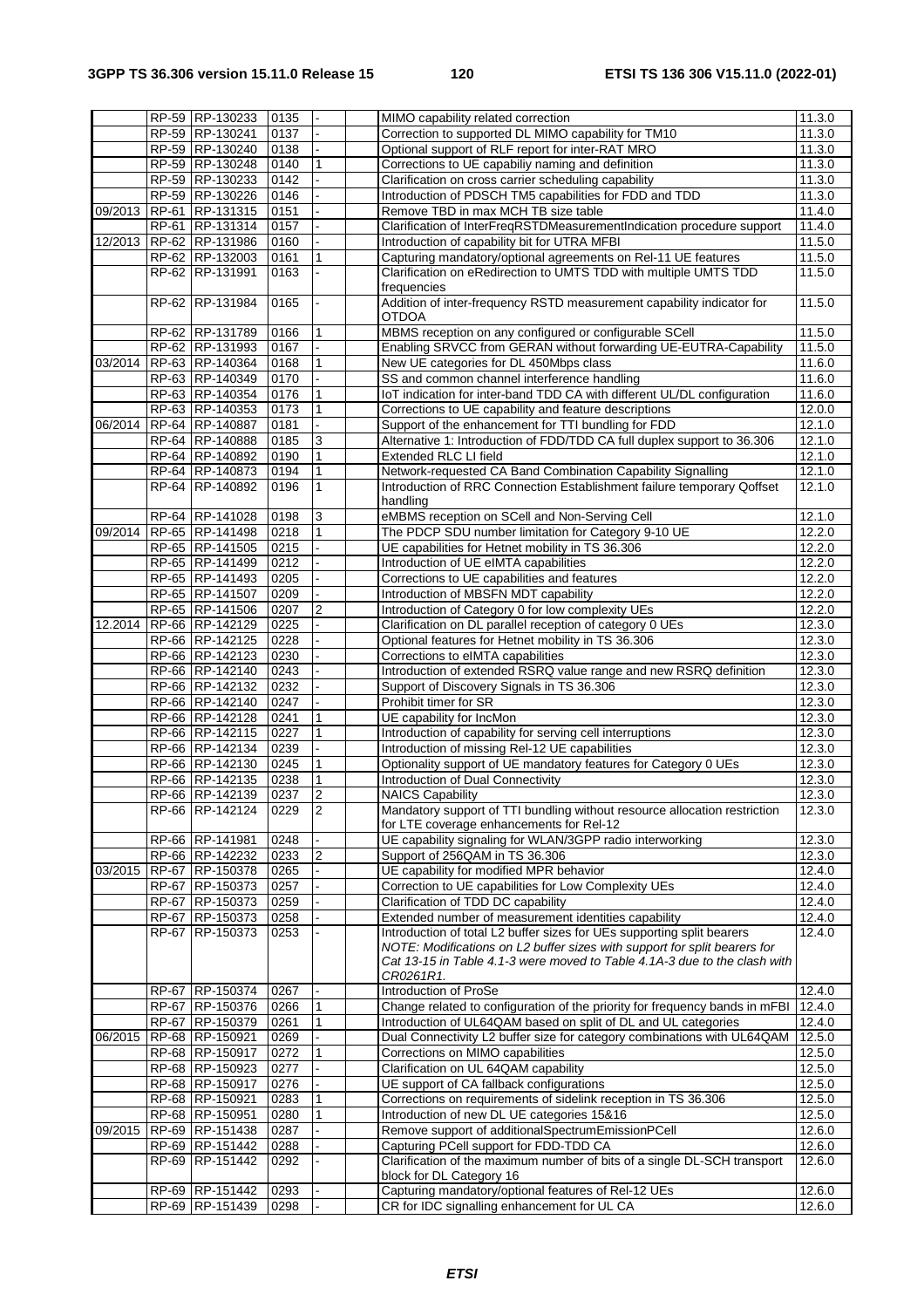|         |              | RP-69 RP-151441                    | 0289         | $\mathbf{1}$   | Corrections on UE sidelink capabilities in TS 36.306                                                                                      | $\overline{12.6.0}$ |
|---------|--------------|------------------------------------|--------------|----------------|-------------------------------------------------------------------------------------------------------------------------------------------|---------------------|
|         |              |                                    |              |                |                                                                                                                                           |                     |
|         |              | RP-69 RP-151467                    | 0290         | $\overline{2}$ | Additional MIMO/CSI capability for intra-band contiguous CA                                                                               | 12.6.0              |
|         |              | RP-69 RP-151597                    | 0296         | 3              | Capability for 4-layer MIMO with TM3 and TM4                                                                                              | 12.6.0              |
| 12/2015 |              | RP-70 RP-152053                    | 0309         |                | Definitions of sidelink terminologies in TS 36.306                                                                                        | 12.7.0              |
|         |              |                                    |              |                |                                                                                                                                           |                     |
|         |              | RP-70 RP-152055                    | 0310         |                | Correction on categories in supportedBandCombination                                                                                      | 12.7.0              |
|         |              | RP-70 RP-152048                    | 0303         |                | Clarification on support of extended wait time                                                                                            | 12.7.0              |
|         |              | RP-70 RP-152053                    | 0312         | 1              | Clarification on tdd-FDD-CA-PCellDuplex                                                                                                   | 12.7.0              |
|         |              |                                    |              |                |                                                                                                                                           |                     |
|         |              | RP-70 RP-152049                    | 0299         | $\overline{2}$ | Alternative new maximum transport block sizes for DL 64QAM and                                                                            | 12.7.0              |
|         |              |                                    |              |                | 256QAM in TM9/10                                                                                                                          |                     |
|         |              | RP-70 RP-152048                    | 0318         |                | Enabling multiple NS and P-Max operation per cell                                                                                         | 12.7.0              |
|         |              |                                    |              |                |                                                                                                                                           |                     |
|         |              | RP-70 RP-152055                    | 0315         | 1              | Correction on capability rsrq-OnAllSymbols                                                                                                | 12.7.0              |
|         |              | RP-70 RP-152053                    | 0313         | 1              | Clarification on Pcell support                                                                                                            | 12.7.0              |
| 12/2015 |              | RP-70 RP-152074                    | 0301         |                | Introduction of DC enhancement                                                                                                            | 13.0.0              |
|         |              | RP-70 RP-152078                    | 0319         |                | Introduction of Licensed-Assisted Access using LTE                                                                                        | 13.0.0              |
|         |              |                                    |              |                |                                                                                                                                           |                     |
|         |              | RP-70 RP-152075                    | 0308         | 1              | Introduction of RS-SINR measurements                                                                                                      | 13.0.0              |
|         |              | RP-70 RP-152080                    | 0304         | 1              | Introduction of SC-PTM                                                                                                                    | 13.0.0              |
|         |              | RP-70 RP-152066                    | 0314         |                | Introduction of Application specific Congestion control for Data                                                                          | 13.0.0              |
|         |              |                                    |              |                |                                                                                                                                           |                     |
|         |              |                                    |              |                | Communication in LTE                                                                                                                      |                     |
|         |              | RP-70 RP-152084                    | 0311         | $\mathbf{1}$   | White-list of cells for EUTRA measurement reporting                                                                                       | 13.0.0              |
|         |              | RP-70 RP-152071                    | 0305         | $\overline{2}$ | Introduction of CA enhancement                                                                                                            | 13.0.0              |
|         |              | RP-70 RP-152076                    | 0322         |                | Introducing extended DRX                                                                                                                  | 13.0.0              |
|         |              |                                    |              |                |                                                                                                                                           |                     |
| 03/2016 |              | RP-71 RP-160470                    | 0323         | $\mathbf{1}$   | Capture the UE capability for the extension of the MeasObjectId to 64                                                                     | 13.1.0              |
|         |              | RP-71 RP-160470                    | 0330         |                | Miscellaneous corrections to TS 36.306                                                                                                    | 13.1.0              |
|         |              | RP-71 RP-160460                    | 0333         | 1              | MDT enhancements support                                                                                                                  | 13.1.0              |
|         |              |                                    |              |                |                                                                                                                                           |                     |
|         | <b>RP-71</b> | RP-160460                          | 0334         | $\mathbf{1}$   | The introduction of UE capability concerning extended E-UTRA frequency                                                                    | 13.1.0              |
|         |              |                                    |              |                | priorities                                                                                                                                |                     |
|         | RP-71        | RP-160459                          | 0335         | $\mathsf 3$    | Introduction of LWIP UE capabilities                                                                                                      | 13.1.0              |
|         |              | RP-71 RP-160457                    | 0337         | $\overline{2}$ | Introducing LWA and RCLWI UE capabilities                                                                                                 | 13.1.0              |
|         |              | RP-71 RP-160460                    | 0338         | 1              | Leftover UE capabilities for LAA                                                                                                          | 13.1.0              |
|         |              |                                    |              |                |                                                                                                                                           |                     |
|         |              | RP-71 RP-160470                    | 0339         | $\mathbf{1}$   | Minor corrections for CA enhancements                                                                                                     | 13.1.0              |
|         |              | RP-71 RP-160462                    | 0341         | $\mathbf{1}$   | Reference errors for inter-RAT capabilities                                                                                               | 13.1.0              |
|         | <b>RP-71</b> | RP-160453                          | 0342         | 1              | UE capabilities for LC and CE                                                                                                             | 13.1.0              |
|         | RP-71        | RP-160454                          | 0343         | $\overline{2}$ | Introduction of eD2D Capability                                                                                                           | 13.1.0              |
|         |              |                                    |              |                |                                                                                                                                           |                     |
|         | <b>RP-71</b> | RP-160464                          | 0344         | $\overline{2}$ | Modification of network requested CA band combination retrieval for intra-                                                                | 13.1.0              |
|         |              |                                    |              |                | band non-contiguous CA                                                                                                                    |                     |
|         | <b>RP-71</b> | RP-160467                          | 0346         | $\mathbf{1}$   | Correction on capability phy-TDD-ReConfig-FDD(TDD)-Pcell                                                                                  | 13.1.0              |
|         |              | RP-71 RP-160470                    | 0347         | 1              | ANR in case of MFBI                                                                                                                       | 13.1.0              |
|         |              |                                    |              |                |                                                                                                                                           |                     |
|         |              | RP-71 RP-160455                    | 0348         |                | 36.306 CR on TM10 CRS-IM UE capability report signalling introduction                                                                     | 13.1.0              |
|         |              | RP-71 RP-160470                    | 0349         |                | Introduction of capability on PDSCH collision handling                                                                                    | 13.1.0              |
|         |              | RP-71 RP-160470                    | 0350         | 1              | Corrections on SC-PTM                                                                                                                     | 13.1.0              |
|         | <b>RP-71</b> | RP-160470                          | 0351         |                | SC-PTM reception on non-Pcell                                                                                                             | 13.1.0              |
|         |              |                                    |              |                |                                                                                                                                           |                     |
|         |              | RP-71 RP-160460                    | 0352         | 1              | Additional Layer 1 capabilities for Rel-13 CA enhancements                                                                                | 13.1.0              |
| 06/2016 |              | RP-72 RP-161080                    | 1321         |                | Correction to WLAN measurement support for LWIP                                                                                           | 13.2.0              |
|         |              | RP-72 RP-161080                    | 1322         |                | Introducing EBF/FD-MIMO capabilities                                                                                                      | 13.2.0              |
|         |              | RP-72 RP-161080                    | 1315         |                | Clarifications on LWA capability                                                                                                          | 13.2.0              |
|         |              |                                    |              |                |                                                                                                                                           |                     |
|         |              | RP-72 RP-161080                    | 1326         |                | MBMS reception via MBSFN or SC-PTM                                                                                                        | 13.2.0              |
|         |              | RP-72 RP-161080                    | 1329         |                | Corrections on capability linking for measurement object extension                                                                        | 13.2.0              |
|         |              | RP-72 RP-161080                    | 1327         | $\overline{2}$ | Capturing a new capability signalling format for Rel-13 CA enhancements                                                                   | 13.2.0              |
|         |              | RP-72 RP-161080                    |              |                |                                                                                                                                           |                     |
|         |              |                                    | 1330         |                | Correction on the value of maxmum channel bandwidth                                                                                       | 13.2.0              |
|         |              | RP-72 RP-161080                    | 1334         | $\overline{2}$ | UE capabilities for eMTC                                                                                                                  | 13.2.0              |
|         |              | RP-72 RP-161080                    | 1333         | $\mathbf{1}$   | UE Power Class in UE capability signaling                                                                                                 | 13.2.0              |
|         |              | RP-72 RP-161080                    | 1314         | 2              | Miscellaneous corrections to TS 36.306                                                                                                    | 13.2.0              |
|         |              | RP-72 RP-161080                    | 1323         | $\mathbf{1}$   | Clarification on eD2D capability                                                                                                          | 13.2.0              |
|         |              |                                    |              |                |                                                                                                                                           |                     |
|         |              | RP-72 RP-161076                    | 1317         |                | Clarification on maximum number of DL-SCH transport block bits for DL                                                                     | 13.2.0              |
|         |              |                                    |              |                | Category 15 and 16                                                                                                                        |                     |
|         |              | RP-72 RP-161076                    | 1318         | ä,             | UE capability of an additional Rx and Tx requirement for a CA band                                                                        | 13.2.0              |
|         |              |                                    |              |                | combination                                                                                                                               |                     |
|         |              | RP-72 RP-161081                    | 1328         | $\overline{c}$ | Introduction of NB-IoT UE capabilities                                                                                                    | 13.2.0              |
|         |              |                                    |              |                |                                                                                                                                           |                     |
|         |              | RP-72 RP-161076                    | 1320         | $\overline{2}$ | Definition of a fallback band combination                                                                                                 | 13.2.0              |
| 09/2016 |              | RP-73 RP-161761                    | 1338         | $\mathbf{1}$   | Support of CAT 9/10 and CAT 13                                                                                                            | 13.3.0              |
|         |              | RP-73 RP-161760                    | 1346         | $\overline{2}$ | Introduction of 1.2Gbps and 1.6Gbps UE categories in Rel-13                                                                               | 13.3.0              |
|         |              | RP-73 RP-161826                    | 1347         | 2              | Continuous uplink transmission in eMTC                                                                                                    | 13.3.0              |
|         |              |                                    |              |                |                                                                                                                                           |                     |
|         |              | RP-73 RP-161751                    | 1350         |                | Indication of the maxLayersMIMO                                                                                                           | 13.3.0              |
|         |              | RP-73 RP-161759                    | 1352         |                | Supporting new UE Rx - Tx time difference mapping table                                                                                   | 13.3.0              |
|         |              | RP-73 RP-161761                    | 1353         |                | Introducing UE capability of Rel 13 CCH IM                                                                                                | 13.3.0              |
|         |              | RP-73 RP-161761                    | 1354         |                | Introducing UE capability of CRS-IM for TM 1-9                                                                                            | 13.3.0              |
|         |              |                                    |              |                |                                                                                                                                           |                     |
| 09/2016 |              | RP-73 RP-161745                    | 1348         |                | Introduction of enhanced LAA for LTE                                                                                                      | 14.0.0              |
| 12/2016 |              | RP-74 RP-162327                    | 1361         | 1              | Capability for LWIP aggregation                                                                                                           | 14.1.0              |
|         |              | RP-74 RP-162327                    | 1364         | 1              | Miscellaneous corrections to TS 36.306                                                                                                    | 14.1.0              |
|         |              | RP-74 RP-162318                    | 1367         |                | Clarification on UE power class 2 indication                                                                                              | 14.1.0              |
|         |              |                                    |              |                |                                                                                                                                           |                     |
|         |              |                                    |              |                |                                                                                                                                           |                     |
|         |              | RP-74 RP-162317<br>RP-74 RP-162321 | 1369<br>1370 |                | Correction on simultaneous transmission of PUCCH and PUSCH for B5C<br>Correction on simultaneous transmission of PUCCH and PUSCH for eLAA | 14.1.0<br>14.1.0    |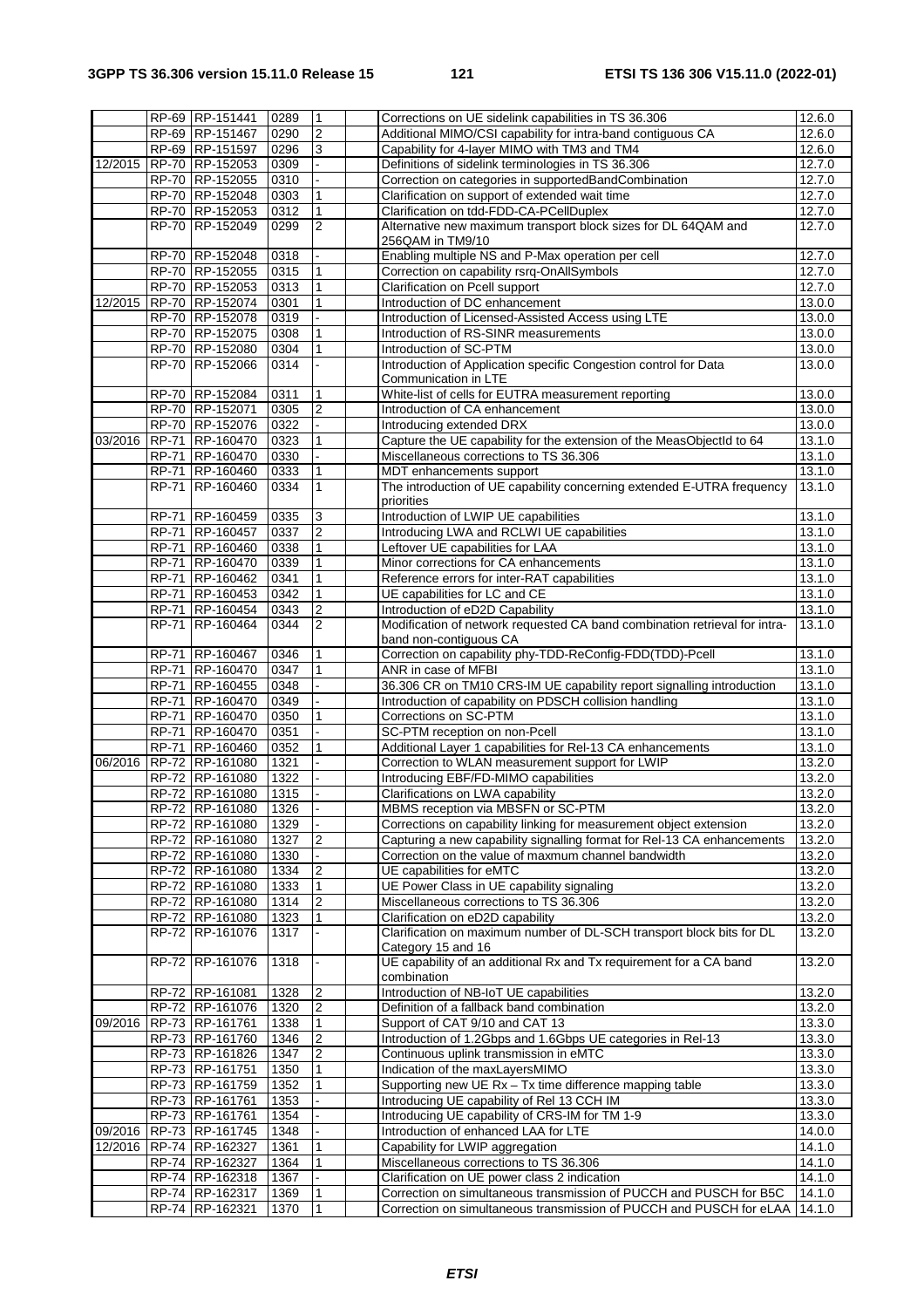|         |              | RP-74 RP-162327         | 1371         |                  |                     | <b>Extension of PollByte</b>                                                   | 14.1.0 |
|---------|--------------|-------------------------|--------------|------------------|---------------------|--------------------------------------------------------------------------------|--------|
|         |              | RP-74 RP-162317         | 1373         |                  |                     | Definition of cch-InterfMitigation-MaxNumCCs                                   | 14.1.0 |
|         |              | RP-74 RP-162310         | 1377         |                  |                     | Clarification on UE category requirement                                       | 14.1.0 |
|         |              | RP-74 RP-162329         | 1383         | $\mathbf{1}$     |                     | UE capabilities for Latency Reduction                                          | 14.1.0 |
|         |              | RP-74 RP-162314         | 1393         |                  |                     | Correction on channel bandwidth definition for NB-IoT                          | 14.1.0 |
|         |              | RP-74 RP-162321         | 1397         |                  |                     | Introduction of capabilities for eLAA                                          | 14.1.0 |
|         |              | RP-74 RP-162555         | 1399         | $\mathbf{1}$     |                     | Introduction of new UL UE category 15 for 225Mbps                              | 14.1.0 |
| 03/2017 |              | RP-75 RP-170630         | 1382         | $\boldsymbol{2}$ | B                   | Introduction of mobility enhancement UE capabilities                           | 14.2.0 |
|         |              | RP-75 RP-170639         | 1402         | 1                | Α                   | Introduction of 1Rx UE category                                                | 14.2.0 |
|         |              | RP-75 RP-170628         | 1403         | 1                | B                   | Capability for extended reporting of WLAN measurements                         | 14.2.0 |
|         |              | RP-75 RP-170668         | 1404         |                  | B                   | Introduction of a new special subframe configuration                           | 14.2.0 |
|         |              | RP-75 RP-170637         | 1406         | $\overline{c}$   | B                   | Introduction of UE capabilities for NB-IoT enhancements                        | 14.2.0 |
|         |              | RP-75 RP-170636         | 1407         | $\overline{2}$   | B                   | Introduction of UE capabilities for feMTC enhancements                         | 14.2.0 |
|         |              | RP-75 RP-170657         |              |                  | Α                   |                                                                                | 14.2.0 |
|         |              |                         | 1410<br>1416 |                  |                     | Support of multiple DRBs for S1-U data transfer                                | 14.2.0 |
|         |              | RP-75 RP-170642         |              | 1                | B                   | Introduction of data inactivity timer                                          |        |
|         |              | RP-75 RP-170652         | 1419         | 1                | Α<br>$\overline{B}$ | IOT indication for unicast MPDCCH/PDSCH/PUSCH frequency hopping                | 14.2.0 |
|         |              | RP-75 RP-170638         | 1423         | $\mathbf{1}$     |                     | Introduction of Voice and Video enhancements for LTE                           | 14.2.0 |
|         |              | RP-75 RP-170646         | 1424         | $\mathbf{1}$     | B                   | Introduction of SRS switching capability                                       | 14.2.0 |
|         |              | RP-75 RP-170628         | 1425         | $\mathbf{1}$     | B                   | Introduction of Enhanced LTE-WLAN Aggregation (eLWA)                           | 14.2.0 |
|         |              | RP-75 RP-170632         | 1426         | $\overline{2}$   | B                   | Introduction of new UL UE categories for UL 256QAM support                     | 14.2.0 |
|         |              | RP-75 RP-170634         | 1429         | $\overline{2}$   | В                   | CR for introduction of measurement gap enhancement                             | 14.2.0 |
|         |              | RP-75 RP-170642         | 1430         |                  | C                   | Functional modification of retrieving different UE capabilities for a fallback | 14.2.0 |
|         |              |                         |              |                  |                     | band combination                                                               |        |
|         |              | RP-75 RP-170636         | 1431         | $\blacksquare$   | B                   | FeMTC UE CE mode and maximum PDSCH/PUSCH BW preference                         | 14.2.0 |
|         |              |                         |              |                  |                     | indication                                                                     |        |
|         |              | RP-75 RP-170806         | 1434         | 1                | Α                   | Feature optionality for Cat.1bis UE                                            | 14.2.0 |
| 06/2017 |              | RP-76 RP-171231         | 1437         | $\mathbf{1}$     | F                   | Correction on UE capabilities for eLAA                                         | 14.3.0 |
|         |              | RP-76 RP-171225         | 1438         | $\overline{2}$   | B                   | Introduction of new Transport Block Size for DL 256QAM                         | 14.3.0 |
|         |              | RP-76 RP-171236         | 1439         | 4                | F                   | UE capabilities for eLWA                                                       | 14.3.0 |
|         |              | RP-76 RP-171248         | 1442         | $\boldsymbol{2}$ | Α                   | Entry-Level UE Support UL 64QAM                                                | 14.3.0 |
|         |              | RP-76 RP-171224         | 1443         | $\overline{2}$   | F                   | Miscellaneous corrections to TS 36.306                                         | 14.3.0 |
|         |              | RP-76 RP-171222         | 1445         | $\mathbf{1}$     | F                   | CR for introduction of non-uniform gap in measurement gap enhancement          | 14.3.0 |
|         |              | RP-76 RP-171247         | 1446         | $\mathbf{1}$     | B                   | Introduction of a new UL UE category for 300Mbps with 64QAM                    | 14.3.0 |
|         |              | RP-76 RP-171223         | 1448         | $\overline{2}$   | F                   | Corrections to capabilities for feMTC                                          | 14.3.0 |
|         |              | RP-76 RP-171223         | 1452         | $\mathbf{1}$     | C                   | CE mode configuration/deconfiguration without handover                         | 14.3.0 |
|         |              | RP-76 RP-171241         | 1458         | $\mathbf{1}$     | Α                   | Optional feature without UE capability bit for VoLTE                           | 14.3.0 |
|         |              | RP-76 RP-171243         | 1461         | $\overline{2}$   | Α                   | LAA/WiFi sharing indication                                                    | 14.3.0 |
|         |              | RP-76 RP-171225         | 1462         | $\mathbf{1}$     | F                   | Update of ROHC profile referenc                                                | 14.3.0 |
|         |              | RP-76 RP-171225         | 1463         |                  | $\overline{B}$      | UE Capabilitites to enable Uplink-Only RoHC operations                         | 14.3.0 |
|         |              | RP-76 RP-171224         | 1464         |                  | F                   | Corrections to capabilities for NB-IoT                                         | 14.3.0 |
|         |              | RP-76 RP-171234         | 1465         |                  | F                   | UL 256QAM capability clarification                                             | 14.3.0 |
|         |              | RP-76 RP-171221         | 1470         |                  | B                   | Introduction of FeMBMS to 36.306                                               | 14.3.0 |
|         |              | RP-76 RP-171223         | 1475         |                  | F                   | Correction on the description of ce-srsEnhancement for FeMTC                   | 14.3.0 |
|         |              | RP-76 RP-171223         | 1476         |                  | F                   | Minor correction on TS 36.306 for FeMTC                                        | 14.3.0 |
|         |              | RP-76 RP-171407         | 1478         | $\overline{2}$   | B                   | Introduction of UE capability for V2X in 36.306                                | 14.3.0 |
|         |              | RP-76 RP-171223         | 1479         | $\overline{2}$   | B                   | Introduction of enhanced RLM measurement capabilities                          | 14.3.0 |
|         |              | RP-76 RP-171229         | 1480         |                  | B                   | Introduction of UE capabilities for high speed                                 | 14.3.0 |
|         |              | RP-76 RP-171223         | 1483         |                  | F                   | Correction to ceMeasurements-r14 measurement capability                        | 14.3.0 |
|         |              |                         |              |                  |                     |                                                                                |        |
|         |              | RP-76 RP-171224         | 1484         |                  | В                   | Introduction of RRC connection re-establishment for NB-IoT control plane       | 14.3.0 |
| 09/2017 |              | RP-77 RP-171919         | 1486         |                  | Α<br>F              | RoHC profile support for CloT-only NB-IoT UE                                   | 14.4.0 |
|         | RP-77        | RP-171914               | 1494         | $\mathbf{1}$     |                     | Correction on UE category combination                                          | 14.4.0 |
|         |              | RP-77 RP-171918         | 1498         | 2                | A                   | Clarification on MBMS reception with 256QAM                                    | 14.4.0 |
|         |              | RP-77 RP-171913         | 1499         |                  | F                   | Cat-M1 indication by Cat-M2 UE                                                 | 14.4.0 |
|         |              | RP-77 RP-171913         | 1500         |                  | F                   | Corrections on TS 36.306 for Rel-14 MTC                                        | 14.4.0 |
|         |              | RP-77 RP-171914         | 1501         | 2                | F                   | Clarification on NCSG UE capability                                            | 14.4.0 |
|         | <b>RP-77</b> | RP-171915               | 1502         |                  | С                   | UE Capabilty for support of RLC UM for LWA bearer                              | 14.4.0 |
|         |              | RP-77 RP-171913         | 1504         | $\boldsymbol{2}$ | С                   | Introduction of Release Assistance Indication                                  | 14.4.0 |
|         | RP-77        | RP-171920               | 1506         | $\boldsymbol{2}$ | Α                   | TM9 capabilities in CE mode                                                    | 14.4.0 |
|         |              | RP-77 RP-171915         | 1507         | $\mathbf{1}$     | F                   | Introduction of interference randomisation in NB-IoT                           | 14.4.0 |
| 12/2017 |              | RP-78 RP-172615         | 1490         | 5                | B                   | Introduction of the temporary UE capability for overheating indication         | 14.5.0 |
|         |              | RP-78 RP-172721         | 1508         | $\overline{c}$   | B                   | Introduction of DL 2Gbps Category                                              | 14.5.0 |
|         |              | RP-78 RP-172622         | 1511         | 2                | Α                   | UE capabilities for Tx antenna selection                                       | 14.5.0 |
|         |              | RP-78 RP-172616         | 1514         |                  | F                   | UE capability for support of SRS enhancements without support of comb 4        | 14.5.0 |
|         |              | RP-78 RP-172616         | 1518         | $\mathbf{1}$     | B                   | Introduction of Enhanced CRS and SU-MIMO Interference Mitigation               | 14.5.0 |
|         |              |                         |              |                  |                     | Performance Requirements for LTE                                               |        |
|         |              | RP-78 RP-172617         | 1523         | $\overline{2}$   | С                   | Introduction of relaxed monitoring in NB-IoT                                   | 14.5.0 |
|         |              | RP-78 RP-172624         | 1528         | 1                | Α                   | TM6 capabilities in CE mode                                                    | 14.5.0 |
|         |              | RP-78 RP-172616         | 1533         |                  | F                   | MUST capability                                                                | 14.5.0 |
|         |              | RP-78 RP-172617         | 1534         | 1                | F                   | Correction to random access power control in 36.306                            | 14.5.0 |
|         |              | RP-78 RP-172616         | 1536         | $\mathbf{1}$     | В                   | Introduction of a new UE capability for ssp10 with less CRS                    | 14.5.0 |
|         |              | 03/2018 RP-79 RP-180443 | 1545         |                  | F                   | Correction to description for HARQ-ACK delay for Rel-14 MTC                    | 14.6.0 |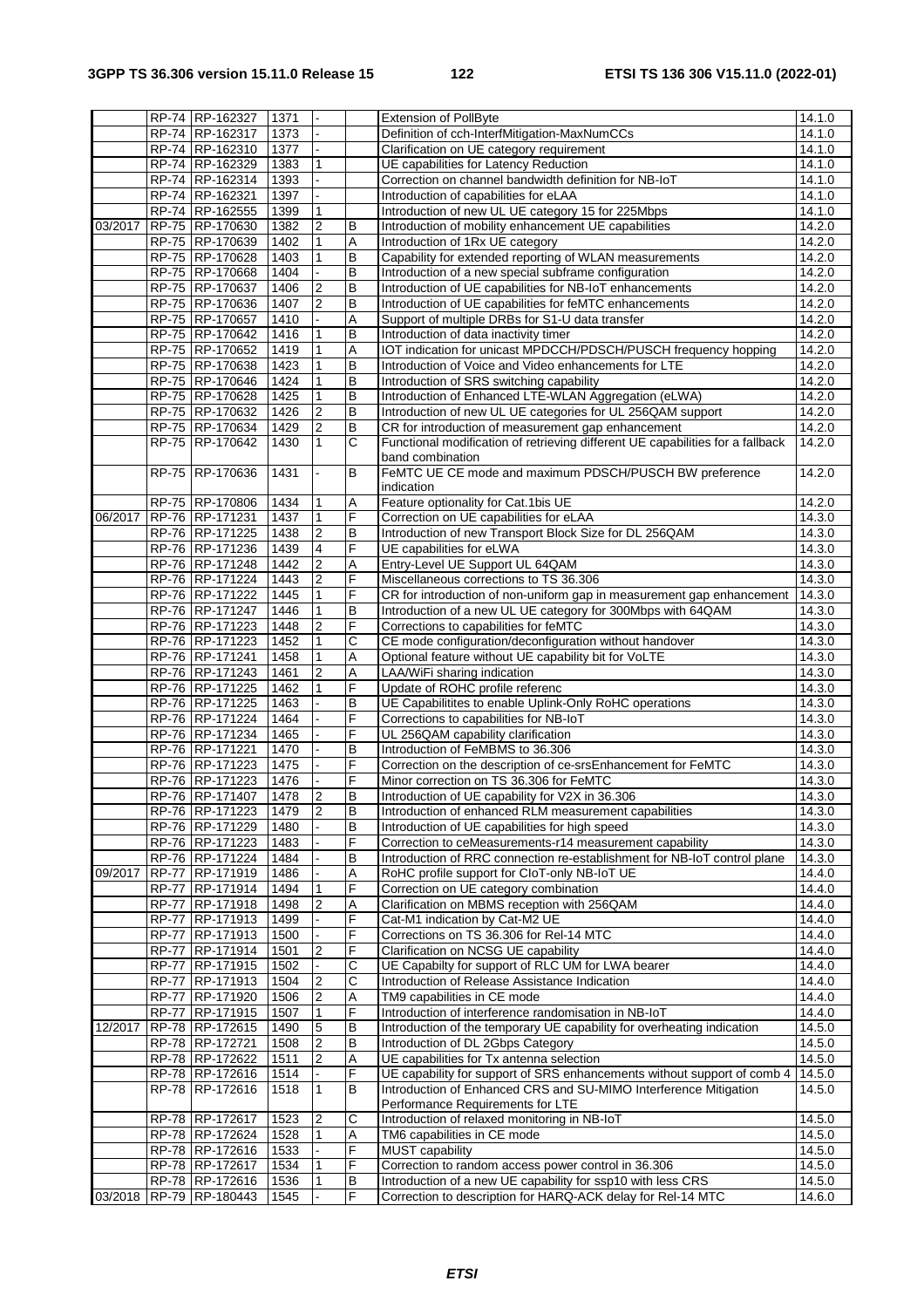| B<br>RP-79 RP-180448<br>$\overline{2}$<br>Introduction of LTE DL 1.4Gbps Category<br>1555<br>RP-79 RP-180446<br>F<br>1561<br>1<br>Capability for for reading shared PLMN information from non-CSG cells<br>F<br>RP-79 RP-180446<br>1<br>Supported bandwidths in Fallback band combination<br>1564<br>F<br>RP-79 RP-180494<br>1566<br>$\overline{2}$<br>Correction on SRS carrier switching<br>RP-79 RP-180440<br>$\overline{2}$<br>B<br>03/2018<br>1559<br>Introduction of EN-DC capabilities<br>$\sf B$<br>07/2018<br>RP-80 RP-181222<br>1<br>Introduction of QoE Measurement Collection for LTE<br>1519<br>B<br>RP-80 RP-181221<br>1535<br>3<br>Running 36.306 CR to introduce assistance information for local cache<br>3<br>B<br>RP-80 RP-181218<br>1542<br>Introduction of shortened TTI and processing time for LTE<br>3<br>B<br>RP-80 RP-181226<br>1543<br>Introduction of DEFLATE based UDC Solution<br>B<br>RP-80 RP-181228<br>1546<br>3<br>Enhancement of SRS antenna switching in TS 36.306<br>3<br>B<br>RP-80 RP-181220<br>1547<br>Support of 1024QAM in TS 36.306<br>Addition of the number of SL processes for V2X sidelink communication<br>RP-80 RP-181234<br>3<br>Α<br>1569<br>$\overline{2}$<br>C<br>Introduction of support for MAC PDU containing UE contention resolution<br>RP-80 RP-181171<br>1570<br>identity MAC control element without RRC response message in NB-IoT<br>RP-80 RP-181232<br>$\overline{c}$<br>A<br>Correction on reducedIntNonContComb-r13 description<br>1575<br>RP-80 RP-181232<br>3<br>1578<br>Α<br>Different power class support for band combinations<br>3<br>RP-80 RP-181252<br>1581<br>B<br>Introduction of further NB-IoT enhancements in 36.306<br>B<br>RP-80 RP-181227<br>1584<br>$\mathbf{1}$<br>Running 36.306 CR to introduce BT and WLAN in MDT<br>3<br>B<br>RP-80 RP-181224<br>1591<br>Introduction of even further eMTC enhancmenets for eMTC<br>$\overline{c}$<br>B<br>RP-80 RP-181250<br>1592<br>UE capability definitions for euCA<br>B<br>RP-80 RP-181225<br>1599<br>Implementing network-based CRS interference mitigation<br>RP-80 RP-181233<br>1602<br>Α<br>UE capability for handling of multiple numerologies in FeMBMS<br>Α<br>Additional UE capabilities for SRS carrier switching<br>RP-80 RP-181233<br>1604<br>$\mathbf{1}$<br>Α<br>RP-80 RP-181232<br>1606<br>Additional UE capabilities for advanced CSI in FD-MIMO<br>$\overline{2}$<br>RP-80 RP-181223<br>1608<br>B<br>Introduce reportCGI towards NR neighbour cell<br>$\mathbf{1}$<br>Α<br>Introduction of DL Channel Quality reporting<br>RP-80 RP-181236<br>1611<br>RP-80 RP-181235<br>1612<br>$\mathbf{1}$<br>Α<br>Introduction of serving cell idle mode measurements reporting in 36.306<br>RP-80 RP-181254<br>1613<br>$\mathbf{1}$<br>B<br>Introduction of increased number of E-UTRAN data bearers<br>RP-80 RP-181228<br>$\overline{c}$<br>B<br>1614<br>Control Plane latency reduction<br>$\overline{2}$<br>B<br>RP-80 RP-181247<br>1616<br>Introduction of time reference provision<br>RP-80 RP-181249<br>1618<br>B<br>Introduce feLAA in TS 36.306<br>B<br>RP-80 RP-181247<br>1619<br>Introduction of Ultra Reliable Low Latency Communication for LTE<br>B<br>RP-81 RP-181960<br>1593<br>$\overline{2}$<br>Advanced CSI CBSR CBSR related capability for FD-MIMO<br>09/2018<br>B<br>RP-181960<br>1596<br>$\mathbf{1}$<br>Avoiding FGI20 limitation<br>RP-81<br>$\sf B$<br>RP-181960<br>$\mathbf{1}$<br>Introduction of QoE Measurement Collection for MTSI services<br>RP-81<br>1600<br>B<br>RP-81 RP-181948<br>1620<br>Introduction of UE capability for eV2X in TS 36.306<br>1<br>F<br>RP-81<br>RP-181940<br>1621<br>$\mathbf{1}$<br>Cell reselection priorities for NR frequency<br>RP-81<br>1623<br>Α<br>RP-181963<br>Add missing NB-IoT capabilities in clause 4<br>F<br>RP-81 RP-181945<br>1624<br>1<br>Introducing FDD-TDD differentiation in NB-IoT in 36.306 | 14.6.0<br>14.6.0<br>14.6.0<br>14.6.0<br>15.0.0<br>15.1.0<br>15.1.0<br>15.1.0<br>15.1.0<br>15.1.0<br>15.1.0<br>15.1.0<br>15.1.0<br>15.1.0<br>15.1.0<br>15.1.0<br>15.1.0<br>15.1.0<br>15.1.0<br>15.1.0<br>15.1.0<br>15.1.0<br>15.1.0<br>15.1.0<br>15.1.0<br>15.1.0<br>15.1.0<br>15.1.0<br>15.1.0<br>15.1.0<br>15.1.0<br>15.2.0<br>15.2.0<br>15.2.0<br>15.2.0<br>15.2.0<br>15.2.0<br>15.2.0 |  | RP-79 RP-180443 | 1552 | 1              | $\overline{c}$ | Introduction of support of relaxed monitoring for BL and CE UE         | 14.6.0 |
|----------------------------------------------------------------------------------------------------------------------------------------------------------------------------------------------------------------------------------------------------------------------------------------------------------------------------------------------------------------------------------------------------------------------------------------------------------------------------------------------------------------------------------------------------------------------------------------------------------------------------------------------------------------------------------------------------------------------------------------------------------------------------------------------------------------------------------------------------------------------------------------------------------------------------------------------------------------------------------------------------------------------------------------------------------------------------------------------------------------------------------------------------------------------------------------------------------------------------------------------------------------------------------------------------------------------------------------------------------------------------------------------------------------------------------------------------------------------------------------------------------------------------------------------------------------------------------------------------------------------------------------------------------------------------------------------------------------------------------------------------------------------------------------------------------------------------------------------------------------------------------------------------------------------------------------------------------------------------------------------------------------------------------------------------------------------------------------------------------------------------------------------------------------------------------------------------------------------------------------------------------------------------------------------------------------------------------------------------------------------------------------------------------------------------------------------------------------------------------------------------------------------------------------------------------------------------------------------------------------------------------------------------------------------------------------------------------------------------------------------------------------------------------------------------------------------------------------------------------------------------------------------------------------------------------------------------------------------------------------------------------------------------------------------------------------------------------------------------------------------------------------------------------------------------------------------------------------------------------------------------------------------------------------------------------------------------------------------------------------------------------------------------------------------------------------------------------------------------------------------------------------------------------------------------------------------------------------------------------------------------------------------------------------------------------------------------------------------------------------------------------------------------------------------------------------------------------------------------------------------------------------------------------------|------------------------------------------------------------------------------------------------------------------------------------------------------------------------------------------------------------------------------------------------------------------------------------------------------------------------------------------------------------------------------------------|--|-----------------|------|----------------|----------------|------------------------------------------------------------------------|--------|
|                                                                                                                                                                                                                                                                                                                                                                                                                                                                                                                                                                                                                                                                                                                                                                                                                                                                                                                                                                                                                                                                                                                                                                                                                                                                                                                                                                                                                                                                                                                                                                                                                                                                                                                                                                                                                                                                                                                                                                                                                                                                                                                                                                                                                                                                                                                                                                                                                                                                                                                                                                                                                                                                                                                                                                                                                                                                                                                                                                                                                                                                                                                                                                                                                                                                                                                                                                                                                                                                                                                                                                                                                                                                                                                                                                                                                                                                                                                |                                                                                                                                                                                                                                                                                                                                                                                          |  |                 |      |                |                |                                                                        |        |
|                                                                                                                                                                                                                                                                                                                                                                                                                                                                                                                                                                                                                                                                                                                                                                                                                                                                                                                                                                                                                                                                                                                                                                                                                                                                                                                                                                                                                                                                                                                                                                                                                                                                                                                                                                                                                                                                                                                                                                                                                                                                                                                                                                                                                                                                                                                                                                                                                                                                                                                                                                                                                                                                                                                                                                                                                                                                                                                                                                                                                                                                                                                                                                                                                                                                                                                                                                                                                                                                                                                                                                                                                                                                                                                                                                                                                                                                                                                |                                                                                                                                                                                                                                                                                                                                                                                          |  |                 |      |                |                |                                                                        |        |
|                                                                                                                                                                                                                                                                                                                                                                                                                                                                                                                                                                                                                                                                                                                                                                                                                                                                                                                                                                                                                                                                                                                                                                                                                                                                                                                                                                                                                                                                                                                                                                                                                                                                                                                                                                                                                                                                                                                                                                                                                                                                                                                                                                                                                                                                                                                                                                                                                                                                                                                                                                                                                                                                                                                                                                                                                                                                                                                                                                                                                                                                                                                                                                                                                                                                                                                                                                                                                                                                                                                                                                                                                                                                                                                                                                                                                                                                                                                |                                                                                                                                                                                                                                                                                                                                                                                          |  |                 |      |                |                |                                                                        |        |
|                                                                                                                                                                                                                                                                                                                                                                                                                                                                                                                                                                                                                                                                                                                                                                                                                                                                                                                                                                                                                                                                                                                                                                                                                                                                                                                                                                                                                                                                                                                                                                                                                                                                                                                                                                                                                                                                                                                                                                                                                                                                                                                                                                                                                                                                                                                                                                                                                                                                                                                                                                                                                                                                                                                                                                                                                                                                                                                                                                                                                                                                                                                                                                                                                                                                                                                                                                                                                                                                                                                                                                                                                                                                                                                                                                                                                                                                                                                |                                                                                                                                                                                                                                                                                                                                                                                          |  |                 |      |                |                |                                                                        |        |
|                                                                                                                                                                                                                                                                                                                                                                                                                                                                                                                                                                                                                                                                                                                                                                                                                                                                                                                                                                                                                                                                                                                                                                                                                                                                                                                                                                                                                                                                                                                                                                                                                                                                                                                                                                                                                                                                                                                                                                                                                                                                                                                                                                                                                                                                                                                                                                                                                                                                                                                                                                                                                                                                                                                                                                                                                                                                                                                                                                                                                                                                                                                                                                                                                                                                                                                                                                                                                                                                                                                                                                                                                                                                                                                                                                                                                                                                                                                |                                                                                                                                                                                                                                                                                                                                                                                          |  |                 |      |                |                |                                                                        |        |
|                                                                                                                                                                                                                                                                                                                                                                                                                                                                                                                                                                                                                                                                                                                                                                                                                                                                                                                                                                                                                                                                                                                                                                                                                                                                                                                                                                                                                                                                                                                                                                                                                                                                                                                                                                                                                                                                                                                                                                                                                                                                                                                                                                                                                                                                                                                                                                                                                                                                                                                                                                                                                                                                                                                                                                                                                                                                                                                                                                                                                                                                                                                                                                                                                                                                                                                                                                                                                                                                                                                                                                                                                                                                                                                                                                                                                                                                                                                |                                                                                                                                                                                                                                                                                                                                                                                          |  |                 |      |                |                |                                                                        |        |
|                                                                                                                                                                                                                                                                                                                                                                                                                                                                                                                                                                                                                                                                                                                                                                                                                                                                                                                                                                                                                                                                                                                                                                                                                                                                                                                                                                                                                                                                                                                                                                                                                                                                                                                                                                                                                                                                                                                                                                                                                                                                                                                                                                                                                                                                                                                                                                                                                                                                                                                                                                                                                                                                                                                                                                                                                                                                                                                                                                                                                                                                                                                                                                                                                                                                                                                                                                                                                                                                                                                                                                                                                                                                                                                                                                                                                                                                                                                |                                                                                                                                                                                                                                                                                                                                                                                          |  |                 |      |                |                |                                                                        |        |
|                                                                                                                                                                                                                                                                                                                                                                                                                                                                                                                                                                                                                                                                                                                                                                                                                                                                                                                                                                                                                                                                                                                                                                                                                                                                                                                                                                                                                                                                                                                                                                                                                                                                                                                                                                                                                                                                                                                                                                                                                                                                                                                                                                                                                                                                                                                                                                                                                                                                                                                                                                                                                                                                                                                                                                                                                                                                                                                                                                                                                                                                                                                                                                                                                                                                                                                                                                                                                                                                                                                                                                                                                                                                                                                                                                                                                                                                                                                |                                                                                                                                                                                                                                                                                                                                                                                          |  |                 |      |                |                |                                                                        |        |
|                                                                                                                                                                                                                                                                                                                                                                                                                                                                                                                                                                                                                                                                                                                                                                                                                                                                                                                                                                                                                                                                                                                                                                                                                                                                                                                                                                                                                                                                                                                                                                                                                                                                                                                                                                                                                                                                                                                                                                                                                                                                                                                                                                                                                                                                                                                                                                                                                                                                                                                                                                                                                                                                                                                                                                                                                                                                                                                                                                                                                                                                                                                                                                                                                                                                                                                                                                                                                                                                                                                                                                                                                                                                                                                                                                                                                                                                                                                |                                                                                                                                                                                                                                                                                                                                                                                          |  |                 |      |                |                |                                                                        |        |
|                                                                                                                                                                                                                                                                                                                                                                                                                                                                                                                                                                                                                                                                                                                                                                                                                                                                                                                                                                                                                                                                                                                                                                                                                                                                                                                                                                                                                                                                                                                                                                                                                                                                                                                                                                                                                                                                                                                                                                                                                                                                                                                                                                                                                                                                                                                                                                                                                                                                                                                                                                                                                                                                                                                                                                                                                                                                                                                                                                                                                                                                                                                                                                                                                                                                                                                                                                                                                                                                                                                                                                                                                                                                                                                                                                                                                                                                                                                |                                                                                                                                                                                                                                                                                                                                                                                          |  |                 |      |                |                |                                                                        |        |
|                                                                                                                                                                                                                                                                                                                                                                                                                                                                                                                                                                                                                                                                                                                                                                                                                                                                                                                                                                                                                                                                                                                                                                                                                                                                                                                                                                                                                                                                                                                                                                                                                                                                                                                                                                                                                                                                                                                                                                                                                                                                                                                                                                                                                                                                                                                                                                                                                                                                                                                                                                                                                                                                                                                                                                                                                                                                                                                                                                                                                                                                                                                                                                                                                                                                                                                                                                                                                                                                                                                                                                                                                                                                                                                                                                                                                                                                                                                |                                                                                                                                                                                                                                                                                                                                                                                          |  |                 |      |                |                |                                                                        |        |
|                                                                                                                                                                                                                                                                                                                                                                                                                                                                                                                                                                                                                                                                                                                                                                                                                                                                                                                                                                                                                                                                                                                                                                                                                                                                                                                                                                                                                                                                                                                                                                                                                                                                                                                                                                                                                                                                                                                                                                                                                                                                                                                                                                                                                                                                                                                                                                                                                                                                                                                                                                                                                                                                                                                                                                                                                                                                                                                                                                                                                                                                                                                                                                                                                                                                                                                                                                                                                                                                                                                                                                                                                                                                                                                                                                                                                                                                                                                |                                                                                                                                                                                                                                                                                                                                                                                          |  |                 |      |                |                |                                                                        |        |
|                                                                                                                                                                                                                                                                                                                                                                                                                                                                                                                                                                                                                                                                                                                                                                                                                                                                                                                                                                                                                                                                                                                                                                                                                                                                                                                                                                                                                                                                                                                                                                                                                                                                                                                                                                                                                                                                                                                                                                                                                                                                                                                                                                                                                                                                                                                                                                                                                                                                                                                                                                                                                                                                                                                                                                                                                                                                                                                                                                                                                                                                                                                                                                                                                                                                                                                                                                                                                                                                                                                                                                                                                                                                                                                                                                                                                                                                                                                |                                                                                                                                                                                                                                                                                                                                                                                          |  |                 |      |                |                |                                                                        |        |
|                                                                                                                                                                                                                                                                                                                                                                                                                                                                                                                                                                                                                                                                                                                                                                                                                                                                                                                                                                                                                                                                                                                                                                                                                                                                                                                                                                                                                                                                                                                                                                                                                                                                                                                                                                                                                                                                                                                                                                                                                                                                                                                                                                                                                                                                                                                                                                                                                                                                                                                                                                                                                                                                                                                                                                                                                                                                                                                                                                                                                                                                                                                                                                                                                                                                                                                                                                                                                                                                                                                                                                                                                                                                                                                                                                                                                                                                                                                |                                                                                                                                                                                                                                                                                                                                                                                          |  |                 |      |                |                |                                                                        |        |
|                                                                                                                                                                                                                                                                                                                                                                                                                                                                                                                                                                                                                                                                                                                                                                                                                                                                                                                                                                                                                                                                                                                                                                                                                                                                                                                                                                                                                                                                                                                                                                                                                                                                                                                                                                                                                                                                                                                                                                                                                                                                                                                                                                                                                                                                                                                                                                                                                                                                                                                                                                                                                                                                                                                                                                                                                                                                                                                                                                                                                                                                                                                                                                                                                                                                                                                                                                                                                                                                                                                                                                                                                                                                                                                                                                                                                                                                                                                |                                                                                                                                                                                                                                                                                                                                                                                          |  |                 |      |                |                |                                                                        |        |
|                                                                                                                                                                                                                                                                                                                                                                                                                                                                                                                                                                                                                                                                                                                                                                                                                                                                                                                                                                                                                                                                                                                                                                                                                                                                                                                                                                                                                                                                                                                                                                                                                                                                                                                                                                                                                                                                                                                                                                                                                                                                                                                                                                                                                                                                                                                                                                                                                                                                                                                                                                                                                                                                                                                                                                                                                                                                                                                                                                                                                                                                                                                                                                                                                                                                                                                                                                                                                                                                                                                                                                                                                                                                                                                                                                                                                                                                                                                |                                                                                                                                                                                                                                                                                                                                                                                          |  |                 |      |                |                |                                                                        |        |
|                                                                                                                                                                                                                                                                                                                                                                                                                                                                                                                                                                                                                                                                                                                                                                                                                                                                                                                                                                                                                                                                                                                                                                                                                                                                                                                                                                                                                                                                                                                                                                                                                                                                                                                                                                                                                                                                                                                                                                                                                                                                                                                                                                                                                                                                                                                                                                                                                                                                                                                                                                                                                                                                                                                                                                                                                                                                                                                                                                                                                                                                                                                                                                                                                                                                                                                                                                                                                                                                                                                                                                                                                                                                                                                                                                                                                                                                                                                |                                                                                                                                                                                                                                                                                                                                                                                          |  |                 |      |                |                |                                                                        |        |
|                                                                                                                                                                                                                                                                                                                                                                                                                                                                                                                                                                                                                                                                                                                                                                                                                                                                                                                                                                                                                                                                                                                                                                                                                                                                                                                                                                                                                                                                                                                                                                                                                                                                                                                                                                                                                                                                                                                                                                                                                                                                                                                                                                                                                                                                                                                                                                                                                                                                                                                                                                                                                                                                                                                                                                                                                                                                                                                                                                                                                                                                                                                                                                                                                                                                                                                                                                                                                                                                                                                                                                                                                                                                                                                                                                                                                                                                                                                |                                                                                                                                                                                                                                                                                                                                                                                          |  |                 |      |                |                |                                                                        |        |
|                                                                                                                                                                                                                                                                                                                                                                                                                                                                                                                                                                                                                                                                                                                                                                                                                                                                                                                                                                                                                                                                                                                                                                                                                                                                                                                                                                                                                                                                                                                                                                                                                                                                                                                                                                                                                                                                                                                                                                                                                                                                                                                                                                                                                                                                                                                                                                                                                                                                                                                                                                                                                                                                                                                                                                                                                                                                                                                                                                                                                                                                                                                                                                                                                                                                                                                                                                                                                                                                                                                                                                                                                                                                                                                                                                                                                                                                                                                |                                                                                                                                                                                                                                                                                                                                                                                          |  |                 |      |                |                |                                                                        |        |
|                                                                                                                                                                                                                                                                                                                                                                                                                                                                                                                                                                                                                                                                                                                                                                                                                                                                                                                                                                                                                                                                                                                                                                                                                                                                                                                                                                                                                                                                                                                                                                                                                                                                                                                                                                                                                                                                                                                                                                                                                                                                                                                                                                                                                                                                                                                                                                                                                                                                                                                                                                                                                                                                                                                                                                                                                                                                                                                                                                                                                                                                                                                                                                                                                                                                                                                                                                                                                                                                                                                                                                                                                                                                                                                                                                                                                                                                                                                |                                                                                                                                                                                                                                                                                                                                                                                          |  |                 |      |                |                |                                                                        |        |
|                                                                                                                                                                                                                                                                                                                                                                                                                                                                                                                                                                                                                                                                                                                                                                                                                                                                                                                                                                                                                                                                                                                                                                                                                                                                                                                                                                                                                                                                                                                                                                                                                                                                                                                                                                                                                                                                                                                                                                                                                                                                                                                                                                                                                                                                                                                                                                                                                                                                                                                                                                                                                                                                                                                                                                                                                                                                                                                                                                                                                                                                                                                                                                                                                                                                                                                                                                                                                                                                                                                                                                                                                                                                                                                                                                                                                                                                                                                |                                                                                                                                                                                                                                                                                                                                                                                          |  |                 |      |                |                |                                                                        |        |
|                                                                                                                                                                                                                                                                                                                                                                                                                                                                                                                                                                                                                                                                                                                                                                                                                                                                                                                                                                                                                                                                                                                                                                                                                                                                                                                                                                                                                                                                                                                                                                                                                                                                                                                                                                                                                                                                                                                                                                                                                                                                                                                                                                                                                                                                                                                                                                                                                                                                                                                                                                                                                                                                                                                                                                                                                                                                                                                                                                                                                                                                                                                                                                                                                                                                                                                                                                                                                                                                                                                                                                                                                                                                                                                                                                                                                                                                                                                |                                                                                                                                                                                                                                                                                                                                                                                          |  |                 |      |                |                |                                                                        |        |
|                                                                                                                                                                                                                                                                                                                                                                                                                                                                                                                                                                                                                                                                                                                                                                                                                                                                                                                                                                                                                                                                                                                                                                                                                                                                                                                                                                                                                                                                                                                                                                                                                                                                                                                                                                                                                                                                                                                                                                                                                                                                                                                                                                                                                                                                                                                                                                                                                                                                                                                                                                                                                                                                                                                                                                                                                                                                                                                                                                                                                                                                                                                                                                                                                                                                                                                                                                                                                                                                                                                                                                                                                                                                                                                                                                                                                                                                                                                |                                                                                                                                                                                                                                                                                                                                                                                          |  |                 |      |                |                |                                                                        |        |
|                                                                                                                                                                                                                                                                                                                                                                                                                                                                                                                                                                                                                                                                                                                                                                                                                                                                                                                                                                                                                                                                                                                                                                                                                                                                                                                                                                                                                                                                                                                                                                                                                                                                                                                                                                                                                                                                                                                                                                                                                                                                                                                                                                                                                                                                                                                                                                                                                                                                                                                                                                                                                                                                                                                                                                                                                                                                                                                                                                                                                                                                                                                                                                                                                                                                                                                                                                                                                                                                                                                                                                                                                                                                                                                                                                                                                                                                                                                |                                                                                                                                                                                                                                                                                                                                                                                          |  |                 |      |                |                |                                                                        |        |
|                                                                                                                                                                                                                                                                                                                                                                                                                                                                                                                                                                                                                                                                                                                                                                                                                                                                                                                                                                                                                                                                                                                                                                                                                                                                                                                                                                                                                                                                                                                                                                                                                                                                                                                                                                                                                                                                                                                                                                                                                                                                                                                                                                                                                                                                                                                                                                                                                                                                                                                                                                                                                                                                                                                                                                                                                                                                                                                                                                                                                                                                                                                                                                                                                                                                                                                                                                                                                                                                                                                                                                                                                                                                                                                                                                                                                                                                                                                |                                                                                                                                                                                                                                                                                                                                                                                          |  |                 |      |                |                |                                                                        |        |
|                                                                                                                                                                                                                                                                                                                                                                                                                                                                                                                                                                                                                                                                                                                                                                                                                                                                                                                                                                                                                                                                                                                                                                                                                                                                                                                                                                                                                                                                                                                                                                                                                                                                                                                                                                                                                                                                                                                                                                                                                                                                                                                                                                                                                                                                                                                                                                                                                                                                                                                                                                                                                                                                                                                                                                                                                                                                                                                                                                                                                                                                                                                                                                                                                                                                                                                                                                                                                                                                                                                                                                                                                                                                                                                                                                                                                                                                                                                |                                                                                                                                                                                                                                                                                                                                                                                          |  |                 |      |                |                |                                                                        |        |
|                                                                                                                                                                                                                                                                                                                                                                                                                                                                                                                                                                                                                                                                                                                                                                                                                                                                                                                                                                                                                                                                                                                                                                                                                                                                                                                                                                                                                                                                                                                                                                                                                                                                                                                                                                                                                                                                                                                                                                                                                                                                                                                                                                                                                                                                                                                                                                                                                                                                                                                                                                                                                                                                                                                                                                                                                                                                                                                                                                                                                                                                                                                                                                                                                                                                                                                                                                                                                                                                                                                                                                                                                                                                                                                                                                                                                                                                                                                |                                                                                                                                                                                                                                                                                                                                                                                          |  |                 |      |                |                |                                                                        |        |
|                                                                                                                                                                                                                                                                                                                                                                                                                                                                                                                                                                                                                                                                                                                                                                                                                                                                                                                                                                                                                                                                                                                                                                                                                                                                                                                                                                                                                                                                                                                                                                                                                                                                                                                                                                                                                                                                                                                                                                                                                                                                                                                                                                                                                                                                                                                                                                                                                                                                                                                                                                                                                                                                                                                                                                                                                                                                                                                                                                                                                                                                                                                                                                                                                                                                                                                                                                                                                                                                                                                                                                                                                                                                                                                                                                                                                                                                                                                |                                                                                                                                                                                                                                                                                                                                                                                          |  |                 |      |                |                |                                                                        |        |
|                                                                                                                                                                                                                                                                                                                                                                                                                                                                                                                                                                                                                                                                                                                                                                                                                                                                                                                                                                                                                                                                                                                                                                                                                                                                                                                                                                                                                                                                                                                                                                                                                                                                                                                                                                                                                                                                                                                                                                                                                                                                                                                                                                                                                                                                                                                                                                                                                                                                                                                                                                                                                                                                                                                                                                                                                                                                                                                                                                                                                                                                                                                                                                                                                                                                                                                                                                                                                                                                                                                                                                                                                                                                                                                                                                                                                                                                                                                |                                                                                                                                                                                                                                                                                                                                                                                          |  |                 |      |                |                |                                                                        |        |
|                                                                                                                                                                                                                                                                                                                                                                                                                                                                                                                                                                                                                                                                                                                                                                                                                                                                                                                                                                                                                                                                                                                                                                                                                                                                                                                                                                                                                                                                                                                                                                                                                                                                                                                                                                                                                                                                                                                                                                                                                                                                                                                                                                                                                                                                                                                                                                                                                                                                                                                                                                                                                                                                                                                                                                                                                                                                                                                                                                                                                                                                                                                                                                                                                                                                                                                                                                                                                                                                                                                                                                                                                                                                                                                                                                                                                                                                                                                |                                                                                                                                                                                                                                                                                                                                                                                          |  |                 |      |                |                |                                                                        |        |
|                                                                                                                                                                                                                                                                                                                                                                                                                                                                                                                                                                                                                                                                                                                                                                                                                                                                                                                                                                                                                                                                                                                                                                                                                                                                                                                                                                                                                                                                                                                                                                                                                                                                                                                                                                                                                                                                                                                                                                                                                                                                                                                                                                                                                                                                                                                                                                                                                                                                                                                                                                                                                                                                                                                                                                                                                                                                                                                                                                                                                                                                                                                                                                                                                                                                                                                                                                                                                                                                                                                                                                                                                                                                                                                                                                                                                                                                                                                |                                                                                                                                                                                                                                                                                                                                                                                          |  |                 |      |                |                |                                                                        |        |
|                                                                                                                                                                                                                                                                                                                                                                                                                                                                                                                                                                                                                                                                                                                                                                                                                                                                                                                                                                                                                                                                                                                                                                                                                                                                                                                                                                                                                                                                                                                                                                                                                                                                                                                                                                                                                                                                                                                                                                                                                                                                                                                                                                                                                                                                                                                                                                                                                                                                                                                                                                                                                                                                                                                                                                                                                                                                                                                                                                                                                                                                                                                                                                                                                                                                                                                                                                                                                                                                                                                                                                                                                                                                                                                                                                                                                                                                                                                |                                                                                                                                                                                                                                                                                                                                                                                          |  |                 |      |                |                |                                                                        |        |
|                                                                                                                                                                                                                                                                                                                                                                                                                                                                                                                                                                                                                                                                                                                                                                                                                                                                                                                                                                                                                                                                                                                                                                                                                                                                                                                                                                                                                                                                                                                                                                                                                                                                                                                                                                                                                                                                                                                                                                                                                                                                                                                                                                                                                                                                                                                                                                                                                                                                                                                                                                                                                                                                                                                                                                                                                                                                                                                                                                                                                                                                                                                                                                                                                                                                                                                                                                                                                                                                                                                                                                                                                                                                                                                                                                                                                                                                                                                |                                                                                                                                                                                                                                                                                                                                                                                          |  |                 |      |                |                |                                                                        |        |
|                                                                                                                                                                                                                                                                                                                                                                                                                                                                                                                                                                                                                                                                                                                                                                                                                                                                                                                                                                                                                                                                                                                                                                                                                                                                                                                                                                                                                                                                                                                                                                                                                                                                                                                                                                                                                                                                                                                                                                                                                                                                                                                                                                                                                                                                                                                                                                                                                                                                                                                                                                                                                                                                                                                                                                                                                                                                                                                                                                                                                                                                                                                                                                                                                                                                                                                                                                                                                                                                                                                                                                                                                                                                                                                                                                                                                                                                                                                |                                                                                                                                                                                                                                                                                                                                                                                          |  |                 |      |                |                |                                                                        |        |
|                                                                                                                                                                                                                                                                                                                                                                                                                                                                                                                                                                                                                                                                                                                                                                                                                                                                                                                                                                                                                                                                                                                                                                                                                                                                                                                                                                                                                                                                                                                                                                                                                                                                                                                                                                                                                                                                                                                                                                                                                                                                                                                                                                                                                                                                                                                                                                                                                                                                                                                                                                                                                                                                                                                                                                                                                                                                                                                                                                                                                                                                                                                                                                                                                                                                                                                                                                                                                                                                                                                                                                                                                                                                                                                                                                                                                                                                                                                |                                                                                                                                                                                                                                                                                                                                                                                          |  |                 |      |                |                |                                                                        |        |
|                                                                                                                                                                                                                                                                                                                                                                                                                                                                                                                                                                                                                                                                                                                                                                                                                                                                                                                                                                                                                                                                                                                                                                                                                                                                                                                                                                                                                                                                                                                                                                                                                                                                                                                                                                                                                                                                                                                                                                                                                                                                                                                                                                                                                                                                                                                                                                                                                                                                                                                                                                                                                                                                                                                                                                                                                                                                                                                                                                                                                                                                                                                                                                                                                                                                                                                                                                                                                                                                                                                                                                                                                                                                                                                                                                                                                                                                                                                |                                                                                                                                                                                                                                                                                                                                                                                          |  |                 |      |                |                |                                                                        |        |
|                                                                                                                                                                                                                                                                                                                                                                                                                                                                                                                                                                                                                                                                                                                                                                                                                                                                                                                                                                                                                                                                                                                                                                                                                                                                                                                                                                                                                                                                                                                                                                                                                                                                                                                                                                                                                                                                                                                                                                                                                                                                                                                                                                                                                                                                                                                                                                                                                                                                                                                                                                                                                                                                                                                                                                                                                                                                                                                                                                                                                                                                                                                                                                                                                                                                                                                                                                                                                                                                                                                                                                                                                                                                                                                                                                                                                                                                                                                |                                                                                                                                                                                                                                                                                                                                                                                          |  |                 |      |                |                |                                                                        |        |
|                                                                                                                                                                                                                                                                                                                                                                                                                                                                                                                                                                                                                                                                                                                                                                                                                                                                                                                                                                                                                                                                                                                                                                                                                                                                                                                                                                                                                                                                                                                                                                                                                                                                                                                                                                                                                                                                                                                                                                                                                                                                                                                                                                                                                                                                                                                                                                                                                                                                                                                                                                                                                                                                                                                                                                                                                                                                                                                                                                                                                                                                                                                                                                                                                                                                                                                                                                                                                                                                                                                                                                                                                                                                                                                                                                                                                                                                                                                |                                                                                                                                                                                                                                                                                                                                                                                          |  |                 |      |                |                |                                                                        |        |
|                                                                                                                                                                                                                                                                                                                                                                                                                                                                                                                                                                                                                                                                                                                                                                                                                                                                                                                                                                                                                                                                                                                                                                                                                                                                                                                                                                                                                                                                                                                                                                                                                                                                                                                                                                                                                                                                                                                                                                                                                                                                                                                                                                                                                                                                                                                                                                                                                                                                                                                                                                                                                                                                                                                                                                                                                                                                                                                                                                                                                                                                                                                                                                                                                                                                                                                                                                                                                                                                                                                                                                                                                                                                                                                                                                                                                                                                                                                |                                                                                                                                                                                                                                                                                                                                                                                          |  |                 |      |                |                |                                                                        |        |
|                                                                                                                                                                                                                                                                                                                                                                                                                                                                                                                                                                                                                                                                                                                                                                                                                                                                                                                                                                                                                                                                                                                                                                                                                                                                                                                                                                                                                                                                                                                                                                                                                                                                                                                                                                                                                                                                                                                                                                                                                                                                                                                                                                                                                                                                                                                                                                                                                                                                                                                                                                                                                                                                                                                                                                                                                                                                                                                                                                                                                                                                                                                                                                                                                                                                                                                                                                                                                                                                                                                                                                                                                                                                                                                                                                                                                                                                                                                |                                                                                                                                                                                                                                                                                                                                                                                          |  |                 |      |                |                |                                                                        |        |
|                                                                                                                                                                                                                                                                                                                                                                                                                                                                                                                                                                                                                                                                                                                                                                                                                                                                                                                                                                                                                                                                                                                                                                                                                                                                                                                                                                                                                                                                                                                                                                                                                                                                                                                                                                                                                                                                                                                                                                                                                                                                                                                                                                                                                                                                                                                                                                                                                                                                                                                                                                                                                                                                                                                                                                                                                                                                                                                                                                                                                                                                                                                                                                                                                                                                                                                                                                                                                                                                                                                                                                                                                                                                                                                                                                                                                                                                                                                |                                                                                                                                                                                                                                                                                                                                                                                          |  |                 |      |                |                |                                                                        |        |
|                                                                                                                                                                                                                                                                                                                                                                                                                                                                                                                                                                                                                                                                                                                                                                                                                                                                                                                                                                                                                                                                                                                                                                                                                                                                                                                                                                                                                                                                                                                                                                                                                                                                                                                                                                                                                                                                                                                                                                                                                                                                                                                                                                                                                                                                                                                                                                                                                                                                                                                                                                                                                                                                                                                                                                                                                                                                                                                                                                                                                                                                                                                                                                                                                                                                                                                                                                                                                                                                                                                                                                                                                                                                                                                                                                                                                                                                                                                |                                                                                                                                                                                                                                                                                                                                                                                          |  |                 |      |                |                |                                                                        |        |
| RP-81 RP-181960                                                                                                                                                                                                                                                                                                                                                                                                                                                                                                                                                                                                                                                                                                                                                                                                                                                                                                                                                                                                                                                                                                                                                                                                                                                                                                                                                                                                                                                                                                                                                                                                                                                                                                                                                                                                                                                                                                                                                                                                                                                                                                                                                                                                                                                                                                                                                                                                                                                                                                                                                                                                                                                                                                                                                                                                                                                                                                                                                                                                                                                                                                                                                                                                                                                                                                                                                                                                                                                                                                                                                                                                                                                                                                                                                                                                                                                                                                |                                                                                                                                                                                                                                                                                                                                                                                          |  |                 | 1627 |                | B              | Introduction of modulation enhancements                                | 15.2.0 |
|                                                                                                                                                                                                                                                                                                                                                                                                                                                                                                                                                                                                                                                                                                                                                                                                                                                                                                                                                                                                                                                                                                                                                                                                                                                                                                                                                                                                                                                                                                                                                                                                                                                                                                                                                                                                                                                                                                                                                                                                                                                                                                                                                                                                                                                                                                                                                                                                                                                                                                                                                                                                                                                                                                                                                                                                                                                                                                                                                                                                                                                                                                                                                                                                                                                                                                                                                                                                                                                                                                                                                                                                                                                                                                                                                                                                                                                                                                                |                                                                                                                                                                                                                                                                                                                                                                                          |  |                 |      |                |                |                                                                        |        |
| F<br>RP-81 RP-181949<br>$\mathbf{1}$<br>UE capability related with SPS<br>1633                                                                                                                                                                                                                                                                                                                                                                                                                                                                                                                                                                                                                                                                                                                                                                                                                                                                                                                                                                                                                                                                                                                                                                                                                                                                                                                                                                                                                                                                                                                                                                                                                                                                                                                                                                                                                                                                                                                                                                                                                                                                                                                                                                                                                                                                                                                                                                                                                                                                                                                                                                                                                                                                                                                                                                                                                                                                                                                                                                                                                                                                                                                                                                                                                                                                                                                                                                                                                                                                                                                                                                                                                                                                                                                                                                                                                                 | 15.2.0                                                                                                                                                                                                                                                                                                                                                                                   |  |                 |      |                |                |                                                                        |        |
|                                                                                                                                                                                                                                                                                                                                                                                                                                                                                                                                                                                                                                                                                                                                                                                                                                                                                                                                                                                                                                                                                                                                                                                                                                                                                                                                                                                                                                                                                                                                                                                                                                                                                                                                                                                                                                                                                                                                                                                                                                                                                                                                                                                                                                                                                                                                                                                                                                                                                                                                                                                                                                                                                                                                                                                                                                                                                                                                                                                                                                                                                                                                                                                                                                                                                                                                                                                                                                                                                                                                                                                                                                                                                                                                                                                                                                                                                                                |                                                                                                                                                                                                                                                                                                                                                                                          |  |                 |      |                |                |                                                                        |        |
|                                                                                                                                                                                                                                                                                                                                                                                                                                                                                                                                                                                                                                                                                                                                                                                                                                                                                                                                                                                                                                                                                                                                                                                                                                                                                                                                                                                                                                                                                                                                                                                                                                                                                                                                                                                                                                                                                                                                                                                                                                                                                                                                                                                                                                                                                                                                                                                                                                                                                                                                                                                                                                                                                                                                                                                                                                                                                                                                                                                                                                                                                                                                                                                                                                                                                                                                                                                                                                                                                                                                                                                                                                                                                                                                                                                                                                                                                                                |                                                                                                                                                                                                                                                                                                                                                                                          |  |                 |      |                |                |                                                                        |        |
|                                                                                                                                                                                                                                                                                                                                                                                                                                                                                                                                                                                                                                                                                                                                                                                                                                                                                                                                                                                                                                                                                                                                                                                                                                                                                                                                                                                                                                                                                                                                                                                                                                                                                                                                                                                                                                                                                                                                                                                                                                                                                                                                                                                                                                                                                                                                                                                                                                                                                                                                                                                                                                                                                                                                                                                                                                                                                                                                                                                                                                                                                                                                                                                                                                                                                                                                                                                                                                                                                                                                                                                                                                                                                                                                                                                                                                                                                                                | 15.2.0                                                                                                                                                                                                                                                                                                                                                                                   |  |                 |      |                |                |                                                                        |        |
|                                                                                                                                                                                                                                                                                                                                                                                                                                                                                                                                                                                                                                                                                                                                                                                                                                                                                                                                                                                                                                                                                                                                                                                                                                                                                                                                                                                                                                                                                                                                                                                                                                                                                                                                                                                                                                                                                                                                                                                                                                                                                                                                                                                                                                                                                                                                                                                                                                                                                                                                                                                                                                                                                                                                                                                                                                                                                                                                                                                                                                                                                                                                                                                                                                                                                                                                                                                                                                                                                                                                                                                                                                                                                                                                                                                                                                                                                                                | 15.2.0                                                                                                                                                                                                                                                                                                                                                                                   |  |                 |      |                |                |                                                                        |        |
| $\overline{B}$                                                                                                                                                                                                                                                                                                                                                                                                                                                                                                                                                                                                                                                                                                                                                                                                                                                                                                                                                                                                                                                                                                                                                                                                                                                                                                                                                                                                                                                                                                                                                                                                                                                                                                                                                                                                                                                                                                                                                                                                                                                                                                                                                                                                                                                                                                                                                                                                                                                                                                                                                                                                                                                                                                                                                                                                                                                                                                                                                                                                                                                                                                                                                                                                                                                                                                                                                                                                                                                                                                                                                                                                                                                                                                                                                                                                                                                                                                 |                                                                                                                                                                                                                                                                                                                                                                                          |  |                 |      |                |                |                                                                        |        |
| RP-81 RP-181964<br>1643                                                                                                                                                                                                                                                                                                                                                                                                                                                                                                                                                                                                                                                                                                                                                                                                                                                                                                                                                                                                                                                                                                                                                                                                                                                                                                                                                                                                                                                                                                                                                                                                                                                                                                                                                                                                                                                                                                                                                                                                                                                                                                                                                                                                                                                                                                                                                                                                                                                                                                                                                                                                                                                                                                                                                                                                                                                                                                                                                                                                                                                                                                                                                                                                                                                                                                                                                                                                                                                                                                                                                                                                                                                                                                                                                                                                                                                                                        | Introduction of Geofencing information in CMAS<br>15.2.0                                                                                                                                                                                                                                                                                                                                 |  |                 |      |                |                |                                                                        |        |
| С<br>RP-181949<br>1644<br>$\mathbf{1}$<br>RP-81                                                                                                                                                                                                                                                                                                                                                                                                                                                                                                                                                                                                                                                                                                                                                                                                                                                                                                                                                                                                                                                                                                                                                                                                                                                                                                                                                                                                                                                                                                                                                                                                                                                                                                                                                                                                                                                                                                                                                                                                                                                                                                                                                                                                                                                                                                                                                                                                                                                                                                                                                                                                                                                                                                                                                                                                                                                                                                                                                                                                                                                                                                                                                                                                                                                                                                                                                                                                                                                                                                                                                                                                                                                                                                                                                                                                                                                                | Introduction of further enhancements to CoMP<br>15.2.0                                                                                                                                                                                                                                                                                                                                   |  |                 |      |                |                |                                                                        |        |
|                                                                                                                                                                                                                                                                                                                                                                                                                                                                                                                                                                                                                                                                                                                                                                                                                                                                                                                                                                                                                                                                                                                                                                                                                                                                                                                                                                                                                                                                                                                                                                                                                                                                                                                                                                                                                                                                                                                                                                                                                                                                                                                                                                                                                                                                                                                                                                                                                                                                                                                                                                                                                                                                                                                                                                                                                                                                                                                                                                                                                                                                                                                                                                                                                                                                                                                                                                                                                                                                                                                                                                                                                                                                                                                                                                                                                                                                                                                | UE capabilities for short TTI<br>15.2.0                                                                                                                                                                                                                                                                                                                                                  |  |                 |      |                |                |                                                                        |        |
| С<br>RP-181949<br>$\overline{2}$<br>RP-81<br>1645                                                                                                                                                                                                                                                                                                                                                                                                                                                                                                                                                                                                                                                                                                                                                                                                                                                                                                                                                                                                                                                                                                                                                                                                                                                                                                                                                                                                                                                                                                                                                                                                                                                                                                                                                                                                                                                                                                                                                                                                                                                                                                                                                                                                                                                                                                                                                                                                                                                                                                                                                                                                                                                                                                                                                                                                                                                                                                                                                                                                                                                                                                                                                                                                                                                                                                                                                                                                                                                                                                                                                                                                                                                                                                                                                                                                                                                              | UE capabilities for Ultra Reliable Low Latency Communication<br>15.2.0                                                                                                                                                                                                                                                                                                                   |  |                 |      |                |                |                                                                        |        |
| F<br>$\overline{2}$<br>Removal of duplicate rel-15 NB-IoT/eMTC capabilities and introducing<br>RP-82 RP-182671<br>1625<br>12/2018                                                                                                                                                                                                                                                                                                                                                                                                                                                                                                                                                                                                                                                                                                                                                                                                                                                                                                                                                                                                                                                                                                                                                                                                                                                                                                                                                                                                                                                                                                                                                                                                                                                                                                                                                                                                                                                                                                                                                                                                                                                                                                                                                                                                                                                                                                                                                                                                                                                                                                                                                                                                                                                                                                                                                                                                                                                                                                                                                                                                                                                                                                                                                                                                                                                                                                                                                                                                                                                                                                                                                                                                                                                                                                                                                                              | 15.3.0                                                                                                                                                                                                                                                                                                                                                                                   |  |                 |      |                |                |                                                                        |        |
| TDD-FDD differentiation for WUS capabilities in eMTC                                                                                                                                                                                                                                                                                                                                                                                                                                                                                                                                                                                                                                                                                                                                                                                                                                                                                                                                                                                                                                                                                                                                                                                                                                                                                                                                                                                                                                                                                                                                                                                                                                                                                                                                                                                                                                                                                                                                                                                                                                                                                                                                                                                                                                                                                                                                                                                                                                                                                                                                                                                                                                                                                                                                                                                                                                                                                                                                                                                                                                                                                                                                                                                                                                                                                                                                                                                                                                                                                                                                                                                                                                                                                                                                                                                                                                                           |                                                                                                                                                                                                                                                                                                                                                                                          |  |                 |      |                |                |                                                                        |        |
| RP-82 RP-182671<br>1632<br>F<br>Missing UE capability introduction for efeMTC<br>3                                                                                                                                                                                                                                                                                                                                                                                                                                                                                                                                                                                                                                                                                                                                                                                                                                                                                                                                                                                                                                                                                                                                                                                                                                                                                                                                                                                                                                                                                                                                                                                                                                                                                                                                                                                                                                                                                                                                                                                                                                                                                                                                                                                                                                                                                                                                                                                                                                                                                                                                                                                                                                                                                                                                                                                                                                                                                                                                                                                                                                                                                                                                                                                                                                                                                                                                                                                                                                                                                                                                                                                                                                                                                                                                                                                                                             | 15.3.0                                                                                                                                                                                                                                                                                                                                                                                   |  |                 |      |                |                |                                                                        |        |
| F<br>$\overline{3}$<br>RP-82 RP-182678<br>1646<br>Correction on UE capability for eV2X                                                                                                                                                                                                                                                                                                                                                                                                                                                                                                                                                                                                                                                                                                                                                                                                                                                                                                                                                                                                                                                                                                                                                                                                                                                                                                                                                                                                                                                                                                                                                                                                                                                                                                                                                                                                                                                                                                                                                                                                                                                                                                                                                                                                                                                                                                                                                                                                                                                                                                                                                                                                                                                                                                                                                                                                                                                                                                                                                                                                                                                                                                                                                                                                                                                                                                                                                                                                                                                                                                                                                                                                                                                                                                                                                                                                                         | 15.3.0                                                                                                                                                                                                                                                                                                                                                                                   |  |                 |      |                |                |                                                                        |        |
| $\overline{2}$<br>F<br>RP-82 RP-182679<br>Correction on SPS configuration for HRLLC<br>1647                                                                                                                                                                                                                                                                                                                                                                                                                                                                                                                                                                                                                                                                                                                                                                                                                                                                                                                                                                                                                                                                                                                                                                                                                                                                                                                                                                                                                                                                                                                                                                                                                                                                                                                                                                                                                                                                                                                                                                                                                                                                                                                                                                                                                                                                                                                                                                                                                                                                                                                                                                                                                                                                                                                                                                                                                                                                                                                                                                                                                                                                                                                                                                                                                                                                                                                                                                                                                                                                                                                                                                                                                                                                                                                                                                                                                    | 15.3.0                                                                                                                                                                                                                                                                                                                                                                                   |  |                 | 1648 |                |                |                                                                        |        |
| Adding NSSS-based RRM measurements, NPBCH-Based RRM<br>F<br>RP-82 RP-182681<br>2                                                                                                                                                                                                                                                                                                                                                                                                                                                                                                                                                                                                                                                                                                                                                                                                                                                                                                                                                                                                                                                                                                                                                                                                                                                                                                                                                                                                                                                                                                                                                                                                                                                                                                                                                                                                                                                                                                                                                                                                                                                                                                                                                                                                                                                                                                                                                                                                                                                                                                                                                                                                                                                                                                                                                                                                                                                                                                                                                                                                                                                                                                                                                                                                                                                                                                                                                                                                                                                                                                                                                                                                                                                                                                                                                                                                                               | 15.3.0                                                                                                                                                                                                                                                                                                                                                                                   |  |                 |      |                |                |                                                                        |        |
| measurements and npusch-3dot75kHz-SCS-TDD-r15 and removing                                                                                                                                                                                                                                                                                                                                                                                                                                                                                                                                                                                                                                                                                                                                                                                                                                                                                                                                                                                                                                                                                                                                                                                                                                                                                                                                                                                                                                                                                                                                                                                                                                                                                                                                                                                                                                                                                                                                                                                                                                                                                                                                                                                                                                                                                                                                                                                                                                                                                                                                                                                                                                                                                                                                                                                                                                                                                                                                                                                                                                                                                                                                                                                                                                                                                                                                                                                                                                                                                                                                                                                                                                                                                                                                                                                                                                                     |                                                                                                                                                                                                                                                                                                                                                                                          |  |                 |      |                |                |                                                                        |        |
| twoHARQ-ProcessesTDD                                                                                                                                                                                                                                                                                                                                                                                                                                                                                                                                                                                                                                                                                                                                                                                                                                                                                                                                                                                                                                                                                                                                                                                                                                                                                                                                                                                                                                                                                                                                                                                                                                                                                                                                                                                                                                                                                                                                                                                                                                                                                                                                                                                                                                                                                                                                                                                                                                                                                                                                                                                                                                                                                                                                                                                                                                                                                                                                                                                                                                                                                                                                                                                                                                                                                                                                                                                                                                                                                                                                                                                                                                                                                                                                                                                                                                                                                           |                                                                                                                                                                                                                                                                                                                                                                                          |  |                 |      |                | Α              |                                                                        |        |
| RP-82 RP-182677<br>1651<br>$\mathbf{1}$<br>Clarification to CA fallback band combinations                                                                                                                                                                                                                                                                                                                                                                                                                                                                                                                                                                                                                                                                                                                                                                                                                                                                                                                                                                                                                                                                                                                                                                                                                                                                                                                                                                                                                                                                                                                                                                                                                                                                                                                                                                                                                                                                                                                                                                                                                                                                                                                                                                                                                                                                                                                                                                                                                                                                                                                                                                                                                                                                                                                                                                                                                                                                                                                                                                                                                                                                                                                                                                                                                                                                                                                                                                                                                                                                                                                                                                                                                                                                                                                                                                                                                      | 15.3.0                                                                                                                                                                                                                                                                                                                                                                                   |  |                 |      | 1              |                |                                                                        |        |
| F<br>RP-82 RP-182652<br>1652<br>UE capabilty for IDC mechanism for EN-DC operation                                                                                                                                                                                                                                                                                                                                                                                                                                                                                                                                                                                                                                                                                                                                                                                                                                                                                                                                                                                                                                                                                                                                                                                                                                                                                                                                                                                                                                                                                                                                                                                                                                                                                                                                                                                                                                                                                                                                                                                                                                                                                                                                                                                                                                                                                                                                                                                                                                                                                                                                                                                                                                                                                                                                                                                                                                                                                                                                                                                                                                                                                                                                                                                                                                                                                                                                                                                                                                                                                                                                                                                                                                                                                                                                                                                                                             | 15.3.0                                                                                                                                                                                                                                                                                                                                                                                   |  |                 | 1654 | $\mathbf{1}$   | F              |                                                                        | 15.3.0 |
| RP-82 RP-182674<br>Remaining aspects of capabilities for Rel-15 Aerial WI                                                                                                                                                                                                                                                                                                                                                                                                                                                                                                                                                                                                                                                                                                                                                                                                                                                                                                                                                                                                                                                                                                                                                                                                                                                                                                                                                                                                                                                                                                                                                                                                                                                                                                                                                                                                                                                                                                                                                                                                                                                                                                                                                                                                                                                                                                                                                                                                                                                                                                                                                                                                                                                                                                                                                                                                                                                                                                                                                                                                                                                                                                                                                                                                                                                                                                                                                                                                                                                                                                                                                                                                                                                                                                                                                                                                                                      |                                                                                                                                                                                                                                                                                                                                                                                          |  |                 | 1656 | $\overline{c}$ | F              | Correction of UE capability for eV2X in TS 36.306                      | 15.3.0 |
| RP-82 RP-182678                                                                                                                                                                                                                                                                                                                                                                                                                                                                                                                                                                                                                                                                                                                                                                                                                                                                                                                                                                                                                                                                                                                                                                                                                                                                                                                                                                                                                                                                                                                                                                                                                                                                                                                                                                                                                                                                                                                                                                                                                                                                                                                                                                                                                                                                                                                                                                                                                                                                                                                                                                                                                                                                                                                                                                                                                                                                                                                                                                                                                                                                                                                                                                                                                                                                                                                                                                                                                                                                                                                                                                                                                                                                                                                                                                                                                                                                                                |                                                                                                                                                                                                                                                                                                                                                                                          |  |                 | 1657 | $\mathbf{1}$   | F              | Correction of capability name for NW based CRS interference mitigation | 15.3.0 |
| RP-82 RP-182679                                                                                                                                                                                                                                                                                                                                                                                                                                                                                                                                                                                                                                                                                                                                                                                                                                                                                                                                                                                                                                                                                                                                                                                                                                                                                                                                                                                                                                                                                                                                                                                                                                                                                                                                                                                                                                                                                                                                                                                                                                                                                                                                                                                                                                                                                                                                                                                                                                                                                                                                                                                                                                                                                                                                                                                                                                                                                                                                                                                                                                                                                                                                                                                                                                                                                                                                                                                                                                                                                                                                                                                                                                                                                                                                                                                                                                                                                                |                                                                                                                                                                                                                                                                                                                                                                                          |  |                 | 1659 | 3              | F              | Various sTTI corrections                                               | 15.3.0 |
| RP-82 RP-182680                                                                                                                                                                                                                                                                                                                                                                                                                                                                                                                                                                                                                                                                                                                                                                                                                                                                                                                                                                                                                                                                                                                                                                                                                                                                                                                                                                                                                                                                                                                                                                                                                                                                                                                                                                                                                                                                                                                                                                                                                                                                                                                                                                                                                                                                                                                                                                                                                                                                                                                                                                                                                                                                                                                                                                                                                                                                                                                                                                                                                                                                                                                                                                                                                                                                                                                                                                                                                                                                                                                                                                                                                                                                                                                                                                                                                                                                                                |                                                                                                                                                                                                                                                                                                                                                                                          |  |                 | 1660 | 3              | F              | TS36.306 CR on UE capabilities for mobility and E-UTRA5GC              | 15.3.0 |
| RP-82 RP-182676                                                                                                                                                                                                                                                                                                                                                                                                                                                                                                                                                                                                                                                                                                                                                                                                                                                                                                                                                                                                                                                                                                                                                                                                                                                                                                                                                                                                                                                                                                                                                                                                                                                                                                                                                                                                                                                                                                                                                                                                                                                                                                                                                                                                                                                                                                                                                                                                                                                                                                                                                                                                                                                                                                                                                                                                                                                                                                                                                                                                                                                                                                                                                                                                                                                                                                                                                                                                                                                                                                                                                                                                                                                                                                                                                                                                                                                                                                |                                                                                                                                                                                                                                                                                                                                                                                          |  |                 | 1661 | $\mathbf{1}$   | Α              | Mandatory support of skipFallbackCombinations-r13 and                  | 15.3.0 |
| RP-82 RP-182677                                                                                                                                                                                                                                                                                                                                                                                                                                                                                                                                                                                                                                                                                                                                                                                                                                                                                                                                                                                                                                                                                                                                                                                                                                                                                                                                                                                                                                                                                                                                                                                                                                                                                                                                                                                                                                                                                                                                                                                                                                                                                                                                                                                                                                                                                                                                                                                                                                                                                                                                                                                                                                                                                                                                                                                                                                                                                                                                                                                                                                                                                                                                                                                                                                                                                                                                                                                                                                                                                                                                                                                                                                                                                                                                                                                                                                                                                                |                                                                                                                                                                                                                                                                                                                                                                                          |  |                 |      |                |                | diffFallbackCombReport-r14                                             |        |
|                                                                                                                                                                                                                                                                                                                                                                                                                                                                                                                                                                                                                                                                                                                                                                                                                                                                                                                                                                                                                                                                                                                                                                                                                                                                                                                                                                                                                                                                                                                                                                                                                                                                                                                                                                                                                                                                                                                                                                                                                                                                                                                                                                                                                                                                                                                                                                                                                                                                                                                                                                                                                                                                                                                                                                                                                                                                                                                                                                                                                                                                                                                                                                                                                                                                                                                                                                                                                                                                                                                                                                                                                                                                                                                                                                                                                                                                                                                |                                                                                                                                                                                                                                                                                                                                                                                          |  |                 |      | 4              | F              |                                                                        |        |
| RP-82 RP-182667<br>1663                                                                                                                                                                                                                                                                                                                                                                                                                                                                                                                                                                                                                                                                                                                                                                                                                                                                                                                                                                                                                                                                                                                                                                                                                                                                                                                                                                                                                                                                                                                                                                                                                                                                                                                                                                                                                                                                                                                                                                                                                                                                                                                                                                                                                                                                                                                                                                                                                                                                                                                                                                                                                                                                                                                                                                                                                                                                                                                                                                                                                                                                                                                                                                                                                                                                                                                                                                                                                                                                                                                                                                                                                                                                                                                                                                                                                                                                                        | 15.3.0                                                                                                                                                                                                                                                                                                                                                                                   |  |                 |      | 3              | F              |                                                                        |        |
| Clarification on supportedMIMO-CapabilityDL-r15                                                                                                                                                                                                                                                                                                                                                                                                                                                                                                                                                                                                                                                                                                                                                                                                                                                                                                                                                                                                                                                                                                                                                                                                                                                                                                                                                                                                                                                                                                                                                                                                                                                                                                                                                                                                                                                                                                                                                                                                                                                                                                                                                                                                                                                                                                                                                                                                                                                                                                                                                                                                                                                                                                                                                                                                                                                                                                                                                                                                                                                                                                                                                                                                                                                                                                                                                                                                                                                                                                                                                                                                                                                                                                                                                                                                                                                                |                                                                                                                                                                                                                                                                                                                                                                                          |  |                 |      |                | F              |                                                                        |        |
| RP-82 RP-182666<br>1665<br>Alternative signalling option for SupportedBandListNR                                                                                                                                                                                                                                                                                                                                                                                                                                                                                                                                                                                                                                                                                                                                                                                                                                                                                                                                                                                                                                                                                                                                                                                                                                                                                                                                                                                                                                                                                                                                                                                                                                                                                                                                                                                                                                                                                                                                                                                                                                                                                                                                                                                                                                                                                                                                                                                                                                                                                                                                                                                                                                                                                                                                                                                                                                                                                                                                                                                                                                                                                                                                                                                                                                                                                                                                                                                                                                                                                                                                                                                                                                                                                                                                                                                                                               | 15.3.0                                                                                                                                                                                                                                                                                                                                                                                   |  |                 |      |                |                |                                                                        |        |
| RP-82 RP-182671<br>1666<br>Correction to CRS Muting Capability                                                                                                                                                                                                                                                                                                                                                                                                                                                                                                                                                                                                                                                                                                                                                                                                                                                                                                                                                                                                                                                                                                                                                                                                                                                                                                                                                                                                                                                                                                                                                                                                                                                                                                                                                                                                                                                                                                                                                                                                                                                                                                                                                                                                                                                                                                                                                                                                                                                                                                                                                                                                                                                                                                                                                                                                                                                                                                                                                                                                                                                                                                                                                                                                                                                                                                                                                                                                                                                                                                                                                                                                                                                                                                                                                                                                                                                 | 15.3.0                                                                                                                                                                                                                                                                                                                                                                                   |  |                 | 1670 | $\mathbf{1}$   | $\overline{A}$ | n1PUCCH-AN-CS-ListP1-r13 ASN.1 error correction                        | 15.3.0 |
| RP-81<br>RP-181947<br>1628<br>B<br>UE categories for 1024QAM<br>2                                                                                                                                                                                                                                                                                                                                                                                                                                                                                                                                                                                                                                                                                                                                                                                                                                                                                                                                                                                                                                                                                                                                                                                                                                                                                                                                                                                                                                                                                                                                                                                                                                                                                                                                                                                                                                                                                                                                                                                                                                                                                                                                                                                                                                                                                                                                                                                                                                                                                                                                                                                                                                                                                                                                                                                                                                                                                                                                                                                                                                                                                                                                                                                                                                                                                                                                                                                                                                                                                                                                                                                                                                                                                                                                                                                                                                              | 15.2.0                                                                                                                                                                                                                                                                                                                                                                                   |  |                 |      |                |                |                                                                        |        |
|                                                                                                                                                                                                                                                                                                                                                                                                                                                                                                                                                                                                                                                                                                                                                                                                                                                                                                                                                                                                                                                                                                                                                                                                                                                                                                                                                                                                                                                                                                                                                                                                                                                                                                                                                                                                                                                                                                                                                                                                                                                                                                                                                                                                                                                                                                                                                                                                                                                                                                                                                                                                                                                                                                                                                                                                                                                                                                                                                                                                                                                                                                                                                                                                                                                                                                                                                                                                                                                                                                                                                                                                                                                                                                                                                                                                                                                                                                                |                                                                                                                                                                                                                                                                                                                                                                                          |  |                 |      |                |                |                                                                        |        |
| $\boldsymbol{2}$<br>RP-81 RP-181956<br>1635<br>В<br>Introduction of capabilities for Rel-15 Aerial WI                                                                                                                                                                                                                                                                                                                                                                                                                                                                                                                                                                                                                                                                                                                                                                                                                                                                                                                                                                                                                                                                                                                                                                                                                                                                                                                                                                                                                                                                                                                                                                                                                                                                                                                                                                                                                                                                                                                                                                                                                                                                                                                                                                                                                                                                                                                                                                                                                                                                                                                                                                                                                                                                                                                                                                                                                                                                                                                                                                                                                                                                                                                                                                                                                                                                                                                                                                                                                                                                                                                                                                                                                                                                                                                                                                                                          |                                                                                                                                                                                                                                                                                                                                                                                          |  |                 |      |                |                |                                                                        |        |
| F<br>RP-81 RP-181945<br>1636<br>$\mathbf{1}$<br>Make additional SIB transmission an optional feature with capability                                                                                                                                                                                                                                                                                                                                                                                                                                                                                                                                                                                                                                                                                                                                                                                                                                                                                                                                                                                                                                                                                                                                                                                                                                                                                                                                                                                                                                                                                                                                                                                                                                                                                                                                                                                                                                                                                                                                                                                                                                                                                                                                                                                                                                                                                                                                                                                                                                                                                                                                                                                                                                                                                                                                                                                                                                                                                                                                                                                                                                                                                                                                                                                                                                                                                                                                                                                                                                                                                                                                                                                                                                                                                                                                                                                           |                                                                                                                                                                                                                                                                                                                                                                                          |  |                 |      |                |                |                                                                        |        |
| reporting                                                                                                                                                                                                                                                                                                                                                                                                                                                                                                                                                                                                                                                                                                                                                                                                                                                                                                                                                                                                                                                                                                                                                                                                                                                                                                                                                                                                                                                                                                                                                                                                                                                                                                                                                                                                                                                                                                                                                                                                                                                                                                                                                                                                                                                                                                                                                                                                                                                                                                                                                                                                                                                                                                                                                                                                                                                                                                                                                                                                                                                                                                                                                                                                                                                                                                                                                                                                                                                                                                                                                                                                                                                                                                                                                                                                                                                                                                      |                                                                                                                                                                                                                                                                                                                                                                                          |  |                 |      |                |                |                                                                        |        |
| $\overline{C}$<br>RP-81 RP-181960<br>1637<br>$\mathbf{1}$                                                                                                                                                                                                                                                                                                                                                                                                                                                                                                                                                                                                                                                                                                                                                                                                                                                                                                                                                                                                                                                                                                                                                                                                                                                                                                                                                                                                                                                                                                                                                                                                                                                                                                                                                                                                                                                                                                                                                                                                                                                                                                                                                                                                                                                                                                                                                                                                                                                                                                                                                                                                                                                                                                                                                                                                                                                                                                                                                                                                                                                                                                                                                                                                                                                                                                                                                                                                                                                                                                                                                                                                                                                                                                                                                                                                                                                      |                                                                                                                                                                                                                                                                                                                                                                                          |  |                 |      |                |                |                                                                        |        |
|                                                                                                                                                                                                                                                                                                                                                                                                                                                                                                                                                                                                                                                                                                                                                                                                                                                                                                                                                                                                                                                                                                                                                                                                                                                                                                                                                                                                                                                                                                                                                                                                                                                                                                                                                                                                                                                                                                                                                                                                                                                                                                                                                                                                                                                                                                                                                                                                                                                                                                                                                                                                                                                                                                                                                                                                                                                                                                                                                                                                                                                                                                                                                                                                                                                                                                                                                                                                                                                                                                                                                                                                                                                                                                                                                                                                                                                                                                                |                                                                                                                                                                                                                                                                                                                                                                                          |  |                 |      |                |                |                                                                        |        |
|                                                                                                                                                                                                                                                                                                                                                                                                                                                                                                                                                                                                                                                                                                                                                                                                                                                                                                                                                                                                                                                                                                                                                                                                                                                                                                                                                                                                                                                                                                                                                                                                                                                                                                                                                                                                                                                                                                                                                                                                                                                                                                                                                                                                                                                                                                                                                                                                                                                                                                                                                                                                                                                                                                                                                                                                                                                                                                                                                                                                                                                                                                                                                                                                                                                                                                                                                                                                                                                                                                                                                                                                                                                                                                                                                                                                                                                                                                                |                                                                                                                                                                                                                                                                                                                                                                                          |  |                 |      |                |                |                                                                        |        |
|                                                                                                                                                                                                                                                                                                                                                                                                                                                                                                                                                                                                                                                                                                                                                                                                                                                                                                                                                                                                                                                                                                                                                                                                                                                                                                                                                                                                                                                                                                                                                                                                                                                                                                                                                                                                                                                                                                                                                                                                                                                                                                                                                                                                                                                                                                                                                                                                                                                                                                                                                                                                                                                                                                                                                                                                                                                                                                                                                                                                                                                                                                                                                                                                                                                                                                                                                                                                                                                                                                                                                                                                                                                                                                                                                                                                                                                                                                                |                                                                                                                                                                                                                                                                                                                                                                                          |  |                 |      |                |                |                                                                        |        |
|                                                                                                                                                                                                                                                                                                                                                                                                                                                                                                                                                                                                                                                                                                                                                                                                                                                                                                                                                                                                                                                                                                                                                                                                                                                                                                                                                                                                                                                                                                                                                                                                                                                                                                                                                                                                                                                                                                                                                                                                                                                                                                                                                                                                                                                                                                                                                                                                                                                                                                                                                                                                                                                                                                                                                                                                                                                                                                                                                                                                                                                                                                                                                                                                                                                                                                                                                                                                                                                                                                                                                                                                                                                                                                                                                                                                                                                                                                                |                                                                                                                                                                                                                                                                                                                                                                                          |  |                 |      |                |                |                                                                        |        |
|                                                                                                                                                                                                                                                                                                                                                                                                                                                                                                                                                                                                                                                                                                                                                                                                                                                                                                                                                                                                                                                                                                                                                                                                                                                                                                                                                                                                                                                                                                                                                                                                                                                                                                                                                                                                                                                                                                                                                                                                                                                                                                                                                                                                                                                                                                                                                                                                                                                                                                                                                                                                                                                                                                                                                                                                                                                                                                                                                                                                                                                                                                                                                                                                                                                                                                                                                                                                                                                                                                                                                                                                                                                                                                                                                                                                                                                                                                                |                                                                                                                                                                                                                                                                                                                                                                                          |  |                 |      |                |                |                                                                        |        |
|                                                                                                                                                                                                                                                                                                                                                                                                                                                                                                                                                                                                                                                                                                                                                                                                                                                                                                                                                                                                                                                                                                                                                                                                                                                                                                                                                                                                                                                                                                                                                                                                                                                                                                                                                                                                                                                                                                                                                                                                                                                                                                                                                                                                                                                                                                                                                                                                                                                                                                                                                                                                                                                                                                                                                                                                                                                                                                                                                                                                                                                                                                                                                                                                                                                                                                                                                                                                                                                                                                                                                                                                                                                                                                                                                                                                                                                                                                                |                                                                                                                                                                                                                                                                                                                                                                                          |  |                 |      |                |                |                                                                        |        |
|                                                                                                                                                                                                                                                                                                                                                                                                                                                                                                                                                                                                                                                                                                                                                                                                                                                                                                                                                                                                                                                                                                                                                                                                                                                                                                                                                                                                                                                                                                                                                                                                                                                                                                                                                                                                                                                                                                                                                                                                                                                                                                                                                                                                                                                                                                                                                                                                                                                                                                                                                                                                                                                                                                                                                                                                                                                                                                                                                                                                                                                                                                                                                                                                                                                                                                                                                                                                                                                                                                                                                                                                                                                                                                                                                                                                                                                                                                                |                                                                                                                                                                                                                                                                                                                                                                                          |  |                 |      |                |                |                                                                        |        |
|                                                                                                                                                                                                                                                                                                                                                                                                                                                                                                                                                                                                                                                                                                                                                                                                                                                                                                                                                                                                                                                                                                                                                                                                                                                                                                                                                                                                                                                                                                                                                                                                                                                                                                                                                                                                                                                                                                                                                                                                                                                                                                                                                                                                                                                                                                                                                                                                                                                                                                                                                                                                                                                                                                                                                                                                                                                                                                                                                                                                                                                                                                                                                                                                                                                                                                                                                                                                                                                                                                                                                                                                                                                                                                                                                                                                                                                                                                                |                                                                                                                                                                                                                                                                                                                                                                                          |  |                 |      |                |                |                                                                        |        |
|                                                                                                                                                                                                                                                                                                                                                                                                                                                                                                                                                                                                                                                                                                                                                                                                                                                                                                                                                                                                                                                                                                                                                                                                                                                                                                                                                                                                                                                                                                                                                                                                                                                                                                                                                                                                                                                                                                                                                                                                                                                                                                                                                                                                                                                                                                                                                                                                                                                                                                                                                                                                                                                                                                                                                                                                                                                                                                                                                                                                                                                                                                                                                                                                                                                                                                                                                                                                                                                                                                                                                                                                                                                                                                                                                                                                                                                                                                                |                                                                                                                                                                                                                                                                                                                                                                                          |  |                 |      |                |                |                                                                        |        |
|                                                                                                                                                                                                                                                                                                                                                                                                                                                                                                                                                                                                                                                                                                                                                                                                                                                                                                                                                                                                                                                                                                                                                                                                                                                                                                                                                                                                                                                                                                                                                                                                                                                                                                                                                                                                                                                                                                                                                                                                                                                                                                                                                                                                                                                                                                                                                                                                                                                                                                                                                                                                                                                                                                                                                                                                                                                                                                                                                                                                                                                                                                                                                                                                                                                                                                                                                                                                                                                                                                                                                                                                                                                                                                                                                                                                                                                                                                                |                                                                                                                                                                                                                                                                                                                                                                                          |  |                 |      |                |                |                                                                        |        |
|                                                                                                                                                                                                                                                                                                                                                                                                                                                                                                                                                                                                                                                                                                                                                                                                                                                                                                                                                                                                                                                                                                                                                                                                                                                                                                                                                                                                                                                                                                                                                                                                                                                                                                                                                                                                                                                                                                                                                                                                                                                                                                                                                                                                                                                                                                                                                                                                                                                                                                                                                                                                                                                                                                                                                                                                                                                                                                                                                                                                                                                                                                                                                                                                                                                                                                                                                                                                                                                                                                                                                                                                                                                                                                                                                                                                                                                                                                                |                                                                                                                                                                                                                                                                                                                                                                                          |  |                 |      |                |                |                                                                        |        |
|                                                                                                                                                                                                                                                                                                                                                                                                                                                                                                                                                                                                                                                                                                                                                                                                                                                                                                                                                                                                                                                                                                                                                                                                                                                                                                                                                                                                                                                                                                                                                                                                                                                                                                                                                                                                                                                                                                                                                                                                                                                                                                                                                                                                                                                                                                                                                                                                                                                                                                                                                                                                                                                                                                                                                                                                                                                                                                                                                                                                                                                                                                                                                                                                                                                                                                                                                                                                                                                                                                                                                                                                                                                                                                                                                                                                                                                                                                                |                                                                                                                                                                                                                                                                                                                                                                                          |  |                 |      |                |                |                                                                        |        |
|                                                                                                                                                                                                                                                                                                                                                                                                                                                                                                                                                                                                                                                                                                                                                                                                                                                                                                                                                                                                                                                                                                                                                                                                                                                                                                                                                                                                                                                                                                                                                                                                                                                                                                                                                                                                                                                                                                                                                                                                                                                                                                                                                                                                                                                                                                                                                                                                                                                                                                                                                                                                                                                                                                                                                                                                                                                                                                                                                                                                                                                                                                                                                                                                                                                                                                                                                                                                                                                                                                                                                                                                                                                                                                                                                                                                                                                                                                                |                                                                                                                                                                                                                                                                                                                                                                                          |  |                 |      |                |                |                                                                        |        |
|                                                                                                                                                                                                                                                                                                                                                                                                                                                                                                                                                                                                                                                                                                                                                                                                                                                                                                                                                                                                                                                                                                                                                                                                                                                                                                                                                                                                                                                                                                                                                                                                                                                                                                                                                                                                                                                                                                                                                                                                                                                                                                                                                                                                                                                                                                                                                                                                                                                                                                                                                                                                                                                                                                                                                                                                                                                                                                                                                                                                                                                                                                                                                                                                                                                                                                                                                                                                                                                                                                                                                                                                                                                                                                                                                                                                                                                                                                                |                                                                                                                                                                                                                                                                                                                                                                                          |  |                 |      |                |                |                                                                        |        |
|                                                                                                                                                                                                                                                                                                                                                                                                                                                                                                                                                                                                                                                                                                                                                                                                                                                                                                                                                                                                                                                                                                                                                                                                                                                                                                                                                                                                                                                                                                                                                                                                                                                                                                                                                                                                                                                                                                                                                                                                                                                                                                                                                                                                                                                                                                                                                                                                                                                                                                                                                                                                                                                                                                                                                                                                                                                                                                                                                                                                                                                                                                                                                                                                                                                                                                                                                                                                                                                                                                                                                                                                                                                                                                                                                                                                                                                                                                                |                                                                                                                                                                                                                                                                                                                                                                                          |  |                 |      |                |                |                                                                        |        |
|                                                                                                                                                                                                                                                                                                                                                                                                                                                                                                                                                                                                                                                                                                                                                                                                                                                                                                                                                                                                                                                                                                                                                                                                                                                                                                                                                                                                                                                                                                                                                                                                                                                                                                                                                                                                                                                                                                                                                                                                                                                                                                                                                                                                                                                                                                                                                                                                                                                                                                                                                                                                                                                                                                                                                                                                                                                                                                                                                                                                                                                                                                                                                                                                                                                                                                                                                                                                                                                                                                                                                                                                                                                                                                                                                                                                                                                                                                                |                                                                                                                                                                                                                                                                                                                                                                                          |  |                 |      |                |                |                                                                        |        |
|                                                                                                                                                                                                                                                                                                                                                                                                                                                                                                                                                                                                                                                                                                                                                                                                                                                                                                                                                                                                                                                                                                                                                                                                                                                                                                                                                                                                                                                                                                                                                                                                                                                                                                                                                                                                                                                                                                                                                                                                                                                                                                                                                                                                                                                                                                                                                                                                                                                                                                                                                                                                                                                                                                                                                                                                                                                                                                                                                                                                                                                                                                                                                                                                                                                                                                                                                                                                                                                                                                                                                                                                                                                                                                                                                                                                                                                                                                                |                                                                                                                                                                                                                                                                                                                                                                                          |  |                 |      |                |                |                                                                        |        |
|                                                                                                                                                                                                                                                                                                                                                                                                                                                                                                                                                                                                                                                                                                                                                                                                                                                                                                                                                                                                                                                                                                                                                                                                                                                                                                                                                                                                                                                                                                                                                                                                                                                                                                                                                                                                                                                                                                                                                                                                                                                                                                                                                                                                                                                                                                                                                                                                                                                                                                                                                                                                                                                                                                                                                                                                                                                                                                                                                                                                                                                                                                                                                                                                                                                                                                                                                                                                                                                                                                                                                                                                                                                                                                                                                                                                                                                                                                                |                                                                                                                                                                                                                                                                                                                                                                                          |  |                 |      |                |                |                                                                        |        |
|                                                                                                                                                                                                                                                                                                                                                                                                                                                                                                                                                                                                                                                                                                                                                                                                                                                                                                                                                                                                                                                                                                                                                                                                                                                                                                                                                                                                                                                                                                                                                                                                                                                                                                                                                                                                                                                                                                                                                                                                                                                                                                                                                                                                                                                                                                                                                                                                                                                                                                                                                                                                                                                                                                                                                                                                                                                                                                                                                                                                                                                                                                                                                                                                                                                                                                                                                                                                                                                                                                                                                                                                                                                                                                                                                                                                                                                                                                                |                                                                                                                                                                                                                                                                                                                                                                                          |  |                 |      |                |                |                                                                        |        |
|                                                                                                                                                                                                                                                                                                                                                                                                                                                                                                                                                                                                                                                                                                                                                                                                                                                                                                                                                                                                                                                                                                                                                                                                                                                                                                                                                                                                                                                                                                                                                                                                                                                                                                                                                                                                                                                                                                                                                                                                                                                                                                                                                                                                                                                                                                                                                                                                                                                                                                                                                                                                                                                                                                                                                                                                                                                                                                                                                                                                                                                                                                                                                                                                                                                                                                                                                                                                                                                                                                                                                                                                                                                                                                                                                                                                                                                                                                                |                                                                                                                                                                                                                                                                                                                                                                                          |  |                 |      |                |                |                                                                        |        |
|                                                                                                                                                                                                                                                                                                                                                                                                                                                                                                                                                                                                                                                                                                                                                                                                                                                                                                                                                                                                                                                                                                                                                                                                                                                                                                                                                                                                                                                                                                                                                                                                                                                                                                                                                                                                                                                                                                                                                                                                                                                                                                                                                                                                                                                                                                                                                                                                                                                                                                                                                                                                                                                                                                                                                                                                                                                                                                                                                                                                                                                                                                                                                                                                                                                                                                                                                                                                                                                                                                                                                                                                                                                                                                                                                                                                                                                                                                                |                                                                                                                                                                                                                                                                                                                                                                                          |  |                 |      |                |                |                                                                        |        |
|                                                                                                                                                                                                                                                                                                                                                                                                                                                                                                                                                                                                                                                                                                                                                                                                                                                                                                                                                                                                                                                                                                                                                                                                                                                                                                                                                                                                                                                                                                                                                                                                                                                                                                                                                                                                                                                                                                                                                                                                                                                                                                                                                                                                                                                                                                                                                                                                                                                                                                                                                                                                                                                                                                                                                                                                                                                                                                                                                                                                                                                                                                                                                                                                                                                                                                                                                                                                                                                                                                                                                                                                                                                                                                                                                                                                                                                                                                                |                                                                                                                                                                                                                                                                                                                                                                                          |  |                 |      |                |                |                                                                        |        |
|                                                                                                                                                                                                                                                                                                                                                                                                                                                                                                                                                                                                                                                                                                                                                                                                                                                                                                                                                                                                                                                                                                                                                                                                                                                                                                                                                                                                                                                                                                                                                                                                                                                                                                                                                                                                                                                                                                                                                                                                                                                                                                                                                                                                                                                                                                                                                                                                                                                                                                                                                                                                                                                                                                                                                                                                                                                                                                                                                                                                                                                                                                                                                                                                                                                                                                                                                                                                                                                                                                                                                                                                                                                                                                                                                                                                                                                                                                                |                                                                                                                                                                                                                                                                                                                                                                                          |  |                 |      |                |                |                                                                        |        |
|                                                                                                                                                                                                                                                                                                                                                                                                                                                                                                                                                                                                                                                                                                                                                                                                                                                                                                                                                                                                                                                                                                                                                                                                                                                                                                                                                                                                                                                                                                                                                                                                                                                                                                                                                                                                                                                                                                                                                                                                                                                                                                                                                                                                                                                                                                                                                                                                                                                                                                                                                                                                                                                                                                                                                                                                                                                                                                                                                                                                                                                                                                                                                                                                                                                                                                                                                                                                                                                                                                                                                                                                                                                                                                                                                                                                                                                                                                                |                                                                                                                                                                                                                                                                                                                                                                                          |  |                 |      |                |                |                                                                        |        |
| F<br>Signalling of CRS IM and CCH-IM for UE cat 1bis and cat M2<br>RP-82 RP-182674<br>1669<br>3<br>RP-82 RP-182677                                                                                                                                                                                                                                                                                                                                                                                                                                                                                                                                                                                                                                                                                                                                                                                                                                                                                                                                                                                                                                                                                                                                                                                                                                                                                                                                                                                                                                                                                                                                                                                                                                                                                                                                                                                                                                                                                                                                                                                                                                                                                                                                                                                                                                                                                                                                                                                                                                                                                                                                                                                                                                                                                                                                                                                                                                                                                                                                                                                                                                                                                                                                                                                                                                                                                                                                                                                                                                                                                                                                                                                                                                                                                                                                                                                             | 15.3.0                                                                                                                                                                                                                                                                                                                                                                                   |  |                 |      |                |                |                                                                        |        |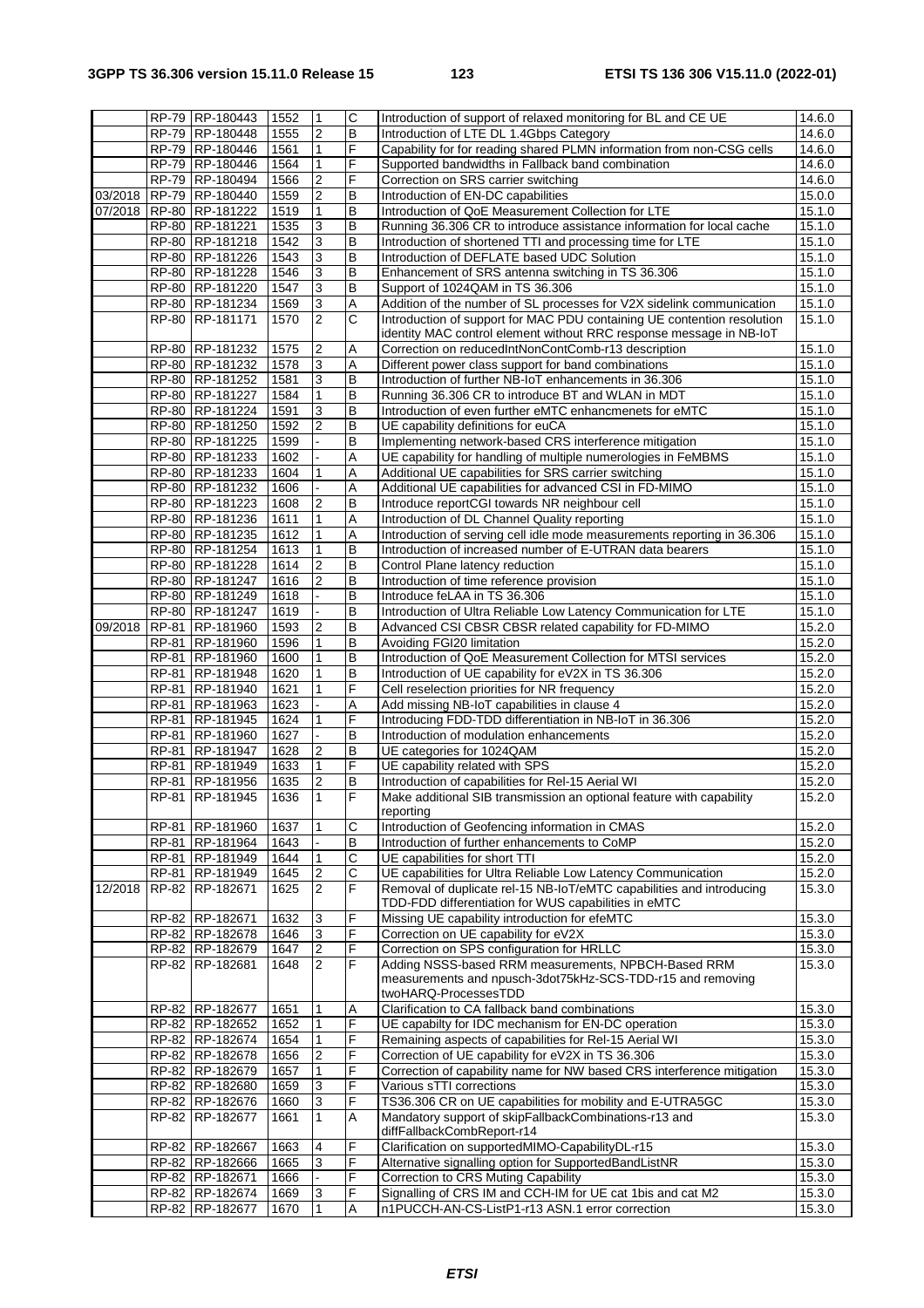|         | 03/2019 RP-83 RP-190546     | 1673 | $\overline{2}$ | F              | CR to 36.306 on introducing eutra-CGI-Reporting-ENDC and utra-geran-<br>CGI-Reporting-ENDC for EN-DC | 15.4.0  |
|---------|-----------------------------|------|----------------|----------------|------------------------------------------------------------------------------------------------------|---------|
|         | RP-83 RP-190548             | 1677 | $\mathbf{1}$   | Α              | Correction to support of reduced capability format                                                   | 15.4.0  |
|         | RP-83 RP-190553             | 1678 | $\mathbf{1}$   | F              | UE capability for eLCID support                                                                      | 15.4.0  |
|         | RP-83 RP-190550             | 1680 | $\overline{c}$ | F              | Introduction of UE capabilities on DMRS overhead reduction                                           | 15.4.0  |
|         | RP-83 RP-190553             | 1683 | $\mathbf{1}$   | F              | <b>Rapporteur Corrections</b>                                                                        | 15.4.0  |
|         | RP-83 RP-190549             | 1686 | $\mathbf{1}$   | A              | UE capability for support of special subframe configuration 10 with TDD-<br>only CA                  | 15.4.0  |
|         | 06/2019   RP-84   RP-191386 | 1691 | 1              | F              | Addition of missing UE capabilities and miscellaneous corrections                                    | 15.5.0  |
|         | RP-84 RP-191386             | 1692 |                | F              | Corrections to sTTI-SPT band parameters capabilities                                                 | 15.5.0  |
|         | RP-84 RP-191383             | 1695 | 1              | Α              | UE capability signalling for FD-MIMO processing capabilities                                         | 15.5.0  |
|         | RP-84 RP-191383             | 1697 |                | Α              | Additional UE capability signalling for SRS carrier switching                                        | 15.5.0  |
|         | RP-84 RP-191383             | 1699 | 1              | Α              | Correction to PDCP profile                                                                           | 15.5.0  |
|         | RP-84 RP-191383             | 1703 | 1              | Α              | Corrections on UE capability for eFD-MIMO                                                            | 15.5.0  |
|         | RP-84 RP-191384             | 1706 | $\overline{c}$ | F              | Removing square brackets related to 8Rx                                                              | 15.5.0  |
|         | RP-84 RP-191378             | 1707 |                | F              | CR to 36.306 on clarification of ANR capability under EN-DC                                          | 15.5.0  |
|         | RP-84 RP-191376             | 1708 |                | F              | UE capability signalling for FD-MIMO processing capabilities for EN-DC                               | 15.5.0  |
| 09/2019 | RP-85 RP-192196             | 1709 | 1              | C              | Additional capability signalling for 1024QAM support                                                 | 15.6.0  |
|         | RP-85 RP-192196             | 1711 | $\mathbf{1}$   | F              | Correction on the feature downlink SDAP header                                                       | 15.6.0  |
|         | RP-85 RP-192280             | 1715 | $\overline{2}$ | F              | CR to introduce NR SS-SINR measurement capability in LTE                                             | 15.6.0  |
|         | RP-85 RP-192193             | 1716 |                | F              | MR-DC measurement gap pattern capability                                                             | 15.6.0  |
| 12/2019 | RP-86 RP-192938             | 1719 |                | F              | Miscellaneous corrections                                                                            | 15.7.0  |
|         | RP-86 RP-192937             | 1720 | $\mathbf{1}$   | F              | Clarification on the en-DC and ng-EN-DC                                                              | 15.7.0  |
| 03/2020 | RP-87 RP-200338             | 1734 | $\overline{2}$ | F              | Correction to support of UP-EDT, CP-EDT, in eMTC TDD                                                 | 15.8.0  |
|         | RP-87 RP-200338             | 1736 | $\mathbf{1}$   | F              | Inclusion of Maximum Number of PDCP SDUs per TTI for DL Categories<br>22-26                          | 15.8.0  |
| 07/2020 | RP-88 RP-201167             | 1749 | $\mathbf{1}$   | $\overline{A}$ | Clarification on codebook-HARQ-ACK-r13 capability for CA with more than<br>5CCs                      | 15.9.0  |
|         | RP-88 RP-201159             | 1760 |                | F              | Clarification on L1 feature of NGEN-DC and NE-DC                                                     | 15.9.0  |
|         | RP-88 RP-201162             | 1762 | $\mathbf{1}$   | F              | Clarification on L2 and RAN4 features of NGEN-DC and NE-DC                                           | 15.9.0  |
|         | RP-88 RP-201162             | 1768 | $\mathbf{1}$   | F              | Correction to IMS capabilities for NGEN-DC                                                           | 15.9.0  |
|         | RP-88 RP-201164             | 1772 | $\overline{2}$ | F              | Introduction of CGI reporting capability                                                             | 15.9.0  |
| 12/2020 | RP-90 RP-202785             | 1787 | $\mathbf{1}$   | F              | Capturing ul-256QAM-r15 capability                                                                   | 15.10.0 |
|         | RP-90 RP-202785             | 1793 | 1              | F              | Addition of cross-TTI MIB/SIB-BR decoding capability                                                 | 15.10.0 |
|         | RP-90 RP-202780             | 1800 |                | F              | Addition of missing NZP CSI-RS transmission capabilities                                             | 15.10.0 |
| 12/2021 | RP-94 RP-213340             | 1825 | $\mathbf{1}$   | F              | Addition of missing TEI15 features                                                                   | 15.11.0 |
|         | RP-94 RP-213340             | 1828 | $\mathbf{1}$   | F              | Add the missing HSDN UE capability for LTE                                                           | 15.11.0 |

Note: In CR0313R1 " Clarification on Pcell support " for TS 36.306 v12.7.0 of RP-152053 which was approved by RAN #70 wrong CR number, 1313 used in CR coversheet due to a misallocation.